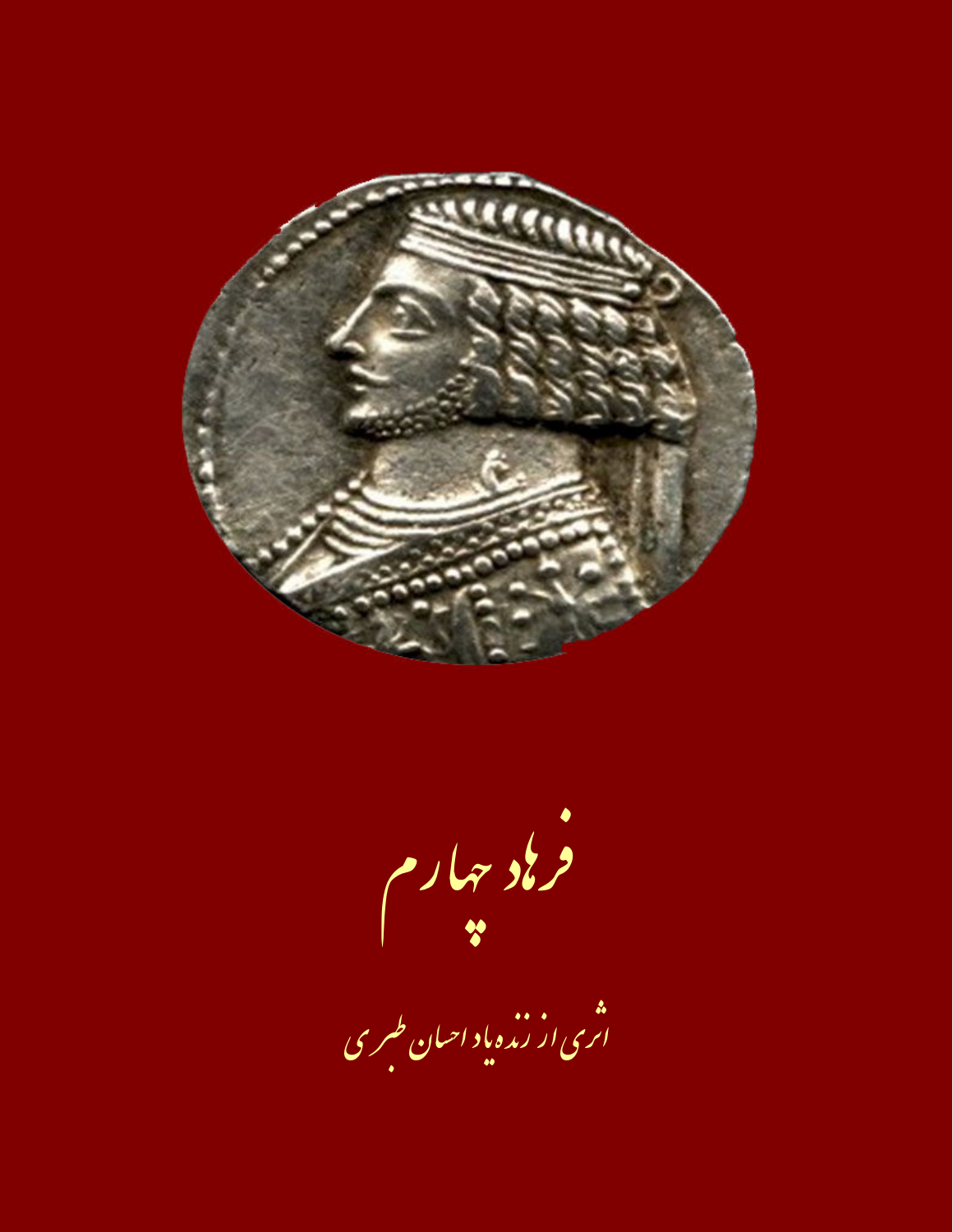.»<br>انسارات انجمن دوسداران احبان طسری

.<br>فرناد سارم<br>\*

احبان طبری<br>احبان طبری

http://tabari.blogsky.com

http://tabari.tk

mail: ehsan\_tabari2001@yahoo.com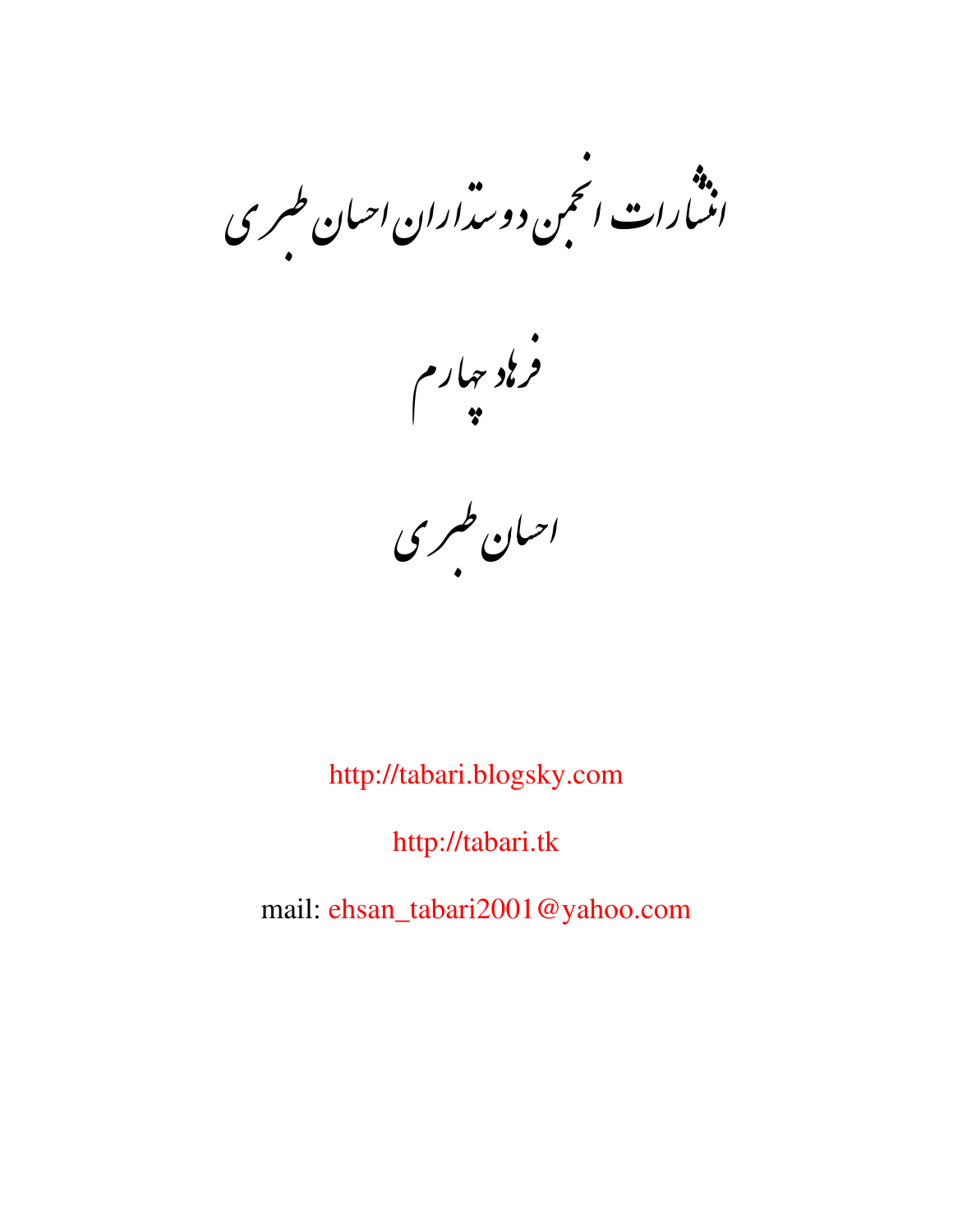« تاریخ ، داستانی است که بـوده اسـت و داستان ، تاریخی است که می تواند باشد . و داستان تاریخی هر دوی آنهاست »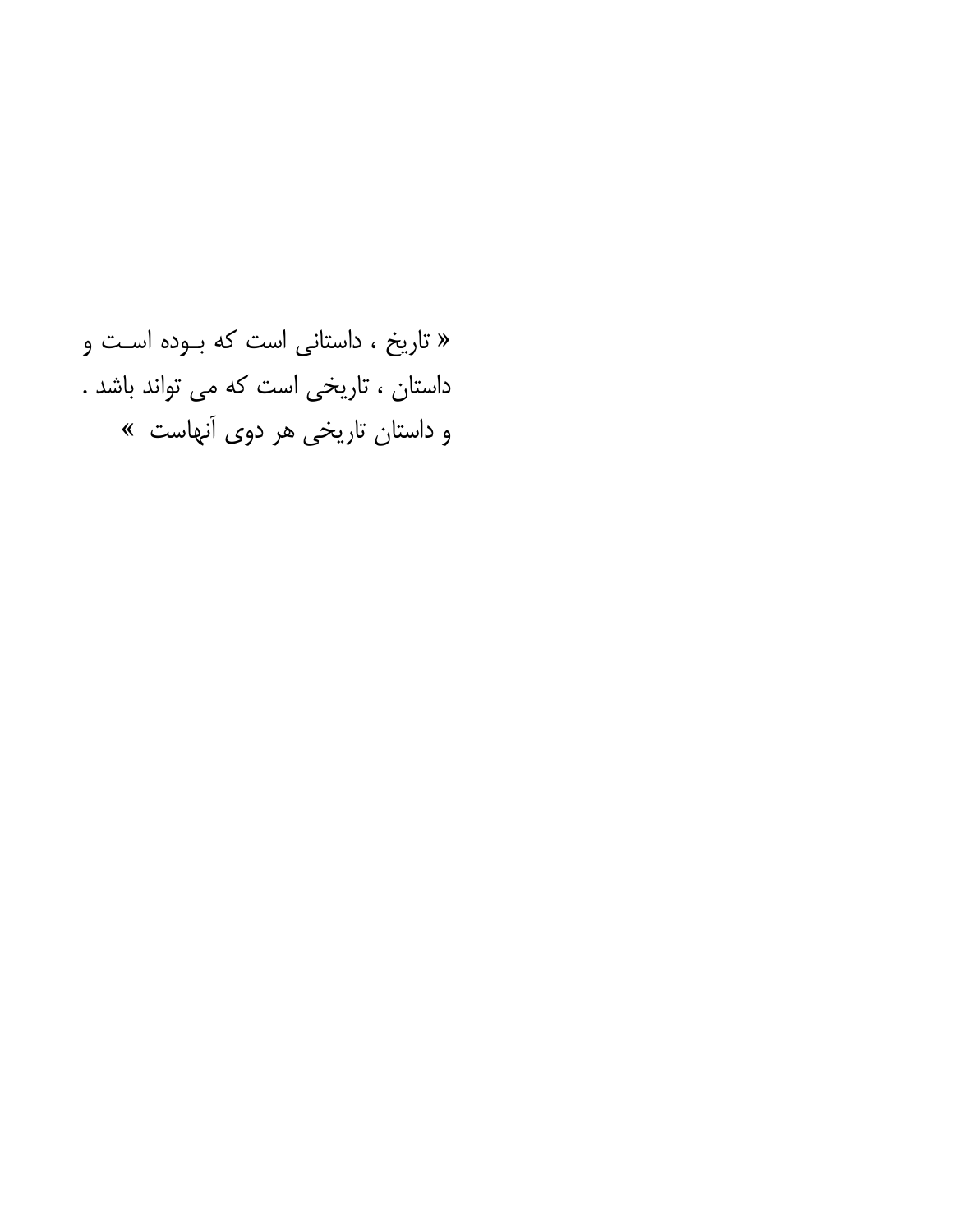# چهره های تاریخی :

| ۱) اُرُد           | ۱۱)گودرز    | ۲۱) کالیسو   |
|--------------------|-------------|--------------|
| ۲) فرهاد           | ۱۲)فریاپیت  | ۲۲) پورپور   |
| ۳) رداسپ           | ۱۳)دمتریوس  | ۲۳) هما      |
| ۴) پاکُر           | ۱۴)موزا     | ۲۴) هلنا     |
| ۵) ونتيليوس باسّوس | ۱۵)فرهادک   | ۲۵) چیستا    |
| ۶) آنتونیوس کراسوس | ۱۶)متردوروس | ۲۶)بلاش کارن |
| ۷) فرنبغ           | ۱۷)خسرو     | ۲۷)زیگ       |
| ۸) لابان           | ١٨) ژوليا   | ۲۸)اسفندیار  |
| ۹) تیرداد سورن     | ۱۹)اوگوست   | ۲۹) آرتاواز  |
| ۱۰) ويسه           | ۲۰) آگریپا  | ۳۰)هبرات     |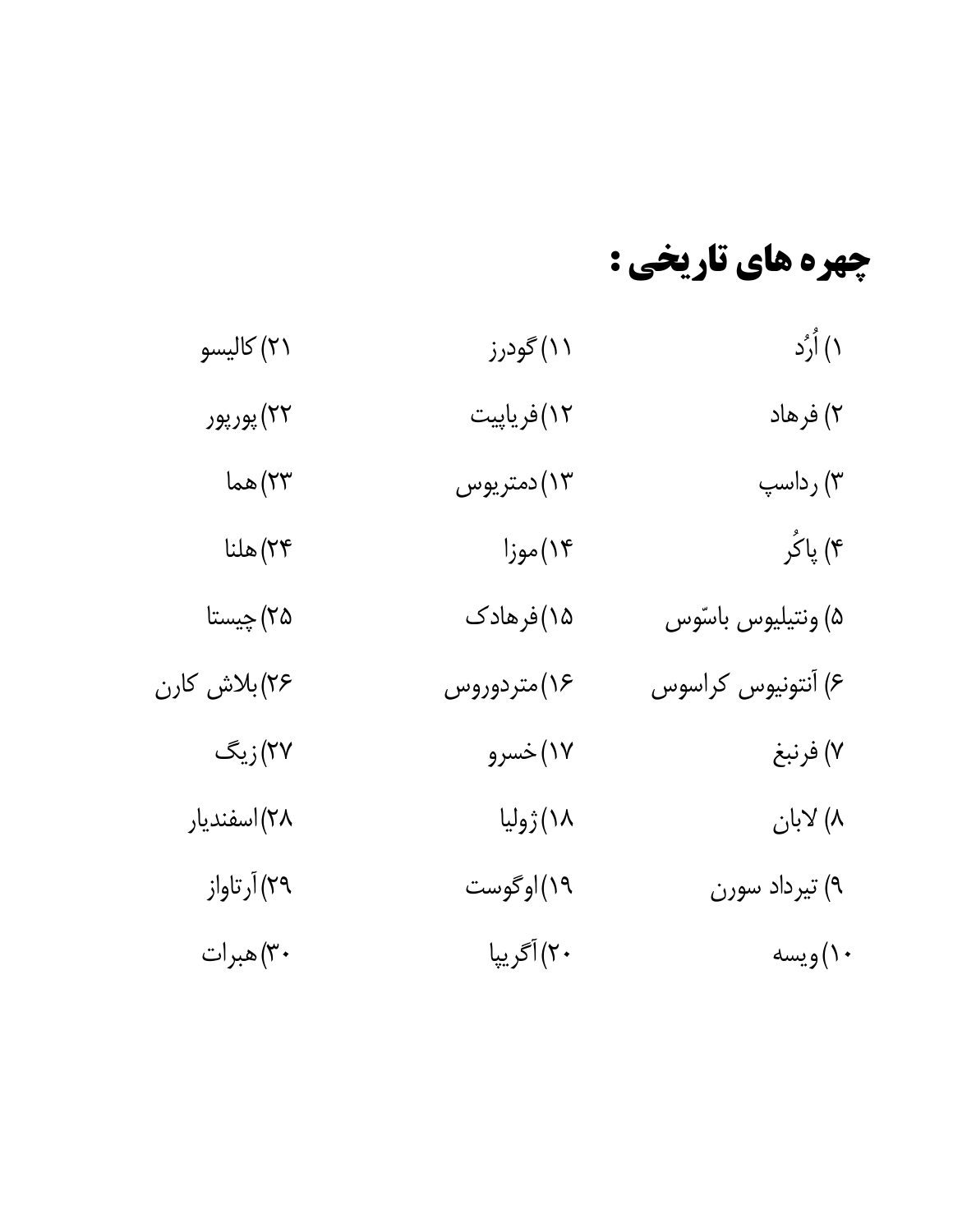## سخنی از نویسنده

حوادث عمدهٔ این داستان ، البته به اجمال و اشاره ، در تواریخ آمده است و داستانی که نویـسنده آن را بر پایهٔ واقعیات تاریخی و به مدد پندار هنری پرداخته است ، با بافت و منطق درونی تاریخ کشور ما در دوران اشکانی ، پیوند و همانندی نزدیک دارد و این آن چیزی است که هر داستان تاریخی به التزام آن متعهد است .

هدف از این داستان تاریخی ، مانند تراژدی منظـوم «گئومـات » از همـین نویـسنده ، نـشان دادن سرشت شوم نظام شاهنشاهی است . در این داستان نه تنهـا چهـرهٔ فرهـاد چهـارم بلکـه چهـرهٔ ارد پدرش و فرهادک پسرش و نیز اگوست قیصر روم نگارگرصفات و سجایای جباران زمان است . نویسنده باید اعتراف کند که آنچه اکنون نشر می یابد طرح نخستین یک رمان بـزرگ تـر تـاریخی است ولی چون امید او برای گسترش این طرح اندک است ، لذا آن را به همین صورت نشر می دهد و از اغماض و تفاهم خواننده مدد می طلبد .

این داستان در سال ۱۳۴۹ نوشته شده و امید نویسنده آن بود که آن را به مناسـبت جـشن هـای دو هزار و پانصد سالگی شاهنشاهی منتشر کند . برای نویسنده انتشار ایـن بـرگ هـای انـدک ممکـن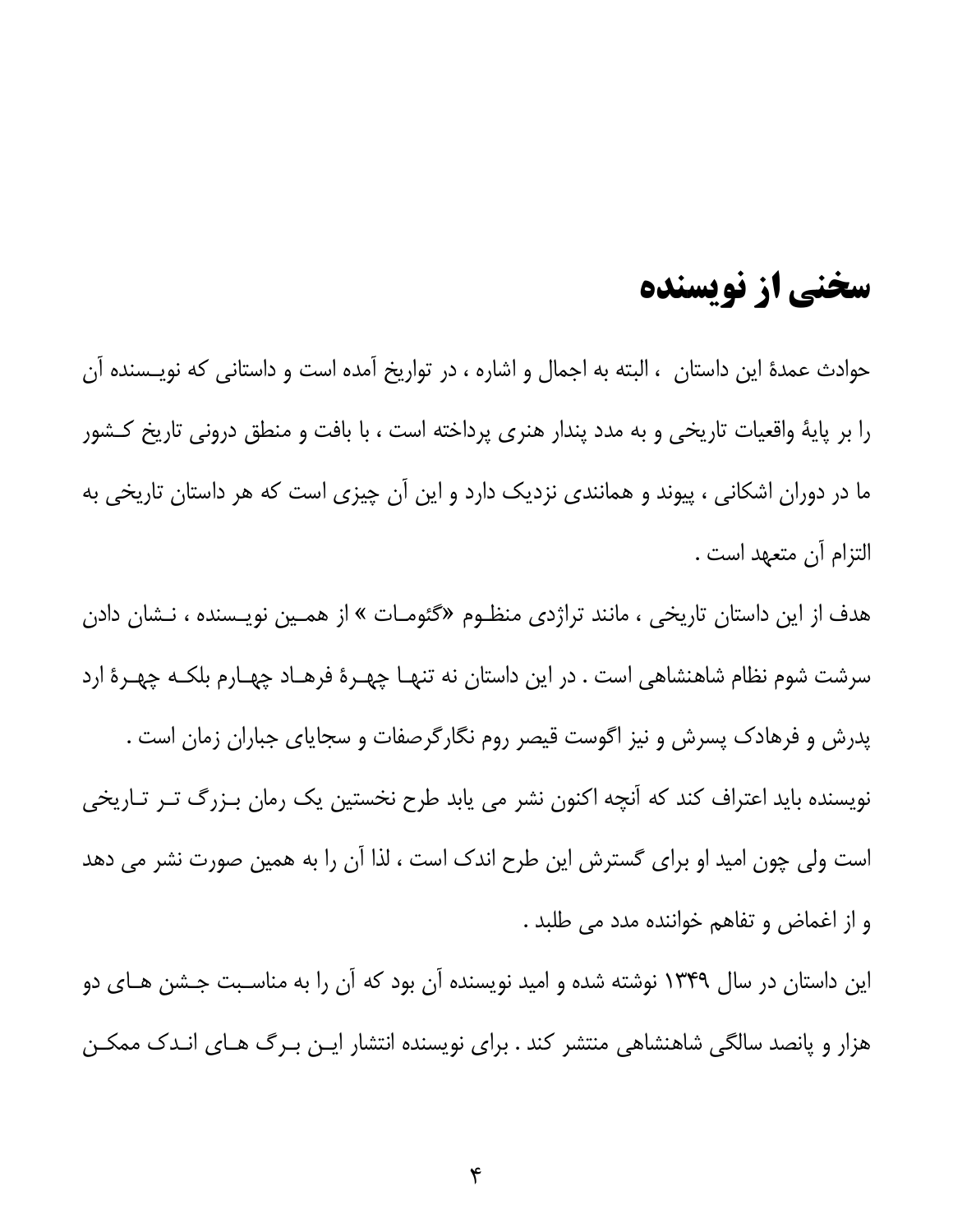|  | $\sim$ | حسا |  | مت∟د |  |
|--|--------|-----|--|------|--|
|--|--------|-----|--|------|--|

نگردید ولی برای محمد رضا شاه ممکن شد که با خرج ده هــا میلیــون دلار از مهمانــان تــاج دار در چادرهای « پرسپولیس » پذیرائی کند و تنها در یک ضیافت ، « نـود طـاووس » را در قـاب هـای زرین تقدیم دندان های آنان سازد .

به قول مارکس سلطنت مستبده پیوسته جوقی جانوران سیاسی و بردگان چاپلوس پرورش می دهـد و با تفرعن پا را بر گردهٔ آن ها نهاده و می گذرد . در وجود فرهاد چهارم و پدر و فرزنـدش همـهٔ آن فرومایگی که خمیرمایهٔ شاهنشاهی است تجلی یافته و از آن جا که هنوز معضل استبداد در مـیهن تیره روز ما حل نشده است ، این داستان ، با آنکه متعلق به گذشته های دور است و اگرچه با تـأخیر نشر می یابد ، به گمانم علاوه بر سودمندی برخی توصیف های تـاریخی کـه نتیجـهٔ بررسـی همـه جانبهٔ تاریخ دوران مربوطه است ، تازگی و فعلیت خویش را از جهت سیاسی نیز از دست نداده باشد.

احسان طبري ۱۳۵۶ شمسی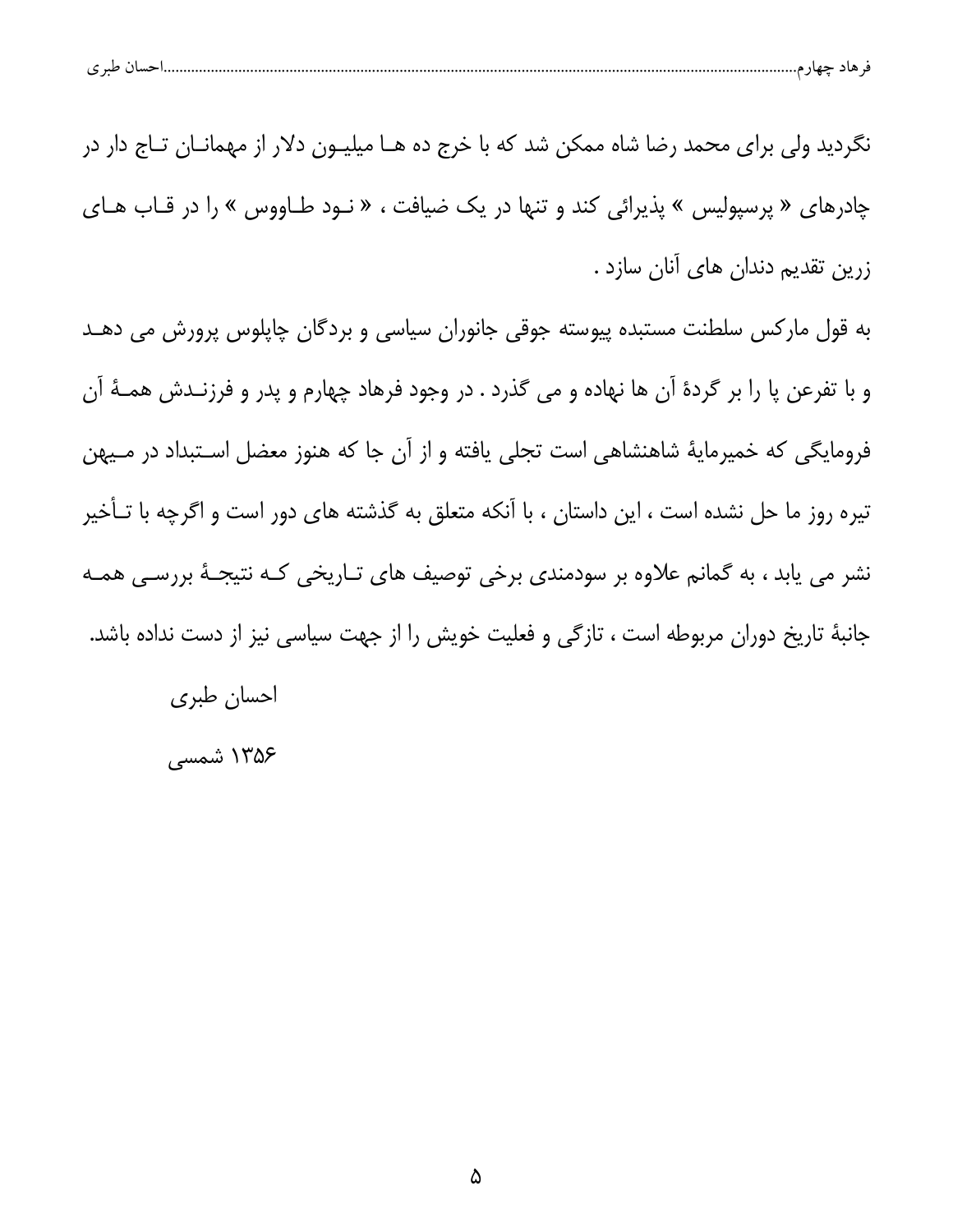#### زاهد کلدانی در پرستشگاه آناهیتا

کودکی که به یک زبان گنجشک تکیه داده بود، نی میزد. در امواج نغمه ، یک دسته کبوتر حـرم در آسمان بی غبار میچرخید . کبوترها سپس به گنبدهای سفالین و گلـین معبـد «آناهیتـا» کـه در آن مجاورت بود پورش می بردند. یک جفت مهربان از میان آنها بر قبهی گنبـد مرکـزی نشــستند و در پرتوهای مهربان خورشید به جوریدن مشغول شدند.

زیر پاهای آنها شیب تندی از سفالهای خزه گرفته دیده میشد که به دیوار مدوّر و آجری معبد ختم میگردید. ساختمان معبد ، بناهای نظیر را در سواحل بنطس (دریـای سـیاه) بــهیـاد مــی[ورد. ولــی معماری یکدست نبود. اینجا و آنجا ستونهای کورنتی و رواق های یونانی ضمیمه بود. بنای کهنه اینک می بایست دیگر قرنی باشد که آنجا ایستاده است ، ولی متولیان فعالی آن را از فرو ریختن ، از گزند بادها و گیاههای هرزه نجات میدادند. دیوارها تعمیر شـدهبـود. در حیـاط صـحن ، جمعیت رنگینی میجوشید. از درون محرابها آوای همسرایان نیایش *گ*ـو ، بـهگـوش مـیرسـید. در آتشگاهها شهلهی جاندار و چالاکی زبانه میکشید و بوی کندر و اسفند در هوا پیچیده بود. هیربد «فرنبغ» خادم معبد ناهید به کیش مزداپرستی باور داشت ، ولی مانند همهی روحانیان عصر ،

نوعی تسامح و «هرهری مذهبی» در کار او بود.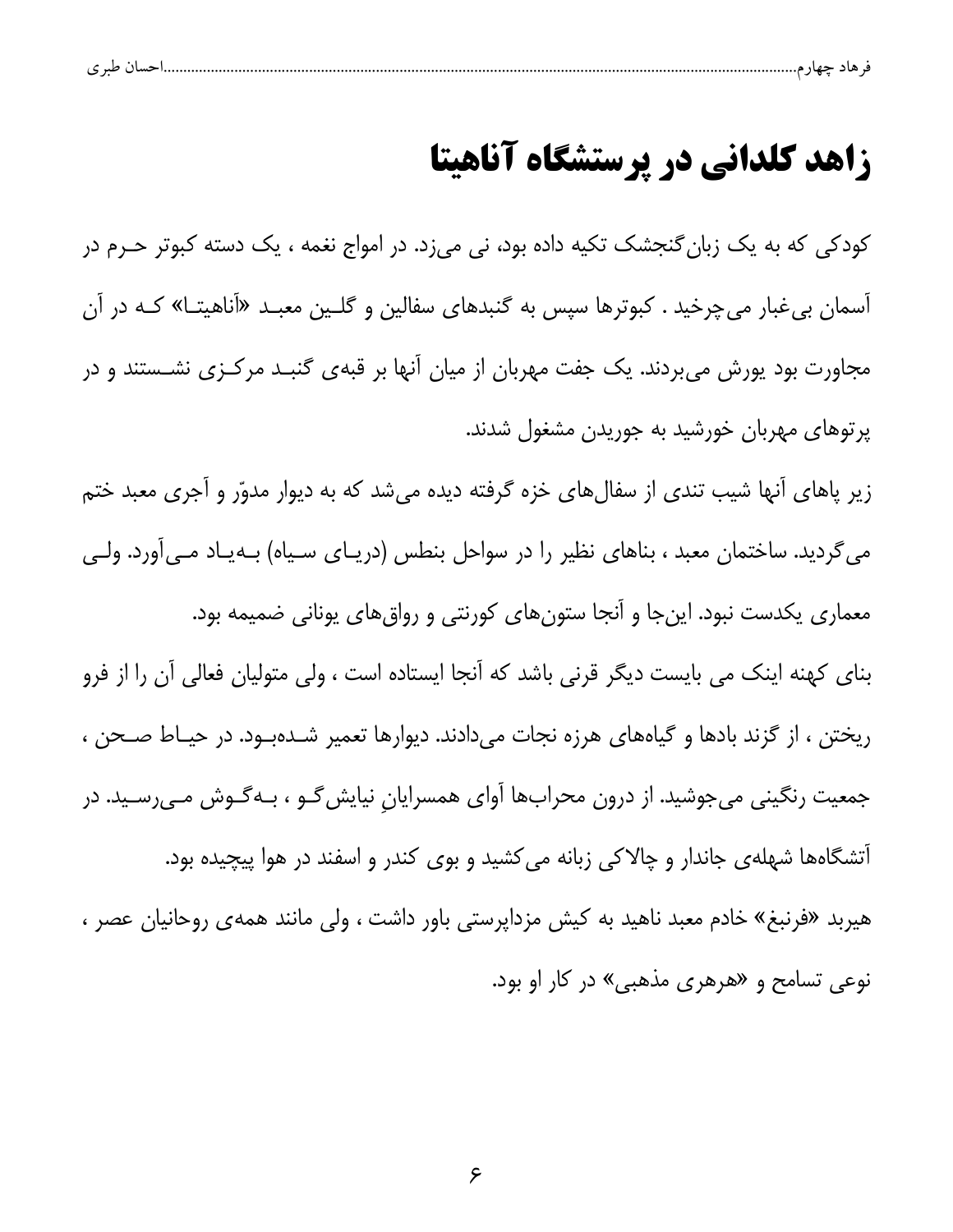| ۔ ص ۔ | . |  |  |
|-------|---|--|--|
|       |   |  |  |

تمدن ترکیبی و سنکرتیک هلنیزم که از دوران سلوکیان در ایران رواج یافته بود مرز بین کـشورها ، فرهنگها و جانها را کمابیش زدوده و در نوعی جهان وطنبی متـداول و آسـانطلـب ، تعـصبهـا فروكش كرده بود.

در همین معبد نیز چهرهی روشن و منقح بنگاهی که تنها و تنها به یک دین و اندیشه متعلـق باشـد دیده نمیشد. از اقوام مختلف که هر یک تفسیری برای خود از دین حـق داشـتند زائرانـی بـدانجـا میآمدند و در سایههای مرموز و مطبوع معبد ، هر کس تجلی الههی خویش را می جست. فرنبغ به همه خدمت می کرد. وی چهـرهای خودمـانی و شـاداب و جامـهای بلنـد و پـاکیزه داشـت. سرداران اشکانی با سبیلهای پریشت و بلند و کرتههـای گـشاد و شـلوارهای پـرچین و مـوزههـای منقش ، با اعتقاد تمام نزد او میِ آمدند و او را مظهر سنتهای ایرانی خود میِ دانـستند کـه چنـین از دوران اسكندر «گجسته» پامال شدهبود.

ولی فرنبغ با همان اندازه که با مزاج یک پارتی غیرتمند میساخت در مذاق یـک فیلــوهن ایرانــی و یونانی نژاد که تکلم به زبان یونانی را فخر خود میدانست ، مطبوع بود.

رونق و آبادانی معبد ناهید موجب شد که در پیرامون آن یک بازار پر سر و صدای واقعی پدیـد آیـد. بهویژه کوزهگران که تابوتهای لعابی و ظروف مخصوص گور مردگان را مـیفروختنـد تجـارت پـر رونقی داشتند. فروشندگان عطریات و دهنیات داروها و مرهمهـا و ضــمادهای هنــدی، فــرشهــا و اشیای قلمزنی، مجسمههای مرمرین یونانی خدایان و شاهان، سوداگران زعفران و ارغـوان و نیـل و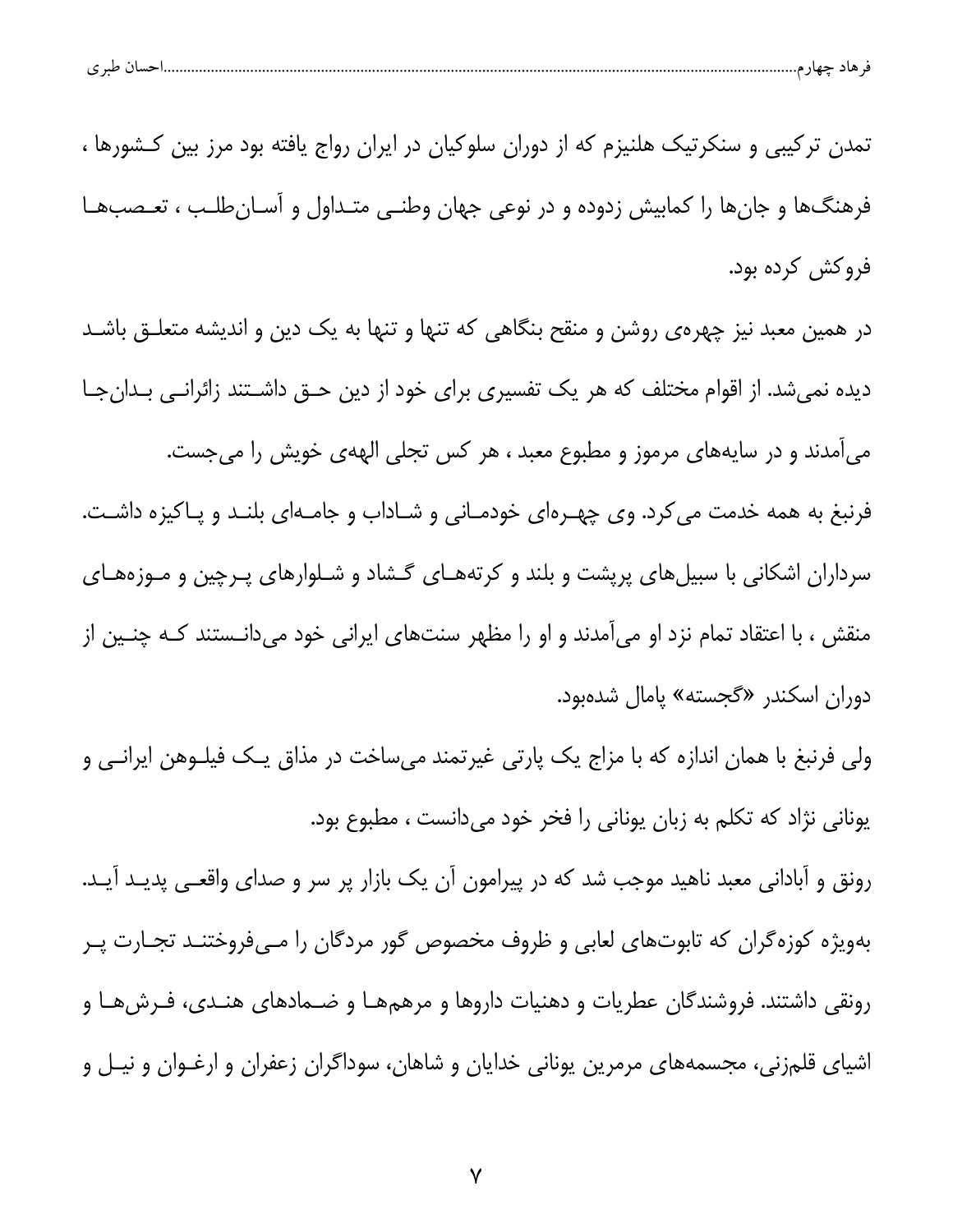| انواع دیگر کالاهای متداول عصر ،  هر یک با  نـوایی ، کـالای خـود را مـیسـتودند. از هـر سـری  |  |
|---------------------------------------------------------------------------------------------|--|
| صدایی برمیخاست.                                                                             |  |
| مار افسایان و شعبدهبازان و گزارندگان داستانهای حماسی خدایان و پهلوانان اینجـا و آنجـا بـساط |  |

گسترده ، مایهی سرگرمی زائران میشدند.

در گوشهی خلوت صحن ، نزدیک یک آتشگاه کوچک که گویـا از آنِ خاصـان و مـشتریان زبـدهی فرنبغ بود ، زاهدی کلدانی بهنام «لابان» به وعظ اشتغال داشت. وی از زمرهی آن انبیای کوچک و گمنام بود که از سرزمینهای سامی نظیرشان برمیخاستند. برخی از آنـان در واقــع جـز سـاحران و حتی دزدان و راهزنان خطرناک چیز دیگری نبودند که در سایهی تردستی خود با جامـهی مقـدس و روحانیت به خام کردن روستاییان و پیشهوران سادهلوح میپرداختند و نقش خود را به کار میزدند. اینک کسانی که گرد لابان حلقه زدهبودند انتظار داشتند که وی پس از وعظ ، دست بـه جـادوگری بگشاید و شعبدههایی را که بابلیان در آن استاد بودند ، عرضه دارد.

لابان قامتی بلند ولی خم خورده ، پوستی دباغی شده و به رنگ قهوهای براق از عرق ، ریشی سـیاه با تارهای سفید و سیمایی پرمهاب و جذاب داشت. آهنگ صـدایش بـم ، لـرزان و گـرم بـود. شـاید همین چهره و آهنگ بود که جماعت را به دور بساطش گرد آورده بــود. وی سـخت غــرق افکــار و سخنان خود بود و میل داشت جمعیتی را که با جذبه و توجه بسیار به کلماتش گــوش فــرا مــی۱داد ، قانع سازد. وي از جمله چنين مي گفت: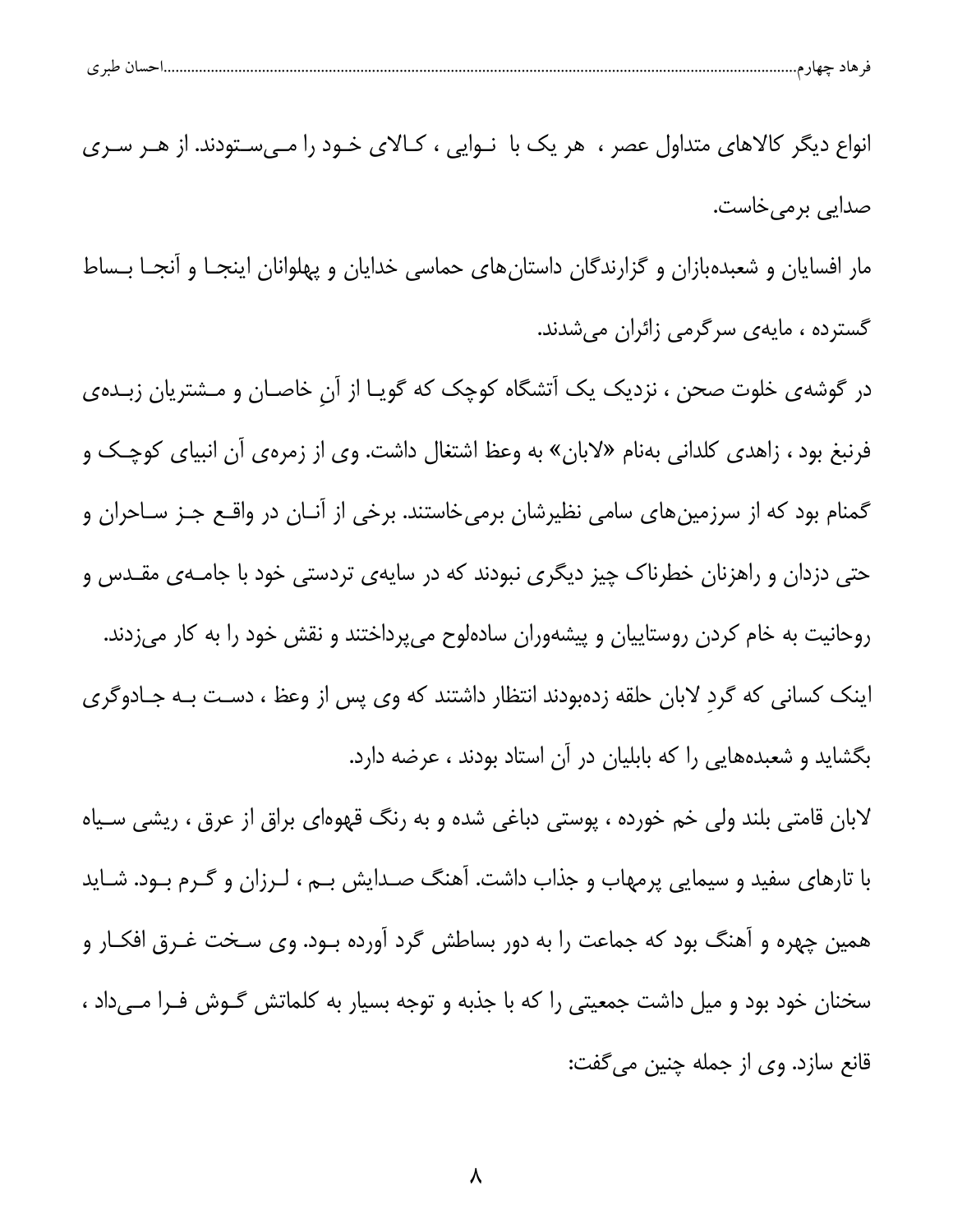| $\overline{\phantom{a}}$<br>. . |
|---------------------------------|
|---------------------------------|

«. . . از فرات تا هرات را به قدم سياحت پيمودهام. اقــوام گوناگوننــد ، عــادات دگرگوننــد ، كــشورها فراوانند. در سر راه خود زایش شهرها و ساختن جادهها و معابد بسیاری را به چشم دیدهام. در اراضی شاهنشاه ، خورشید غروب نمی کند. از جنوب تا هندیان پنجاب ، از شمال تا سکاهایی که در پوست خرس زندگی می کنند. به همان اندازه که مردم گوناگونند ، زبانها گوناگونند. بـه همـان انـدازه کـه زبانها ، دینها. به همان اندازه که دینها ، دلها.»

سپس با چشمان درشت شرربار خود که در زیر ابروانی متشنج قرار داشت ، خاموش ماند و مدتی بـه مردم اطراف خود خیره شد. مردم فشار امواج نگاه او را بر روی سینه و قلب خود احساس می کردنـد. سپس لابان ناگهان و نابیوسان با خروشی چندش[ور گفت:

« با این همه میپرسید چرا جهان چنین پرفتنه است؟ چرا مردم ، مـردم را مـی *ک*ـشند؟ چـرا جـوقی ستمگر خلقی را برده میسازند؟ چرا سرها پرّان و خونها جاری است؟ چرا قحـط و غــلا، طــاعون و وبا، این بلای خداوند دست از گریبان ما برنمیدارد؟ چرا جادهها را راهزنان قسی ناامن کردهاند؟ چرا پسر پدر را می کشد و فرزند با مادر خود درمیآمیزد؟ آیا این پراکنـدگی نژادهـا ، زبـانهـا ، دیـنهـا ریشهی فتنهها نیست؟ آری برای آنکه آدمیزاد از شر اهریمنان پلید آزاد باشد باید دلها یکـی شـود. برای آنکه دلها یکی شود باید دینها یکی شود.»

کسی از میان جمعیت بیتاب فریاد زد: « لابان این چه یاوهای است که می،بافی! چگونـه آن کـس که بر دین حق است دین ناحق را گردن گذارد؟»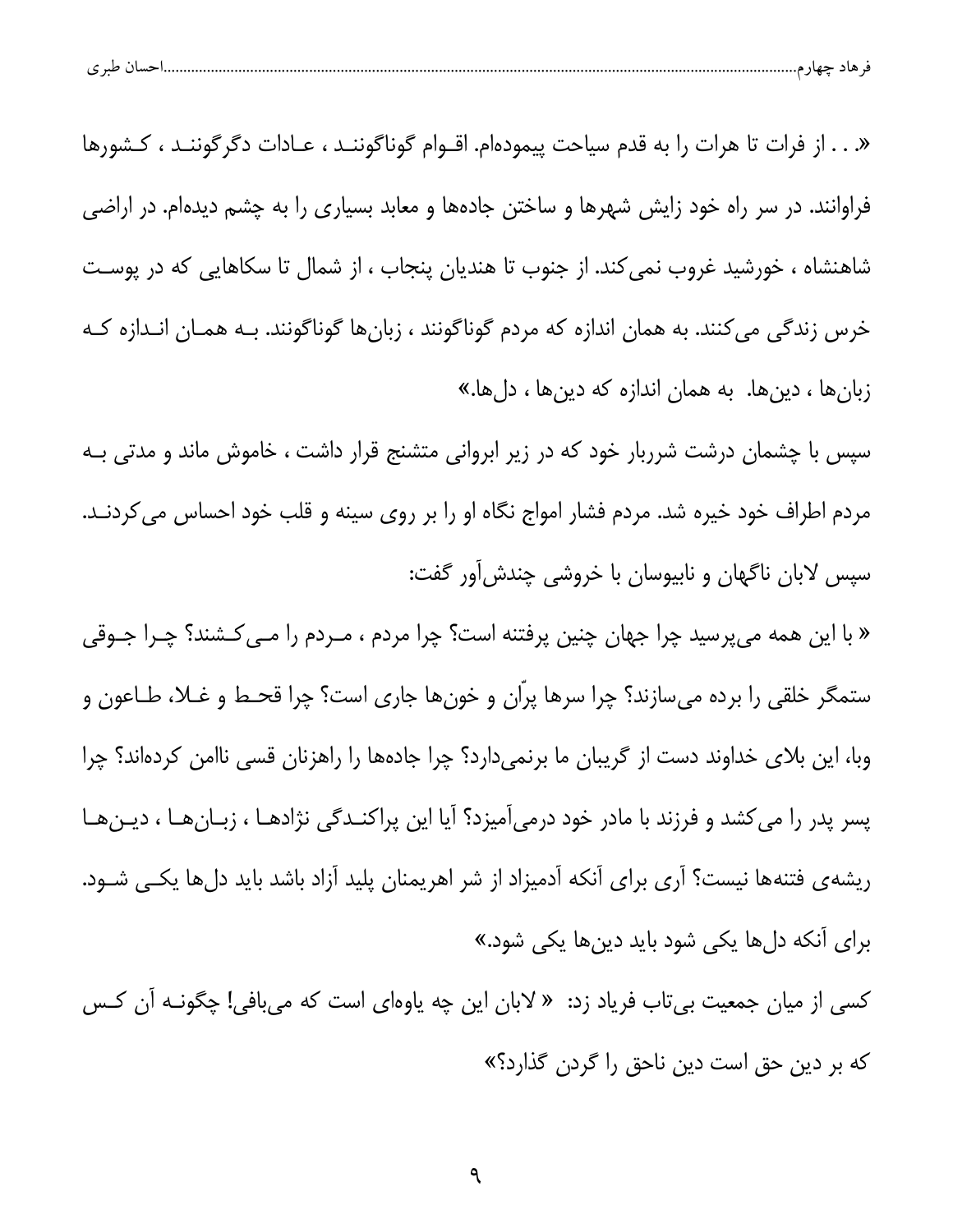| طب ی<br>ັ | حساد | ماد<br>$\sim$ |  |
|-----------|------|---------------|--|
|           |      |               |  |

كلداني چندي خاموش شد. در لحظات خموشي او جماعت سـراپا گــوش ، سـراپا انتظـار بــود. همــه كنجكاو بودند تا لابان در برابر ناوردجويي آن مرد گستاخ چگونه واكنش مي كند. كلداني پس از اندكي خموشي كه ديري بهنظر رسيد ، ديوانهوار و بـه قهقهـه خنديـد و دنـدانهـاي محکم ولی چـرک گرفتـهی خـود را نـشان داد. از خنـدهی او نیـروی روحـانی و جـسمانی غریبـی میتراوید. این خندهی ناگاه ، سخن اعتراض آمیز آن گستاخ را خـوار و بـی|رزش سـاخت و بـهنظـر می رسید که مطلب ، بدون جواب حل شده است. سپس لابان بر بدخواه و گمراه ، لعنت فرستاد و «بیش باد» خواست و گفت: «ای ناشناس ندانستم کیستی ولی پیداست که خداوندان ، درون تو را با نور معرفت و بیـنش روشـن نساختهاند. از سخنان تو بوی خـامی و بـی خـردی برمـی خیـزد. مـن مـشامم بـرای درک رایحـهی جگرسوختگان تيز است . . . نه . . نه . . تو مردى خامي!» پس از مکثی کوتاه و سرفهای محتاط افزود: « آيا من گفتم حقگو ، ناحق را گردن گذارد؛ آنكه به راه است به گمراه برود؟ هرگز! من گفتهام دين خداوند آسمان جز یکی نیست. من گفتهام آن دروغ است که گوناگون اسـت ، راسـتی جـز یکـسان

نتواند بود. من گفتهام اگر خدایان مهربانند ، پس پراکندگی و دشمنی در میـان آفریـدگان خـویش را نمي خواهند. من گفتهام دينها در الفاظ متفاوتند ولي در معني يكي است. أيا بين «زئوس» يونــاني ، «بعل» آشوری ، «مردوک» بابلی ، «آمن» مصری و «هرمز» ایرانی تفاوتی است؟ آیا همـهی آنهـا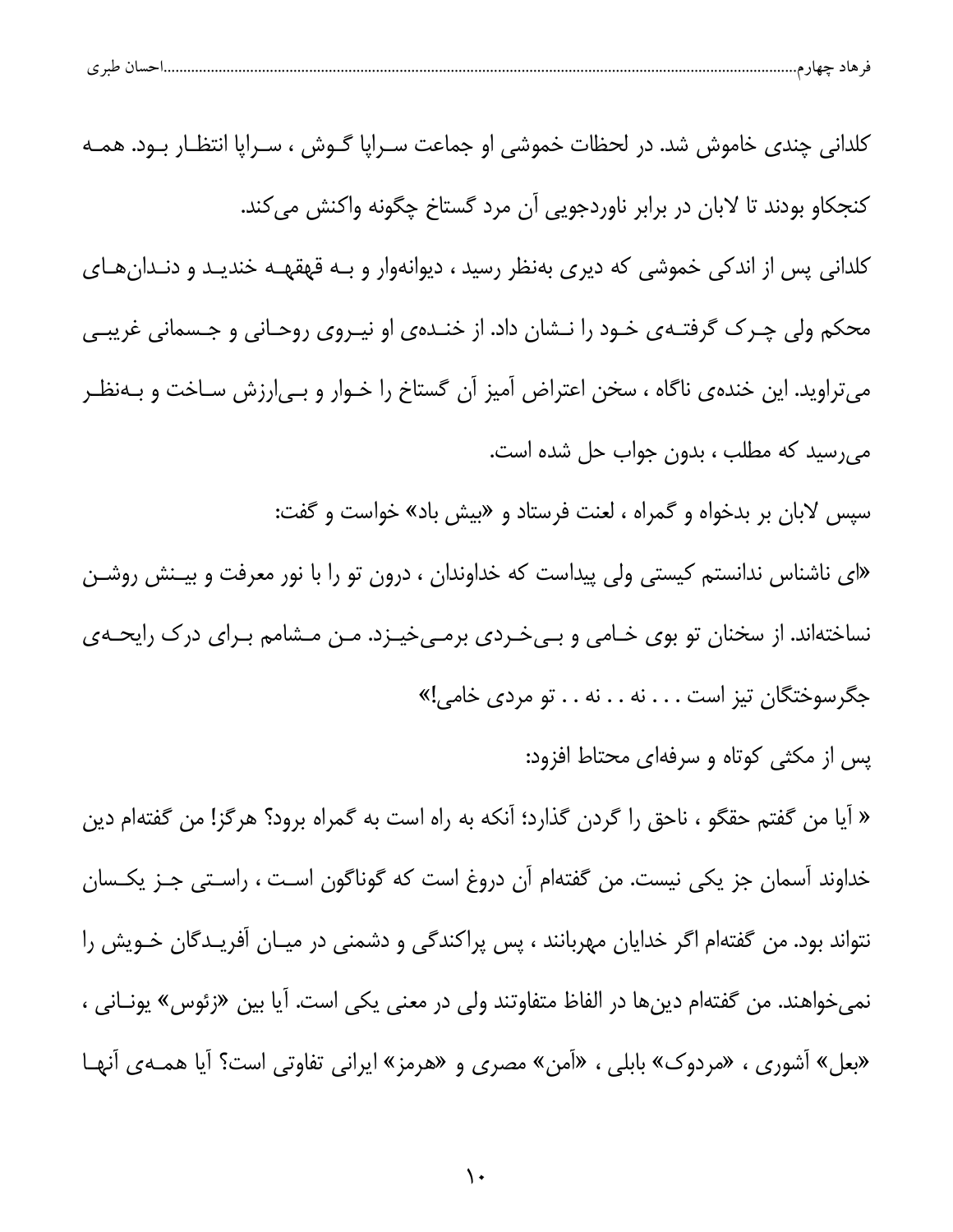| حسال طبر ی<br>حصاد م |  |  |
|----------------------|--|--|
|                      |  |  |

خدای خدایان ، خواجهی نیرومند آسمانها نیستند که همهی ارباب انواع و فرشـتگان و فروهــران را در رقبهی اطاعت دارند؟ ایرانیان «مهر» را میپرستند بابلیان «شَمَش» را ، یونانیـان «آپولـون» را . اًیا همه ی اًنها خدایان نور و عشق و محبت نیستند؟ ایرانیان «اَناهیتا» را گرامــی مــیدارنــد بابلیــان «نانایا» و یونانیان «آرتمید» را. آیا همهی این نامها ناهمانند نام خدای واحـدی نیـست؟ در همـین معبد بنگرید که چه اندازه یونانی و یونانی نژاد آمده و چه قربانیها و فدیهها از شـهرهای «هــاترا» ، «كامبادنه» ، «هگمتانه» و «اليمائي» آوردهاند. هيربَدي پاك سرشت مانند فرنبغ در اين معبد دلها را به هم پیوند میدهد زیرا او آناهیتا این خدای ایرانی را به خدای همگــان بــدل کــرده اسـت. مــن نمیگویم شما نامها را رها کنید ، ولی بهخاطر نامها یکدیگر را نکشید بلکـه بـهخـاطر آن مـضمون یگانهای که در پس این نامهاست ، یکدیگر را ، برادر و خواهر بخوانید ، دوست بدارید ، . . . دوست بدارید. جهان از عشق و یگانگی بنیاد دارد. نور ازلی بر همه یکسان پخش شده است. سراسر هستی از گل نسترن تا ستارهی پرن ، از مور دانه کـش تـا وَرزای بـارکش از خانـدان بزرگـی هـستند کـه آفرینش ایزدی پدید آورده است. بغض و پراکندگی ، کار اهـریمن اسـت. او مـیخواهـد ایـن بنگـاه اورمزدی را با کین بیالاید و نابود کند. آری دوست بدارید! به آیین بـزرگ اورمـزدی بپیوندیـد و بـه همگان و به هر یک عشق ورزید و چنگ اهریمن را که دلهایتان را در چنبرهی رشک و بیـزاری و دشمنی میفشرد در هم شکنید. عشق بورزید ولی نه به ستمگران که از لشگر اهریمنند. نه به پـاران اهریمن گجسته. بل به انسان که فرزندان کیومرتن – نخستین آفریدهی اورمزد اسـت. کفـر و مهـر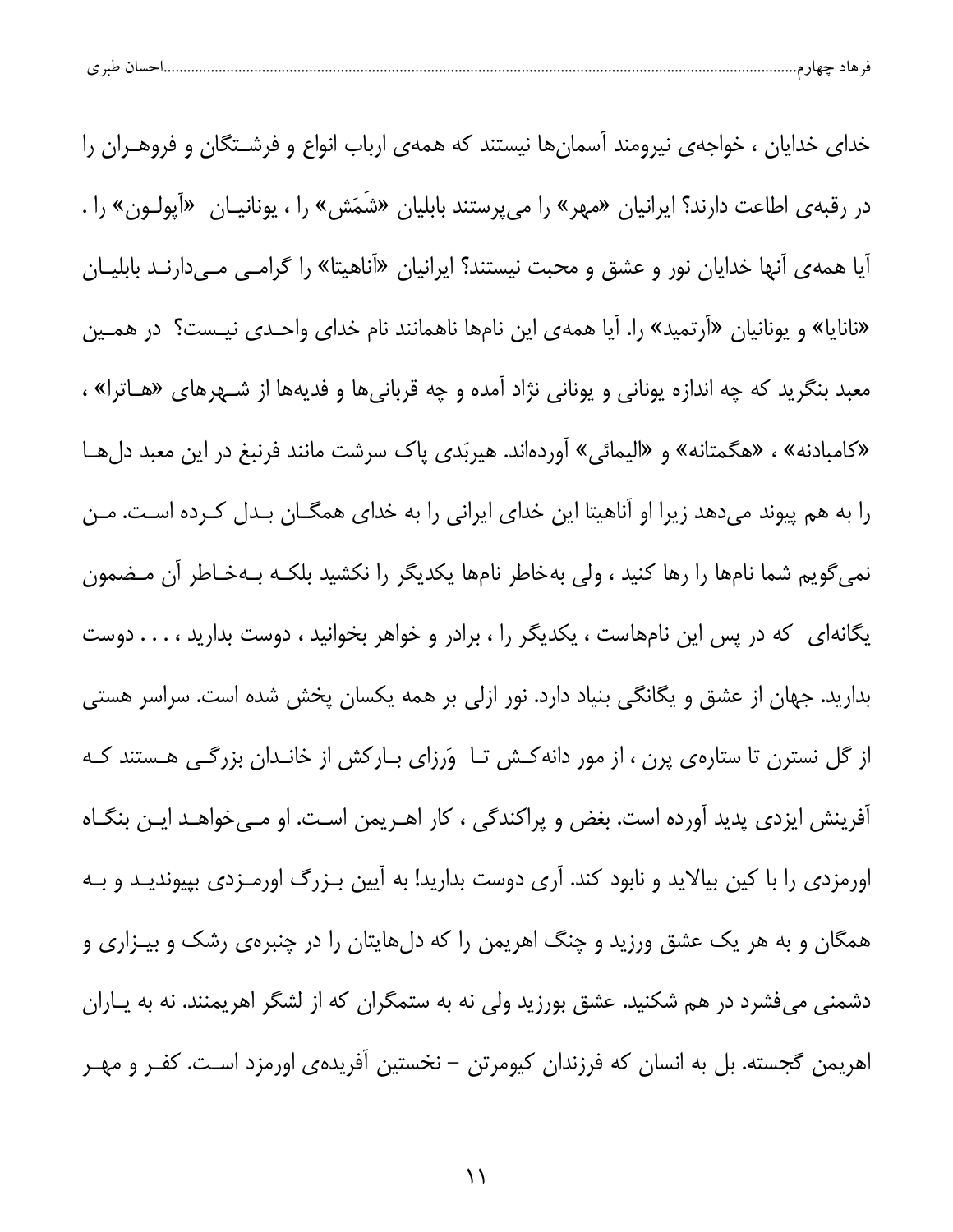| دروغی را به کنار بگذارید و به خیمهگاه فراخ خداوند که جایگاهی مهربان بـرای همـهی دلهاسـت        |
|------------------------------------------------------------------------------------------------|
| وارد گردید!».                                                                                  |
| أخرين واژهها را لابان مانند نغمهاى أهنگين ادا كرد. أوايى از درون جماعت گفت:                    |
| « ای جان فدای دمت ! راست گفتی ؛ دلنشین گفتی . »                                                |
| دیگر <i>ی</i> گفت :  «حالا پرگویی را کنار بگذار. گوش ما از این وعظها پر است. یـک چنـد چـشمه از |
| جادوها <i>ی</i> بابلی نشان بده که حیرت را با نشاط یکجا برمی نگیزد.»                            |
| لابان گفت: «من جادوگر نیستم. رسول حقیقتم. هر کس تردستی مـیخواهـد از سـر سـفرهی مـن             |
| برخیزد و از حلقه <i>ی</i> وعظ من برود»                                                         |
| اَوای دیگری گفت: «پس نیاز خود را بگیر و بساطت را جمع کن!» و یک درهمِ سلوکی بـر کربـاس          |
| پارهای که در میان حلقهی جمعیت پهن بود انداخت.                                                  |
| لابان گفت: «من گدا نیستم و در همین تیسفون کردِکدو و عدس ، کلبهی تنگ و تنـور گـرم و آب          |
| گوارا دارم. من یک مروّج دین پاکم. هر کس این سکه را انداخته آن را باز ستاند و اگر نیازمند است   |
| به اندازهی توان خود آمادهام به او یاری برسانم.»                                                |
| و سپس سکهی تیرهرنگ را بهسوی جمعیت دراز کرد. دستی آن را گرفت و گفت: «پس مفت چنگ                 |
| خودم!»                                                                                         |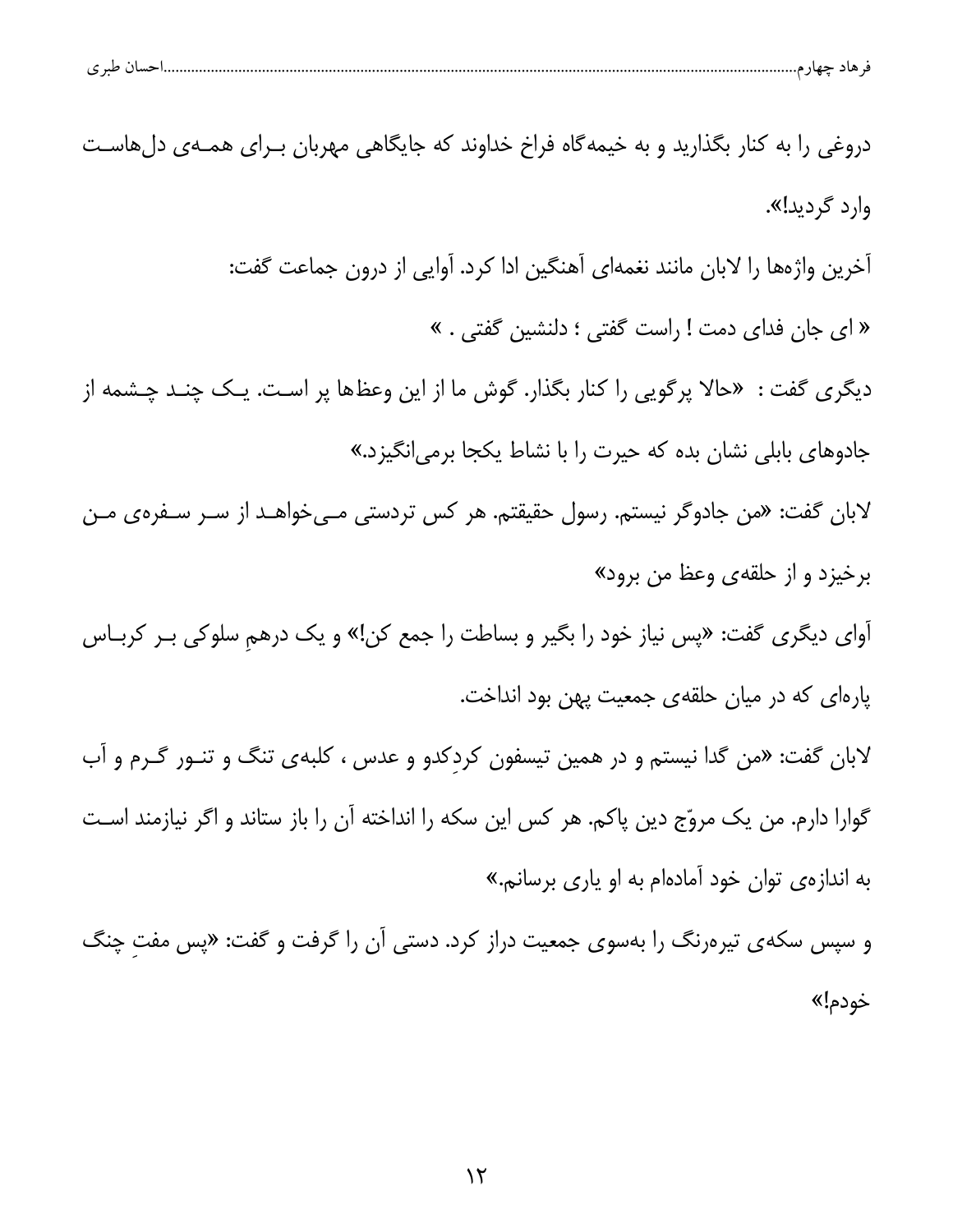| حساں طبر ی |
|------------|
|------------|

کسانی لندلند کنان از بساط لابان دور شدند ولی کسانی نیز ماندند. جوانی که نگاهی رویایی و ریش نودمیده داشت و گویا از مردم شمال بود با آوای مرتعش یک مجذوب گفت:

«ای پیمبر! باز هم بگو!»

لابان که خموش و نژند سر بر عصای گرهدار خویش هشته و گویی در خواب بود ، سـر بـر داشـت. چهرهی عجیب و مهیب او را ، تبسمی اسرارآمیز روشن می کرد. این تبسم چنان مسری بـود کـه در پیرامون ، همه لبخند زدند. گویی نور بزرگی میدمید و دلها را روشن میساخت.

و لابان افزود: «و پیغمبر نیز نیستم.»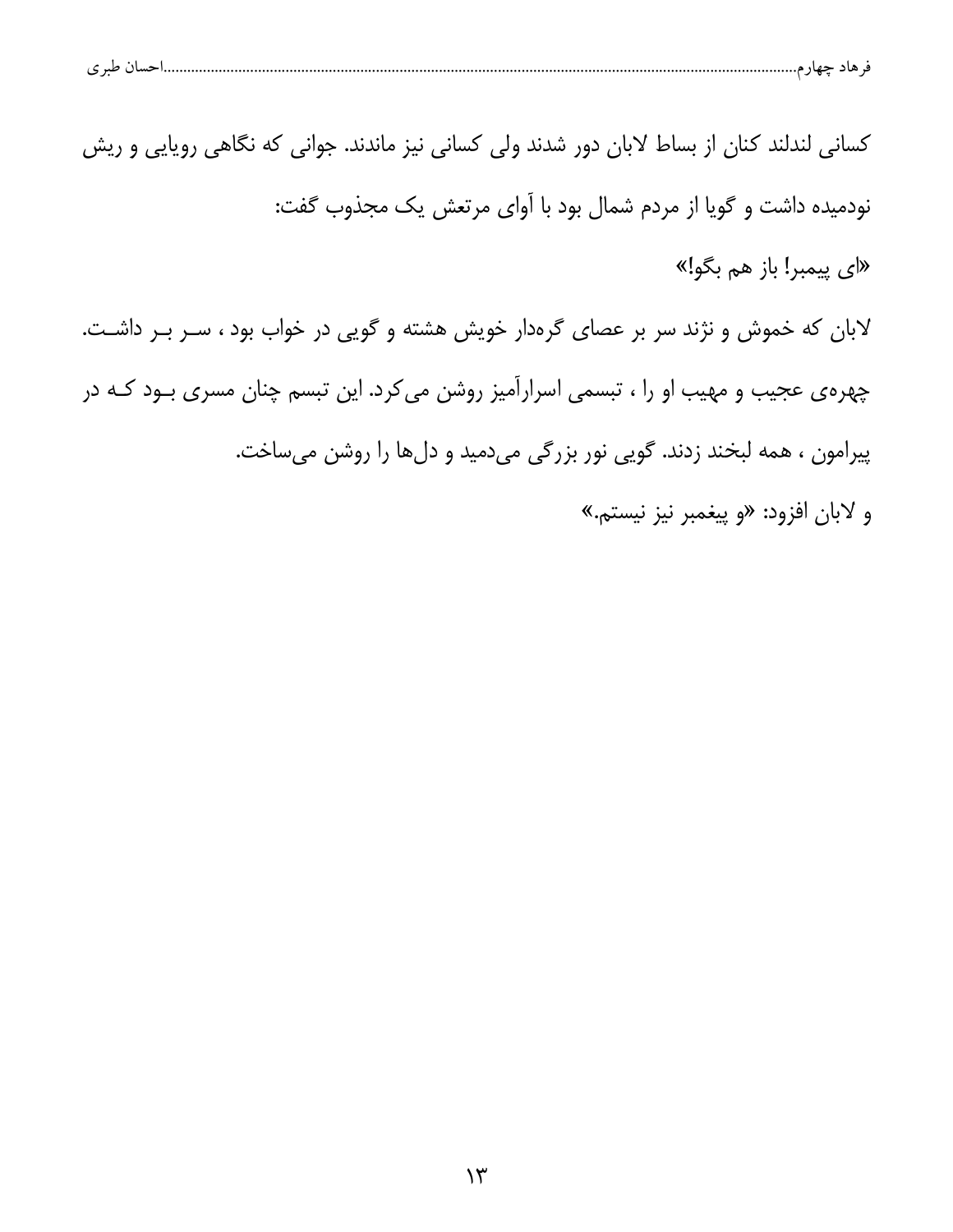| $\sim$<br>ت |  |  |  |  |
|-------------|--|--|--|--|
|             |  |  |  |  |

#### شاهزاده و پیک

کمی دورتر از معرکهای که لابان بهراه انداخته بود ایوانها و رواق هایی بود کـه در آن مکتـبداران آرامی خط و زبان آرامـی و پـارتی مـیآموختنـد. کودکـان بـه ضـرب تازیانـه و فلـک مـیبایـست هٔزوارشهای دشوار را فرا گیرند که مثلاً «ملکا ربّا» بنویسند ولی «شاه بزرگ» بخوانند. امروز به سبب روز مقدس ، ایوان ها و رواق ها تهی بود و مکتبداران آرامی در کلبههای خود بیــرون از معبد ، کجخلقانه با زنان خویش گرم ستیز بودند. باز هم دورتر ، ایوان بزرگ آتشگاه بود: ایوان با کاشیهایی آراسته به برگهای کَنگر و سـرجانوران افسانهای. در این ایوان از دری تنگ ، شخص وارد آتشگاه میشد. در اجاقی آجری ، آتش جاویـد در زمزمه بود و مردم در گرد این زبانههای امنویی که از خلال آن هیکل پر صلابت فرشـتهی «ناهیـد اردویسور» را میدیدند ، گرد آمده مویه می کردند. دانههای عطرآگین در آن مـی|فکندنـد ، بـرآوردن مرادها و آمرزش گناهان خود را از او میخواستند. تمام فقر و رنج مردم در اینجا عیان بود. بیماران و نوانان ، بیوهی سربازان ، بردگان سیاه و سفید ، دهقانان رانده ، در پیرامون آتش ، نالان و اشکبار نشسته بودند و باور داشتند که فرشتهی ناهید با اعجاز خود دردهای پیکر و روان آنها را چاره خواهد کرد. تیرگی اندیشه امکان نمیداد که کسی بهدنبال مقصرها ، علـتهـا و چـارههـای واقعـی بگردد. بخت سیاه و سپید در قبضهی خدایان بود و بهخاطر تیرهروزی خویش نمـیبایـست از کـسی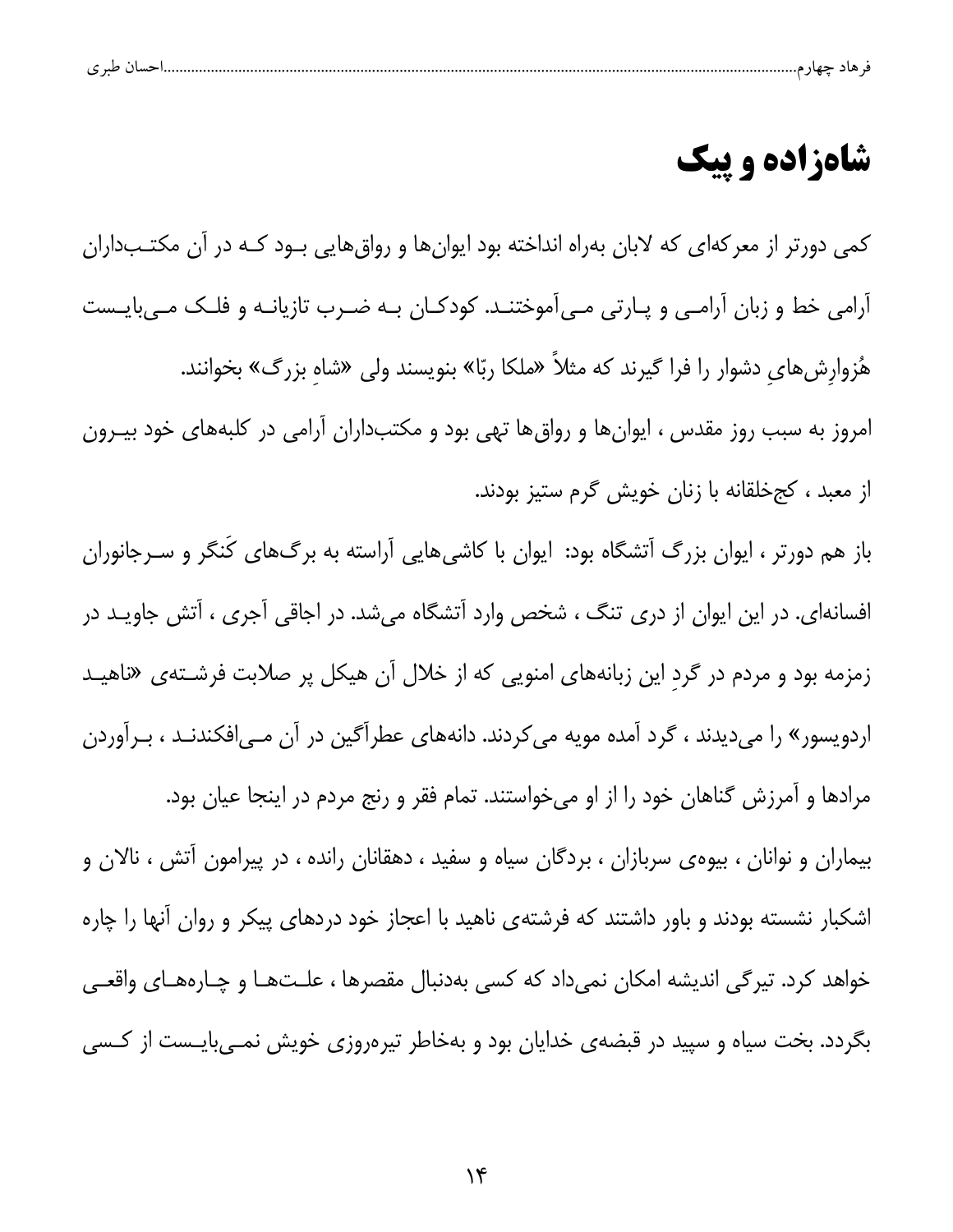| $\sim$ $\sim$<br>ت | . נ |  |
|--------------------|-----|--|
|--------------------|-----|--|

شکوه داشت ، به کسی پرخاش کرد ، بلکه باید زارید ، مویه کرد ، گریست و از زورمندان جهان بالا، از خدایان فَرازستان آسمانی ، مهر و رحمت طلبید. واجهای درهم، عزایم مرموز، مراســم پــر پــیچ و خم میبایست به این هدف یاری رساند. جماعت دردهای خود را ناخودآگاه به صورت سرنوشت کــور متحمل میشد . لذا میدان عمل ستمگری و فریب ، هر دو ، سخت فـراخ بـود. ایـن زاری کـردن را زرتشت در اوستا منع کرده و اهریمنی شمرده بود ولی جایی که زندگی تازیانهی دردآور خود را فرود میآورد ، اندرز را چه بهایی است. مویهگری در ایران ستمکش از زمـانهـای دیـرین بـه بخـشی از مراسم آیینی بدل شد و سوگها و پتواژهای اشکآلود همهجا برپا گردید. در دیگری از آتشگاه به روی پلکان تنگ و نموری باز میشد که دخمهی مردگـان بـه امانـت هـشته بود. در دوران اشکانی مردگان را مانند سابق در «ستودان»هـای سـرباز نمـیeگذاشـتند؛ بلکـه دفـن می کردند. این کار آنها در نظر متعصبان دین زرتشت بدعت محسوب میشد ولی به هر جهت تداول داشت.

در این دخمه ی دور و دراز و پر کُنج و کنار مشعلی از جلپارههای آلوده به نفت سـیاه دود مــی *کــ*رد و بوی خفه کنندهای رها ساختهبود. مردهها در تابوتهای سفالین لعابزده و بیلعاب خفته بودند. عفونت لاشهها با بوى ناخوش مشعل درآميخته ، در آنجا فضايى دوزخى پديد آورده بود. در پایان این دخمه دری بود که به کلبهی فرنبغ خادم معبد ناهید گشوده میشد. او از همـسایگی بـا مردگان و مجاورت با دخمهی وحشتناک آنان باکی نداشت. این کـار او بـود. در کلبـهی هیربـد بـه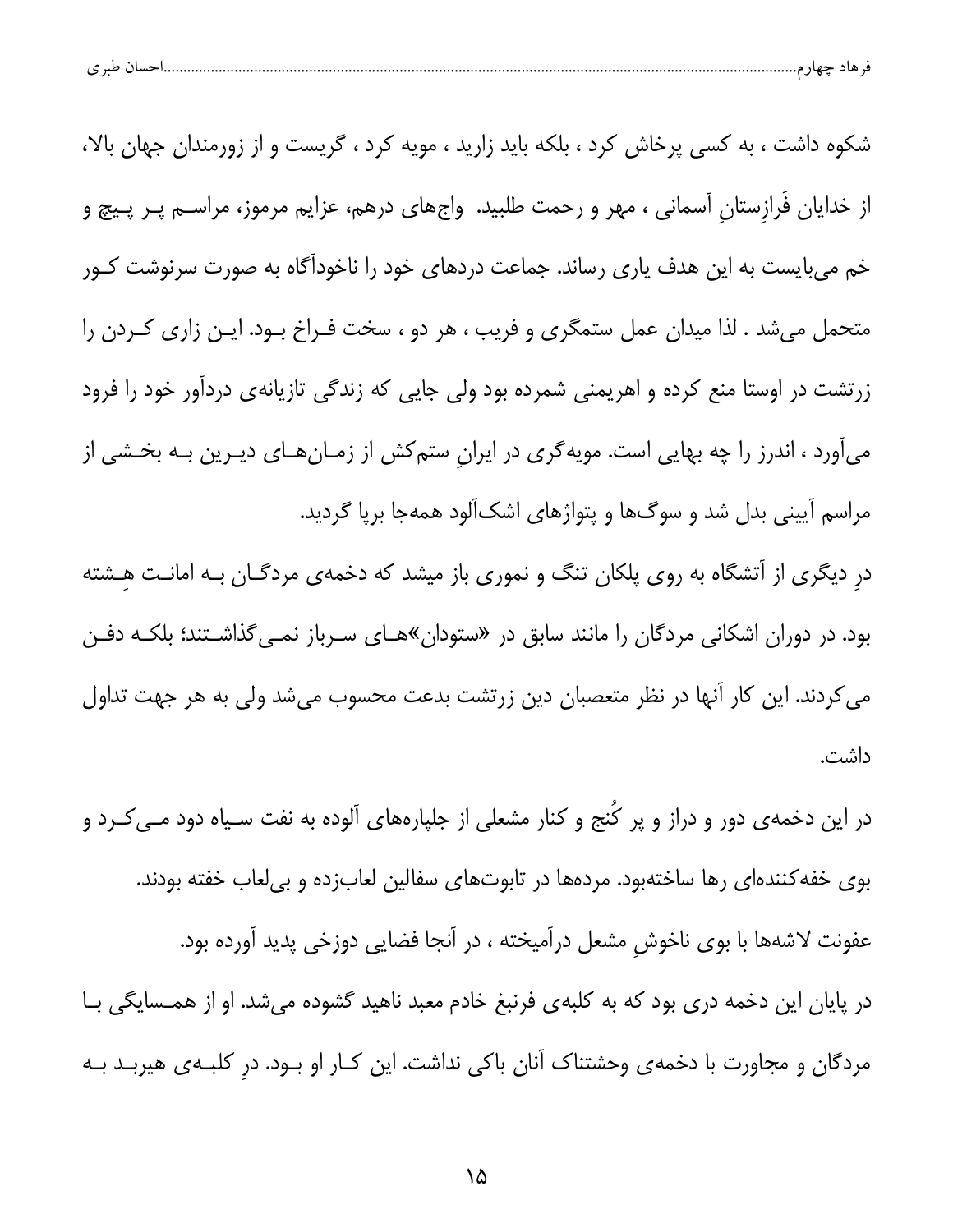| طبہ م<br>ັ | تسب ر |  |  |
|------------|-------|--|--|
|            |       |  |  |

نوبهی خود به باغکی حصارکشیده باز میگردیـد کـه در آن چنـد درخـت آلـو و سـیب ، گردآلـود و محجوبانه ايستاده بودند. اين جا ، سايه ي روشني خموش و مطبوع بر زمين مرطـوب و حـصار گلــين نشسته و همهمه ی دیوانه ی معبد چون غرشی محو بی آزار به گوش می رسید. فرنبـغ در ایـن کلبـه و باغ مجرد میزیست.

اینک او را می بینیم که از آتشگاه و دخمه گذشته ، از در کلبهی خود خارج شده و با احتیاط بهطـرف در یک لتهی باغ رفت. سه سوار در جامههای رزمی، با چهرههای پوشیده ، دم باغ از اسبهایی کـه زین و برگ@ای آراسته داشتند ، پیاده شدند. از کرنش فرنبغ میشد دانست که سواران مورد رعب و احترام او هستند.

> یکی از سواران روپوشیده عنان اسب خود را به دیگری داد و به آوایی خفه و تلخ گفت: «– همينجا منتظر باش!»

و سپس خود با فرنبغ به درون باغ شد ، نظری به اطراف افکنـد و روپوشـش را از چهـره جـدا کـرد. مردی با نگاه تیز چون عقاب ، بینی تیر کشیده و دراز، لبان سرخ رنگ و سبیل و ریشی انبوه و چون پَرٌ زاغ سیاه ، از پس نقاب پدیدار شد. سیمای او، اگر سـیماها از چیــزی خبــر دهنــد، پیــام نیکــی از روانش نداشت. فرنبغ را گفت:

«– هیربد ، پیغام داده بودی که پیک بازگشته!»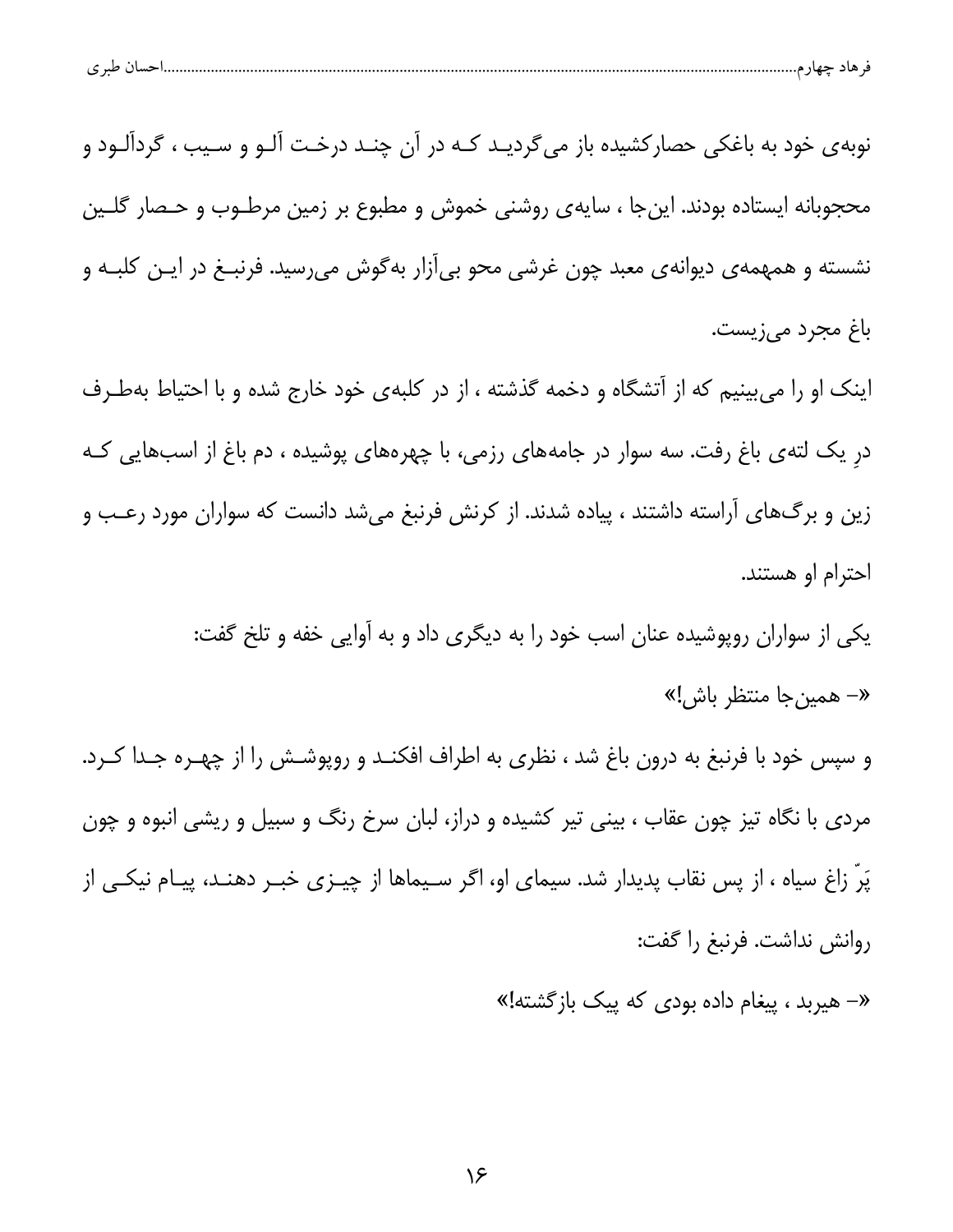| احسال طبر ی |  |  |  |  |  |
|-------------|--|--|--|--|--|
|-------------|--|--|--|--|--|

«– چنین است ، شاهزادهی بزرگوار» و سپس خم شد و بر موزهی فرهاد فرزند اُرُد اشــک ســیزدهم بوسه زد و گفت: «فرمان خدایگان به انجام رسید.»

فرهاد تبسمی کج و ناخوش کرد و با برقی شگفت در نگاه به فرنبغ نگریست. هیربد گــویی تــشویق شد و گفت:

«من مردی روحانیم. جز خدمت اهورامزدا و اردویسور ناهید به کار دیگری مشغول نبودهام و نیـستم. به پیروی شاهزاده در کاری بزرگ و خونین دخالت کردهام کـه امیـد اسـت ایـزد رَشَـن ، آن خـدای راست و استوار عدالت ، مرا به گناه آن ماخوذ نکند. ولی خدایان میدانند که من در این کار تنها بـه یک قصد وارد شدهام و اَن اینکه خدایگان فرهاد بر موقوفات معبد بیافزاید. زمانی این معبد تا ساحل فرات موقوفات آباد داشت. هیربد آذرک از معبد بهرام چند تن از اعضای مهستان را رشـوهای چـرب داد و آنان این موقوفات را از معبد ناهید سلب کردند و به معبد بهرام سـپردند. تنهـا قـدرت شـاهزاده می تواند بر این حکم جابرانه قلم بطلان بکشد. من از رنج و غبطه و غیظ ایـن زورگـویی بارهـا در پای تندیس ناهید خون گریستهام. شاهزادهی پاکُر از غاصبان حمایـت مـی کـرد و در ذهـن پادشـاه بزرگ نیز تردیدها بهوجود آوره بود که گویا قبالهی موقوفات از آن معبد بهرام است. اینک پـاکر بـه سزا رسیده و اردویسور ناهید او را به دوزخ فرستاده است.»

فرهاد با خشونت سخن هیربد را برید و گفت: «خاموش . . . در حق شاهزاده بـرادرم سـخن گـزاف نگو . . . آرى من مرگ او را هميشه به جان خواستهام ولى تحقير او را هرگز روا نمىشمرم وانگهـى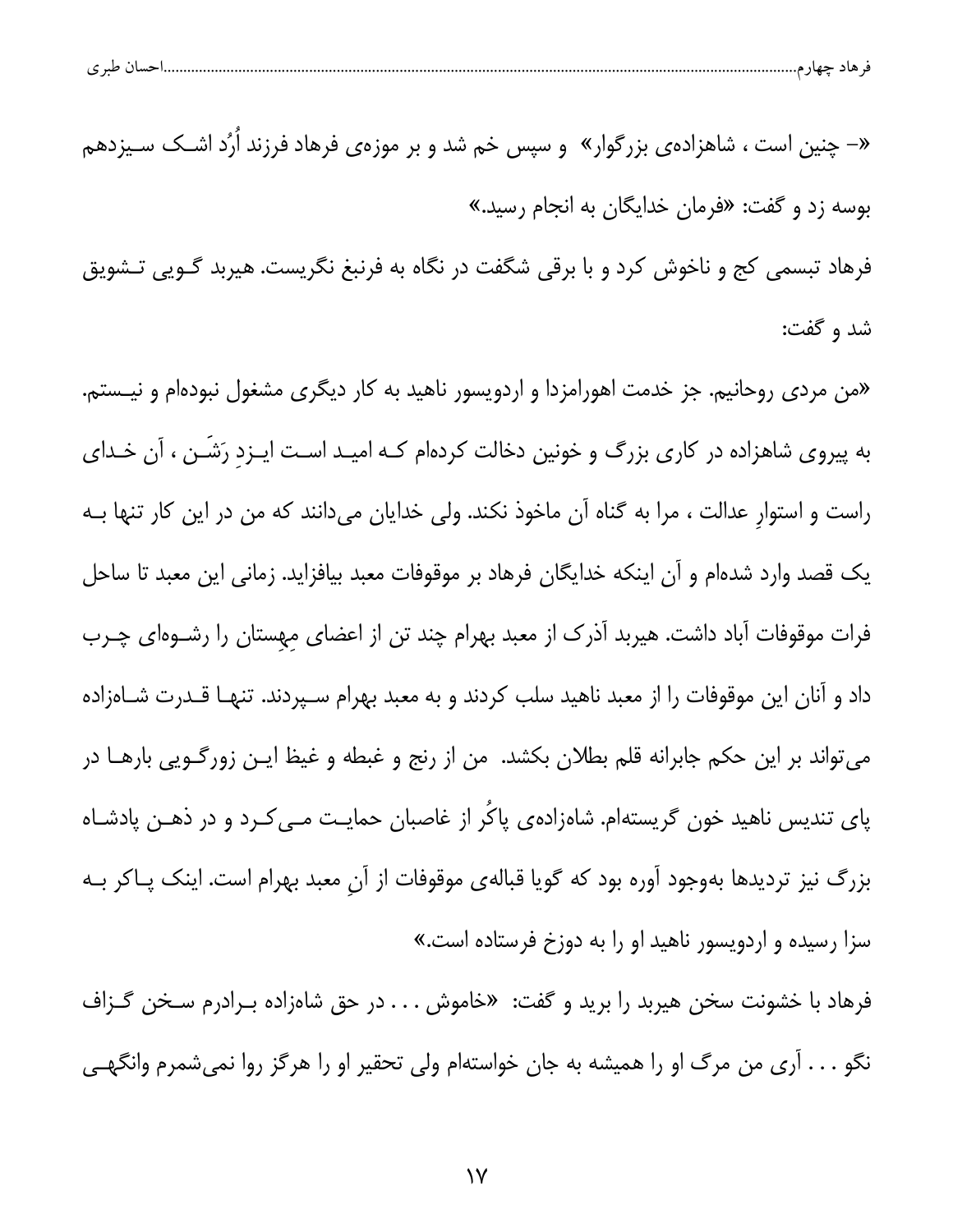|  | $\sim$ $\sim$<br>هاد حهاز م<br>تسب ا<br>ີ |  | $\mathbf{H}$ |  |  |
|--|-------------------------------------------|--|--------------|--|--|
|--|-------------------------------------------|--|--------------|--|--|

| رعیت را نرسد به ساحت خواجگان بی دبی کردن. تو دربارهی او سخن چنان گویی که زیردستان در               |
|----------------------------------------------------------------------------------------------------|
| حق زبردستان می گویند. باری پرگویی بس است! موقوفات معبـد ناهیـد را بــازپس خـواهم گرفـت.            |
| بگذار اردویسور ناهید مرا یاری کند. من او را پاداش بهسزا خواهم داد اینک پیک کجاست؟»                 |
| فرنبغ گفت: «او را در دخمهی مردگان در تابوتی پنهان کردهام زیرا اگر او را ببینند و به اقرار بیاورنـد |
| کشتن من و تاراج آناهیتا امری سهل است ، بیم آن است که به وجود نازنین شاهزاده آسیب برسد.»            |
| فرهاد سکهی تالان زرین را در کف خادم گذاشت و گفت: مرا به نزد پیک ببر.»                              |
| فرنبغ گفت: «دخمه بویناک و تاریک است …»                                                             |
| فرهاد گفت: «برای کار ما همان به تر.»                                                               |
| فرنبغ از پیش و فرهاد از دنبال از کلبهی هیربد گذشته وارد دخمه شدند.                                 |
| آنجا در نور مشعل فرنبغ سرپوش تابوتی را برداشت. مردی ژولیده با نگــاهی هراســان و گریــزان از       |
| تابوت بیرون آمد. فرنبغ گفت: «ای بیچاره ، نماز ببر! شاهزاده فرهاد اشکانی است.»                      |
| آن مرد نقش زمین شد.                                                                                |
| فرهاد در زلفهای دراز و چرب پیک چنگ زد و او را از زمین بلند کرد و سپس در همان حال سرش               |
| را تكانى سخت دادو گفت: «حكايت كن!»                                                                 |
| پیک رعشهای خفیف بر تن داشت و خاموش بود. فرنبغ گفت: « تو به حکم اردویسور ناهید رفتــی و             |
|                                                                                                    |

آنچه کردی در راه او بود. شاهزاده نظرکرده و کمربستهی ناهید است. بیم مدار! حکایت کن!»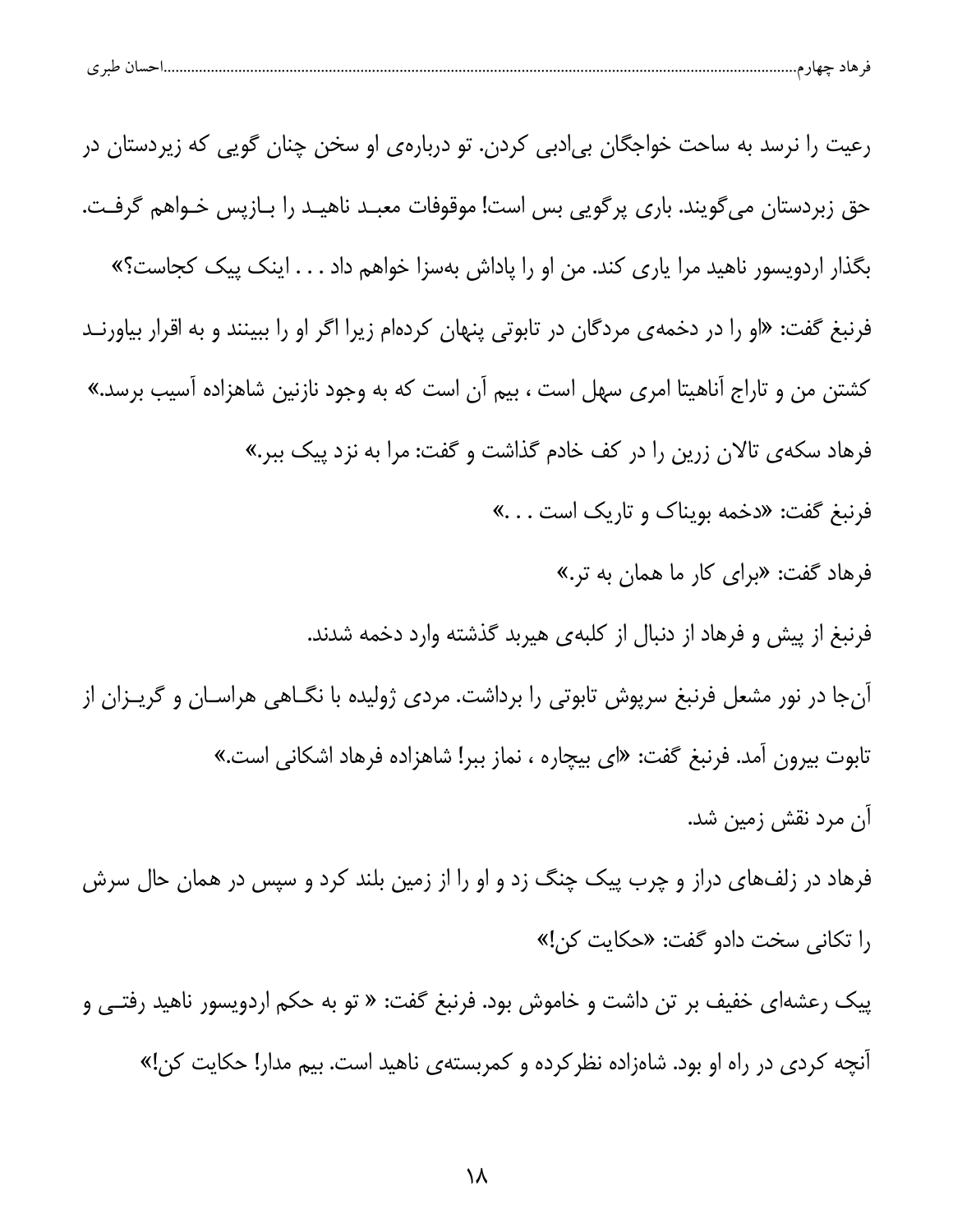| احساں طبر ی |  |  |  |  |  |
|-------------|--|--|--|--|--|
|-------------|--|--|--|--|--|

پیک گفت: «رضای ناهید و شاهزاده در جای خود گرامی است ، برادری دارم کـه یکـی از خادمـان دربار او را به غلامی برده ، امید است به کرم شاهزاده آزاد شود و نیز پارهای وام دارم که آن نیز امید است به کرم شاهزاده کارسازی گردد.»

فرهاد بدرهای درهم از کمر بیرون کشید و آن را بهسوی پیک افکنـد. آن مـرد آن را بـه چـابکی در ربود. گویی هراسش زایل شد. لبخندی عجیب چهرهی او را که از هر سو شـیارهای عمیـق داشـت روشن کرد. کمر را اندکی خماند و با حرکات دست و جنبش چشم و سر ، داستان خود را آغاز نمود: «برادر نامآور تو رداسپ و سردار دلاور تو تیرداد سورن فرمودند بدان نشانی که در کنـار مجـسمهی اشک آنی فالس (پر افتخار) خاتمی از زمرد به هر یک از ما هدیه دادی کارها روبـهراه شـد و انتقـام کشتن سورنا را از ارد ستاندیم و «پاکر» فرزند عزیز کردهی او را به دیار دیگر فرستادیم.» فرهاد پرسید: «اَیا تو خود دیدهای؟»

پیک گفت: «اَری من کشتهی پاکر را دیدم.»

فرهاد پرسید: «چگونه کشته شد؟»

پیک گفت: «در آغاز همهی کارها بر مراد پاکر بود. آنتونیوس و نتیلویوس باسّوس سردار رومــی کـه آمده بود تا انتقام کراسّوس را بستاند دچار شکستهای سخت شد. پاکر بیتالمقـدس را از چنـگ او رها کرد. هردوس فرماندار رومی این شهر گریخت. یهودیان که به گفتهی تورات ایرانیان را منجے خود میدانند ، نجات خود را از چنگ باسوس و رهایی دختران و زنان خود را از هرزگیهای وحشی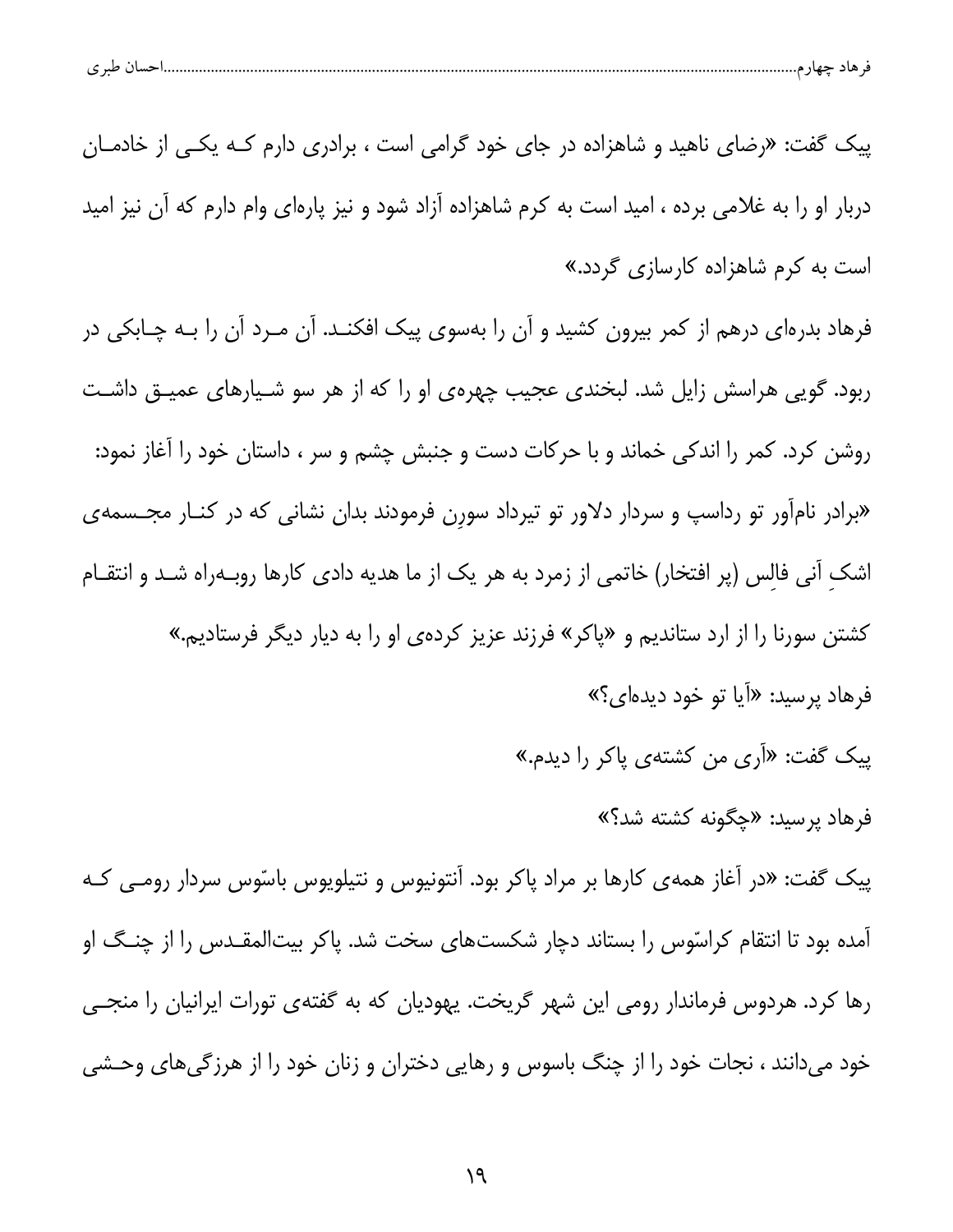|--|--|--|

لژیونهای رومی ، ثمرهی شجاعت پارتیان دیدند. پاکر چون خدایی وارد بیتالمقدس شد. شاه یهود در پای اسب او چند گامی پیاده رفت. تا زانوی او ظروف زرین و سیمین نثار کـرد. شـاه دختـر خـود راحیل را که در زیبایی فتنهای است به کنیزی به پاکر بخشید ولی او از سر بزرگواری از این هدیهی زیبا درگذشت و راحیل را به پدرش سپرد. همهجا در یهودیه وصف دلاوری، زیبایی و خردمندی پاکر بود . . . »

فرهاد گوش میداد ولی کژدم حسد که در نهادش بود هر دم ، نیش زهرآگین خود را در دلـش فـرو میبرد. پاکر پیوسته ، بی[نکه خود بخواهد او را رنج داده بود. حتی آنگاه که به او خدمت میفروخت و چون برادری کهتر در نزدش ابراز چاکری می *ک*رد ، فرهاد از رشک بیتاب میشد. گـاه ایـن حـسد چنان بیدلیل و ظالمانه بود که خود فرهاد ، با همهی ناپاکی و تیرهجانی ، از آن شرمسار میگردیـد. حتی شنیدن نام پاکر او را دگرگون میساخت. برای آنکه پیک در وصف پاکر بیش از این درازگــویی نكند ، با خشونت گفت:

«قصهسرایی کافی است! به سر مطلب برو! چگونه آن تیرهروز کشته شد؟»

پیک از راه پوزش تعظیمی کرد و با لذت خادمان چاپلوس ادامه داد:

«روزی پاکر تصمیم گرفت با تیراندازان پیاده بر صفوف مقدم آنتونیـوس باسـوس حملـه بـرد. ایـن یورشی بود بی تدارک و حساب نشده. رداسپ و سورن از این قصد با خبـر شـدند. بـهوسـیلهی یـک نبطی که جاسوس رومیان بود، آنها را ماهرانه و چنان که گویی رازی را برملا میکننـد از پـیش ، از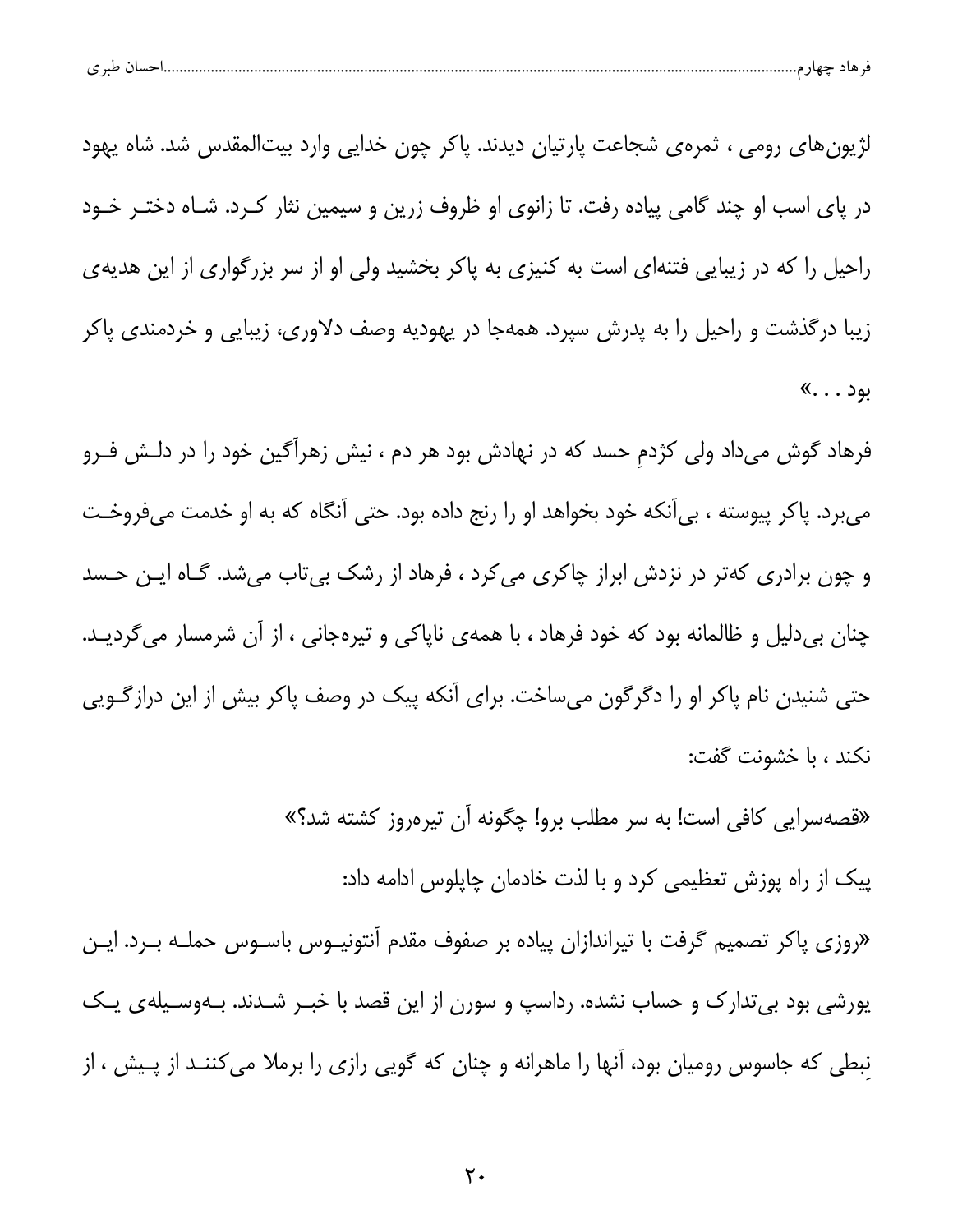| $\sim$ $\sim$<br>ت | יי |  |
|--------------------|----|--|
|--------------------|----|--|

قصد پاکر آگاه ساختند. رومیان گوش به زنگ نشستند. کمین گاههای چندی ترتیب دادند. پاکر را که با تیراندازان خود بی باک به صحنه آمدهبود ، و این بی باکی شـیوهی همیـشگی او بـود ، رومیـان در میان گرفتند و کشتند و نعش او را در میدان رها کرده گریختند. خبـر مـرگ پـاکر بـهسـرعت بـرق پیچید. آن دم که من روان میشدم هراسی در سپاهیان ایران بود. سورن و رداسپ گفتنــد کــه آنــان جلوی دشمن را سد خواهند کرد ولی این چاکر خاکسار وضع را دگرگون دیده است.» فرهاد سخت غضبناک شد و گفت: «چه یاوه میبافی؟ گویی اگر جوان خودنمایی مانند پاکر نباشـد ، دیگر پهلوانی در سپاه پارت نیست.» پیک از چهره ی مهیب فرهاد ، رمزده شد و گفت: « شاهزاده ! مرا ببخـشید. مـردی نـادان و خیـره سرم. گزافهای راندهام. این را نیز بگویم که شنیدهام آنتونیوس و نتیلویوس باسوس دوبـار از کـشتن پاکر خوشحال شد. یکی بدان سبب که سردار سپاه پارت را از میان برداشت ، دیگر برای آنکه انتقـام خون کراسوس را درست در روز مرگ او ستاند و سپس آوازه درانداخت که «مُئیرا» خدای تقـدیر بـا من است. و امكانات گستاخى سورنا از پاكر ستانده شد . . . » فرهاد پیک را مرد*ی* چالاک و تر زبان یافت. پرسید: «تو کیستی؟»

پیک گفت: «من از مردم بُنطس هستم ولی دیری در تیسفون زیستهام. پیشهام شمشیرگری اسـت و در جَبه خانهی سپاه پاکر به کار مشغول بودهام.»

فرهاد گفت: «دين تو چيست؟»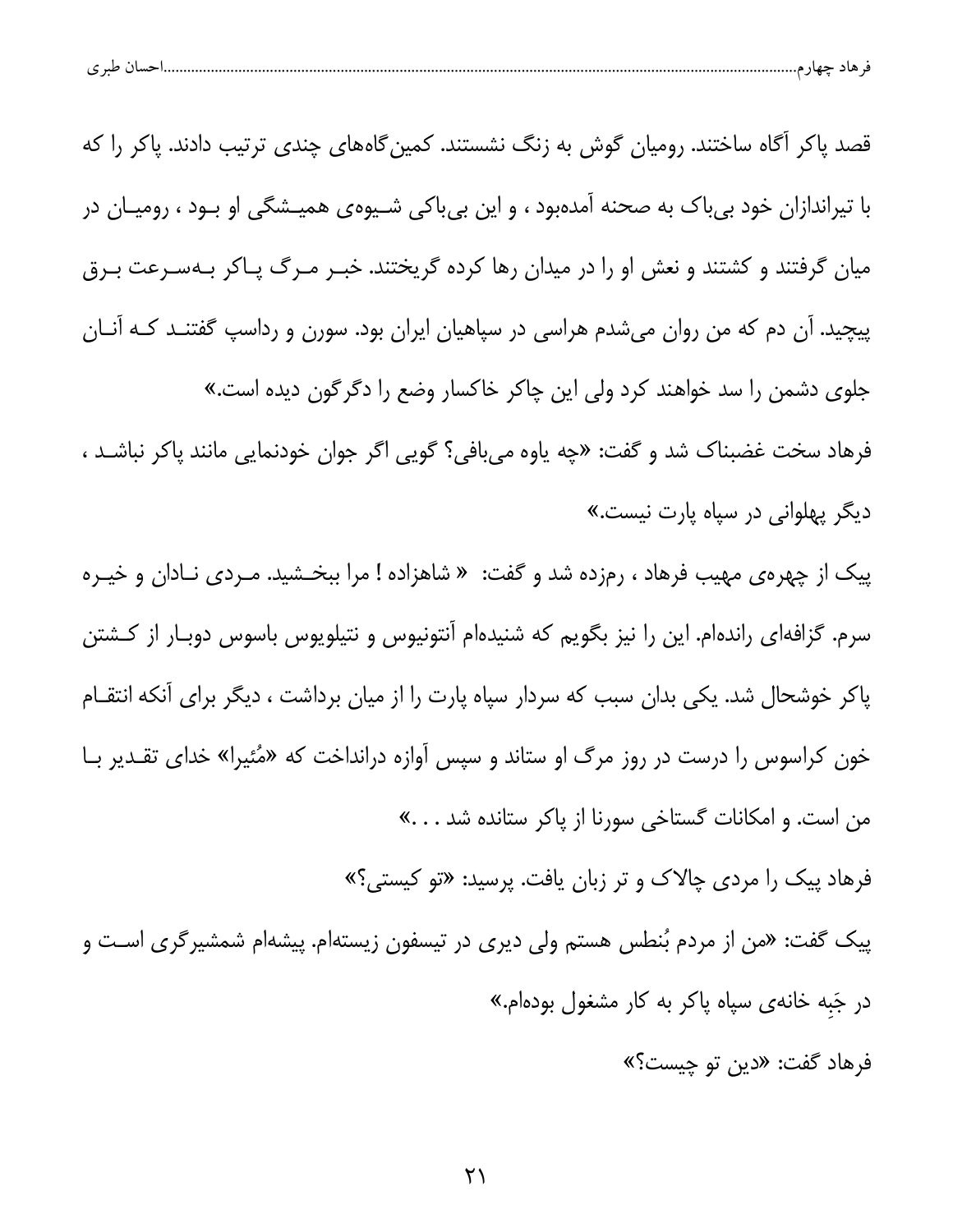| احسال طبر ی<br>قر هاد چهار م |  |  |
|------------------------------|--|--|
|                              |  |  |

پیک گفت: «دیری است به دین مزدایی گرویده و از مریدان هیربدم و بهخاطر همین ارادت بــه ایــن کار صعب دست زدهام. و الا مرا با شاهان و شاهزادگان چه کار که خود پیشهوری گمنام و حقیر بیش نيستم!»

سخنان اخیر پیک برای فرهاد خوشایند نبود و گفت: «بس است! اینک تا من از اینجا بیرون روم تـو در تابوت خود بار دیگر بخواب!»

پیک نگاهی پرسنده به شاهزاده و سپس فرنبغ افکند. فرنبغ که دستور شاهزاده را از طریـق احتیـاط میدانست با سر اشاره کرد. پیک خسته و سنگین بهسوی تابوت رفت و در آن خفت. فرهاد نزدیـک شد و گفت: «به پشت بخواب. نمی خواهم ببینی که من کی از این دخمه بیرون می روم.» پیک بار دیگر نگاهی پرسنده به فرهاد افکند و سپس بـا کنــدی بـر پــشت خوابیــد. فرهــاد تبــسمی ابلیسی کرد. در شعاع زرد و محو مشعل ، چشمان شـرربارش مـیدرخـشید. بـا سـرعتی کـه فرنبـغ نتوانست آن را دنبال کند ، دشنهی نوک تیزی را از زیر پوشـش فـراخ برکـشید و آن را بـا قـوُت در پشت پیک فرو برد. ضربه کاری بود و قلب آن مرد را در دم از کار انداخت. حتی نالهای شنیده نشد. فرنبغ بهخود لرزید. گویی ناگاه دانست که به خیال خدمت بـه ناهیـد بـا اهریمنـی خونخــوار پیمــان بستهاست. از بیم ، زرد و لرزان و خاموش بود. فرهاد نزدیک اورفت و با طنینی خـشک و چنــدش]ور خندید و گفت: «شاید با همان دشنهای که خود این مرد شمــشیرگر ، کوفتــه و آمــاده ســاخته بــود ، مرده باشد ، باری او را از مراسم تشییع آزاد کردهام. مرگ او را در خفتنگاه ابدیش دریافته است . . .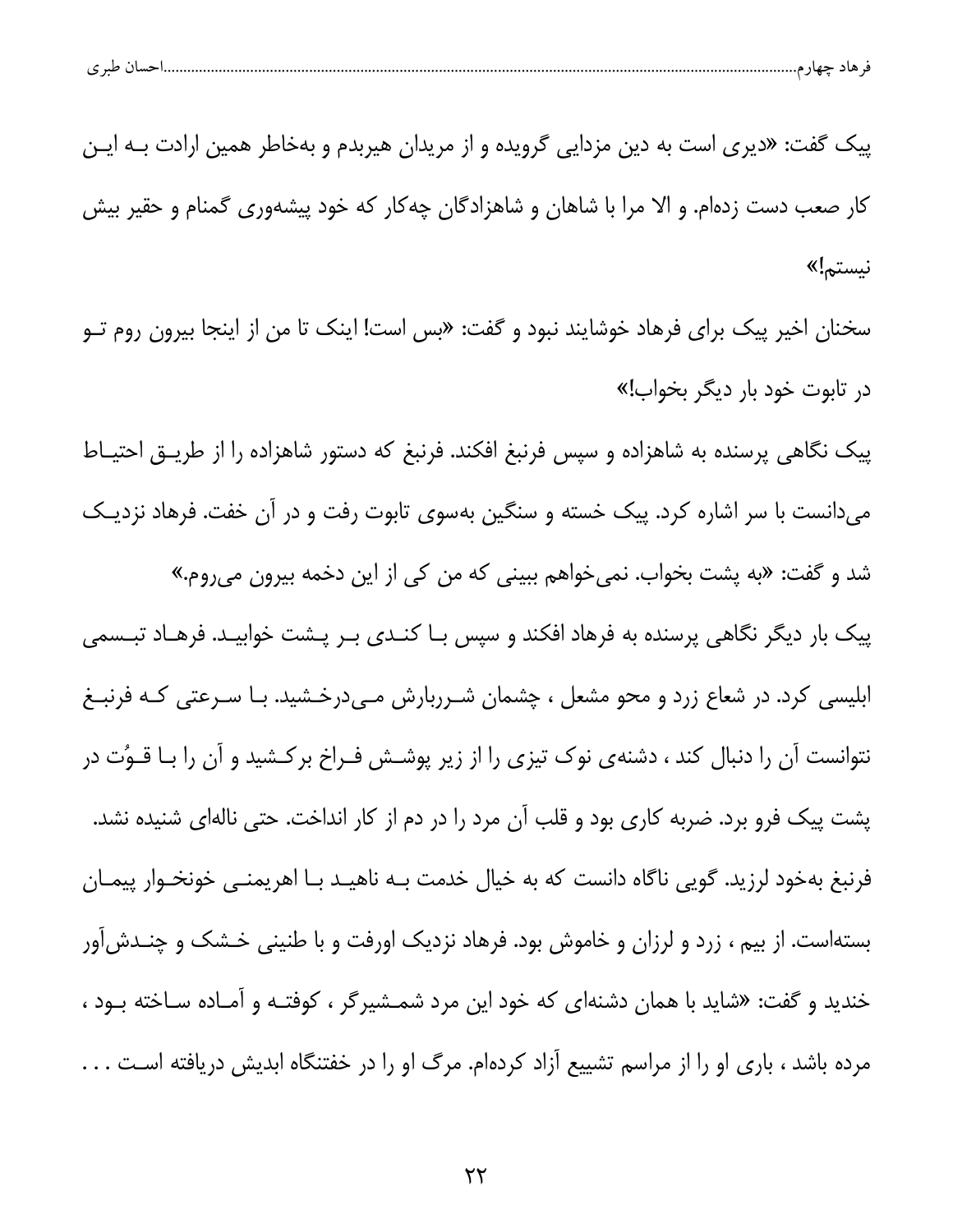| طبر ی | $\sim$<br>. | ماد |  |
|-------|-------------|-----|--|
|       |             |     |  |

این بهتر ، هم برای من و هم برای تو . . . مردی یاوهدرا بود و رازها را برملا می کرد. اینک مردگان خاموشند و راز ما در تابوت است. ناهید ما را به این گناه نخواهد گرفت بهویژه آنکه او را با موقوفاتی پهناور پاداش خواهم داد.»

فرنبغ گنگ و مبهوت ، سر خم کرده بود.

فرهاد از دخمه و سپس کلبه بیرون آمد. در بیرون باغ و آسمان روشن و آزاد ، از آنچه کـه در دخمـه گذشته بود خبری نداشتند. فرنبغ بهدنبال فرهاد به باغ آمد. فرهاد در آخرین دم گفت:

«بدرهی پیک را از تابوت بیرون کش و سکههای خونآلود را بشوی و از آن خود کن!»

در سخنش نوعی طنز و دشنام نهان بود. فرنبغ سـر خـم کـرد و شرمـسار و غمـزده بـه زمـین کـه خرمگسی طلایی روی آن نشسته و وزوز می کرد نگریست. فرهاد بار دیگر خندهای دوزخـی کـرد و سیس چالاک از باغ خارج شد.

چهار نعل اسبها از کوچه شنیده شد و ابری از غبار برخاست و بر بـرگ&ـای گردآلـود سـیب و آلـو نشست. فرنبغ هنوز مانند مجسمهای خاموش و بی حرکت بود.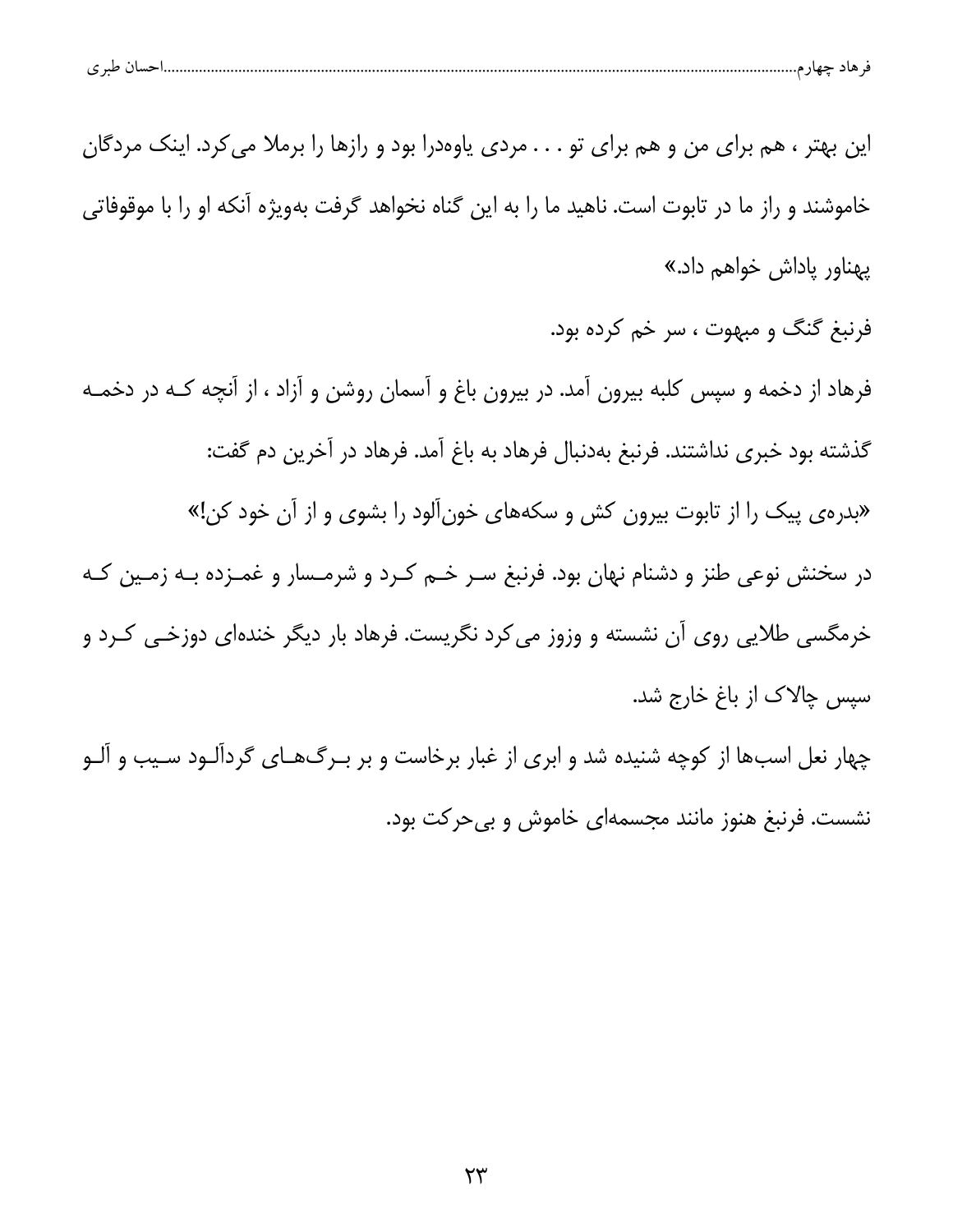| ت | $\cdot$ . Moreover, $\sim$ |  |  |  |
|---|----------------------------|--|--|--|
|   |                            |  |  |  |

# مرگ پاکر

تیسفون ، پایتخت زمستانی اشکانیان بر کرانهی چپ شط دجله اینک ، در دوران ارد اشک سیزدهم، دیگر قرنی بود که شهری با اعتبار محسوب مـیشـد. ایـن شـهر در برابـر شـهرهای دیگـر بـهنـام «سلوكيه» كه در دوران سلوكيان بنا شده بود ، ساخته شده و اطراف «كاخ سفيد» شاهان اشـكاني و دیگر سراها و بناهایی که ارک شهر را تشکیل میداد ، شارستان بزرگی پدیـد آمـده بـود. دیرتـر، در دوران ساسانی ، همهی این بخش به جزء شمالی شهر بدل شد و جنوب شهر که در زمـان اشـکانی ناساخته بود ، رونق گرفت.

اشکانیان از چهار شهر: نسا ، صد دروازه ، همدان و تیسفون در فصول چهارگانه اسـتفاده مـی کردنـد ولی در واقع تیسفون شهر قشلاقی و همدان (هگمتانه) شهر پیلاقی آنها بود. همین کـه آســمان دم می کرد و گرمای بهاری پوست را میسوزاند ، شاه و صدها و هزارها تن اطرافیانش با کاروانی انبوه و رنگین به همدان میرفتند.

امسال بهار دیرتر از معمول روبه گرمـای تـوان فرسـا رفـت و بـا اینکـه طبیعـت بـر سـاحل دجلـه رستاخیزی دلانگیز کرده بود، شبها نسبتاً خنک و روزها هنوز مطبوع بود.

کاخ شاه در تیسفون که در اسناد تاریخی بعدها کاخسفید نام گرفت بارویی استوار داشت آراسـته بـه برجهای فراوان و کنگرههای بلند و دروازهها.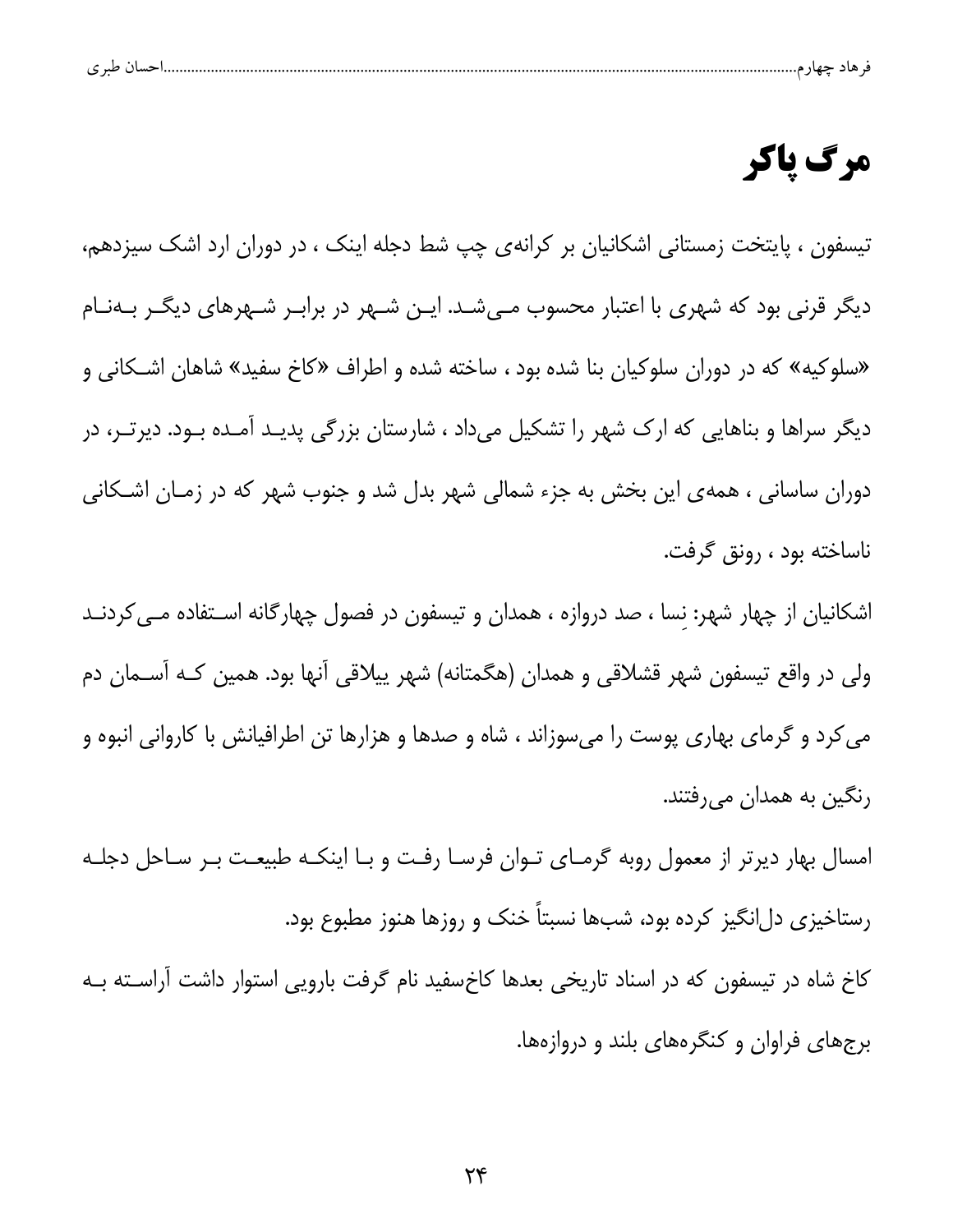| احسال طبر ی |
|-------------|
|-------------|

در درون این بارو، باغِها و کوشکها و آبگیرهای فراوان ساخته شدهبود که از تمدنی غنی و شکوه و جلالی خیره کننده خبـر مـیداد. هرگـز در شـهرهای رومـی و یونـانی چنـین طنطنـهای در بـساط قدرتمندان دیده نمیشد زیرا اقتدار و اختیار مستبدانهی شاهنشاه و سـیطرهی او بـر اقـوام گونـاگون شرقی و غربی همهی محملها و زمینهها را برای اوج رونق دربار فراهم ساخته بود. شـاهان ایرانـی در شکوه کاخ و جلال سلطنت و بغرنجی مراسم و ایجاد فاصله بین خود و مردم این راز را میدیدنـد که آنها را افرادی ماورایی و برتر از انـسان بپندارنـد و فرمـانبری از دسـتورهای آنـان را، هـر انـدازه ظالمانه باشد، مانند فرمانبری از ارادهی جبارانهی خداونـد، تـابع یـک مـشیت و حکمـت اسـرارآمیز بپندارند و بدان بدون چون و چرا ، سر فرود آورند. این آیینی است ظلمانی و جهالت پرورانــه کــه تــا امروز در ایران جاری است.

نویسنده و ادیب یونـانی «فیلوسـترات» در وصـف کـاخهـای پادشـاهان اشـکانی جزئیـاتی را ذکـر کردهاست که نشان میدهد این پادشاهان با تاراج کشورها و بهـرهجـویی از قریحـهی هنرمندانـهی خلق ها چگونه توانستند جهاني افسانهگون براي خويش بيافرينند. «فيلوسترات» مينويسد: تالارهای کاخ شاهان اشکانی طاق&ایی داشت که بر آن لعل کبود نشاندهاند. چنان که گویی آسمان است. بر زمینهی نیلی رنگ سنگ های گران بها ، چهرهی خدایان از طلا می درخشید گویی سـتارگان بر طارم لاژوردی در تابش اند. از درگاههای کاخ ، پردههای سنگین زربفت آویخته بود کـه میـان آن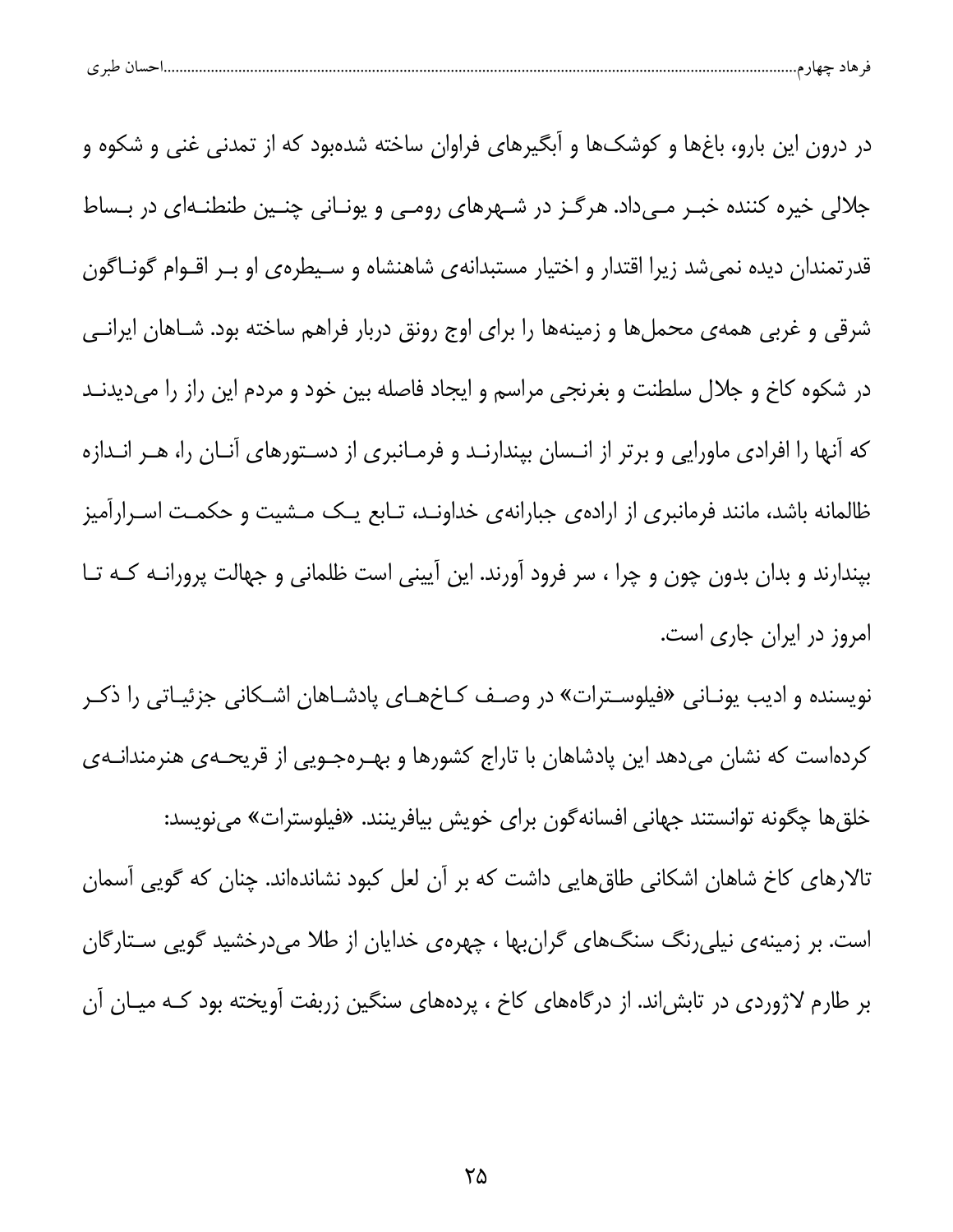| ۱.حسان طبر ی<br>۔ حاد چهارم………………<br>$\checkmark$ |  |  |  |  |  |  |  |
|---------------------------------------------------|--|--|--|--|--|--|--|
|---------------------------------------------------|--|--|--|--|--|--|--|

زرین و اطراف آن سیمین است. آنچه که بر این پردهها ترسیم شده از داستانهای اسـاطیری یونــان اقتباس شده است مانند حوادث زندگی «آندروید یا ارفه.»

اینک ما از پیرامون تیسفون و معبد ناهید که در آن ، هماکنون شاهد رویدادی خونین بودهایــم ، بــه درون كاخ سپيد ارد شاه اشكاني رخنه مي يابيم. شاهزاده فرهاد با محرمان خود ديگر به كاخ بازگشته و پس از آرایش مجدد به ایوان بزرگ که در آن پدرش ارد به تماشای یک تـراژدی یونـانی اشـتغال داشت رفت.

ایوان فراخ، آراسته به نقشهایی دربارهی داستان دلاوریهای گودرز و زریر، در باغی پرسایه و معطر از گلهای نودمیده قرار داشت. باغ را انواع مجسمههای مرمرین یـاران بـا کــوس – خــدای یونــانی شراب و باده گساری آراسته بود مانند سیلنها، ساتیرها و نَمفها.

موهای بلند نقرهفام و قامت کوژ شاه از گذشت عمری دراز خبر میداد. وی بر تختـی بـستر ماننــد و كوتاه ، ساخت استادان «انطاكيه» لميده بود. «ريتون» يا جـام يونـاني منقـشي از عـاج ، سرشـار از شرابی نیرومند و گَلبو در برابرش بـود و هـر دم از آن جرعـهای مـینوشـید. در پیرامـون او جـوقی هتایراها– زنان نیمه روسپی و نیمه فیلسوف از آتن و اسکندریه و انطاکیه که پـستانهـا و بازوهـای سفیدشان در نور چراغدانها و شمعهای نو افروخته میدرخشید ، اینجـا و آنجـا دراز کـشیده بودنـد. آنها هر یک ، ساغر یونانی انباشته از شراب خود را در دست داشتند. این زنان که چنان کـه گفتـیم به یونانی «هتایرا» نام داشتند غالباً زیبایی و طنازی را با هنر رقص و نوازندگی تنبور و تلاوت اشعار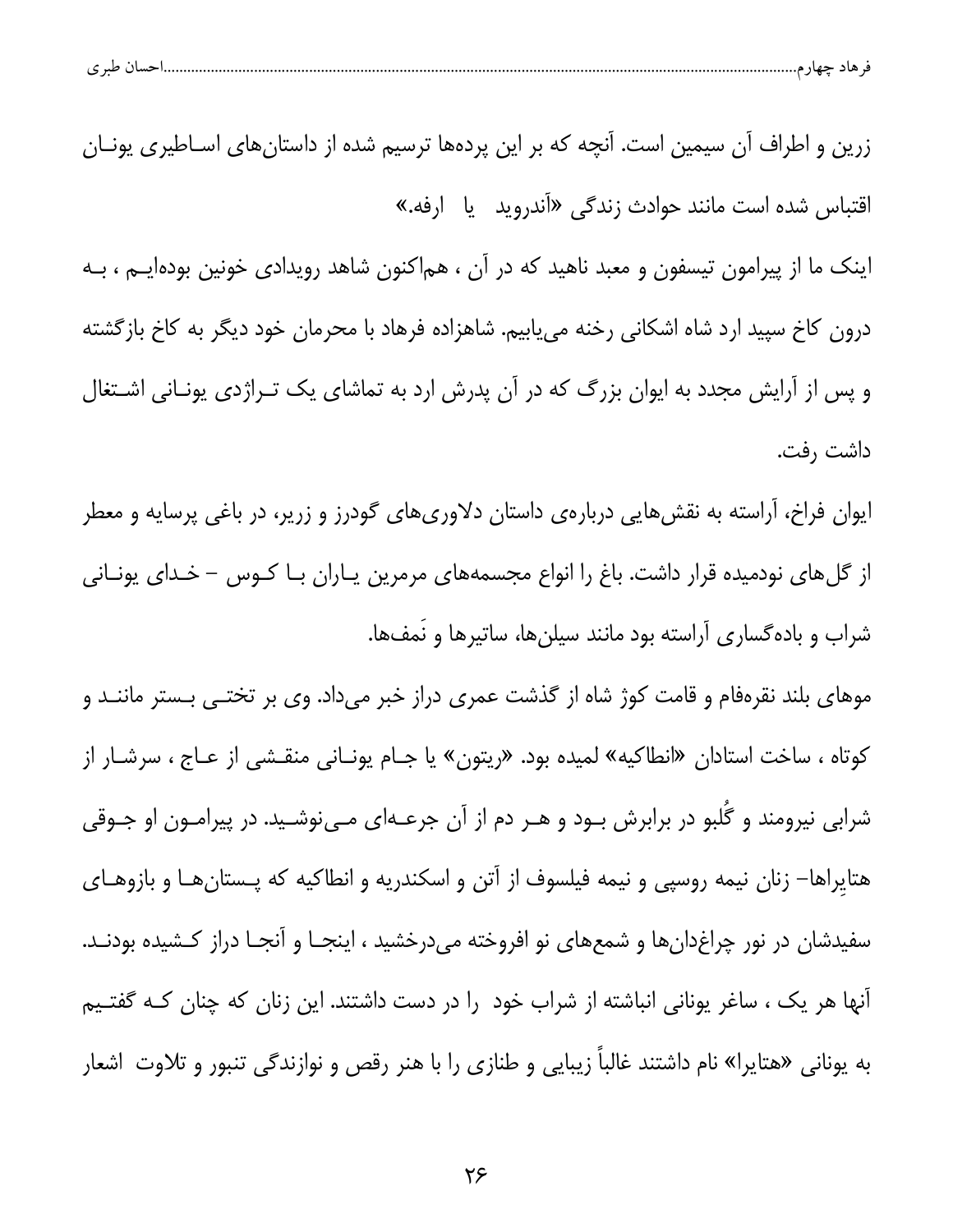| $\sim$ $\sim$<br>تساں<br>عبر ح |
|--------------------------------|
|--------------------------------|

هُمر و هزیود و اظهار نظر در بحثهای فلسفی همراه داشتند و در آن هنگام زینت متداول مجــالس یونانی و یونان مآب دنیای هلنیستی بودند. شاهزادگان اشکانی، اعـضای خانـدان هـای هفـتگانـهی کارن، سورن ، سپهبد ، اسفندیار ، مهران ، سـوخرا و زیـگ در مجلـس حـضور داشـتند. اشـراف و شاهزادگان سلوکی و دبیران آرامی و کلدانی در ایوان و در باغ به زیر شاخههای درختان و بوتههـای گل پناه برده ، گاه به شاه و گاه به نمایش مینگریستند. نمایش تراژدی «باکانتهـا» اثـر اریپیـد درام نویس کبیر یونان باستان در دست اجرا بود و به زبان یونانی بازی میشد و این همان نمایـشی بود که شاه آن را بسیار دوست میداشت. «ژاسن» هنرپیشهی یونانی که مورد علاقه و توجه اُرُد بود و شاه وی را دارای شگونی نیک میشمرد ، نقش باکوس را در این نمایشنامه به عهده داشت. داستان تراژدی «باکانت» که اینک در برابر شاه و درباریان اجرا میشد چنین است:

در نور مشعلها یاران با کوس ، که «آدریانه» همسر خود را در آغوش گرفته ، پیرامون او حلقــه زده و به نوازندگی و باده گساری مشغولند. محیط ، محیط عـیش و هرزگـی و بدمـستی و عربـدهجـویی است. در میان زنانی که گرد باکوس را گرفتهاند از جمله «آکائه» مادر پانتهئوس دیده میشود و امـا پانتهئوس کسی است که با کیش شهوانی و لاقیدانهی خدای شراب سخت دشمنی میورزید و زنان را از پیروی این ربالنوع بادهگسار منع میکرد و به خـودداری فـرا مـیخوانـد. مـادرش آکائـه ایـن زنهارباش فرزند را نپسندید و به دشمنی با او برخواست و بـا کــوس و همــسرش آدریانــه و همــهی پیرامونیان باکوس را به نبرد با پانتهئوس برانگیخت. این گروه نیمهعور و سیاه مـست بـا نعـرههـای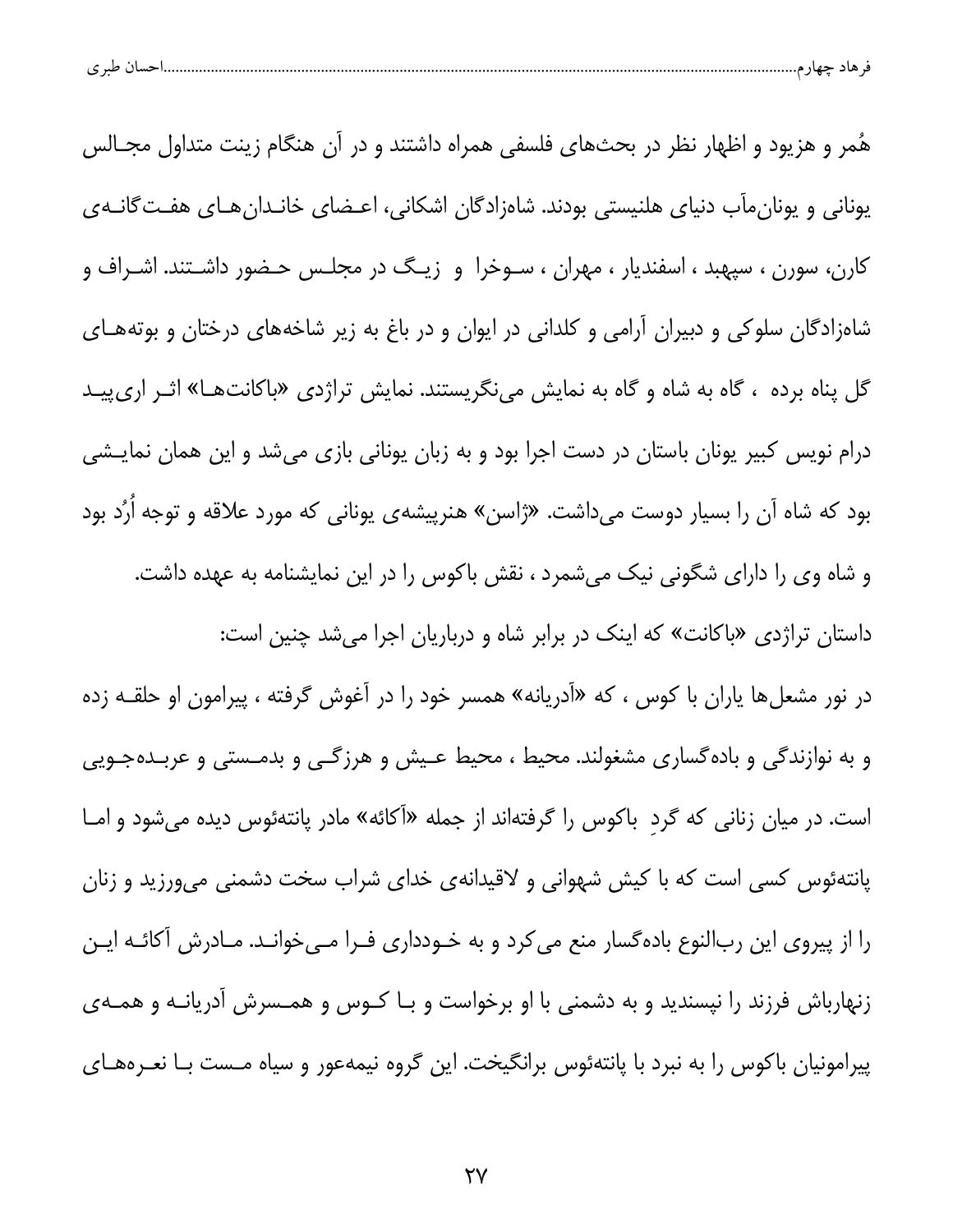| حساب طبري<br>۔ سبر ڪ |  |  |  |
|----------------------|--|--|--|
|----------------------|--|--|--|

مخوف به پانتهئوس حملهور شدند و او را پارهپاره کردند. بــدین ســان خــون گــرم انــسانی و شــراب جنون|نگیز در هم آمیخت و عیش و جنایت همعنان شدند. طبیعت هرزهطلب به دعـوت زاهدانــهی خودداری و عفت با خشم عنان گسسته پاسخ گفت و بـا وحـشیگـری، مـزاحم دلازار را از سـر راه برداشت. چنـین بـود کوتـاه شـدهی مـضمون تـراژدی معـروف «باکانـت» کـه در روزگـار خـود از تراژدی های مورد توجه عامه محسوب می شد.

هنگامی که ارد در ارمنستان بود سپهسالارش سورنا ، پس از نبردی طولانی ، دشوار و پـر از مکـر و تزویر سرانجام بر کراسوس سردار مغرور رومی غلبه یافته و او را سر بریده بود. درست در لحظـاتی که شاه به تماشای تراژدی «باکانتها» مشغول بود، پیکهای تیزتک ، سـر بریـدهی دشـمن را آوردند. ژاسن آن سر بریده را بی|طلاع ارد در طشتی نهاد و در اثنای بازی ، آن سر را بـهجـای سـر پانتهئوس در برابر ارد گذاشت. این «شیرین کاری» ژاسـن در مـذاق ارد سـخت مطبـوع آمـده و ارد پیوسته چنین میپنداشت که در نمایش «باکانتها» تقدیری نیک بهسود او پنهان شده است. ژاسـن به همین سبب از ولینعمت خویش ارد صلههای گرانبها دریافت کرد.

ولی اینبار درست در لحظهای که نعرههای مستانهی باکانتها ، باغ کاخ را پر از هیاهو ساخته بود و همراه آنان تماشاگران مست فریاد میزدند ، فریادهـایی از دورادور، در آن سـوی دیوارهـا بـهگـوش رسید. دقیقهای چند این فریادها برای تماشاگران مجذوب نامسموع ماند ولی نخست خــود ارد شــنید که در آن سوی دیوارها فریاد هایی مانند شیون و مویه شنیده میشود. گوش تیز کـرد. آری درسـت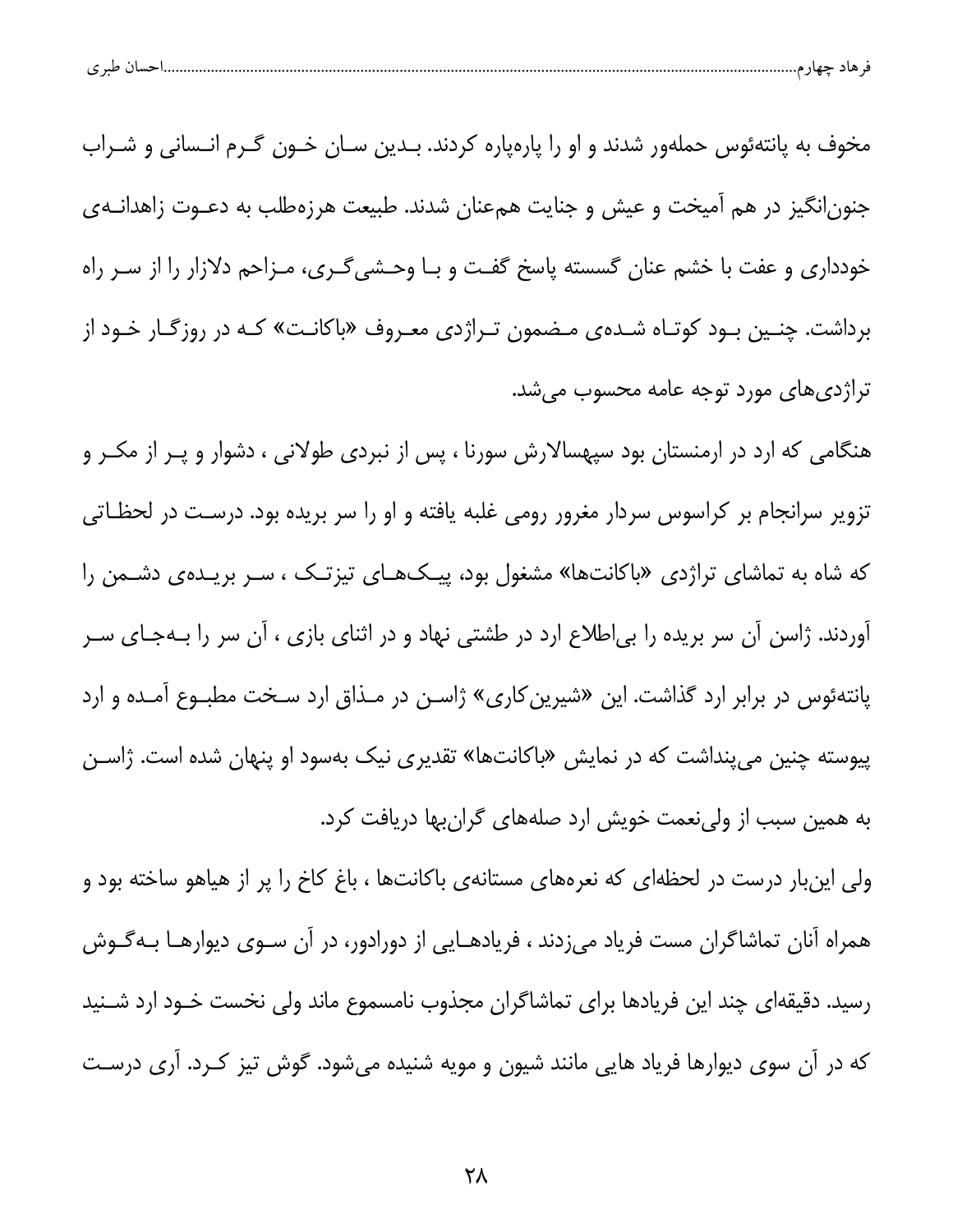| طبری | - حسالا | حصد | حسد |  |
|------|---------|-----|-----|--|
|      |         |     |     |  |

میشنید. مویههای دلخراش اینک از خود باغ بهگوش میرسید. ارد پیرامونیـان را بــه خاموشــی امــر داد. ژاسن نیز هنرپیشگان خود را خاموش کرد. وقتی نعرهها و خندهها فـرو مـرد ، بـاغ از زوزههـای وحشی مشتی سیاهپوش و مویهگر انباشته شد. شاهزاده فرهاد برخاست و چابک بهسوی مویـهگـران رفت. سپس همه دیدند که او نیز دیهیم مفرغی فیروزهنشان را از زلفان بلند و پرچین خود برداشت و با خشم به زمین کوبید و با ضجهای دلشکاف به خاک افتاد. هراس عمـومی شـد. ارد دانـست کـه شوم ترین حوادث روی داده است. نخست با چشمانی پرخشم به ژاسن نگریست چنان کـه او برخـود لرزید. سپس به شاهزادگان اطراف خود دستور داد او را بلند کنند. آنها زیر بـازوانش را گرفتنـد و وی به سنگینی برخاست و دو سه گامی بهسوی مویهگران رفت. چند پیک سیاهپوش کوچه دادند تا شـاه بگذرد. رداسپ و تیرداد سورن ، عنان اسبی را که سوار نداشت گرفتـه بودنـد. ایـن اسـب ، مرکـب ویژهی پاکر بود. در پشت سر اسب ، سرداران و سپس انبوهی زنان که کاه بر سر میبیختنـد دیـده میشدند. دیوارها از مویههای زار میلرزید. ارد دانست که چه رخ داده ، پاکر، عزیز کردهی او، کسی که همهی امیدش بود ، کسی که با پیروزی بر رومیان نام شاهنشاهی اشکانی را بهسـوی اوج بـرده بود، اینک دیگر نیست. او جباری پیر بود. در زندگی با دست خود کسانی را سر بریده و یا خفه کـرده بود و از آن میان حتی نزدیکترین کسانش را. دلش را دیری بود که جاه و قـدرت ، قـسی ، سـرد و سخت کرده بود. اشک او مدتها بود خشکیده بود. مدتهـا بــود کــه در ایــن پیکــر انــسانی ، روان انسانی نمیزیست. زیرا او یک شاه بود. زیرا او یک شاهنشاه بود. ولی ماتم پاکر در حکـم شــاهمــات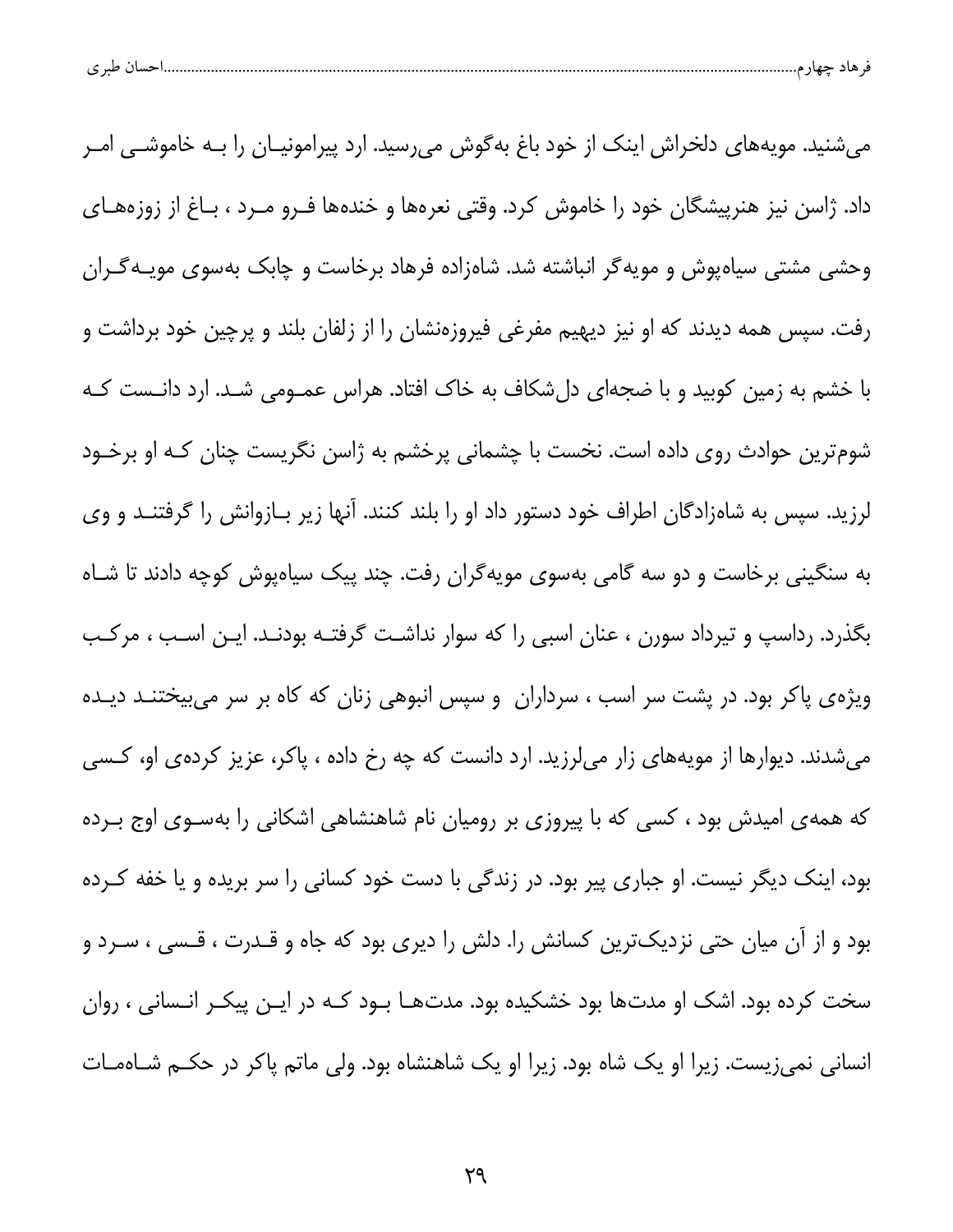| .<br><b>LAA4</b><br>. . |
|-------------------------|
|-------------------------|

کامل او محسوب می شد. همراه از دست دادن پاکر ، لیدیه و کیلیکه و سوریه رفته بود. لژیــون هــای روم در ساحل فرات چادر زده بودند. غرش دشمن در پس باروی تیسفون شـنیده مـیشـد. و سـپس اطراف او را این همه مردان و زنان غدار، سست عهد ، خودخواه و خودفروش انباشته بودند. دید کـه جلوی چشمانش سیاهی است و پیکرش سنگینی می کند. پاها وا میدهد. نخواست بیافتد با دو دست متشنج شانهی دو شاهزادهای را که او را نگاه میداشتند گرفت و بدن حجیم خود را از آنهـا آویخـت. سپس با صدایی شکسته و مژگانی مرطوب گفت: «پاکر! آه فرزندم پاکر . . . او را بـه کـشتن دادنـد. شما فرومایهها او را به کشتن دادید!» سپس با تمام قدرت بـه چهـرهی فرزنـد خـود رداسـپ خَـدو انداخت.

انبوه درباریان با احساسی متضاد به این منظره می،نگریستند. رداسپ به زانوی پدر افتـاد و گفـت: « ای پادشاه بزرگ ، من بیگناهم. برادرم دلاوری را به بیپروایـی رسـانده بـود. ندانـسته خـود را بـه کمینگاه رومیان زد. من او را بارها از این بیپروایی بر حذر میداشتم. تیـرداد سـورن نیـز از خـدمت دریغ نداشت. نکوهش تو بر ما سزاوار نیست.»

ولی ارد تسکین ناپذیر بود. گفت: تیرداد! انتقام سورنا را گرفتی. اینک چشمت روشن! پاکر نابود شـد. ولی شما خاندان سورن ابلهانی بیش نیستید ، اگر تصور کردید فرزندان اشک آنی فالس را مــیتــوان با توطئه به زانو درآورد.»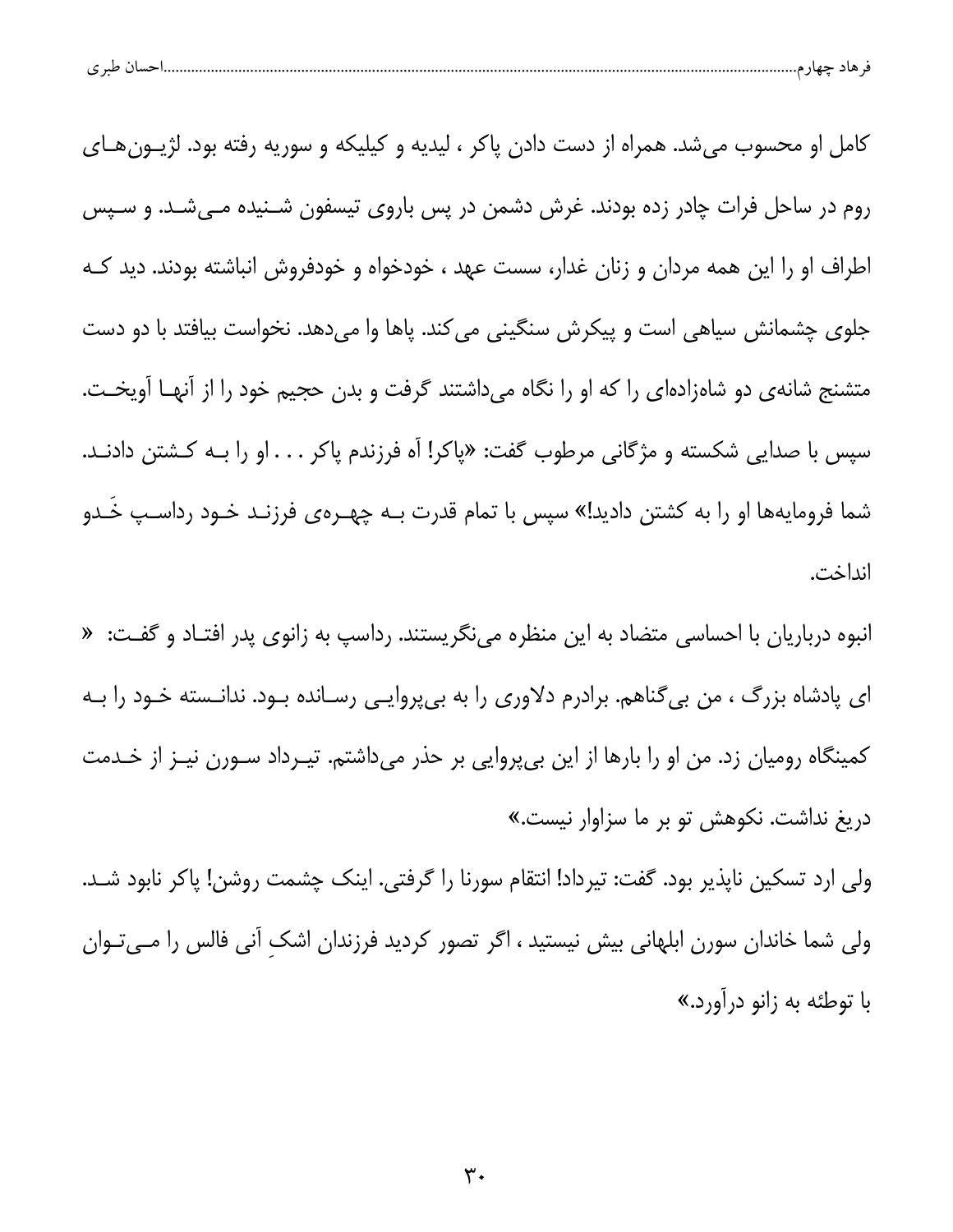| ີ | طب ع ،<br>. حساد |  |  |
|---|------------------|--|--|
|   |                  |  |  |

تیرداد نیز زانو زد و گفت: « ای پادشاه بزرگ در ماتمی چنین عذابآور خشم پدرانــهی شــما کــاملاً بهجاست. مرا در زیر لگدهای خود بکشید ، شاید تسکین پابید ولی بدانید مـن چـاکر وفـادار پـاکر و چاکر چاکران آن پادشاه بزرگم.»

اگرچه تملق تیرداد شیرین و فصیح بود ولی تجاربی که ارد طی عمری دراز اندوخته بود به او امکـان نمیداد که به آسانی در قبال هـر لفـظ شـیرین وا دهـد. او محـیط خـود را مـیشـناخت و خـود از فرومایگان پروردهی آن محیط بود و میدانست که وجدان کشی و غدّاری چه گنــاه بــیمکافــاتی در دنیای اطراف اوست.

یرسید: «نعش در کجاست؟»

رداسپ گفت: «قبطیان آن را بهشیوهی خود حنوط کردهاند تا در اثر سفر دراز متلاشـی نـشود و بـه گورگاه اشکانی در کنگاور برسد. این بندهی آستان و تیرداد به شتاب آمدیم تا خبر این انـدوه بـزرگ را به سمع خجستهی شاه برسانیم و گـوش بـه فرمـان باشـیم. دیگـرِ امیـران مـا در پـیش تـازش مغرورانهی لژیونها ایستادگی می کنند ولی روم که از پیروزی سرمست است میخواهد هرچه بیشتر پیش آید. باسوس میخواهد انتقام کراسوس را بستاند.»

ارد گفت: «به میدان جنگ برگردید!» و سپس پرسید: «فرهاد کجاست؟» یکی از اطرافیان گفت: « شاهزاده را ضربت این ماتم از پای درآورده در حـرم بـر چهـرهاش گـلاب می افشانند و اینک گویا چشم گشوده است.»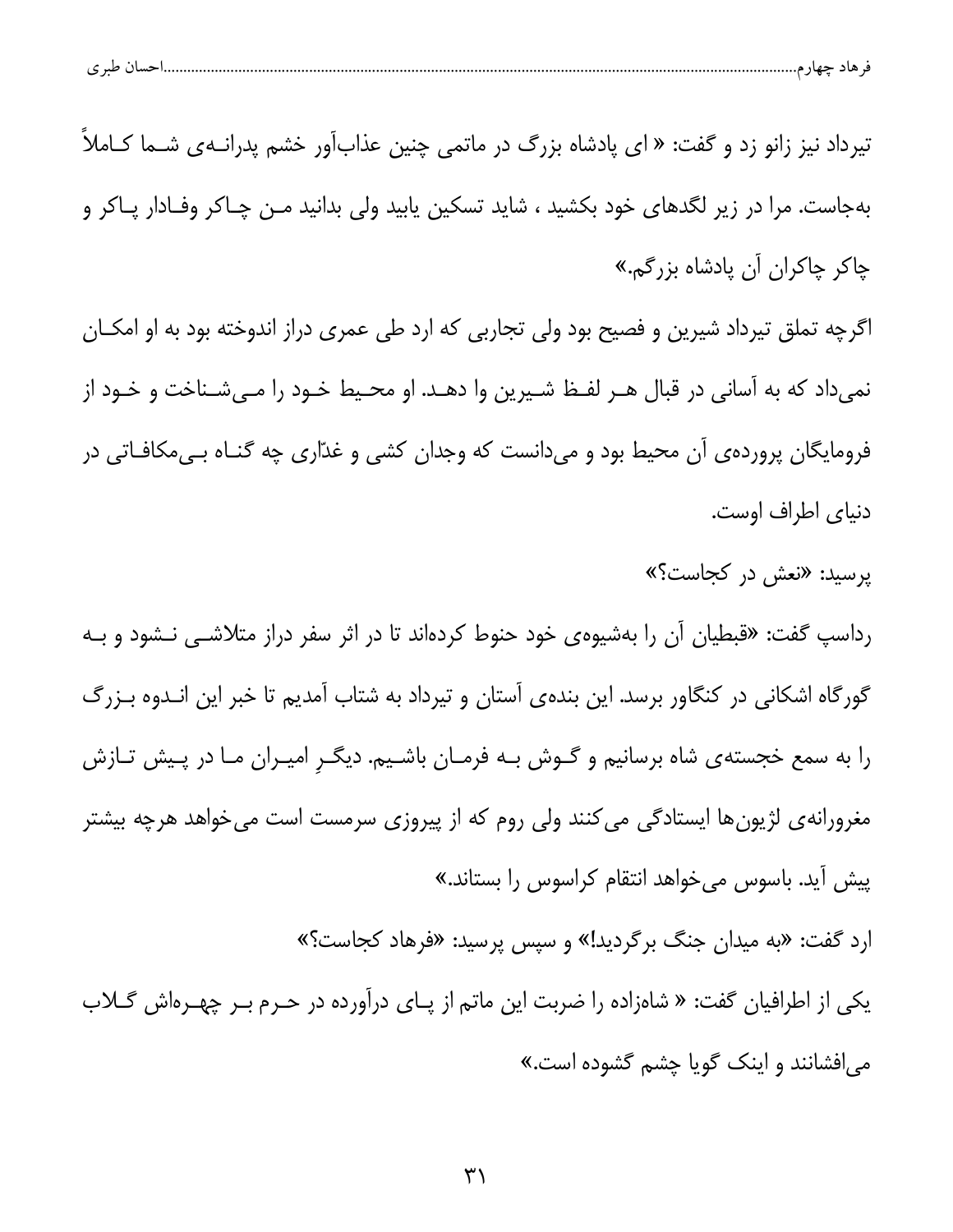| حساں طبر ی<br>۔ ماد جهاز م |  |  |  |  |  |
|----------------------------|--|--|--|--|--|
|----------------------------|--|--|--|--|--|

ارد زهرخندی زد و گفت: «نترسید! او نخواهد مرد.» و آنگاه با فریاد غضبآلود به آن دو شاهزاده کـه چنگ در بازوانش زدهبودند گفت: «مرا رها کنید!» آنها هراسان و شتابان شاه را رها کردند. ارد با سنگینی به سوی اسب سیاهپوش پـاکر رفـت. یـال و گردن اسب را در آغوش گرفت و با نعرهای که نتیجهی یک انفجار ناگهانی و بیاختیـار درونـی بـود گفت: « أه ياكر! ياكر! »

و سپس به تلخی گریست. انبوه درباریان و حتی «باکانتها» و هتایرهای نیمهعـور زانـو زدنـد و بـه حالت سجده سر را بر خاک نهادند. همهمهی محو یک مویهی غمانگیز در باغ پیچید.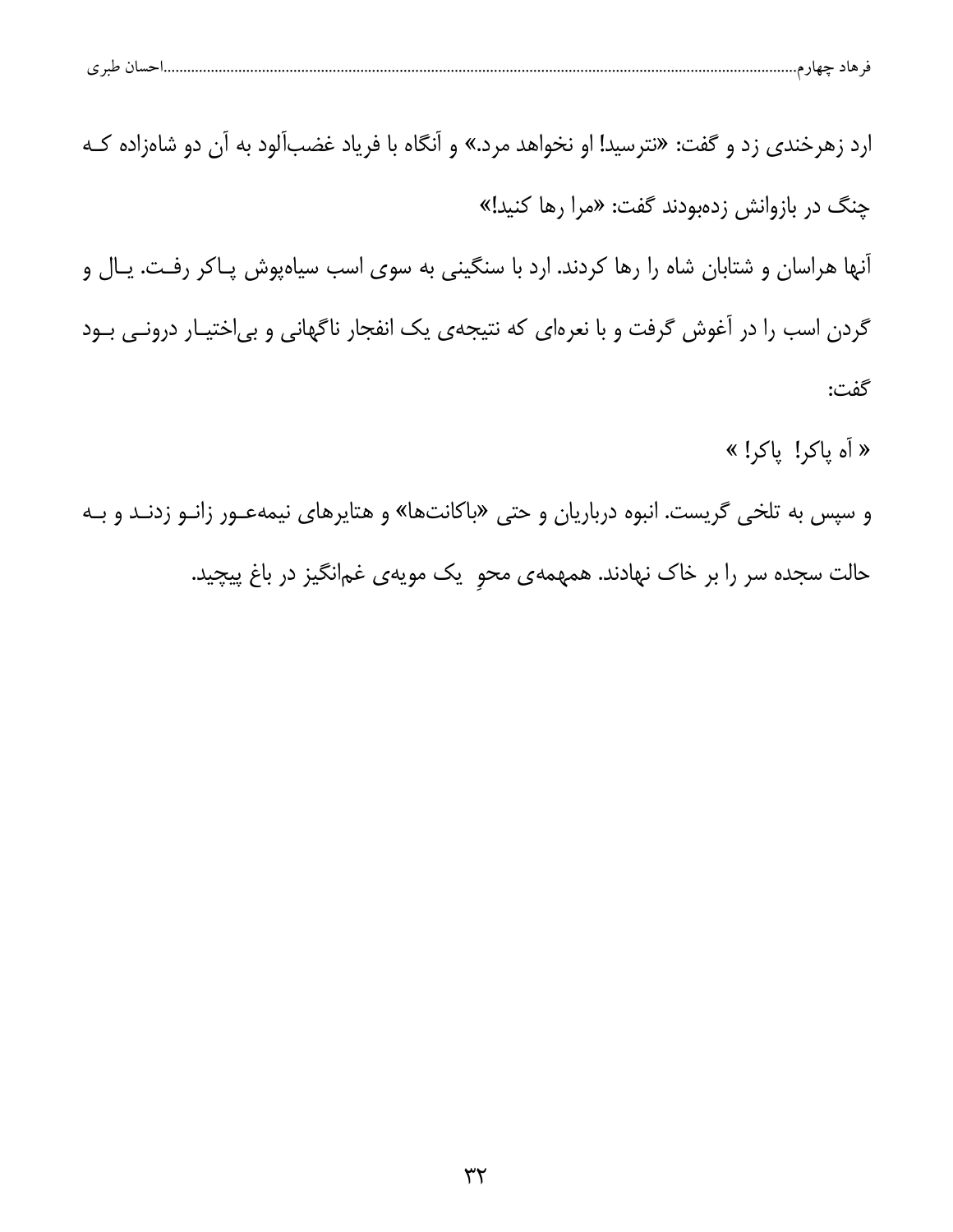| ے |  |  |  |
|---|--|--|--|
|   |  |  |  |

### ارد و فیلسوفان یونانی

مراسم عزاداری برای پاکر همـهی قـشرهای مـردم را دربرگرفـت. ارد مايـل بـود در فقـدان فرزنـد محبوبش همه را داغدار و غمزده ببیند. برای پاکر در مقبرهی کنگاور که در آن نیاکان او خفته بودند گورگاهی باشکوه تعبیه کردند. اشتغال شاه و درباریان به این امر، از اشتغال به جلوگیری از پیــشرفت رومیان بیشتر بود.

فرهاد در این ایام ساعات دردناکی را از رنج حسد گذراند ولی همه را به حساب اندوه برادر گذاشت. وفاداری او به برادر همراه احساس ارد به فرزند شهره شد. همه بدان باور داشتند جز ارد که فرزنـد را نيک میشناخت.

مرگ پاکر ناگاه ارد را از جهت روحی پیر ساخت. او تا آن ایام هنوز در خود نیرویی احساس می کـرد که از جوانی باز در وی بود. اینک دلزدگی، نومیدی و دلسردی شگرفی او را فرا گرفته بود. آسمان و زمین تیرهگون بهنظر میرسید. جنبش طبیعت و زندگی را به عبث و مسخرهآمیز میدانـست. و اگـر خدای تقدیر «زُروان» نیز صحنهآرای این حوادث شوم و تاریک بود، پس نه عدالتی در نهاد داشت و نه منطقی. سرچشمهی نشاط همراه سرچشمهی ایمان در ارد مـیخـشکید. سـرگردانی دلازاری بـر جانش سایه افکند. رمز حیات چیست؟ راز سعادت در کجاست؟ چه باید کرد؟ آن مفاوضـات فلـسفی که در سابق برایش وسیلهای بود برای وقتگذرانی ، اینک می توانست نــوعی مــشاورهی ســودمند و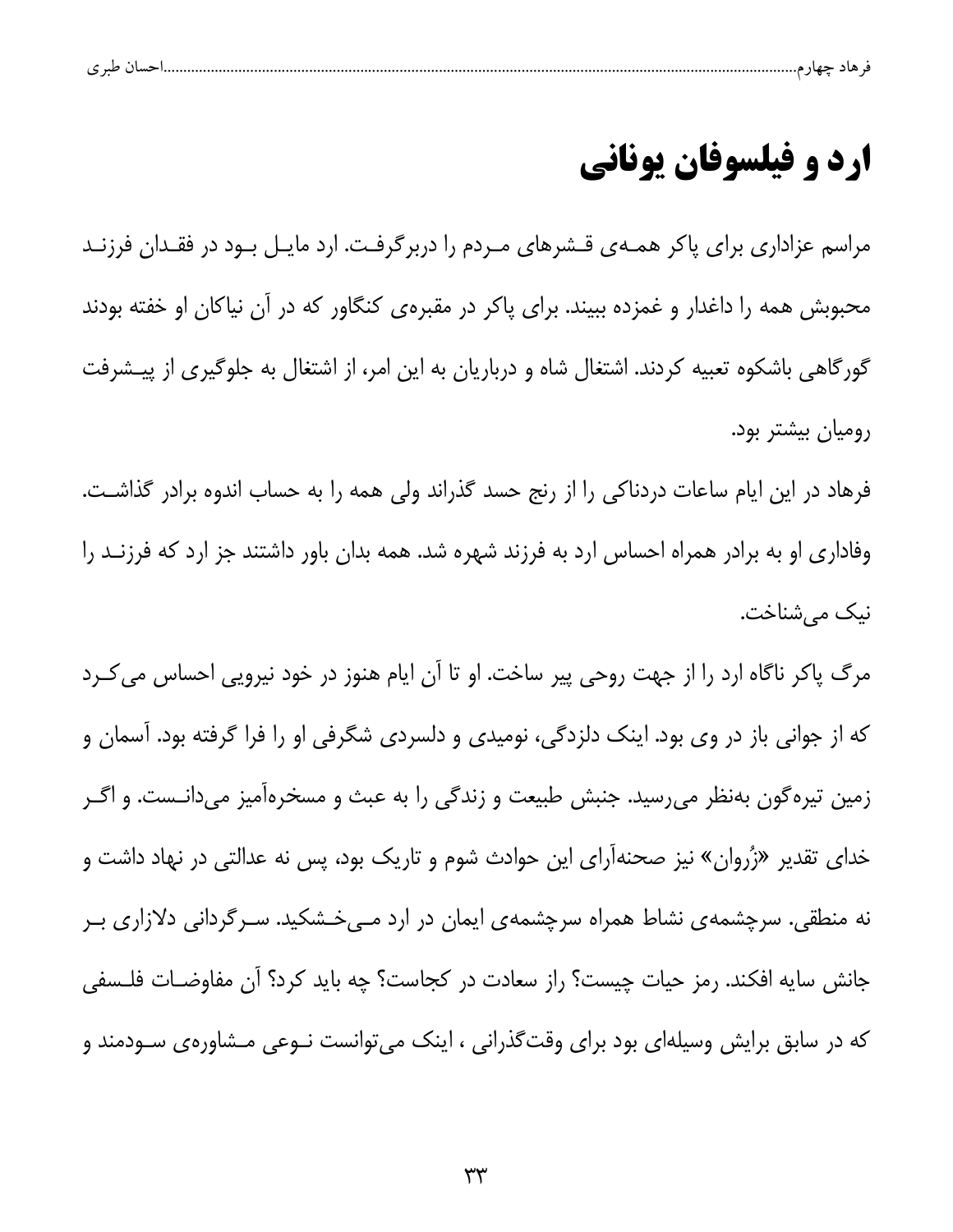|--|--|--|

لازم با پزشک باشد. شاید درمانی و چارهای پدید آید. شاید رازی گشوده شود. شاید پـردهای از ایـن جھان معمایی برافتد. به تاریخ دراز خاندان اشکانی مینگریست. ناگهان با وحشت کشف می کرد که چگونه سـلطنتهـای طولانی و پر اقتدار اشک اول ، تیرداد اشک دوم ، مهرداد اول اشک ششم ، مهرداد دوم اشـک نهـم که همه خود را تالی اورمزد بر زمین میپنداشتند بر باد رفت. به خــود مــینگریــست ، مــیدیــد کــه سراپای سلطنتش خونآلود است. به انگشتان چروکیده و ضخیم خود نظر مـیافکنـد. آن را از خـون پدر لکهدار می یافت. در خموشی بی خوابی های شبانه ، نعش خونآلود سورنا را در برابر خود میدید. اضطرابی عمیق او را فرا می گرفت. این همه سیه کاری برای هیچ. برای مردن و به خاکستری عبـث بدل شدن.

وقتی اندوه خورد کننده مانند زخمی التیام یافت حوصله و دماغ آن پدید شد که در رسـالات یونـانی نظری افکنده شود. چاشت گاهی که ارد در مشکوی خاص خود نشسته بود و کتاب مـیخوانـد ناگـاه فرمان داد دو تن فیلسوف یونانی بهنام دمتریوس و متردوروس که از ساکنان دائمی کاخ بودند نزد او آورده شوند. آنها افتخار آن را داشتند که با شاه دربارهی مسائل عام جهان و زندگی بحث درپیوندند. دمتریوس یک تن از پیروان سرسخت اپیکور بود و متردوروس با همان تعـصب بـه فلـسفهى زنــون رواقی ارادت میورزید. در آن روزگار هر دوی این مکاتب فلسفی که بانیایش بیش از دو قرن پیش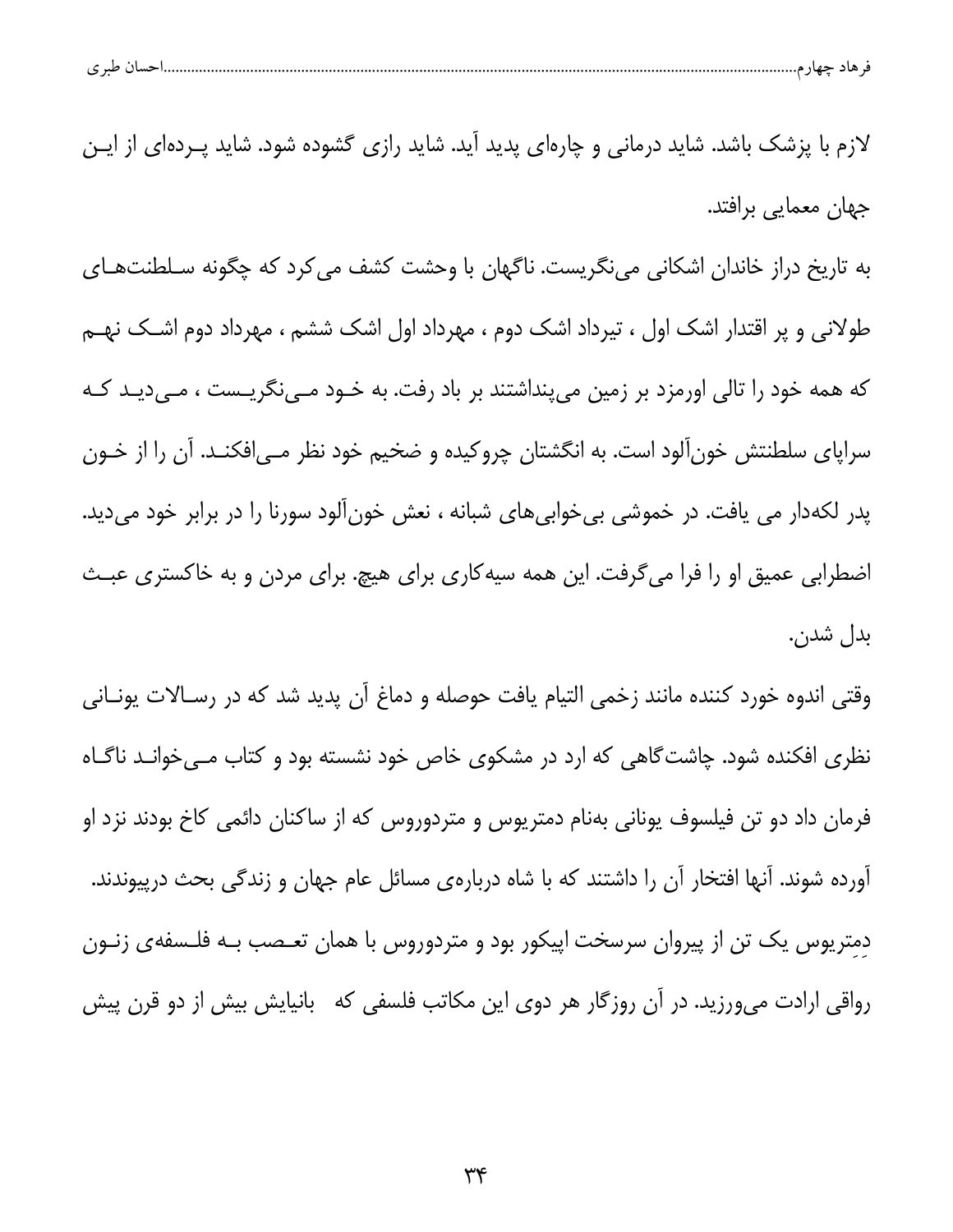از آن تاریخ می;یستند در روم و اسکندریه و سوریه متداول شده و در محافل یونانی مأب ایرانی نیـز رخنه يافته بود. دمتریوس و متردوروس از هر باره با هم تضاد داشتند. یکی فربه و خندان و دیگری لاغـر و عبــوس بود. نخستین به جلال ظاهر بیعلاقه نبود و دومی زهد و فروتنی میفروخت. هر دو کمتـر از آنچـه می نمودند مایه داشتند ولی مانند همه ی فیلسوفان عصر ، جامع کل علوم بودند. طبابت مــی کردنــد، طالع میدیدند، به تعبیر خواب دست میزدند، شعر میبافتند و درام مینوشتند. اولی با جنجال دموی مزاجانه و پرشتاب و دومی با حسابگری بلغمی مزاجانه و متات آمیز افکار خـود را بیـان مـی کردنـد. محیط جاهل تر از آن بود که عیار واقعی آنها را بشناسد و آنها از این جهت در امنیت بودنـد. حتـی متفرعنترین و خشنترین شاهزادگان از زمرهی فرهاد با نوعی عقدهی خواری بـه ایـن عللمـههـای اسرارآمیز که در اُلَمپ دانش و معرفت مقر داشتند می نگریستند.

ارد وقتی آن دو فیلسوف را در برابر خود ایستاده یافت با آوایی آمیخته با حزن و محبـت بـار داد کـه در زیر تخت بر قالی منقش گوهرنشان بر بالشهای نرم ابریـشمین انباشـته از پُـرز نـرم بنـشینند و سپس گفت: «من اکنون رسالهای از «پوزیدونیوس» میخوانم که فیلسوفی خردمند است و گمـان ندارم که از ارسطو و افلاطون دست کمی بیاورد. من در جستجوی آنم کـه مـرگ چیـست و هـدف زندگی کدام است و وجود آدمی پس از مرگ چه میشود؟ پوزیدونیوس در این زمینه مطالـب مغلــق زیادی می گوید که من آنها را نیک درک نکردهام ولی دانستهام که می گوید روح ما از گویچـههـایی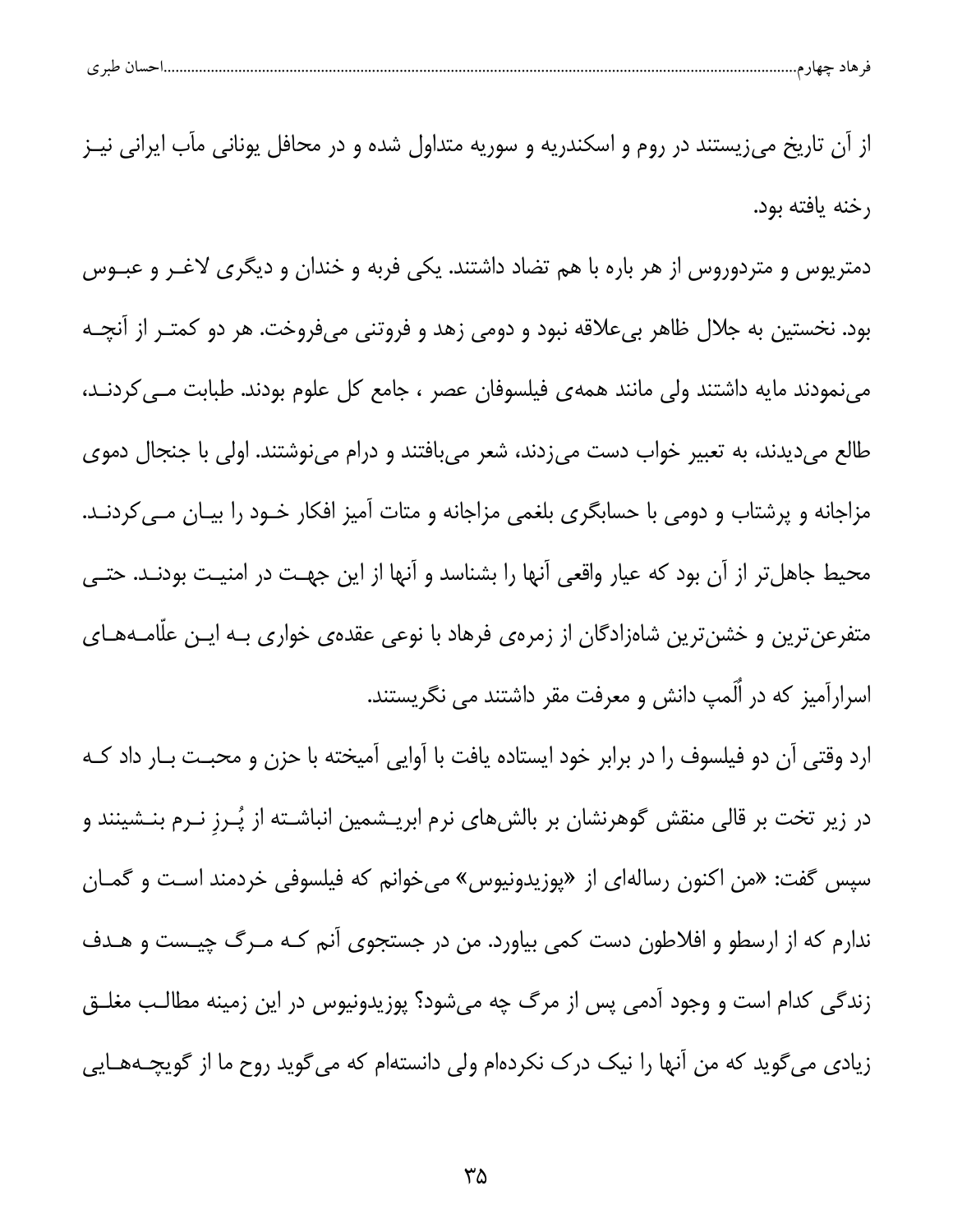| احسال طبر ی<br>۔ هاد حصر م |  |  |  |
|----------------------------|--|--|--|
|----------------------------|--|--|--|

تشکیل شده است و عمل گناه مانند غباری است که در این گویچهها نفوذ می کند. اگر گنـاه بـسیار باشد ، گوی.های روح گلِ آلود می گردند. وقتی جسم متلاشی شد ، آنها قدرت اوج گیـری ندارنــد و در روی زمین میمانند تا آتش سوزی بزرگ نهایی برسد.

هرقدر گل و غبار در نهاد روح کمتر باشد همان اندازه نیروی اوج آن بیشتر است. تا آنجا کـه گـویی صافی و شفاف سترده از گناه ، چون کبوتری تندبال به سوی آسمانها اوج میگیرد و بـه سـتارهای آسمانی بدل میشود و از آنجا تقدیر مردمان را اداره می کند و در حقیقت به خدایی تبدیل می گـردد. این فلسفهی پوزیدونیوس مرا مطبوع افتاده است. بهگمانم حبابهــای روح فرزنــدم پــاکر اکنــون در فلک اثیر جای دارند ولی زمانی که با دمتریوس بحثی داشتم وی گفت که روح وجود خارجی نـدارد. اگر این فلسفهی سخیف را بپذیریم ، پس فرزندم پاکر اینک سراپا نابود شده است و نیاکانم اثری در این دستگاه طبیعت ندارند و اگر مرگ به سراغ من بیاید ، از من نیز اثری بر جای نخواهد ماند. ایـن گزافهای است بی|دبانه و ستمگرانه! چگونه میتوان با ایـن اندیـشهی بـی٫حمانـه سـازگار شـد؟ آن فلسفهای که مرا تسلی نبخشد ، برای من چه سودی خواهد داشت؟»

دمتریوس از برداشت شاه مضطرب شد ولی وقار و متانت فلسفی خود را که بدان دلبسته بـود حفـظ کرد و گفت: «پادشاه بزرگ نیک میداند که فلاسفهی یونان زُمره زُمرهاند. استاد من اپیکور افکاری دیگر دارد که بهجز آن چیزهاست که شاهنشاه در رسالهی پوزیـدونیوس خوانـده اسـت کـه خـود از فلاسفه ی متأخر است و در عظمت با استاد من نمی تواند قابل قیاس باشد. اپیکور اگر در بقــای روح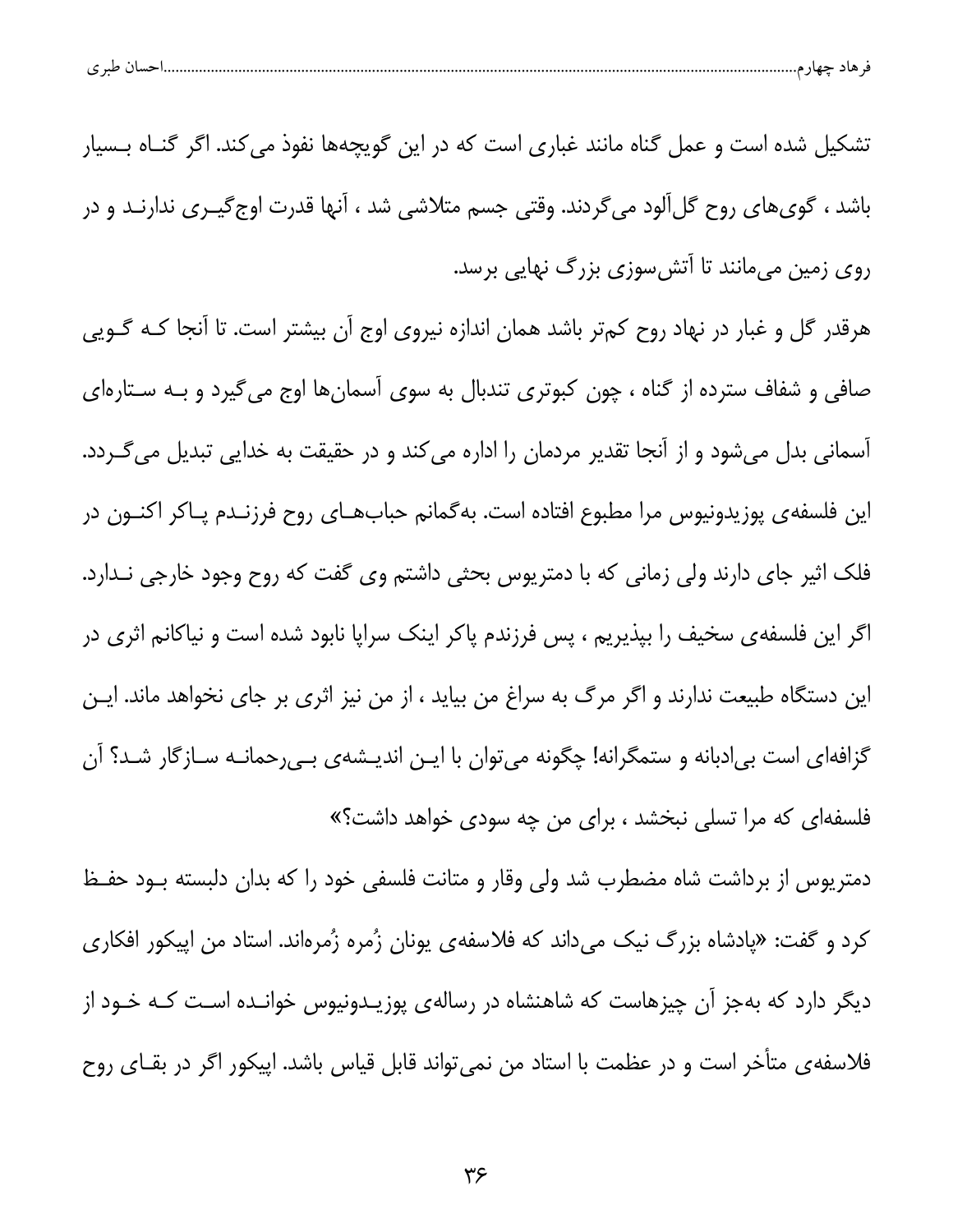| $\sim$ $\sim$<br>. .<br>$\sim$<br>ت<br>- 13 |
|---------------------------------------------|
|---------------------------------------------|

سخنی که مقبول طبع شاهنشاه باشد نگفته در عوض دربارهی سعادت روحی ، نکات دلاویــزی دارد که می تواند تسلی خاطر شاهنشاه را در ماتم شاهزاده تأمین کند.»

ارد رسالهای را که در دست داشت زیر متکای مرصع نهاد و با دست شـاربهـای سـفید خـویش را نوازشي داد و گفت: «چيست سخن استاد تو؟»

دمتریوس که با مهارت خود را از مخمصهی امکان یا عدم امکان بقاء روح رهانده بــود، نفــسی تــازه کرد و گفت: «استادم می گوید اضطراب و بیقراری که آدمیزاد را فرا می گیرد و او را آزار مـیدهـد ثمرهی جنبش و تحرک روح است. روح در بدن آدمی مانند آبی زلال در ظرف ایستاده است و تا هنگامی که متعادل است ، آدمی را رنجی آزار نمیدهدو وقتـی آب بـه مـوج و جنـبش مـی|فتـد و متحرک و آشفته میشود، انسان احساس دلهره و نـاراحتی مـی کنـد. مهمتـرین نعمـت و بـالاترین فضیلت در حفظ اعتدال و آرامش روح است و استادم اپیکور نشان داده است که برای حفـظ اعتـدال روح چه باید کرد . . . اگر شاهنشاه بار دهد عرضه دارم . . .»

ارد با اشتياق و كنجكاوى گفت: «بگو!»

دمتریوس گفت: «قدرت و حاکمیت ، آدم را به عرصهی بازی روزگار می کشاند و بازیچـهی دسـت خدایان و آماج ضربات تقدیر میسازد. دشمنان و حسودان چنین کسانی فراوانند. از هر سو تکــانی و وزشی بهسوی آبگیر آرام روح می]یند و آن را مشوش میسازند. لذا استادم بر آن بود که تاریکیها و ناتوانیهای گمنامی بر روشنی و شکوه نام و شهرت مرجح است زیرا از تحرک روح می کاهد و آن را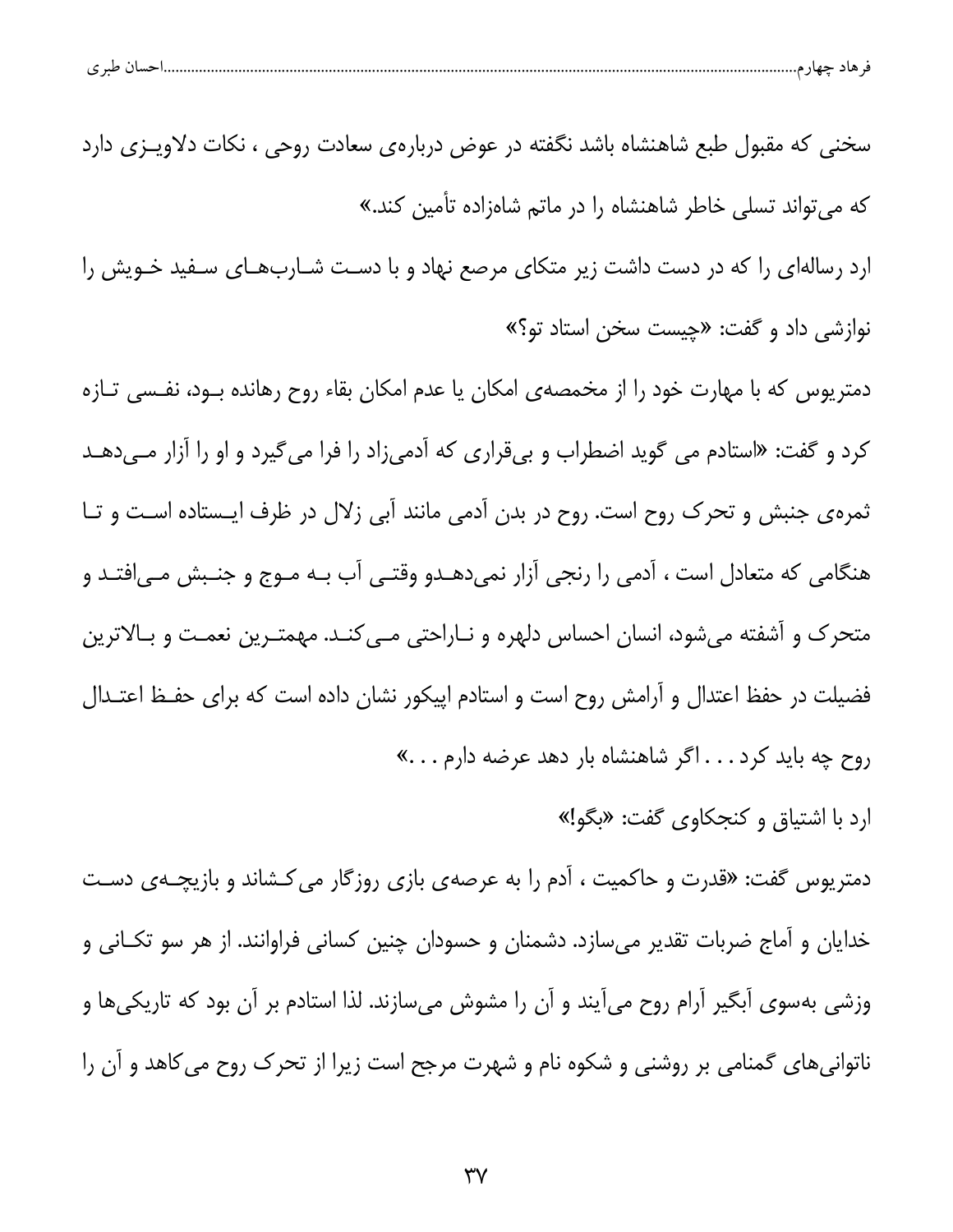| 1.111 |  |
|-------|--|
|       |  |

بهسوی اعتدال مطلق می برد. اعتدال مطلق نیز فضیلت و سعادت مطلق است. چنین است درمـان رنجها و حرمانها.» ارد زهرخندی زد و گفت: «تو از زبان استادت به من اندرز میدهی کـه بـه کـنج عزلـت بخـزم . . . مردی هندی بهنام ساکیامونی نیز شنیدهام که یاوههایی از این نوع بافته است. او نیز گفته است رنج زادهی خواهش است و رهایی از رنج یعنی ترک خواهشها. ایـن چـه مهملـی اسـت! آدمیـزاد بـه خواهش میزید. زرتشت پیغمبر ما کار و کوشش و آبادی و نیرو و دارایی و زن و فرزندان را ستوده و گوشهگیری و مرگ|ندیشی و مویهگری بر زیستن را اهریمنـی دانـسته اسـت. دلـی کـه مـیتپـد از خواهشها بي[رام است. چه رنجي از رنج نخواستن بزرگتر، هان دمتريوس؟» دمتریوس با نوعی نگرانی خاموش بود. ارد رو به فیلسوف دیگر کرد و گفت: «متردوروس! سخنان این شاگرد اپیکور را شنیدی اینک تو چه

می اندیشی؟»

متردوروس با لحن نغمهگر و آرام ، با چشمهای به هم نهاده گفت: «ای شاه خردمند! من هرگـز بـه سخنان این شاگرد اپیکور باور نداشتهام زیرا وی از سرچشمهی اندیشههای عالی زنون رواقی فـیض نگرفته است. برخلاف دعوی اپیکور و دمتریوس التهاب در سرشت روح است و از آن تفکیکناپذیر ، زیرا مایهی روح از جوهی الهی است. فقط به هنگام آتشسوزی نهایی است کـه همـهی تـن هـا و جانها به آتش ازلی میپیوندند و سپس جهان دور نوینی را آغاز می کند و همهچیز بار دیگر تجدیـد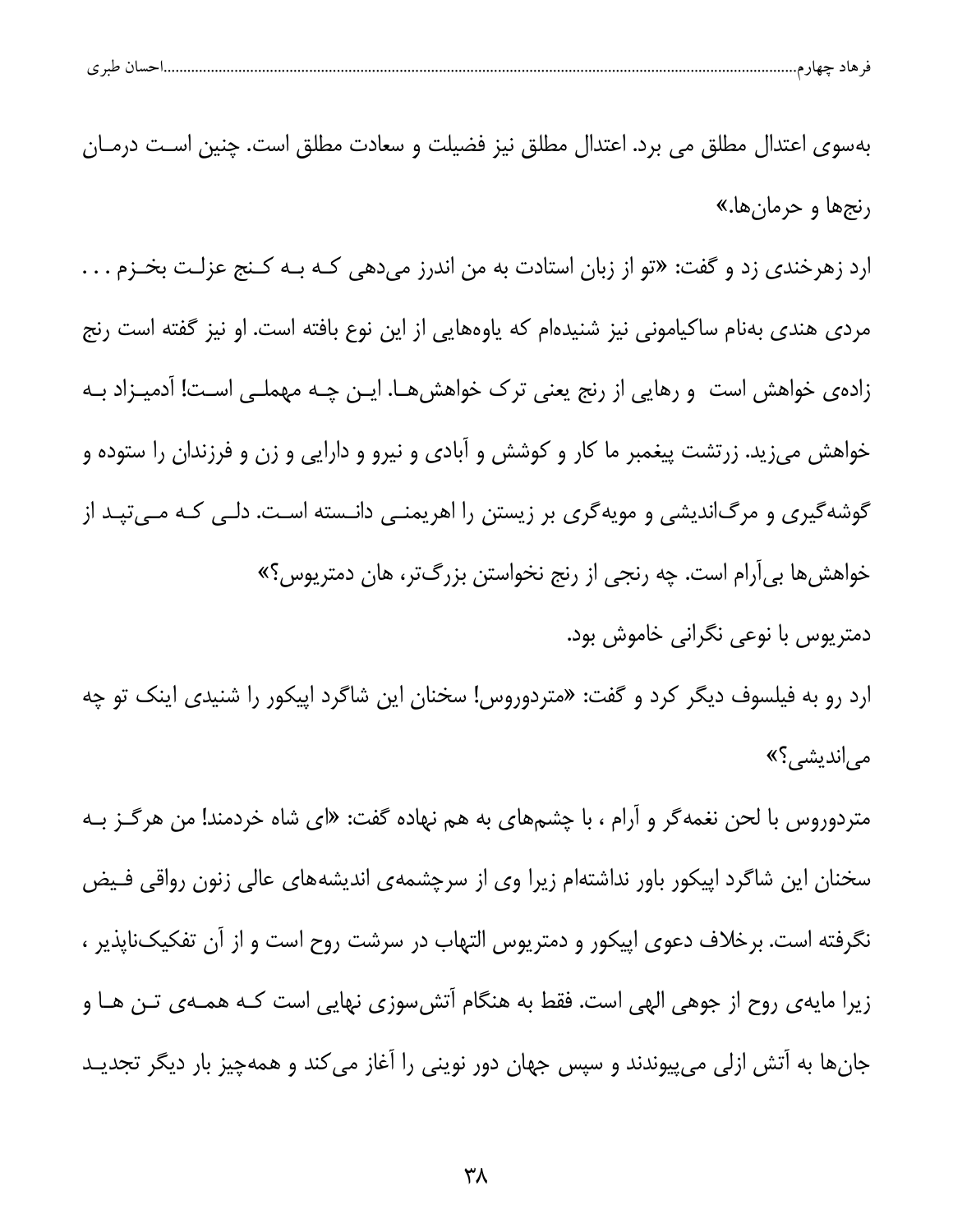| $\sim$ $\sim$<br>سر ٿ |  |  |
|-----------------------|--|--|
|-----------------------|--|--|

می شود. تا آن زمان قلق و اضطراب آدمیزاد را ترک نخواهد گفت زیرا همهی ما خواه شاه، خواه گدا چیزی از آتش الهی با خود داریم. پیداست که شاهان که به گفتـهی مغـان ایرانـی بـه فـره ایـزدی همراهند از این جوهر بسی بیشتر از دیگران بهرهمندند و لذا اضطراب و آشوب درونی آنان بهمراتـب بیشتر است.»

ارد گفت: «پس به گمان تو راهی برای آرامش و تسلی و درمانی برای دلهرهی باطن نیست؟» متردوروس گفت: «چرا، چنین درمانی هست. این مردم فرومایه هستند که ماننـد سـگان بـه دنبـال طبیعت بی آرام خویش میدوند. فضیلت بزرگان در تقویت نیروی خودداری و مهـار زدن بـر طبیعـت سرکش و آشفتهی درونی است. ما مختاریم که چنین کنیم. میتوانیم خود را قبضه نماییم. فی|لمثل ماتم شاهزاده ، جانگزا و بزرگ است ، ولی قدرت روح شاهنشاهی از آن بزرگتر و نیرومندتر.» ارد گفت: «در سخنان تو تناقضی است. اگر طبیعت ما آتش بیقرار است، پس چگونه می توان بر آن مهار زد؟»

متردوروس گفت: «خدایان در سرشت آدمیان نیروی سری و معجز کـاری نهـادهانـد کـه در فلـسفه «اراده» نام کردهاند. به یاری این نیروست که میتوان در برابر مصایب و دشـواریهــا ایــستاد. ایــن ایستادگی و تحمل نکتهی عمده در آموزش رواقی است.»

دمترپوس با پوزخند گفت: «به اَبِي که بر سر اَتش جوشان مي جوشد فرمان دهيد که نجوشد.»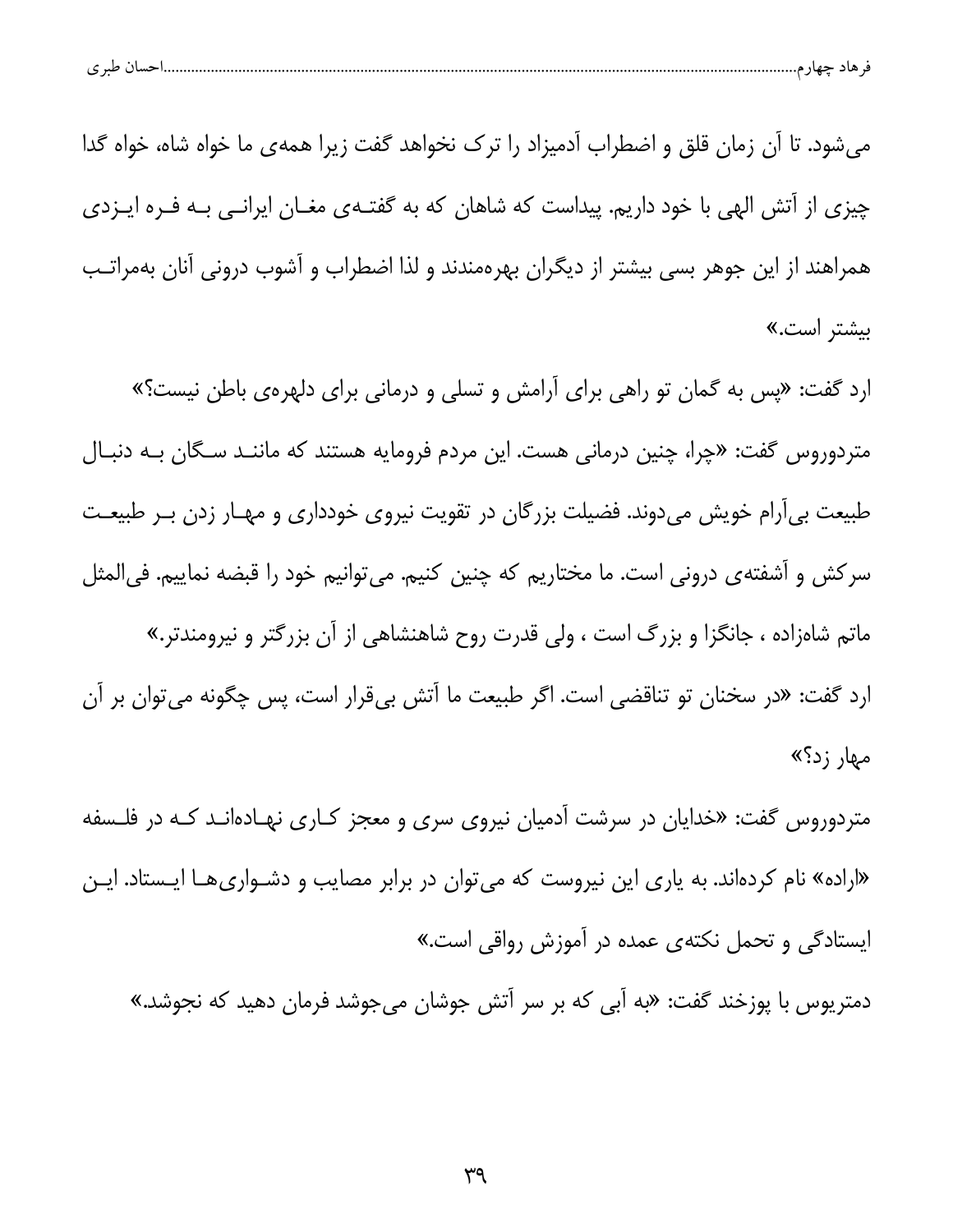| ∽<br>ے |  |  |  |
|--------|--|--|--|
|--------|--|--|--|

متـردوروس گفـت: «سـخن دمتريـوس از نـوع احتجاجـات سوفـسطاييان اسـت ماننـد «اواتـل» و «پروتاگوراس» که مثلاً می گفتند آن مردی را که روی خود را پوشیده است مــی شناســی، مخاطـب می گفت: نه ، پس می گفتند او پدر توست و تو پدر خود را نمیشناسی. سفسطهی ظریفی در مفهــوم شناختن انجام گرفته است. سفسطهی دمتریوس خشنتر است. من می گویم انسان مجهز به نیروی اراده است لذا می تواند بر سر آتش رنج نجوشد ولی دمتریوس بهجای انسان جانـدار آب بـیجـان را مے گذارد.»

ارد گفت: «سخنان تو عالی است ولی با اینکه هم|کنون بر ضد عزلتجویی سخن گفتهام ، در باطن خود ، فلسفه ي دمتريوس را در اين حالت كه هستم بيشتر مي پسندم . تو مــي گــويي اگــر معلــولي از علتي رنج مي,برد چون در علت قدرت دخل و تصرف ندارد ، بايد در خود تغييري بدهد كـه بتوانــد از عهده ی آن علت برآید. ولی دمتریوس بهسادگی میگوید اگر میخواهید معلولی را رفع کنید، علت را رفع كنيد . . .»

دمتریوس چاپلوسانه گفت: «در نزد شاهنشاه فکر و فلسفه ی ما حقیر اسـت. آنچــه کــه شاهنــشاه از حکمت مغان و کلام زرتشت آسمانی گفتند همه در خور آن است که بـا ۖ زَر نـاب نوشــته شــود. آن آیین زندگی است که فرمودهاید و من نیز سخنانم ناظر به وضعی است کـه شاهنــشاه اکنــون در آن وضع است یعنی در ماتمی که سراسر ایران را اشکبار ساخته است.»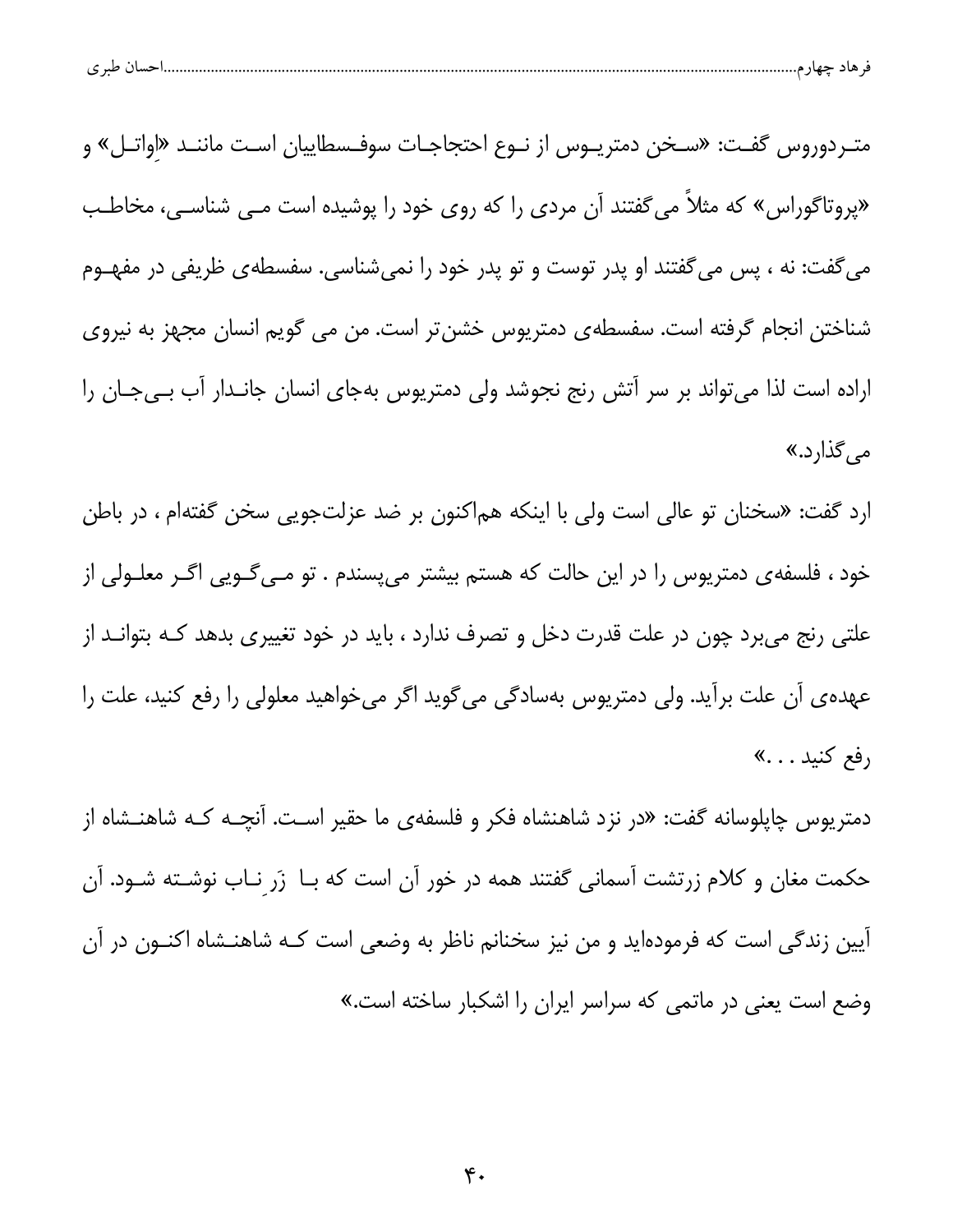| احساں طبری<br>هاد جهار م |  |  |
|--------------------------|--|--|
|                          |  |  |

ارد گفت: «اَرِي اَپين واقعي زندگي را اوستا روشـن كـرده ولـي گـاه عزلـت جـويي و تـرک و انـزوا می تواند درمانگر باشد. در این سنین که برف پیری بر تارکم نشسته ، دیگر جـان را آن تـاب نیـست که پارینه چنین بود. تا ما بر مسند شاهی نشستهایم از قلق و اضطرابی دایمی مـصون نیـستیم. اگـر من به کنجی بروم آرامش مییابم. من این پند را میپسندم زیرا خود سر آن داشتم که عزلت گزینم و به شیوهی آبایی به معبد «شیز» پناه برم و دنبالهی عمر را ثناگوی خدایان باشم.» دمتریوس با گوشهی چشم پیروزمندانه به متردوروس نگریست و سپس سر را به زیر افکند و گفـت: «اراده یشاهان مقدس است.»

ارد با طمأنینه برخاست و گفت: «فلسفه را برای همیشه به شما رها می کنم. کـلام یونانیـان زیبـا و عالمانه است ولی مغلق است و متضاد. خردمندان سرزمین ما روشنتر و ژرفتـر مطالـب زنـدگی را بهصورت حکمتها و اندرزها بیان داشتهاند. آری عقلهای شما روشن است ولی بر جـادهی زنــدگی من پرتویی نمی|فکند. پاکر رفت و من پیری علیلم. به احدی اعتماد ندارم. کشوری را کــه تیــرداد و مهرداد به خورشید رساندهاند به چه کسی بسپارم؟ دشمن مغروری در ساحل فرات چـادر زده ، کـدام سردار پیش آنها دیوار پایداری خواهد کشید؟ اگر انتقامجویان خاندان سلوکی برخیزنـد، اگـر شـاهان محلی طغیان کنند، اگر در «مهستان» که مجلس اشراف است و در «شورای مؤبدان» دشـمنیهـا ، کار را به گسست بکشاند، چه کسی چارهگری خواهد کرد؟ با سکاها و بدویان مـشرق و شـمال ، کـه درخواهد آویخت؟ شورشهای هگمتانه و نطاکیه را ، که فرو خواهد کوفت؟ جهان بی من و پاکر در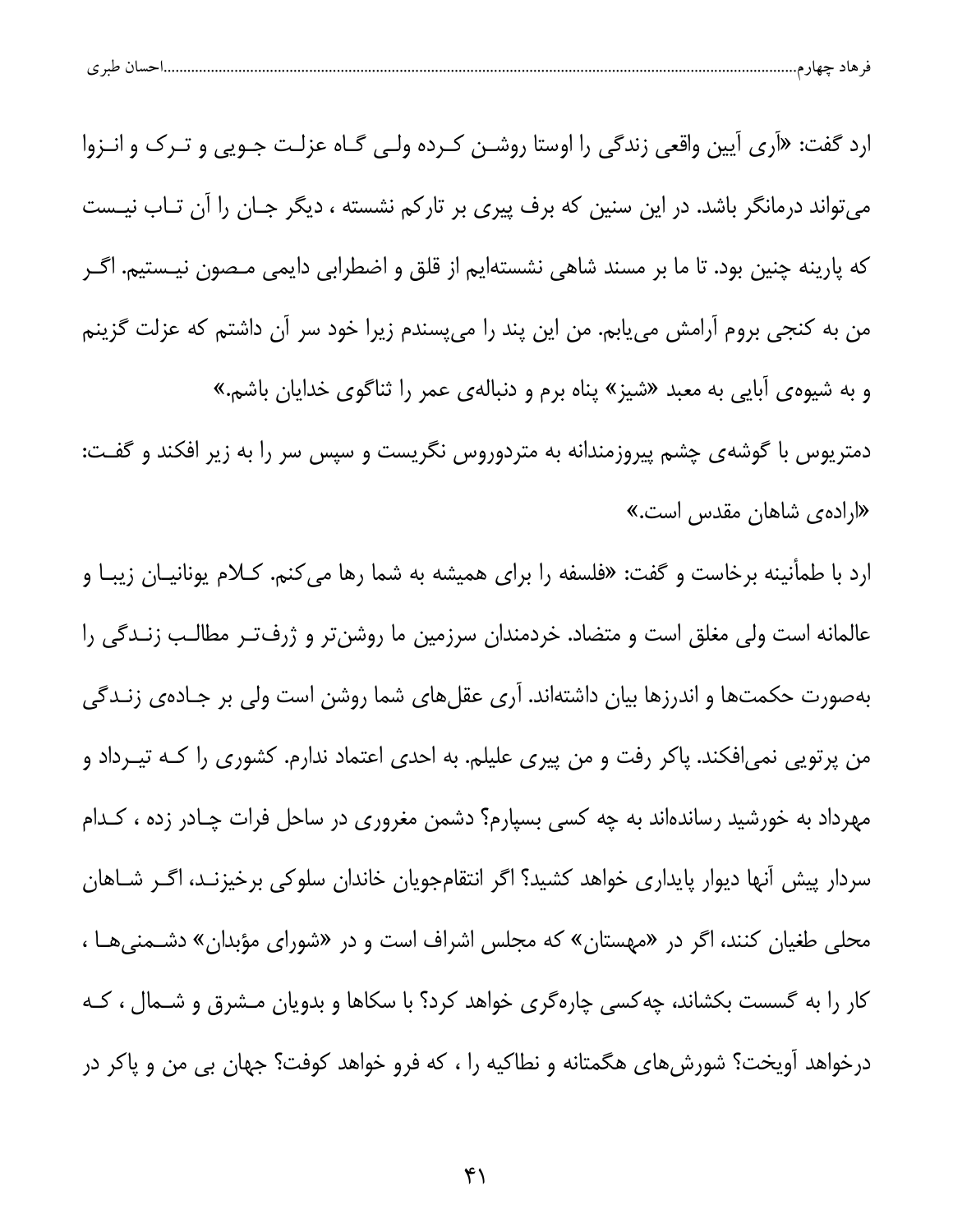| حساں طبر ی |
|------------|
|------------|

تاریکی فرو میرود. ولی نه تنها پاکر رفت ، مرا نیز رفته گیرید. تمـام انـساج بـدنم خواسـتار انـزوا و آرامش است.» دو فیلسوف یونانی سرها را به زیر افکنده گوش میدادند. آنها شاهد درد دل مایوسانهی یک جبار پیر بودند که از نامش دلها میلرزید. ارد بر عصای آبنوس خود تکیه زنان به یاری دو چاکر جـوان خارج شد. پاهای نقرس زدهاش را به سختی میکشید. هنگـامی کـه از مـشکوی خـاص بـه سـوی شبستان حرم می رفت آن دو یونانی چنان خم شدند که ریش های جوگندمی شان فرش گوهرنشان را

لمس كرد.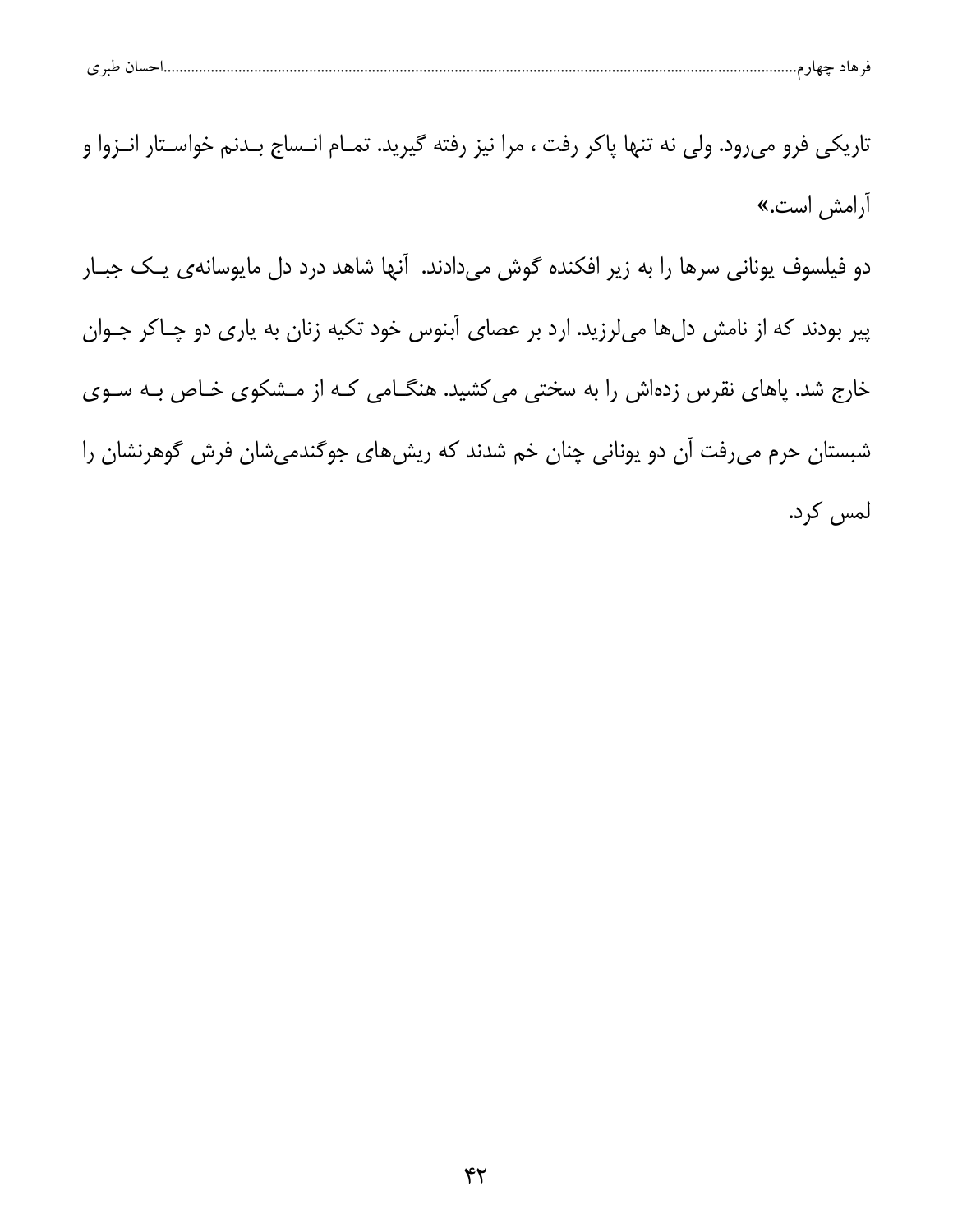|   | $\sim$ |  |  |  |
|---|--------|--|--|--|
| ے |        |  |  |  |

## توطئهگران

تیرداد سورن برادر مهتر سورنا (یعنی سرداری که علی رغم بزرگترین خدمتش به اشکانیان به فرمـان ارد کشته شد) با آنکه بهظاهر به کار جنگ اشـتغال داشـت ، در واقـع و از جهـت سرشـت خـویش بازرگانی آزمند و سیاستمداری حیلهباز بود. وی در این ایام بیش از پنجاه سال داشت ولی کماکان پر خون و نیرومند مانده بود و ریاست خاندان بزرگ و با نفوذ سورن کـه در مهـستان و در سـپاه دارای نفوذ عمده بود ، در دستهای وی متمرکز شده بود.

تیرداد سورن کاروانهای بسیار در راه داشت و از جادهی معروف ابریـشم کـه چـین را بـه سـوریه و مصر وصل می کرد بازرگانان سرسپردهی او با حمایت سپاهیان مسلح کالاهای نادر و گرانبها حمل و نقل می کردند و از سودهای فراوان خود حق|لسهم به دربار سورن میفرستادند. آنجا آمارگران آرامی شب و روز گرم کار بودند تا حساب بازرگانی و ملک داری ارباب را به درستی نگاه دارند.

از مدتها پیش تیرداد سورن میخواست انتقام خون برادر خود را بستاند و چون دیو جاهطلبـی را در فرهاد اشکانی از همه پر نفیرتر دید ، بر آن شد از این نقطهی ضعف استفاده کنـد. همدسـت تیــرداد سورن در نقشهی انتقامستانی، ویسه ، بیوهی سورنا بود. ویسه نژاد خـود را بـه ملکـههـای سـلوکی میرساند و به آداب و زبان و دین ایرانی اعتنایی نداشت و مانند زنان اشـرافی یونــان باســتان بــرای خود کاخی و ستایندگانی از زمرهی فیلسوفان و شاعران داشت.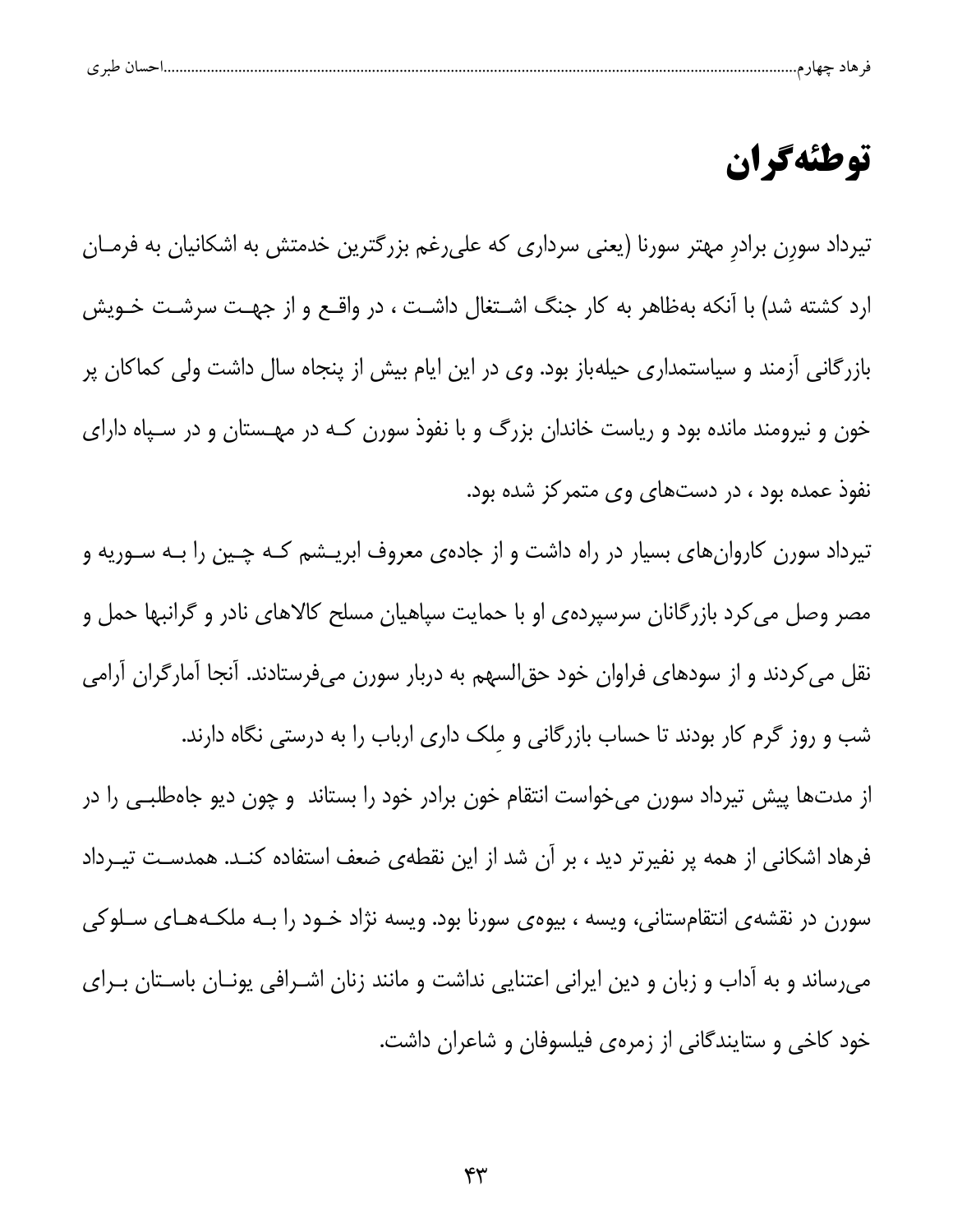| طبہ م<br>. . | حساد |  |  |
|--------------|------|--|--|
|              |      |  |  |

یونانی مآبان او را «لائودیسه» مینامیدند. ویسه علاوه بر زیبایی و طنازی ظاهری، از فرهنگی کـه بدان سخت تظاهر می کرد ، بی بهره نبود و از همهی اینها بالاتر ، خدعهگـری نابکـار بـود. در میـان مردم دربارهی او شایعات فراوانی رواج داشت که میشد به درستی بسیاری از آنها باور کرد. رابطهی تیرداد سورن با ویسه رابطهی بغرنجی بود که عشق و سیاست و تجـارت را یکجـا همـراه داشت. این عشق بدان حد نبود که این دو تن به یکدیگر رشک ورزنـد. بـهویـژه در آن لحظـه کـه حسابگری این موجودات دوزخی اقتضا میکرد. چنان که تیرداد عامداً ویسه را با فرهاد اشکانی تنهـا میگذاشت تا این یک مست از بادهی شوق و سیراب از کـامجویی ، آسـانتـر در دام ویـسه بیفتـد. درواقع باید گفت نه تیرداد و نه ویسه هرگز قادر به دوست داشـتن نبودنـد زیـرا غـرور و حـسابگری درونی آنها را از دوستی که لازمهاش گذشت و فداکاری است محروم میساخت. پس از مرگ پاکر، فرهاد، تیرداد سورن و ویسه ، راه را بیش از پیش هموار مییافتنـد. اگـر پـاکر بـا ظفرمندی از نبرد با سردار رومی بازمیگشت ، بی کمتر تردید ، ارد تخت شاهی را به او یله می کـرد. سپس کار بر خاندان سورن دشوار میشد زیرا پاکر با آنها میانهی بدی داشت. حال این خطر گذشـته بود. ولی ارد کماکان برجای بود. ارد قاتل سورنا و کسی که این خاندان ِ را تنهـا بـه سـبب تـرس از

نفوذ آنها تحمل می کرد، برجای بود. میبایست او را از میان برداشت. اگر فرهاد به سلطنت میرسید، ویسه چنین می پنداشت که یـک شـیدای گـیج و احمـق او بـه سـلطنت رسـیده اسـت. بـا همـهی حیله گری، بانو در این نکته سخت اشتباه می کرد و از ابلیس درونی فرهاد خبر نداشت ، خبر نداشـت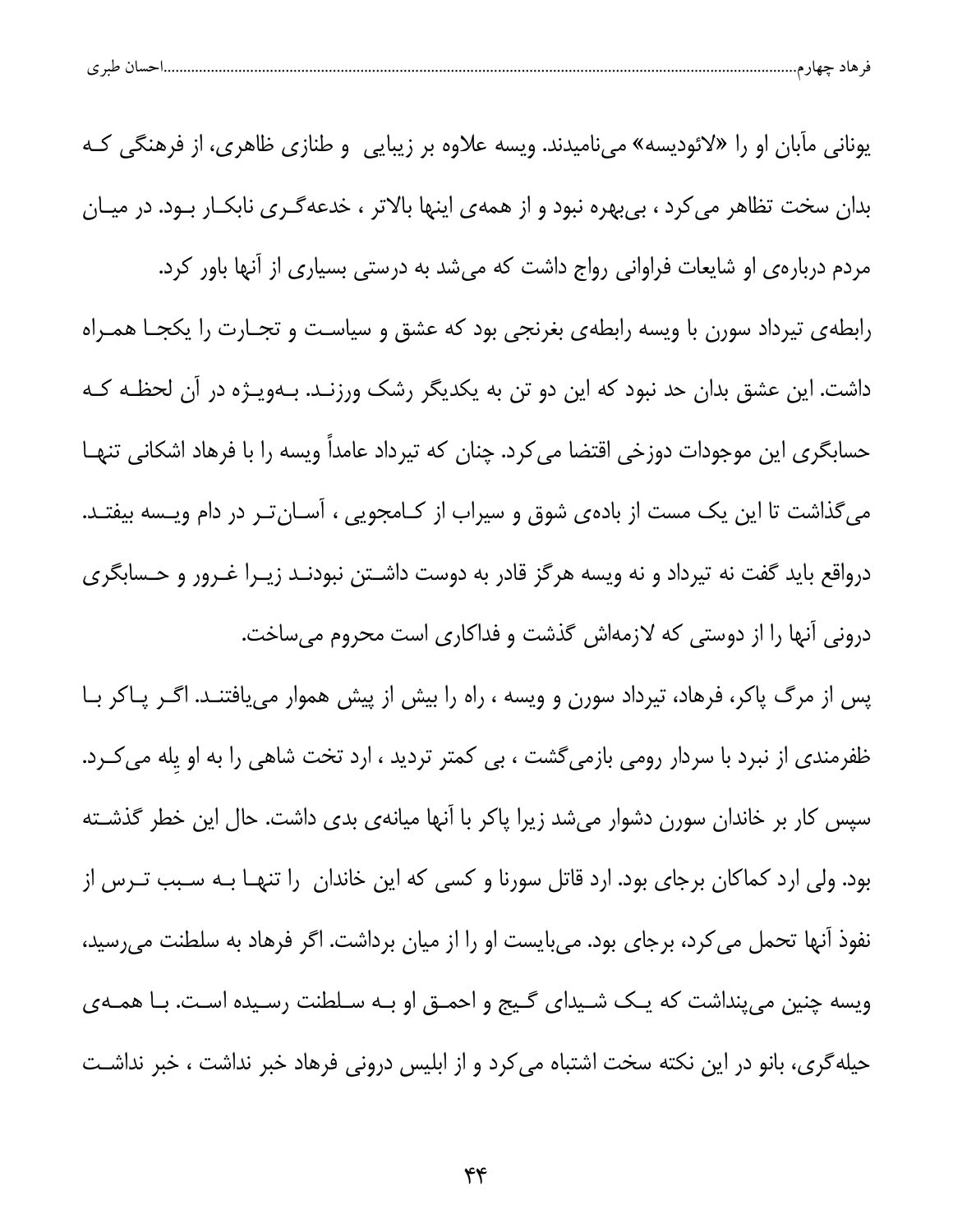|  | که فرهاد دارای نقشهی دیگری برای خود و حتی عشق پر احساسش به ویسه حسابگرانه است و در |
|--|------------------------------------------------------------------------------------|
|  | دل از این بانوی یونانی مآب خطرناک ، نفرت و بیمی عمیق دارد.                         |

اما رداست برادر فرهاد از شرکت در توطئه تنها رضایت خاطر ویسه را می خواست. او شاهزادهای بــود ظاهرپرست و خودآرا. وقتی ویسه برای او غزلهایی را که به تقلید شیوهی «ساپفو» شاعرهی یونانی کهن سروده شده بود می خواند، رداسپ که چندان در زبان یونانی قوی چنگ نبود، خود را در مقابـل يک الهه ي المپ مي پنداشت. رداسپ با فرهاد بر سر تخت سلطنت رقابتي نمي ورزيد ولـي فرهــاد را دوست نداشت و نسبت به او، به سبب بی پرواییش در عشقبازی با ویسه ، کینهای در دل گرفته بود. ویسه توانسته بود این سه مرد را در جوار خود نگه دارد. به فرهاد که مغرور و مـستبد و متجـاوز بــود خود را چاکرزنی وفادار نشان دهد. با رداسپ که سادهدل و خوش باور بود نقش معشوقهای اســمانی بازی کند. با تیرداد سورن به مثابهٔ متحدی عاقل و مفید رفتار نماید و در نزد هر یک آن دیگـری را خوار سازد و تنها رابطهى خود را با او اصـيل و صـميمى جلــوه دهــد و روابــط ديگــر را مـصنوعى و بهخاطر آن رابطهی اصیل وانمود نماید. به فرهاد میگفت: «رداسپ عاشق شیدای من است و من از این مایه استفاده می کنم تا کار شاهزاده پیش رود و الا با آنکه فرزند ارد است اجازه نمی دهم بوسـه بر سر انگشتم زند و حال آنکه با تمام پیکر از آن توام.» به رداسپ میگفت: «مالـک قلـب او تنهـا رداسپ است ولی باید هوای فرهاد را که خشن و خطرناک است نگاه داشت تا کار به مـراد برآیـد.» به تیرداد می گفت: «دوستی ویسه با خاندان اشـکانی بــازی اشــکاری اسـت و الا بیــوهی ســورنا بــا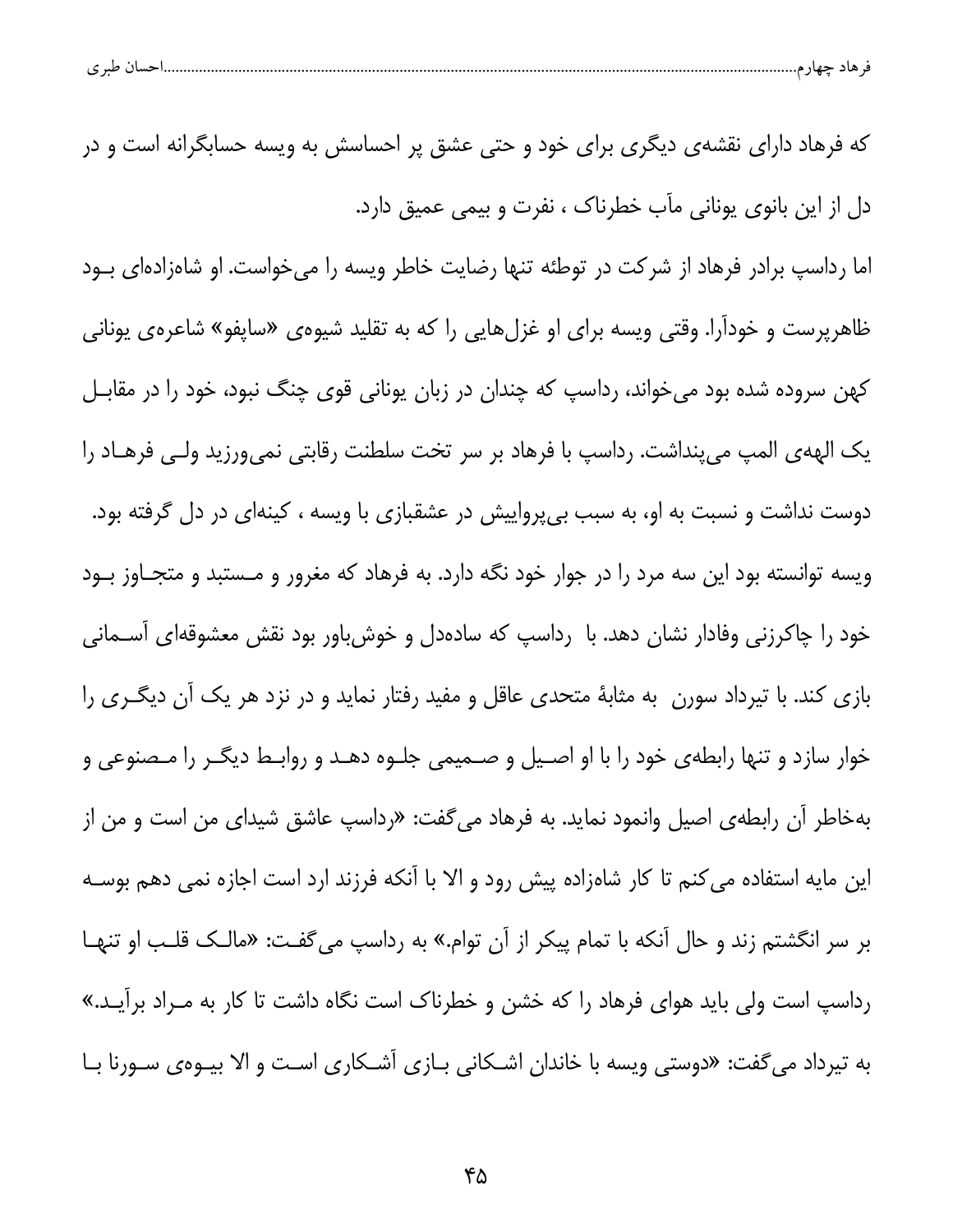| احسال طبري |  | مت د |  |
|------------|--|------|--|
|            |  |      |  |

فرزندان قاتلش چگونه می تواند یکدل شود.» همهجا استدلالاتش چنان مقنع ، چنان بلاواسـطه و از دل برخاسته بود که تأثیر می کرد. فرهاد در نزد او بهظاهر رازی نداشت و برخی از آنها را با وی درمیان میگذاشت. از جملـه داسـتان کشن پیک را در آتشگاه ناهید برایش نقل کرد. او در عـین حـال مـی خواسـت سـبعیت و «لیاقـت سلطنتی» خود را به ویسه نشان دهد. ویسه دمی اندیشید و گفت: «اینک فرنبغ حامل سـرّی اسـت که بر سَرش گرانی می کند. باید او را از میان برداشت.» فرهاد گفت: «فرنبغ زاهدی است بنـام و در سراسـر ایـران بـرای او نیـاز مـیفرسـتند و معبـدش را نظر کرده ی ناهید می دانند. پدران ما پاس دین ها را اندرز دادهاند. جماعت بدان ها دلبـسته اسـت و از بي پروايي بدانها فتنهها برمي خيزد.» ویسه بار دیگر لختی اندیشید و گفت: «هر کار را چاره است. اگر جماعت را روشن شـود کـه فرنبـغ خود آشموغ و بد دین است، از مرگش پروایی نمی کند. هر آبرومنــدی را مــیتــوان نــابود کــرد ولــی نخستش بايد بي[برو ساخت.» فرهاد گفت: «تدبیر این کار چیست؟»

ویسه از کوزهای ستبر که بر آن نقشهایی از خدایان یونانی بود مــوجی شــراب در کاســه ریخــت و گفت: «داستان لابان را شنیدهای؟»

فرهاد گفت: «این مردک کیست؟»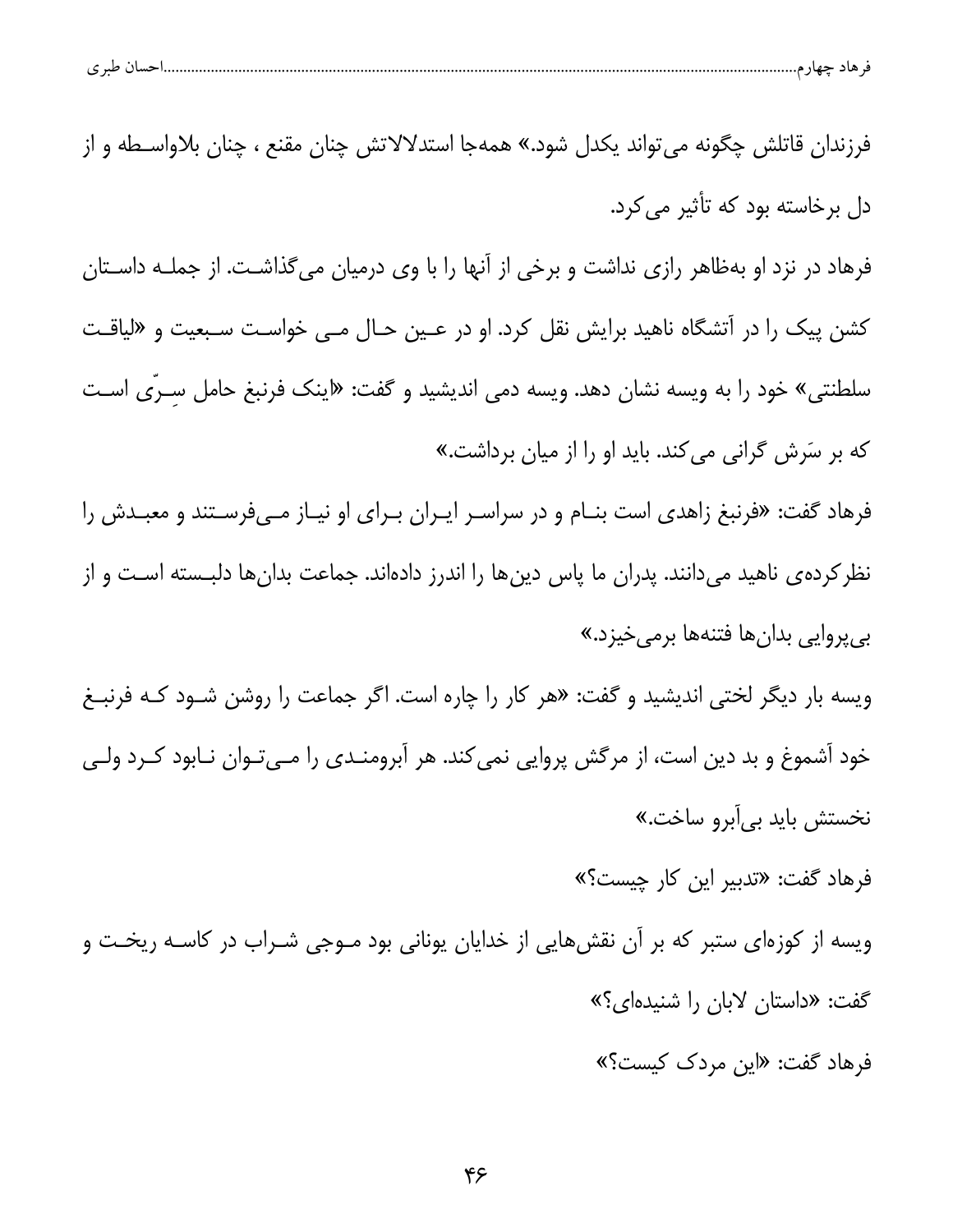| احساں طبری<br>هاد جهار م |  |  |
|--------------------------|--|--|
|                          |  |  |

ويسه گفت: «مردكي است كلداني كه بدعت در دين آورده و مردم را به يكساني دينهــا مــيخوانــد. خیال اوست که همه را تابع بعل سازد و دین اورمزد و زئوس را برافکنــد. در حجــاب گــسترش ایــن عشق و دوستی ، فتنه و دشمنی میخواهد. در پناه شعار همدلی مردم ، قصد دارد آنان را به جان هم اندازد. همانا جاسوس روم است.»

فرهاد گفت: «گیرم که چنین باشد. چه رابطهای بین او و فرنبغ؟»

ویسه خندید و دندانهای مرواریدگون خود را نشان داد. پس از مکثی کوتاه گفت: «شاهزاده از آنچـه میگذرد بیخبر است. این اهریمن در صحن معبد ناهید بساطی گسترده هر روز سـخنوری مــیکنــد تا بدآموزی خود را در جانها رخنه دهد. نخست باید او را از میان برداشت. سپس بایـد فرنبــغ را بــه گناه او آلود و نابود کرد. اگر فرنبغ راز ما را برملا کند جهان پرفتنه خواهد شد.»

فرهاد گفت: «ولی اینک پدرم بر تخت است و او با آنکه به فرنبغ خوشبین نیـست ، زیـرا از پـاکر دربارهی این مرد بدی شنیده ولی به خونش دست نخواهد آلود.»

ویسه با چشمانی از غرور و خمار در فرهاد نگریست و گفت: «خدایان در این کار به ما مـدد خواهنـد رساند. هماکنون تیرداد قاصدی فرستاد که بدینجا می[ید و بهویژه دیدار تو را خواســته اسـت. گویــا مژدهای دارد . . .»

اطمینان ویسه تنها ناشی از احتمال خبری که تیرداد سورن با خود داشـت نبـود. او بـه وسـیلهی دو فیلسوف یونانی از قصد شاه به عزلت از پیش خبردار شدهبود.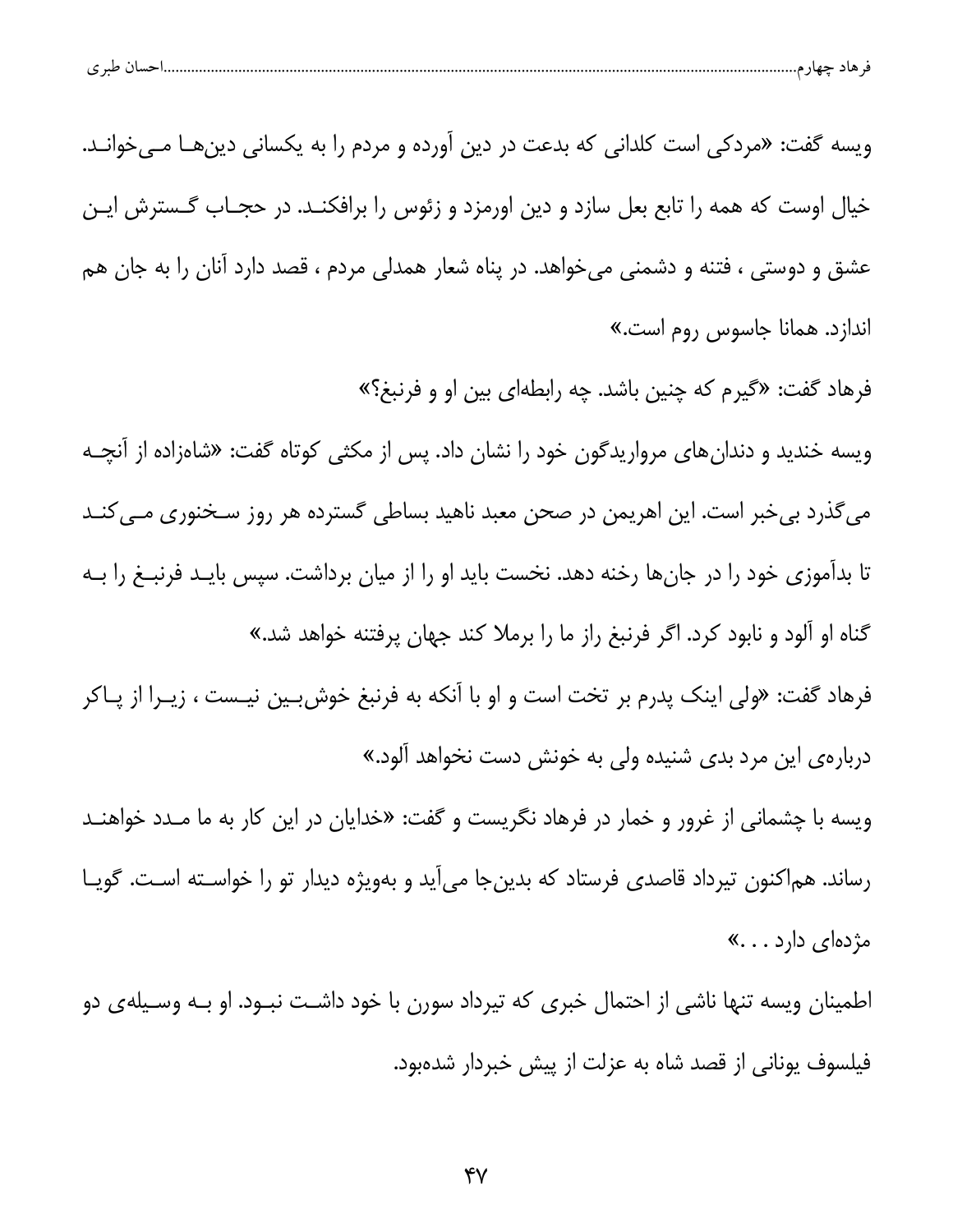| طب ی<br>ັ | تسب ر |  |  |
|-----------|-------|--|--|
|           |       |  |  |

سخن ویسه را ورود تیرداد ناتمام گذاشت. کنیزی ورود او را خبر داد ویسه به پذیرهاش شتافت. تیرداد شاداب بهنظر می٫رسید. نزد فرهاد نماز برد و سپس در برابر ویسه سر خم کرد. فرهــاد پــس از درنگی کوتاه تیرداد را بار داد که بر کرسی نشیند. تیرداد شتاب داشت و بیاذن خاص لب گشود و گفت: «شاهزادهی بزرگ بی مرگ باد ! چنـد روزی

نخواهد گذشت و تو زینت تخت زرین اشکانی خواهی بود.»

فرهاد خاموش بود.

تیرداد گفت: «هم|کنون شاه در مهستان بود و گفت قصد عزلت دارد و به شیز میرود و پرسید که از میان سی فرزند او که برجایند، مهستان به چه کسی راغبتر است. مـن بـار خواسـتم و برخاسـتم و گفتم: چه از این بدیهی تر که شاهزاده فرهاد که از همهی فرزندان ارشد و در دلاوری و لیاقت برتـر است لایق تخت اشکانی است. دیگر اعضای مهستان و گروه مؤبدان کـه در آنجـا حاضـر بودنـد در تصدیق من سخن گفتند. یکی خواست نام رداسپ را بر زبان آرد ، چنان بر وی خیـره و خـشمگین نگریستم که خاموش ماند . . .»

فرهاد با کنجکاوی پرسید: «که بود؟»

تیرداد تمجمجی کرد زیرا سخن او ساختهی او بود ولی کسی را بهتر از اردوان سوخرا رییس خاندان سوخرا که دشمن دیرین خاندان سورن بود، برای نامبر کردن مناسب نیافت. لذا گفت: «پیداست کـه بود؛ اردوان سوخرا.»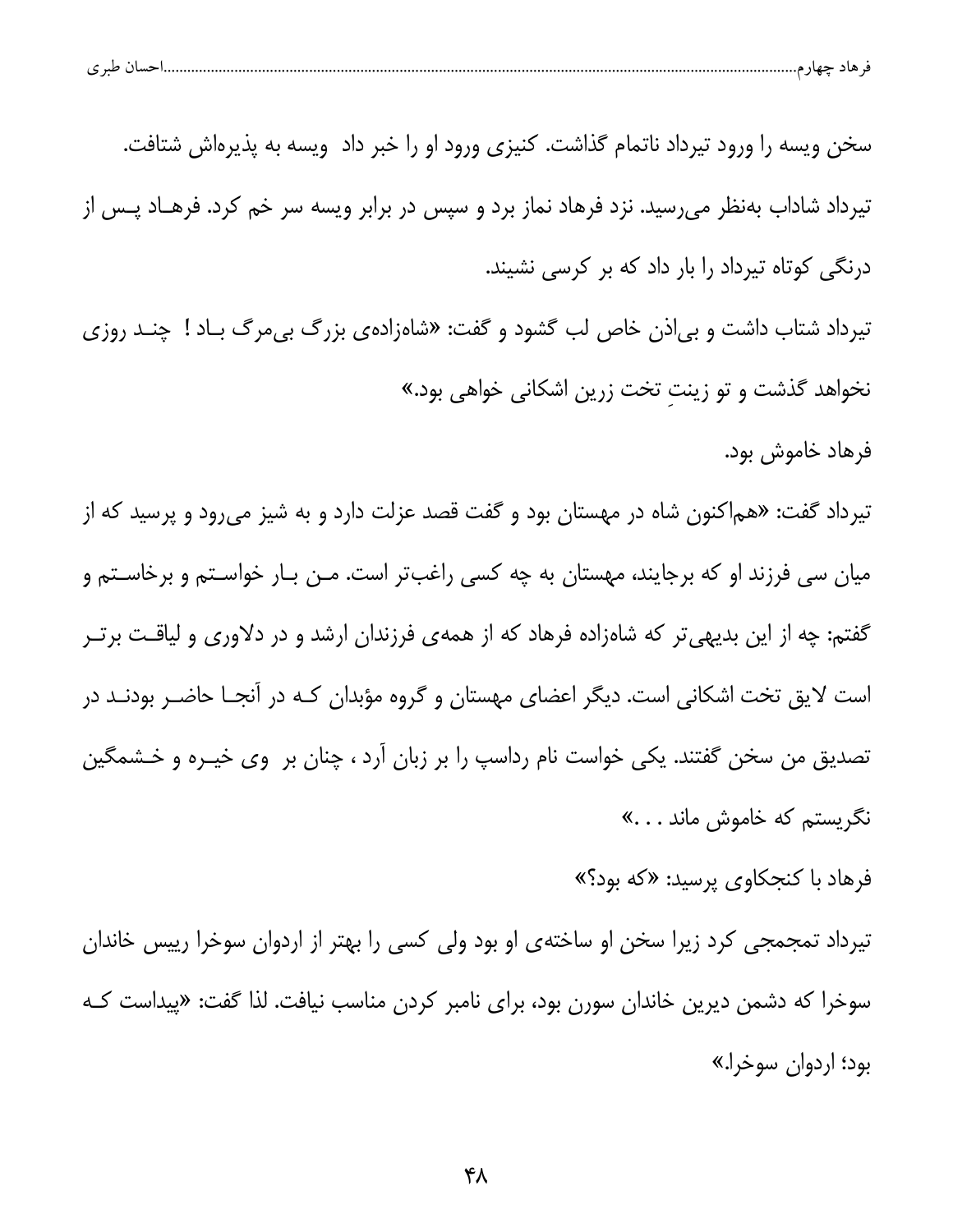| طبری | 1.444 | هاد حصار<br>- 6 |  |
|------|-------|-----------------|--|
|      |       |                 |  |

فرهاد با بي باوري گفت: «چنين!» ویسه خود را بهپای فرهاد افکند و گفت: «سخن این کنیز بهجا بود. آسمان با آن شـاهزادهی بـزرگ سازگار است. نخستین کار بر تخت آن است که آن دو نا به کار بهسزا برسند.» فرهاد با دست و به آرامی ویسه را به کناری راند و گفت: «شما پاداش خدمتگذاری خـود را خواهیـد یافت. نیمی از سرزمین سوخرا را به تحت فرماندهی شاهان و شهربانان خاندان سورن خواهم افزود. بزرگ فرمداری ایران زمین را از مهران گرفته و به تو خـواهم سـپرد و سـرزمین تـو را از بـاج دادن سرباز و مواشی تا پنج سال معاف خواهم کرد. و اما ویسه . . .» ويسه با تبسمي طناز به گلهاي قالي مي نگريست. فرهاد افزود: «و اما ويسه را به حرمخانهى رداسپ خواهم فرستاد تا پيوسته كاميار باشند.» ویسه یکی خورد ولی بهروی خود نیاورد. او انتظار داشت که نخستین بانوی حرم شاه شــود. دانــست که اگر دم زند خشم فرهاد را برخواهد انگیخت لذا بار دیگر خود را بهپـای فرهـاد انـداخت و گفـت: «کنیز کی ناچیزم به هر که بخشید به آن سزاوارتر.»

وقتی فرهاد از خانهی ویسه به کاخ سپید آمد دیـد کـه جمعـی در جـستجوی او هـستند و هراسـان می گویند که شاه وی را طلبیده است.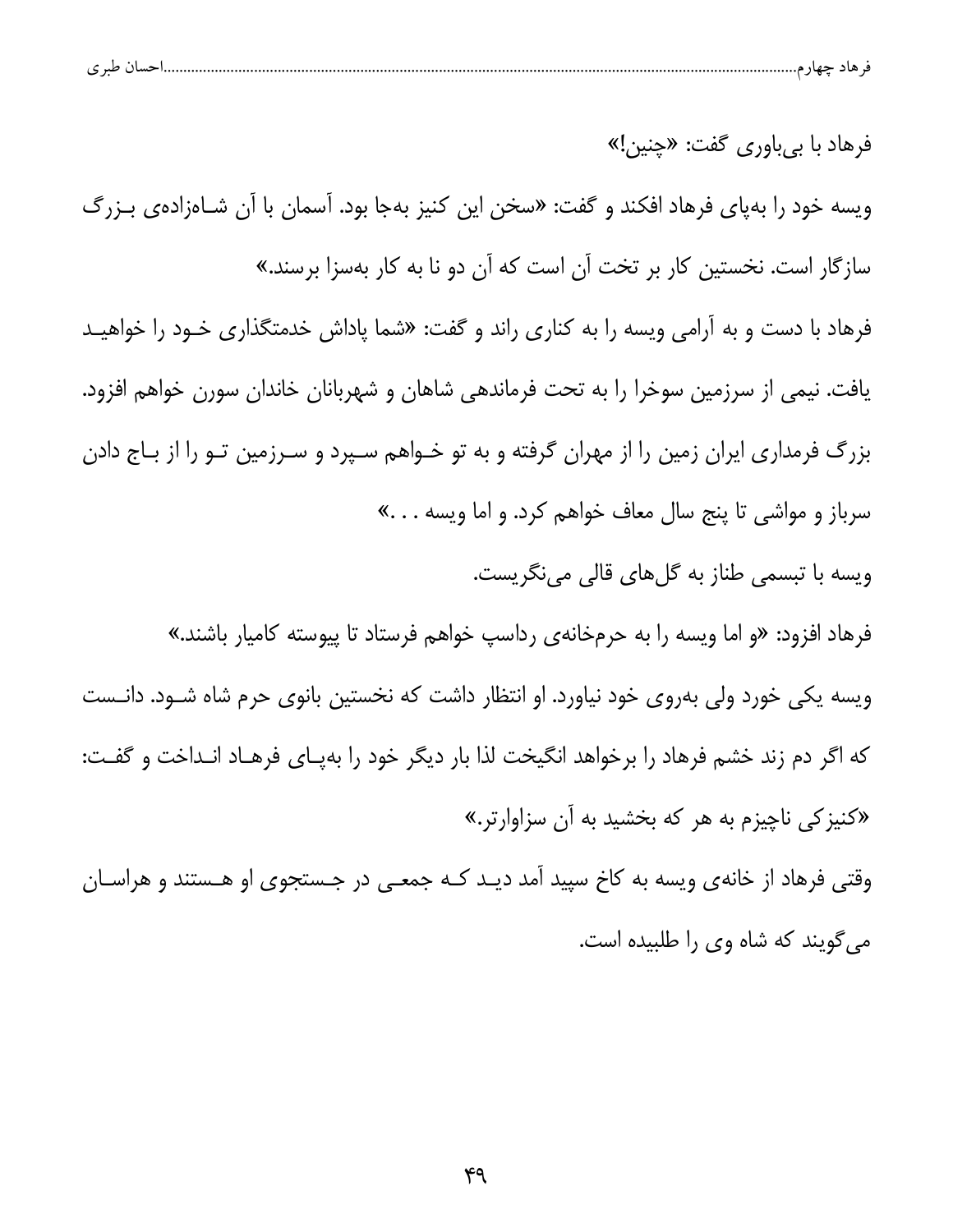| ے |  |  |  |  |
|---|--|--|--|--|
|   |  |  |  |  |

## **گفت و گویی در کاخ**

فرهاد ، ارد را در مشکوی خاص او یافت که غلامی با مگس پران پرندین او را باد میزد و چند کنیز زیبا روی پاهای دردناکش را می،مالیدند. ارد عصابهای مرصع به شیوهی شاهان اشکانی بر گیــسوان پریشت و سفیدش بسته و از همیشه پیرتر و عبوس تر بود. در ظرفهای سیمین و زریـن در پیـشگاه او میوههای خشک آماده کردهبودند و نیز یک آمفورا (یا کوزهی یونانی) بـا لعـاب سـیاه مـنقش بـه سایههای چند سرباز یونانی پر از شراب سفید و یک کراتر (جـام یونــانی) مــنقش بــه تــصویر آتنــا و زئوس پر از شربت گل سرخ.

وقتی فرهاد وارد شد چنان نماز برد که هرگز بـا چنـان ارادتـی چنـین نکـرده بـود. ارد فرزنـدش را میشناخت و دانست که این چاپلوسی برای چیست. با دست اشـارتی کـرد. غـلام بچـه و کنیز کـان کرنش کنان و از پشت ، از در خارج شدند. پردهدار شاه وارد شد و پردههای مـشکوی را افکنــد زیــرا دانست شاه با فرهاد به خلوت می نشینند و سپس خارج شد. اینک در نوری که از شمعهای کافوری درون دو مَردنگی بزرگ آبی رنگ کار شیشهگران کرمیت مـیتافت ، پـدر و فرزنـد در برابـر هـم نشستهاند.

ارد چنین گفت: « تو بزرگترین فرزند من و همiام پدرم هستی. من دیگر مرد*ی* سالخورده و نــاتوانم. بیماری در اعضاء و جوارح من رخنه کرده. دست ها و پاها در اختیارم نیست. دیدگانم نور خورشـید و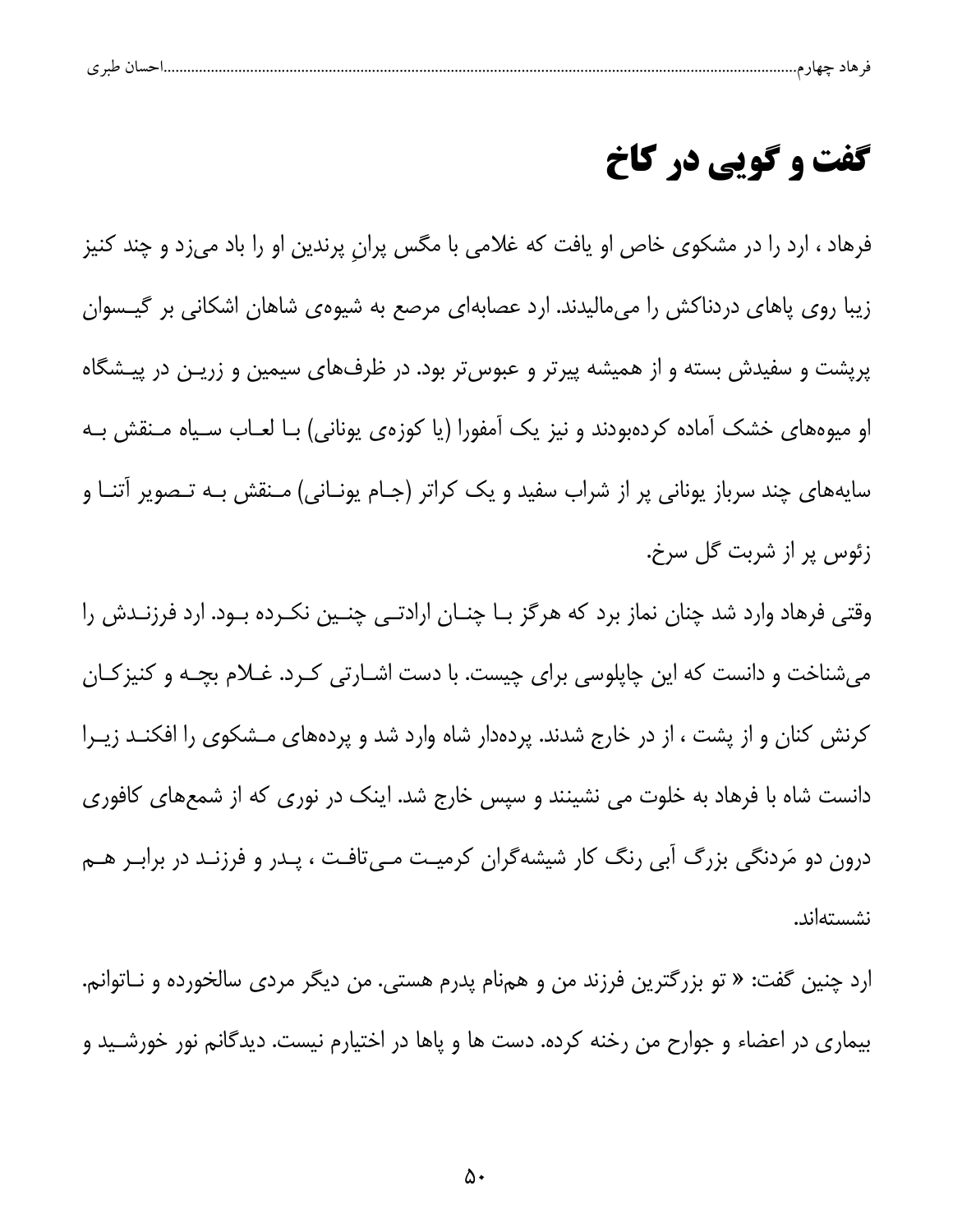| طبر ی | $\sim$<br>. | ماد |  |
|-------|-------------|-----|--|
|       |             |     |  |

آذر مقدس را به تاری میبیند. آخرین دندان ،کام تهیم را ترک گفته. نه آمیزش در بستر نه لقمه بـر خوان و نه شکوه بر تخت ، هیچیک را برای من لذتی نیست. این همان پیری است کـه مـی گوینـد برادر مرگ است . . . »

سپس سکوت کرد و اشارت نمود که فرهاد برای او در ساغر از شربت گل بریزد. فرهاد چنین کرد. ارد ادامه داد: «داغ پاکر دماغ سلطنت را پاک از من گرفته. میدانم که غدّاری چاکران من از جباری دشمنانم در این تیرهبختی تأثیر کمتری نداشته است. میدانم . . .»

ارد چنان با تأکید گفت که عرق سرد بر مهرهی پشت فرهاد دوید و سپس ادامه داد: «دیـری عمـر من در جنگ و گریز، در زدن و کشتن و نابود کردن رقیبان، در بزمهای گلافشان و معطر حـرم ، در تماشای تراژدی های اشیل و اریپید ، در مطالعهی رسالات رواقیان و کلبیان ، در بحث و شور با منجمان و ریاضیدانان بابلی و موبدان تیز مغز پارسے گذشت. اینک وقت آن است کـه دنیـای سرکش را رها کنم و با ایزدان آبایی: مهر ، بهرام و ناهید ، پیمان تازه سازم. به مهـر هـزار چـشم و فراخ دشت که در گروتمان اهورامزدا از او ایزدی محبوبتر نیست سوگند میخورم کـه پیـران را از عزلت نیایش کاری سزاوارتر نفرمودهاند.»

فرهاد با خموشی ارادت[میز به خطبهی شیوای پدرش گوش میداد و میدانست که پدرش از مایهی سخن پردازی بهرهمند است و آن را دوست مے دارد و هرجـا کـه فرصـت پابـد آن را بـه جلـوه در مي آورد.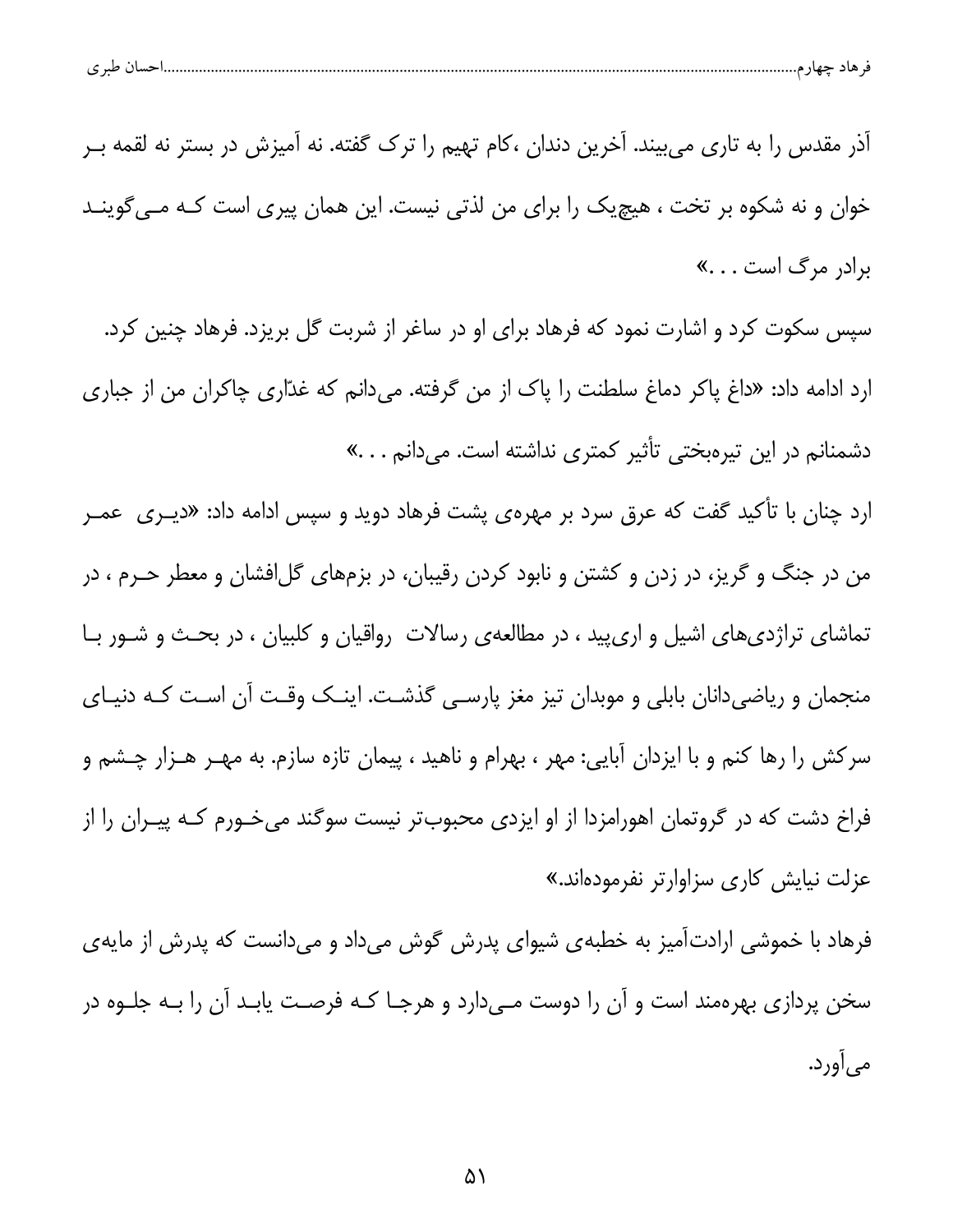|  | طبہ م<br>. . | حساد | $-$ |  |  |
|--|--------------|------|-----|--|--|
|--|--------------|------|-----|--|--|

ارد ساغر شربت را به لب برد. جرعهای نوشید. چنان که گویی فرح و طراوتی یافته است نفسی ژرف برآورد و سپس گفت: «کوتاه سخن ، بهتر است تا من زندهام تو بر سرپر زرینــهی نیاکــان بنــشینی. اشکانیان شبان و روزان بر پشت سمندهای لخت گذراندند و این سرزمین را از چنگ یونانی و رومی رها کردهاند. اگر پیکان آنها در اصابت ، موی نازک را در هوا به دو نیم نمی کـرد ، قـادر نمـیشـدند درخت کَشَنی را که اسکندر گجسته برافکند دوباره سرسبز کنند. همهی زندگی مردانگـی و کوشـش است. اینک می خواهم از اوشنر دانا که سر سلسلهی حکیمان عهد کیانی بود اندرزی بـه تـو بگـویم: آزمونگاه مردان دلاور میدان مصاف است. آزمونگـاه مـردان خردمنـد عرصـهى شـهوت و خـشم و آزمونگاه مردان قوی همت دوران ناکامی و نیاز. اگر خواستاری کـه دلاور و خردمنـد و بلنـد همـت باشی، باید از این سه آزمون پیروز به در آیی.»

فرهاد پس از لمحهای سکوت مطمئن شد که پدرش سخن خود را به پایـان رسـانده لـذا تمـام قـد برخاست و تعظیمی غرّاً کرد و دوباره نشست و گفت: «رخصت هست که واژهای چند عرضه دارم.» ارد با سر اشاره کرد که مأذوني.

فرهاد گفت: «از مهر خدایگان غرق در سپاسم و در آسمان اورمزد و در زمین شاه بـزرگ دو قبلـهی پرستش من هستند و هر فرمانی که از جانب آنان برسد طاعتش بر من فـرض مقـدس اسـت. مـن بنای سلطنتی را که به من پدرانه و بزرگوارانه میبخشی بر بنیاد آزمـودهی قـدرت و هیبـت خـواهم گذاشت. نیک میدانم ریشهی آن بار و چاکری که به ما نشان میدهند ترس از ماست و الّـا قــومی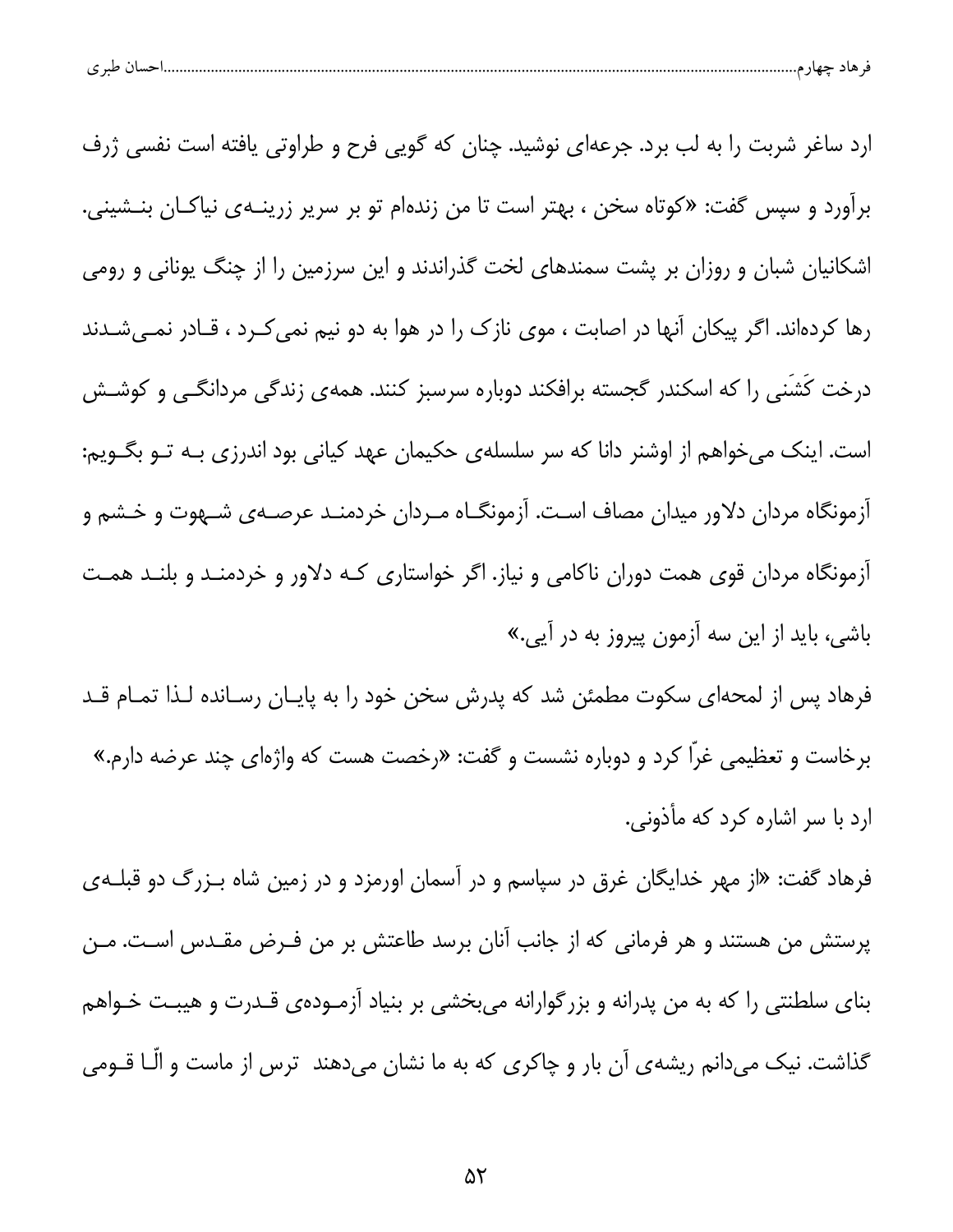| پ | $\sim$ $\sim$ |  |  |  |  |
|---|---------------|--|--|--|--|
|---|---------------|--|--|--|--|

غدّار و رنگارنگ که هر یک هوایی در دل و سودایی در سر دارند گرد ما را گرفتهانـد و اگــر خنجــر خونچکان نبینند ، در دم ، تخت و بخت اشکانی را بر باد میدهنـد. آری مـی گوینـد نیکـی پزشـک خوبی است ولی میدانم که بدی پزشک بهتری است. توسیدید یونانی گفت: «فرومایه به کسی کـه تسلیمش شود متکبر است و به کسی که بر او تکبر ورزد تسلیم.» پس قدرت و حـشمت ، و همـراه آن دو از جادوی سکههای زرین مدد خواهم گرفت. اگر دیهها و باغهای ما آباد و گنجهـای خانـدان ما سرشار نباشد، این آزمندان که برای یک تالان طلا ، صد وارو میزنند، چهرهی دیگـری خواهنـد داشت. زور و زر، شمشیر و سکه ، اینهاست تکیهگاه من. بدون شک از آتشکده و اورمزد نیـز قافـل نخواهم ماند اگر چه معاملهی این مقدسات آسمانی را با ناتوانان و بی چیـزان در هـر گوشـه و کنـار میبینم.»

ارد به خشم گفت: «کفر می گویی.»

فرهاد گفت: «از گستاخی پوزش میطلبم. خواستم در پیش پدر راستگو باشم تا با فریـب بـر دیهـیم كياني دست نيافته باشم.»

ارد تبسمي كرد و گفت:

«به هر حال ای فرزند غرور مَوَرز! ، من خود از سفر طولانی کبر و اقتدار میآیم و بارها دیـدهام کـه مغروران ، سواره رفتهاند و پیاده برگشتهاند.»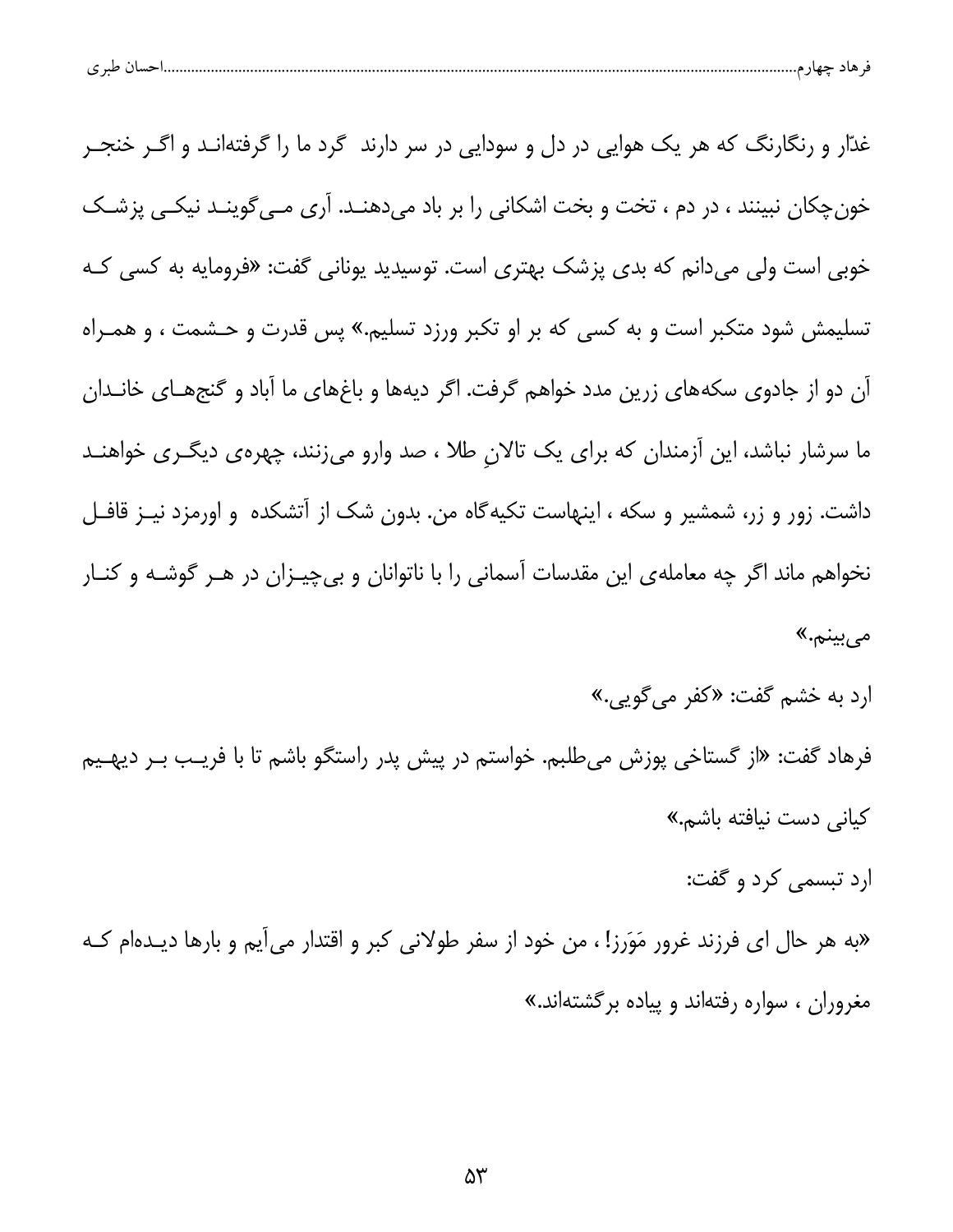| طب کی<br><b>LAAA</b><br>$\check{ }$ |
|-------------------------------------|
|-------------------------------------|

فرهاد برخاست و نزدیک شد و در مقابل تخت ارد زانو زد، سر خم کرد و انگشتان چروکیده و مــزین به خاتمهای گرانبهای ارد را بوسه زد و سپس بار دیگر برخاست و در کناری ایستاد. ارد از پس نگاه غبارآلود بر چهرهی او که گیسوانی بر پشت و ریشی نوکتیز و سیاه چـون پـر زاغ و چشمانی با درخشش ابلیسی همراه با بینی عقابی آن را تـرس[ور سـاخته بـود نگریـست. در دل از اینکه جباری بی رحم و عاطفه بر تخت می نشیند اطمینانی احساس می کرد و یـک لحظـه بـه ایـن نتیجه رسید که در کار سیاست او از پاکر که شجاعت را با بساطت همراه داشت لایق تـر اسـت. بـا نوعی رضایت و سبکساری که تا آن دم بی سابقه بود گفت: « بگو ترتیب تاجگذاریت را فراهم کنند! هرچه باشکوهتر! هر چه با شکوهتر!» و این تاج گذاری در واقع هرچه باشکوهتر برگزار شد. در تالاری فراخ و آراسته مراسم به عمـل آمـد. در کنار تخت طلایی که فرهاد در جامههای زربفت ارغوانی رنگ بر آن نشسته بود ، تخت ارد قــرار داشت. در پای تخت شاهزادگان جوان و پیر از خاندان اشکانی حلقه زدهبودنـد. شـاهزاده بـلاش کـه مردی هشتادساله و معمرترین فرد خاندان اشکانی و از عموزادههای ارد بود، بـر حـسب سـنت تـاج سنگین گوهرنشان را بر تارک فرهاد نهاد. بلافاصله پس از صف شاهزادگان صف مغان بـود کـه بـا چهرههای عبوس و با شکوه ، برسم در دست ، زمزمه کنان و نیایش کنــان ایــستاده بودنــد. ســپس نوبت به رؤسای دودمانهای هفتگانهای که قدرت اساسی را در مهستان تشکیل میدادند میرسید مانند مهران که بزرگ فرمدار (وزیر اعظم) و در عـین حـال میرشـکار بـود و سـورن کـه مباشـرت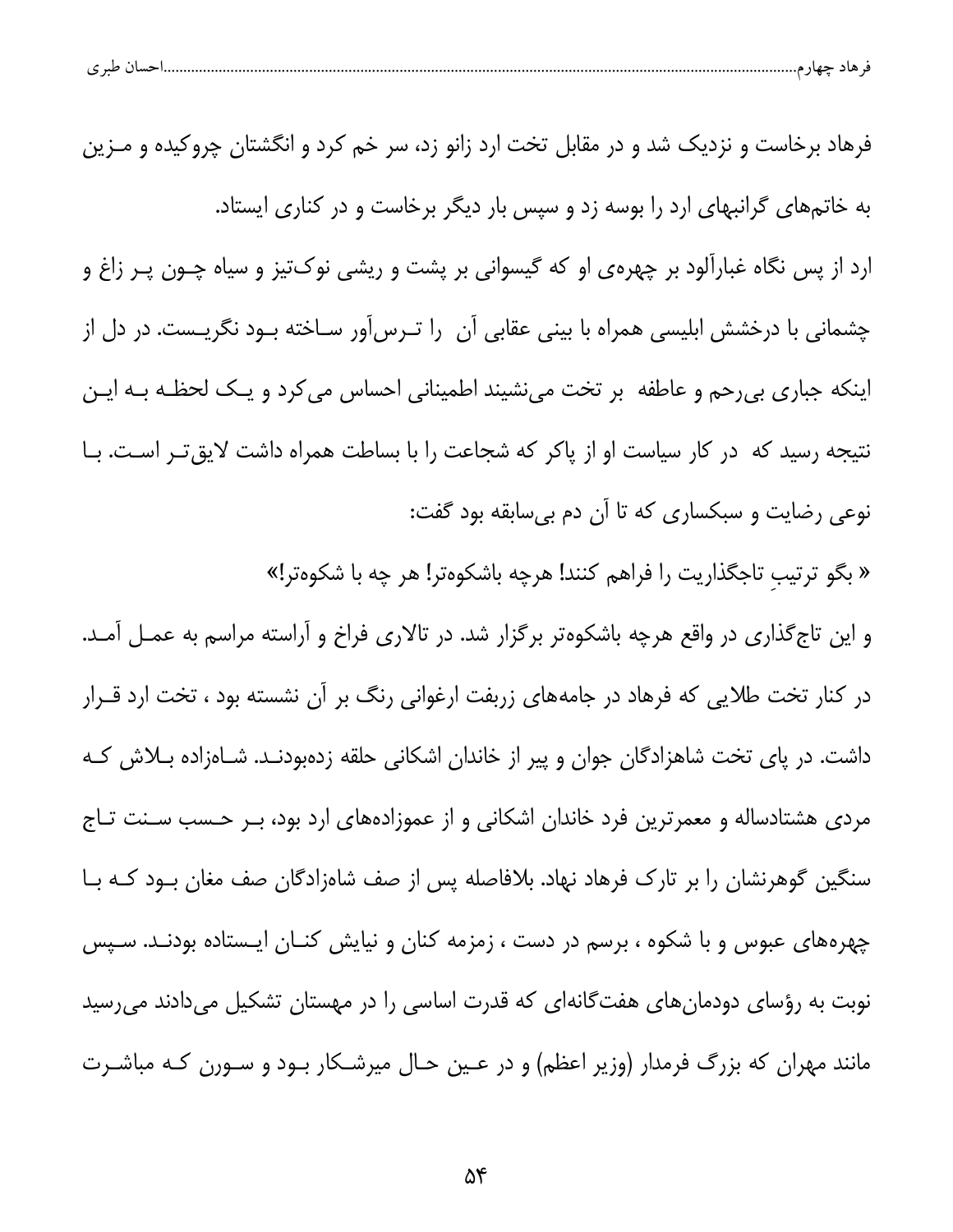| احسال طبر ی<br>قر هاد چهار م |  |  |
|------------------------------|--|--|
|                              |  |  |

انبارهای گندم و بازارداری و پاسداری کاروانها و راهها با وی بود و سپهبد کـه تـشریفات دربـار را اداره می کرد و سوخرا که امور شبستانها و خلوت ، تحت نظارت وی بود و ژیک که بر ساغرداران و خوانسالاران ریاست داشت و کارن که امور ذبیحه و نیایش و رمهداری با او بـود و اسـفندیار کـه بـر بیوتات و اقامتگاه تابستانی و زمستانی شاه نظارت داشت و سوخرا که درفشدار بود و در پیشاییش موكب مىرفت.

آنگاه نوبت به هیجده شاه استانهای "برتر" مانند ماد و الیمـایی و پـارس و غـره و پـس از آن بـه استان های فروتر میرسید. سپس صف سرداران سپاه بود که غالباً چریکهایی از قبایل تحت فرمان خود را در اختیار داشتند. سـپس نماینـدگان شـصت شـهر یـا «پـولیس» یونـانی و آنگـاه قـضات و خزانهداران شوش و بابل و سلوکیه و نسا و صـد دروازه و هگمتانـه و روسـای دفترخانـهی دربـار و جبهخانه و خزانه و چاپارخانه و ضـرابخانـه و ریـیس «واسـتری یوشـان» و بُنـدار و گماردگـان یـا صاحبان مهمترین تیولها و شهربانان و ویسبدان ایستاده بودند. سـفیران روم و فغفـور چـین و شـاه کوشان نیز با جامههای ویژهی خود حضور داشتند.

زنان حرم و همدمهای یونانی و ارمنی و سکایی در پس شبکههـای زرانـدود گـرم تماشـا بودنـد. در چهارگوشهی تالار در عنبردانهای زرین سپند معطر دود مے کرد و در باغ شـاهی گـروه انبـوهی نوازندگان نقاره میزدند. در سفرهخانههای کاخ مردمی از همهی قشرها و خلقها بر سر خـوانهـای رنگین نشسته متنظر بودند تا کرناچیان با نوایی خواص پایان تاجگذاری و آغاز خوردن و نوشـیدن را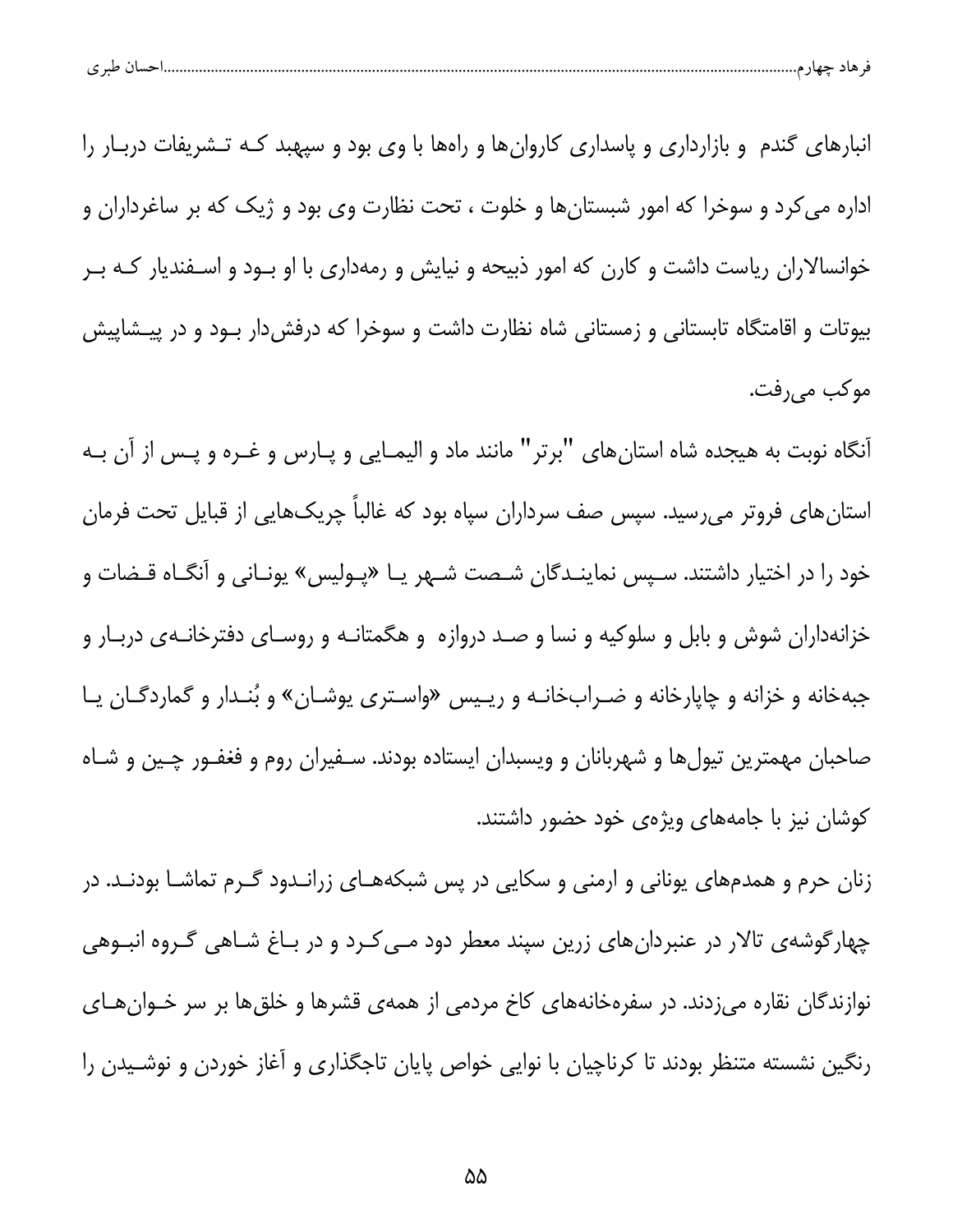|--|--|--|

| اعلام کنند. کوچههای اطراف کاخ و ارک سلطنتی و شارستان تیسفون و کویهای گلین فقیرنـشین        |                                         |
|--------------------------------------------------------------------------------------------|-----------------------------------------|
| اطراف نیز از انبوه جماعتی که فرصتی برای تماشا یافته بودند پر بود. مراسم جشن، هفتهای به طول |                                         |
|                                                                                            | كشيد و مانند همهچيز بالاخره پايان يافت. |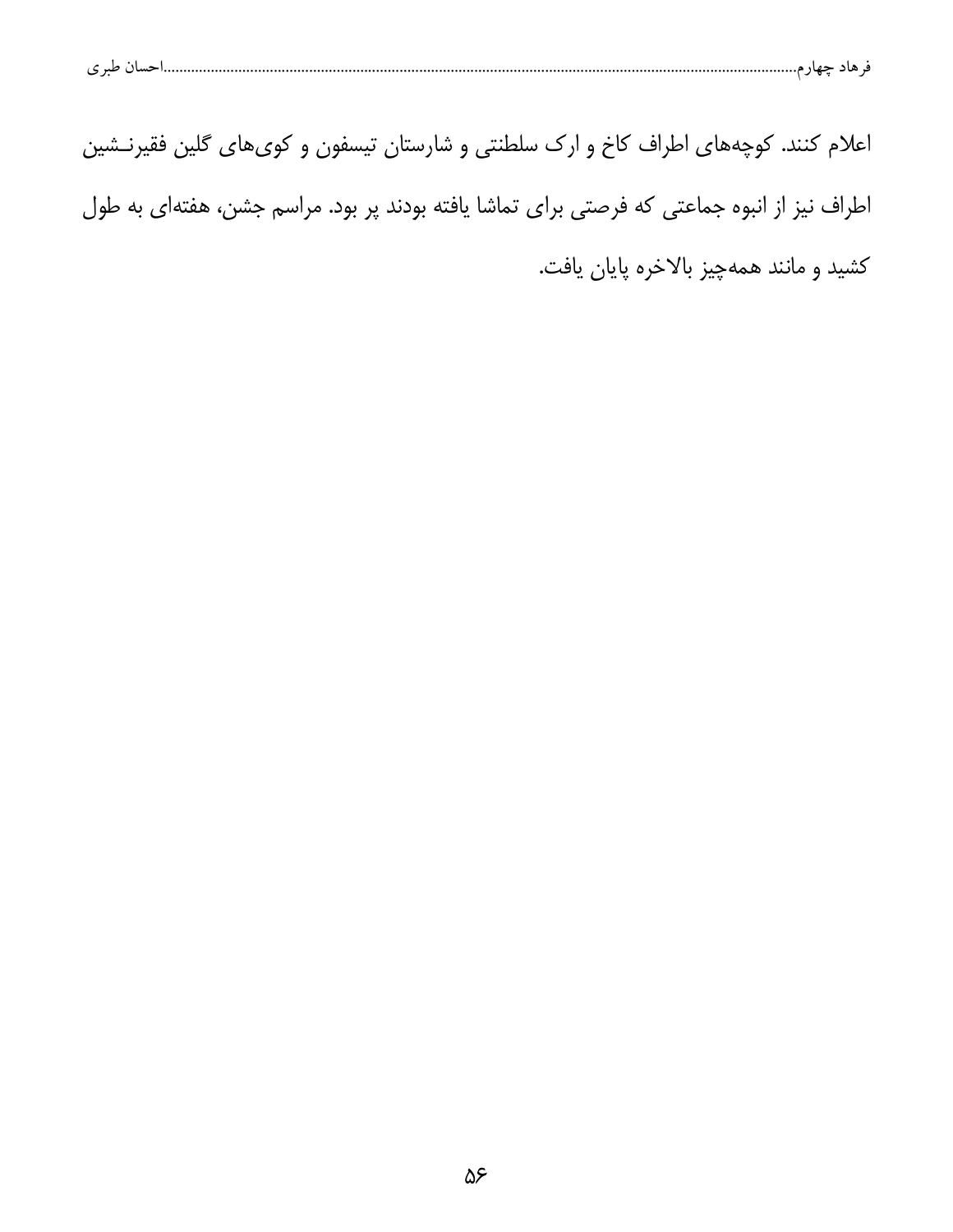| $\overline{\phantom{a}}$ |  |  |  |
|--------------------------|--|--|--|
|                          |  |  |  |

## **ارد به شیز میرود**

سرزمبن پهناوری که شاهان اشکانی بر آن فرمانروایی داشتند از اقــوام مختلــف انباشــته بــود و ایــن شاهان هرگز قادر نشدند حکومتی متمرکز بهوجود آورند و لذا وجود پادشاهان و شهربانان و ویسبدان محلی را تحمل می کردند و در مذهب و آداب و رسوم تسامح نشان مـیدادنـد، بـا ایـن حـال دقـت داشتند که حکم آنها در این سرزمین که عرصهی فراخی بین امپراتوری روم و امپراتوری چـین را در بر مے گرفت نافذ باشد.

پارتها خود ، مردمی از خاور ایران بودند و از آنجا جنگ کنان تا مرزهای سوریه پیش رانـده بودنـد، لذا به سراسر سامان تحت فرماندهی خود ، دلبستگی سیاسی و نظـامی داشـتند و مایـل بودنـد کـه دارندگان لقب اشک ، مردانی سختگیر و جنگاور باشند تا از عهدهی این همه اراضی و اقوام برآیند. به همین جهت ارد با آنکه نسبت به فرزند ارشدش فرهاد خوشـبین نبــود، وقتــی او را در جــاهطلبــی حریص و در غداری بیباک یافت ، خود را تسکین داد که پس از او مرقّع امپراتوری از هــم نخواهــد گسست و در برابر دشمنان خاوری و باختری کسی خواهد بود.

مراسم تاجگذاری چنان که ارد میخواست «با شکوه هر چه تمامتـر» برگـزار شـد. زيـرا مهمـواره تاجگذاری فرصتی بود برای شاهان اشکانی که رعایای خود را بچاپند، چرا که از شاهان و شـهربانان و معابد ارمغانهای فراوان میگرفتند که به نوبهی خود از مولدان ستانده میشد. در آخـرین تحلیـل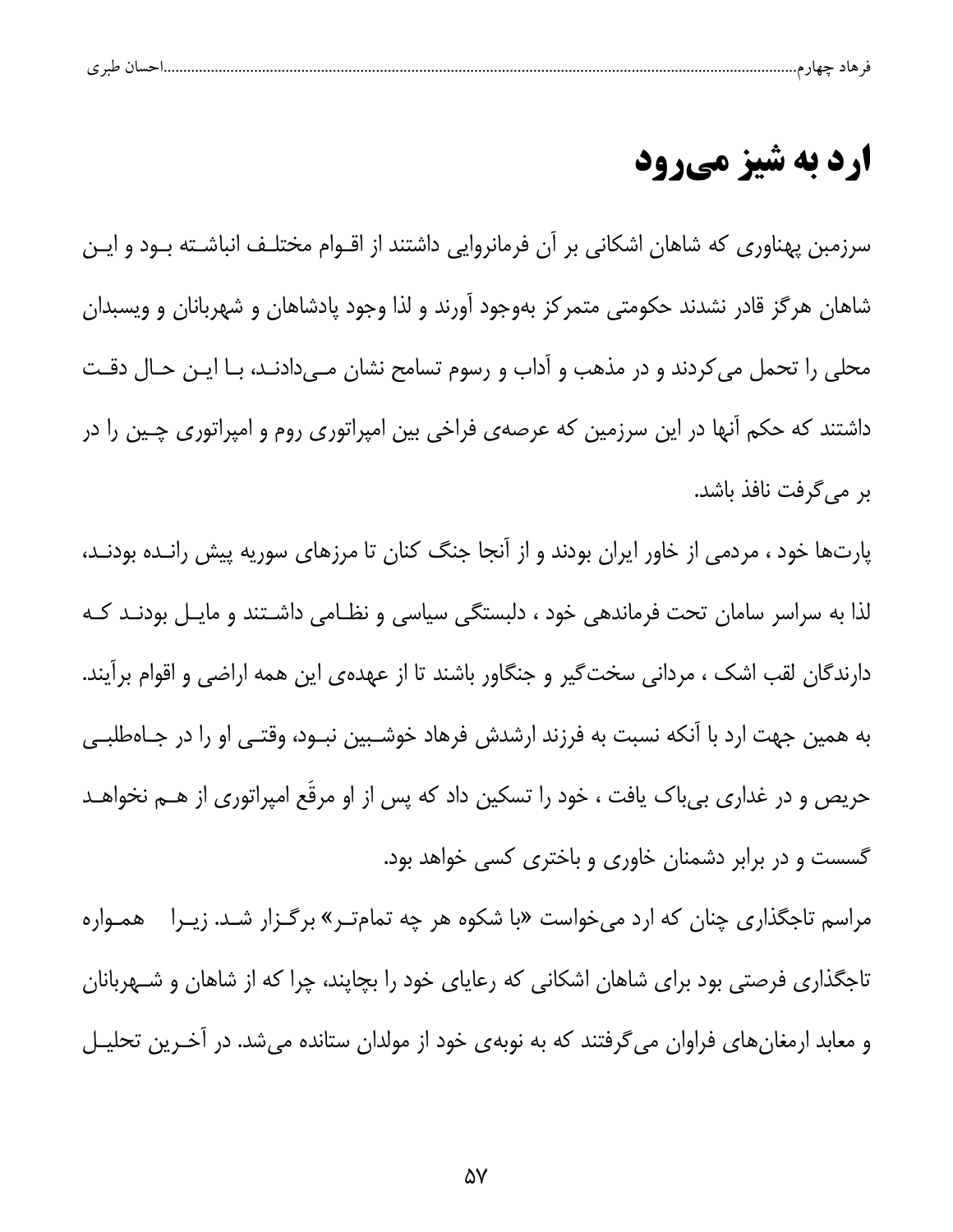|  | $\sim$<br>نسب<br>້ |  |  |  |  |
|--|--------------------|--|--|--|--|
|--|--------------------|--|--|--|--|

این دهقانان و پیشهوران بودند که این باجهای سنگین را، علاوه بـر بـاجهـا و خـراجهـای عـادی، می پرداختند. روشن است که تاجگذاری شاه برای شاهان و شهربانان محلی نیز فرصتی برای غــارت به سود کیسهی خود بود زیرا برای آنکه درهمی به دربار هدیـه شـود دههـا درهــم بـه سـود جیـب غارتگران کوچکتر اخذ میشد.

عمده ی مراسم در شهرهای تیسفون و هگمتانه و بابل بود. بابل هنوز چیزی از شکوه باستانی خود را حفظ کرده بود و از آنجا که حتی در آن هنگام هزارها سال بود شهر بزرگ جهان محسوب میشـد ، بهعلاوه در مجاورت تیسفون قرار داشت، شاهان اشکانی بدان توجهی ویژه داشتند.

هگمتانه پس از بابل ، شهر کهنسالی بود که از دوران مادها پایتخت شمرده میشد و به سبب آنکـه شهری ایرانی بود، حتی بیشتر از بابل مورد توجه شاهان اشکانی بود. در شــهر زادبــومی اشــکانیان– نسا ، که در نزدیک عشق[باد (اشک[باد) امروزی است و در شهر صد دروازه یا «هکاتُم پُولیس» که موافق نقشهى معمار يوناني هيپوداموس ساخته شدهبود نيز شاهزادگان اشكاني مراسم ويژهاى بـراى تاجگذاری و ارمغان ستانی بر پای داشتند. ارد در مراسمی کـه در تیـسفون بـود (و بخـش عمـدهی مراسم بود) شرکت جست و چون از این امور فارغ گردید ، چنان که اعلام کرده بود، عازم معبد شیز شد.

در أن روزگار معبد شیز واقع در ماد مهمترین معبد پر سنت و أوازه بود که گروه بزرگــی از مغــان أن را اداره می کردهاند. املاک موقوفهی وسیعی در اختیار این مغان بود. در اطراف آتشگاه شـیز کـه در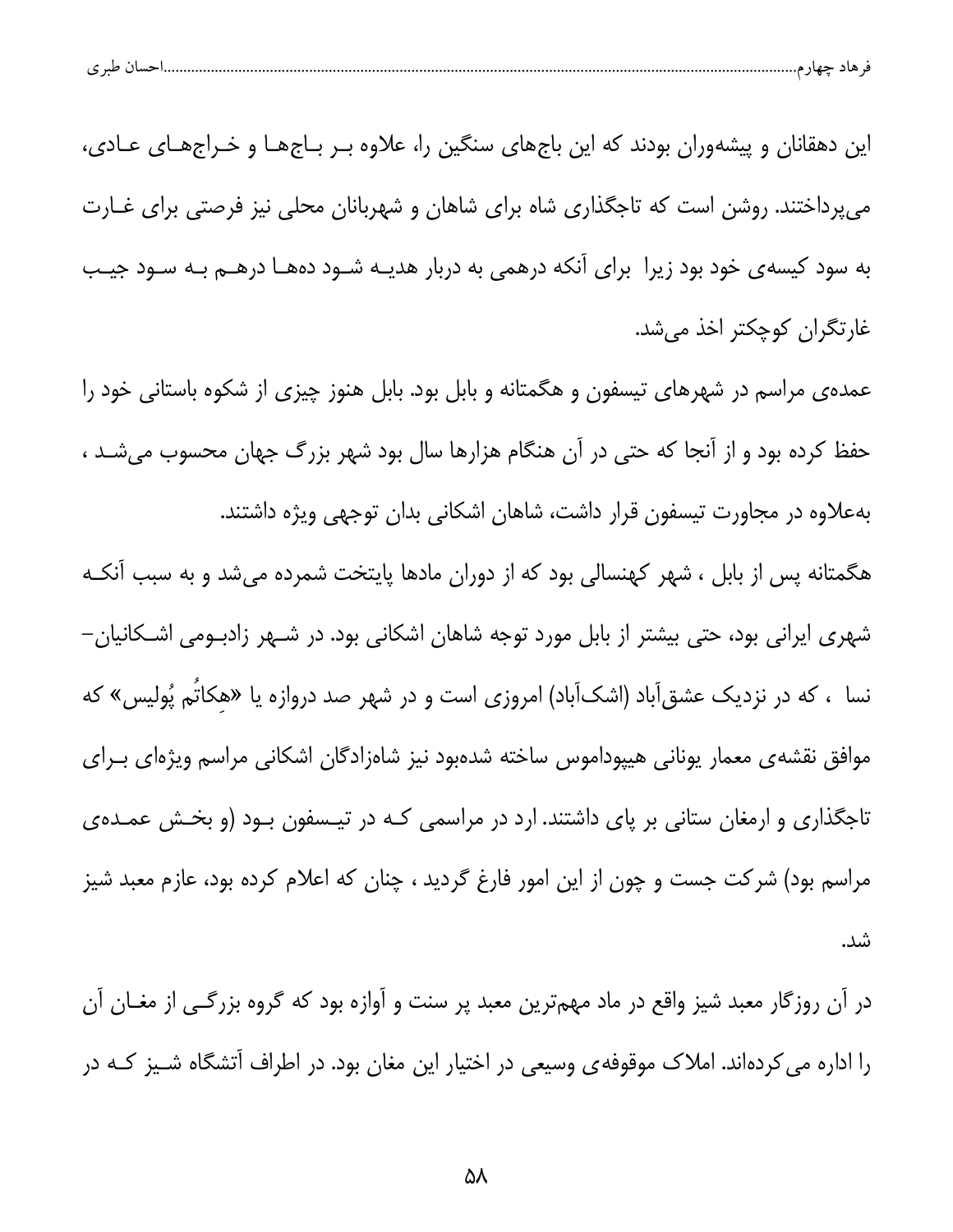| احسال طبر ی |
|-------------|
|-------------|

آن آتش جاوید، افروختهی زرتشت میسوخت گورستانها، مـسافرخانههـا و مـدارس ایجـاد شـده و مغان در آنجا اوستا تدریس می کردند و بر آنها کتبی به خط آرامی و زبان «پهلوانیـک» یـا اشـکانی بەعنوان شرح می نوشتند.

زند نویسی و تفسیرنگاری بر اوستا نزد این مغان سابقهی طولانی داشت و آنچه که دیرتـر در عهـد ساسانی رونقی مجدد یافت ، از همین ایام پایه گذاری شدهبود. دراطراف معبد هر هفته یک یـا دوبـار بازارهایی دایر میگردید و در این ایام بازارهای پربانگ و رنگ شیز به مرکـز بازرگـانی و داد و سـتد مهمی بدل میگردید. فروشندگان و خریـداران از شـمال از «دروازهی آهنـین» قفقـاز و شـاهنـشین ارمنستان و سرزمین بنطس و از شرق و جنوب به آنجـا مـیآمدنـد. از کثـرت زایـران جـای سـوزن انداختن نبود. شهرت معجزات و کرامات آتشگاه و خواص آبهای معدنی آن نواحی ، ایرانگیر بــود و دماغ عاجز و جاهل مردم عصر ، داستانهای شگرف از کرامات ایزدان و فروهرها بافته بود که کسی در درستی بی خدشهی آنها کمترین شکی به خود راه نمیداد.

خاندانهای شاهان و شهربانان و دیگر سردودمانهای ثروتمند و مقتدر در شـیز بـرای خـود بقعـه و مقبرههای خانوادگی داشتند و برای شاه شاهان که هر چند یکبار با کاروانی انبوه به زیارت معبد شیز و دیدار مؤبدان مؤبد آنجا میآمـد سـراها و کوشــک&ــایی تعبیــه شــده بــود کــه اگرچــه بــا شــکوهِ کوشکـهای شهری تیسفون و بابل و همدان نبود، ولی در آن ، وسایل راحت را آماده ساخته بودند.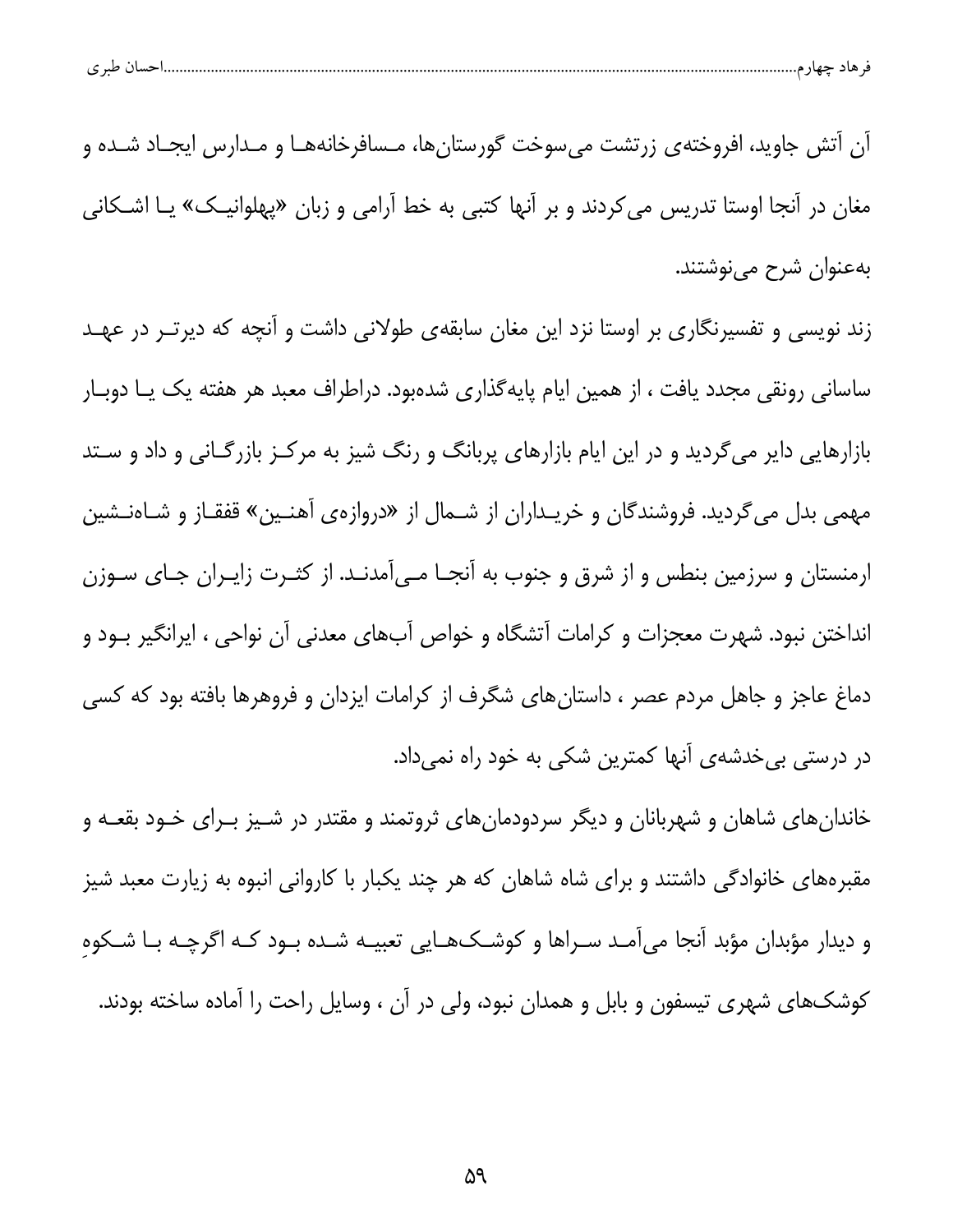|  | طبہ م<br>. . | حساد | $-$ |  |  |
|--|--------------|------|-----|--|--|
|--|--------------|------|-----|--|--|

خود معبد مرکزی عظمتی داشت. معماران یونانی و بـابلی در آن نمونــههــای فراوانــی از اســتادی و مهارت پر سنت خویش پدید آورده بودند. معبد مرکزی به نام آناهیتا بود ولی معابد بهرام (وَره ثرغَن) و مهر (میثره) نیز بدان ضمیمه بود و بدینِسان «تثلیث» مرسومی آن ایام در شـیز تجـسم خـارجی داشت. با تمام رنگ مختلط مذهب و ظاهر چند خدایی آن ، مزدَه یَـسنای زرتـشت جـوهر و محـور مرکزی معتقدات مغان پرستار معابد را تشکیل میداد. مغان ادعیهی گات ها و یَشتهـا را بــه زبــان اوستایی می خواندند و شاخههای برسم در دست ، دستههـای طـولانی نیـایش و سـرودخوانی بـهراه می انداختند.

برای ایام اقامت شاه بزرگ اشکانی در معبد شیز مراسـم ویـژهای اجـرا مـیشـد و سـپس شـاه بـه پرستشگاه خاص خود میرفت و اگر قصد اقامت همیـشگی، تـرک دنیـا و اعتـزال داشـت غالبـاً بـه جامهی مغان درمیآمد و شب و روز در برابر آتش واج میگرفت و ورد مـیخوانـد. بـا ایـن همـه در اطراف او جلال و بگیر و ببند سلطنتی حفظ میشد و بَرسَمدانِها زرین بود و عصارهی مقدس هَئوم را از ظروف گرانبها مینوشید. زنان حرم و کنیزان و خادمان و خواجگـان و تـرکش داران و سـواران امربر و درفش داران و پردهداران و کارکنان مطبخ و گرمابهی شاهی و فراشـان و سـواران همـه سرگرم فعالیت بودند.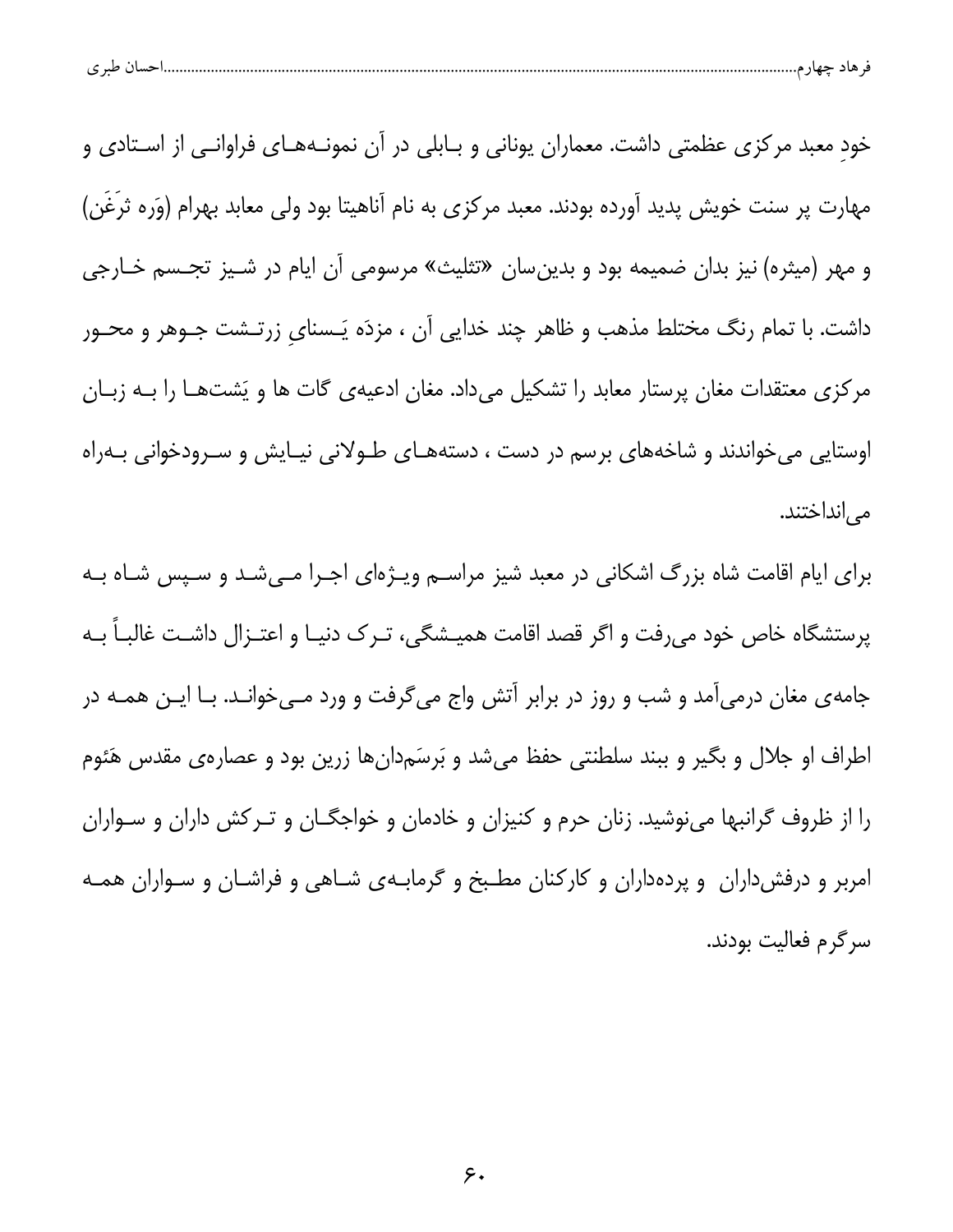| ت | $\sim$ $\sim$ |  |  |  |
|---|---------------|--|--|--|
|   |               |  |  |  |

## كاروان شاهي

هنگامی که ارد از تیسفون بهراه افتاد، شاه جوان فرهاد چهارم با جماعتی عظیم از اعضای مهــستان و شورای فرزانگان و مؤبدان و دیگر درباریان و اشراف ، ارد را چند فرسنگی بدرقه کردنــد و پــس از وداعی اشک ریز، چنان که گویی او را به گورخانه میبرند ، بازگشتند. کاروان شاه از جادهای که از زمان سلوکیان یادگار بود عازم مقصدشد. جادهای بود وسیع ، سنگفرش، معمور و در فواصل معین دارای آبانبارها ، آغلها ، کـاروانسـراها و از مهمتـرین ایـن جـادههـای شاهنشاهی محسوب میشد.

در آن هنگام نعل کردن ستوران تداولی جدید بود و کـاروان بـزرگ کـه بخـش مهمـی از آن حـرم شاهی بود سوار بر اسبها و استرها و شترها و درازگوشها با تخت روانها و هودجهای منقشی کـه بردگان زنگی ، ایلامی ، سکایی و طخـاری آنهـا را مـیکشیدند بـا تـاراق و تـوروق نعـلهـا بـر قلوہسنگھا مے رفتند.

در سر راه ارد شاهان و شهربانان محل، مردم را به تکلفات عجیب وا میداشتند. ذبح چارپایان امری عادی بود. حتی در برخی موارد دادخواهانی میخواستند فرزندان خود را در قدوم شـاه قربـان کننـد. این دادخواهان از شهربانها و دبیران و عمل سخت¢یر آنها شکایت داشتند ولی شاه رشوهسـتانی از بی دادگران را بر دادرسی دادخواهان ترجیح میداد.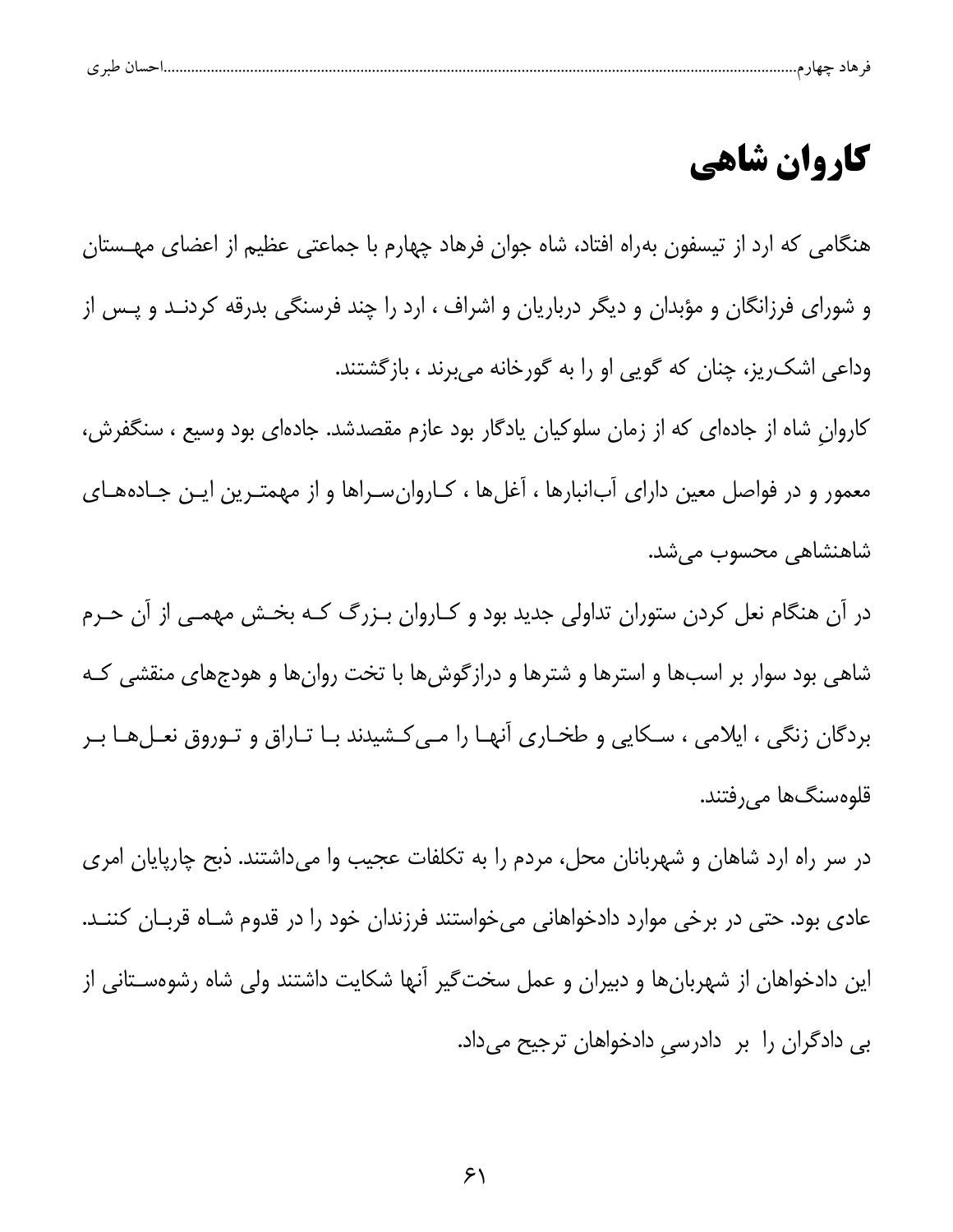| $\sim$ 10<br>້ |  |
|----------------|--|
|----------------|--|

یکی از این شهربانان فَریاپیت بود که کار نخوت را به دعوی خدایی رسانده و در محیط خود قــوانین جنون[میز وضع کرده و دربارهی بی پروایی های او داستان های عجیب نقل می کردند. ارد نتوانست در چهرهی این خادم چاکر و وفادار که تا فرسنگی در زیر پای کاروان شاهی قالیهای ابریشمین فـرش کرده بود چیزی بیابد که وی را علیه شهربان خـشمناک سـازد. آخـر انگیــزهی هــر اقــدامی هــوس شاهنشاه بود نه واقعیات. فریاپیت مانند همهی منصبداران نیک میدانست چگونه شـاه و اطرافیـان او را رام سازد. وقتی همهی آنها پیش کشهای لایق دریافت داشتند، محیط بـرای فریاپیـت مـساعد شد و هنگامی که شاه گفت: «چه بهتانهای زشت که به این خادم وفادار ما مـیبندنـد.» عقـدههـا ترکید و رشوهستانهای پیرامون هر یک در وصف شهربان مطالبی گفتند. روزی که ارد از قلمرو فریاپیت خارج میشد این خونخوار ددمـنش را دعـا کـرد. هـودج ارد از میـان دهکدههای ویران و فقیر میگذشت و ارد قومی ژندهپوش و نزار و اشکبار را مـیدیـد کـه بـه رسـم

دادخواهان پارچهی بر سر چوب کرده در کنار جاده ایستادهاند. یکی از خادمـان گفـت: «از شـهربان فریاپیت شکوه دارند.» ارد با خشمی مقدس گفت: « بزنید و برانید ! »

ژندهپوشان که تصور می کردند عدالت شاهنشاهی اینک به تمام رنجهای دراز سالیان کـه در اعمـاق دلشان ذخیره است با یک فرمان قاطع پایان خواهد داد، با چشمان حیرت زده دیدند که نیزه داران با خشم و فریاد آنها را به پراکندن امر می کنند. بـرای آنهـا درک آنچــه کــه مــی گذشــت محــال بــود.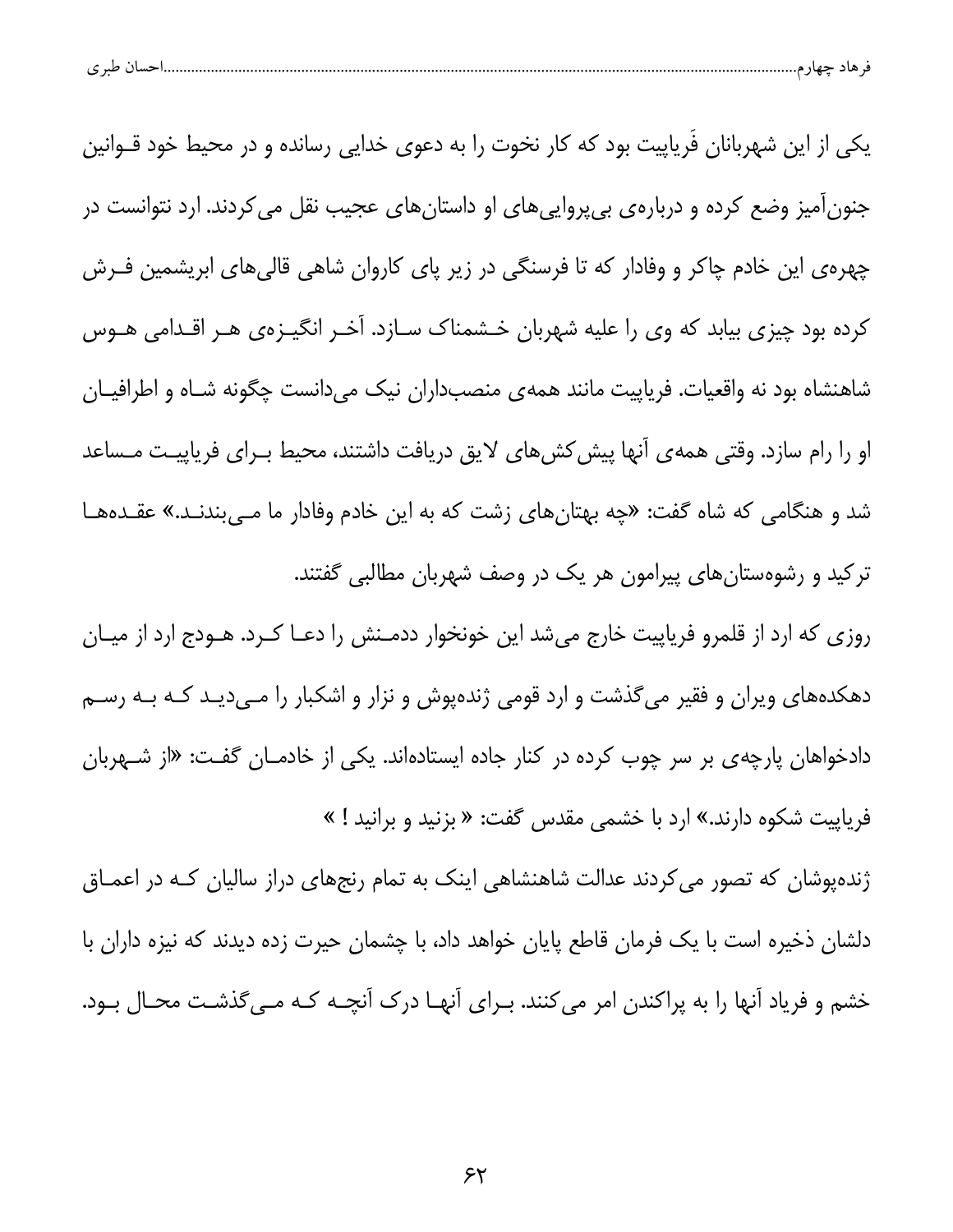| طبر ی | تس ر | هاد حصار<br>┱ |  |
|-------|------|---------------|--|
|       |      |               |  |

عاقلترین بین آنها تنها به اینجا رسید که فریاپیت به این نیزهداران سیم داده است و آنها نمی گذارند که فریاد دادخواهی به سامعهی لطیف شاهنشاهی برسد.

سفر شاه منزل به منزل با استراحتها و خوشیهای فراوان همـراه بـود. عـلاوه بـر فریاپیـت دیگـر منصبداران و شهربانان و اشراف مسیر سفر، شاه و خیل انبوه اطرافیانش را به سفرههـای رنگـین و پرتکلف دعوت می کردند. بادهنوشی و عیاشی و عربده کشی سبیل بود. سرهنگان مست بـه خانـههـا هجوم میبردند و بر حسب سلیقهی خـود غـارت مـی کردنـد و گـاه بـه زنـان و دوشـیزگان دسـت می|فکندند. جاهطلبان برای آن به شاه و اطرافیانش هدیه میدادند که از او فرمـانهـا، منـصبهـا و لقبها بگیرند. با آنکه شاه گوشه گرفته بود ولی دوران بیستسـالهی سـلطنت و قـدرت و هیمنـهی فراوان و تازه کار بودن فرهاد بر تخت، همه مانع آن بود کـه ارد و پیرامونیـانش خـود را دســتگاهی غیررسمی بشمرند. دیگران نیز با آنها به مثابه شاهنشاهی که دست اندر کار است رفتـار مـی کردنـد گرچه فرمانهای صادره از جانب او عملاً ضامن اجرا نداشت. فرهاد از کـسانی نبــود کــه بــه ســبب طاعت فرزندی آن فرمانها را توشیح کند. بعدها صاحبان بسیاری از این فرمانها ماهها در تیـسفون منتظر توشیح فرهاد ماندند و رشوههای مکرر دادند ولی کارشـان از پـیش نرفـت و لـذا بـه روح ارد لعنتها فرستادند. به هر جهت شاه ارد که پیری خـسیس و مـال|نـدوز بـود، چـون کـودکی شـادان می شد، وقتی استرهای او در زیر بارهای سنگین زر و سیم بهسختی راه می رفتند.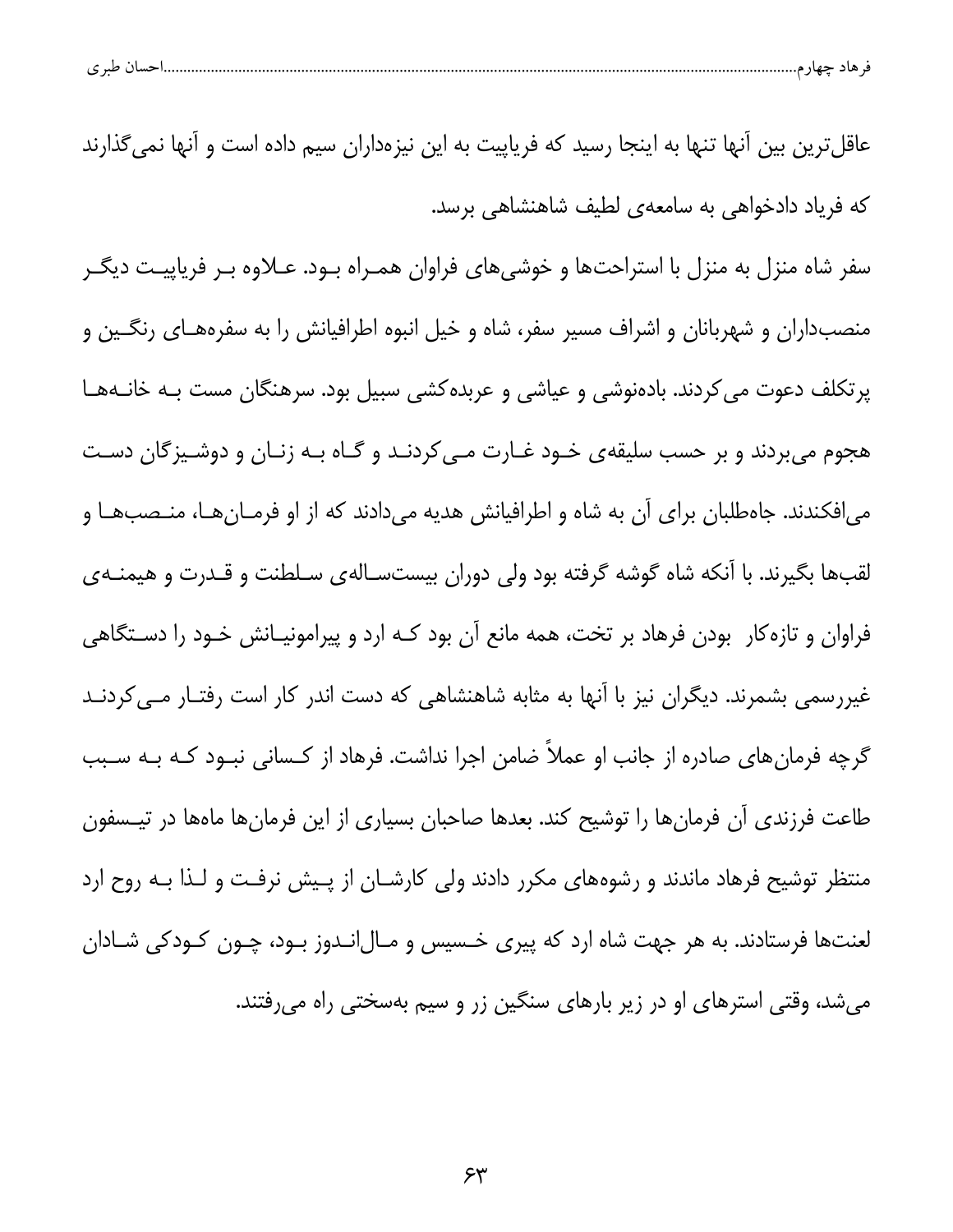| حساں طبر ی<br>هاد حصار<br>᠊ᢐ |  |  |
|------------------------------|--|--|
|------------------------------|--|--|

باری این آخرین دستبرد بود و بهزودی وقت توبه و انابه در خواهـد رسـید و خـدایان او را بـه سـبب سخت گیری ها و غارتها خواهند بخشید.

در آن ایام راهزنان بسیار بودند. گاه برخی از سران راهزنان قدرت و شکوهی به هم میرسـاندند زیـرا گروه انبوه دهقانان و بردگـان فـراري بـه آنهـا مـيپيوسـتند و آنهـا بـا شـهربانان و شـاهان محـل می جنگیدند. یکی از شاهزادگان دلیر و جوان مرد پارتی به نام گودرز در نواحی اورامان که در سـر راه ارد بود سلطهى خود را از راهزنى استوار كرده بود. اين راهزنى شگرف بود. آوازهى عـدالت گــودرز و مهربانی او به بردگان و دهقانان و پیشهوران همهجا پیچیده بود. برخی او را مقـدس مـیدانـستند و می گفتند مهر هزار چشم از انیران ، فضای فروغ بیپایان فرود آمده و در جامهی رییس راهزنــان بــه یاری ستمدیدگان میپردازد. گودرز که در جنگهای چریکی ماننـد غالـب سـرداران پـارت مهـارت داشت بهویژه پس از قتل سورنا و دیدن غدر اشکانیان، تصمیم گرفت ضرباتی سنگین بر این دولت وارد آورد.

اشکانیان بهشیوهی متداول همهی دولتها نخست کوشیدند گودرز را فریب دهند و با سوگند و نوید به دام افکنند. گودرز خود را در این مرحله هوشیار نشان داد. سپس بر آن شـدند وی را بــا قــدرت از پای درآورند. سالها با او در کوهها جنگ درپیوستند. گودرز در این زمینه نیز خود را مردی زیــرک و مخترع نشان داد. گاه چنان خود را گمنام و بی سر و صدا می ساخت که زمامداران تـصور مـی کردنـد که کشته شده، در سرمای دی.ماه بر قلهی کوهها یخ بسته ، یا از مـرز گذشـته و در پادگـان «دورا–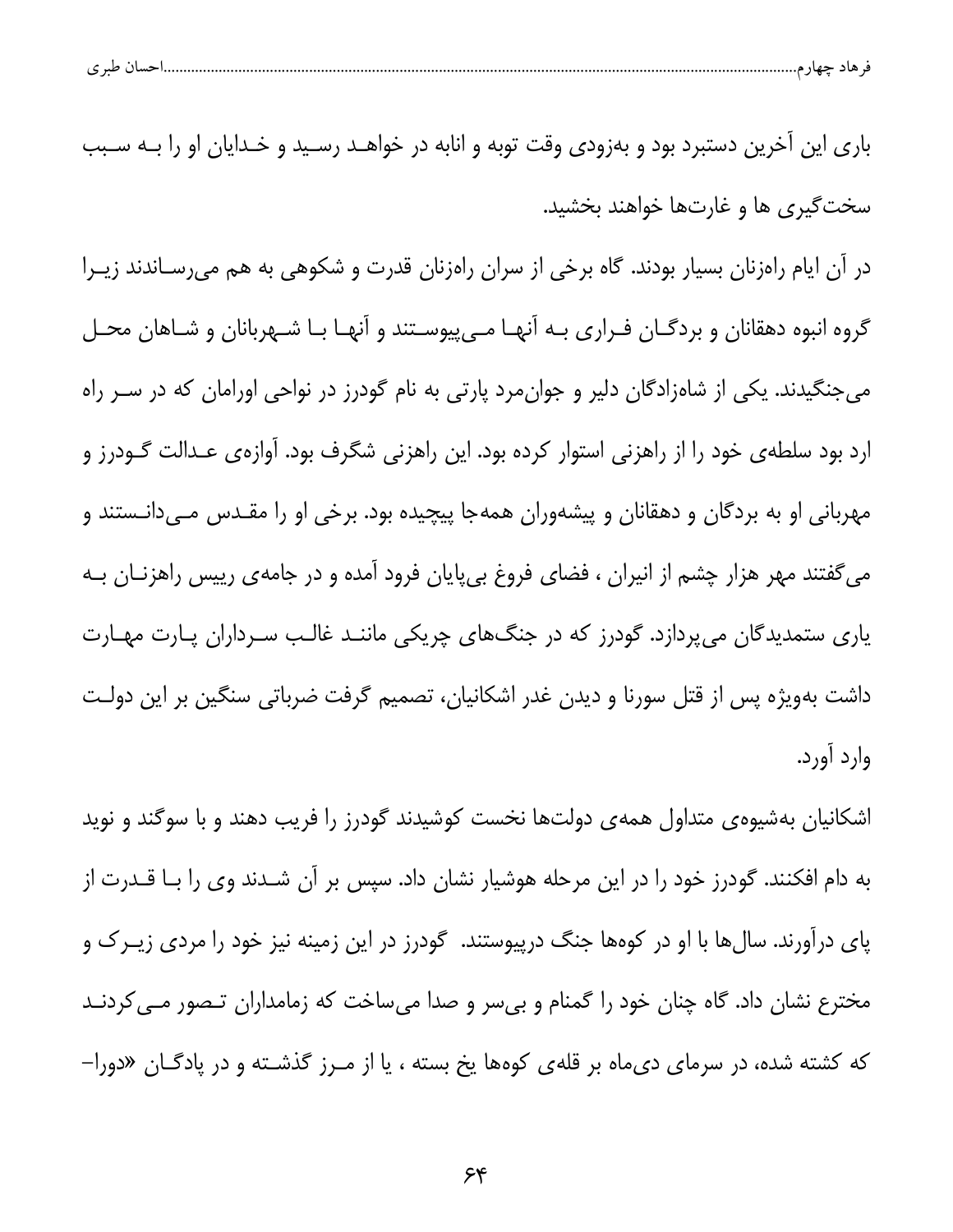| پ | $\sim$ $\sim$ |  |  |  |  |
|---|---------------|--|--|--|--|
|---|---------------|--|--|--|--|

اروپوس» خود را به رومیها تسلیم کرده است. ولی ناگهان گودرز ظهور می کرد و بـه همـین سـبب ظهور او را برخی با پیدایش مهدی کیش زرتشت «سوشیانس» همانند می گرفتنـد. کــم کــم آوازهی شکست ناپذیری گودرز در همهی آن نواحی پیچید و بردگان و دهقانان و همهی مظلومـان شـهرها به زیر پرچم او پناه میبردند و گودرز توانست پایگاههای مهمی را در تصرف داشته و از آن پایگاهها لشگر شهربانان و سپاه دولت مرکزی را بیچاره کند.

بسیاری از درباریان ارد را پند داده بودند از مسیر گودرز نرود. ولی ارد که گودرز را چاپلوسـانه «پـسر عمو» میخواند این پند را نشنید و حتی بر آن شد که با او دیدار کند و شـهربانی آن ناحیـه را بـه او بسیار د.

اندیشه ی ارد این بود که گودرز را از طریق شرکت در قدرت دولتی فاسد سازد، او را از اعتبار بیاندازد و قدس و جلوهي عصيانگري را از او بزدايد.

چند پیک چالاک با پرچمهای سفید به دژی که گودرز در آن سامان داشت نزدیک شـدند و نامــهی ارد را که پر از جملات فریبنده بود به گودرز دادند. گودرز در بنگاه بیشکوه خود در میـان جمعــی از یاران جانباز بر تخته پوستی نشسته بود. سیمایی مهیب داشت. قد و بـالایش بـیش از دو گــز بــود، پهن سینه و پر ریش و گیس، درشت چشم، با دستهایی بلند و مشتهای نیرومند. سـیمای گـودرز مهابت افسانهای داشت. چنان که پیک های شاهی از دیـدنش بـه خـود لرزیدنـد و او را شایـستهی شهرت داستانیش یافتند.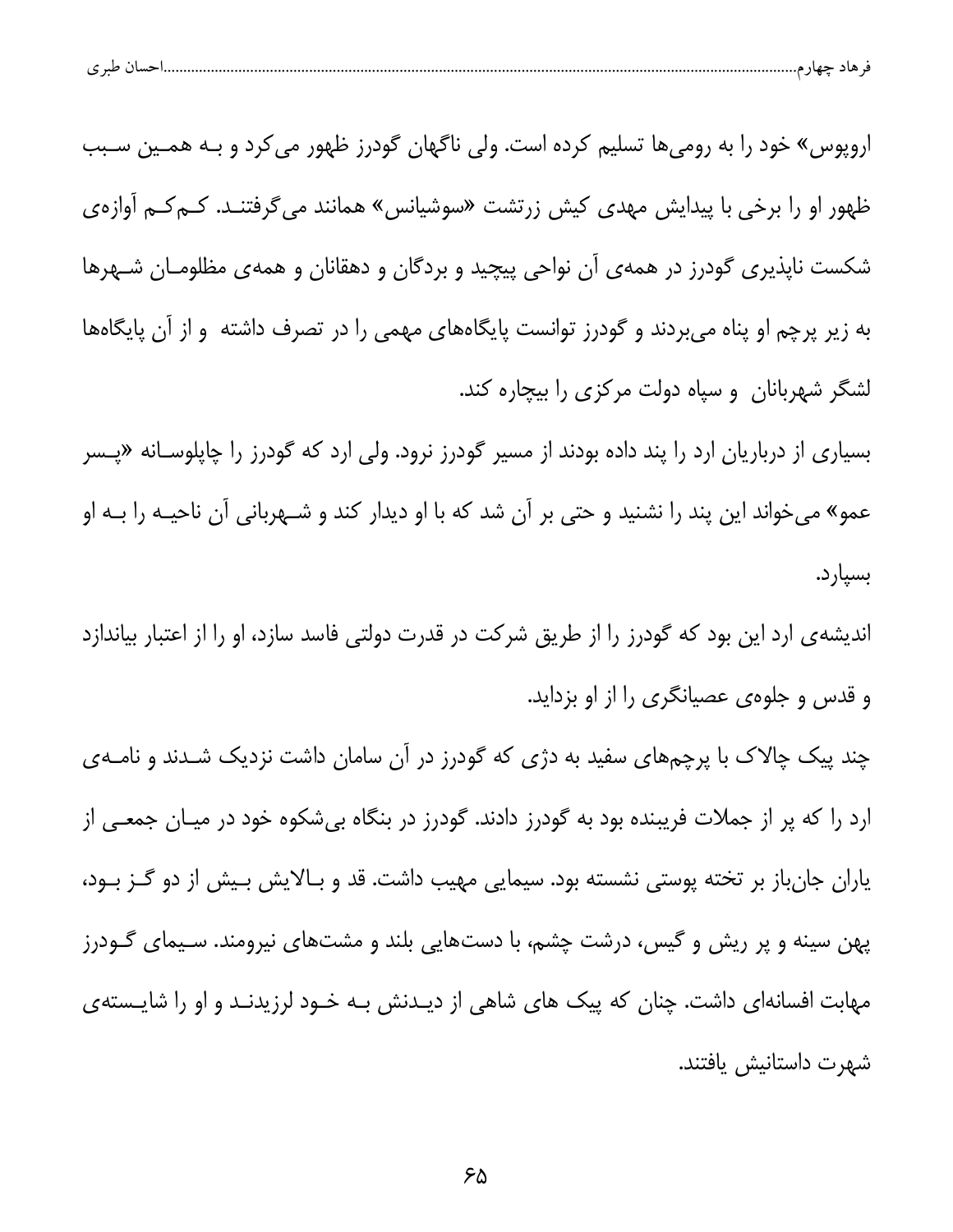| ۔ ساتے حیاز م………………<br>سى<br>77<br>ັ | طبہ م |  |  |  |
|--------------------------------------|-------|--|--|--|
|--------------------------------------|-------|--|--|--|

گودرز در برابر آتشدان بزرگی نشسته به دبیری آرامی دستور داد نامهی ارد را بخواند. دبیـر آن را بـه پهلوانیک بهویژه بدان شیوه که گودرز میفهمید ترجمه و تفهیم کرد. گودرز خندیـد و گفـت: «پـسر عمو از دام گستری دست بر نمیدارد.» سپس رو به فرسـتادگان کـرد و گفـت: « اگـر مــیخواسـتم می توانستم یک تن از لشگریان این روباه پیر را زنده نگذارم و انتقام خون سورنا را بستانم ولـی نــزد خود اندیشیدم این پیری علیل است که به نماز میرود و به پیشواز مـرگ. مـرا نـسزد بـر او تـاختن. اینک نیز می گذارم که بگذرد. همین او را بس. دیگر این چه گستاخی است که نه فقط رهاندن جان خود میخواهد، جان مرا میخواهد ارمغان اهریمن سازد!»

سپس با بانگی مهیب زد: «بروید! چه ایستادهاید!» پیکها هراسان پـا بـه دویـدن گذاشـتند. گـودرز رعداسا خندید و اطرافیانش نیز خندیدند. سپس در امواج فرونشینندهی خنده گفت: «خسرو!» مردی از سردارانش گفت: «در خدمت حاضرم.»

گودرز گفت: «این کاروان غنایم بسیار با خود دارد. حیف است همه در دسـت ایـن دغــلان تبــهکــار بماند که خود از راه غارت بهدست آورده اند. با گروهی زبده بر آنها چند پورش و شبیخون بزند و تـا می توانی غنایم به دستآور. ولی به احدی آزار نرسان و بگـذار کـه ارد ، چنـان کـه گفتـهام ، ایمـن بگذرد. اگر هم بخواهی او را میترسانی نه چنان که روباه پیر پوستین تهی کند.» و سپس بار دیگـر به اتکای روحیهای قوی و شاداب که حتی دمی و حتی اندکی نیز در او فـروکش نمـی یافـت چـون ابري غرّان خنديد.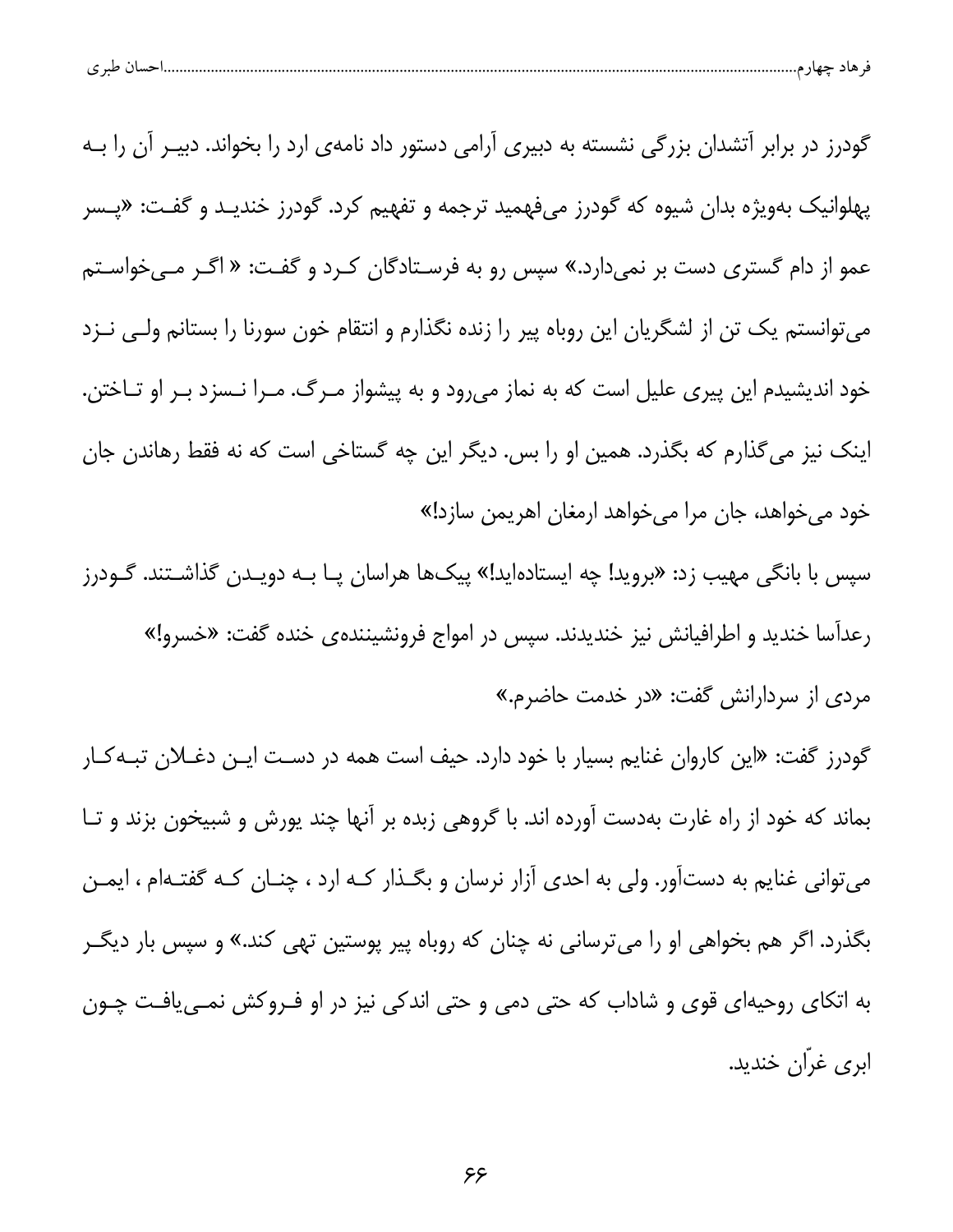| احسال طبر ی |
|-------------|
|-------------|

در واقع خسرو کاروان شاهی را بیچاره کرد و چنان آنها را در شـبیخونهـا و یـورشهـای روزانـهی متعدد چاپید که به صورت کاروانی نیم گرسنه خود را به نخستین شـهر رسـاندند. خـسرو یکبـار تـا هودج زرین ارد رفت و او را گفت: «صدق گفتار پیشوایم گودرز همین است که اکنون تو را می *ت*وانم به دوزخ فرستاد ولی چنین نمی کنم.» و سپس دید که آن جبار متفرعن چگونـه بـه مـرد*ی* عــاجز و چاپلوس بدل شده بود و از الطاف «پسر عمو» خاکسارانه تشکر می کرد.

وقتی ارد از خطر گذشت ، بار دیگر به ارد همیشگی بدل شد. مدعی شد که شجاعت و تدبیر او جان کاروان شاهی ر از خطر مهیب گودرز رهاند. با آنکه گواهان متعددی شـاهد زبـونی او در برخـورد بـا خسرو بودند، مدعی شد که سیلی بر چهرهی خسرو زد و پیامهـای سـخت بـرای گـودرز فرسـتاد و خسرو که بندهای بیچاره بود در برابر شعشعهی سلطنت او بر خود لرزید. با این حال در دل بـه خـود لعنت میفرستاد که چرا پند ناصحان را شنید و از زیر جبال ترس[وری که کمـینِ گـاه گـودرز اسـت گذشت. اورمزدا را شکر کرد که زنده ماند. در صدد برآمـد تـا حـدی خـسران را جبـران کنـد. بـرای فریاپیت پیام فرستاد از هرجا که میتواند چندهزار تالان گرد آورد و از طریق امن به او برساند. وعده داد که به فرهاد توصیه کند او را به مقام شاهی برساند. از شهربان محل نیز باجها و خراجها ستاند و منظرهی کاروان شاهی را بار دیگر و تا آنجا که میتوانست رونق داد . . . تا سرانجام به شیز رسید. سپاه سپیدپوش مغان با مشعلها و شاخههای برسم بر دست ، زمزمــه کنــان ، بــه اســتقبال آمدنــد. مؤبدان مؤبد که پیری همسال ارد بود او را در آغوش گرفت و او را فرزند برگزیدهی اورمزد خوانـد و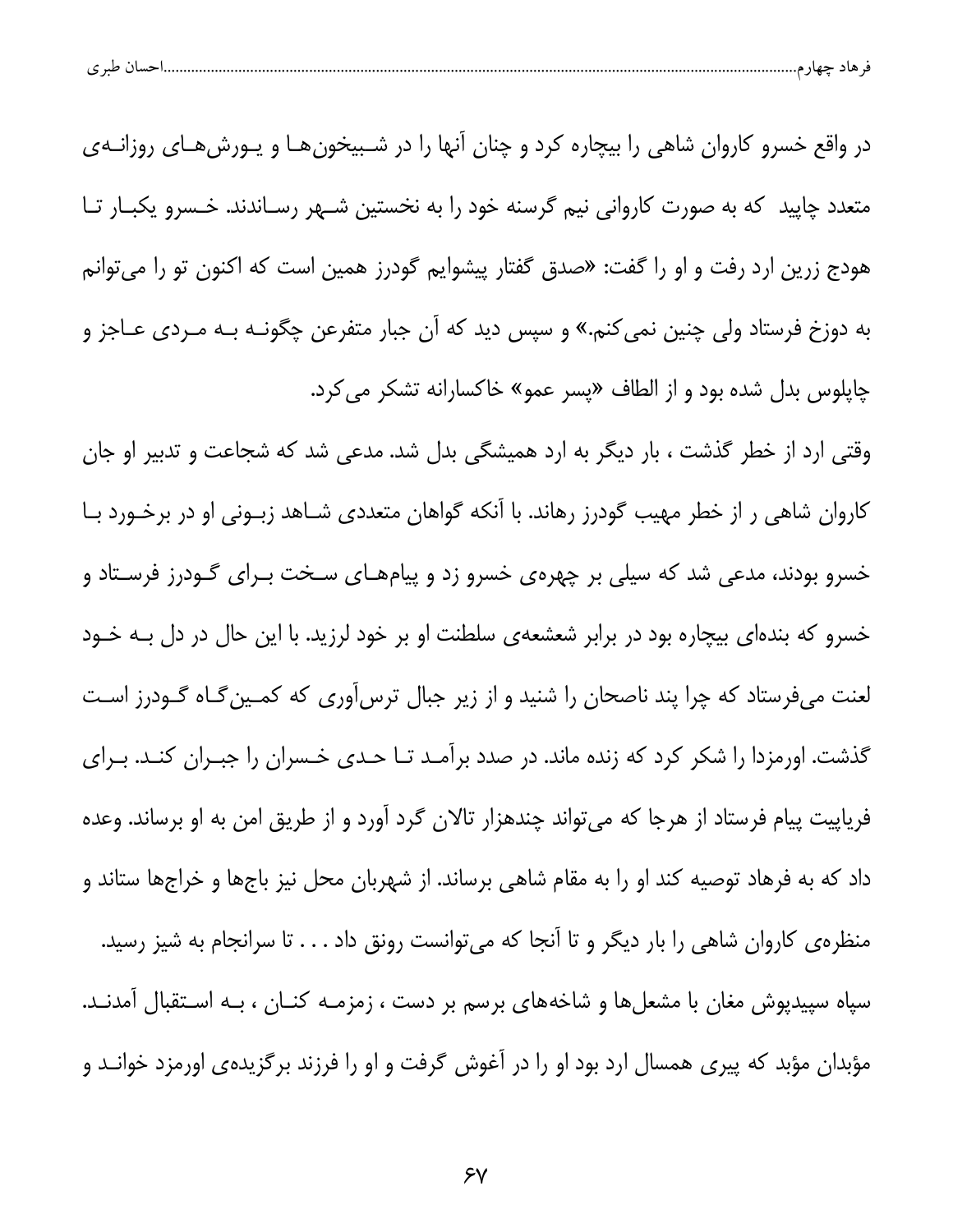| احسال طبر ی<br>قر هاد چهار م |  |  |
|------------------------------|--|--|
|                              |  |  |

گفت: «در آن هنگام که بددینان سلوکی آثار مزدیسنی را زدودن می خواستند، مردان دلاور پـارت از دمیدنگاه خورشید جنبیدند و آشموغان پلید را راندند. به همان سان که نخستین بهـدینان بـر دیـوان ژولیده موی و اهریمنان چرمین کمر غالب آمدند، پارتیان پاکدین ، جانـشینان اسـکندر گجــسته را راندند و کیش اورمزد را به خورشید رساندند. مَنترا یا سخن یزدانی را که به سوی فراموشی می رفت رهاندند. دین– دبیرهها ً را احیا کردند. گاتها را بر زبانها جاری ساختند. آتـش زرتـشت را فـروزان نگاه داشتن*د*.»

هزاران هزار زایر که در شیزگرد آمده بودند اینک در برابر شاه شاهان به خاک افتادند. اگـر کـسی در این کار تأخیری روا میداشت تازیانهی فراشان شاهی او را متوجه میساخت کـه دیـده فروپوشـد و خاکسارانه زمین بوس شود تا نور شاه دیدگان گستاخش را خیره نکند.

وقتی ارد به شیز رسید پایان اردیبهشت بود. برخلاف تیـسفون هنـوز در ایـن نـواحی نـسیم خنکـی میجنبید و درختانی که رستاخیز بهاری در آنها تأثیر دیرتری کرده بود هنـوز آخـرین شـکوفههـا را نیافشانده بودند. در معابد مهرپرستان ناقوس ها به صدا درآمدند. دستههای سُرنا نواز و تبیره کــوب در کوچهها، میان کلبههای محقر پوشالی و دکانها واریخته ، رنگی شادی آور نواختند. گـلفروشـان و گلابداران و آیینهداران و معرکهبنـدان و جـادوگران و مارافـسایان همـهجـا گـرم فعالیـت بودنـد. رقصهای جمعی آغاز شد. جماعتی تاریک و خرافی به گمان آنکه خدای آسمانها فرود آمده است،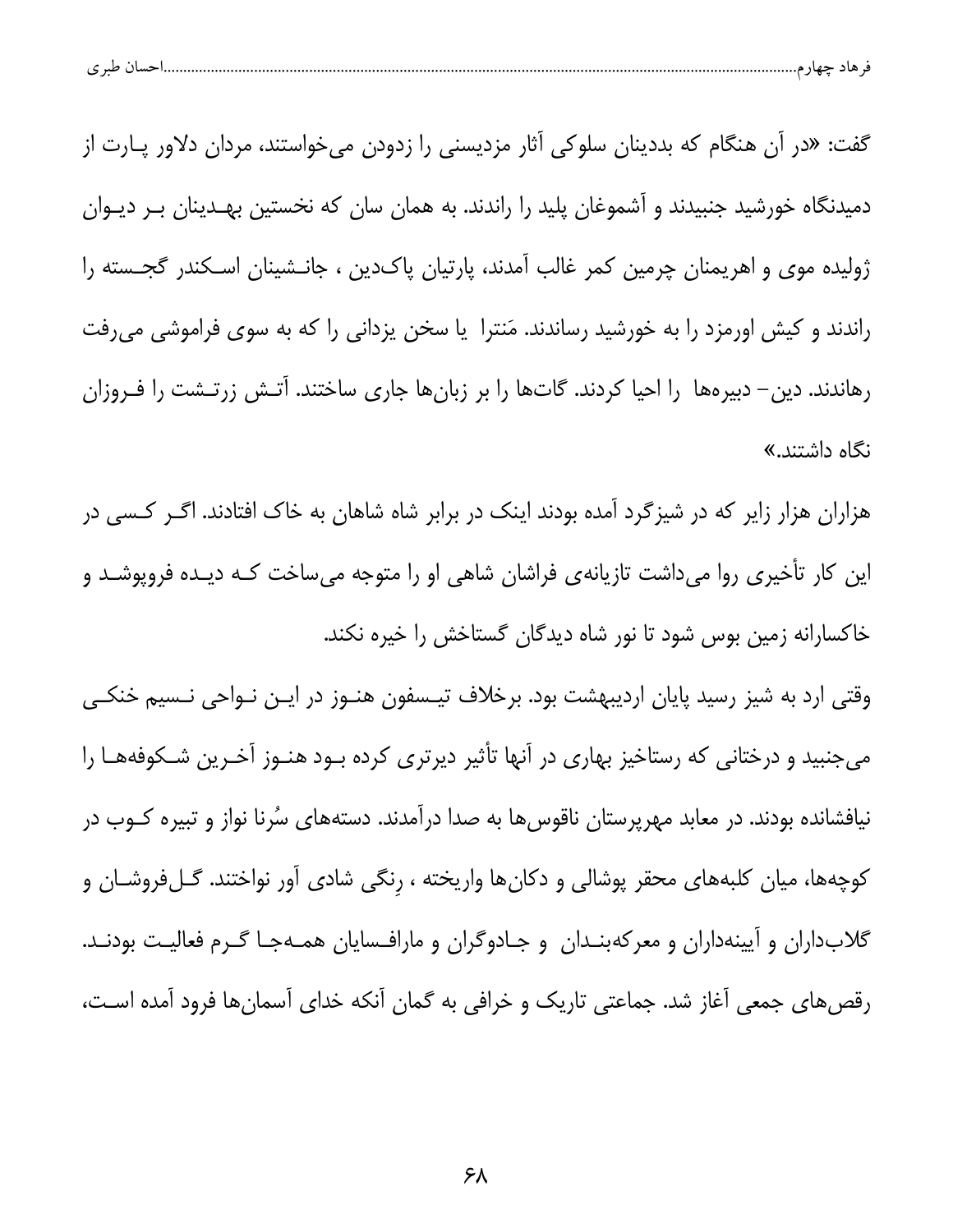| ن طبہ م<br>ັ | حساد | ۔ ماد جهاز م | $\mathbf{H}$ |  |
|--------------|------|--------------|--------------|--|
|              |      |              |              |  |

| با خلسهای غیرانسانی غریو می کشیدند. کرناها گوش را کر میساخت. اسپندها و کندرها دود می کرد |  |  |
|------------------------------------------------------------------------------------------|--|--|

و عطر می پراکند. بدین سان در شیز غلغلهای شگرف حکمروا شد.

ارد به معبد بزرگ ناهید رفت. در آنجا جامـهداران خاصـه، لبـاس۱هـای زربفـت و مرصـع را از او دور کردند و وی لبادهای سفید از کتان بر تن کرد. کلاه پشمینهای بر سر نهاد. نعلین سبک در پا کـرد و در برابر آتش مقدس زرتشت خاضعانه زانو زد. پس از راه درازی کـه از جـادهی خـونآلـود و خـشن زندگی گذرانده بود اینک بهنظرش میرسید به آخـرین سـرمنزل رسـیده اسـت. گریــه در او افتــاد و شانههایش و لبان و عضلات گونههایش لرزید و قطرههایی شور و درشت بر شارب بلند و پـر پـشت او غلتىد.

طاق های مضرس آتشگاه از بخور معطر پر بود. تالار از مغان نیایش گر و خدمهی دربـار انباشـته. در نور محوی که یک ستون شعاع خورشیدی که از روزن سقف به درون تراویده بود پخش می کرد، آن منظره ابهتی داشت. به ناگاه آهنگ بم و گرم یک مغ جوان در گنبدهای تهی پیچید. ایـنجـا دیگـر آن دنیای نیمه هلنی و نامأنوس و بیگانه وش تیسفون نیود. در اینجا سنت دیرینهی پارسی و پـارتی و مادی، از آن دوران که گامهای اسکندر گجسته ، خاک ایران را نیالوده بود، استوار بود. مغ خواننده چنين گفت:

 $\ket{a}$  ای اهورامزدا

ا*ی* بھين چھره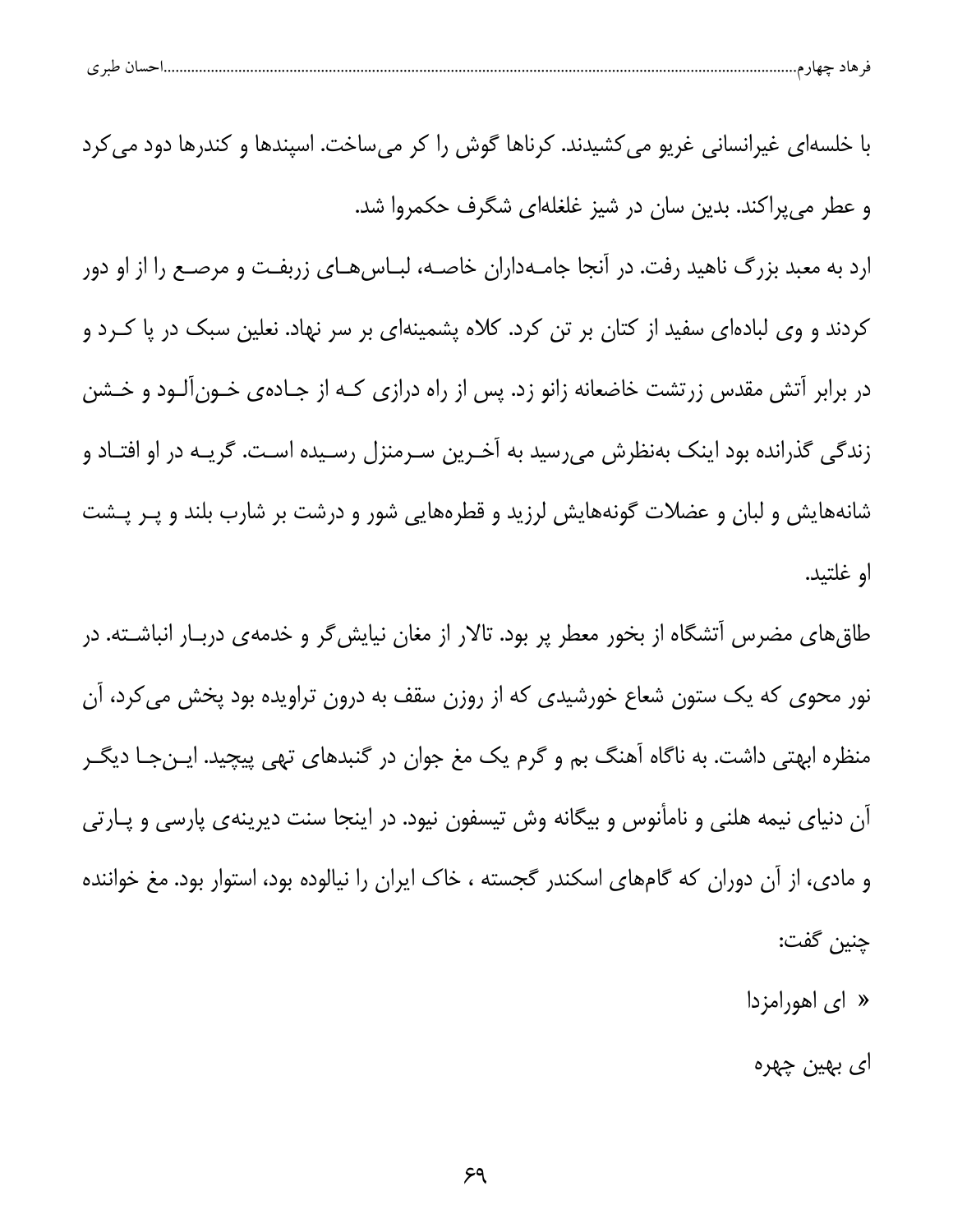| حسال طبر ی |  |  |
|------------|--|--|
|            |  |  |

ای بهترین چهره، ای از همه بهترین چهرهها بهترین چهره تواناتر تويى، چالاکتر تويى در فضای فروغ بیپایان شناور توپی بر دشت ایران وئیجه پی سپر تویی مانند مرغ سئنه ، مرغ نيرومند كوهسارى تندتر از تندی خیال تیزتر از تیزی بهترین تیرها به هزاران درد از هزاران بیمار با دهها هزار گیاه و دهها هزار پزشک اهه ریه! تا بتكدهى «كريان ها» براندازيم! تا «هنگ افراسیاب» براندازیم! تا دژ کاسگینهی دیوان براندازیم! تا دروغ پرستان «مازنی» و فریبندگان «ورنا» را براندازیم! تا پريمن و ترمن تا ريچ و زاريچ و سيچ را براندازيم! تا جاماسپ گجسته را براندازیم ينيكه هاتام اشم وهو!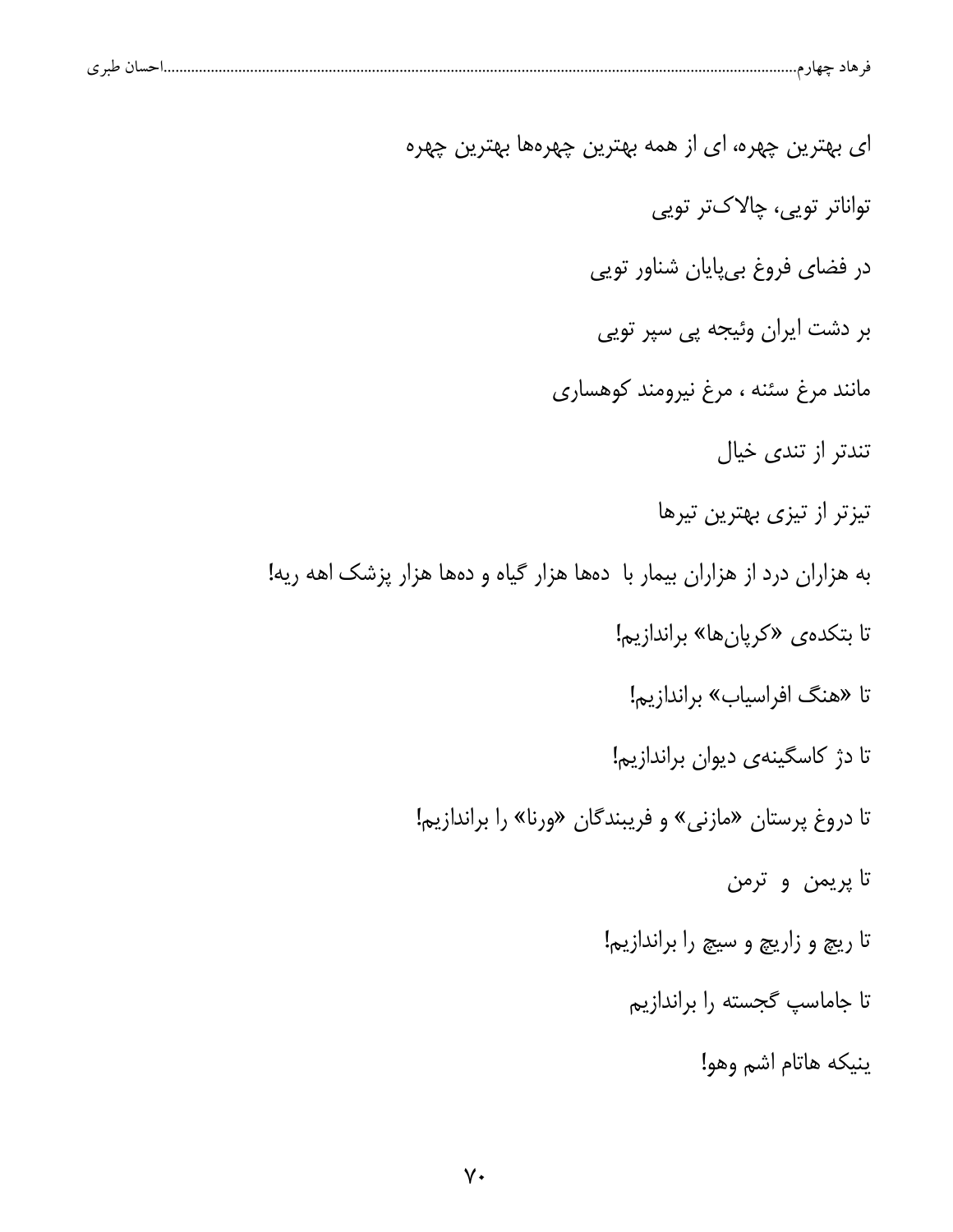|   | $\sim$ $\sim$ |  |  |  |
|---|---------------|--|--|--|
| ີ |               |  |  |  |

اشم وهو! ينيكه هاتام ! »<sup>٬</sup> در این عزایم خوانی مغشوش مغ نیرویی بود که در برابر آن تمام اقوامی که آفریننـدهی سـرودهای گاتها و ویشتها بودند، تأثر نشان میدادند و حال آنکه اقوام دیگر ، نبطیها ، یونانیها ، بـابلیهـا بي تاثير ، بي قضاوت مي ايستادند.

اینک بر ارد پدیدهی دین و سرودهایی که در آن معبد میخواندند اثری عمیق گذاشته بود. گـویی این آن عیاش تاراجگر مردمکش نیست ، بلکه معصومی است سالخورده که در جامههای پاک مانند نور خورشید نشسته و ستارگان اشک مژگانش را مرصع کرده است.

۱- این سرود را نویسنده به شیوهی سرودهای اوستایی ساخته است.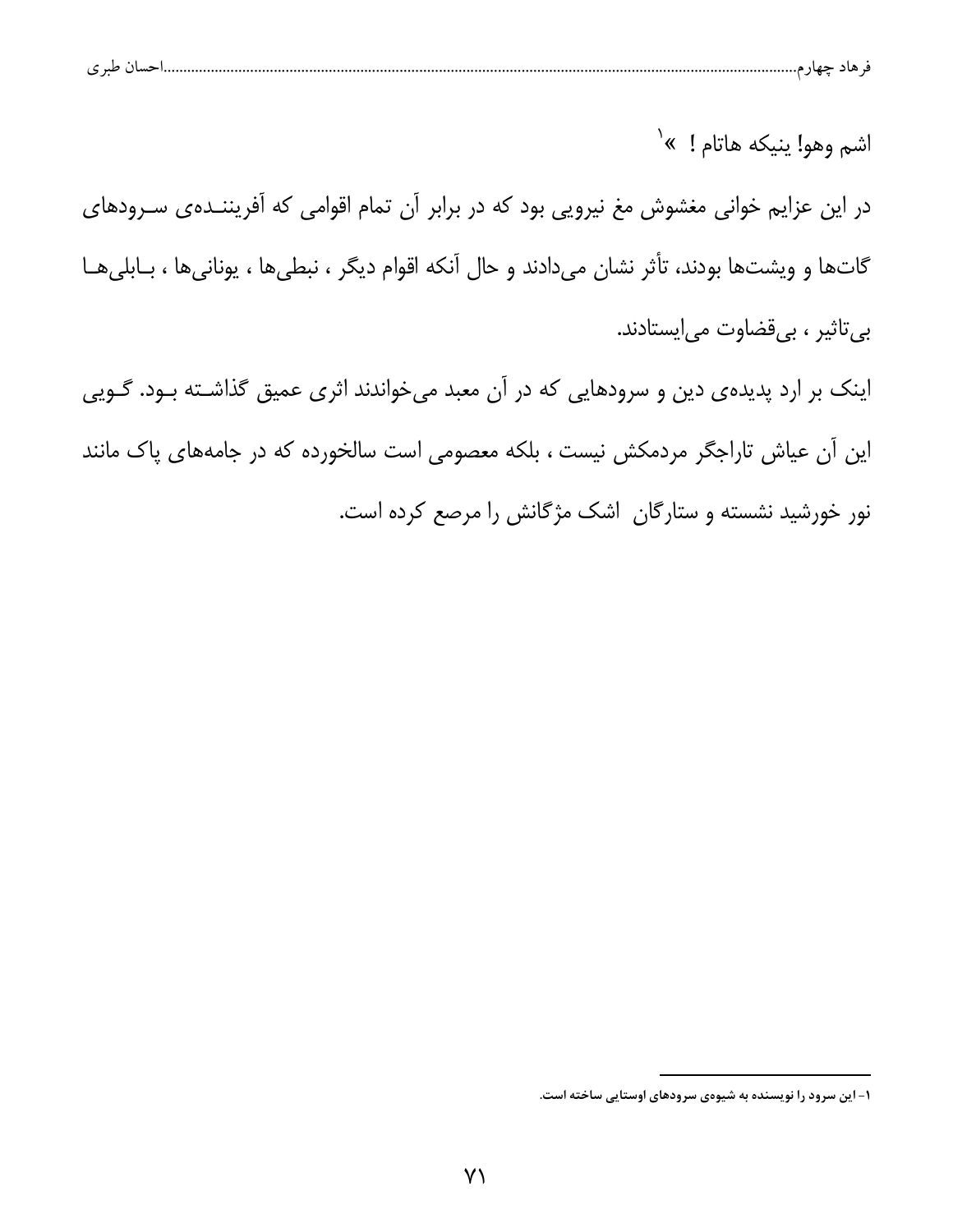| ، طبر ی |  |  |  |  |  |  |  |  |
|---------|--|--|--|--|--|--|--|--|
|---------|--|--|--|--|--|--|--|--|

### نخستين تصميم

فرهاد چهارم هنگامی که از مراسم دور و دراز تاج گذاری فارغ شد و ارد را بـه عزلـتگـاه همیـشگی فرستاد بر آن شد که از راز توطئهی خیش بر ضد جان پاکر اثری برجای نگذارد. اینک پادگان روم در «دورا– اُروپوس» که شهری بود بر ساحل شهر فـرات مـستقر شـده و عواقـب تاریک شکست دیگر بر همه عیان بود. حسد و جاهطلبیهای فرهاد حتی موجودیت خاندان اشـکانی را بهخطر افکنده بود. چه ننگی برای اوبود اگر پی میبردند که بانی این خیانت خود اوست و از آنجـا که تیرهدلان بی خرد پیوسته می پندارند اگر بر رازی با زور و تزویر پـرده بکـشند، خـود را در دادگـاه تاریخ مبرا ساختهاند، فرهاد نیز همه در اندیشهی این کار بود.

از بابت تیرداد سورن که همراه او از مؤلفان اصلی توطئه بود خاطری فـارغ داشـت ولـی رداسـپ را پریشان میدید و ویسه را زنی فتنهانگیز و خطرناک میشمرد. به هیربد فرنبغ نیز باور نداشـت. تنهـا اطمینانش به پیکی بود که اینک در تابوت پر خون خود میپوسید. پس در نزد خود نقشهای طولانی کشید و برای اجرای گا به گام این نقشه دست به کار شد. در ایـن کارهـا دمـاغی مـستعد داشـت و می توانست حلقههای تبه کاری را با خونسردی بچیند و با سرسختی عملی سازد. اعصاب و قلـب بـه حد ابلیسانهای محکم و بی دغدغه بود.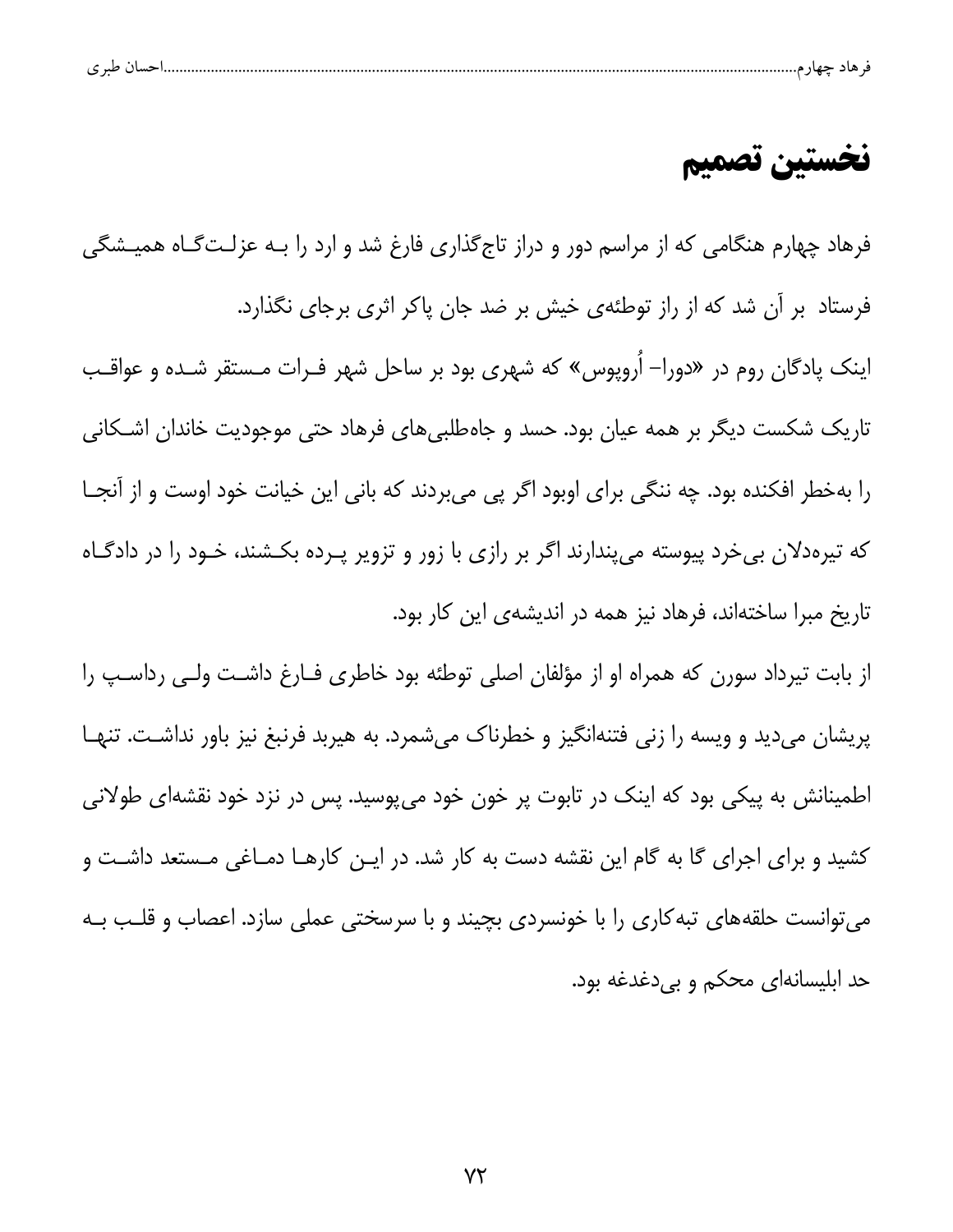|  | $\sim$<br>نسب<br>້ |  |  |  |  |
|--|--------------------|--|--|--|--|
|--|--------------------|--|--|--|--|

در نخستین گام میبایست ویسه و رداسپ از میان روند. فرهاد مهستان را احضار کرد و در آنجــا بــا اندوهی مرموز و سخنانی شکسته و اسرارآمیز ولی آرام گفت که سرّی مـوحش بـر وی فـاش شـده است. برادر دلاورش طعمهی توطئهای است. کسانی از نزدیکـان او بـا سـرداران رومـی همدسـند و میخواهند ایران را به یک ایالت رومی بدل کنند و سلطهی سرکوب شدهی سلوکیهها را از نو برقرار سازند. ولی بی آنکه از کسی نام برد گفت که خیانتکاران را بی رحمانه نابود خواهد ساخت و در اجرای این هدف به همداستانی و یاوری مهستان باورمند است.

اعضای شورای اشراف بیeاکنش این سخنان را شنیدند. آنها هر یک دربارهی ایـن مـسأله از پـیش تصوری داشتند و کمابیش میدانستند که دامن فرهاد به خون پاکر آلوده است.

تیرداد سورن بار خواست که از جانب مهستان سخن بگوید و چون بار یافت بـا چاپلوسـی فرهـاد را ستود و به خیانتکاران بیiام نفرین فرستاد و با حرارتی بیش از شاه خواستار کیفر آنها شد و پشتیبانی و طاعت و اخلاص اعضای مهستان را مسلم دانست.

خاموشی اعضای مهستان علامت رضا بود. چون خطر احدی از آنها را تهدید نمی کرد لذا دلیلی برای تشویش نمی دیدند. آری تنها بیوهی سورنا در خطر بود اما تیرداد سورن از این مار خـوش نقـش در دل بیزار بود و فنای او را به فال نیک می گرفت.

همان دم که مهستان شور می کرد فراشان شاهی رداسـپ را کـه خـام شـده بـه هـوای شـرکت در مهستان به کاخ آمده بود، به دستور پنهانی باز داشتند. ایــن شــاهزادهی ســادهدل چــون فرهــاد را در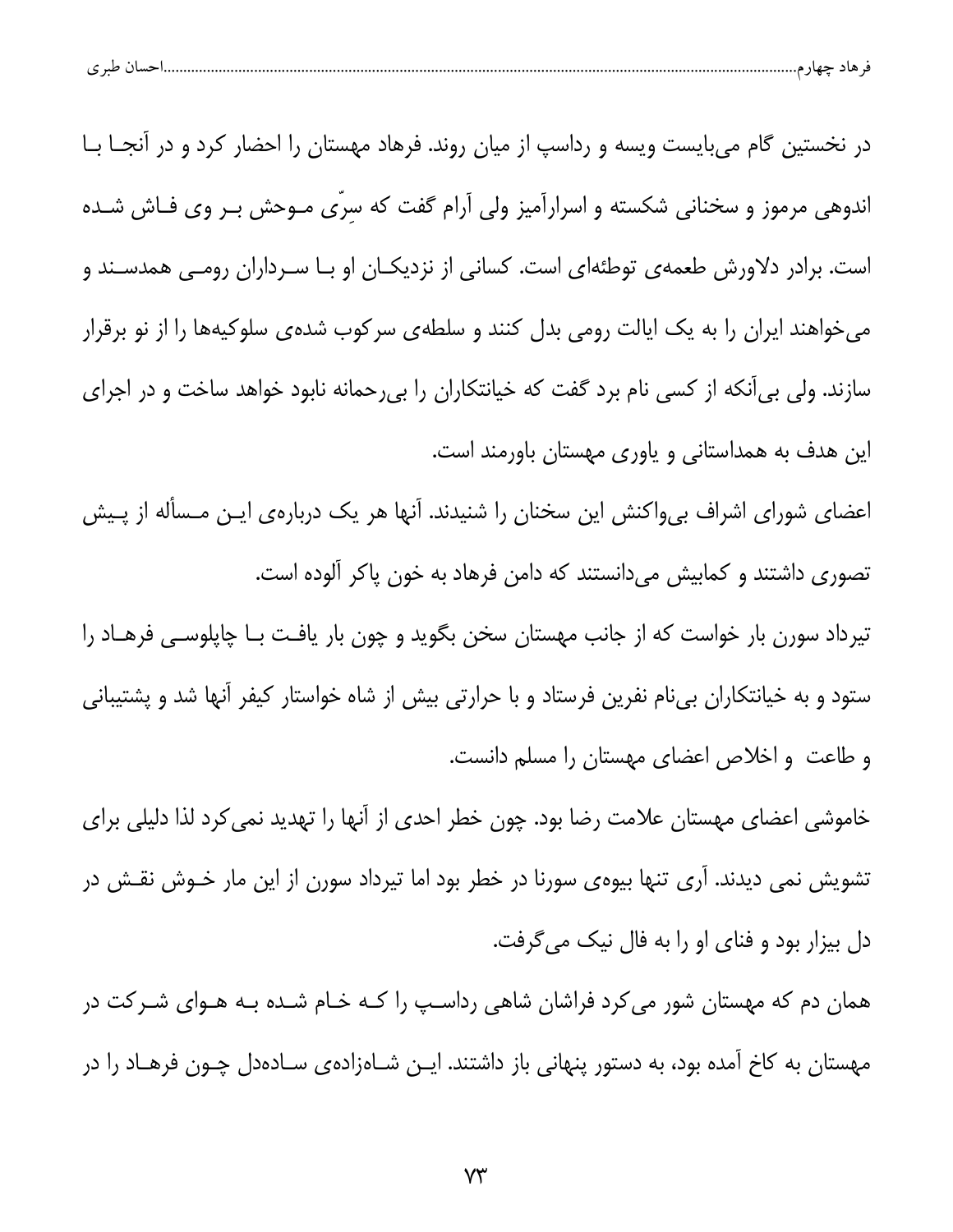| $\sim$ 10<br>້ |  |
|----------------|--|
|----------------|--|

توطئهی قتل پاکر شریک می دید، هرگز گمان نمی کرد که وی جرأت دست درازی به سوی او کنـد. دست درازی که به جای خود ، بل حتی می پنداشت فرهاد او را خواهد نواخت و بـه نزدیــکتـرین کس در نزد خویش بدل خواهد ساخت. در اندیشهی خام خود تا آنجا میرفت که خویش را بر تخت زرین اشکانی مستقر میدید که ویسه با نام لائودیسه بهعنوان شهبانو در کنارش نشسته است. بی میل نبود که مانند همءصران خود آنتونیوس و کلئوپـاترا کـه در همـان روزگـار در مـصر دعـوی کردهبودند که ایزیس و ازیریس خدایان مصری هستند، او نیـز بـا ویـسه خـود را منیـژه و آناهیتـای خدایان ایرانی اعلام کنند و مردم را به پرستش خویش وادار سازند. در آن هنگام دیگر مدتهـا بــود که تنها عنوان شانشاهی، خودخواهی این عروسکهای نازپرورد و به حد جنونآمیز خودخواه را اضا نمی کرد و آنان مایل بودند مانند خدایی در زندگی پرستیده شوند.

اما فراشان و پردداران چنان خشن بودند که رداسپ از فرومایگی این چاکران حیرت کـرد و دانـست که در کشور او با فرودستان و ناتوانان چه میکنند. هنگامی که در سیاهچالی کـه در کـاخ ویـژهی بندیان خاصهی شاه بود به غُل و زنجیر کشیده شد، هنوز در حیرت بود و به آنچه رخ داده بــود بــاور نمى كرد.

مأموران همزمان با این دستگیری، به سراغ ویسه رفتند. فرهاد سخت شـوق داشـت زنـی را کـه در بستر در آغوش فشرده است ، به چنگ خشن ترین و موحش ترین جلادان بـسپرد. ولـی فرسـتادگان شاه از مستخدمان کاخ ویژهی سورنا خبر یافتند که بانو در خانه نیست. خانه را تاراجگرانــه جــستجو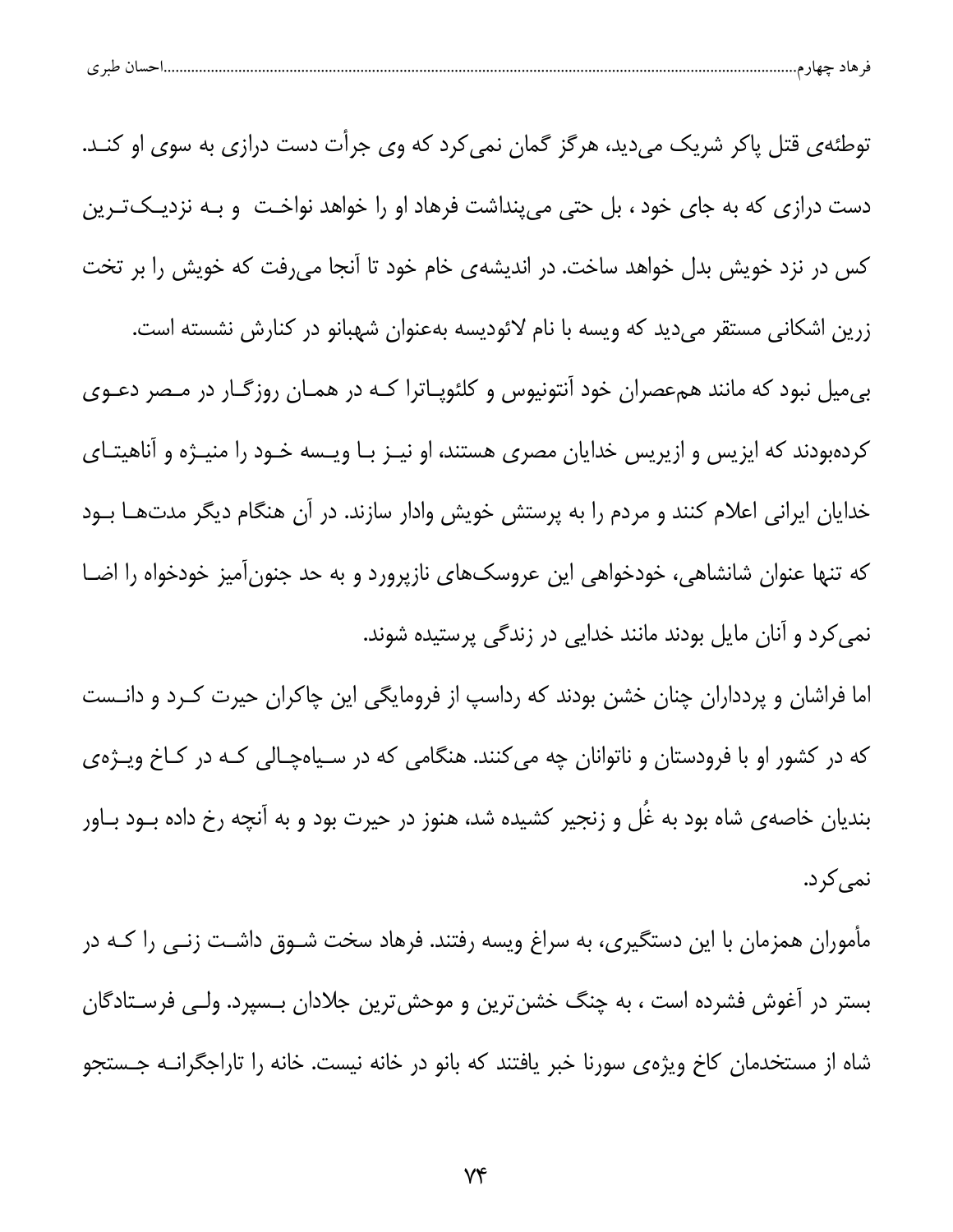| - ط. ـ | خسا ۱ |  |  |
|--------|-------|--|--|
|        |       |  |  |

کردند. در واقع از بانو در آنجا خبری نبود. زیرا ویسه که زیرکانه سیر احتمالی امور را در جهت منفـی می دید، به محض پایان یافتن تاج گذاری فرهاد، چند روز پیش از این حادثه گریخته بود و اینک بلــم او از فرات گذشته به سرهنگان لژیون رومی «دورا – اروپوس» تسلیم شده بود. ویسه خود را شاهزاده خـانم اشـكانى و بيـوهى سـورنا معرفـى كـرد. وى يونـانى و لاتـين را نيـك میدانست. در آن هنگام با کلئوپاترا و ژولیا دختر اوکتاو اوگوست مکاتبه داشت. سردار رومی ویسه را بااحترام پذیرفت و او را نزد ونتیلهپوس باسوس فرمانده یکل نیروهـای رومـی برد. ویسه با آنکه به سبک بانوان حرم ایرانی حجاب را مراعـات مـی کـرد ولـی چهـره و بـازوان و سینههای برجستهی خویش را عرضه میداشت. گردن آویزی مرصع به ونتیلـهیـوس هدیـه کـرد و خواستار شد که یا او را به نزد کلئوپاترا بفرستد و یا به نزد ژولیا دختر اوگوست در روم. سردار گفت که کلئوپاترا اینک با آنتونیوس دراسکندریه است و ژولیا دختـر اوگوسـت در شـهر رم و وی میتواند بانو را به هرجا که خواستار باشد گسیل دارد. ویسه چون از خشونت آنتونیـوس معـشوق کلئوپاترا و اوضاع اسکندریه داستان های نامطبوع شنیده بود خواستار شد او را به نزد ژولیا بفرسـتند. پیش از عزیمت به رم نامهای به ارد نوشت و قاصدی را که در عین حال یـک دبیـر آرامـی و مـورد اعتمادش بود و در رازداری ، آزمون شده بود مأمور کرد تا آن نامهی سر بـه مهـر را در شـيز بـه ارد , ساند.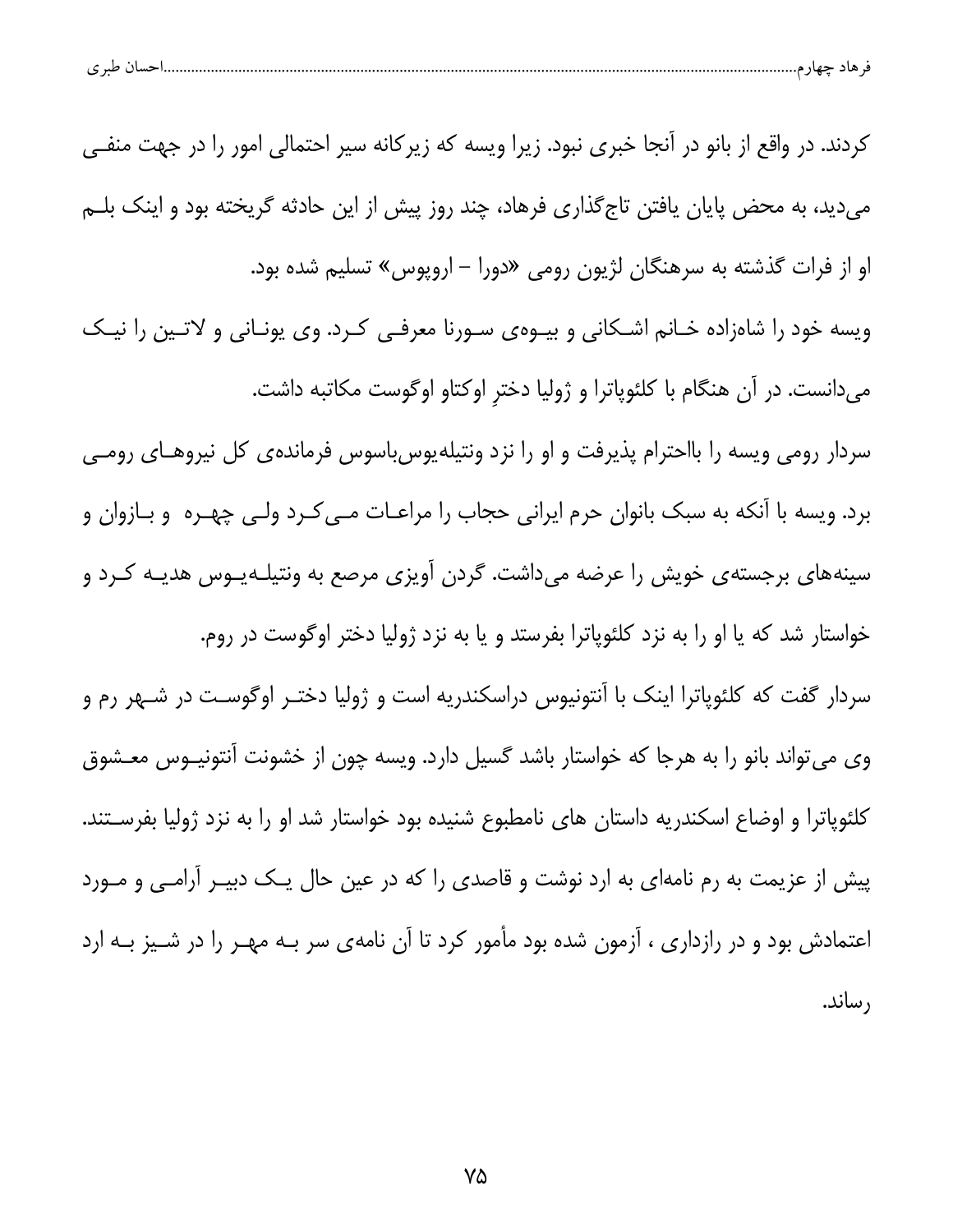| مان طد ی<br>۔ هاد جهار م |  |  |  |  |
|--------------------------|--|--|--|--|
|--------------------------|--|--|--|--|

| ونتیلهیوس  ویسه را پس از چند روز، با شکوهی درخورِ یک شــاهزاده بــهسـوی رم گــسیل داشــت و |  |                                                             |
|--------------------------------------------------------------------------------------------|--|-------------------------------------------------------------|
|                                                                                            |  | میدانست که اوگوست از این هدیه ی زیبا و بدیع خرسند خواهد شد. |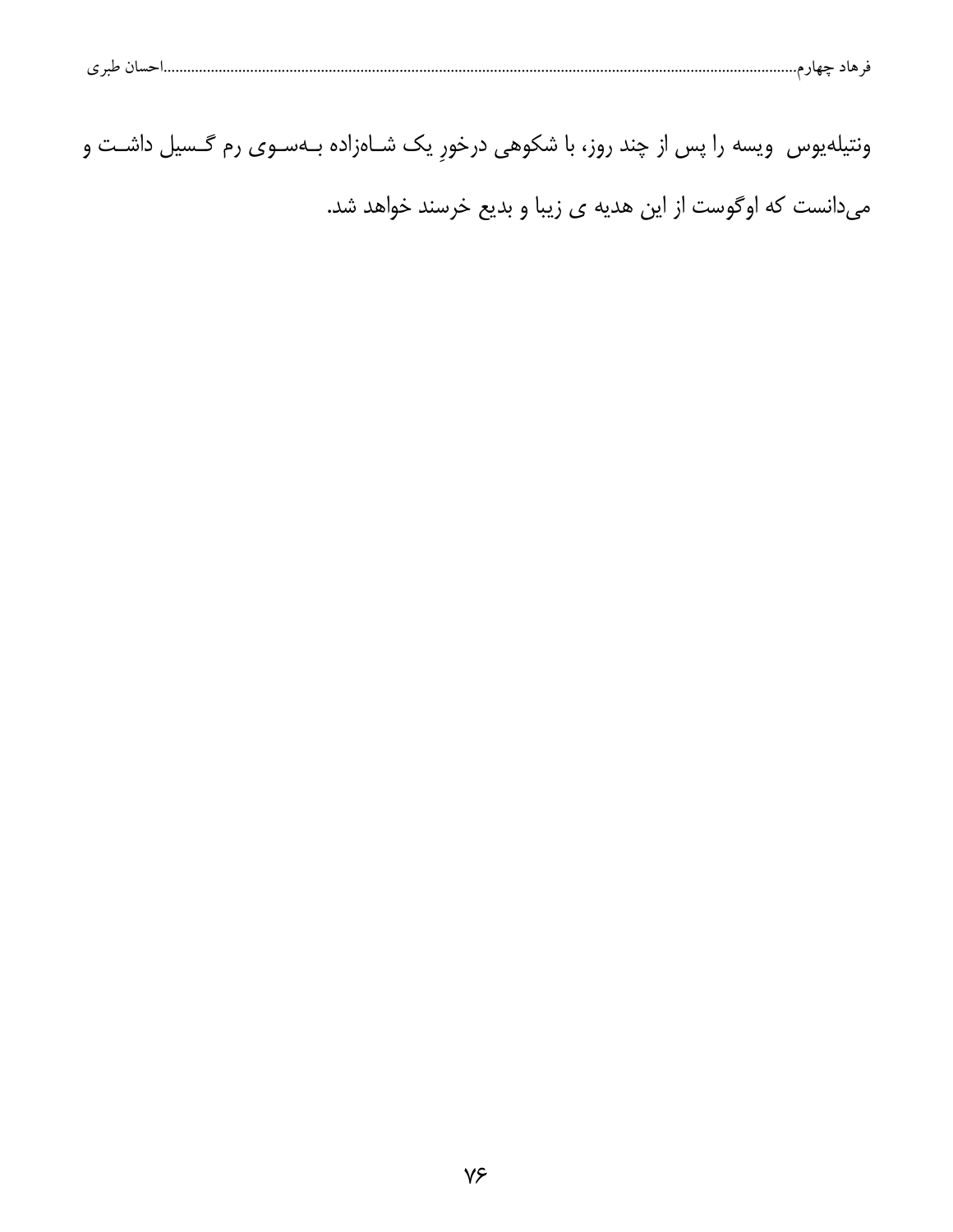| $\sim$<br>ت |  |  |  |  |
|-------------|--|--|--|--|
|             |  |  |  |  |

## مرگ رداسپ

فتیلههایی که در کرچک غوطه میخورد، ب همان اندازه که شعله و نور میداد، دودهای چرب ایجاد می کرد که طاق های سنگی را سیاه کرده بود. در این تالار لخت و بی روح ، ستون های گرانباری کـه به ستون های اتروسک شباهت داشت با آرایش ها و نقش های ویـژهی پـارتی کـه نـادر و ناگهـانی، بهصورت برجستگی ها و کنده کاری ها از میان سنگ یا جرزهای آجری سـر بـر مـی کردنـد، ترکیبـی خاص پدید آورده بود. آنچه که آن را «معماری اشکانی» مینامند.

کنار کرسی چوبین منبت که بر آن مخدهی نرم نهاده و فرهاد بر آن با جامـههـای سـبک شبـستان نشسته بود، چراغدان مفرغی دیگری دود می کرد. تالار روشن بود. گرمای اردیبهشت فضای تالار را که از سه سمت باز بود دم کرده ساخته بود، زیرا بادی نمیجنبید و آسـمان، آراسـته بـا سـتارههـای درشت حرارت پس میداد.

اطراف تالار نیزهداران و شمشیرداران بسیاری صف کشیده بودند. دژخیمان که سبیلهای آویختـه و چهرههای بدهیبت داشتند و سربندهای خود را تا روی ابروهای ژولیده فرود آورده و از زیـر آنهـا بـا نگاهی براق و موحش مینگریسند، با شمشیرهای تیغه پهن و بلند در نزدیک مـسند شـاه ایـستاده بودند. سفرهی چرمین ریگ ریخته برای اجرای سیاست آماده بود. همهچیز از تدارک یـک حادثـهی خونين خبر مي داد.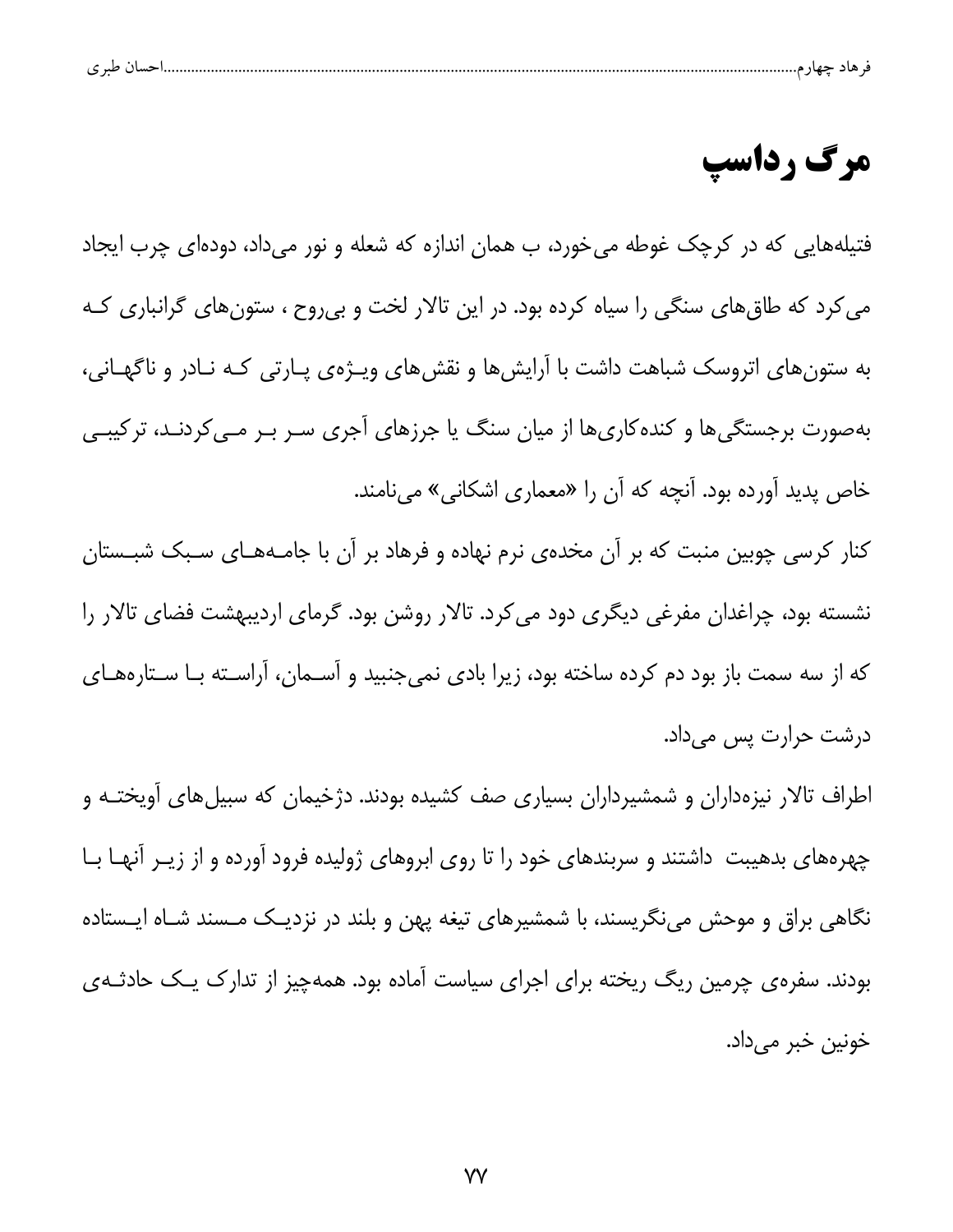| حساں طبر ی<br>۔ هاد جهار م |  |  |
|----------------------------|--|--|
|----------------------------|--|--|

| چند پاسدارروی پوشیده با جامهها، ازارهای پشمین فراخ و کمرهـای چـرمین کـه از آنهـا ترکـشی                  |
|----------------------------------------------------------------------------------------------------------|
| سنگین پر از تیر آویخته بود، رداسپ برادر شاه را که به سختی رسن پیچ بود آوردند.                            |
| گیسوان سیاه، صاف و دراز رداسپ و سبیلهای مشکی او، چهرهاش را که مانند میت بی رنگ بـود،                     |
| برجسته م <i>ی ک</i> رد. بینی اش تیر کشیده ، چشمانش مانند چشمان جانوری بهدام افتـاده بـا تـرس دودو        |
| میزد. آثار تازیانه بر بازوها و پشت عریانشدهی او دیده میشد.                                               |
| یکی از دژخیمها به دیدن رداسپ فرا رفت. او را اززلف گرفت و جلوی تخت شاه کـشید و وا داشـت                   |
| که همانجا به خاک بیافتد. کسی که بهنظر میرسـید در قبـال سرنوشـت شـوم خـود خـرد شـده ،                     |
| پایداری اندکی به خرج داد و سپس به کراهت به زانو درآمد و سرانجام به خاک افتاد.                            |
| فرهاد با بانگی مهیب و شمرده چنین گفت: «رداسپ فرزند ارد! تو اگرچه بـرادر نــاتنی مــن هــستی،             |
| ولی برادری و نژاد تو نژاد اصیلی است که به ملکه اپامه میرسد. من تو را بسیار دوست میداشـتم و               |
| بر تو اعتماد م <i>ی ک</i> ردم. ولی بر من روشن شد که نه تنها بر اثر بیِلیاقتی تو، بلکه در نتیجهی غدر تــو |
| برادر نامآورم پاکر کشته شد و ما از رومیان آن شکست وهمآور را تحمـل کـردیم و اینـک در قبـال                |
| خطر بزرگی ایستادهایم. بر من روشن شد که چرا به پاکر هنگام حمله به لژیونها همراهی نکردی و                  |
| تیراندازان شترسوار تحت فرماندهی تو چرا بی کار ماندند و از جای نجنبیدند. مهران سورن که خـادم              |
| وفاداری است به من گفت که حتی چنین پیشنهادی به تو کرده بود ولی تو آن را با لطایفالحیـل و                  |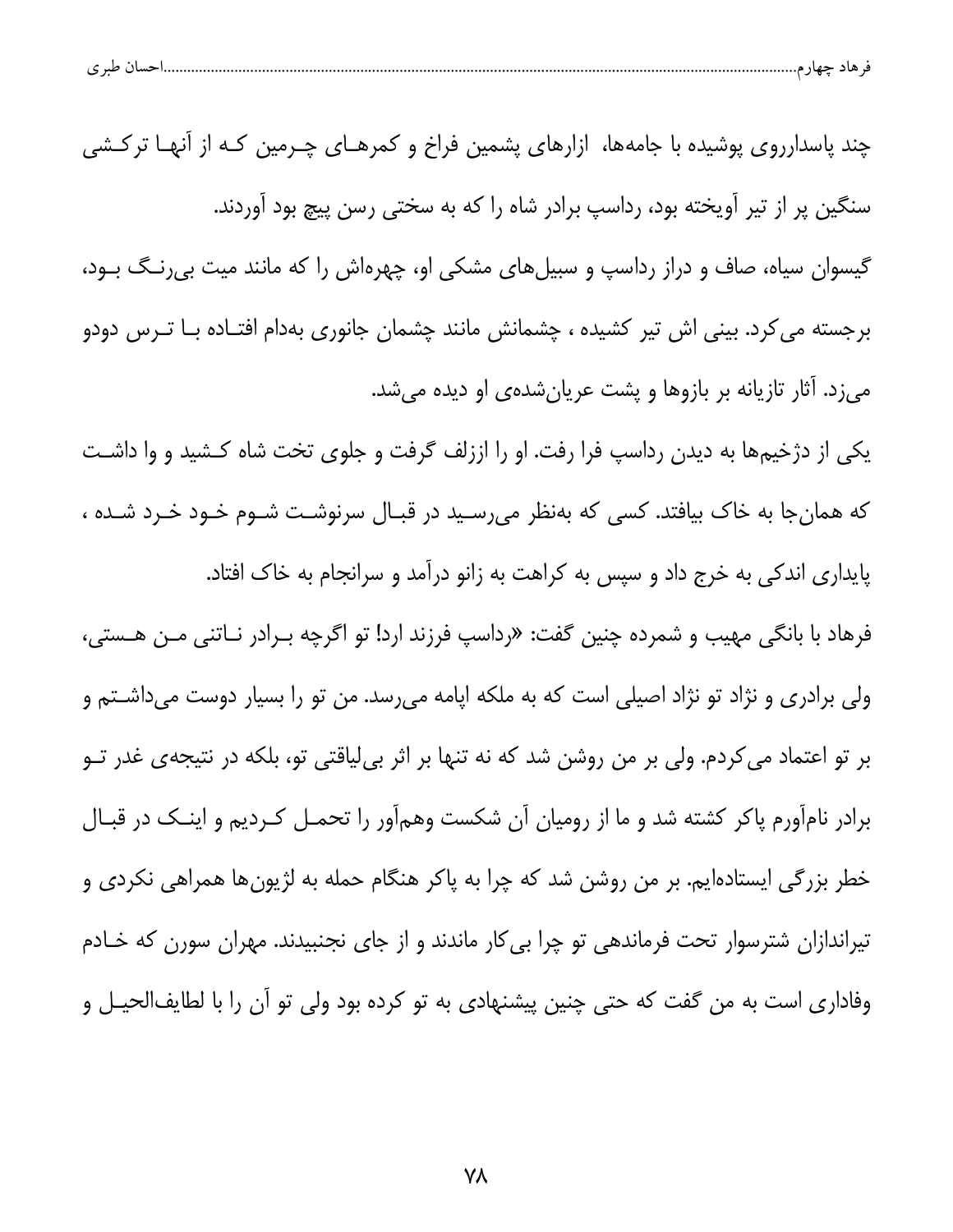| حسال طبر ی | - 67 |  |
|------------|------|--|
|            |      |  |

با آن خدعههای سالوسانه که نیک بر آنها مسلط هستی، رد کردی. آیا گناه خود را مےپذیری؟ آیا اعتراف داری که در نابودی پاکر و شکست سپاهیان ما سهیم و مقصر هستی؟» رداسپ با انکار سر تکان داد. غرشی غیرانـسانی از کـامش خـارج شـد و سـپس جـویی از اشـک از گوشهی چشمانش بیرون تراوید. دهـانش نیمـهبـاز بـود و از کنـارهی لبـانش خـون مـیچکیـد. در سایههای مهیب و متحرک آن تالار، چهرهی او که خاکآلود و بهسوی زمین خم بود، بهوضوح دیده نمیشد ولی شاه میدانست که دژخیمان از پیش زبان رداسپ را بریدهاند و او قـادر نیـست کلمـهای بگوید، قادر نیست از خود دفاع کند. فرهاد میدانست که در برابر این لاشهی جاندار تنها بـه قاضـی مـیرود و رداسـپ هرگـز نخواهـد توانست نقش او و تیرداد سورن را که اکنون «بزرگ فرمدار» فرهاد است فاش سازد. فرهاد ادامه داد: « اَه خاموشی! سخنی برای گفتن نـداری؟ چـه پاسـخی بـرای یـک گناهکـار کـه خاندان و کشور خود را به ننگ کشیده است بهتر از خاموشی؟ من خواستم که ایـن بزرگـان کـه در این تالار حاضرند، رییس دودمانهای هفتگانه ، مغان و موبدان ، شهربانان و ویسبدان به چشم خود ببینند که ننگ گناه چگونه تو را زبون کرده تا اگر به سختترین وجه مجازات شـوی، بـر تـو دریـغ نخورند.»

سپس به دژخیمی که قبضهی شمشیر تیغهپهـن سـاخت اسـتادان مـروزی را بـا عـصبیت در میـان انگشتان زمخت خود میفشرد، با چشم اشارهای کرد. دژخیم رداسپ را به کنار نطع گسترده و ریـگ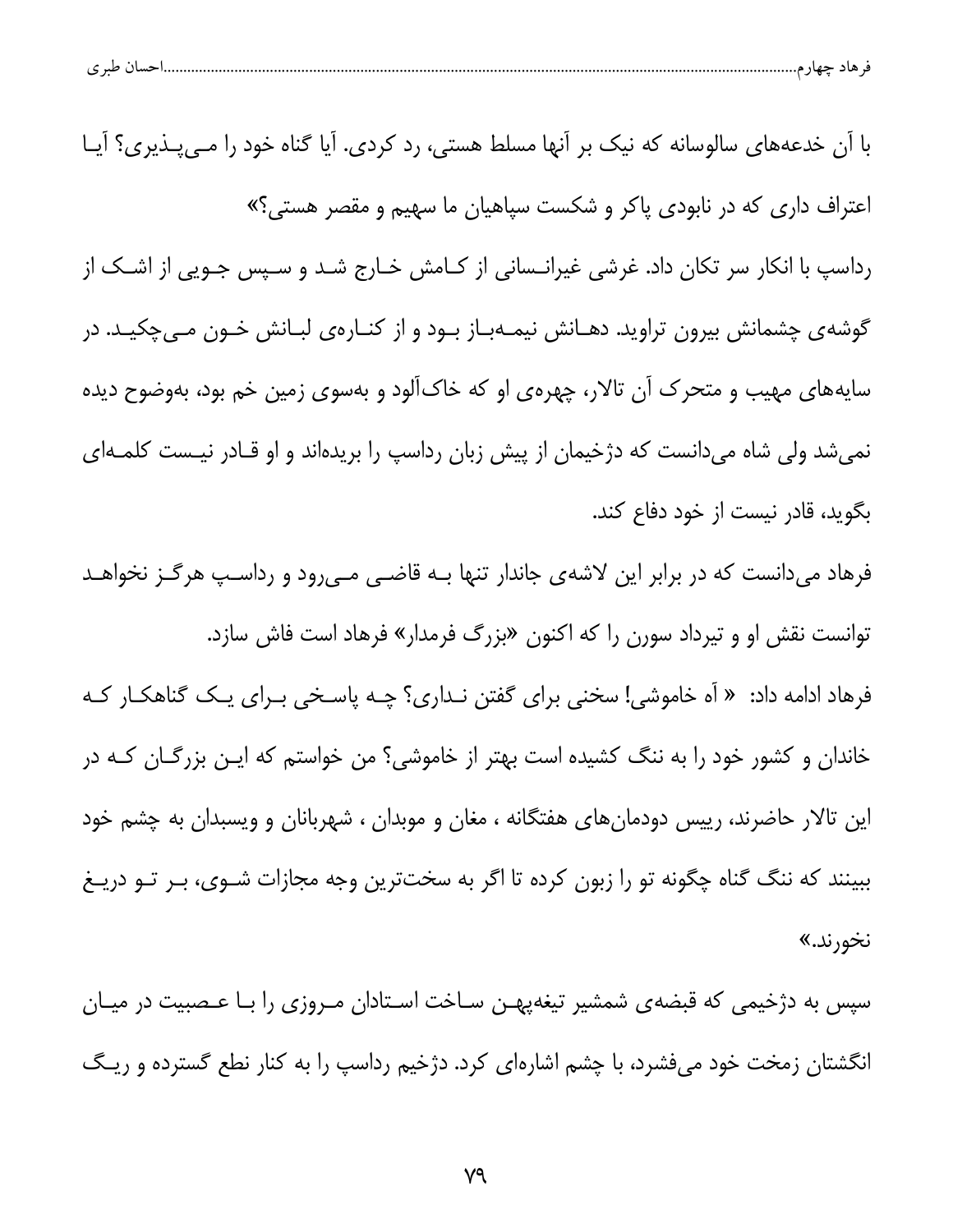| حساں طبر ی<br>۳۰ هاد جهار م<br>᠊ᢐ |  |  |
|-----------------------------------|--|--|
|                                   |  |  |

ریخته کشاند و سپس در پشت سر قربانی قرار گرفت و نوک شمشیر را به نرمی در میان دو کتف او گذاشت.

فرهاد برخواست و گفت: « اینک اراده و عدالت خدایان اجرا میشود و برادرم رداسپ به گناه خیانت به آغوش اهریمن میرود تا همه بدانند که فرهاد نافرمانی را بـر هـیچ کـس ولـو بـر نزدیـکتـرین خویشان خود نخواهد بخشود و دادگستری را با سخت *گ*یری همراه خواهد داشت. دژخیم، تیغ بران!» دژخیم شمشیر را چنان به قوت بر سینهی محکوم سپوخت که نوک خونآلود آن از پشت برون آمد. رداسپ در غلتید. پاسدارانی که او را آورده بودند نعش او را با چالاکی در سفرهی چرمین پیچیدنـد و بيرون بردند.

فرهاد همچنان که ایستاده بود، بانگ خود را خشنتر ساخت و گفت: «پدرم بیست فرزند داشـت کـه از آنان جز چند تن که خردسالند، باقی در توطئهی رداسپ شرکت داشتهاند. این نکتـهای اسـت کـه رداسپ خود دیشب دیرگاه هنگامی که سرانجام مقر آمد، بر من فاش کرد.»

حضار، حتی مهرداد سورن برای شنیدن یک چنین دعوی آماده نبودند. بـه ناگـاه رعـشهای ســرد در وجود خود احساس کردند و دانستند که قدرت به دست مردی جبار و خونخوار افتاده که برای حفـظ مقام خود از هیچ بیپروایی پرهیز ندارد. گویی در آن دم هر کس سر خود را آویزهی کنگرههای کاخ می دید.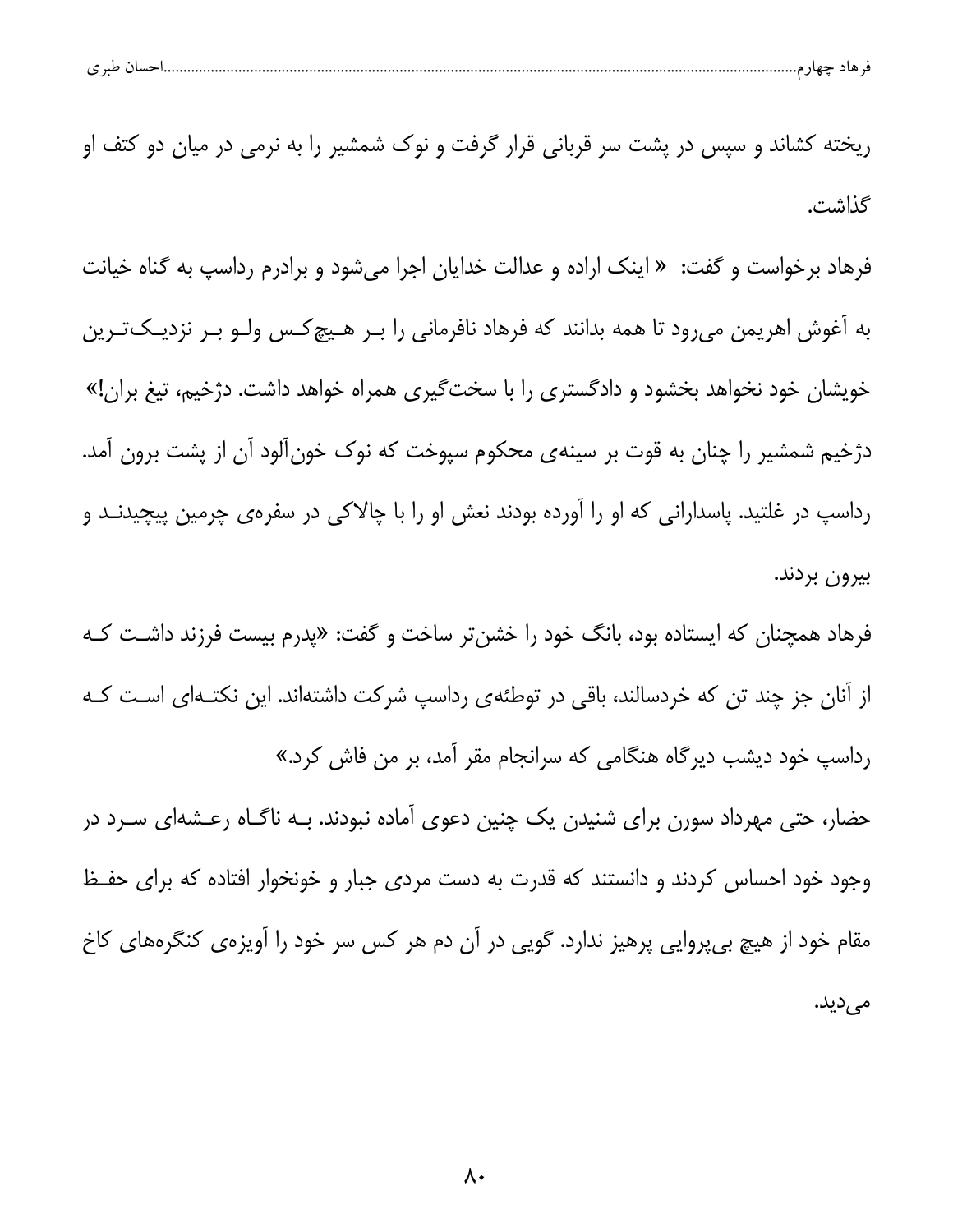|  | احسال طبر ی |  |  |  |  |
|--|-------------|--|--|--|--|
|--|-------------|--|--|--|--|

فرهاد گفت: «کشور شاهنشاهی اشکانی پهناور است. دشـمن در چهارسـو ایـستاده. اگـر سـطوت و هیبت شاهنشاهی ما نباشداین خاندان و این شکوه زوال خواهد یافت. گناه رداسپ مسلم شـد. گنـاه برادرانش از همان نوع است. همان اندازه بدانید که این تیره روزان روشـنی صـبح را نخواهنـد دیـد. خانههای آنها تاراج خواهد شد. زمینهای آنها را به دودمانهای بزرگ خواهم بخشید ، مقامات آنهـا را همچنان. زنان و دختران آنها را به حرم خواهم فرستاد. مجسمههای آنها را بر خـواهم افکنــد و از آنان بر روی زمین اورمزد که بر آن لکهی ننگی بودند کمترین اثـری بـهجـای نخـواهم گذاشـت.» خموشي ترس آلود حكمروا بود.

بزرگ فرمدار تیرداد سورن گامی پیش نهاد و گفت: «اینک بیش از دویست سال است کـه خانـدان اشکانی ایران را از بلای اسکندر و ننگ سلوکیان رهانده است و از این خانـدان پادشـاهان مقتـدر و پرجلال برخواستهاند. ما می بینیم که یکی دیگر از آنان اکنون با نام اشک چهاردهم بر تخت نشسته است. فَرَه ایزدی بر تو تافته است و اورمزد شکوه خود را به تو عطا کرده است. جای دارد کـه تــو را فرهاد بزرگ بنامیم و در مهرابهها و معابد برای تقدیس تو ذبیحهها نثار سازیم.»

دیگران با سرهای آویخته گوش بودند. و اندیشههای اضطرابآلودی در دماغ آنها میگذشت. چند مطرب سغدی و چند رقاص خُتَنی به درون آمدند. مطربان زلفهای سیاه و جامههـای پرنــدین خوش رنگ بر تن داشتند. سپس گروهی از هتایراهای یونانی با پیراهنهای بلند و پرچین وارد تـالار شدند و از کوزهای که ساغرداران آوردند در جامهای شراب ریخته ، به دست حـضار دادنـد. و اینـان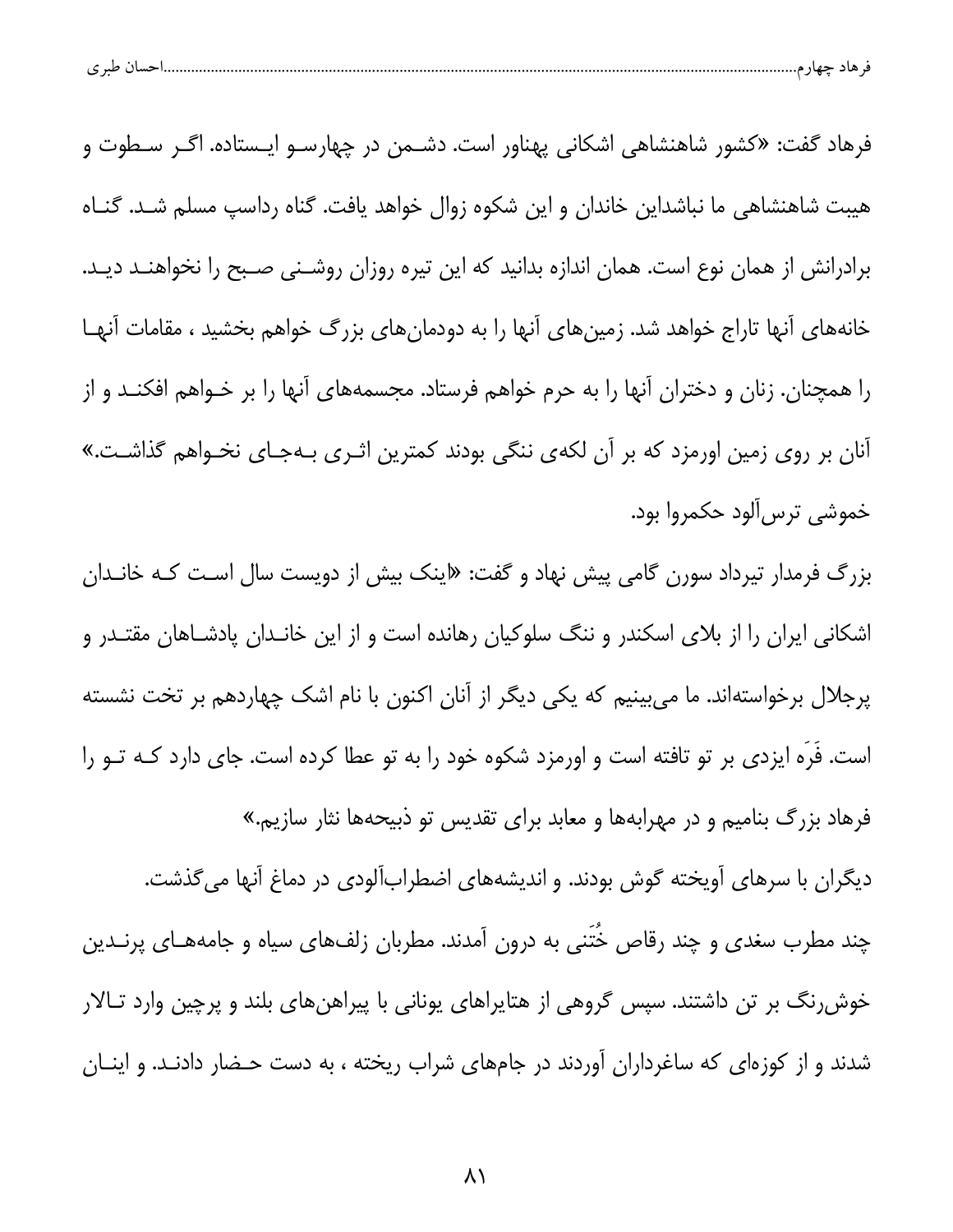| احسال طبر ی<br>۔ هاد چهارم |
|----------------------------|
|----------------------------|

گویی از تغییر محیط و موضوع راضی شدند زیرا ولو یک دم از اندیشهی سرنوشتی که بـر فرازشـان آویخته شده بود خود را رها مے ساختند. در آن هنگام که آن طرب و بادهنوشی شگرف ادامه داشت با سرعتی فـراوان فرمـان شـاه دربـارهی برادرانش اجرا گردید. با دقتی که از آن بهتر ممکن نیست. عیش و طرب ادامه داشت تا آنکه کار به پایان رسید. نزدیک نیمهشب «خرمباش» شاه با ریش دراز و کلاه نمدین پشتدار، که حتی گوشهایش را میپوشـاند، عـصای آبنـوس مرصـع در دسـت ، در در گاه ظاهر شد. فرهاد نیمه مست برخاست و گفت: «هان خرمباش چه مژدهای داری؟» خرمباش گفت: «كار گذشت!» فرهاد تكرار كرد:

«اینک کار گذشت! شما به سراهای خود روید که ما به حرم می رویم.»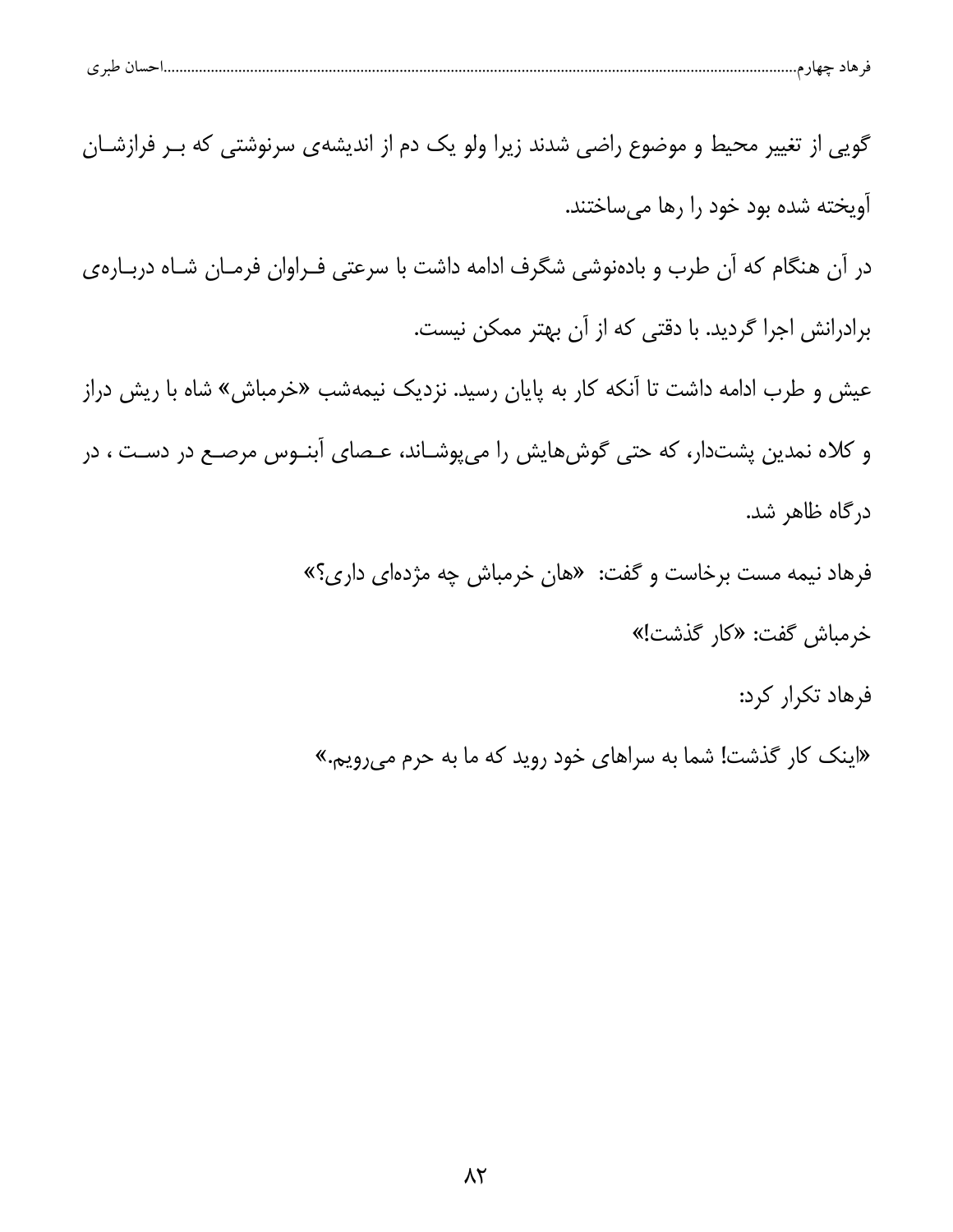| ، طبر ی |  |  |  |  |  |  |  |  |
|---------|--|--|--|--|--|--|--|--|
|---------|--|--|--|--|--|--|--|--|

# فرهاد و فرنبغ

چنان که فرهاد مظهر کشش به سوی قدرت و جباریت مطلق بود، سراپای وجود لابان شوق عـدالت و محبت را مجسم میساخت. این شوق در وی بهصورت ترحمی زبون یا نرمشی اسـیرانه جلـوهگـر نمیشد بلکه با احساس نیرو و جسارت شگرفی همراه بود که او را بی باک بهسوی مقابلهها و نبردها مىبرد.

معرکههای او در معبد ناهید دم به دم پـر غوغـاتر و جـذابتـر مـیشـد. سـخنان او بیـشتر بـه دل مینشست. دعوت او به دوستی و برادری، به یکسانی دین، به همگـونی خـدایان و معابـد، بـه نفـی جنگ@ای خونین، به پرخاش علیه سـتمگران کـه بـا کلمـات پرشـور ادا مـی۶گردیـد، زمزمـهای در پيرامونش برانگيخت.

در اندیشه ی مه آلود و بدوی مردم زمان، لابان به مقدسی و سپس به مظهر زمینی خدایان بــا قــدرت بدل گردید.

مهرپرستان بهویژه بهسوی او روی آوردند. زیرا در تعالیم مهرپرستی مبداء عــشق و بــرادری ، جــایی محکم و والا داشت. او را به خورآبادهای مهر پرستی دعوت مـی کردنـد و مهرابـههـا او را سـتايش می گفتند.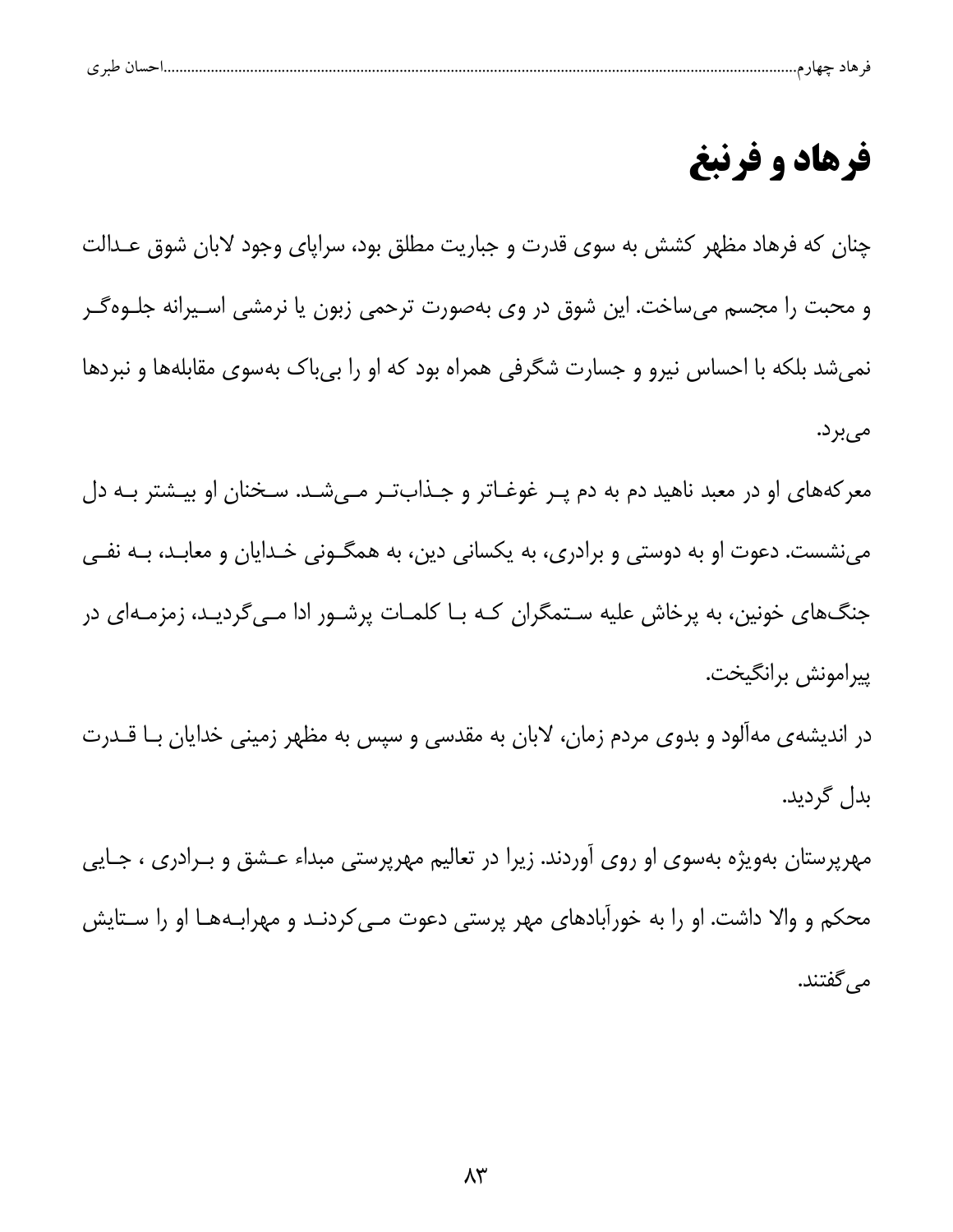| احسال طبر ی<br>قر هاد چهار م |  |  |
|------------------------------|--|--|
|                              |  |  |

کار لابان در زمینهی مساعدی بالا میگرفت: بردگان، دهقانــان بــیپــا، اســیران، پیــشهوران وامدار، مردمی که سرنوشت آنها در قبال بلاهای رنگارنگ به مویی بسته بود به سوی او میآمدند. آنانی که از سالوس معابد و روحانیون خود دلزده شدهبودند و خواستار نغمهای نو بودند، بهسوی او مــی آمدنــد. آموزش او در سپاهیان موثر افتاد. از تیسفون فراتر رفت. هگمتانـه و شـهر زادبـومی لابـان ، بابـل کهن سال و شوش را فرا گرفت. از دورادور نامهاش و سخنش افسانهگون مینمود. کسانی بـهخـاطر پیروزی او به کوه زدند. رسولانی از گوشه و کنار برای دیدارش میآمدند و بـه ایـن پیمبـر عـشق و برادری می گفتند که حاضرند سلاح در دست برای پیروزی او خون جاری کنند.

به تدریج آوازهی کار او به گوش فرهاد رسید. در مراحل نخست سلطنت او نمی توانست به کار لابان بپردازد. ولی پند ویسه را خوب بهخاطر داشت و میدانست کـه اگـر بخواهـد یکـی از حافظـان سـرّ وحشتناك خود، فرنبغ را نابود كند بايد ار لابان آغاز نمايد.

هنگامی که سرانجام موقع را مناسب تشخیص داد ، شورای مؤبدان را فـرا خوانـد و بـه آنهـا گفـت: «مردکی کلدانی بدعت پدید آورده و ستم و زیانش به همهی ادیان میرسد. اگر دیـر بجنبـیم فتنــه پدید خواهد آمد زیرا عوام شیفتهی این سالوس شده اند و منهیان من اخبار فراوانــی بــه گــوش مــن رساندهاند که از توطئهی دین این بدعتگزاران خبر میدهد.»

مؤبدان مؤبد «آبتین» در تأیید سخن شـاه سـخنانی گفـت و کمتـرین تردیـد را در فروکـوفتن ایـن ملحدان روا ندانست. لذا فرهاد دست به کار شد. نخست دستور داد کلدانی را باز دارند. او را گرفتند و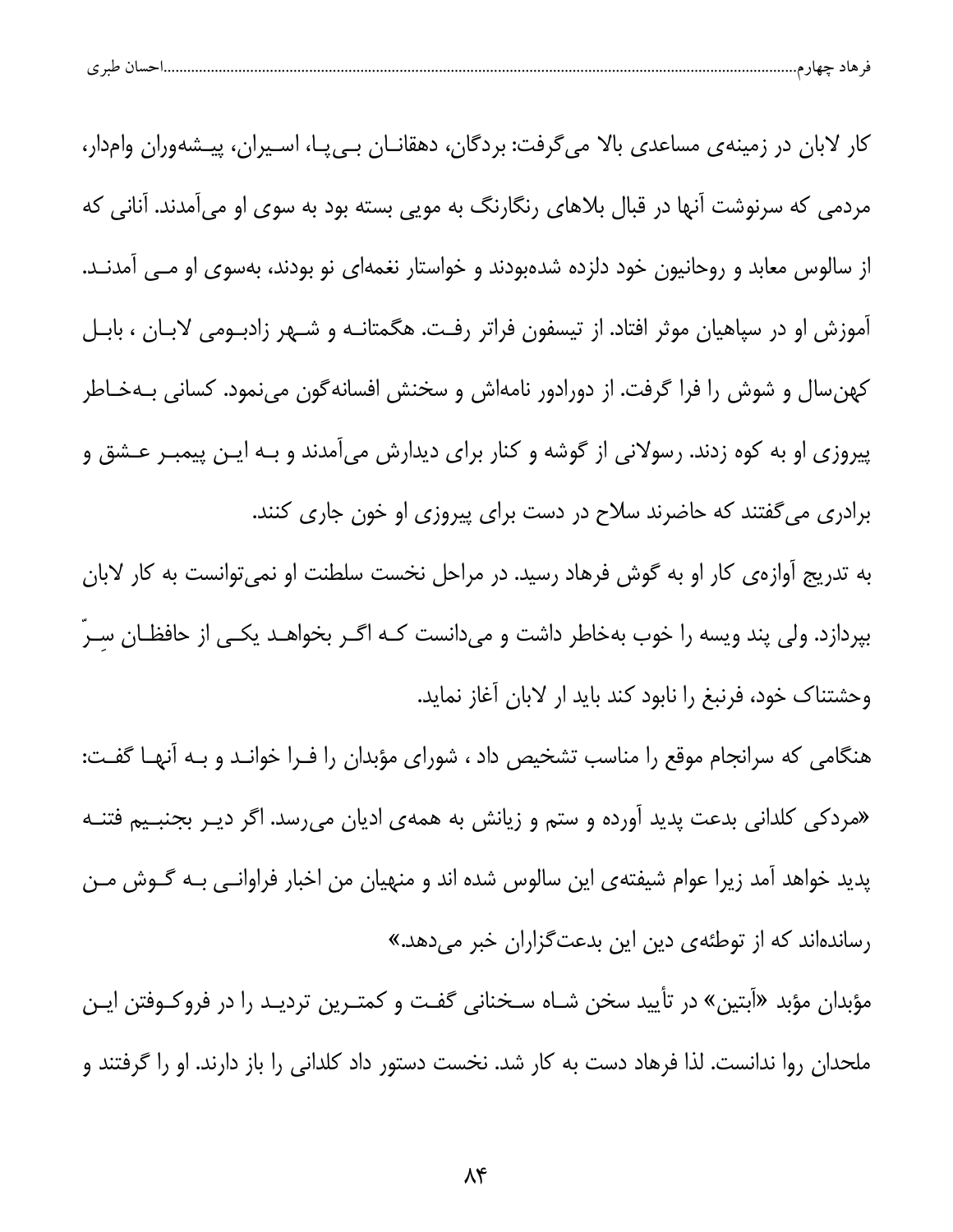| احسال طبر ی |
|-------------|
|-------------|

کشان کشان به زندان بردند. سپس فرمود منادیان در تیـسفون بـهراه افتنـد و کلـدانی را جـادوگری خطرناک که برای فساد در دین و فتنه در کشور به سود دشمنان کار می کرده است معرفـی کننــد و بگویند که بهزودی وی بهسزای تبه کاریهای خود خواهد رسید. منهیان و جاسوسان خفیه ، در میان مردم شایعه افکندند که کلدانی مردی زناکار و آدمکش بود و خون کودکان را میمکیده و در کلبهی او گوری یافتند که دهها سر بریده در آن نهان بود و تنور خانهاش از اشیای زریـن و سـیمین ربـوده انباشته بود و گفتند که ایزد بهرام در شعلهی آتشگاه بر مؤبد مؤبدان ظاهر شده و خواسـته کـه کـار این کلدانی هرچه زودتر ساخته شود و الا اورمزد غضب خواهد کرد و دیو «مَلکـوس» خشکـسالی و بي آبي در مزرعهها و كردها پديد خواهد آورد.

تردیدی نیست که جماعت از این همه خبرهای موحش رمیده شد ولی یاران وفادار لابـان و کـسانی كه نسبت به او ايماني متعصبانه يافته بودند گفتند: همهى اين دروغها ساختهى مؤبدان و شاهزادگان است و کلدانی را گناهی نیست.

فرهاد که داستانهای شگفت دربارهی کلدانی و نیروی مغناطیسی نگاه و قدرت لرزاننــدهی کــلام و جرأت ماورا انسانی او را شنیده بود شایق بود او را ببیند. در باغ کاخ، کنــار فــوارههــای زمزمــهگــر و باغچههای معطر، زندانی را زنجیر بر گردن آوردند. شاه و بزرگ فرمدار تیرداد سورن و مؤبدان مؤبـد و بلاش سرکردهی تبار اشکانی در آنجا منتظر او بودند.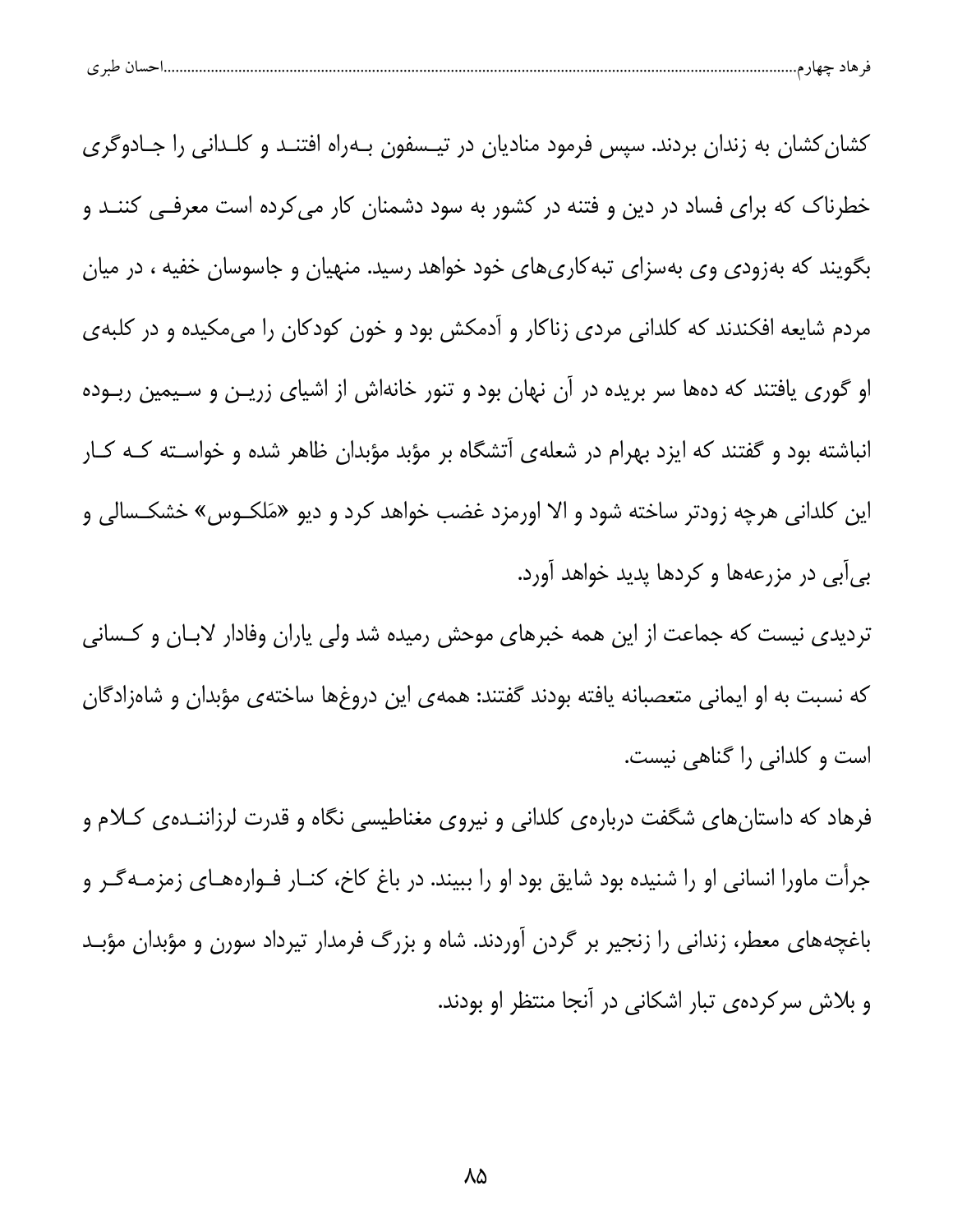| — . | حسال طبر ی |  |  |
|-----|------------|--|--|
|     |            |  |  |

شاه بر کرسی مرصعی نشست و چتربان خاصه چهرهی او را از آفتاب با چتری که کار استادان چـین بود در یناه گرفت. دیگران دست بسته در کنـار کرسـی شـاه رده بـستند. در واقـع لابـان جـسور و سرسخت بود و از نگاه پولادینش عزمی فتورناپذیر میتراوید و آن همه هیبت و شکوه را بـه چیـزی نمي گرفت.

فرهاد گفت: «کیستی؟» لابان گفت: «مگر مرا به فرمان تو نگرفتهاند، تو چه کسی را میخواستی به بند بکشی؟» تیرداد سورن با تازیانهای چرمین که در دست داشت ضربتی چسبنده بر چهره و شـانهی لابـان زد و گفت: «ای گستاخ، اینجا شاهنشاه بزرگ، فرستادهی اورمزد بر روی زمین است. حد خود را بدان!» فرهاد به بزرگ فرمدار گفت: «او را به حال خود بگذار» و سپس به لابان گفت: «شــنیدهام مــردم را به وحدت دین میخوانی، آیا راست است؟»

لابان گفت: «من آنها را به وحدت دین نخواندهام. من گفتهام دیـن هـا چهـرههـای گونــاگون یـک حقيقت هستند. من گفتهام چون حقيقت يكي است بايد دلها يكي شود. اخـتلاف ديـنهــا مايــهى اختلاف انسانِهاست. من خواستم همهى مردم قبيلهاى واحد باشند.»

فرهاد گفت: «بسیار غلط کردی. من این سرزمینها را به یاری اختلاف دینها حفظ م*ـی کـ*نم. اگـر تیراندازان پارتی همان خدایانی را میپرستیدند که لژیونهای رومی، اگر مـرزی میـان دلهـا پدیـد نیاید، چگونه می توان مرزهای شاهنشاهی را نگاه داشت. شاید تو جاسوسی هستی کـه مــیخـواهی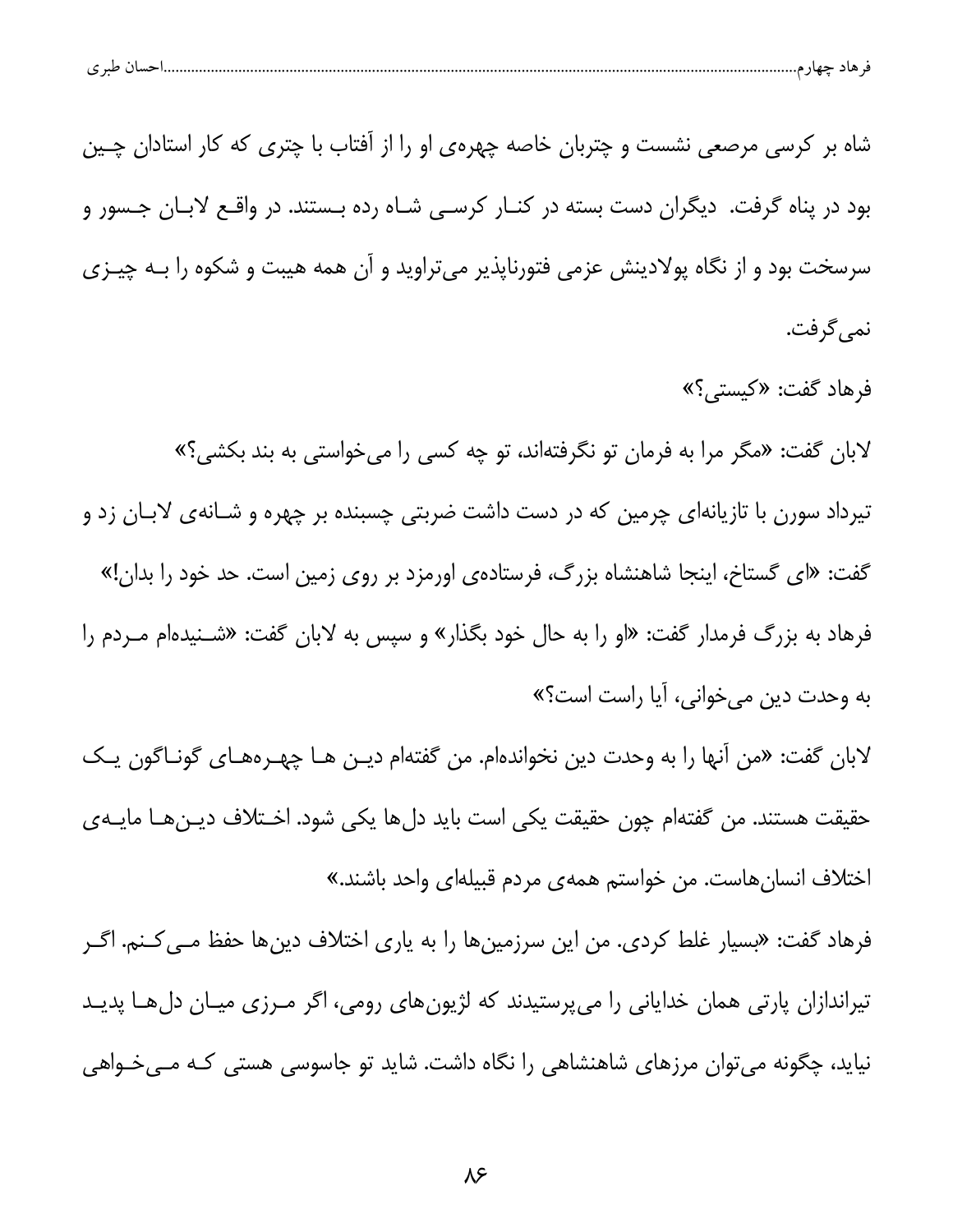| $\sim$ $\sim$<br>ີ |  |  |
|--------------------|--|--|
|--------------------|--|--|

خاندان ما را بر باد دهی و با ادعای دین ، مدعای سیاست در سـر داری. آیـا در اوسـتا چنـین گفتـه شده؟ آيا فيلسوفان يوناني چنين گفتهاند؟» لابان گفت: «من مردی بر مسند شاهی نیستم و اندوه و مشغلهی شـاهان ، انـدوه و مـشغلهی مـن نیست. من مردی هستم از میان انبوه تیرهی مردم که از فرات تا هـرات در شاهنـشاهی تـو زنـدگی می کنند. آنچه برای تو مایهی عظمت است برای ما مایهی بدبختی است. من میخـواهم فرزنـدانی که به رنج میپروریم پایمال ستم و دستخوش جنگهای خونآلود نشوند. شمشیر مـروی و نیـزهی هندي پيکر عروسان ما را پارهپاره نکند. در محاصـرهي بابـل مـن نوجـواني بـودم. زجـر تـشنگي و گرسنگی را ماهها با قوم خود تحمل کردم. در خرابهها، در درون عفونت مردگـان، در انبـوه يتيمـان بی خانمان، در طغیان وبا و طاعون، در قحط و غلای موحش به سر بردهام. نزد خــود اندیــشیدم کــه ریشهی این بلیهها نفاق دلها و بیرحمی انسانهاست و بر آن شدم که آنها را با هــم بــرادر ســازم. سپس دیدم که این تهمتی است بر خدایان که دشمنیهـا را خواسـت و فرمـودهی آنـان مـیدانـیم. خدایان در آسمان به هم مهر می<code>ورزند. ما چرا در زمین به هم خصومت بـورزیم؟ خواسـتم ریــشهی</code> تعصبها را خشک کنم و به مردم بگویم که در پس زبانها و نام هـای گونـاگون آن عـشق و نـور یگانه را بپرستید.»

فرهاد خشمناک گفت: «چه یاوهها؟ چه کسی تو را بـدین کـار مـأذون کـرده؟ کـار تــو درویــشی و جادوگری است. برو مانند دیگر همشهریان خود مار افسایی و مهرهبازی کن، سـرود بخـوان و نعـره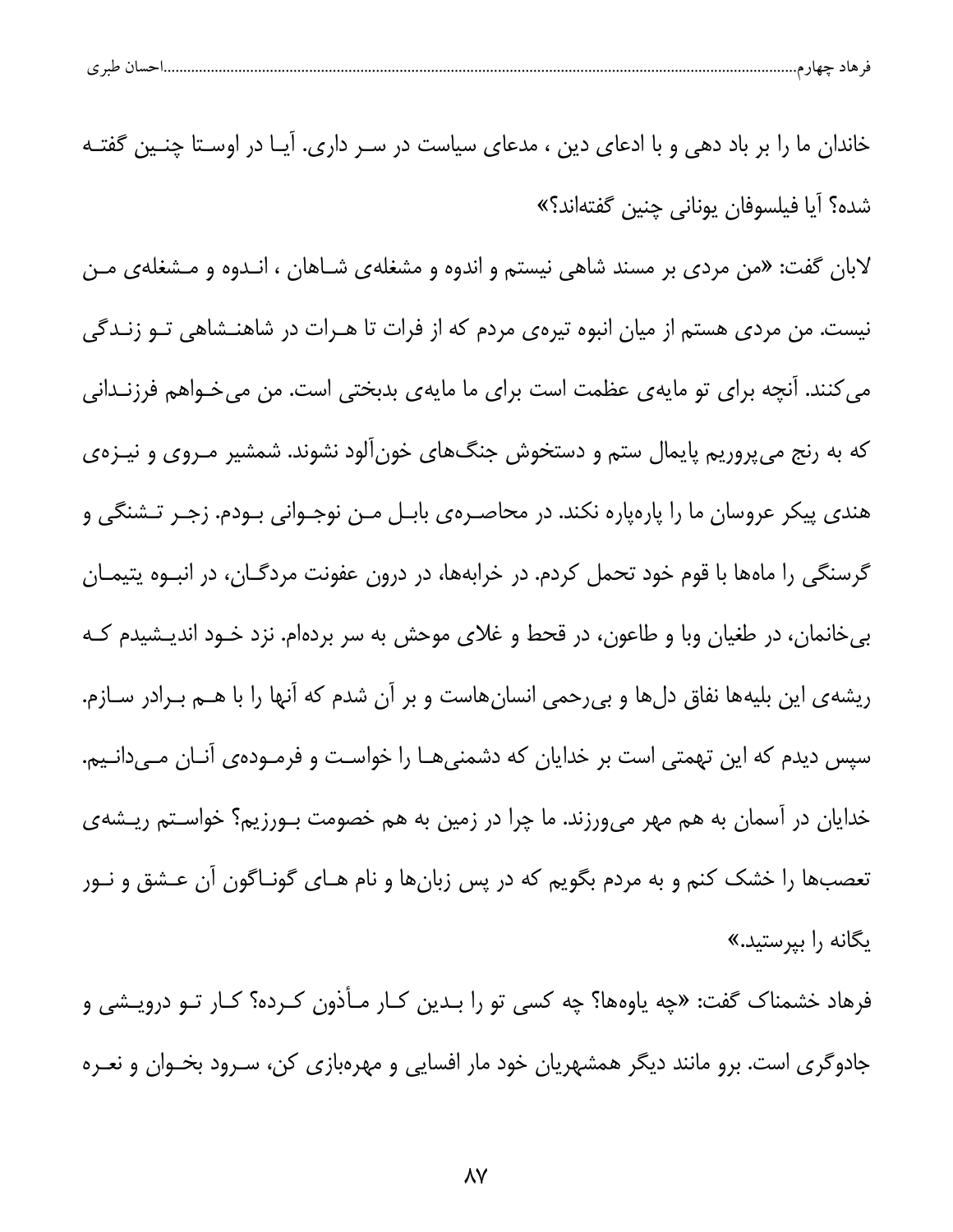| ້ |
|---|
|---|

بکش و هرگاه دستت رسید مرغ و خروس پیرهزنان را بدزد، تو را چه ، کـه کـشورها مـیجنگنـد. از جنگ است که قدرت می;ایدو شاهان و سپهسالاران نام می،یابند. مگر انسان ها نمی،میرنـد و سـراها فرونمی ریزند. مگر همهی اینها کار اورمزد نیست. تو را چه رسد که در کار اورمزد دخالت می کنی؟» لابان گفت: «من آن نیستم که به ستیز و اشتلم شاهان و خدایانشان سر فرود آورم. من به هر آنچـه که از آن شر اهریمنی بزاید لعنت میفرستم و از آن باک ندارم.»

فرهاد پیروزمنداه به اطراف نگریست. آخرین سخن لابان او را چون آشموغی بددین معرفی می کـرد که پروای هیچ قدس و سنتی را ندارد. بزرگ فرمدار و مؤبدان مؤبد و دو فیلسوف یونانی که در ایـن میانه به جمع حاضران پیوسته بودند با تأسف و نکوهش سر جنباندنـد. دیگـران در زیـر لـب دشـنام دادند. فرهاد دانست که لابان در این انجمن محکوم است. خندان گفت: «این دیوانه برای رام کردن خدایان و پادشاهان آمده است. فردا او را به شیرخانه ببرید و در برابر شـیران گرسـنه بیاندازیـد. بـار دهید تا مردم تیسفون به تماشا بایستند و از پایان کار یک آشــموغ بــددین عبــرت گیرنــد و احتــضار خونالود این کافر را به چشم ببینند. به همهجا مناد*ی* بفرستید. . .»

فرهاد برخاست و فراشان لابان را بردندو منادیان شهر را پرغوغا ساختند. در میدانی در نزدیک کـاخ قفسی بزرگ تعبیه کردند و قرار شد لابان را در آن قفس به کام و پنجـهی چهـار شـیر شـرزه رهـا کنند. شاه خود بایست در آن قصاص حضور یابد.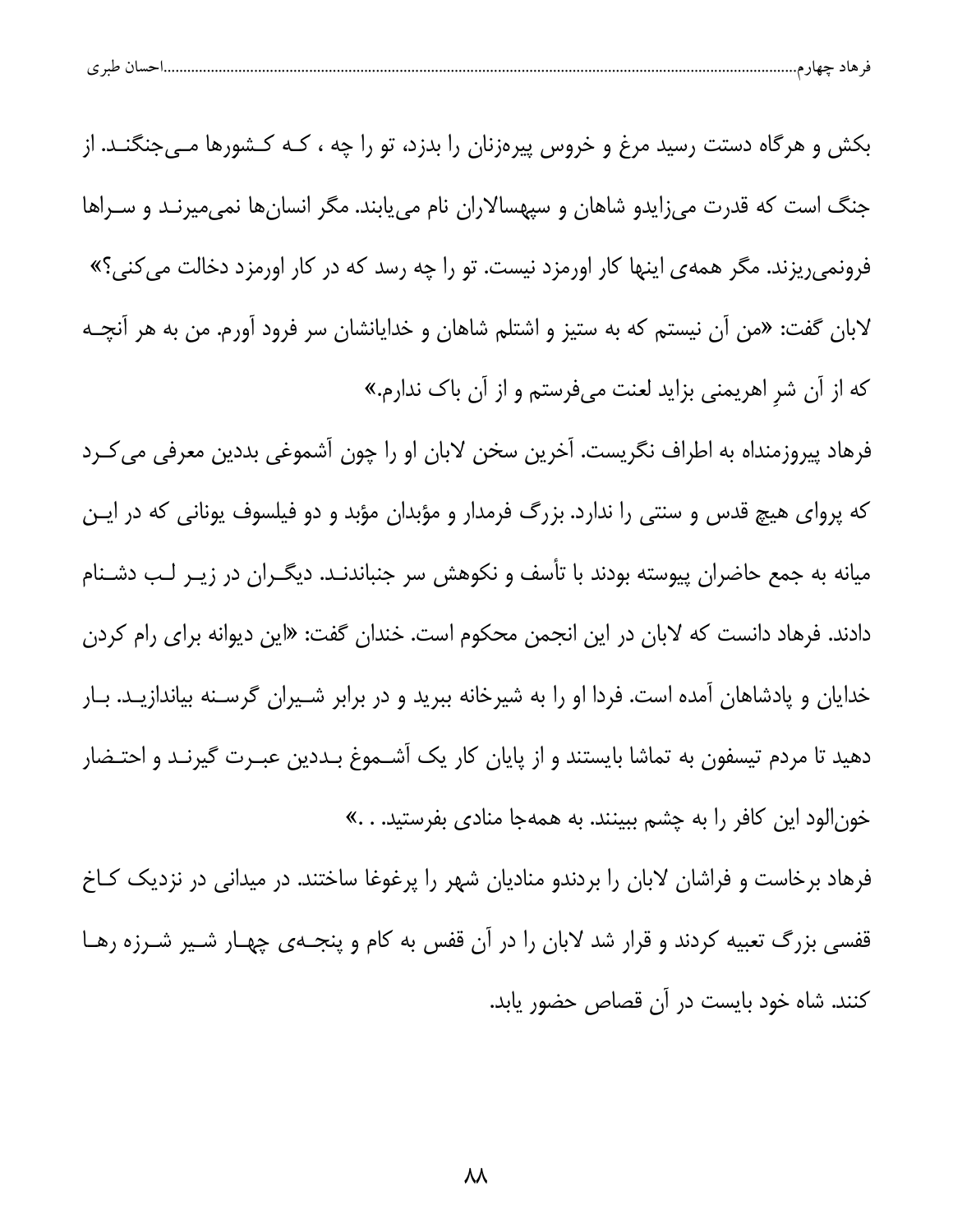|  | $\sim$<br>້ |  |  |  |  |
|--|-------------|--|--|--|--|
|--|-------------|--|--|--|--|

فردای آن روز انبوهی عجیب در میدان حاضر شد. تمام تیسفون! زیرا شاه خود چنـین خواسـته بـود. سپاهیان مجهز گوش به زنگ بودند که اگر حادثهای رخ دهد بـیرحمانـه مـردم را سـرکوب کننـد. فرهاد سوار بر اسبی سپید رنگ به همراه جماعتی انبوه از درباریان بر بالای تپهای مشرف بر میـدان حاضر شد و دستور داد لابان را بیاورند. دیری بهطول انجامید. غلغله در میان مـردم افتـاد. فرهـاد در حیرت بود که علت این طول دادن در چیست. سرانجام کسانی با رنـگ پریـده در برابـر اسـب شـاه زمین بوسیدند و لرزان و هراسان خبر دادن که لابان از زندات گریخته است. فرهاد در یک لحظـه، چنان که گویی خود را در قبال خطری مهیب دید بر خــود لرزیــد. ســپس در دم دســتور داد زنــدانی دیگری بیاورند و در برابر شیرها بیافکنند تا جماعت به این راز پی نبرند و آنگاه خــود بــه شــتاب بــه كاخ رفت.

بازرسی غضبآلود او از چگونگی گریز لابان به جایی نرسید. مـأموران زنـدان و جمعـی از درباریـان بدین سبب سیاست شدند و سر و گوش و دست و زبان خود را باختنــد. ولــی بــهظـاهر فرهــاد از آن حادثه بی[سیب جست زیرا ولو در همان روزها ، مردم پی نبردند که این مرد لابان کلدانی نبــود کــه شیرها چنان بیرحمانه از هم دراندند.

سرانجام راز گریز لابان پنهان نماند. پیروانش گفتند که لابان ایزد مهر بود که به زمین آمـده بــود و اینک بار دیگر به فرازستان خود رفته است و در گردونهی زرین خود در پهنای آسمان اسب میتازد. این حادثه بر پیروان لابان افزود و مهر پرستان بهویـژه او را یکـی از مظـاهر عدیـدهی ایـزد مـورد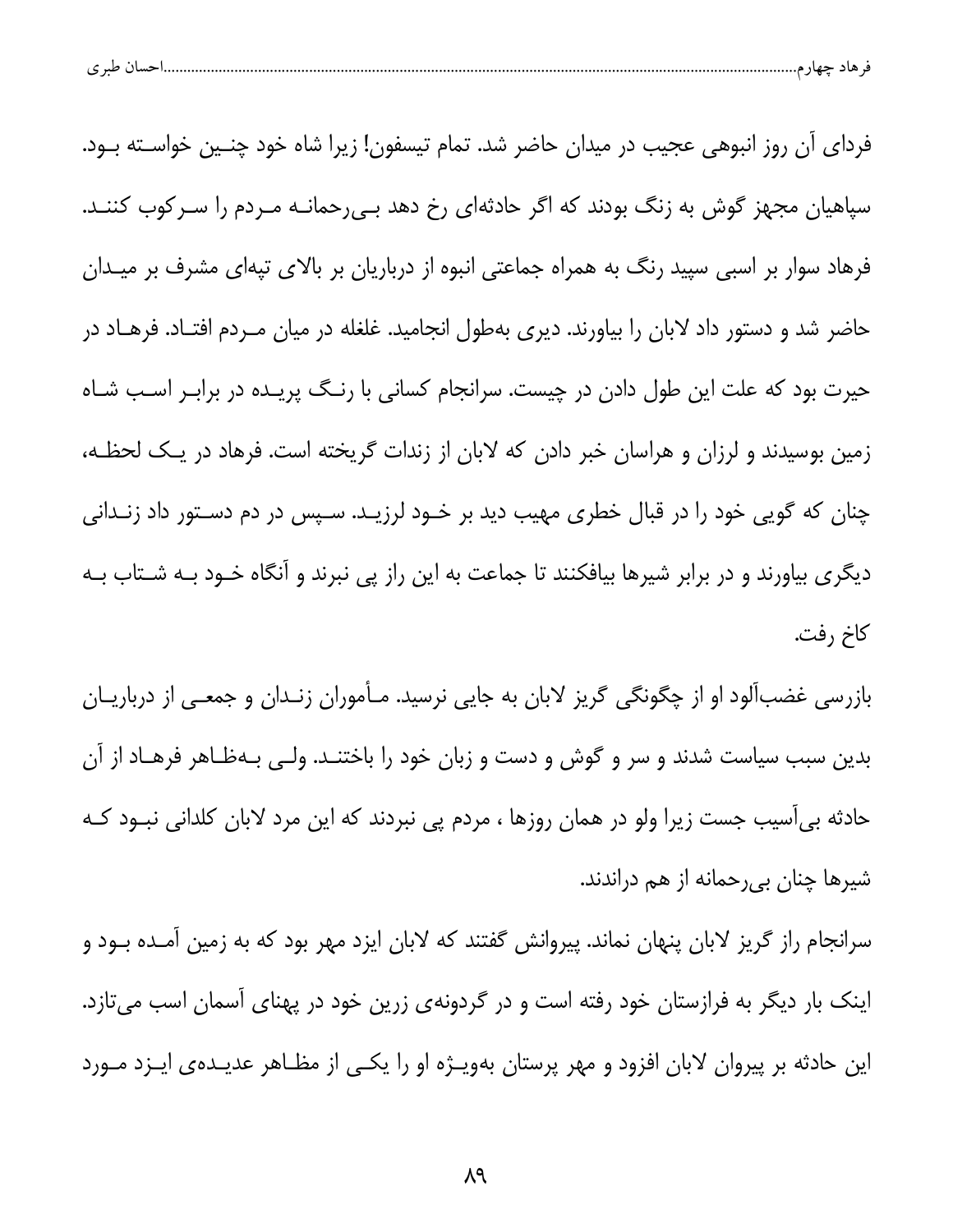|  | $\sim$<br>نسب<br>້ |  |  |  |  |
|--|--------------------|--|--|--|--|
|--|--------------------|--|--|--|--|

پرستش خود خواندند و به این تدبیر دین خویش را از آسیب مذهب لابانی مستقلی رهاندنــد. ولــی کسانی که به این افسانهها باور نکردند می گفتند که جمعی از پیروان لابان که در زندان مامور بودند توانستند او را نجات دهند. این سخن درستی بود. رهانندگان لابان او را بـا کیــسهای توشــه و چنــد درهم در جاده ی بابل رها کردند و زاهد خود را در پهنهی یک امپراتوری بی در و پیکر گـم سـاخت. بعدها هرگز از او خبری شنیده نشد و کس ندانـست چـه بـه روز او آمـد ولـی خـاطرهاش را تــلاش پیروانش زنده نگاه داشت و چنان که خواهیم دید به حوادث خطیر انجامید.

گم شدن لابان بهانهای منطقی به دست فرهاد داد که فرنبغ را از میان بردارد. آخر نابود کردن فرنبغ هدف اصلی بود و کشتن لابان، طبق تلقین ویسه و نقشهی خود او، تنها میبایست مقدمه و محمـل اجرا*ی* این هدف باشد.

فرنبغ مؤبدی سرشناس و با نفوذ بود که حتی زمانی این گفت و گو در میان بود که او را به عضویت شورای مؤبدان دربار درآورند. وی یاران و پشتیبانانی در میان مؤبدان داشت. لذا شاه شورای مغــان و مؤبدان را فرا خواند و آنها را گفت: «آشموغی که شیران او را دریدهاند پروردهی هیربد فرنبـغ اسـت. همه میدانند که در صحن پرستشگاه ناهید که این هیربد خادم آن است لابان بدعت خــود را تبلیــغ می کرده است. بر من روشن است که مابین آنان همدستی بوده است. چگونه مـیتوان خـادم ایـزد ناهید بود و بددینان و بدآموزان را در دامن گرم خود پرورش داد. اگر ما در این زمینه دست به کیفـر نزنیم پاکیز *گی* دین اورمزد را چه کسی صیانت خواهد کرد.»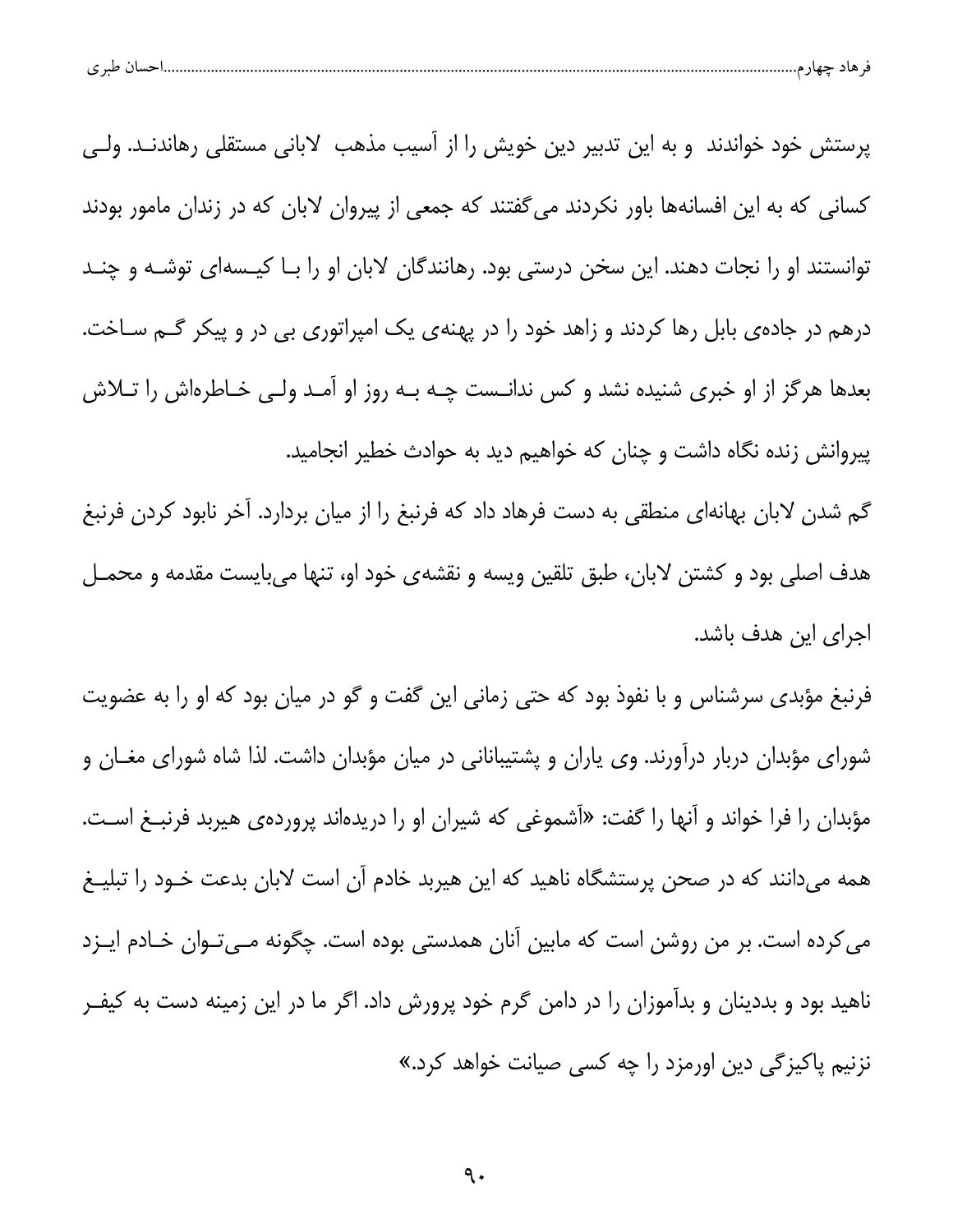| طبہ م<br>ີ | حساد | $-$ |  |
|------------|------|-----|--|
|            |      |     |  |

تنهایک تن از موبدان خائف و لرزان لب به دفاع گشود ولی بزرگ فرمدار تیرداد سورن او را بـا ایـن كلمات خاموش ساخت: «فرنبغ از شاه خواستار موقوفاتی است كه شما بر آن نظارت داریـد. وی بـر ضد هر یک از شما که موقوفات را به مصرف خـانوادهی خـود مـیرسـانید مطالـب فراوانـی گفـت. شاهنشاه پیشین ارد می خواست او را مؤبدان مؤبد کند و به دستور وی بسیاری از شماها را از سـر راه بردارد. به چهرهی پارسایانهاش منگرید که اژدهایی از کین در درون دارد.»

داستان دعاوی فرنبغ دربارهی موقوفات داستان چندان ناآشنایی نبود. همه میدانـستند کـه پـاکر در این امر به دفاع از شورای مغان و مؤبدان برخواسته و فرنبـغ را در دعـاویش محـروم گذاشـت. لـذا سخن بزرگ فرمدار سخت مقنع بهنظر میرسید و آن گفت و گو همانجا فرو برید. فرهاد با نگاه حقشناسی به تیرداد سورن نظر افکند و گفت: «فرنبغ به گناه ناسپاسی خـود بــه دیــن وشاه خواهد رسید.»

همان شب فرنبغ را در سیاهچالی خفه کردند. دو جلاد نبطی، مامور اجرای حکم، مردانی قوی هیکل و کرو لال بودند. فرنبغ بسیار کوشید که مطالبی دربارهی مرگ پاکر نزد آنها فاش کند ولـی آنهـا را به این سخنان کاری نبود.

شورای مؤبدان طی فتوای مفصلی برون رفتن فرنبغ از دین و همدستی او با لابان آشموغ را تصدیق کرد و این فرمان در همهی آتشکدهها و معابد خوانده شد.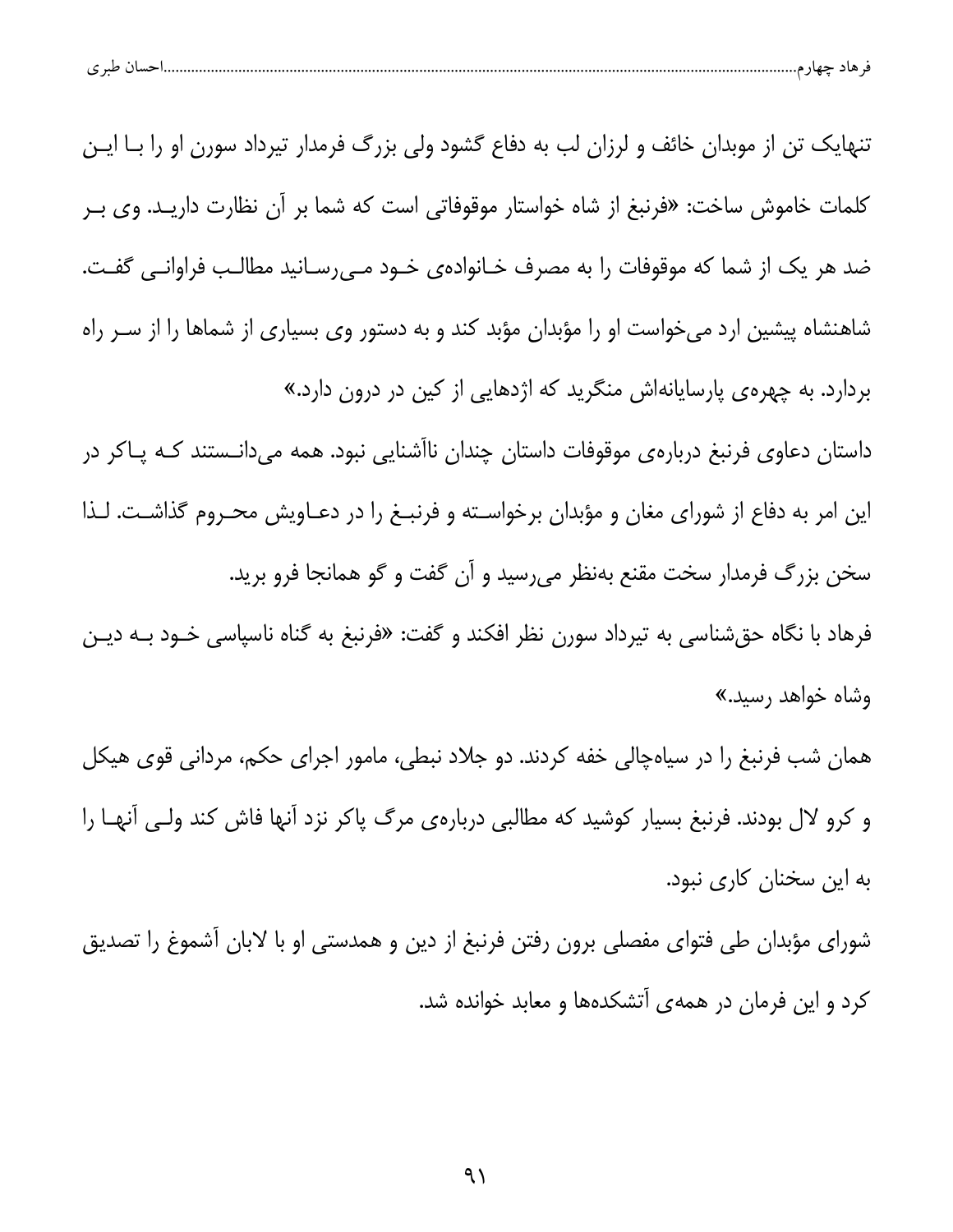| ۱۱ طبی تار<br>ے |  |  |
|-----------------|--|--|
|                 |  |  |

ولی پیروان لابان پس از شنیدن شهادت فرنبغ او را نخستین قدیس شهید دین نوظهور خود شمردند و افسانهسازی در اینباره آغاز گردید.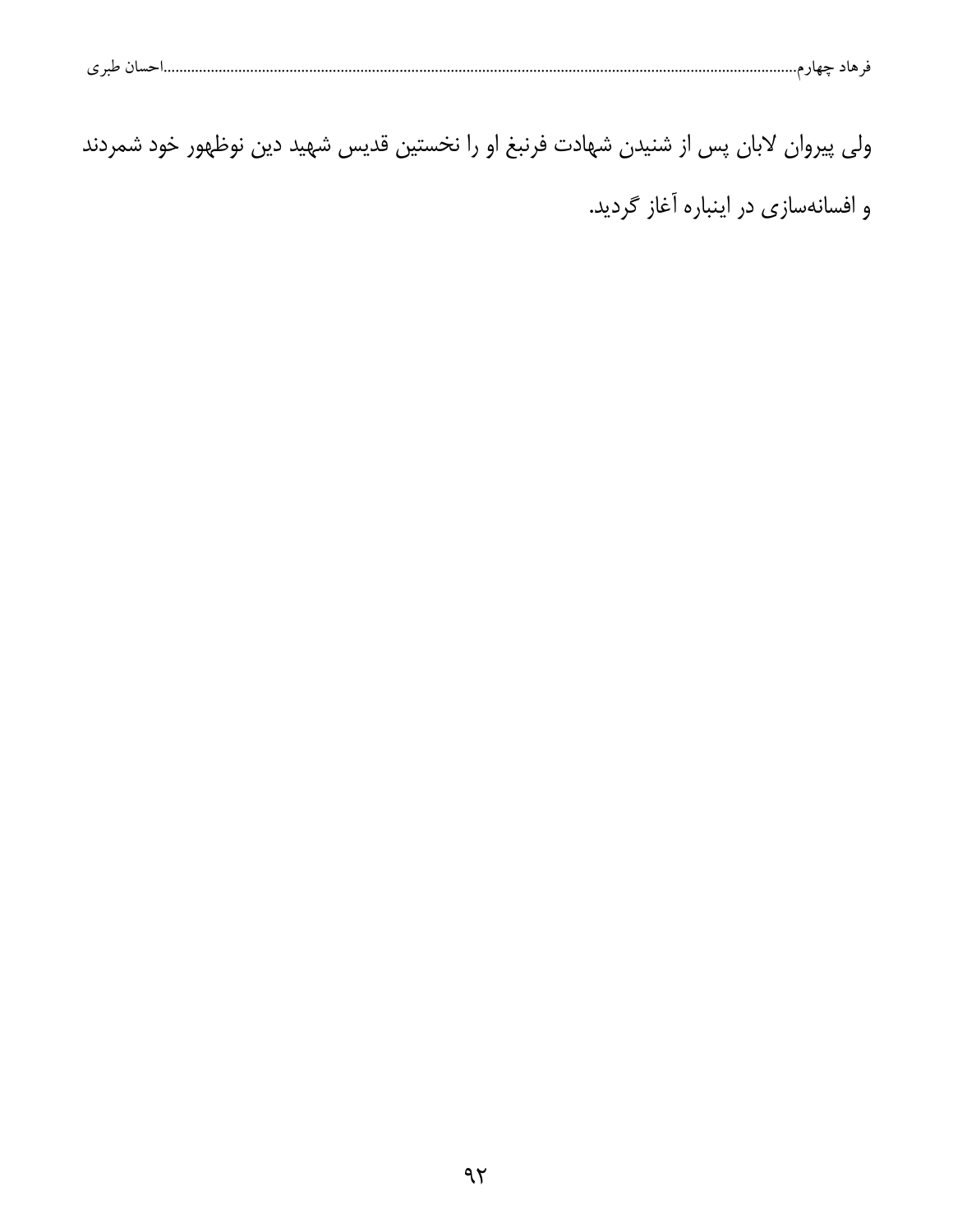| ت | $\cdot$ . Moreover, $\sim$ |  |  |  |
|---|----------------------------|--|--|--|
|   |                            |  |  |  |

## **ارد باز میگردد**

هنگامی که پیک ویسه از دورا– اروپوس به شیز رسید مدتی بهطول انجامید. زیرا پیک ، احتیاط را ، از راه دزدهها میرفت و چون پیوسته از تیسفون اخبار مهیب میرسید، گاه از سر تردید لنگ می کرد، سرانجام هنگامی که تابستان در اوج خود بود به شیز رسـید. مـردم در فـلات ایـران عطـشان یـک جرعهی خنک و شایق یک نسیم ملایم بودند. ولی در شیز ، تابستان چندان سـختگیــری نداشـت. درختان صنوبر در بادی آرام و مطبوع میلرزیدند و چشمهسارهای شفافی با زمزمهی ملوس و طنــاز بر سر ریگهای آب شستهی نیلی رنگ میلغزیدند. پیک با دیدن گنبدهای طلایی پرستشگاه شـیز و اردوگاه شاهی که چادر در چادر انداخته ، در اطراف شیز شهرکی پدید آورده بودند، ایـزدان را ثنـا گفت و سپس به شکم خوابید و سیر از جویی گوارا نوشید و دست و روی خود را نیز از همان جـوی شست و برای آنکه مردی عجول نبود و زنـدگی دراز شـکیفتن را بـه آموختـه بـود در زیـر درختـی سایهگستر چاروق در زیر سر خوابید. آنگاه برخاست و عصا در دست وارد اردوگاه شد و سراغ خرگـاه سلطنتی را گرفت. پیک دانست که شاه در خود شهر سرای خاصه دارد و اردوگاه مخـصوص پـارهای از خدم و حشم است و در آنجا به مراد خود نخواهد رسید. پس به شهر شد و پرسان خود را بـه ارک شاهی رساند و در آنجا به یک پاسدار مسلح گفت که وی مردی است که از فـرات آمـده اسـت و در آستان نزدیکان شاهنشاه سخن گفتنی دارد. پادار مسلح نخست او را جدی نگرفت و سپس چـون او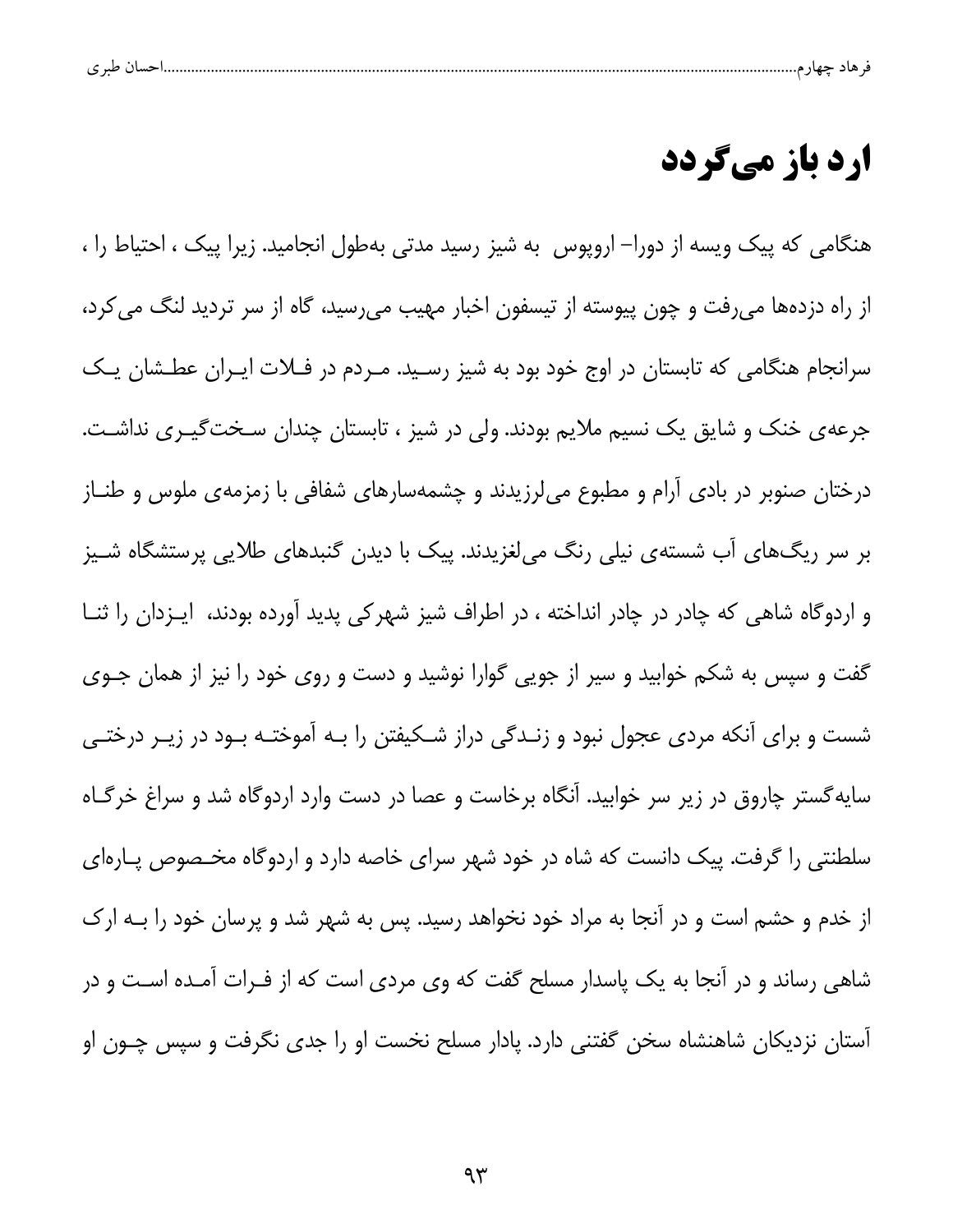| ں طبر ی | صىبا (<br>۔ ماد حیا؛ م<br>┱ |  |
|---------|-----------------------------|--|
|         |                             |  |

را در دعوی خود سمج یافت به نزد رییس بالاتر خود برد. سرانجام پردهدار خاص ارد داستان را شنید و به وي كه در كار نيايش بود خبر داد. ارد گفت: «بارش دهید!» پيک مردي ميانهسال و تنومند، با چشماني هوشمند و لحني مقنع و اطمينان انگيز، وارد شــد و نمــاز بر د. ارد گفت: «چیست؟» پیک گفت: «از این که دیدگان ناچیز من چهرهی خورشیدوش شاهنشاه را میبینـد تـا ابـد بــهخـود خواهد بالید. مردی هستم آرامی، مکتبدار و دبیر از مردم دورا– اروپوس بر ساحل فرات کـه اینــک محل پادگان رومیان است. از شهبانو ویسه بیوهی سردار بزرگ سورنا نامهای دارم.» هیچ چیز به اندازهی این جملات ارد را کنجکاو نمی ساخت. اخباری که از تیسفون می رسید مــوحش بود و خواب راحت را از او ستانده بود. ولی فرهاد در پیام های خود مـی5فـت کـه وی از کـشندگان پاکر انتقام می کشد تا زخم نهان پدر را مرهم نهد. دعاوی فرهاد باورکردنی نبود. بـهعــلاوه حــوادث دیگری رخ میدادکه وی به معنای آن پی نمیبرد. احساس مـی کـرد کـه بـین سـرکوب «فتنــهی لابان» و آشموغ شدن پارسایی مانند فرنبغ و تمام این بازیها رابطهای است ، ولـی نمـی توانـست بداند چگونه رابطهای. مرگ رداسپ برایش پس از قتل پاکر دردناک بود. از پیوند نزدیــک رداســپ و ویسه خبر داشت و گریز ویسه آن را مسلم ساخته بود. اینک نامهای از ویسه! مسلماً به همـهی ایـن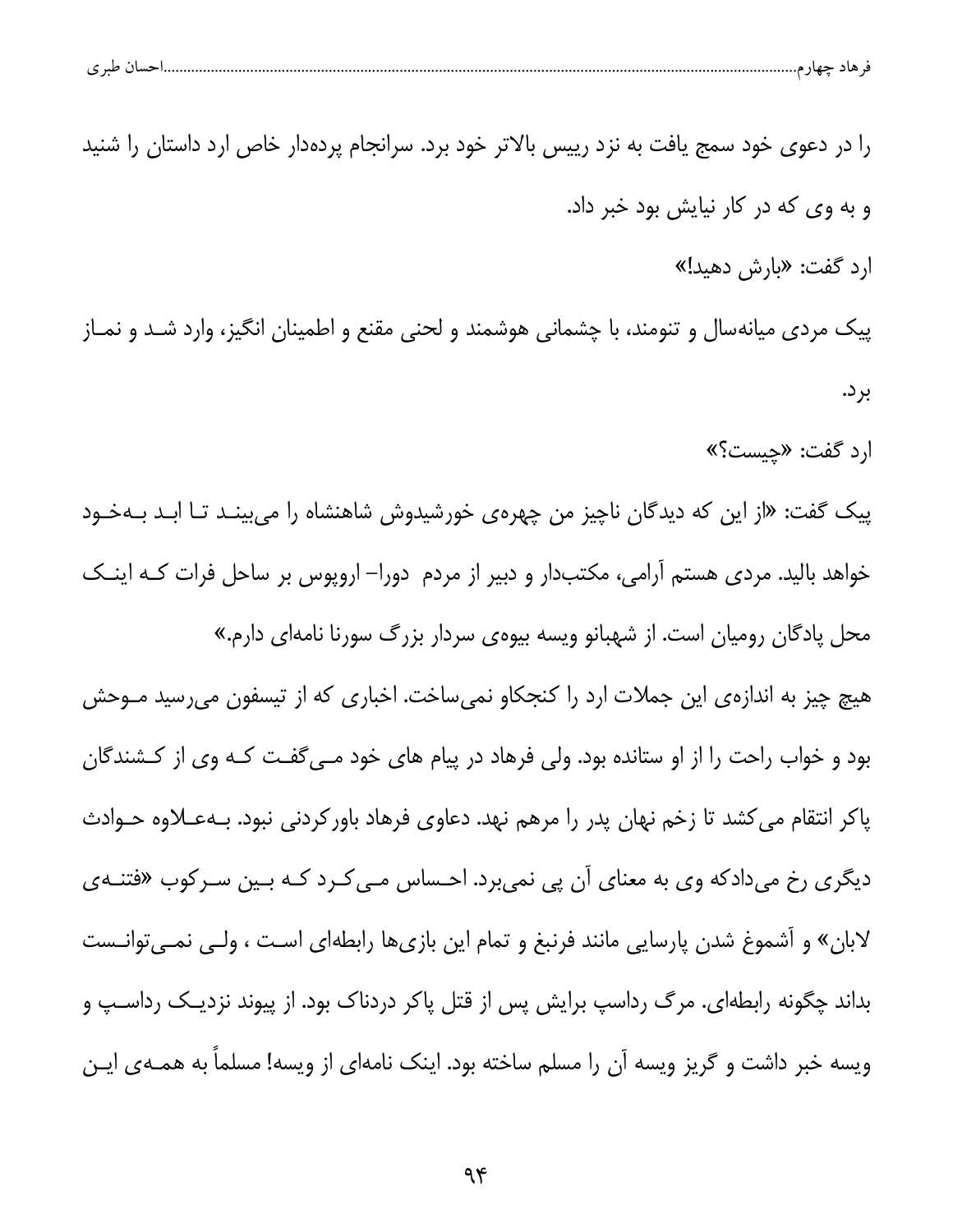| احساں طبر ی |  |  |
|-------------|--|--|
|             |  |  |

حوادث مربوط است و ای چه بسا بر آنها روشنی خواهد افکند. همهی ایـن اندیـشههـا در لحظـهای کوتاه در ضمیر ارد گذشت. لذا گفت: «نامه رابده! اجر آن رنجی را کــه بــردهای بــه شــایانی خــواهی ىافت.»

پیک گفت: «فرمان بدهیدمرا به خلوتی ببرند. باید نامـه را از نهانگــاهی کـه اهــریمن را نیــز بــر آن دسترس*ی* نیست بهدست آورم.»

ارد دستور داد.

نامه یک طومار چرم بسیار ظریف آهو بود که بر آن با خط آرامی ریز و درهم که تنهـا خــود پیــک ، نویسنده ی آن از عهده ی خواندنش برمیآمد، مطالبی نوشته شدهبـود. پیـک نامـه را در حـضور ارد خواند و دانست ویسه با قبول گناه بزرگ خود را از سر موحشی با خبر میداندو آن اینکه پاکر بر اثــر توطئه فرهاد و تیرداد سورن کشته شد و چون رداسپ از این رازها با خبر بود میبایست بمیرد. البتـه ویسه ننوشت که رداسپ و خود او از اجزای این توطئــه بــودهانــد و رداســپ ، بنــا بــه حــسابـهــای خودخواهانه ی خود در این کار سهمی مهم داشت. وی چنین جلوه گر ساخت که رداسـپ بـر حـسب تصادف ازراز مطلع شد و او را به علت عشق و شیدایی اش از آن آگاه کرد. مطلب بـرای ارد چنـدان نو نبود. خود او مطلب را به همین ترتیب حدس میزد ولی متوجه شد کـه نـه فقـط آن نامـه تأییـد حدسیات و اطلاعات پراکندهی اوست ، بلکه مرد آرامی از یک راز شاهی با خبر شده است. پرسـید: آیا مضمون نامه را بر کسی فاش کردهای؟»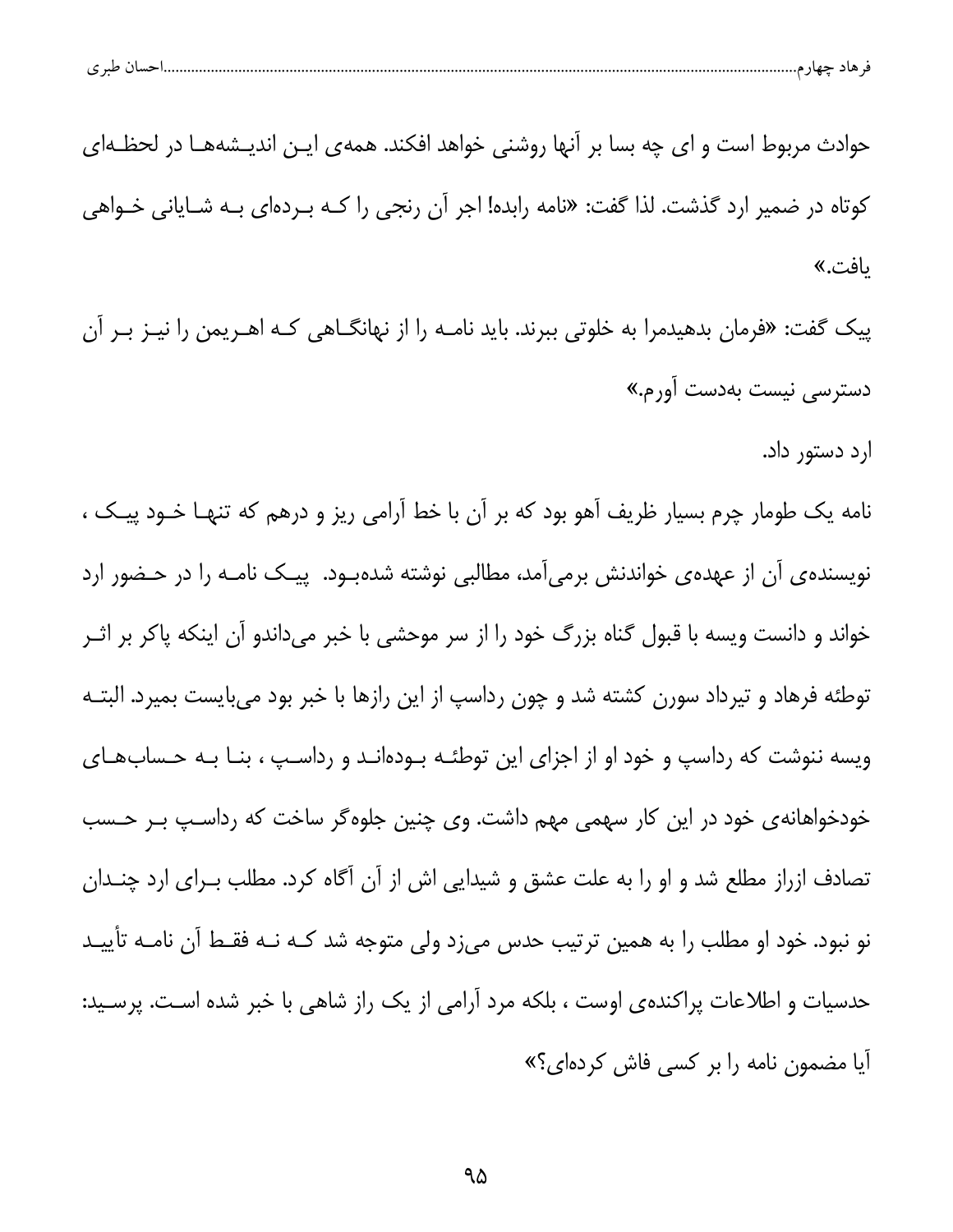|  | $\sim$<br>هاد حهاز م<br>تسب ا<br>ີ |  | $\mathbf{H}$ |  |  |
|--|------------------------------------|--|--------------|--|--|
|--|------------------------------------|--|--------------|--|--|

پیک آرامی گفت: «هر آینهای خدایگان من مردی سالخوردهام و کودک نیستم، که خود را با زبـان درازی بیجا که نه در حد من است، رسوا سازم. من راهی را که می توانستم در ده روز طی کنم چنــد ماهه آمدم و تا مطمئن نشدم که می توانم به امنیت از یک آبادی به آبادی دیگ ربرسه گـام در راه نهشتم و در تمام این ماهها خموش بودم و با احدی وارد آمیزش نشدم.»

ارد گفت: « نیک کردی» و بدرهای متورم از تالانهای زرین بهسوی او انداخت که در برابـر پیـک که کرنش می کرد ، بر فرش مـنقش افتـاد. پیـک آن را برداشـت و بوسـید و در جیـب فـراخ ردای پشمینهی خود نهاد. ارد گفت: «اینک آزادی، برو!»

پیک خارج شد. ولی همینکه از در بیرون رفت ، چند دست قوی ، بازو و دهان او را گرفتند. پـردهدار نخست بدره ی تالانها را از جیبش خارج ساخت و در جیب خود نهاد. آن ماموران ، آرامی را به کنار گودالی بردند و به ضرب نیزه کشتند. پردهدار نزد ارد رفت و گفت: «کار آرامی ساخته شـد و بـدرهی زر نزد من است.»

ارد گفت: «نیمی را خود بردار و نیمی را بین سربازانی که آن جاسوس را به کیفـر رسـاندند، قــسمت کن!»

پس از آنکه پیک آرامی از میان برداشته شد، سیلی از پیغامها و نامههای اضطرابانگیز از تیسفون و سپس هگمتانه، که فرهاد دیرگاه بهار بدان جـا انتقــال یافتــه بــود رســید. همــه حــاکی از خبرهــایی وحشتناک و استمداد از ارد.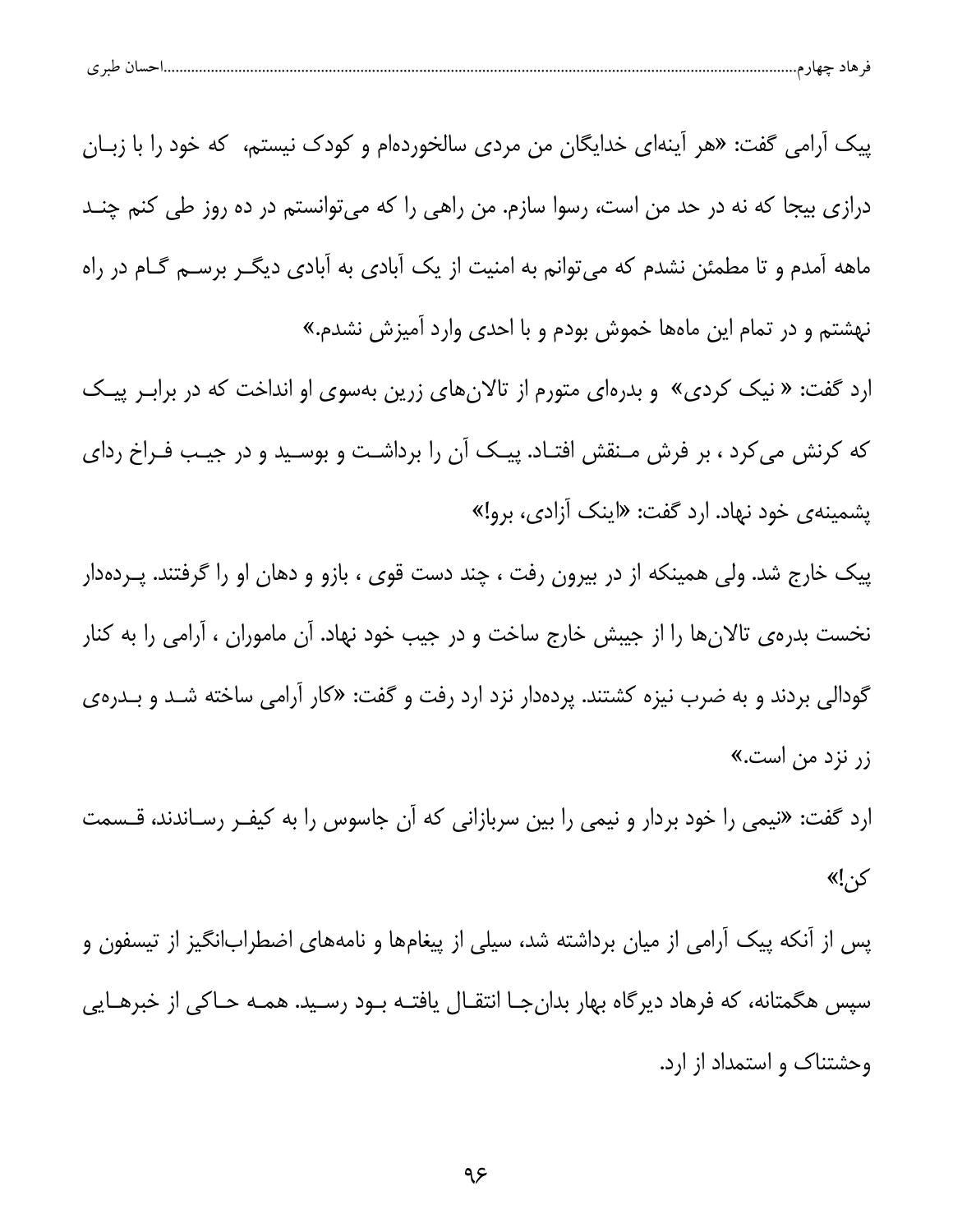| طبری | . حسا( ۰ | $\cdots$ | حصاد | میں |  |
|------|----------|----------|------|-----|--|
|      |          |          |      |     |  |

ارد دانست که نه فقط رداسپ ، بلکه گروهی از فرزندانش نابود شدهاند، نه فقط لابــان (کــه ارد نيــز حاضر بود او را مردی بددین بداند)، بلکه فرنبغ مؤبد بنام نیز (که ارد او را مردی پارسا میشمرد) بــه هلاكت رسيدهاند.

ارد شنید که اکنون پس از فرهاد همه کارهی کشور تیرداد سورن دشمن کینـهتـوز و مکـار خانـدان آنهاست و شاید هم در واقع سر رشتهی توطئهها در دست اوست. طبیعی است که در اخبار و پیامهـا و شایعات و رویدادها که به خودی خود نیز خونین و مهیب بود ده چندان بزرگ میشد و ارد با آکـه مردی بود آزموده و میدانـست کـه در ایـن قبیـل حـوادث میـدان گزافـهگـویی و شـایعهسـازی و دروغ دازی فراخ است ، سخت تحت تاثیر قرار گرفت و دچار دلهره ی دایم شد ، چنان که خـواب و آرام از وی سلب گردید.

دردها را با مؤبدان مؤبد شیز درمیان گذاشت و گفت: «با آنکه خروج از اعتکـاف و گوشـهى زهـد در سر پیری کاری است ناپسند و من به همهی بساط سلطنت لعنت گویان، برای انزوای تمام عمـر بـه این بقعهی دل|نگیز آمدهام ، با این حال ناچارم بازگردم ، زیرا خلقی جویای ایــن بازگــشتند و فرزنــد نادانم جهانی را به آتش کشیده و اورمزد بر من نمیبخشاید در این کنج واج بگیرم و گمارده یمن بر تخت سلطنت همهی رادمردان عالم را به خاک و خون بنشاند.»

مؤبدان مؤبد ارد را ثنا گفت و رأى او را عالى و بزرگوارانه شمرد. ارد همهگونه دقتى را به كار برد تــا فرهاد از نیت او به بازگشت پیش از ورودش به هگمتانه مطلع نشود. راه در این بار کوتاهتر و ایمنتر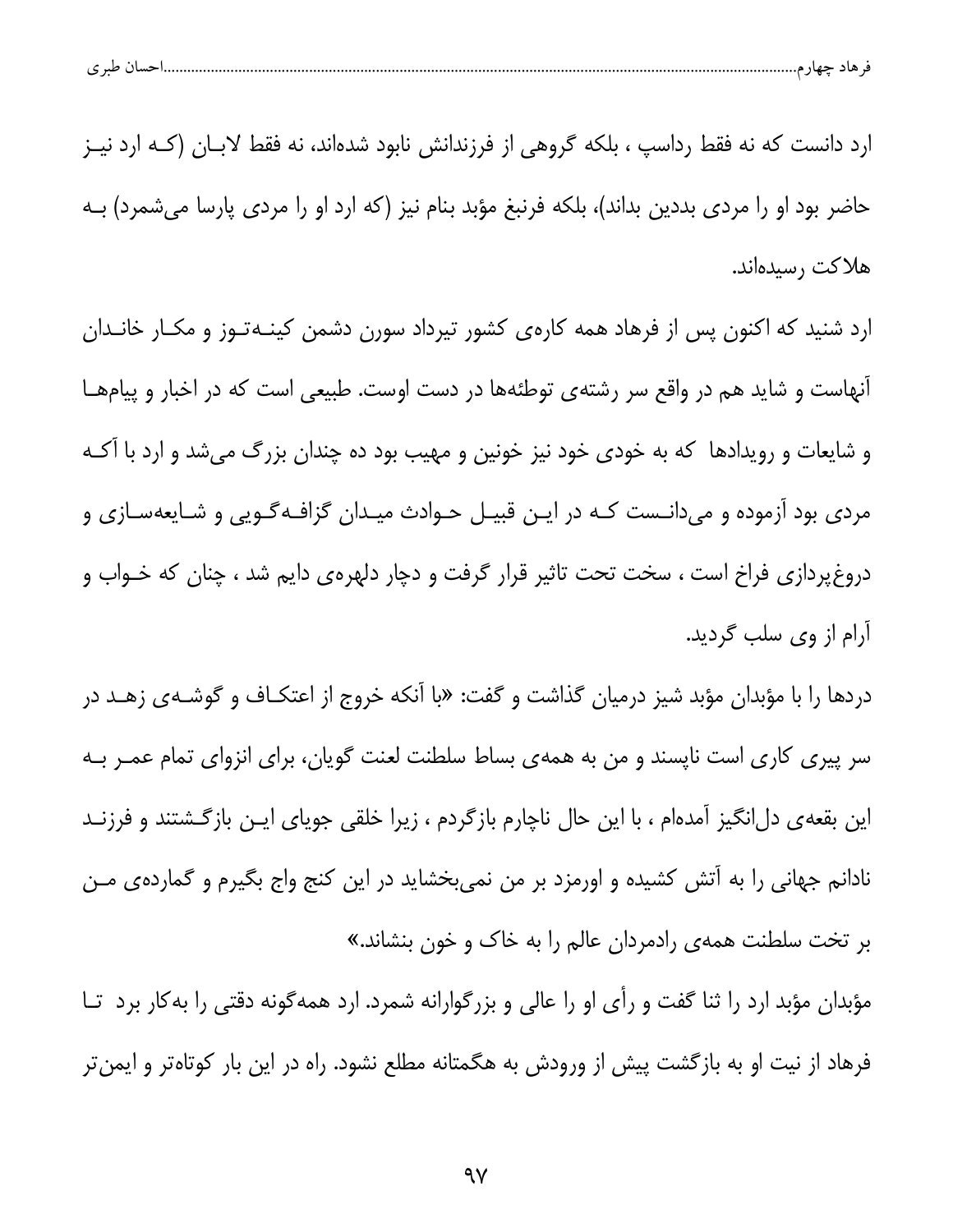|--|--|--|

بود. او مجبور نبود بار دیگر با خطر گودرز در اورامان مقابله کند و با فریاپیت وارد معامله شود. ارد در بازگشت تنها چند تن خاصگی و محرم و عدهای سواران گزیده و تیزتک که او را از بلای محتمـل حفظ کنند همراه برداشت. بخش اساسی موکب کماکان در شیز ماند. تدابیر ارد کارگر افتاد و فرهـاد زمانی از بازگشت پدر باخبر شد که وی به پیرامون هگمتانه ورود کرد. خبر از دو جا به گوش فرهـاد رسید: از جانب پیک خاص و از جانب کارآگاهان او که در اردوی ارد بودند و فاصـلهی ایـن دو خبـر چند ساعتی بیش نبود.

فرهاد از کارآگاهان کندپوی خود سخت دلآزرده شد و حتی دستور داد یکی از آنها را تازیانـه بزننـد. اگر او زودتر از داستان آگاه میگردید، به چارهگریهایی میپرداخت. با این حال نزد خود گفت: «این پیر خرفت میدانم برای چه اجاق گرم و نغمهی گــاتهــا را رهــا کــرده وبــدین ســو آمــده اســت. او میخواهد برای سرنگونی من توطئهای بچیند ولی من نیز تختی را که با انتظار و شـوق مـرگ[وری بهدست آوردهام ، بدین آسانی از دست نخواهم داد.»

بدگمانی فرهاد نسبت به ارد موجه بود. ارد در واقع در ضمیر خود نقشهای برای برداشتن فرهاد طرح كرده بود. چون اينك فرزند لايقى نداشت كه بر تخت بنشيند ، مىخواست خود تا آنجا كه نيرو دارد به سلطنت ادامه دهد و سپس یکی از فرزندان به عرصه رسیده را با سرپرستی مهران بزرگ ریــیس خاندانی که نسبت به اشکانیان مطیع بودند به پادشاهی بگمارد. بدین سان سـیر امـور ارد و فرهـاد ، پدر و پسر را به نبردی تناتن می کشاند.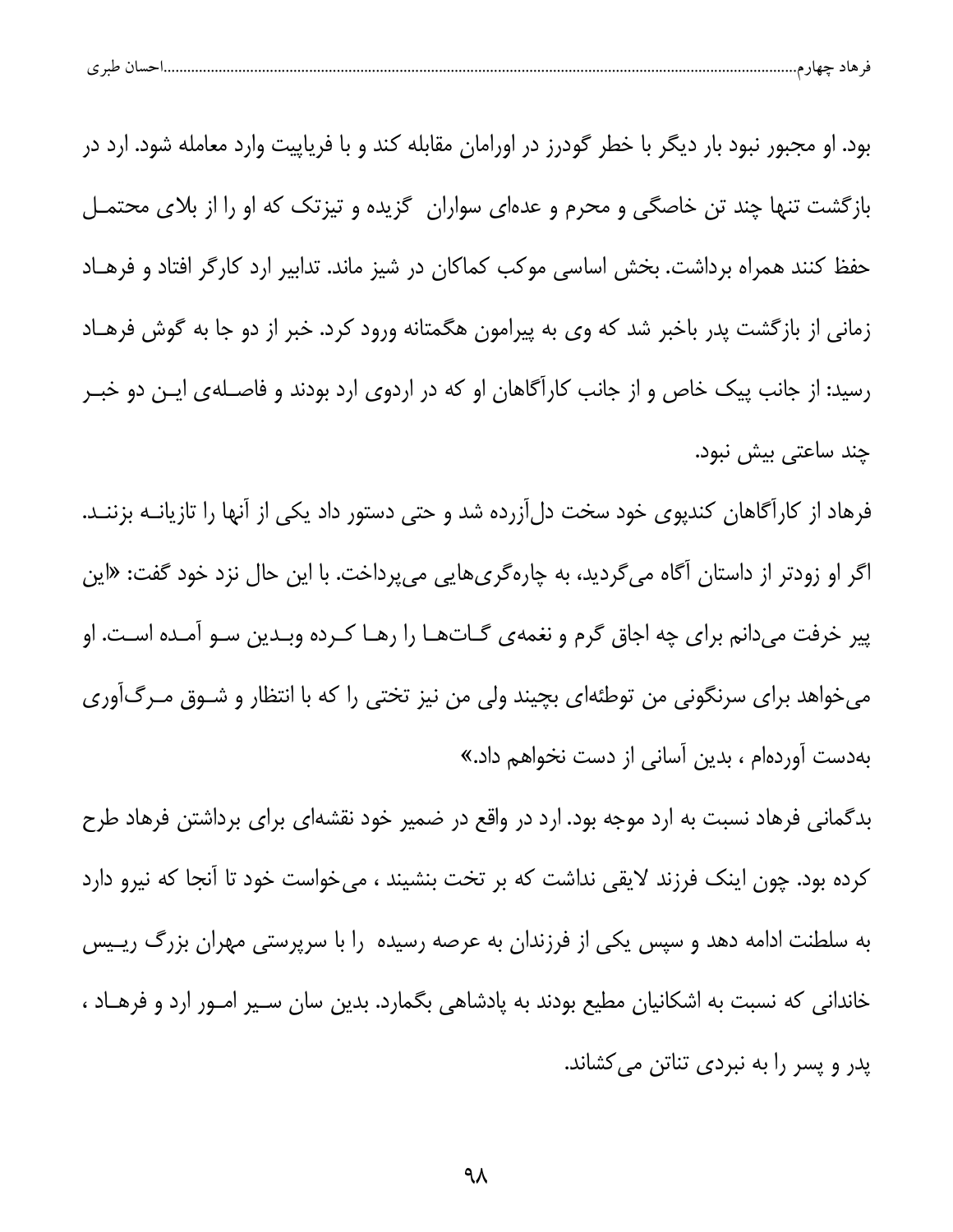|  | $\sim$<br>هاد حهاز م<br>تسب ا<br>ີ |  | $\mathbf{H}$ |  |  |
|--|------------------------------------|--|--------------|--|--|
|--|------------------------------------|--|--------------|--|--|

پس از آنکه پیک رسمی ارد ورود او را به پیرامون هگمتانه خبر داد، فرهـاد در صـدد برآمـد مراسـم احترام را برگزار کند، ولی برای اینکه این مراسم چنان پهنه و ارجی نیابد که مردم را بر ضـد فرهـاد جری سازد و به عواقب پیش بینی ناپذیری بیانجامد، تصمیم گرفت آن را محـدود و محرمانــه نگــه دار د.

تیرداد سورن مأمور فیصلهی این امر شد و او حیله گرانه ترتیباتی اگرچه شاهانه ولی بسیار خـصوصی معین کرد که طبق آن نه ارد خود را موهون بشمارد و نه دربارهاش تجلیلی وسیع صورت گیرد. ولی به ناگاه در نقشهها خلل راه یافت و خبر ورود ارد به هگمتانه همگانی شد. خود ارد به ایـن کـار کمک کرد و شایقان بازگشت او در دربار و مهستان و شورای مغان به شاه و تیرداد سورن امان نداد که امور را در مجرای مطلوب خویش سیر دهند. سیلی از مردم هگمتانه بـهسـوی اقامتگــاه ارد روان گردیدند. اشراف و روحانیون تدارکات هنگفتی دیدند.

فرهاد خواست با خشونت از این جریان جلوگیرد ولی تیرداد سورن گفت: «خدایگان باید از آنچـه بـه ناخواه روی داده برای خویش سود جوید و راز کشورداری جز این نیست.»

فرهاد این اندرز را پسندید و دستور داد که تدارک رسمی درباری بر تدارک غیــر رســمی و خــود بــه خودی پیشی گیرد و او و بزرگ فرمدار کوشیدند رشتهی ابتکار را در دست داشته باشند. البته خاصان و نزدیکان این تحول ، روش را درک کردند ولی مطلب بر بسیاری و بهویژه بر مردم مجهول ماند.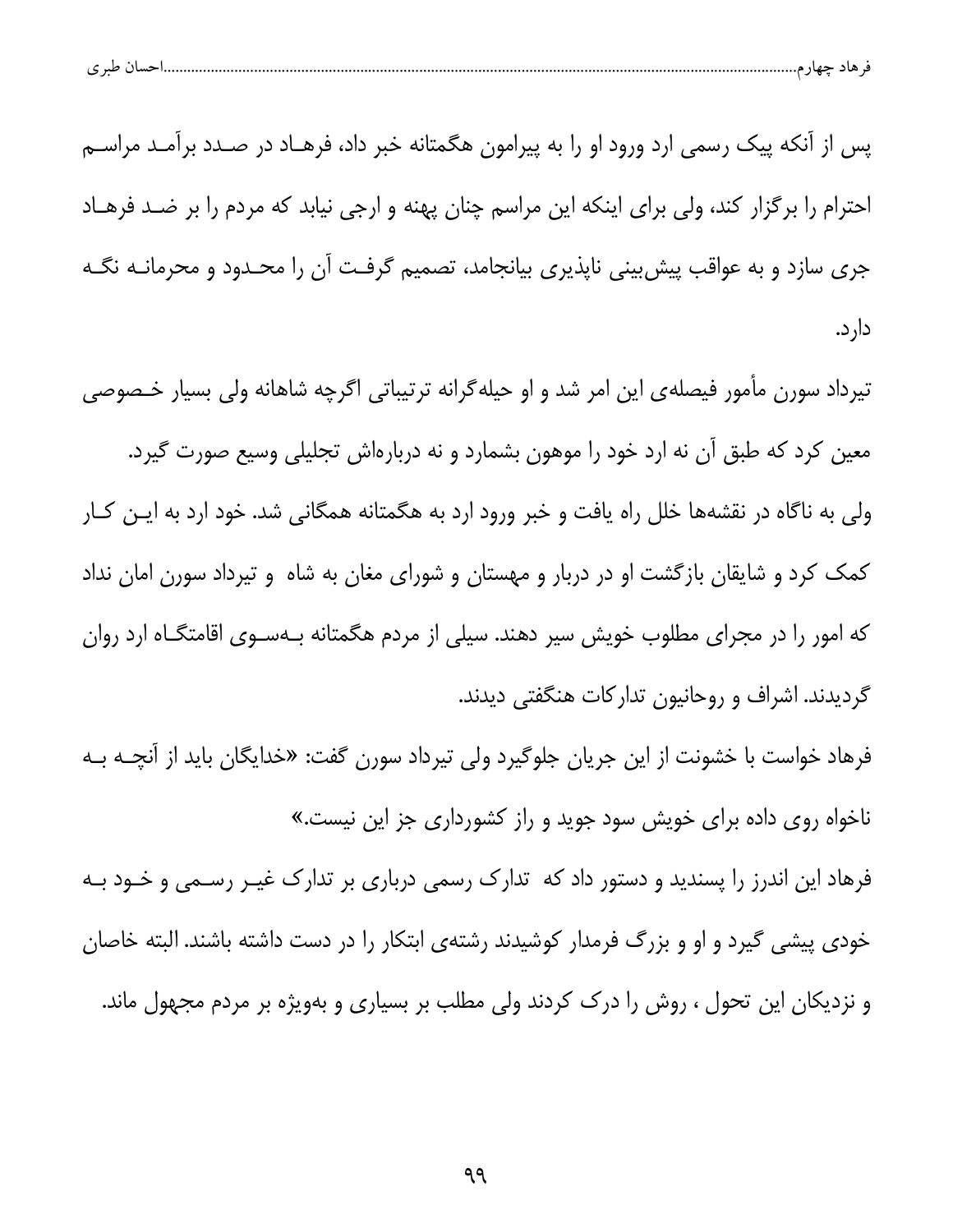سرانجام ارد وارد کاخ تابستانی هگمتانه شد که سنت و شکوه آن از کاخ تیسفون بـسی بیـشتر بـود. اینک دست کم هزار سال بود که هگمتانه شهری با اعتبار در جهان محسوب می شد و شاهان مـاد و هخامنشی و اشکانی هر یک آن را به مثابه پایتخت اول و یا پایتخت جنبی خود مورد استفاده قرار داده بودند. تمدن کهن شرقی از دوران «اور» و « اکد » و «سومر» گرفته با تمدن غربی یونـانی در این شهر درآمیخته و بازارهای بزرگ و تقسیم کار دقیق بین حرفهمندان و پیشهوران و تیـولداران و بازرگانان ثروتمند و آتشکدههای بزرگ و کاروان سراهای مزین و گرمابههای عمومی و میـدانهـا و باغهای خرم ، همه و همه ، هگمتانه را به یکی از معمورترین شهرهای شاهنشاهی بـدل مـی کـرد. چند باروی محکم شهر را از مهاجم محفوظ میداشت. باروی درونی ارک دارای قبههـای طلایـی و کنگرههای کاشی کاری زیبا بود و سراپای شهر آمیزهای از معماری آشوری و ایرانی بـا رگـههـایی از سلیقه ی یونانی بود. ایرانیان به هگمتانه مینازیدند و آن را کانون مدنیت و قومیت خود میدانستند و بدان كمابيش چون بلدهای مقدس مینگریستند.

وقتی ارد وارد کاخ شد، نه مانند مهمان، بل مانند صاحبخانهای کهن رفتار کرد و به سرایداران کاخ سکههای طلا بخشید و تعمداً چنان کرد که فرهاد در سایه قرار گیرد.

مابين پدر و پسر كينى عظـيم پديـد شـده بـود. كـين و حـسادت همـراه شـهوتِ مقـام و شـهوتِ خوشگذرانی انگیزههای اساسی روح این شهان وحشی عشیرهای بود کـه اینــک سـنتهــای کهــن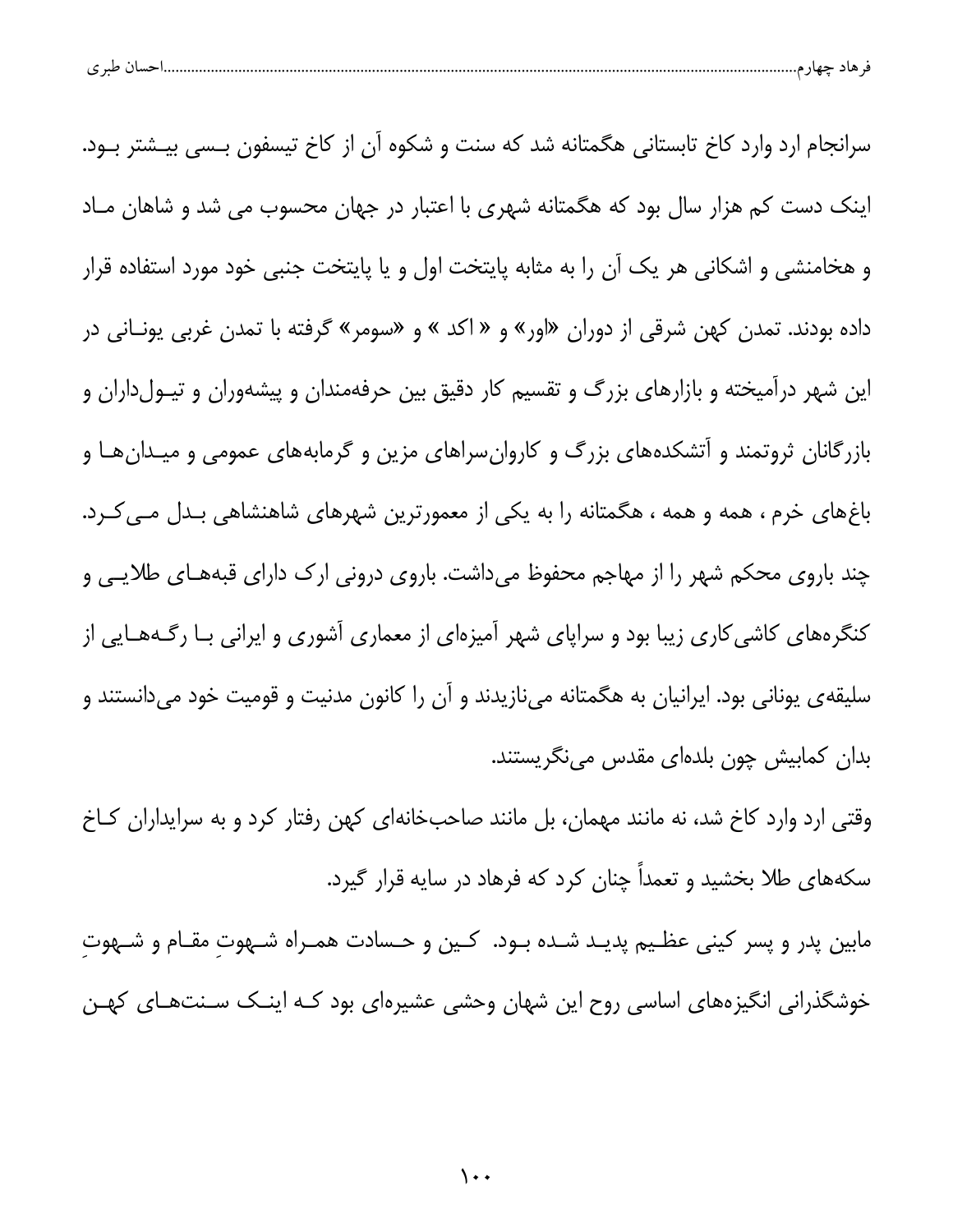| $\sim$ 10<br>پ |
|----------------|
|----------------|

ایرانی و یونانی مآبی را کسب کرده ، «متمدنوار» رفتار میکردنـد. صـفات اصـلی در آنهـا ، آداب و صفات بدوی قبیلهای مانده بود که قدرت و مدنیت منحطی ، آن را فاسد و خللدار ساخته بود. در کاخ هگمتانه معلوم شد هیچ پیوند روحی مابین ارد و فرهاد باقی نیست و هر کـس مـیتوانـست پایان این حادثه را حدس بزند. باید بهزودی یکی از شر دیگری خلاص شود. پس از آنکه مراسم رسمی آمدن قشرها و طبقات شهر به پای بوس ارد پایان یافت و وی خـود را ریاکارانه پارسایی سالخورده و مهربان نشان داد ، کار بدان جا رسید که بایست ارد و فرهاد مطلب را

```
با یکدیگر در میان گذارند.
```
در مشکوی خاص شاهی گفت و گو بین پدر و فرزند آغاز شد. ارد گفت: «بارها بـه هنگــام نمــاز در معبد شیز پیامآوران نزد من آمدند و گفتند: «ای پدر! چه نشستهای، فرزندان تو غرق در خون شـدند. چنان که بارها کم بود ازرنج و دهشت کالبد تهی کنم. گفتند رداسپ را چنان به خواری کـشتند کـه همه ی کشور برای او گریست. گفتند معبد ناهید را غارت کردنـد و فرنبـغ پارسـا را بـر دار کـشیدند. گفتند که فرزندان بی گناه مرا به تیغ دژخیم رها کردند، سراهاشان را دستخوش تاراج ساختند. زنـان و فرزندانشان را به نبطیان و قبطیان بخشیدند. گفتند که در خاندان اشکانی نـه نـاموس مانـد و نـه آزرم. همه سراپا خون است و ننگ. نزد خود گفتم: افسوس که اهریمنی خونآشام را بر مــردم و بــر قبیلهی خود فرمانروا ساختم. خدایان مرا بدین گناه نخواهند بخشود. عزم هگمتانه کردم تا ببینم چه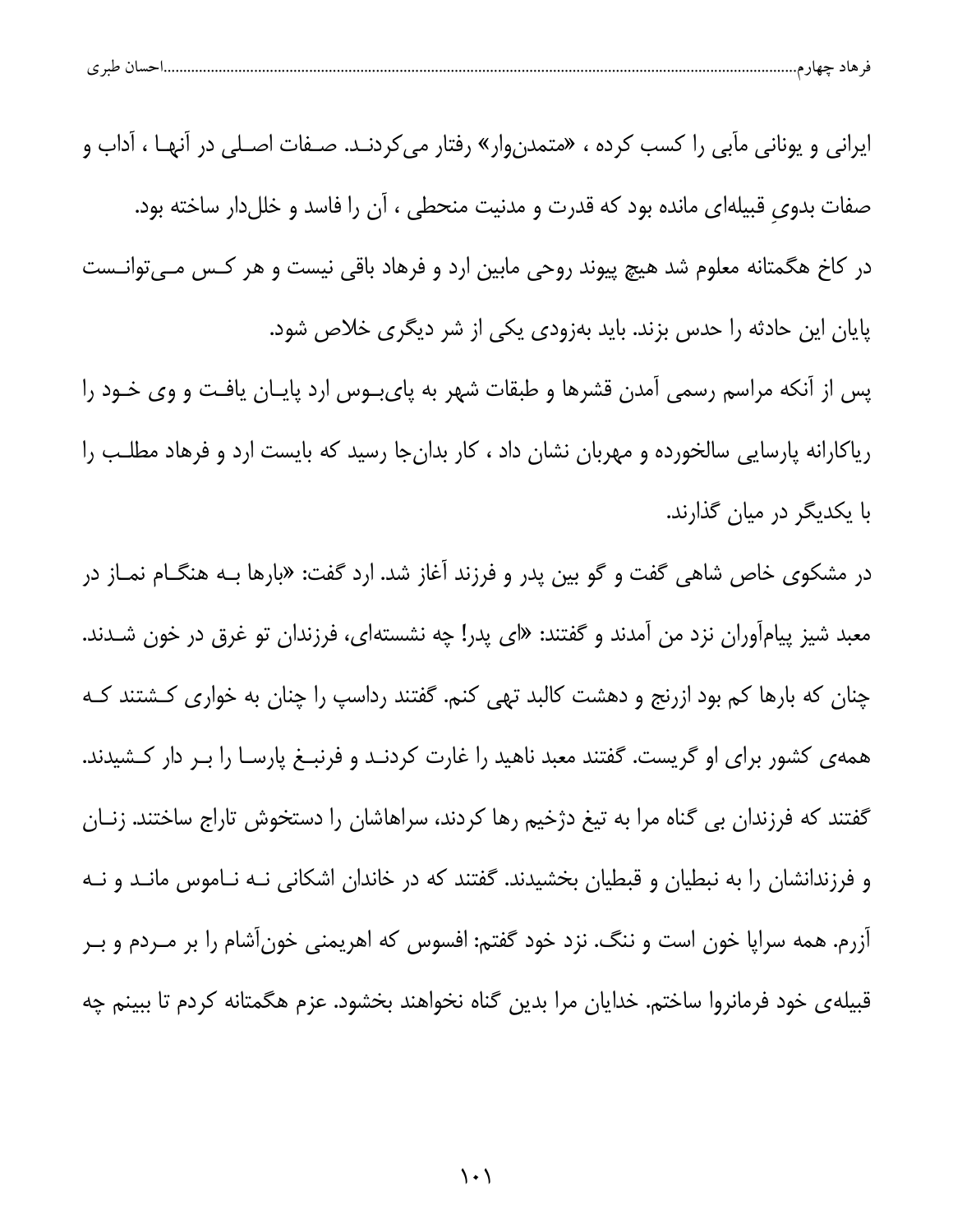|  | $\sim$<br>້ |  |  |  |  |
|--|-------------|--|--|--|--|
|--|-------------|--|--|--|--|

می گذرد. اینک تو بگو که این داستانها چیست. رداسپ کجاست؟ فرزندان من کجایند؟ ویـسه چـرا گریخت. فرنبغ چرا نابود شد؟ این بیم چیست که در میان قبیله افکندهای؟ چه در سر داری؟» فرهاد که در برابر پدر ایستاده بود کوشید خود را بر هیجان درونی چیـره کنـد. از قـوس طـاق&ـای مَشکو ، نظر به آسمان انداخت. ماهی سرگردان در میان ابرها پارهپاره میدوید. مـشعلهـا بـا رنـگ سرخ و زرد بر کنگرهی باروهای بلند میلرزید. سپس گفت:

«پدر پادشاهی مرا دادهای تا بدان شگرد که خواهانم بر آن حکمروایی کنم. آن دم کـه مـرا بـدین سمت مأمور می کردی من اتمام حجت کردم و گفتم که بنای کار خود را بر هیبت خواهم نهاد زیـرا توطئه گران و کین خواهان بسیارند. هنگامی که مرا در انتخاب شادی و مصیبت مخیر کنند پیداست که من شادی را خود برمیدارم و مصیبت را بین دشمنان خود تقسیم می کنم. وانگهی تو بسیار تنــد میرانی و دور میروی. نکوهش چون تویی بر چون منی نارواست. آیـا ایـن تـو نبـودی کـه همـراه مهرداد عموی من فرهاد سوم پدر خود و پدربزرگ مرا بدان خواری به قتل رساندی؟ و آیــا ایــن تــو نبودی که پس از پدرکشی ، به بردار خود و عموی من مهـرداد رشــک ورزیــدی و او را نیــز کــشتن فرمودی؟ و مگر باز تو نبودی که آن همه خدمات سردار بزرگ سورنا را که لژیــونِهـای وحـشتآور کراسوس مغرور را با چنان مهارت در هم شکست نابود کردی؟ پس چگونه به من اندرز مـیدهـی؟ من انتقام برادر خود پاکر را از بدخواهان ستاندم. رداسپ انگشتان را به خون او رنگین کرده بود. اگــر تو به پاکر آن عشقی را داشتی که نشان میدادی، باید از کینتوزی از کشندگانش خرسند باشی.»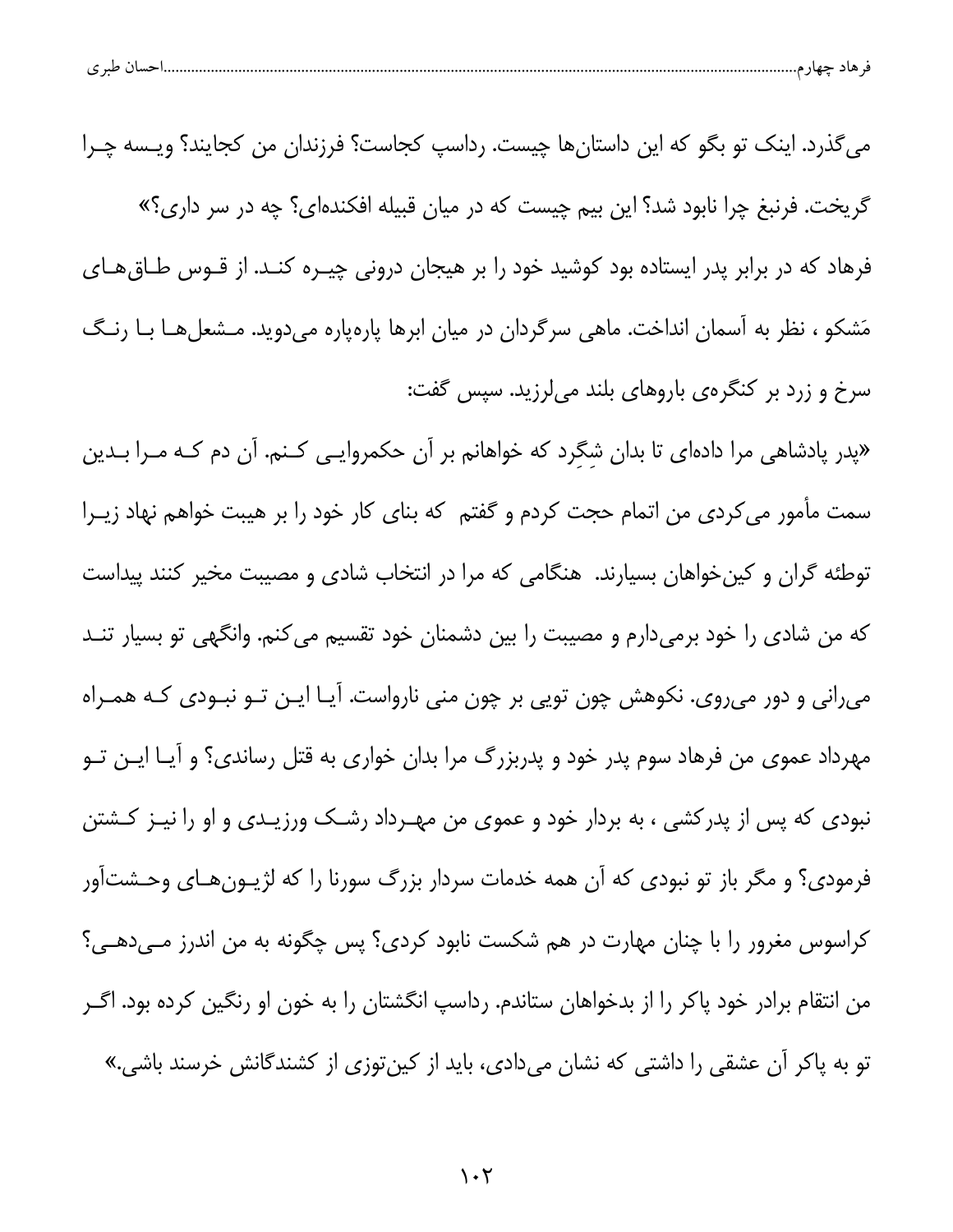| احسال طبري |  |  |  |
|------------|--|--|--|
|------------|--|--|--|

ارد دانست که فرهاد در محاجه گستاخ و چالاک است، بر سر آن است که پـروای پـدر را نکنـد، بـر تخت شاهی شسته است و آهنگ دوباره برخواستن ندارد. چانهاش از خشم لرزیـدن گرفـت و گفـت: «بسیار ناروا می گویی. سورنا جوانی هرز و ناسپاس بود. مانند زنان، غازه بر روی و غالیه بر موی می مالید. چون به جنگ میرفت دویست ارابه حرم او را حمل می کرد. مانند شاهان با کمربنـد مرصـع و هزار پاسدار مسلح رفت و آمد می کرد. از غارت جنگ هزاران شتر بار غنیمت برای خویش آورد. آری وی جوانی دلیر بود. در نبرد سلوکیه خود به تن خود سربازان رومی را از بارو به زیر مـی|فکنـد ولـی جوانی تباه و بیآبرو بود. سپس با همسر خود ویسه اندیشهی شاهی و خدایی داشتند. من به هنگـام بازگشت او از جنگ ، آن همه نیکیها در حق او کردهام کـه همـهی جهـان از آن خبـر دارنـد ولـی توطئه گر را سزا مرگ است. و اما تو دربارهی پاکر دروغ میگویی. ویسه کـه از چنـگ تـو گریخـت توطئهی تو و تیرداد سورن را بر ضد فرزندم فاش کردهاست. فرنبغ و لابان هم بر سر ایـن نقـشهی تبه کارانهی تو نابود شدند. سری از من نهان نیست.»

فرهاد تکان خورد. خشمی حیوانی بهویژه از غداری ویسه بر وی مستولی شد. دانست که این زن بـه وی ضربتی سنگین زده است و مشتش در نزد ارد باز است و نیز دانست که اینک هـیچ تـوجیهی در نزد پدرش کارگر نیست. گفت: «اگر از این خبر داری که فرهاد و تیرداد سـورن و ویـسه در هــلاک پاکر دستاندر کارند، پس هر آیینه باید این را نیز بدانی که رداسپ هم در این کار با مــا بــود. پــس این فزع تو بهخاطر رداسپ برای چیست؟»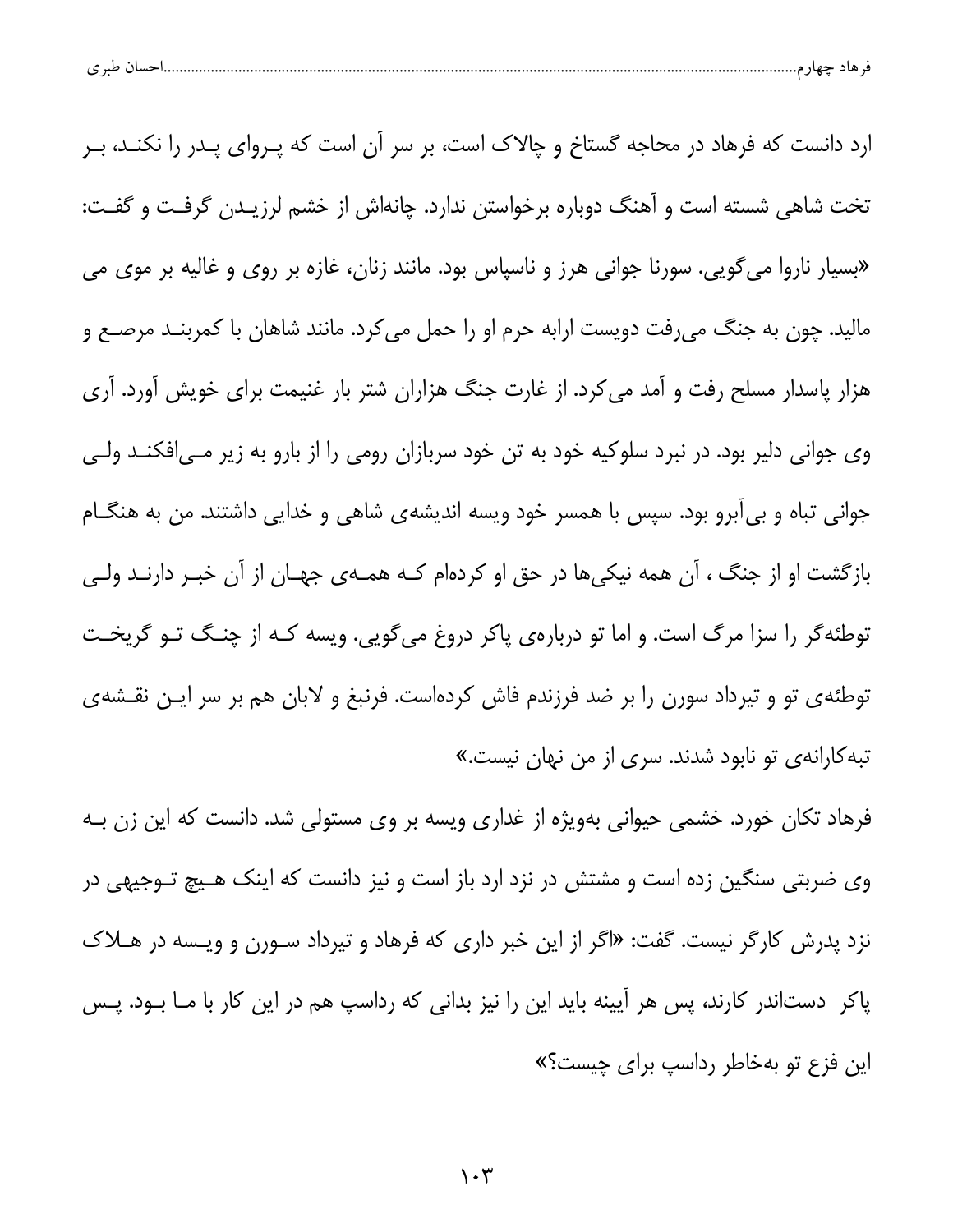| ້ |
|---|
|---|

«اگر بر تو پوشیده نیست ، بر من نیز پوشیده نیست که تو با برادران ناسـیاس مـن و مادرانــشان در توطئه بر ضد من همدت هستی و خیال فرو کشیدن مرا از تخت در سر می پروری و اگر توطئه گری بر ضد پادشاه برای سورنا گناه بود، برای تو نیز گناه است …»

در اینجا برقی شیطانی از ضمیر فرهاد جستن کرد. تا آن دم او قصد نداشت بـر ضـد پـدر واکنـشی بکند. نگران بود که از عهدهی آن دشواری که ارد پدید آورده است چون برآید. ولی ناگاه این عـزم در او پدید شد که بلافاصله و بدون تردید و در همانجا ارد پیر را نابود سازد. لذا با چهرهای مهیب و دیدگانی خوفناک بر او نگریست و گفت: «آری باید به کیفر برسی. تو از ریختن خـون پـدرت شـرم نداشتی. من کار ننگین تو را تکرار نمی کنم و از اینکه انتقام از قاتل پدربزرگ و عمو و دوست خـود سورنا بستانم نەتنها شرمندە نيستم بل خرسندم.»

ارد به هیچوجه منتظر چنین چرخش حادثه نبود. وی فرهاد را مـردی بـزدل مـیپنداشـت و از نهـاد دوزخی او و میزان اراده و سرعت عمل او در اجرای نقشههای خود بیخبر بود. تا رفت بهخود بجنبـد فرهاد با دو پنجهی پولادین گلوی او را بهسختی فشرد چنان که بیهوش شد. سپس بالشی مرصع را بر چهرهاش نهاد و با غیظ شعلهوری بر آن نشست. ارد با ناتوانی درزیر آن بار سنگین دست و پــا زد و متشنج شد و سپس جان داد.

فرهاد دیری نشست تا کوچکترین بیمی از زنده ماندن پدر بر جای نمانـد. وقتـی برخواسـت غـرق عرق بود. ارد مرده بود. گیسوان سفید به چهرهی فربه و پیرش حالتی داده بود کـه فرهـاد نتوانــست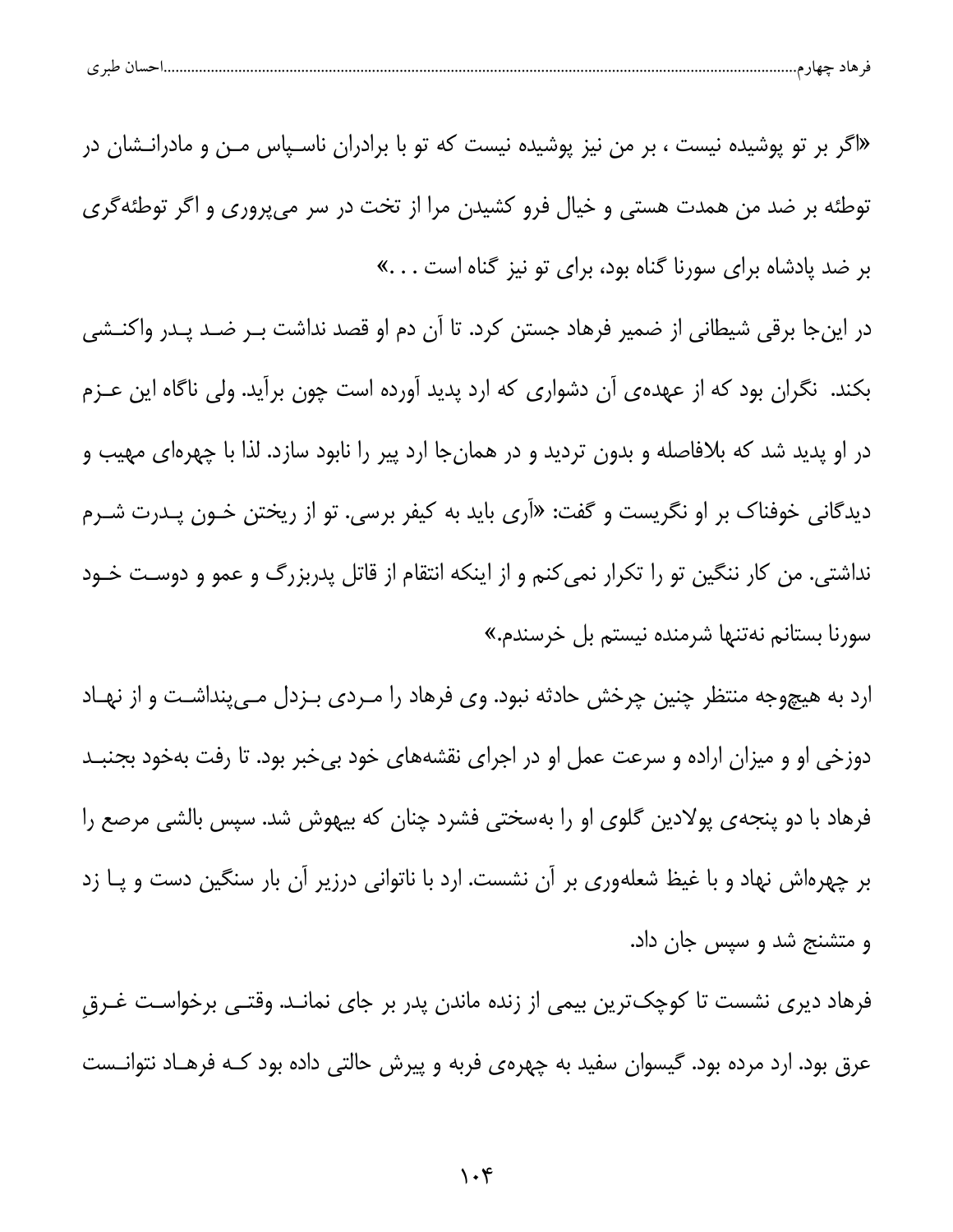| احسال طبر ی |
|-------------|
|-------------|

دیری بر آن بنگرد. روپوشی را بر روی او کشید و سپس در اندیـشه فـرو رفـت. از ضـمیرش چنـین می گذشت: «از خطر بزرگی رستهام.» سپس از مشکوی خارج شد و یکی از نگهبانان را گفت تیـرداد سورن را حاضر کنند. سپس خود به درون مشکوی آمد و بر کرسی خاتمکاری یونانی بـا فرسـودگی تمام افتاد. دقیقهای چند گذشت. تیرداد سورن بزرگ فرمدار در برابر فرهاد نماز برد. فرهـاد از دیـدن او نیرو گرفت و با انگشت نعش پدر را نشان داد و گفت: «قاتل سورنا به کیفر رسید. خدایان او را بـه نزد خود فرا خواندند.. این ماتم را باید نیک نگه داشت زیرا اگر زنـدهاش رعـبانگیـز و منفـور بـود، مردهاش بی آزار و گرامی است.»

تیرداد سورن نظری بر لاشه که در زیر روپوش متورم بر فرشهای خوشنقش افتـاده بــود افکنــد. شاد*ی* عجیب قلب او را فشرد. دانست که مرگ ارد طبیعی نیست ولی گفت: «بـیشـک شاهنـشاه مرحوم از شادی دیدار فرزند برومند خود دچار هیجان و فجاء شد. گـاه شـادی بـسیار مایـهی فجـاء است. باری باید از این ماتم جهان با خبر شود. آری سوگ عظیمی پیش آمده است و جا دارد کـه در این سوگ عالمی سیهپوش گردد.»

فرهاد خاموش بود. جملات سالوسانهی بزرگ فرمدار را میشنید که در آن چاپلوسی و زهرخند انتقام جویانه با یکدیگر پیوند یافته است. پس از سکوتی طولانی سر برداشت و گفت:

«شورای مغان و مهان را خبر کن و آنان را از این فاجعه با خبر ساز. پدرم را باید چون خدایی تجلیل كرد، زيرا از جبروت يك مرده تنها وارثان آن بهرهمند مىشوند. من هفت روز در حـرم بـه سـوگ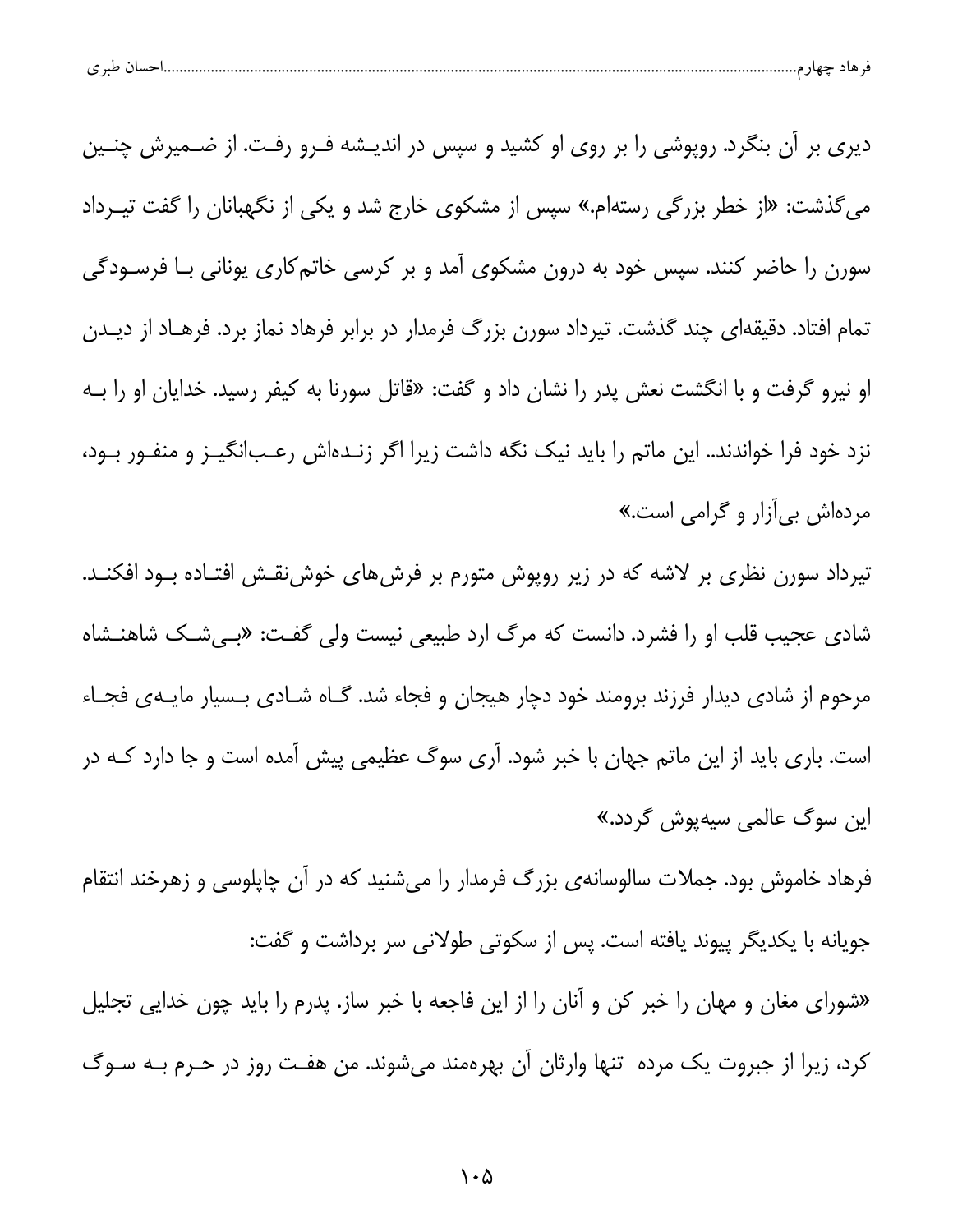|  | <b>صسال طبر ی</b> |  |  |  |  |
|--|-------------------|--|--|--|--|
|--|-------------------|--|--|--|--|

خواهم نشست و سپس بار خواهم داد. احتیاط را از دست مده و بر میزان پادگانها در همهی شهرها بیافزا. مواظب گودرز باش که از فرصت برای اندیشههای شوم خود استفاده نکند . . . » تیرداد سورن در حالی که تعظم می کرد و اطاعت نشان میداد خارج شد. فرهاد بار دیگر از زیر چشم بر لاشهی پدر نظر افکند. سپس به انگشتان خود که هنوز لمـس کـردن ارد بر آن اثری وصف:اپذیر بر جای هشته بود نگریست. شادی بیمآلـودی بـر جـانش سـایه افکنـد. آنگاه غرور مهیبی جای آن را گرفت و دیدگانش مانند دیدگان خونخواران سیراب نشدنی تابید. شب در بیرون ژرف بود. فرهاد پیش منظر آمد و دیدگان خود را به ماه دوخت ، که بی خستگی مـیدویـد. بادی که میوزید در درختان کاخ پچپچهی مرموز میکرد. از دور شهر گلین مانند دهکدهای بـزرگ خفته بود. شعلههای سرخرنگ باروهای کاخ در ارتعاش غمگین خود پیـامی لرزاننـده داشـت: اینجـا سرای یک جبار بی رحم است که اینک بر ایرانزمین حکمروا است.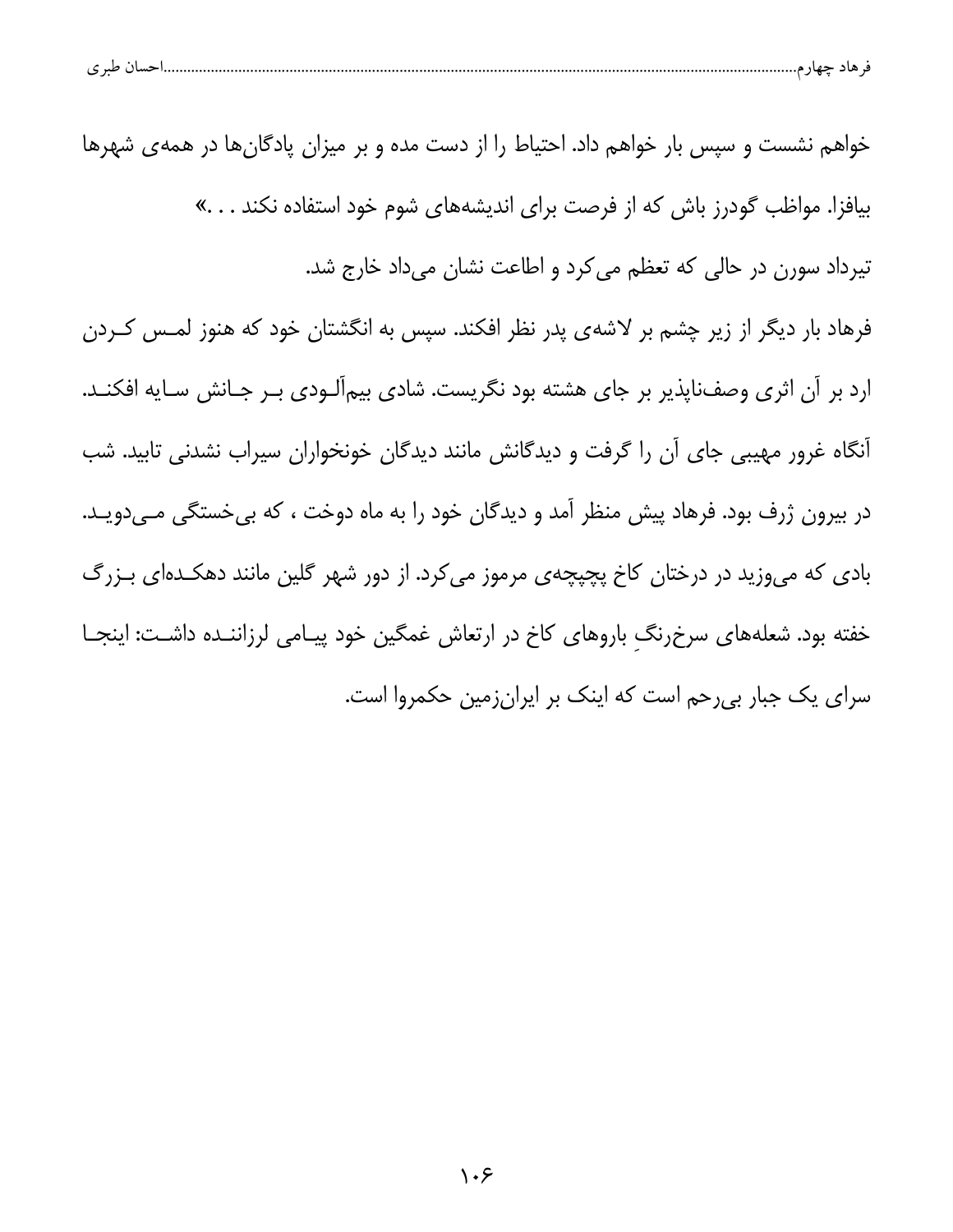| $\sim$<br>ت |  | - 13 |  |  |
|-------------|--|------|--|--|
|             |  |      |  |  |

#### ويسه در رم

قشرهای فوقانی جامعهی اشکانی مرگ ارد را طبیعی ندانستند. فرهاد با حیرت مشاهده کرد که ایـن مرگ نابهنگام او را در نظر همگان سخت مقتدر و رعبانگیز جلوه ساخت. طبیعی است تــا هنگــامی که ارد زنده بود ، کسی فرهاد را چنان که او میخواست جدی نمـی5رفـت. سـلطنت طـولانی ارد و کامیابی او در جنگ با رومیان و برخی مختصات شخصی بهعنوان پادشـاه ، بـرایش چنـان مهـابتی ایجاد کرده بود که برای فرهاد دشوار بود از گوشهگیری داوطلبانهی پدر برای اعتلای شخصیت خود سود جوید. ولی اکنون که ارد مرده بود و به نظر اطرافیان کشته شده بود ، خلایی پدید شـدکه آن را فرهاد با سرعت پر کرد. مهستان و شورای مغان که در گذشته با رفتار و گفتار خود نشان مـیدادنـد که خود را قدرتی برابر فرهاد مـیشـمرند ناگهـان جـا زدنـد. در کـردار و گفتـار آنهـا سراسـيمگی ، جاسوسی و کوشش برای بیمه کردن خود بروز کرد. فرهاد که به حد جنونآمیز قـدرت دوسـت بـود لذت میبرد. هیچ منظرهای از خواری انسانها بیـشتر او را بـه نـشاط نمـیآورد. نگـاهش سـخت و متفرعن و بی|عتنا شده بود. به پیرترین و پرآوازه ترین اطرافیان خود تا چند دقیقه اجازه نمی داد کـه از زمین بوس برخیزند. بوسیدن موزهها و کفشهای مرصع او یک امتیاز استثنایی بود. تیرداد ســورن که در تکامل استبداد او دخالت داشت از این خواری بینصیب نماند. او مردی محیل و عاقبتاندیش بود و هرگز در صدد برنیامد که ابراز رنجش کند ، زیرا میدانست که فرهاد بر وی رحم نخواهد کرد.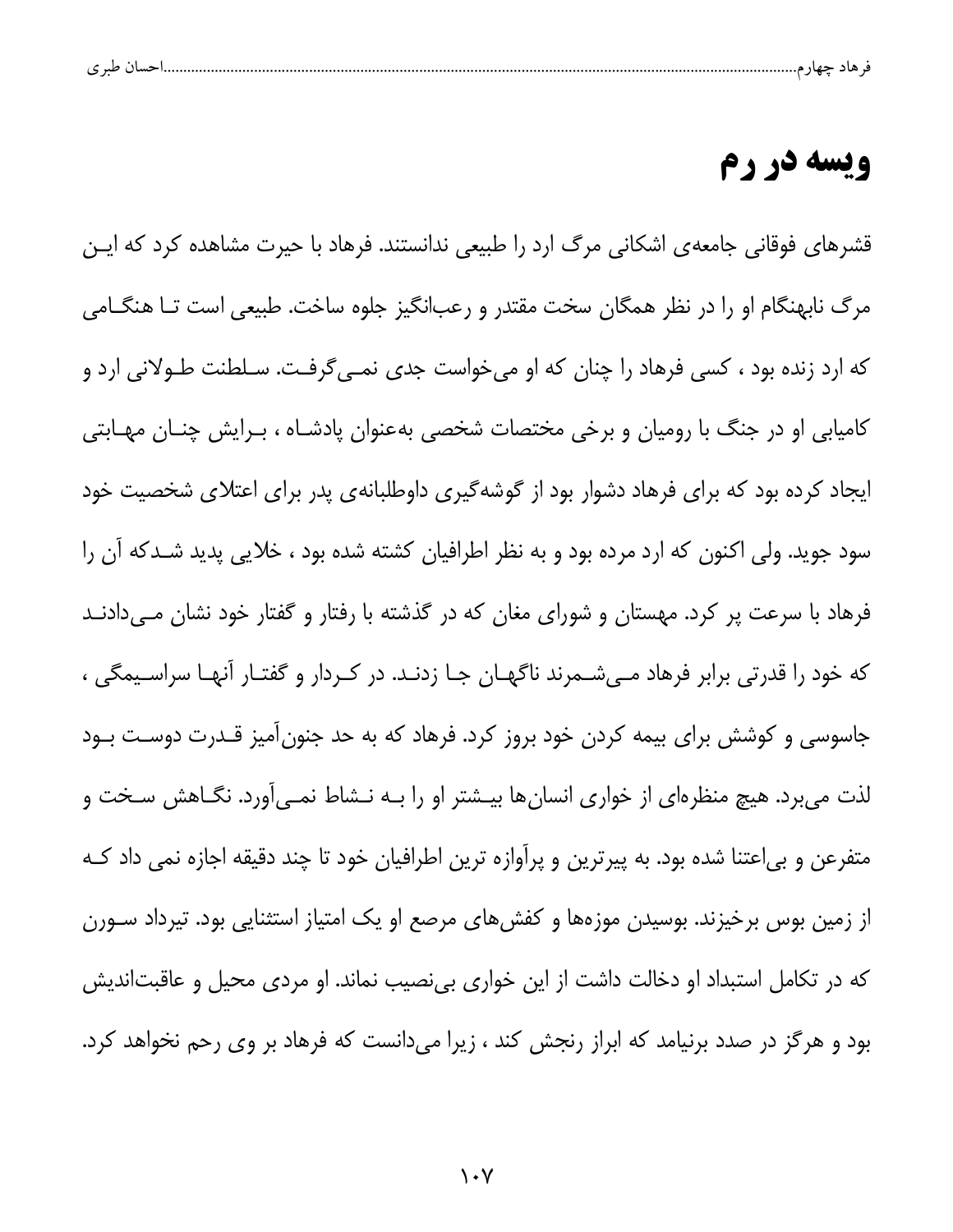| ، طبر ی | حساد<br><br>᠊ᢐ | هاد حصار |  |
|---------|----------------|----------|--|
|         |                |          |  |

بلکه به خویشتن تلقین نمود که همهچیز طبیعی است و باید فرهاد را بزرگتـرین شاهنــشاه اشــکانی دانست و او را تا حد خدایی تجلیل کرد.

فرهاد پیروز بود. در اینجا حادثهای رخ داد که از گردهی اساسی داستان ما خارج است، ولی نمی توان از دوران سلطنت فرهاد چهارم سخن راند و آن را ناگفته گذاشت. این حادثه بر اقتدار فرهاد بـاز هــم افزود.

داستان چنین است: مارکوس آنتونیوس سردار رومی و یکی از اعضای «تریـوم ویراتـوس» دوم روم (از این شخص و نیز اکتاویانوس (اوگوست) و لیپیدوس مرکب بود) پس از آنکه بر متصرفات شـرقی رومیان طبق قراردادی که با اوگوست منعقد کرده بود مسلط شد، در صدد برآمد از پیـروزی باسـوس بهرهجویی کند و انتقام کراسوس را بستاند و دولت اشکانی را به زانو درورد.

تا آن هنگام رومیان ایران را یک مستعمرهی سلوکی میشمردند و جدی نمیگرفتند. پیروزی سـورنا آنها را خشمگین و موفقیت تلافیجویانهی باسوس آن ها را جـری کـرده بـود. آنتونیـوس در صـدد برآمد پارتیها را ادب کند و خاک ایران را به توبره بکشد. به آسانی ماد و ارمنستان را متصرف شـد و در پاییز سال ۳۶ قبل از میلاد، هنگامی که فرهاد بعد از گذراندن بهار و تابستانی پرحادثه بار دیگر به تیسفون رفته بود، بهسوی پایتخت اشکانی سرازیر شد.

فرهاد با سوارهنظام سبک به مقابلهی آنتونیوس رفت. زمستان سختی رسید. سردار مغرور رومی کـه از اشتباهات کراسوس تنها این نتیجه را گرفته بود که مسیر پورش خود را از راه ارمنــستان برگزیــد،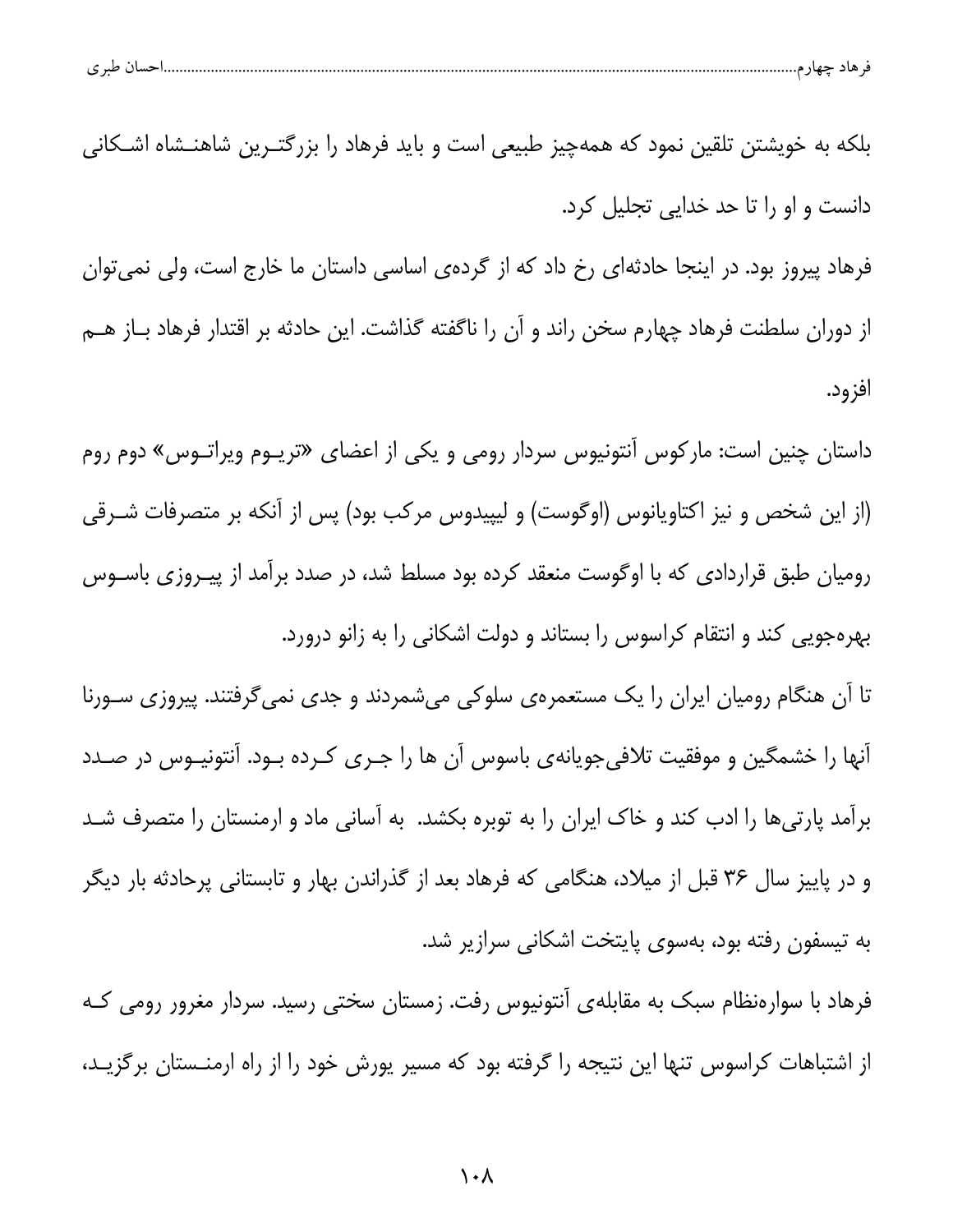| طبہ م<br>پ | ـس |  |  |
|------------|----|--|--|
|            |    |  |  |

بدون آنکه تاکتیک ویژهی پارتیان را در نبرد بیاموزد، دچار حملات دایمی تیراندازان پارتی شـد و بـا تلفات عقبنشینی کرد.

گاوصندوق هایی پر از سکههای طلا که بر دوسوی آن چهرهی آنتونیوس و چهرهی کلئوپـاترا دختـر بطلمیوس ملکهی مصر و معشوقهاش ضرب بود بهدست فرهاد افتاد. او دستور داد چهـرهی او را بـر هر دو جانب بر روی چهرهی دشمنانش ضرب کنند و بدینسان خواست پیروزی خود را تجلیل کند. بهار سال ۳۵ قبل از میلاد آنتونیوس بار دیگر به ماد حملهور شد. فرهاد با پادشاه ارمنستان اتحادی بست و سپاه مشترک پارت و ارمنی در مقابل آنتونیوس ایستاد ولی این بار حریـف سرسـخت بــود و عزم داشت پارتها را از پای درآورد. چند بار بخت ، دست به دست شد. یکبار خرگاه شاهی فرهـاد مورد تاخت و تاز سواران رومی قرار گرفت و در آن آتش افکندند. کم بود فرهاد کشته شود. حمایت تیرداد سورن که خود را بیباکانه به مهاجمان زد او را نجات داد.

ولی این بار نیز طالع با فرهاد یاری کرد. اوگوست که مواضع خود را در روم غربی تحکیم کرده بـود و از رفتار آنتونیوس با خواهرش اکتاویا (همـسر آنتونیـوس) و از رسـوایی معاشـقات او بـا کلئوپـاترا ناخرسند بود در صدد برآمد خود امپراتور سراسر روم شود.

آنتونیوس از جناح غربی مورد خطر قرار گرفت و ناچار شد پارت را رها کندو بـه جنـگ بـا حریـف و رقیب نیرومند خود بپردازد. او در آکـسیوم دچـار شکـست قطعــی شــد. کلئوپـاترا خودکـشی کــرد و أنتونيوس كشته شد.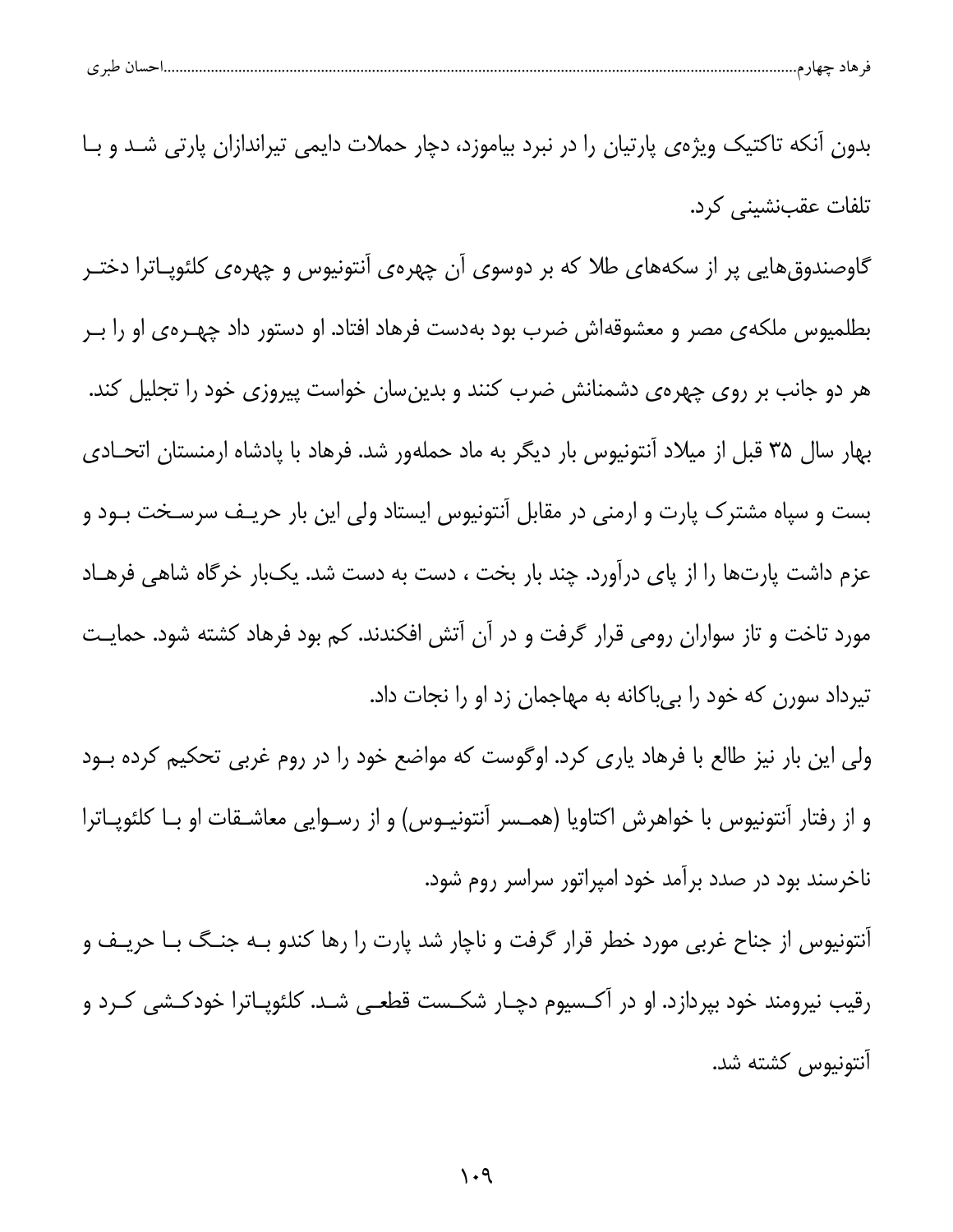| طبہ م<br>پ |  |  |  |
|------------|--|--|--|
|            |  |  |  |

فرهاد از پیروزی بر آنتونیوس که در آن مـسیر عینـی حـوادث و تـصادفات مـساعد بـیش از تـدبیر شخصی او نقش داشت بهرهبرداری شایان کرد. مراسم پرشـکوهی در دربـار و کـاخهـای سـلطنتی تیسفون ، بابل ، هگمتانه ، صد دروازه و شهر زادبومی اشکانیان نـسا و آتـشکدههـای بـزرگ مـاد و پارس برقرار گردید. طبیعی است که شاهان و شهربانان و ویسبدان هدیههای فراوانی فرستادند کـه خود از دیگران به اضعاف ستانده بود.

بر ابهت فرهاد افزوده شد ولی اتحاد پلید او با تیرداد سورن نیز وارد مرحلهی تـازهای گردیـد. تیـرداد سورن از حادثه ی دفاع از جان شاه ماهرانه استفاده کرد. سد غرور و خودخواهی تکروانـهی فرهـاد را شکافت و به محرم او بدل گردید. در عین حال تیرداد سورن دیگر مدتها بود احساس می کـرد کـه خصم فرهاد است و از این آرزو که او را سرنگون کند و خاندان سورن را به شانشاهی ایـران برسـاند در تب و تاب بود.

در آن هنگام که این حوادث در ایران میگذشت ، ویسه پس از گذراندن سفری دراز وارد رم شد. روم عصر اوگوست را میگذراند که مانند عصر پریکلس در یونـان «دوران طلایـی» تکامـل تمـدن رومی نام گرفت. در دوران اکتاویان اوگوست که از تریوم ویراتـوس (اتحـاد مثلـث) روم بـه عنـوان امپراتور مسلم سراسر متصرفات رومی پیروز بیرون آمده بود، روم از شهر سفالهای شـنگرفی رنـگ به شهر مرمر سپید مبدل شـد. در واقــع ایــن نقــشهى نوســازى روم را كــه در گذشــته چنــد بــار در آتشسوزیها نابود شده بود قیصر کشید و غارتگریها و جهانخواریهای روم زمینهی مساعد آن را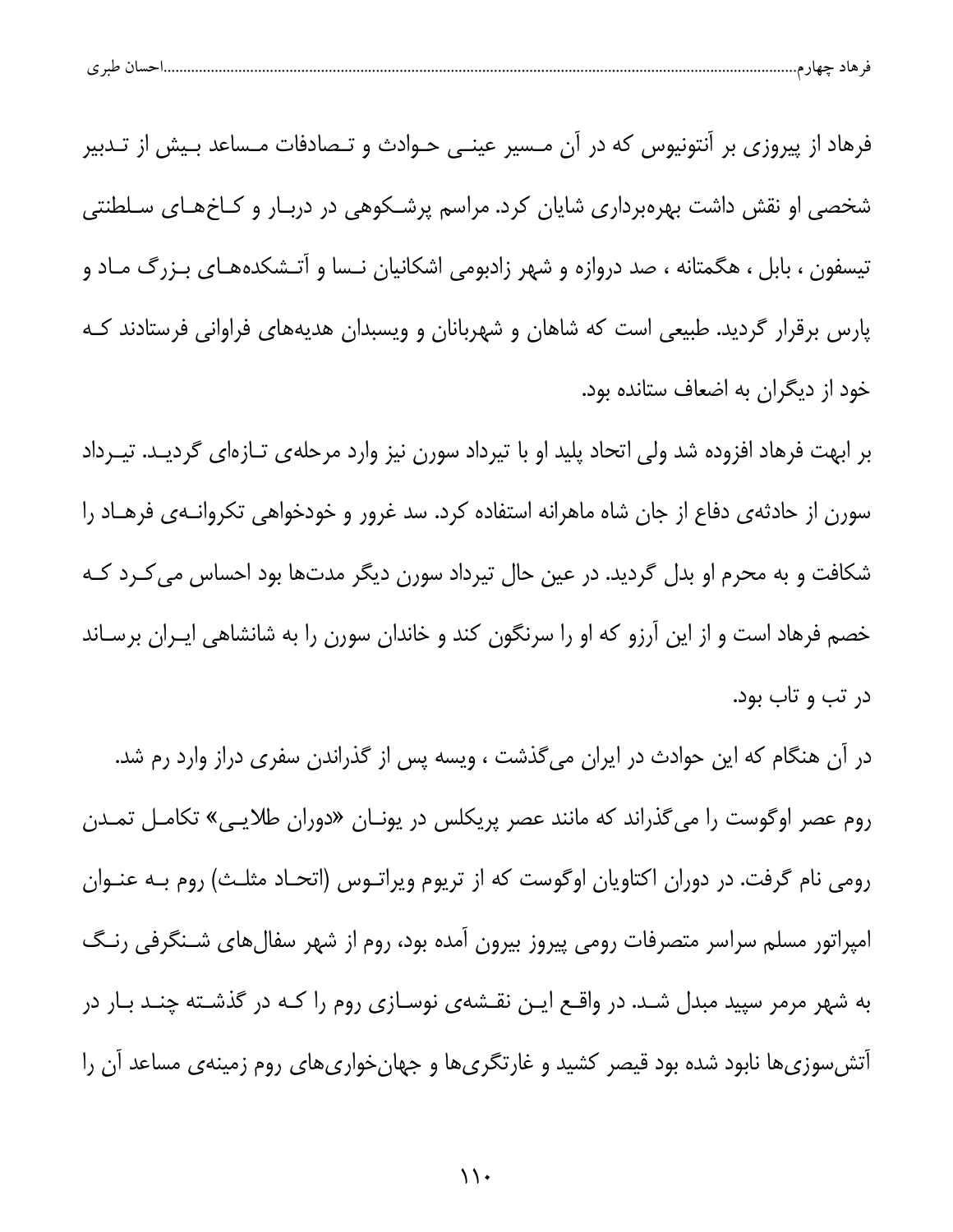| $\checkmark$ | احسان طبری |  |  |
|--------------|------------|--|--|
|              |            |  |  |

| فراهم کرده بود ولی اجرای این آرزوها را اوگوست تحقق بخـشید. در ایـن دوران اسـت کـه روم بـا                         |
|-------------------------------------------------------------------------------------------------------------------|
| بناهای پرشکوهی مانند «پنتهئون» و «محراب صلح» <sup>۱</sup> و بازار «فروم» <sup>۲</sup> و غیرآراسته میشود.          |
| در اطراف اوگوست که مجلس سنا او را «خدا» <sup>۳</sup> و فرزند خدا <sup>۴</sup> لقب داد و معابد رومـی او را «قــسیس |
| اعظم» <sup>۵</sup> خواندند، شاعران بنامی مانند هُراس ، اُوید ، ویرژیل و مورخانی مانند تیتوسLی و یـوس و            |
| دیگران گرد آمدهبودند. شکست کراسوس و آنتونیوس سـراپای دنیـای رومـی را از پارتیـان سـخت                             |
| مرعوب ساخته بود و به همین جهت قدرت اوگوست و شکوه و ابهت او آرامشی در دل اشراف رومی                                |
| ایجاد کرد و آنها مطمئن شدند که با داشتن اوگوست میتوانند از تیراندازان پارتی هراسان نباشند. به                     |
| همین جهت شاعر معروف آن زمان هراس مینوشت:                                                                          |
| «اینک عصر اوگوست در رسیده است                                                                                     |
| و دیگر جایی برای بیم از پارتیان نیست.»                                                                            |

وقتی ویسه وارد روم شد شکوه رنگین و آراستهی شهر در نظرش جلوهای فراوان داشت. چه تفـاوتی با شهرهای گلین و غمزدهی شرقی که مردم آن جامهها و ریشهای دراز داشتند و در واحـههـای فقیر و بی جلوه و در کومهها و زاغهها میزیستند. اینجا شهر پرغوغا بود. ارابههـای مطـلا و مـنقش پاتریسینها همراه گروه های انبوه غلامان در هـر سـو در تـک و تـاز، مـردان و زنـان اشـرافی بـا

- 1 Ara Pacis
- 2 Forum Romanus
- $3 Divus$
- 4 Divi filius
- 5 Pontifex Maximus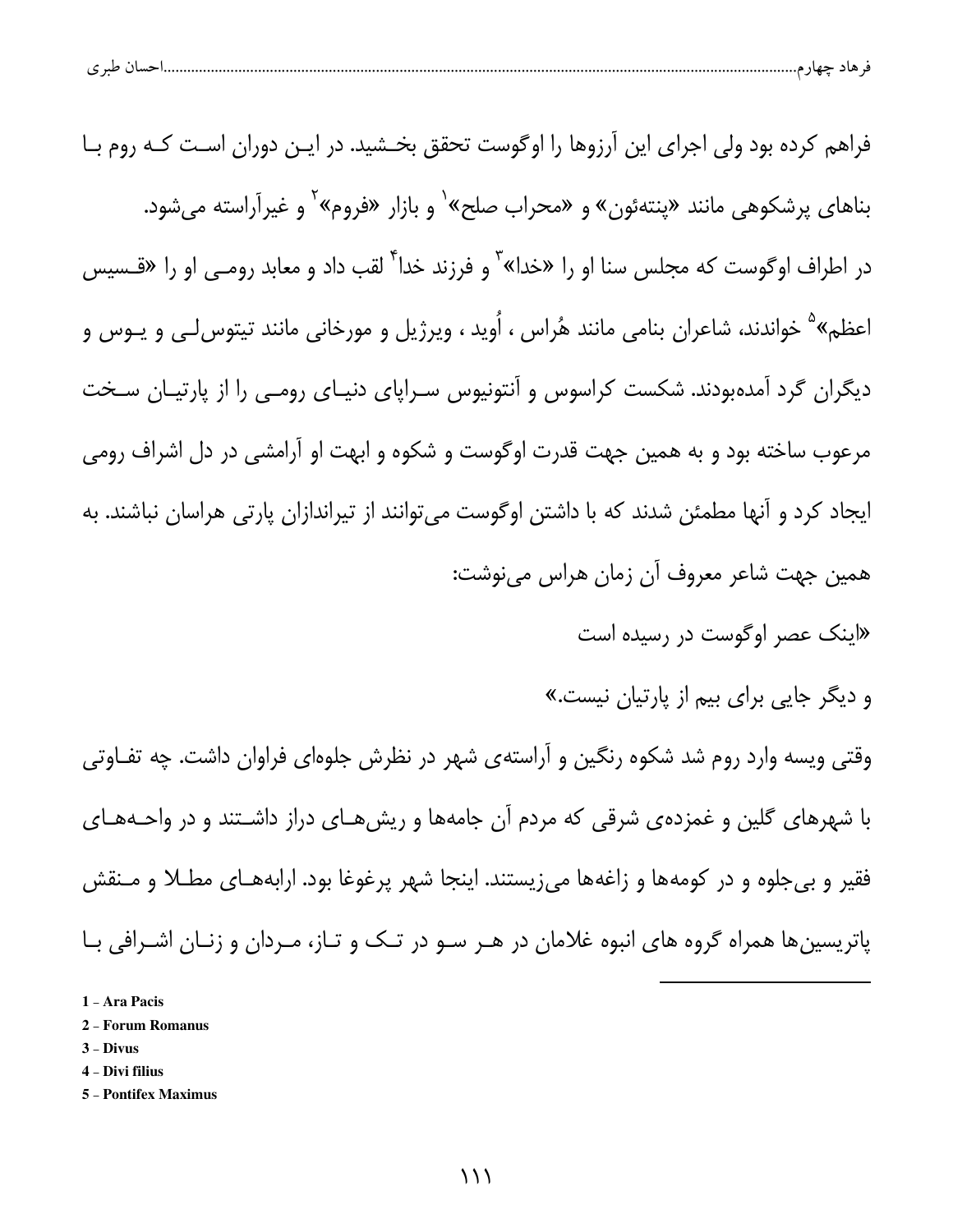| احسال طبر ی |
|-------------|
|-------------|

لباس های زیبا و سبک و چهرههای شاداب در جلوهگـری بودنـد. پیـشهوران فـراوان و گونـاگون در بازارها كالاهايي متنوع و خوش منظر عرضه مي داشتند. عمارات چند اشكوبه ، بازي گاههاي باشكوه ، حمامها یا ترمها ، باغها و میدانهای پر از مجسمههای خدایان و سـرداران ، رم را بــه نمایـشگاهی دلانگیز از معماری و مناظر جذاب بدل کرده بود.

شاهزادهی ایرانی از دیدن آن بساط دچار احساس شگفت و حسرت شد و ناگاه به نظرش رسـید کـه وی تاکنون در کاخهای آجرین دودزده و مشکوهای تاریک ، بین مردمـی کـسالتبـار و تاریـک ، روزگار عبثی را گذرانده است.

ویسه راه دراز خود را به آسانی نپیموده بود و اگر جانبازی و تدبیر همراهانش و توصیه نامـهی اکیـد باسوس نبود، نه تنها سکههای طلا و جواهر گرانبها و هدیههای شرقی که برای دوستان آینـدهاش می برد، بلکه جانش را نیز می باخت. در ایـن راه دراز کـه از نقـاط آبـاد و بـیآبـادی، صـحرا و دریـا میگذشت ویسه حتی بهعنوان بیوهی سورنا در خطر بود. معلــوم نبــود روم او را کــه همــسر دشــمن خونخوار اوست چگونه خواهد پذیرفت. ولی ویسه ولو در ظاهر برای دفاع از سورنا نمیرفت ، گرچـه در باطن قصد انتقامجویی از اشکانیان بهویژه از فرهاد را در دل میپرورانـد. او مـیتوانـست خـود را کسی جلوه گر کند که از اشکانیان گریخته و به روم پناهنده شده است. میدانست که اوگوست و سنا او را رد نخواهند کرد. می دانست که ژولیا از او حمایت خواهد کرد. لذا از این بابت نگرانی خاصی نداشت.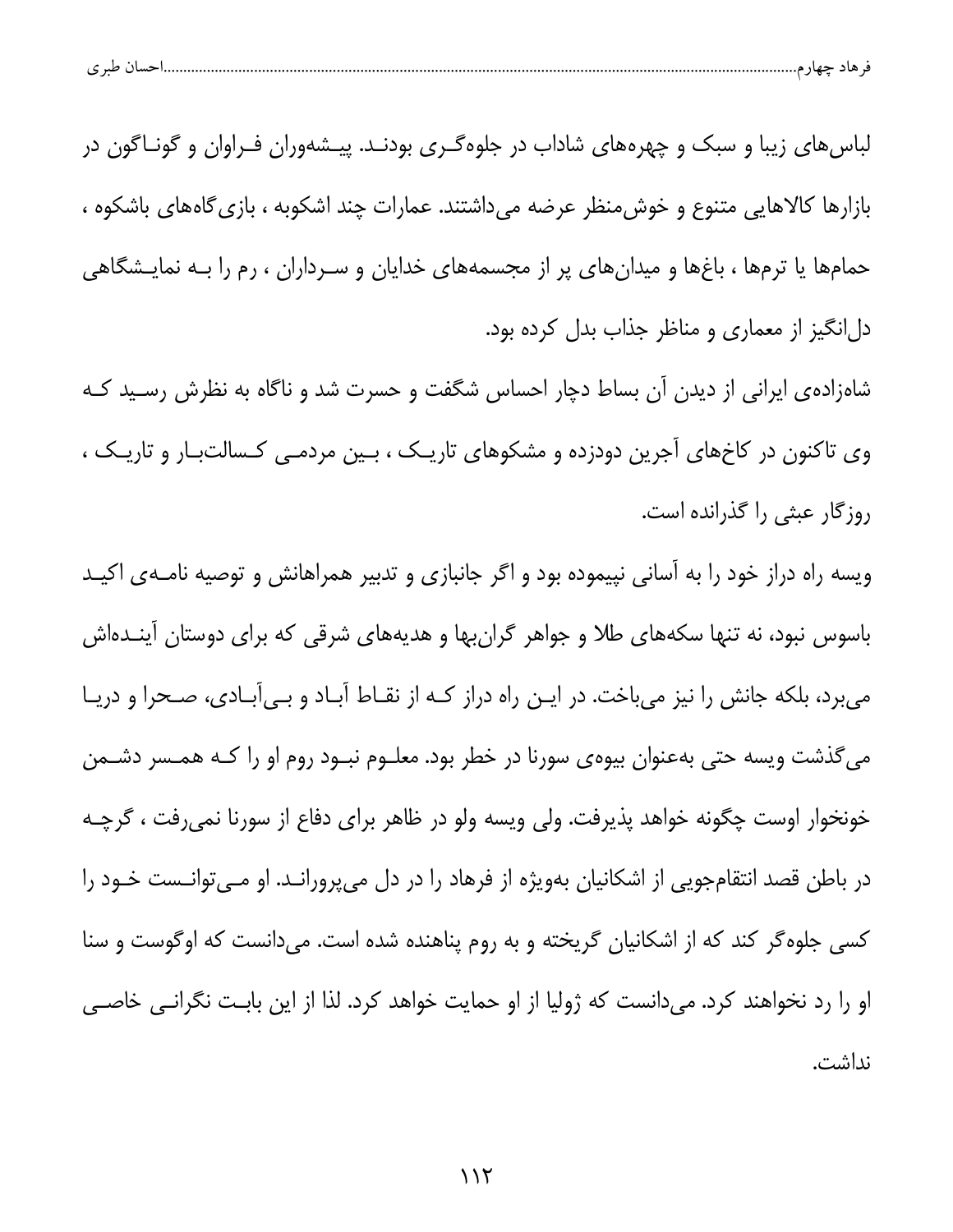|  | $\sim$ $\sim$<br>ے |  | حبت د |  |  |
|--|--------------------|--|-------|--|--|
|--|--------------------|--|-------|--|--|

وقتی ارابهی ویسه در برابر دروازهی مجلل کاخ ژولیا ایستاد ، ویسه احساس کرد که پس از دو سـال سرگردانی بالاخره به مقصد رسیده اسنت. در این دو سال فرهاد در مقر سلطنت تحکیم شــده بــود و آنچنان قدرتی به هم زده بود که چهل سال برپای ماند. در این سالهــا اوگوسـت نیــز بــر حریفــان نیرومندی مانند سکست پمپه و مارکوس آنتونیـوس و جمهـوریخواهـان شکـست وارد سـاخته و از جنگ های طولانی داخلی ظفرمند بیرون آمده و به قدرتی بی رقیب بدل شده بود. مجسمه ی معروف پریماپرتا<sup>\</sup> که اوگوست را با تمام عظمت با عصای و ردای امپراتوری نشان مـیدهـد ، گـواه بـر آن است که اوگوست دیگر خود را یکی از افراد اتحاد ثلاث (تریــوم ویــرا) نمــیشــمرد بلکــه بــهعنــوان سلطان مسلم اراضی پهناور امپراتوری معرفی میکند. او نیز زمان تاریخی دراز را در پیش داشت. لذا ویسه در دوران یک تعادل پایدار قدرتها وارد روم گردید و تدبیر و توطئـهى او در میـان دو نیــروى استوار شرق و غرب نمیٍ توانست نقش معجزهآسایی ایفا کند.

ژولیا تنها دختر اوگوست در آن ایام از مارسلوس طلاق گرفته و قصد ازدواج با آگریپا دوست و سردار معروف پدرش را داشت. آگریپا بانی واقعی فتح اوگوست بر دو رقیب نیرومنـدش پمپـه و آنتونیــوس بود و به سبب آن که حزم را با شـجاعت همـراه داشـت و بـرای اکتاویـان اوگوسـت دوسـت قابـل اعتمادی بود نفوذش رو به فزونی میرفت. آگریپا میخواست با ازدواج با تنها دختر امپراتور موقعیت

1 - Prima Porta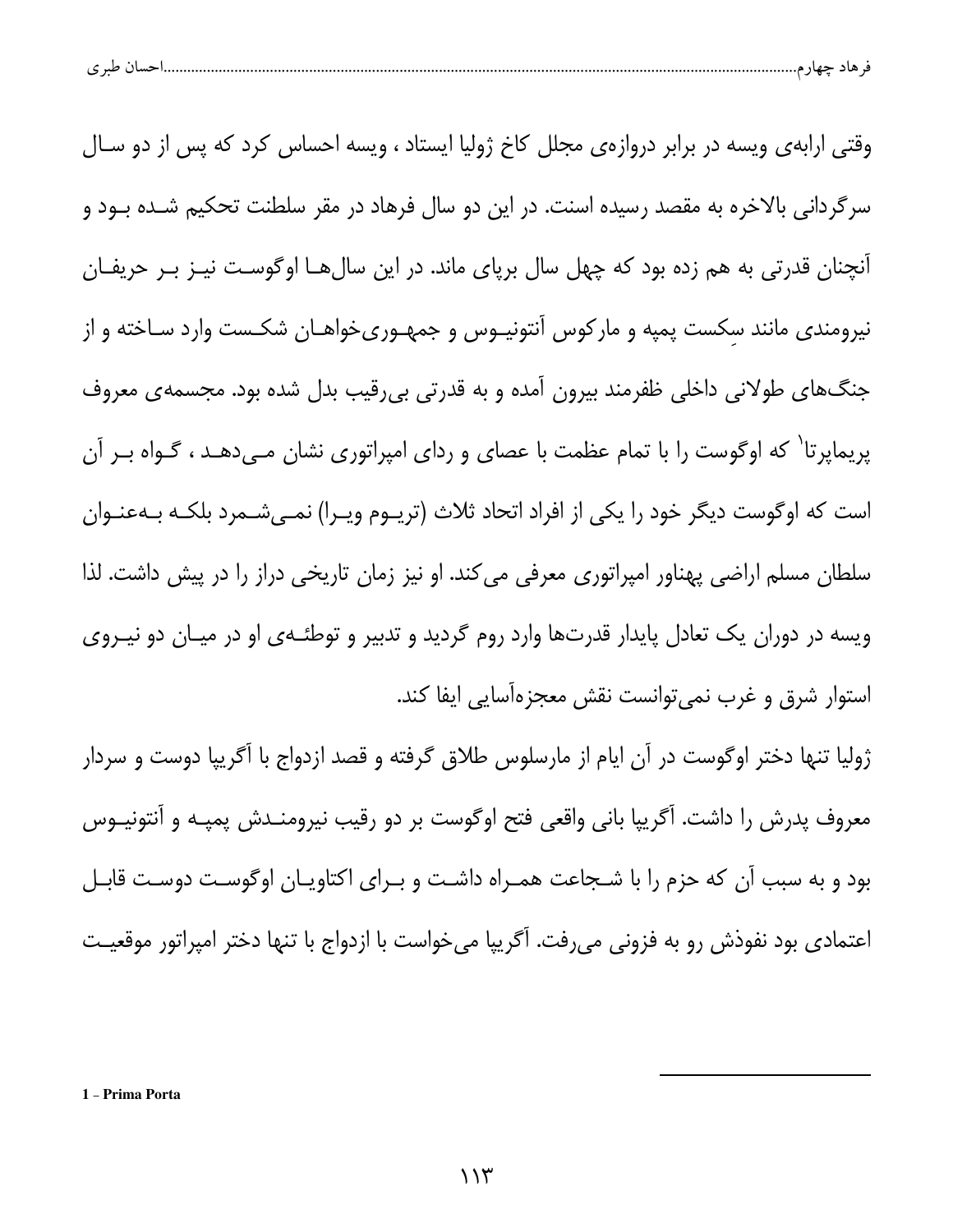|  |  | حساں طبر ی |  |  |  |  |
|--|--|------------|--|--|--|--|
|--|--|------------|--|--|--|--|

خود را تحکیم کند و به قدرت و ثروت باز هم بیشتری دست یابـد. ژولیـا مـی خواسـت از شــهرت و افتخار این مرد برخوردار گردد و بر ستایندگان و پیرامونیان خود بیافزاید. ژولیا به حق شهرتی نامطلوب در رم کسب کرده بـود. وی دختـری هوسـناک بـود و در پیرامـونش جمعی خواستاران نام و مقام گرد آمده بودند. رفت و آمد شاعران معروفی ماننـد ویرژیـل ، هـراس ، تیبول و اوید به کاخ ژولیا ، مایهی معروفیت آن کاخ شده بود. ژولیا خود رواقبی– مـسلک بـود و بـا تعبیر لذتجویانهی شعار «از امروز بهرهجوی»` در تالارهای کاخ خود مجالس بدمستی ، رقص هـای نیمهعریان ، آمیزشهای جنسی و شوخیهای رکیک به راه انداخته بود. هنگامی که ویسه از ارابهی خود پیاده شد ، ژولیا او را در سرسرای باشکوه کاخ خود که سـتون هـای مرمر، مجسمهها، کنده کاریها، نقشهای رنگین استادانهی دیوارها، گلدانها، چـراغهـای مجلـل و

پردههای استادانهی نقاشی آن را میآراست پذیرفت. با آنکه کاخهـای سـلطنتی در ایــران از جهــت ثروتی که در خود ذخیره داشت خیره کننده بود ولی در اینجا جلال و مهـارت هنـری رشـد یافتـه و یختهتری دیده میشد که سادگی نسبی آن را جبران مینمود. به بیان دیگر در کاخهای ایران بیشتر اموال غارتی از انبوهی خود ناظران را متعجب میساخت ولی در اینجـا بــه طــور اساســی قریحــهی شاعرانهی معماران و پیکرسازان و نقاشان دیدگان را خیره می کرد.

1 - Carpe diem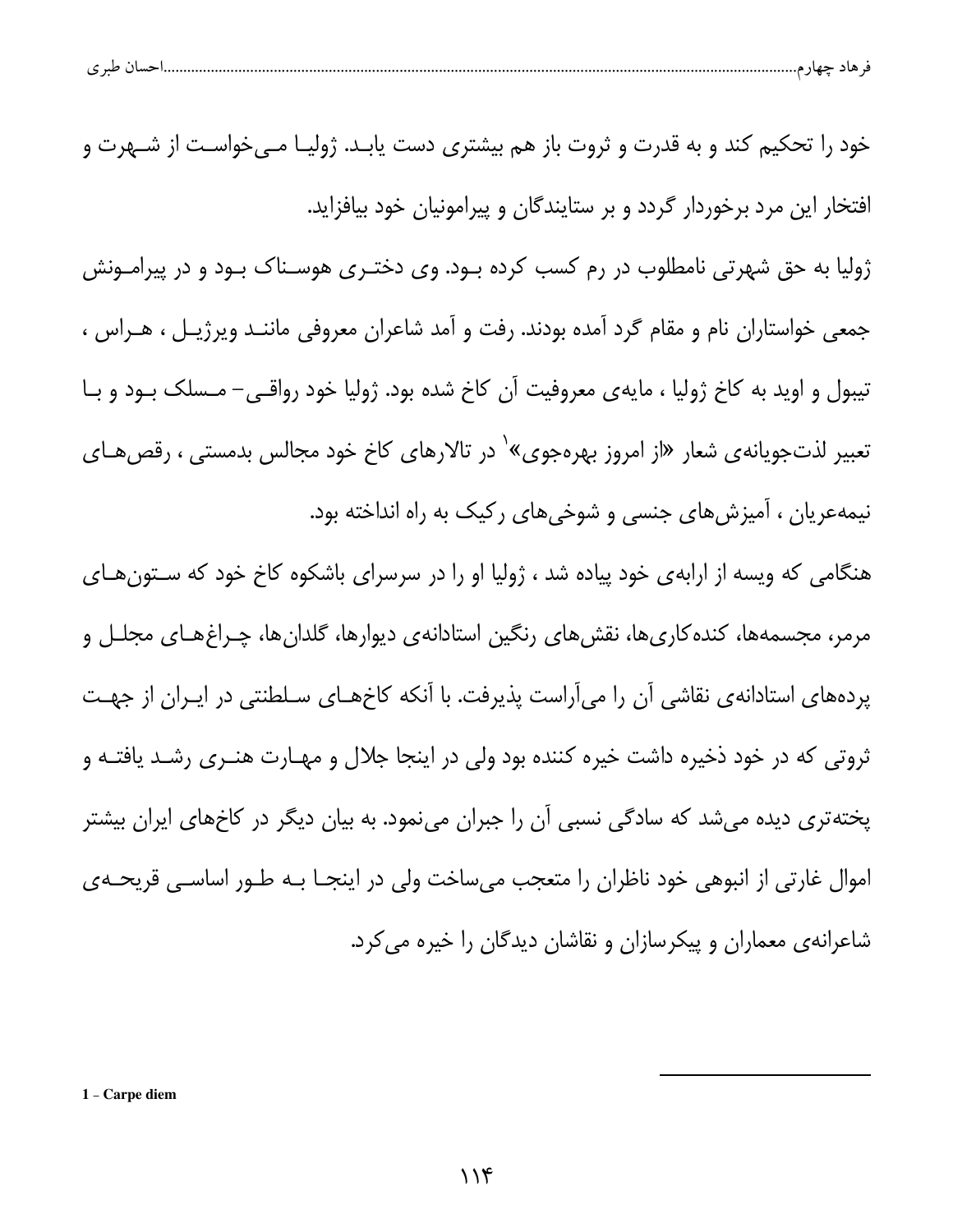| طب م<br>ັ | . |  |  |
|-----------|---|--|--|
|           |   |  |  |

ویسه خود را در این محیط یک بانوی شرقی می یافت که با همـهی اطلاعـش از فرهنـگ یونـان و روم و تظاهرات یونانی مآبی اش ، هنوز یک پروردهی اصیل حرمسراهای آسیایی بود. ژولیا با ویسه برخوردی خوش و بزرگوارانه کرد. این برخورد برای ویسه نجات بخش بود. اگر ژولیـا او را به حال خود رها می کرد او در این شهر بزرگ و مغرور چه می کرد؟ بـه آسـانی ممکــن بــود بــه روزگار آن صدها هزار بردهی خارجی دچار شود که رم را به مراتب بیش ا ز تیسفون یا هگمتانــه پــر ساخته بودند و زندگی رنجبار و شکوهآمیز همهجا در پیش چشم بود. با آنکـه ویـسه خـود در محـیط خشن اشرافی بار آمده بود، از دیدن تفرعن برده داران رومی و رفتار آنها نسبت به بردگـان متعجـب میشد. در اینجا اثری از آن شیوهی پدرسالاری شرق که گاه در صورت نیک نفسی خواجگان، بـرده خود را عضو خانوادهی بردهدار احساس می کرد دیده نمیشد.

ژولیا برای ویسه مقری ترتیب داد که شاهانه بود. اوصاحب کنیزان و بردگانی شد کـه ژولیـا بـه وی بخشید. مشاطگان اسکندرانی او را به شیوهی بانوان رومی میآراستند. زیبایی ویسه در این آرایش از جامههای کمابیش دلگیر شرقی او، پرشکوهتر تجلی می کرد.

ژولیا ویسه را مایهی شهرت بیشتر مجالس انس خود میدید و آن را نــوعی تحفــه بــرای جامعــهی فضول و خودنمای اشرافی تلقی می کرد و در ایـن امـر مـصاب بـود. ویـسه مـیتوانـست دلبـری و جلوه گری کند. اینکه او بیوهی سورنا بود باز هم بر جذابیتش می|فزود. سـورنا در نـزد رومیــان یــک سردار شرقی افسانهآمیز بهنظر می رسید و شکست کراسوس آنها را نه فقـط سـخت بـه خـشم آورد،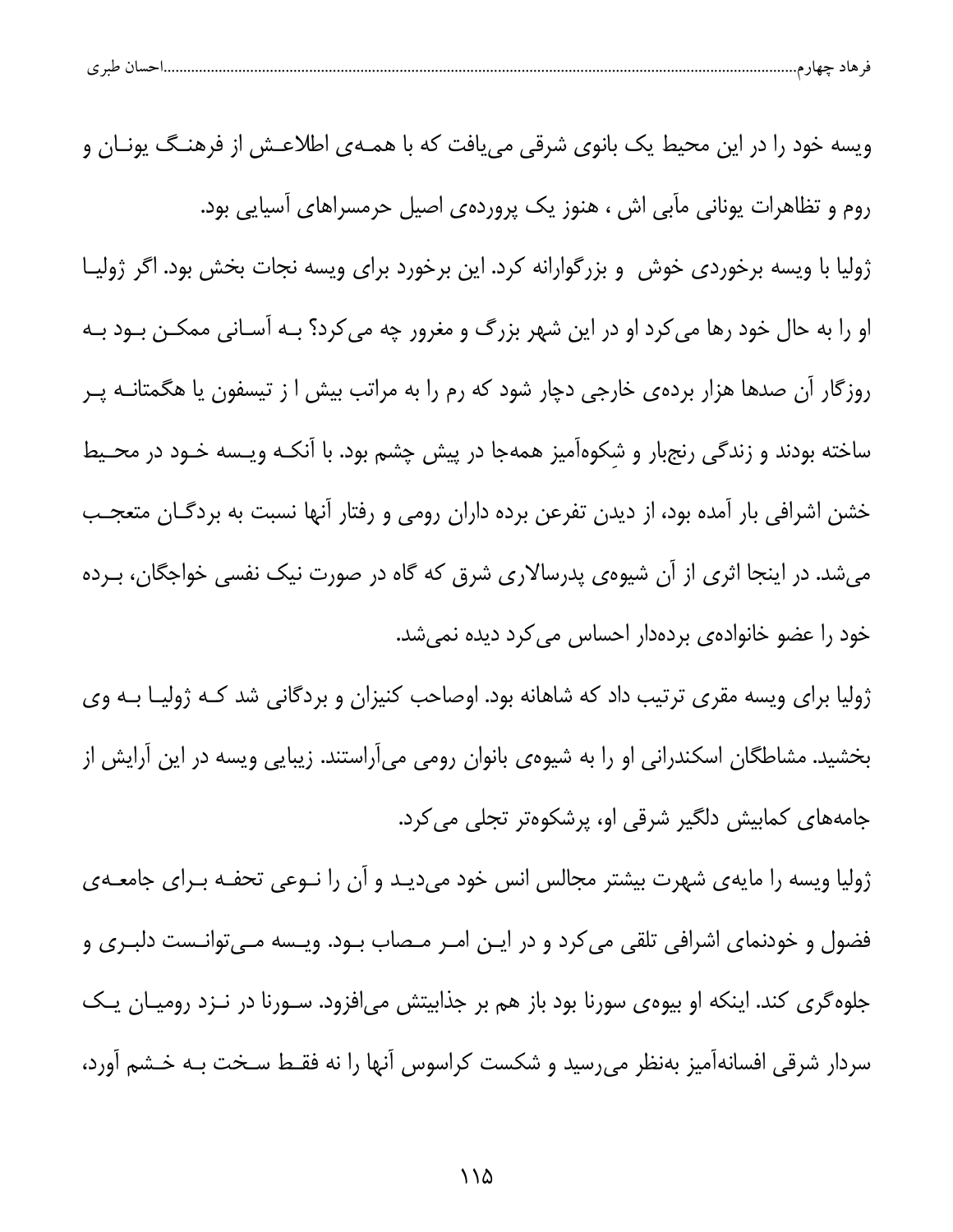| احسال طبر ی |
|-------------|
|-------------|

بلکه به تحسین قدرت جنگی پارتیان واداشت. زیرا کراسوس مغرور و للافزن بود و پس از غلبـهاش بر جنبش اسپارتاک ، کسانی ، به قدرت عظیم سرداری او اعتقاد داشتند و خرد شدن و کشته شدنش مايەي حيرت شده بود.

ویسه منویات خود را با ژولیا درمیان گذاشت: «من برای آن آمدهام که بـه روم و امپراتـور در خـورد کردن پارتیان یاری دهم. هم نقشههایی دارم و هم همدسـتانی و اطمینـان دارم کـه بـا یـاری مـن می توان تخت زرین اشکانی را از تیسفون به روم آورد.»

شعار خرد کردن اشکانیان در آن موقع شعاری بسیار وجیه بـود. از زمـان یونانیـان ، انتقـام جـویی از ایران یک حالت روحی خود به خودی در نزد سرداران یونانی و رومی بود. اسکندر، کراسوس و نتیلـه یوسباسوس از طرف سزار آنتونیوس همه به دنبال این شعار آمدند.

کینه جویی به ایران که از یونان به ارث رسیده بود یک خواست مسلط بود و انتقام جویی از او یک آرزوی همگانی. لذا ویسه درست انگشت بر نقطهی حساس گذاشته بود. ژولیا گفت: « تو از هر بابت مهمان فرخندهای هستی من تو را به پدرم معرفی خواهم کرد و نیز به دوستم آگریپا. امــشب نیــز در كاخ من اجتماعي از نام[ّوران شهر است و تو يكباره با تمام جهان مشعشع رومي آشنا خواهي شد.» در تالار مجللی که ستونها و سرستونهای مرمر، پردههای ابریـشمین ، صـندلیهـا و راحتـیهـای اطلس پوش از چوبهای آکاژو و سنگهای پشم کنده کـاری شـده آن را زینـت مـی داد ، یکـی از مجالس انس شبانه به افتخار ورود شهبانوی ایرانی تشکیل شد.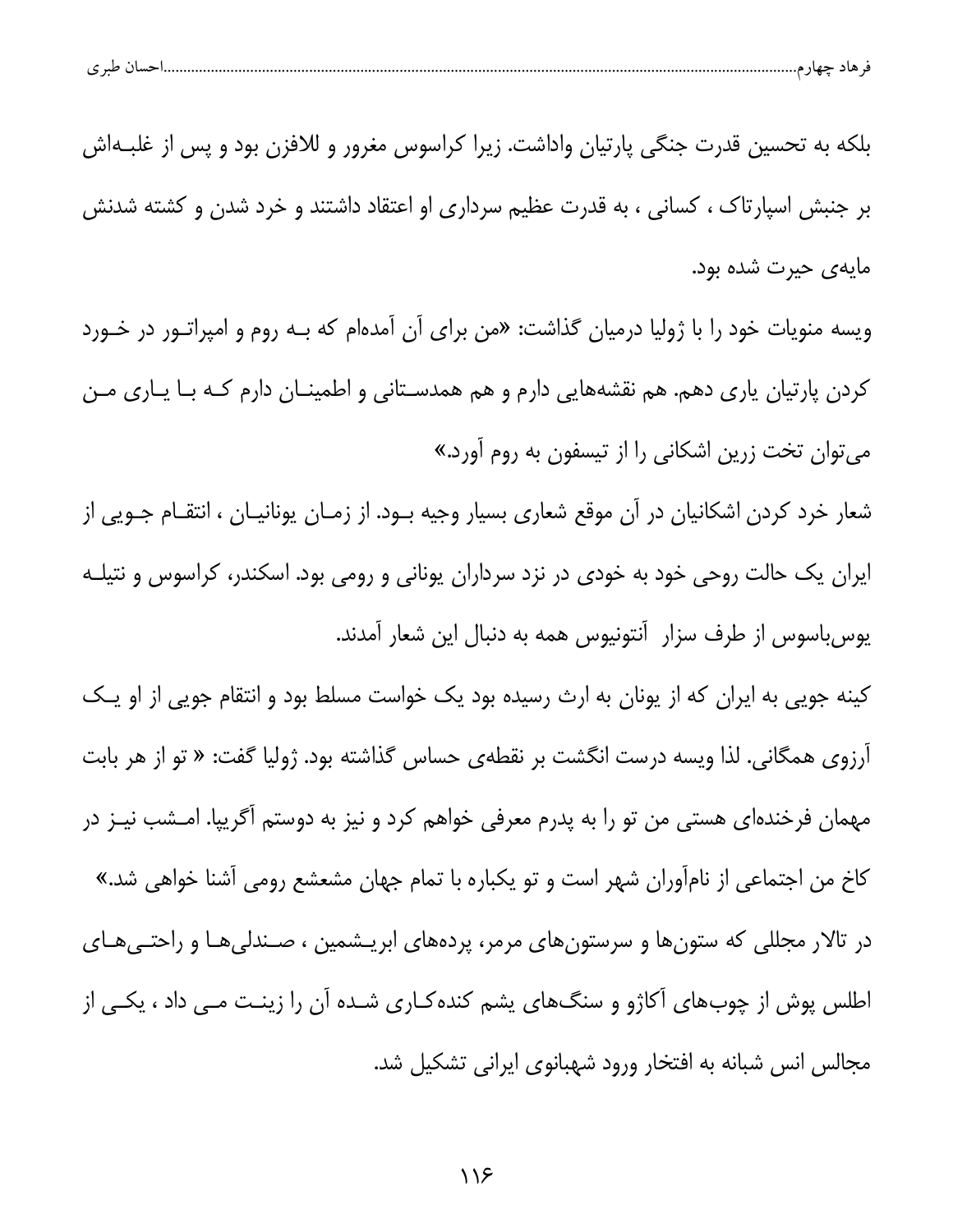| احسال طبري |
|------------|
|------------|

از ناآوران بهویژه آگریپا دوست و محرم و وزیر آگوست نامزد ژولیا ، و نیز شـاعران بـهنـام هُـراس و ویرژیل شرکت داشتند. عدهی زیادی جوانان رعنا از پاتریسینهای رومی با معشوقههای خـود آمـده بودند كه ژوليا آنها را به ويسه و ويسه را به آنها معرفي كرد.

با آنکه زنان ایران در آن ایام نوعی حجاب را مراعات می کردند، ویسه به داشتن سرپوش ابریـشمین سیاه اکتفا کرد. آرایشی که او را زیباتر میساخت. ملاحت نازآلود ، چشمان سـرمه کـشیده ، پوسـت گندمگون ، چهرهی غازه زده ، زلفهای مرغول او بازیبایی نیمهطبیعی و گستاخ و آشکار ژولیـا و دیگر دختران رومی فرق بارزی داشت. آنجا یک بانوی آسیایی نشسته بود که یونـانی را بـا لهجـه و لاتین را شکسته و بسته صحبت می *ک*رد. از گفت و گو به لاتـین مـی5ریخـت و دانـش خـود را در یونانی نشان میداد. در آغاز جلسهی مهمانان جوق جوق یا تنها تنها با او آشنا شدند. در کنار کرسـی آبنوس زرکوب او می|یستادند و با او سخن میراندند. همه از زیبایی و تمـدن بیــوهی ســورنا راضــی بودند ولی بیش از همه این جالب بود که همسر کشندهی کراسوس را در برابر می بینند. ژولیا با توضیحات سریع خود مانع می شد که احساسات مغرورانــهی پاتریــسینهــا متوجـهی ننــگ شکست شود: ویسه پناهندهای تیرهروز بود که آمده بود به عظمت روم ، به ستاندن انتقام از پارتهـا کمک کند. او از نسل اپامه و بانویی یونانی نژاد بود و نمـیبایـست «پرونـدهی» او را بـا پرونـدهی

پارتها مخلوط کرد. این توضیحات ژولیا را تسکین داده بود و وی با تکرار آنها دیگـران را خرسـند مىساخت.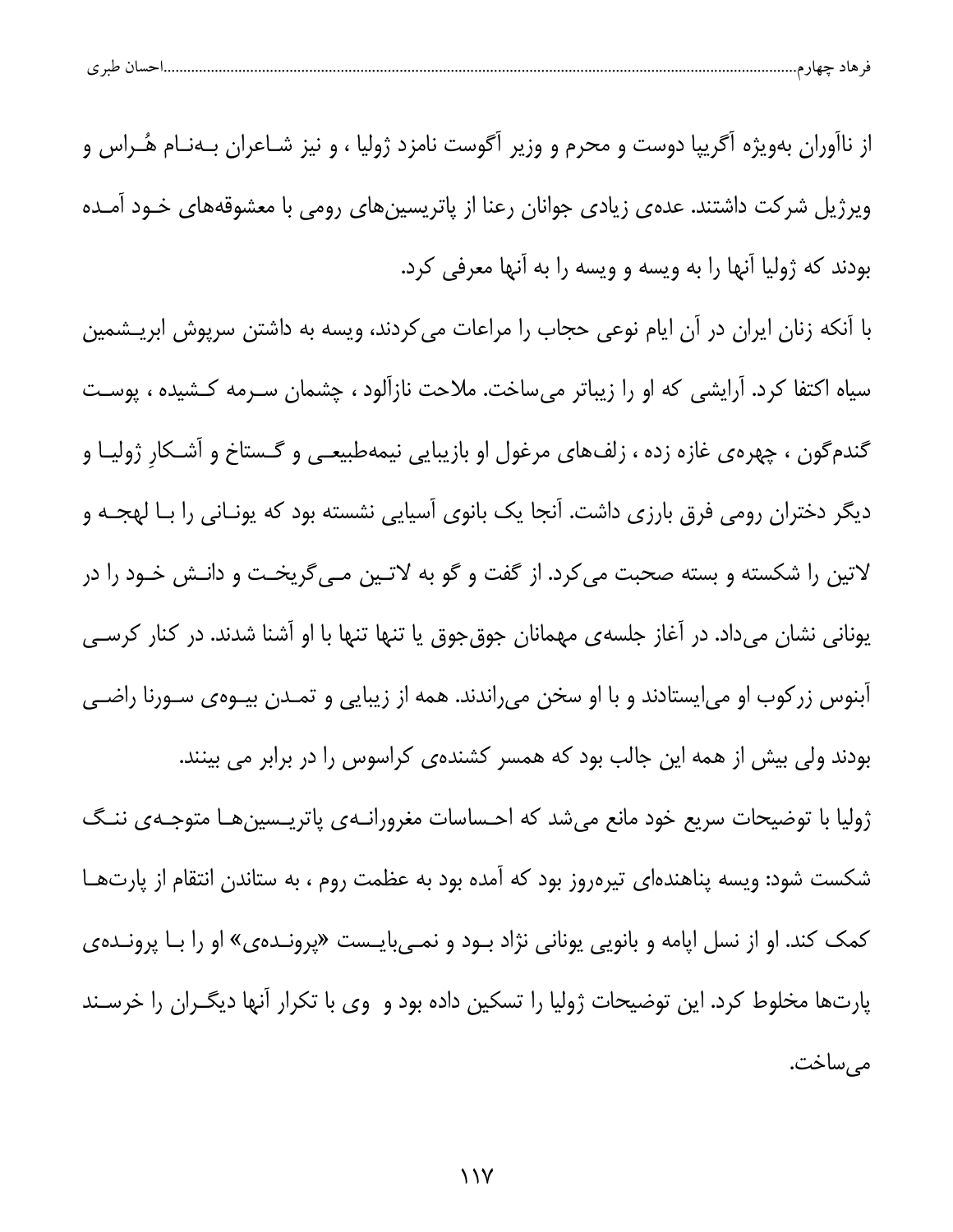| $\sim$ $\sim$<br>ີ |  |  |
|--------------------|--|--|
|                    |  |  |

در میان میهمانان ، ویرژیل یک رومی متعصب بهنظر می رسید، که به سنن و اساطیر و زبان و شـعر و ادب وطن خود سخت وابسته بود و نوعی نفرت طبیعی و کراهت و نامأنوسی چاره ناپذیر نسبت به بیگانگان داشت. هُراس چنین نبود. شوخ طبـع ، فـروتن و هُرهُـری مـذهب و سـهل۴گیـر بـه نظـر میرسید. وقتی کنیزان با گردانندگان کوزههـای شـراب مهمانـان را سـرخوش کردنـد ، بحـثهـا و مقابلهها شروع شد.

ویرژیل گفت اینجا یک بانوی پارتی حضور دارد ، چیزی که نه تنها مایهی تحسین دیـدگان اسـت بلکه مایهی شگفتی عقل نیز هست. پارتها مغرورند ولی رومیها برای آن آفریده شده اند کـه سـر مغروران را خم کنند. من دیروز در منظومهی «انّهیید» خود این ابیات را نوشتم که اینک میخـواهم در قبال اين بانو بخوانم:

Tu regere imperio populos, Romane, memento Hae tibi erunt artes, pacisque imponere morem Parcare subjectivis et debellare superbos

(معنى اين ابيات كه از بند ۶ انّهييد است چنين است:

تو باید بر خلقهای جهان فرمانروایی کنی. ای رومی بهخاطر داشته باش ، این است هنر تو و صلح را برقرار سازی. بر ناتوان رحم آری و مغروران را رام سازی.)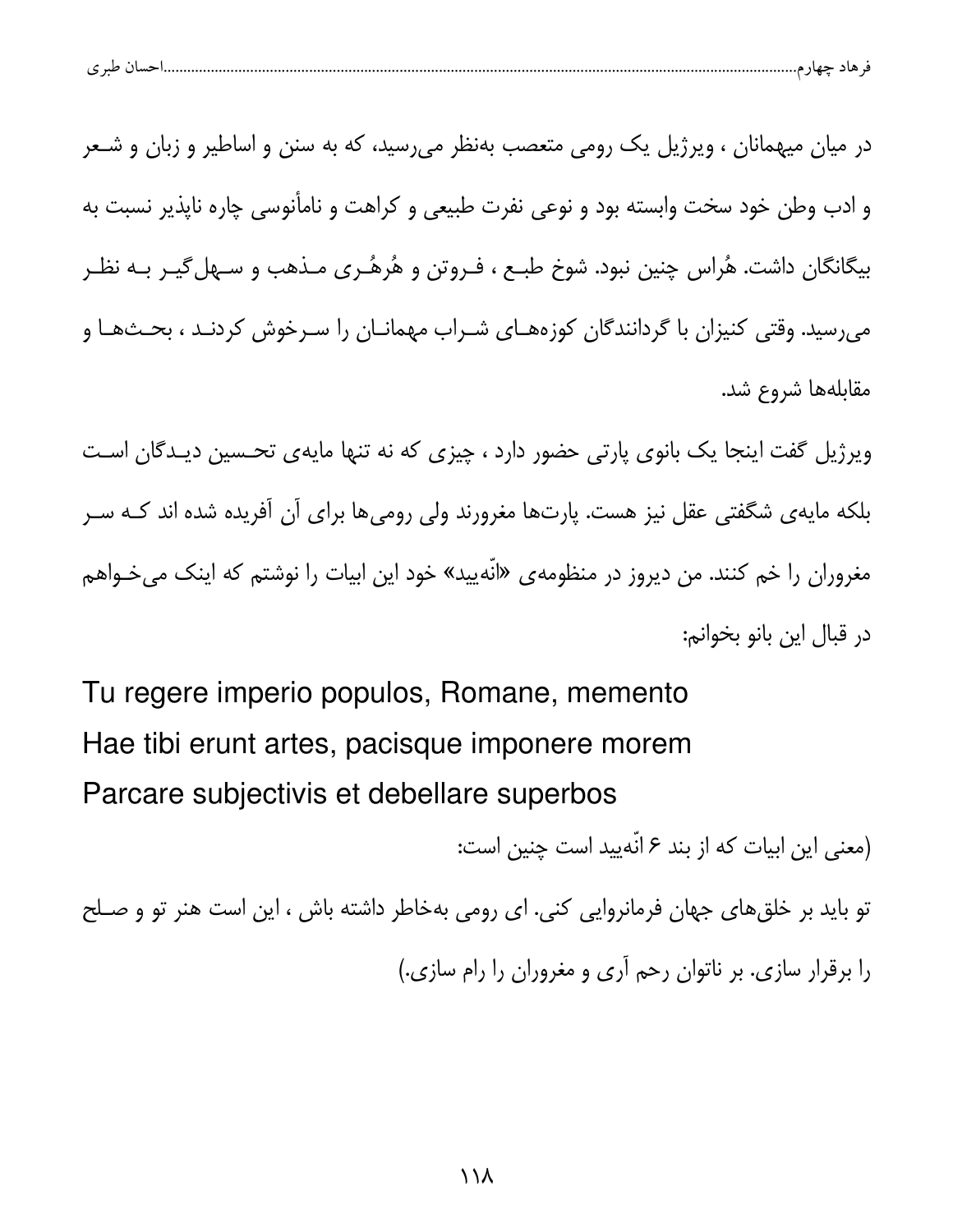| احسال طبر ی |
|-------------|
|-------------|

ژولیا این جلوهگری ویرژیل را بهجا ندانست و گفت «ویسه را یک بانوی پـارتی نــشمرید. او از نــژاد سلوکیهها و یک دوس*ت* اصیل روم است.» ویسه گفت: «آنچه ژولیا گفت درست است ولی این نیز درست است کـه کراسـوس و آنتونیـوس بـا همین اندیشههای مغرورانه به جایی که صلح را برقرار سازند ، کشتند و خود کشته شدند. روم بـا آن درایتی که اکنون اوگوست بر آن حکمروایی میکند بهتر میتواند غلبه کند تا با سخنان مغرورانه.» ویرژیل و چندتن از اشراف جوان در جای خود جنبیدند و اگر اشارهی ژولیا نبـود شـاید بـه مــشاجره برمی خواستند. ژولیا با نوعی سراسیمگی گفت: « شعار این مجالس «از امروز بهرهجوی» است و نه جیز دیگر. اگر اشعار ویرژیل در ما احساس حماسـی برمـی|نگیــزد، غزلیــات هٔــراس بهتــرین داروی دلهای عطشان ما است. هُراس! آیا شعر تازه ای نسرودهای؟» هراس برخواست و با نگاهی خندان و طنزآمیز مجلس نیمه مست و خوش منظـر را سراسـر برانـداز

کرد و سپس دامن ردای رومی را بر شانه افکند و در حالی کـه بـا اشـتیاق پـر هـوس بـه چـشمان مكحول ويسه مىنگريست گفت:

> «این اندیشهها را به دور افکن که چه چیزها در انتظار ما است اینک از این سور برخوردار شو که امروز را به ما روزی کردهاند. يس اي دوست من ، از لذت اين جشن دوري مگزين و نيز از مراسم آن و نیز از نوازشهای عشق و دوستداری»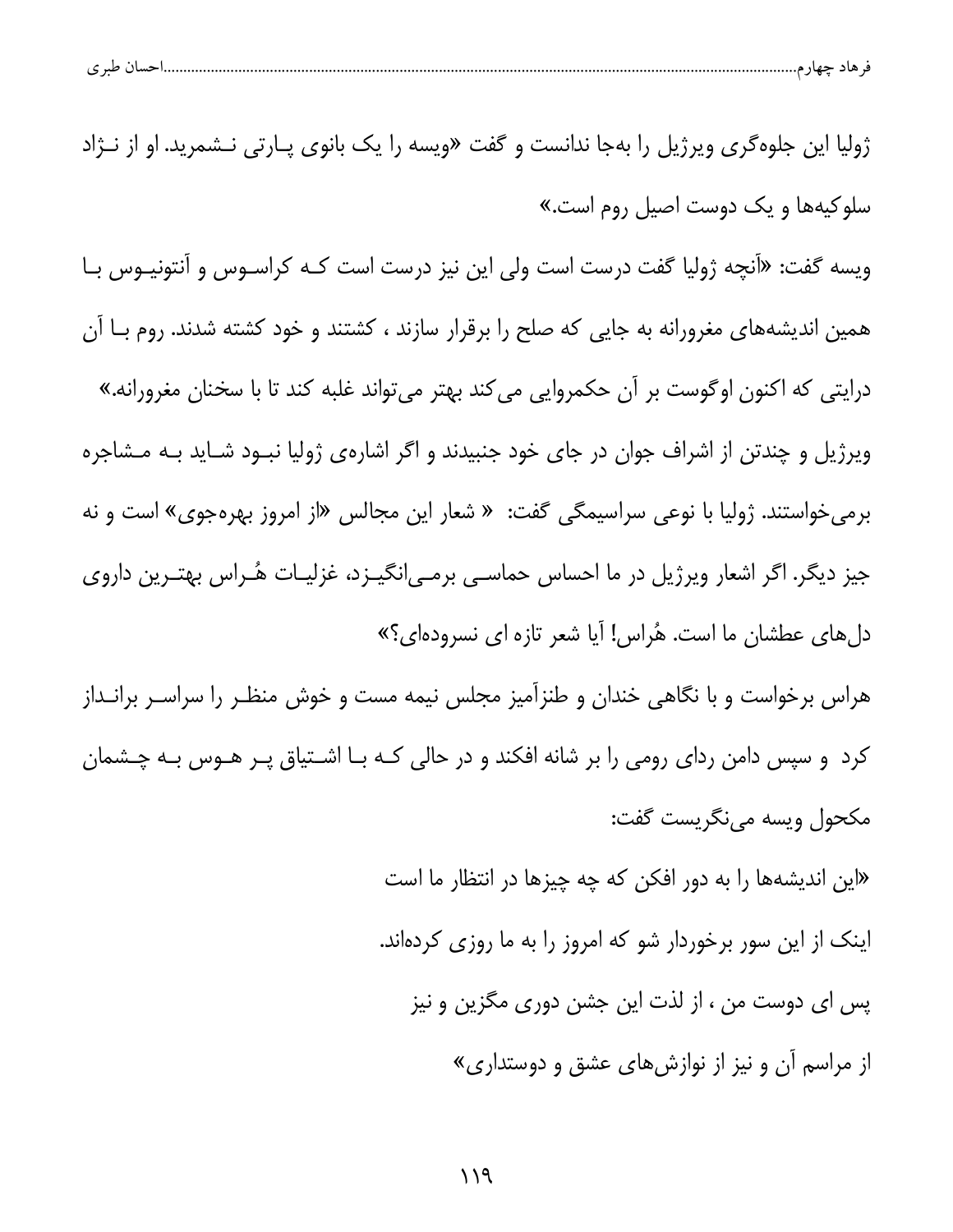| حساں طبر ی |
|------------|
|------------|

ژولیا با شنیدن این ابیات با نشاط کودکانه ای دست زد و گفت: «هـراس بهتـرین برنامـه را مطـرح کرده اس*ت*.» آمدن آگریپا به مجلس هرگونه امکان ادامهی بحثهای نامطلوب را قطع کرد. وسپازیانوس آگریپا دوست و سردار اوگوست مرد سعادتمند روز بود. زیرا توفیق نظامی او در جنگ با پمپه و آنتونیوس ، ثروت فراوان او، درایت سیاسیش ، کارهای مهم او در شهرسـازی ماننــد ســاختن پانتئون ، کشیدن ترعهی آب برای ترمهـا یـا گرمابـههـای رومـی و غیـره ، نـامزدی او بـا ژولیـا ، مردمداری و مجلس گرم کنی او به علاوه چهره و ظـاهر مطلـوب و بـا شـکوه او همـه و همـه او را برگزیدهی مسلم فرشتهی خوشبختی در نظر همعصران معرفی می کرد. ژولیا و آگریپا در درگاه تالار با یکدیگر همآغوش شدند و مجلس به احترام وزیر و سـردار نـامی روز به پا ایستاد. آگریپا از پیش ویسه را دیده بود و از جریان کار او و گـزارش باسـوس دربـارهاش خبـر داشت. وقتی از نوازش ژولیا فارغ شد، برابر ویسه آمد و به شیوهی نیمهشـرقی نمـاز بــرد. ویــسه بــا تبسم بانوانهای او را درود گفت. ژولیا با آوای بلند گفت: «دوست من أگريپا ويسه را ميشناسد و ميدانـد كـه او نـه بـه مثابـهٔ يـك

دشمن مغرور بل به مثابهٔ یک پناهندهی دوستدار به این جا آمده است. پـدرم اوگوسـت نیـز از ایـن حادثه يا خبر است.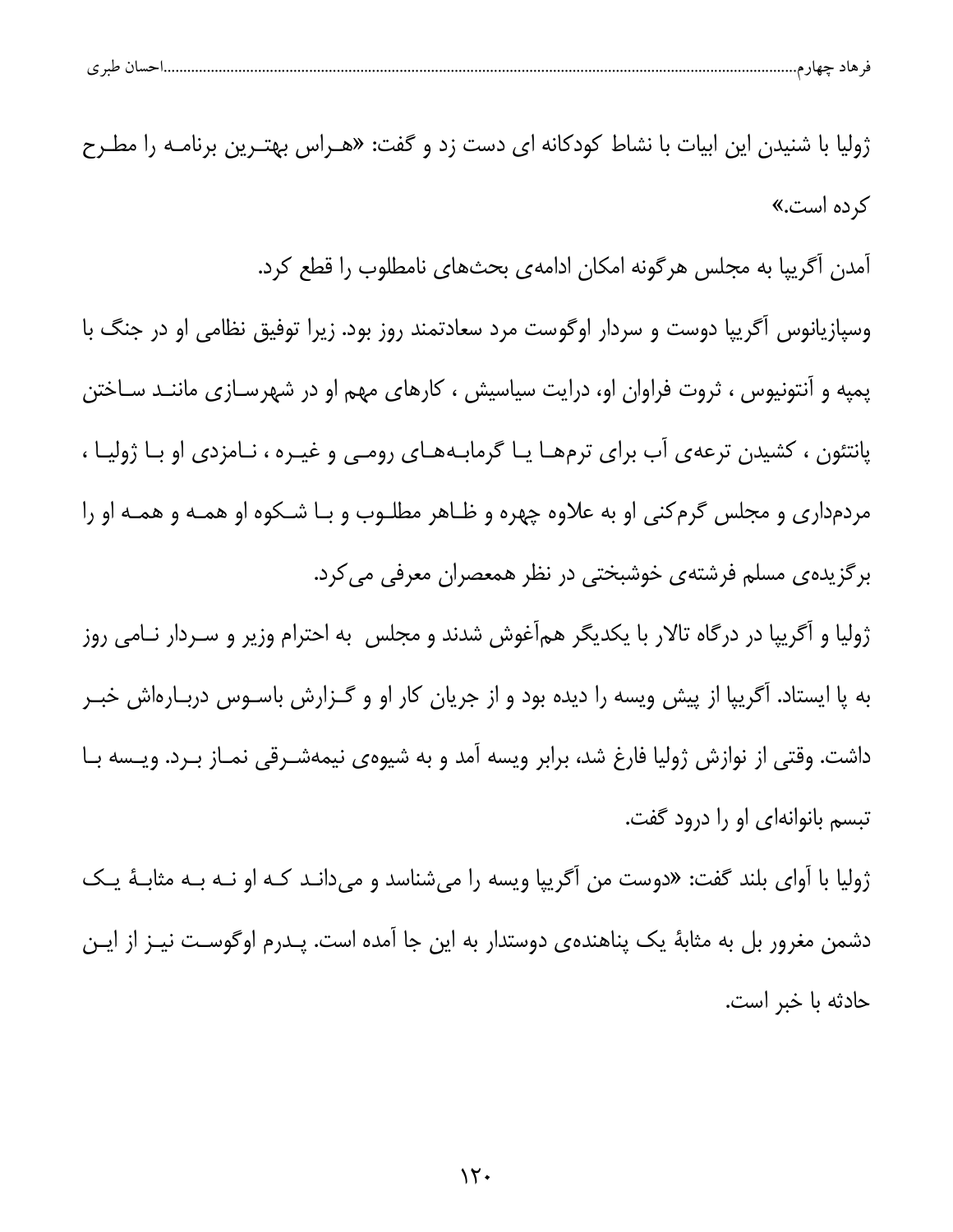| $\sim$ $\sim$<br>حرصا دحيها (م<br>ຸ |  |  |
|-------------------------------------|--|--|
|-------------------------------------|--|--|

| اًگریپا اشارهی نامزد خود را دریافت. او بسیار کوشا بـود کـه از هـر بابـت دل ژولیـا را صـید کنـد و |
|--------------------------------------------------------------------------------------------------|
| فداکاری و ارادت خود را به او اثبات نماید، لذا گفت:                                               |
| «من این خبر خوش را برای همهی شما و برای ویسه بانوی بزرگوار ایرانی آوردهام که فرزند خداوند        |
| و کاهن اعظم اوگوست آسمانی به من فرمان داد به اطــلاع بــانو برســانم کــه وی بــه شــرف دیــدار  |
| امپراتور نایل خواهد شد. گمان میکنم امپراتور در همین هفته بار خواهند داد.»                        |
| این خبر حضار را در سکوت فرو برد. ویرژیل با ناراحتی جابهجا شد و اینک بهنظرش میآمـد کـه از         |
| آغاز تند رانده است. آگریپا سکوت ناگهانی مجلس را دریافت. ریتون طلای پر از شراب را از دخترک        |
| ظریفی که آورده بود ستاند و آن را از شراب گُلبو انباشت و تمام قد  برخاست و این اشعار هــراس را    |
| خواند:                                                                                           |
| «بکوش تا آرامش و متانت را حفظ کنی                                                                |
| خواه در روزهای تیرهروزی، خواه در روزهای خوشبختی                                                  |
| و اینک بفرما تا شراب بگسارند                                                                     |
| عطر گل سرخ و رنگ های دلپذیر                                                                      |
| تا زمانی که پارکها که فرشتگان مرگند                                                              |

در این دیار به ما فرصت زیست دادهاند.»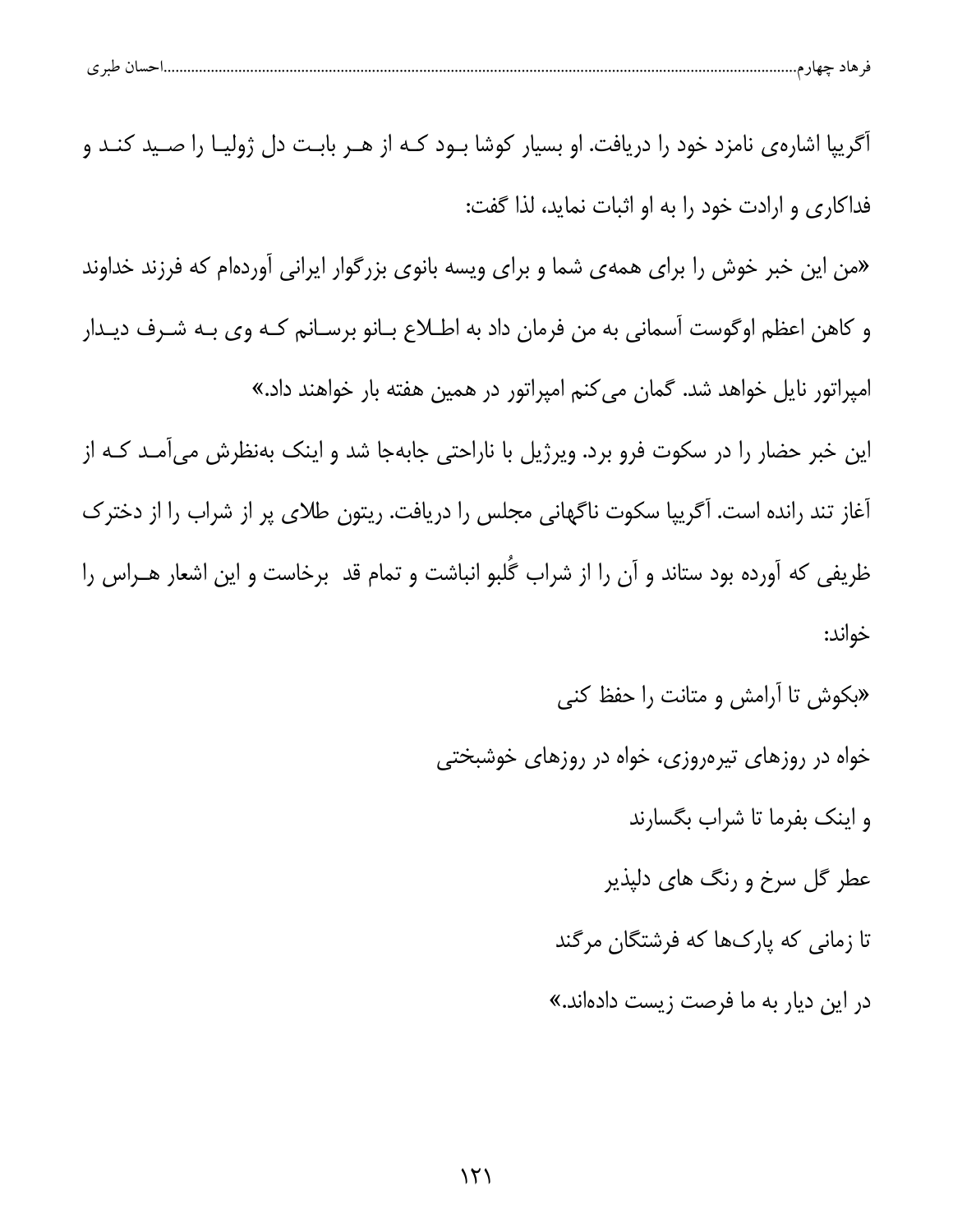این بند از «غزلیات» ( Carmina) هراس با چنان سوز و ارادت خوانده شد که همه را بـه نـشاط

آورد. غُلغُل ریزش شراب از صُراحیها هر سو به گوش رسـید و نیــز صـَـلای: «آفـرین بــر عــیش!» «آفرین بر زندگی!»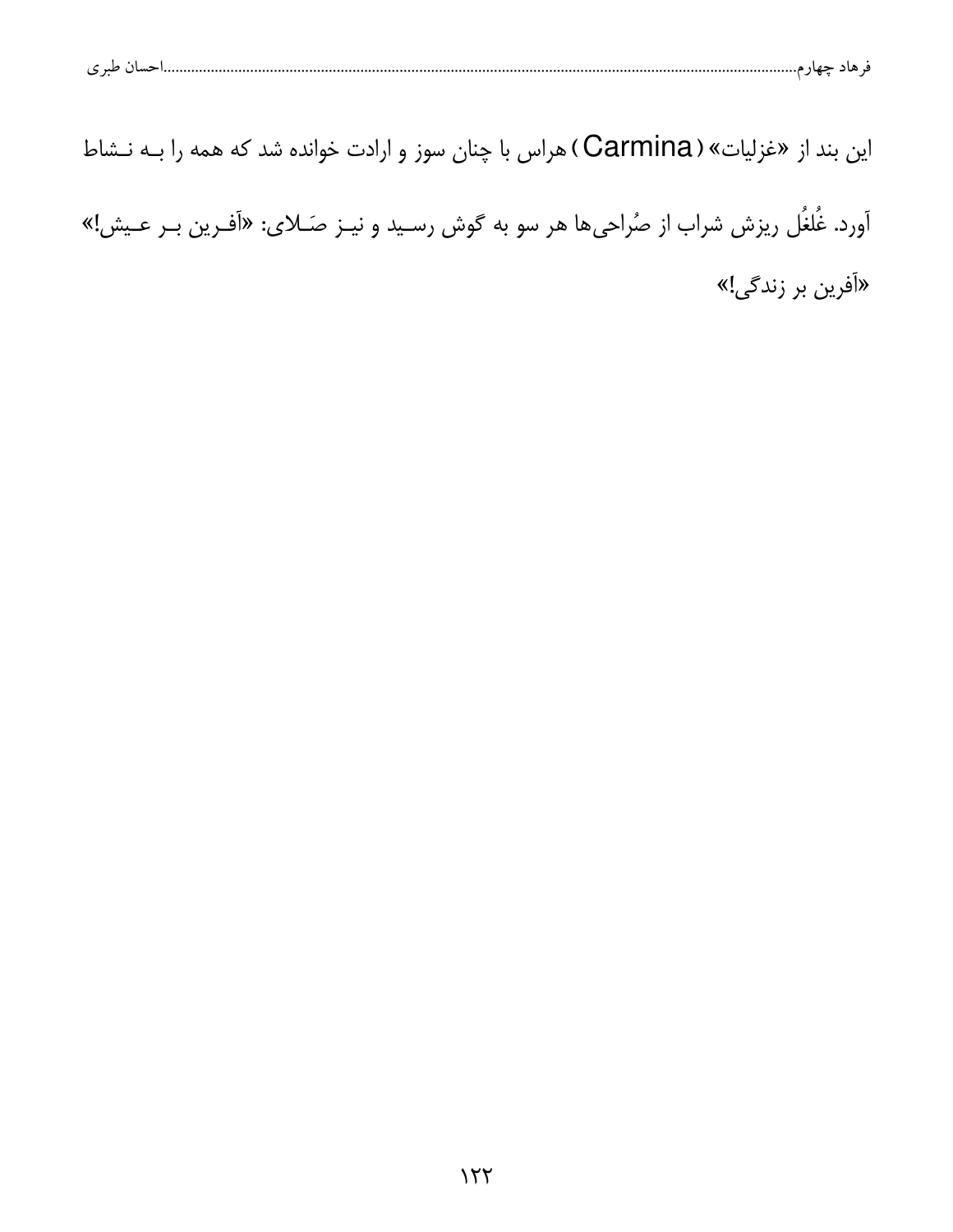| $\sim$<br>ت |  | - 13 |  |  |
|-------------|--|------|--|--|
|             |  |      |  |  |

## **اوگوست و ویسه**

حکومت اوگوست «پرینسیپیات» نام داشت. در این حکومـت آرزوی اشـراف جمهـوریخـواه بـرای «حفظ دمکراسی بردهداران» و امتیازات فرمانروایی ویژهی «سنا» بر باد رفت و حتی «دیارشــی» یــا دو حکومتی سال های اخیر بــاقی نمانــد و بــدین ســان زمینــهای یــک امیراتــوری مقتــدر مبتنــی بــر دیکتاتوری فردی امپراتور نهاده شد.

البته اوگوست سعی داشت ماهیت این دیکتاتوری فردی را که وی سرانجام ، بهشیوهی سلطنتهای شرقی بهصورت حکومت الهی و تئوکراسی درآورد ، با مکر و خدعه پنهان دارد و عوام فریبانــه خــود را نخستین کس در میان برابران <sup>۱</sup> بنامد و با این سخن بدون محتوی قصد داشت مزایای سـلطنتی و استبدادی خویش را تنها در یک نکته که از او مقدم بر دیگران نام میبرند (و حال آنکه او در حقــوق با دیگران مساوی است) جلوهگر سازد. ولی مطلب به قدری آشکار بود که نمیشد آن را در ســایهی کلمات پنهان ساخت. لذا اوگوست ناگزیر از اقتدار و «اوتوریته»<sup>۲</sup> خود سخن میراند ولی ایـن همـان «اوتوریته»ای است که سرانجام به مقام «فرزند خدا» و «خدا» رسید.

اوگوست ادعا می کرد که قدرتی که برایش حاصل شده است تنها ثمرهی آن است کـه وی مـردی است پارسا و آراسته به فضیلتهای اخلاقی و در کار جنـگ سلحـشور. بـه همـین جهـت در پـای

1 - Primus inter pares

2 - auctoritas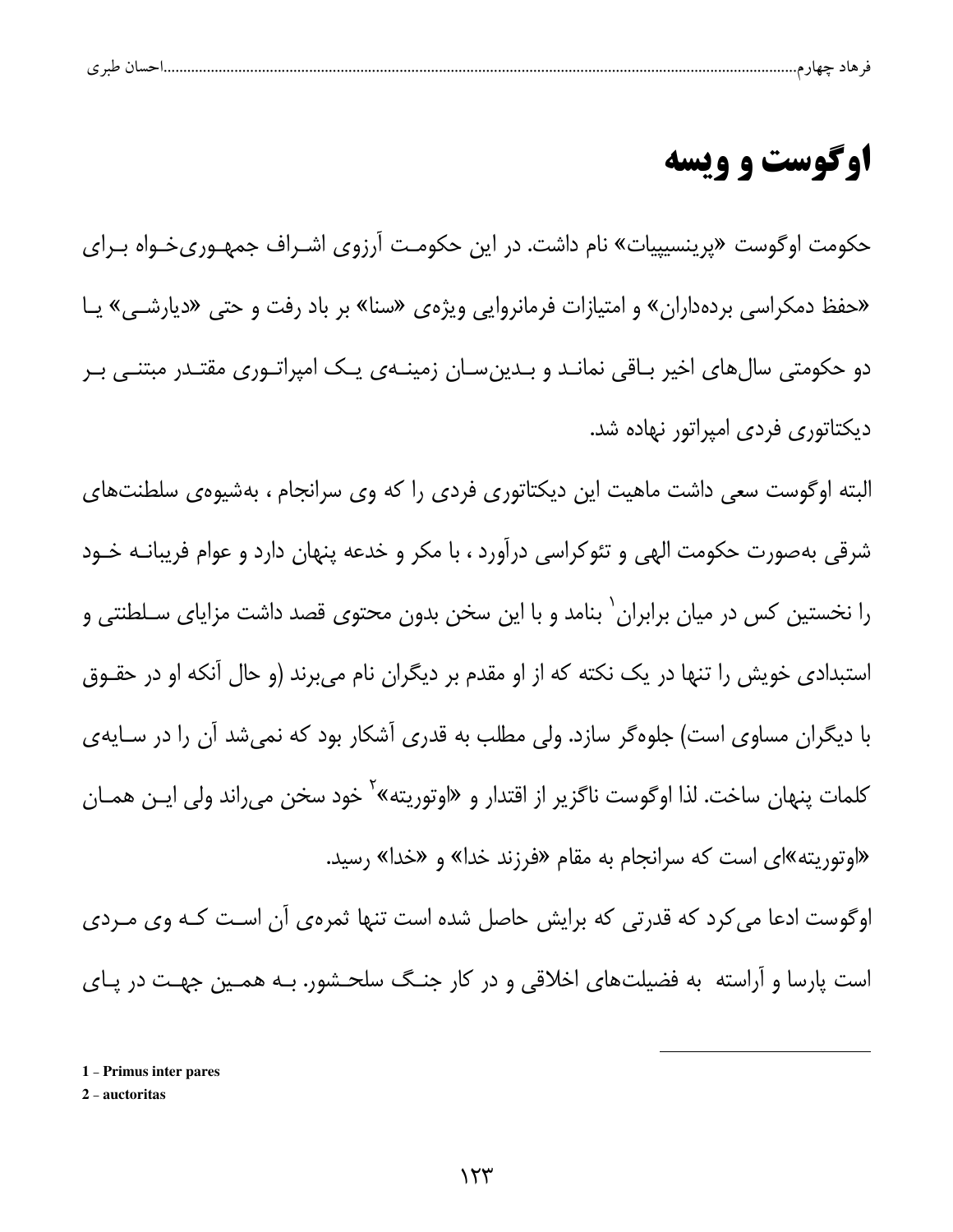| ۔ ساتے حیاز م………………<br>سى<br>77<br>ັ | طبہ م |  |  |  |
|--------------------------------------|-------|--|--|--|
|--------------------------------------|-------|--|--|--|

تصاوی و مجسمههایش مینوشتند: «ممتاز به پارسایی و شمشیر» یا «پارسـایی و ســلاح» ٰ امــا در واقع او مردي دغل و فاقد وجدان بود. کاملا حق با نویسنده ی بزرگ فرانسوی ولتر است که او را «انسانی بی قلب و بی شـرف» «جـانوری

چالاک و خوش اقبال» ميخواند.

اکتاویان اوگوست راه درازی را در مبـارزهی بـا اشـراف جمهـوریخـواه و در رأس آنهـا بروتـوس و کاسوس پیمود ، حریفان و رقیبان خود از قبیل سکنوس پمپه ، آنتونیوس و کلئوپاترا را خرد کـرد. از جنبش بردگان که به سرکردگی اسپارتاکوس حکومت اشراف را بهخطر انداخته و به دست کراسوس و پمپه به خشونتی داستانی سرکوب شده بود ماهرانه سود بـرد. ایـن جنـبش بـین پاتریـسینهـا و شوالیههای دستنشاندهی آنها زمینهی وحدت بیـشتری را علیـه بردگـان فـراهم کـرد و اوکتاویـان اوگوست با سیمای «ارباب مهربان» نسبت به بردگان و با ترساندن اشراف و شوالیهها از تجدید این واقعه توانست تثبیت طولانی بهسود خود و جانشینان خویش پدید آورد. بدین سان او سنا و پلب یعنی سواد مـردم را ماهرانـه بـهدنبـال خـود کـشید و کـاری را کـه سـزار،

کراسوس و پمپه نتوانستند بکنند و جمهوری اشرافی بردهداری را برای همیـشه نـابود سـازند، او بـا زیر کی ویژهی خود انجام داد.

1 - Pietate insignis et armis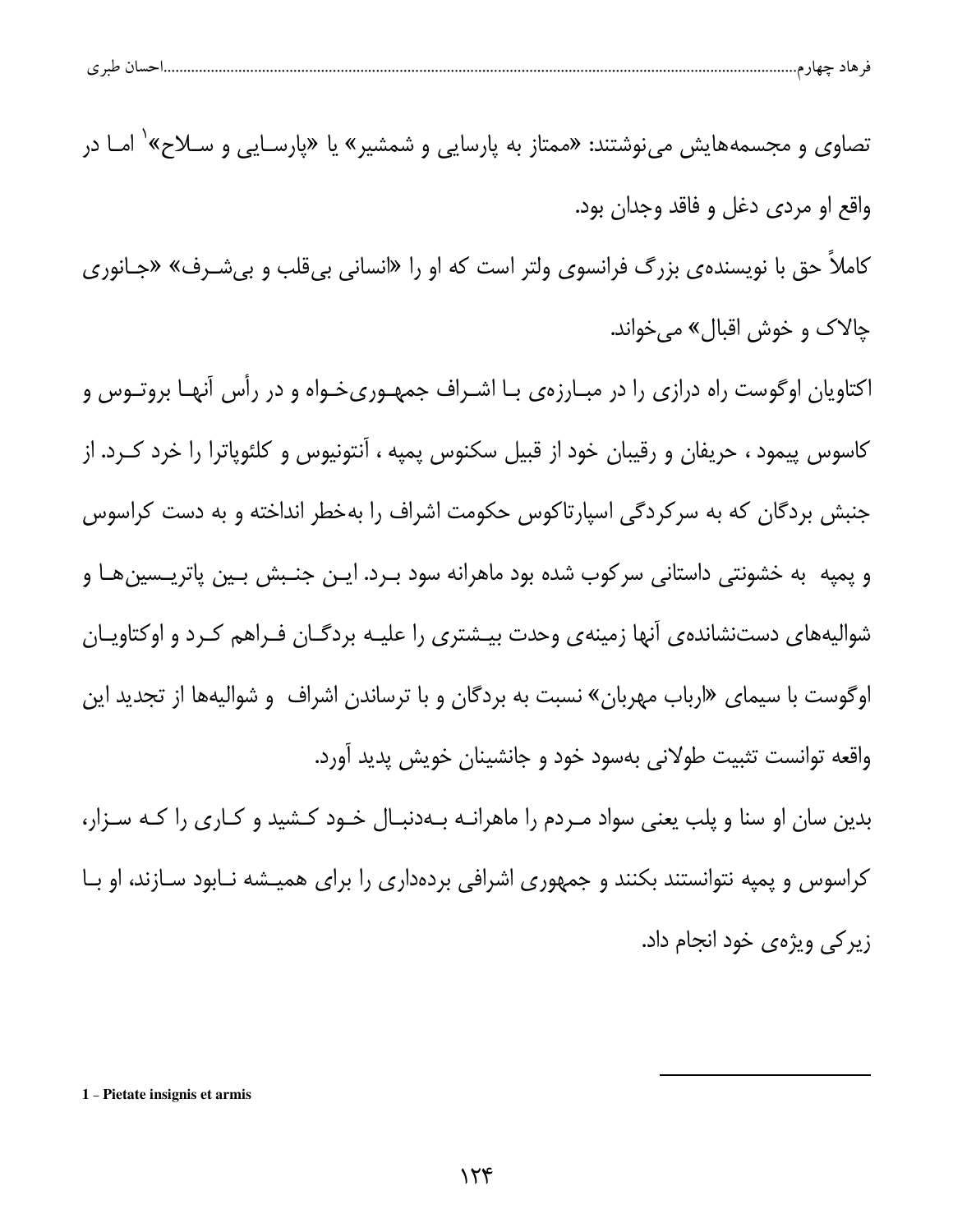| احسال طبر ی |
|-------------|
|-------------|

مساله ی پارت مهمترین مساله ی سیاست خارجی و نظامی در برابر اوگوست بود. شکست کراسـوس و اَنتونیوس نشان داد که پارت حریف نیرومندی است و داشتن احساسات کودکانهی انتقامجــویی یــا شورهای جنونآمیز کشورگشایی به شیوهی اسکندر کار اکتاویان اوگوست نبود. آرزوی او این بود که در اینجا نیز تعادلی و تثبیتی بهوجود آورد. به عــلاوه چــون بــه نقــش شــگفتانگیــز سیاسـتهـای خدعهآمیز و برتری آن در موارد مختلف در اعمال زور آشکار ، نیک پی برده بود، در صـدد ایـن بـود كه مساله را نيز با تدبير حل كند.

بارها شاعران و از آن جمله ویرژیل او را به انتقام ستاندن از پارت ها تـشویق کردنـد. ویرژیـل کـه خود را جانشین هومر و هریود میدانست و با عواطف «یونانی» مـیiپـست و داغ آتـش زدن معبـد ارک به دست خشایارشا برای او داغی تازه بود ، از هر باره اوگوست را به سلحشوری برمی|نگیخت. در آن روزگار سلحشوری و قهرمانی ، تنها فضیلت بهویژه برای مردان و بالاخص بـرای سـرداران و فرمانروایان محسوب میشد. فضیلت دانستن تدبیرهای سیاسی و بـهکـار بـردن آنهـا کـه ماکیـاول موازین آن را صریحاً مطرح کرد و دیرتر بورژوازی آن را به تخت نشاند ، هنوز بهعنوان خدعهگری و فرومایگی و ترسویی و امثال آن محکوم میشد. لذا برای اوگوست دشوار بود که سرهای پرشوری از نوع ويرژيل و پاترسينها و شواليههايي را كه تحت تاثير حماسه ي «انّهييد» بودند خـاموش ســازد.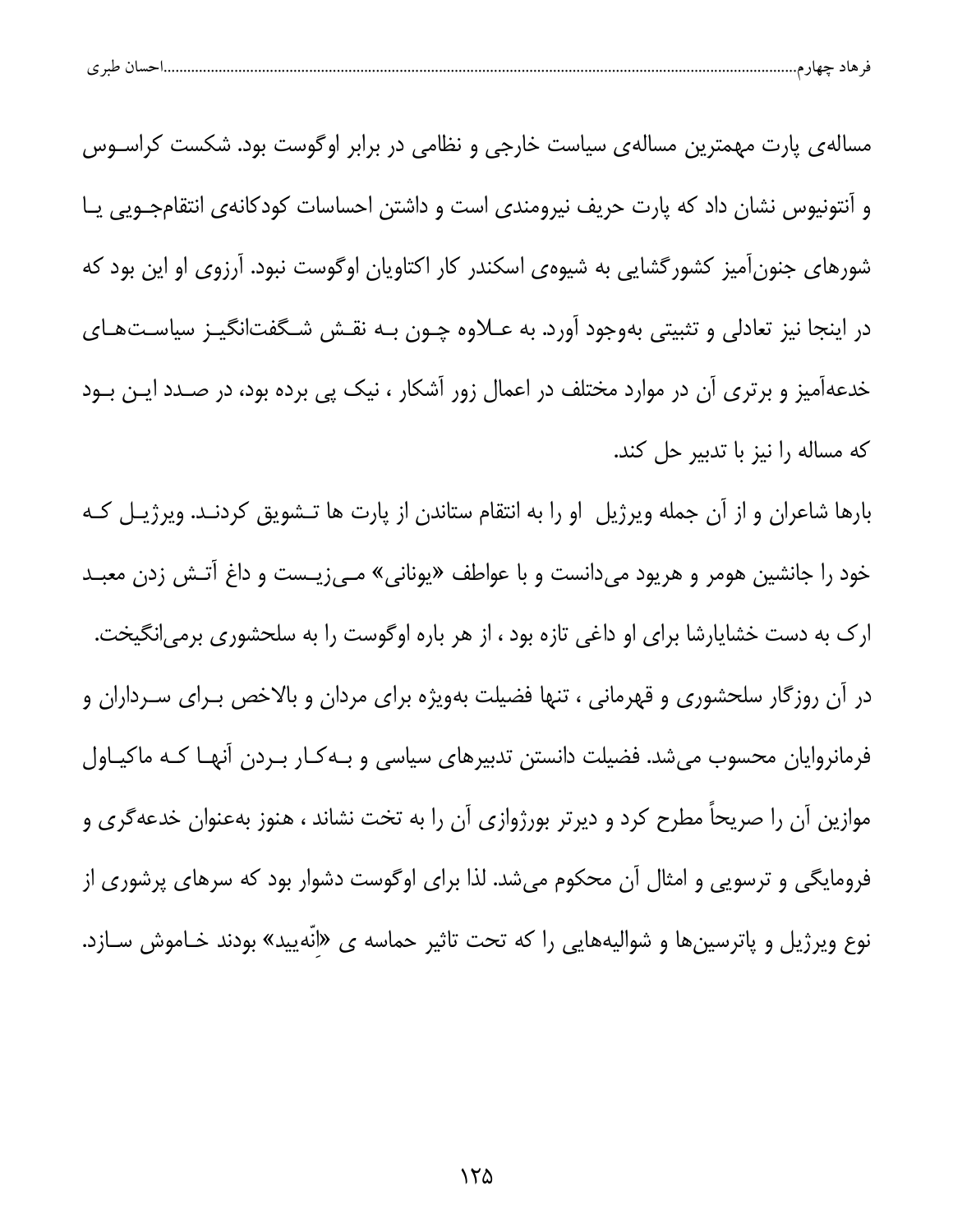| طبہ م<br>پ |  |  |  |
|------------|--|--|--|
|            |  |  |  |

اوگوست در سخن با این «هیجانات مقدس» همراهی مـی *کـ*رد ولـی در عمـل احتیـاط را از دسـت نمیداد. درواقع شعار اوگوست در همهی کارها «آهسته شتافتن»<sup>۱</sup> بود. آمدن ویسه به رم مطلب تازهای را در موضوع پارتها برای اوگوست مطرح سـاخت. وقتــی ویــسه و ژولیا در حضور آگریپا نزد او آمدند ، وی درحالی که به زیبایی شرقی ویسه خیره بــود ، بــه دقــت بــه سخنان او گوش فرا داد. ویسه گفت: «مردی که اینک بهنام فرهاد چهارم بر پارت حکمروایی می کند مردی ابلـه و خونخـوار است. سنای پارت که «مهستان» نام دارد و شورای کاهنان و مغان از او رنجیدهانـد. امیـد مـردم آن بود که یادشاه پیر ارد که در معبد شیز معتکف شده بود به پایتخـت بیایـد و ایـن جبـار (تیـران) را از قدرت دور کند. متأسفانه اخباری که به تازگی رسیده است حاکی است که ارد یا به مرگ طبیعـی یــا در اثر تأثیر سم در هگمتانه درگذشته است و فرهاد کاملاً بی٫قیب شده اسـت. تیـرداد سـورن بـرادر

سورنا دشمن بزرگ روم و قاتل کراسوس اینک «بزرگ فرمدار» فرهاد است. یعنی صاحب آن مقــام مهمی که در اینجا آگریپا آن را به شایستگی تمشیت میکند. اتحاد فرهاد و تیرداد سورن بـرای روم خطرناک است. فرهاد پس از آنکه از شر آنتونیوس رها شد ، امری کـه پیـروزی امپراتـور بـزرگ در آکسیوم آن را برای فرهاد سهل کرده بود، اینک در صدد است مرزهای غربی ساحل فـرات را تغییــر ده و لشکر کشی یاکر را تجدید نماید و یهودیه و سوریه را بازستاند. این است که نباید از خطر فرهـاد

1 - Festina lenta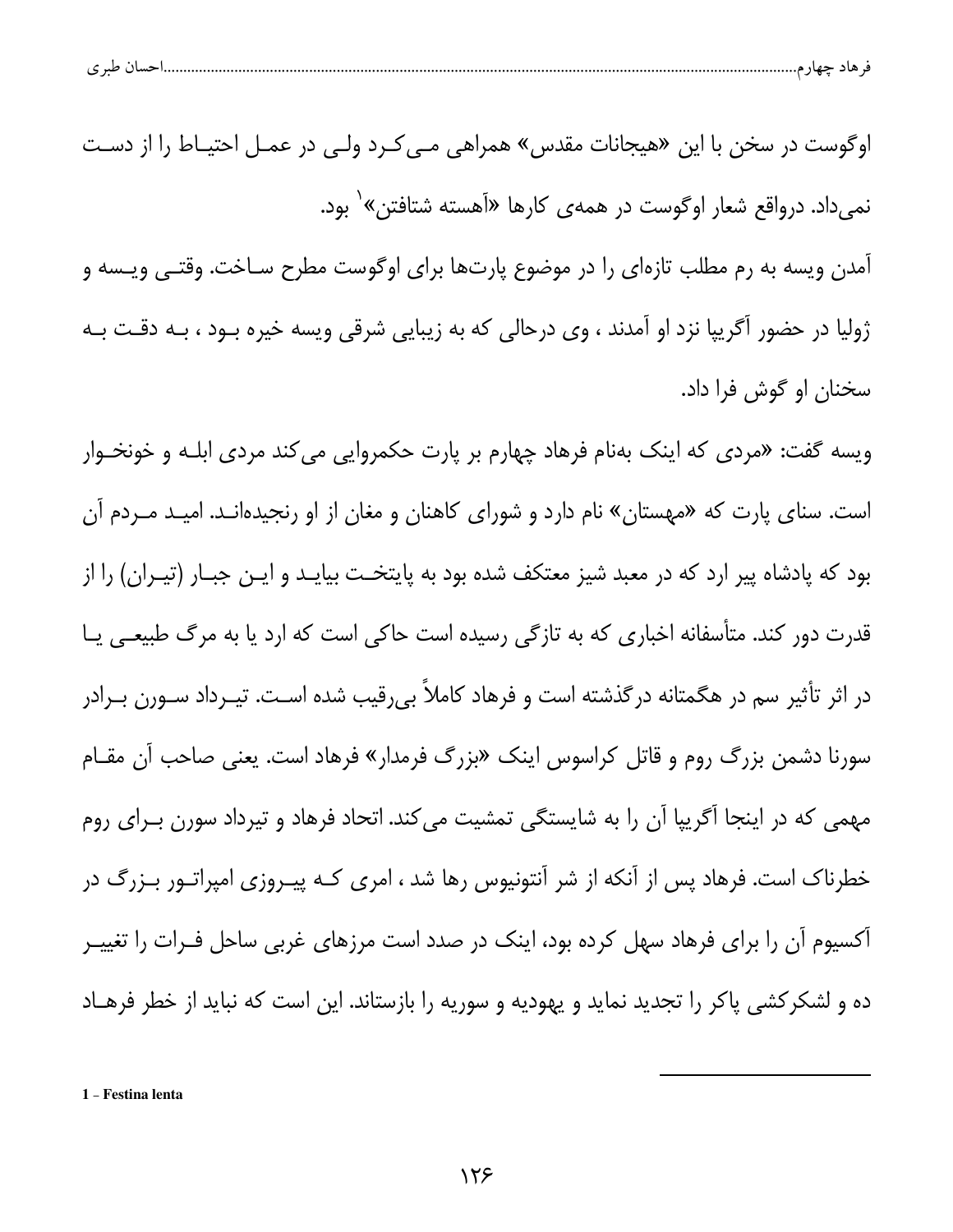| طبر ی | تسب ر | هاد حصاف<br>᠇ |  |
|-------|-------|---------------|--|
|       |       |               |  |

غافل بود. من کسان فراوانی را میشناسم و به امور دربار واقفــم و اگــر امپراتــور رخـصت فرمايــد و وسایل در اختیارم باشد می توانم کلیهی مقدمات شکست فرهاد را فراهم سازم.» اوگوست دانست که این بانوی شرقی نهتنها از زیبایی بلکه از خردمندی سیاسی و افسون کـلام نیـز بهرهور است. ويسه به يوناني سخن مي گفت و اوگوست از مجموعهي ايـن مختـصات كـه بـراي او تازگی داشت بهشگفت آمده بود.

در عین حال دیدگان متجسس اوگوست دید که بین ویسه و آگریپا نوعی لطافت رفتار بـیش از حـد وجود دارد. خود اوگوست مردی شهوتران نبود و هوس همآغوشی با ویسه نکرد و به همین جهـت ناراحتی او از کشف رابطهی ماورای عادی بین ویسه و آگریپا از نوع حسادت نبود، بلکه از ایـن نــوع بود که آخر آگریپا خواستگار و نامزد ژولیا است و این نوعی بیeفایی است. با اینحال پختهتـر از آن بود که از این مقوله سخن بر زبان آورد.

وقتی آگریپا خواست در تأیید سخن ویسه مطلبی بیافزاید او را به خاموشی امر داد و به ویسه گفت: « اینک در نزد دخترم ژولیا بمانید و از لذتهای رم که عروس شهرهای جهان است بهرهمند شوید. گمان نمی کنم شما در آن سرزمینهای عریان و گرم چیزی از این نوع داشته باشید. دربارهی فرهـاد باز با شما گفتگو خواهم کرد. اینک بروید!»

ویسه از این پاسخ دلزده شد و برایش نابیوسیده بود. او تصور می کـرد کـه اوگوسـت حتمـآ دامنــهی اطلاعات و قدرت مکاری او را به پاری خواهد گرفت تـا انتقــام شکــست کراســوس و آنتونيــوس را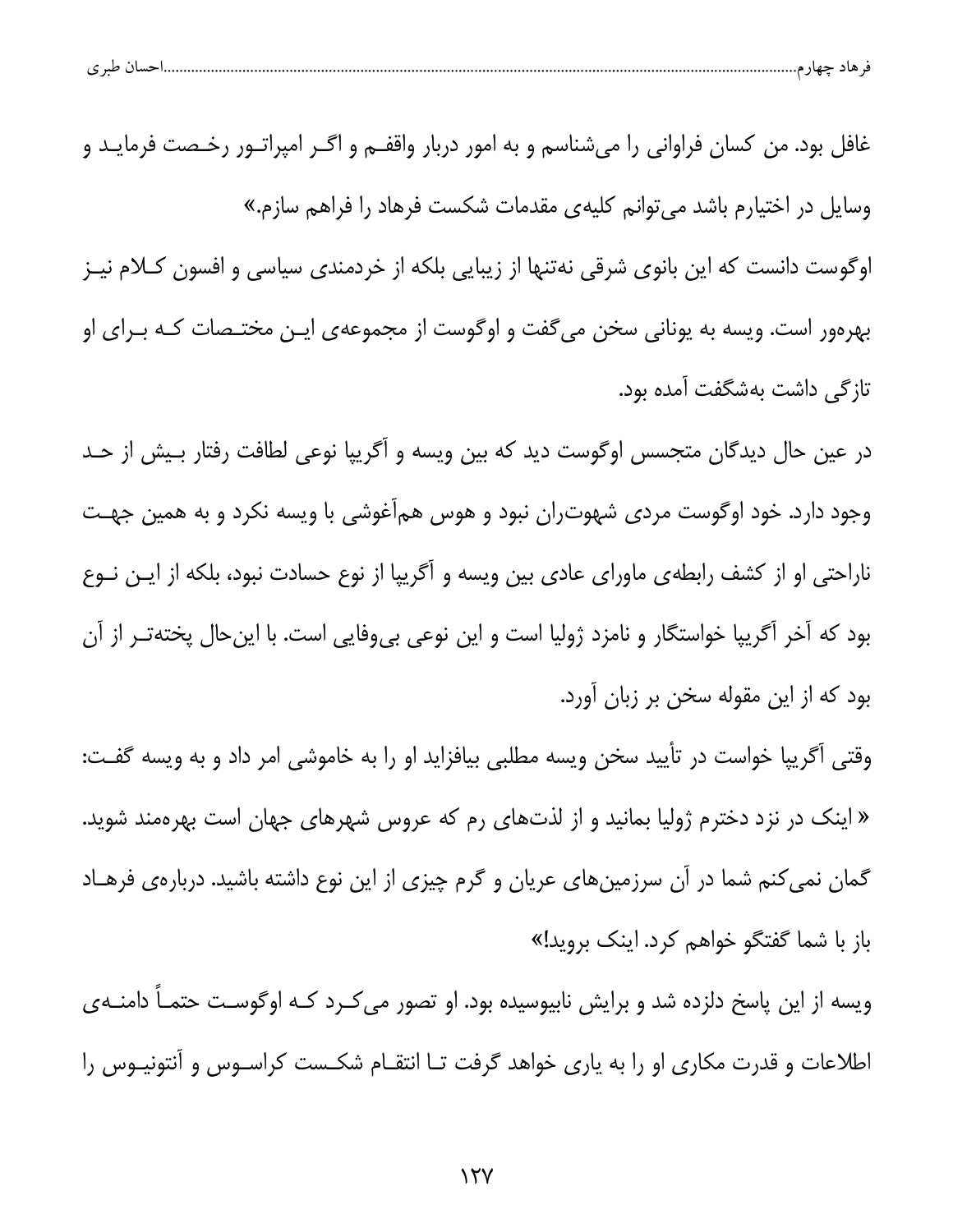| احسال طبر ی |
|-------------|
|-------------|

بستاند. او اوگوست را بسیار لاقید و ناکنجکاو یافت و به نظرش آمد که مردی مغرور و بی توجه است ولي صلاح خود را در سكوت ديد. هنگامي كه از نزد اوگوست خـارج شـدند ژوليـا گفـت: «يـدرم را حگونه بافتيد؟»

ویسه گفت:«من خود را در آستانهی خدای خدایان میدیدم و به زحمت قدرت تکلم داشتم.» ژوليا گفت: «آيا تدبير پدر مرا پسنديديد؟»

ويسه زير كانه پاسخ داد: «در اينجا اين مثال لاتين را پاسخ بهجايي ميدانم.

«Quod licet jovi, non licet bovi»

«چیزی که برای خدای خدایان مجاز است، برای گاوان مجاز نیست.» ویسه با این لحن سخن طنزآمیز همهچیز را فهماند و ژولیا نیـز همـهچیـز را احـساس کـرد. ولـی از بجاگویی ویسه طربناک گردید و به شادی خندید. بهویژه آنکه مابین ژولیا که زنـدگی هـرز و آزاد را دوست داشت و پدرش (که به خاطر «auctoritas») معروف خود همیـشه مـیEطلبیـد کـه ژولیـا مانند راهبههای معابد رفتار کند) ، محبت ویژهای وجود نداشت.

وقتی ویسه و ژولیا از نزد اوگوست خارج شدند ، اوگوست رو به آگریپا کرد و گفت: «آمدن ایـن بـانو نزد ما بی موقع بود زیرا نامهای ازفرهاد رسیده است سرشار از روح دوسـتی و تواضـع برادرانــه. او در آنجا مینویسد که حاضر است همهی درفشهای رومی را که در جنگهای کراسـوس و آنتونیـوس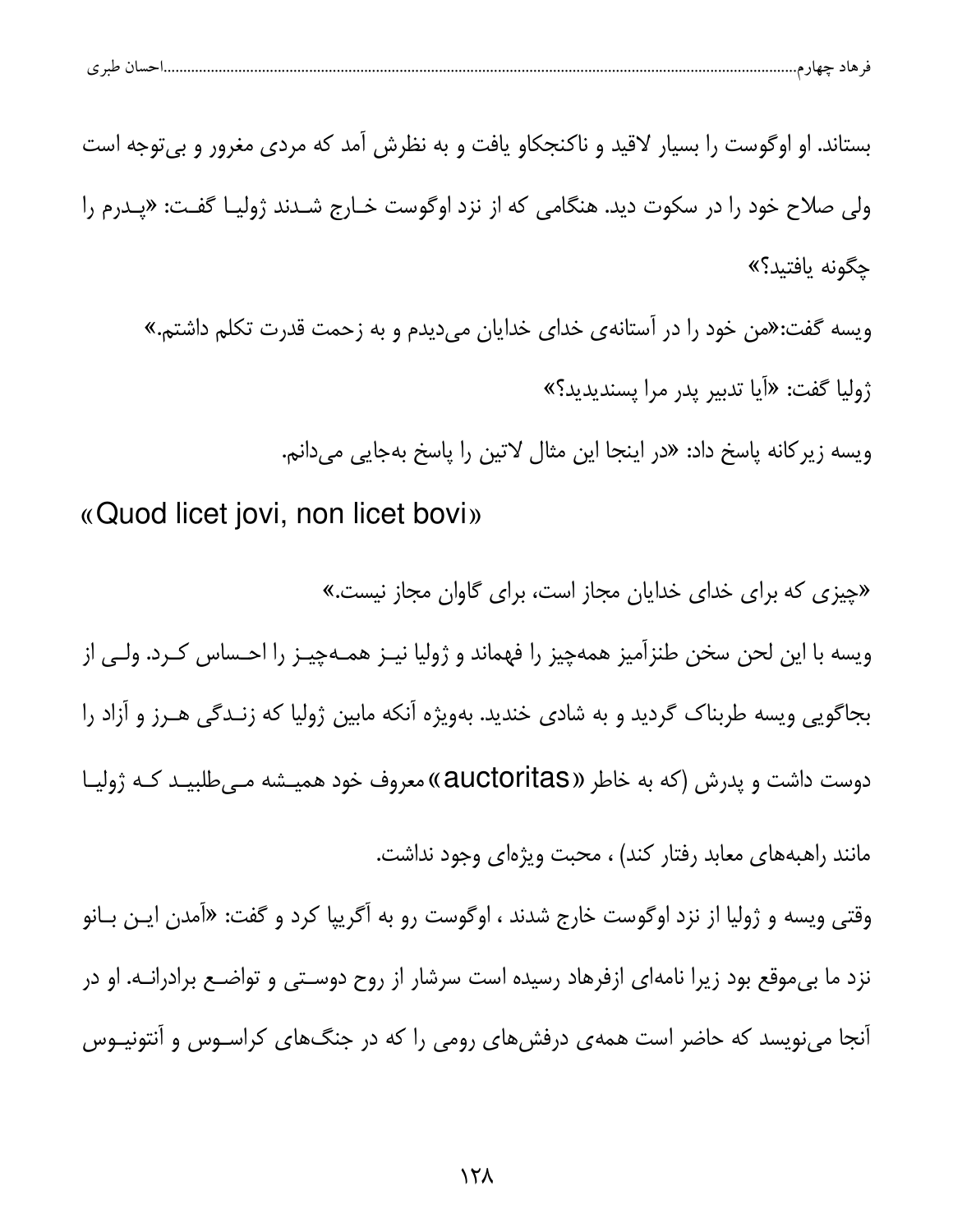بهدست یارتها افتاده است بازیس دهد و فرات را مرز مشترک اعلام دارد. برای ما آرامش خـاطر از بابت یارت دارای اهمیت ویژهای است.» آگریپا گفت: «ولی من تصور می کنم که آمدن این بانو سبب نرمش در رفتار فرهاد است. او میترسد که ویسه ما را به جنگ با پارت برانگیزد و فرهاد برای این کار آماده نیست. اوضـاع دربـار او آشــفته است و در کشور دشمنان سرسختی دارد.» اوگوست خندید و گفت: «هرکس آن تعبیری را برمی گزیند که تمایـل قلبـی اوسـت. مـن تـو را از پسندیدن این بانوی ایرانی سرزنش نمی کنم، زیرا قلب من که دیگر جـوان نیـست و سیاسـت آن را سرد کرده است نیز در حضور او احساس غریبی داشت. ولی اگر بخواهی کـه بـرای ژولیـا بهانــهی تازمای نتراشی، باید در این امر خوددار باشی.» آگریپا از توجه اوگوست به شگفت شد و گفت: «به خداوند و امپراتور و برادر خود قول مـىدهــد كــه هرگونه عشق یا شهوتی را همین دم در درون سینه کشتهام.» اوگوست میدانست که آگریپا نسبت به وی وفادار است و سوگند دروغ یاد نمیکند. همین خصیـصه أگريپا را در نزد اوگوست سخت محبوب ساخته بود. لذا با شكوه دست بـر شـانهى او نهـاد و گفـت: «باور دارم. ما به کار بزرگی دست زدهایم. دشمنان مهیبی را از میان برداشتهایم. همه در کمینند کـه در جایی خطایی بکنیم تا بانگ بردارند و هیاهو برپا کنند. من از آن سبب مایلم که ژولیا به عقـد تــو درآید که مضبوط شود. مارسلوس از عهدهی این کار برنمیآید و اگـر تـو نیـز برنیـایی ژولیـا را بـه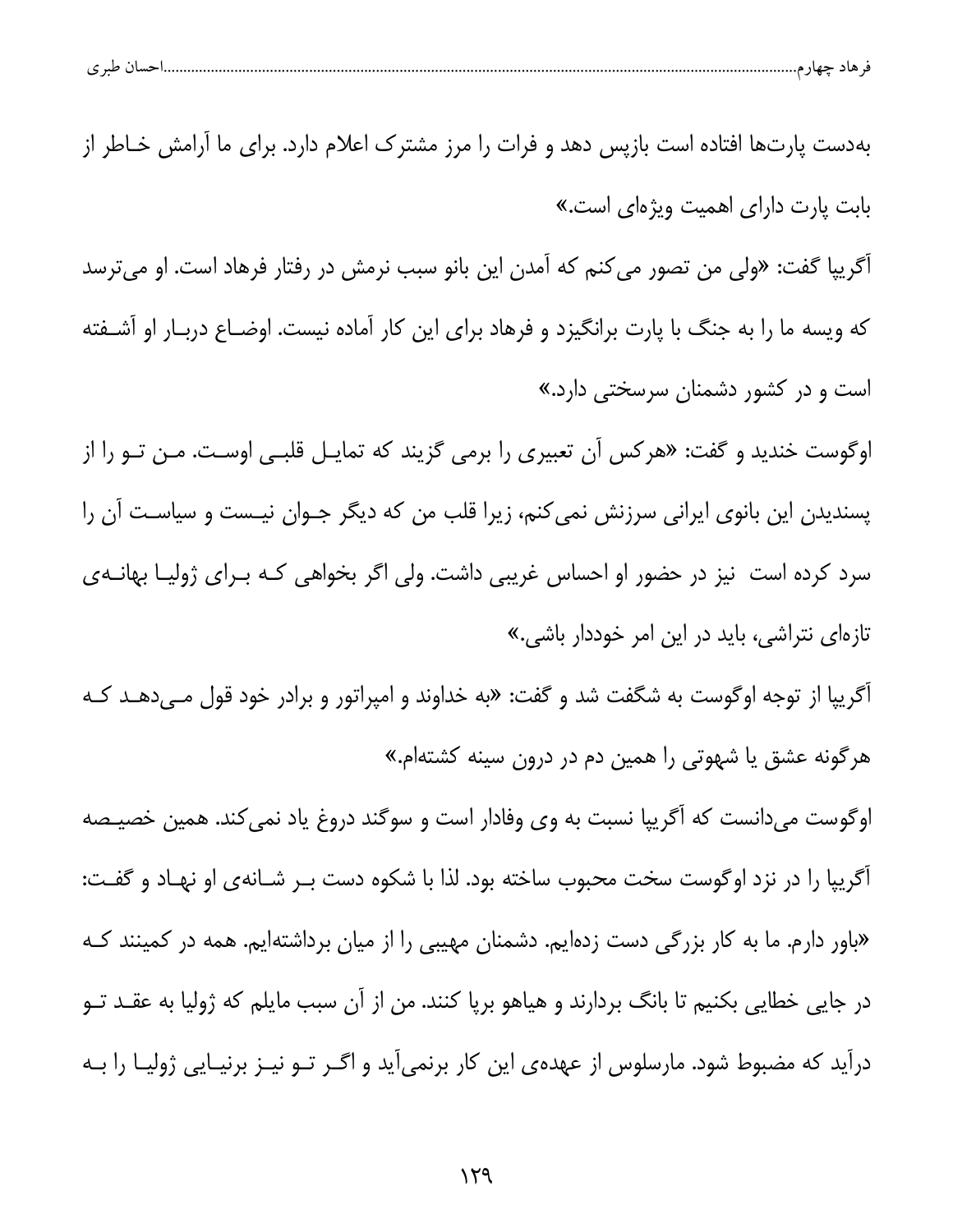| حساں طبر ی |
|------------|
|------------|

تبعيدگاه خواهم فرستاد. يا حكومت قوي يا لاقيدي و خوشگذراني. اين دو چيز را دشوار مــي تـوان با هم پيوس*ت*.»

آگرييا با سکوت قبول و تحسين گوش ميداد.

اوگوست گفت: «باری، حتی اگر این فرض تو درست باشد که فرهاد بـه سـبب آمـدن ویـسه بـه رم برای خنثی گذاردن تدابیر او این پیامهای گرم و نرم را فرستاده است ، اکنون دیگر ویـسه بـرای مـا وسیله ی سودمندی نیست. در امر حکومت و سیاست احساس نمی تواند موجود باشـد. در عـین حـال باید بر حذر بود. اگر فرهاد پیمانِشکنی کند، ویسه بهکار خواهد آمد. لذا ویسه را باید دور کـرد ولـی نرنجاند. فرهاد بهوسیلهی رسول خود پیام داد که من نباید پناهگاه دشمنان او شــوم. ایــن اشــارهای است علنی به ویسه. لذا با تدابیر تمام با ژولیا سخن بگو و او را راضی کن کـه ویـسه را بـه یکـی از ویلاهای خود دور از رم بفرستد. برای آنکه فرهاد در این امر تهدید نکنـد ویـسه را بـه نـزد قاضـی ویژهی کار خارجیان <sup>۱</sup> بفرست. بگذار این پرهتور فرمانی<sup>۲</sup> صادر کند دایر به تبعید ویسه. مـا بایــد ایــن فرمان را برای تأمین اطمینان فرهاد نزد او بفرستیم. باید در ویلای تبعیدگاه وسایل زندگی و عشرت ویسه را فراهم آورد. از میان شاعران کسی عاشقپیشهتر و خوش منظرتـر از هـراس نیـست. بگـذار هراس به این ویلا رفت و آمد کند و آتش دایم سوز عشق هرز خود را با ایـن بـانوی ایرانـی کـه در اخلاقيات كمتر از او نيست ، فرو نشاند.»

1 - Praetor Pevogrinus

2 - Sdict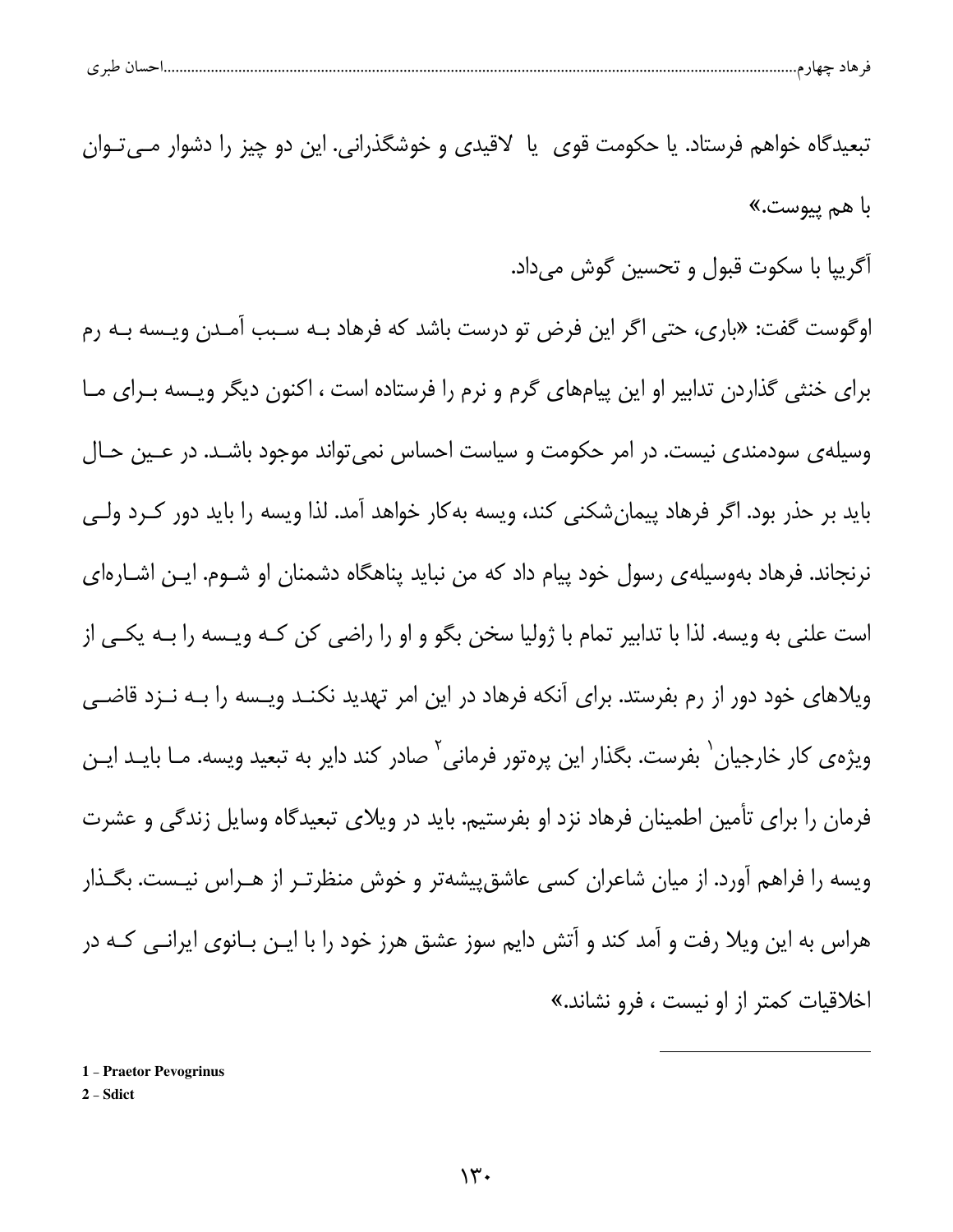| ۱، طبہ م<br>ی هاد حهار م<br>. |  |  |  |
|-------------------------------|--|--|--|
|-------------------------------|--|--|--|

| اًگریپا تبسمی مبهم و پرمعنی کرد و گفت: «فرمان امپراتور برای من مقدس است.» سـپس بـا درودِ     |
|----------------------------------------------------------------------------------------------|
| رومی اوگوست را ترک کرد.                                                                      |
| اقدامات مدبرانهی اوگوست تأثیر خود را داشت. مذاکرهی بین روم و پارت به نتیجـه رسـید و تیــرداد |
| سورن از جانب فرهاد مأمور رساندن پرچمها شد. مراسم تحویل پرچمهـا بـا چنـان شـکوهی انجـام       |
| گرفت که در روم سابقه نداشت. اوگوست دستور داد «طاق نصرت» ویژهای به افتخـار ایـن مراســم       |
| بسازند. سکهی مخصوص ضرب کنند و روز تحویل پرچم را روز جشن سالانه در روم اعــلام دارنــد.       |
| بعدها که به دستور اوگوست مجسمهی معروف او را که به مجسمهی «پریما– پورتا» معروف اسـت           |
| و ما از آن یاد کردیم ساختند ، بر روی سینهپوش او نقشهای برجستهای انداختند که یکـی از آنهـا    |
| مراسم تحویل پرچم رومی را از سزیوزیر پارتی به رومیان مجسم میکند. ایـن توفیـق اوگوسـت از       |
| آن جهت او را شادمان می <i>ک</i> رد که بهنظر او لکهی ننگ شکستهـا را بـیخـونریزی بـا ایـن عمـل |
| سیاسی در افکار عمومی ساده و زودباور ایـام خـود مـیشـست. پنـداری تنهـا ، بـودن پـرچمهـای      |
| لژیونهای رومی در نزد دشمن علامت سرشگستگی ناشی از مغلوب شدن است و اگر این پـرچمهـا            |
| بازگردد ، آن شکستها و آن وقایع که در حقیقت رخ داده است دیگر نیست ، اگر بـه حیلـهگـری و       |
| عوامفریبی اوگوست توجه کنیم باید بگوییم که او در این شیوهزنـی آگـاه و متعمـد بـود و الا بـرای |
| تحویل پرچمها آن همه تشریفات بیسابقه نمیچید و حتی آن را نگارهی خفتان جنگــی مجــسمهی          |
| «پريما– پورتا» نميساخت.                                                                      |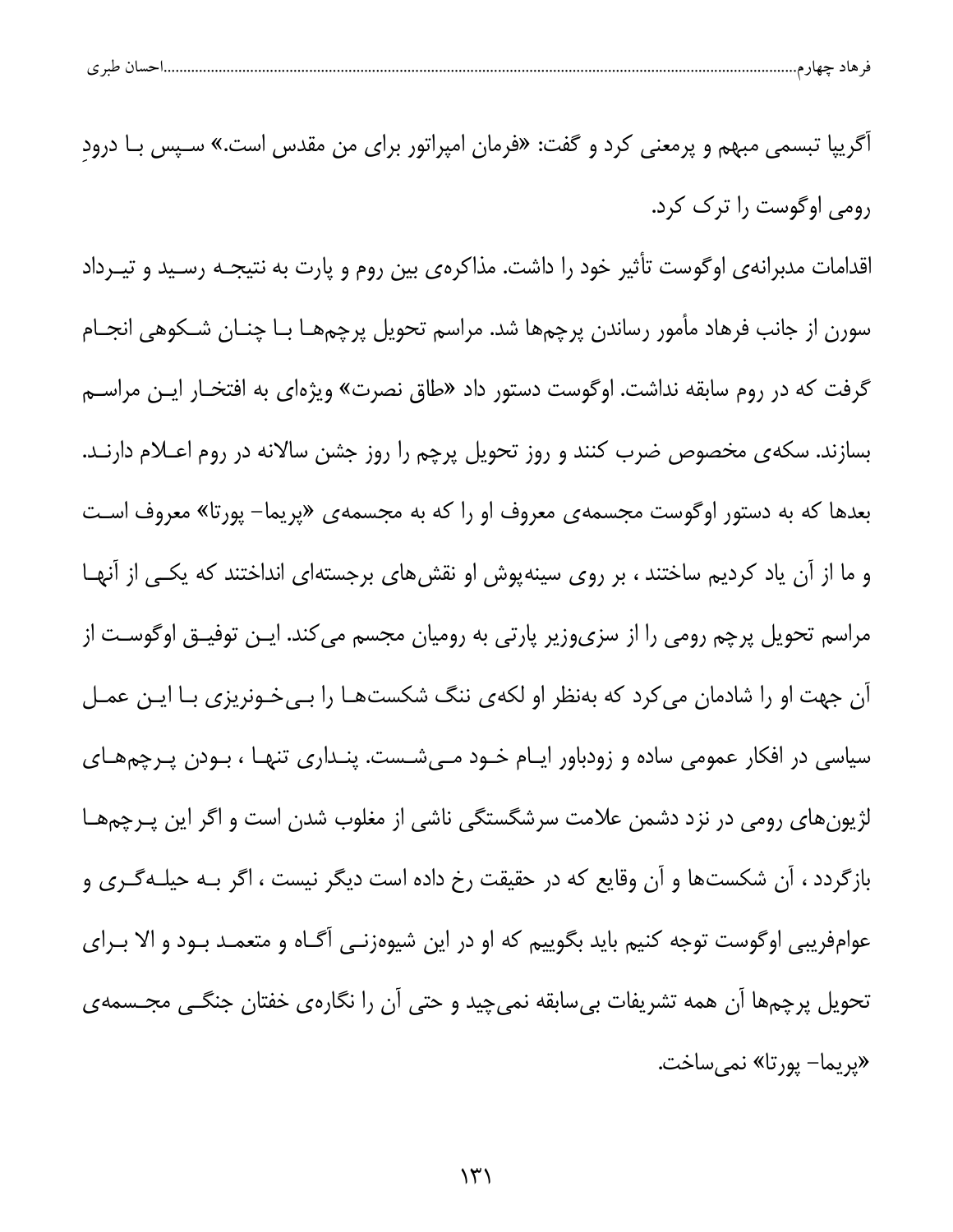| طبہ م<br>ັ | تسب ر |  |  |
|------------|-------|--|--|
|            |       |  |  |

تیرداد سورن و جماعتی که با او آمده بودند در همهجا با تجلیل پذیرفته شدند. ریش ها و گیس هـای بلند ، جامههای ابریشمین براق که تا قوزک یا می٫رسید ، گـردن[ویزهـا و دسـتبنـدهای طلایـی ، اسبهای رهوار و مزین ، هودجها و غلامبچهگان و یساولان آراسته ، همراه با هدیههای فـراوان از جواهر و عطریات و دهنیات و فرشهای ابریشمین و پاچههای زربفت و ظروف زر و سیم که تیـرداد سورن همراه آورده بود ، همه مورد تعجب و مایهی اعجاب و تحسین گردید. موافق قرارداد ایران و روم ، تثبیتی در مرزها و در روابط ایجاد گردیـد. ولـی اوگوسـت هرگـز قـصد نداشت در همین حدود باقی بماند بهویژه آنکه حادثـهای او را بـه پیـشروی در نقـشههـای خـویش تحریک کرد.

حادثه چنین بود:

در یکی از مهمانیهای پرشکوه که آگریپا به افتخـار تیـرداد سـورن تـشکیل داد ، تیـرداد سـورن از مهماندار خود خواست که به باغ بروند تا در آنجا مطلبی را محرمانه در میان گذارد. به باغ رفتند و در آنجا روی نیمکت مرمرین در میان باغچههای پر گـل نشـستند. کـاخ غـرق نـور و پـر از هیـاهو و عربده مهمانان رومی و ایرانی بود ولی اینجا بین سرونازهای متـشنج و فـوّارههـای پچپچـه گـر و مجسمههای «آمورهای تیرانداز» سکوت ، حکمروایی داشت. هلال سیمسن در آسمان بیلک شناور بود و مجلس آن دو حریف نیرومند را با پرتوی رمزآمیز و لطیف خود روشن میساخت.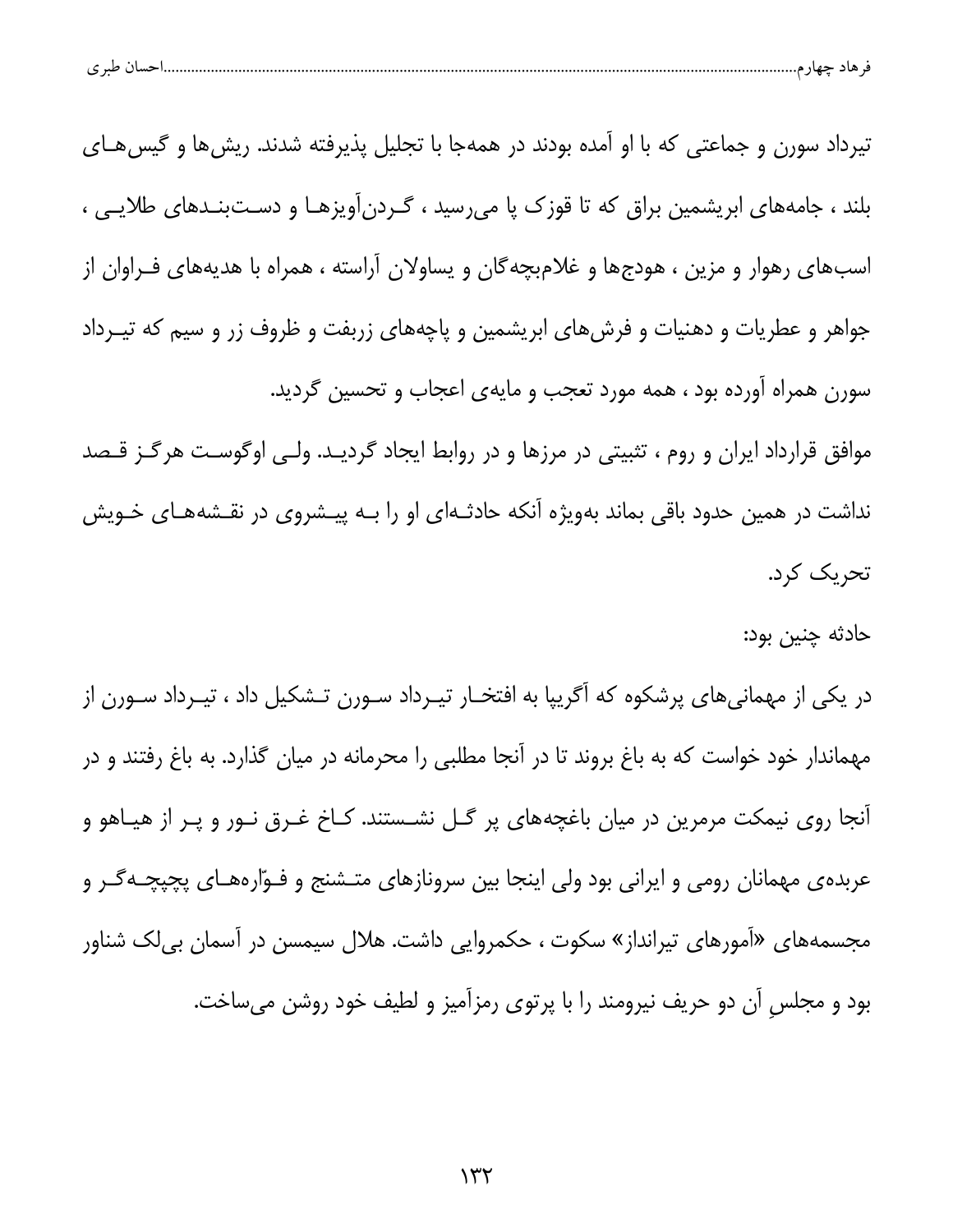| طب ی<br>ັ | تسب ر |  |  |
|-----------|-------|--|--|
|           |       |  |  |

تیرداد سورن به یونانی آزاد و روان صحبت می کـرد. آگریپـا نیـز ایـن زبـان را ماننـد زبـان مـادری می دانست. لذا در میان آنها کوچکترین مشکلی از جهت تفهیم و تفاهم نبود. تیرداد سورن گفت: « من میدانم که شما وزیـری خردمنـد هـستید و نمـیتوان تـصور کـرد کـه امپراتوری مانند اوگوست انتخابی جز این داشته باشد. مـن ایـن مطلـب را نـه بـه پیـروی از سـبک آسیایی (آزیانیسم) که به عقیده یشما تکلف و تملق هـای دور و دراز را در کـلام مجـاز مـیدارد ، بلکه به صرافت طبع می گویم. من مـیخـواهم شـما بـه مـن بـاور کنیـد و تـصور نکنیـد در اینجـا خدعه گری یا دامی در میان است. من آمادهام که شــما بــرای آنکــه صــداقت مــن اثبــات شــود هــر آزمایشی که می خواهید بکنید.»

آگریپا متحیر بود که داستان چیست. از سخنان تیرداد تشکر کرد و گفت: « وزیری به ایـن عظمـت بالاتر از هر آزمایشی است. من بدون چون و چرا سخنان شما را می پذیرم.»

تیرداد سورن گفت: « من برادر بزرگ سورنا ، بزرگ فرمدار ایران ، معتمد فرهـاد هـستم و از جهـت ثروت و قدرت پس از شاهنشاه قرار دارم و نیازی مرا به فرومایگی وادار نمی کند و لذا آنچه می گویم به سبب عشقی است که به عدالت دارم. شاهنشاه ما منفـور اسـت و اگـر اوگوسـت بخواهـد مـا در خدمت حاضریم که او را از صحنه برانیم. او مردی خونآشام و دیوانهای است مغــرور و مظنــون کــه زندگی را بر همه دشوار ساخته است و کسی از او ایمن نیست. من در خدمت خود پیوسـته بــر جــان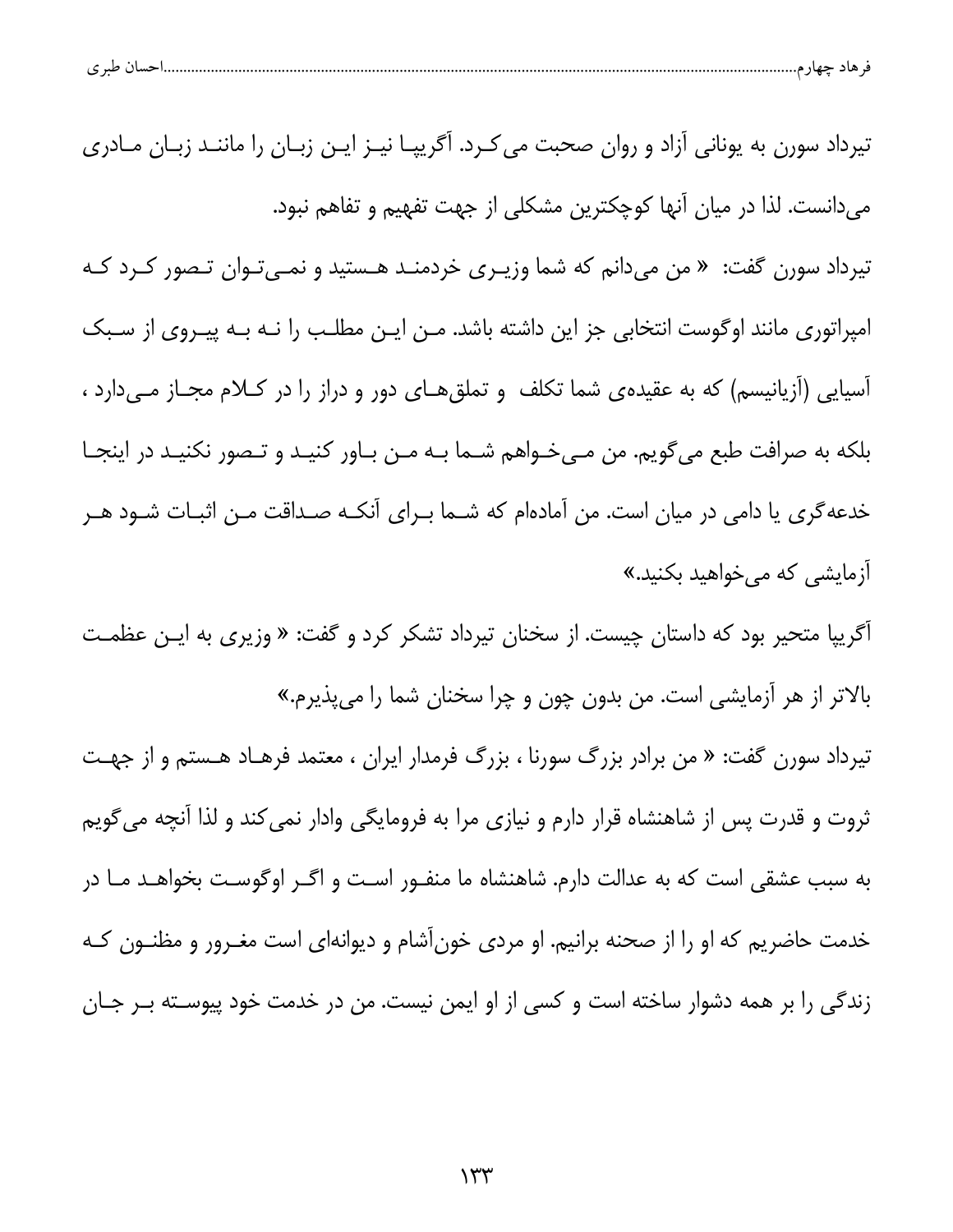| احسال طبر ی |
|-------------|
|-------------|

خود و کسان خود میلرزم. اگر اوگوست یاری رساند ، خلقی را خرسـند مــی کنــد. بایــد اشــکانیان را برانداخت و حکومت را به سورنها سپرد که از جهت مدنیت یونانی مآب به عقل و تدبیر موصوفند.» آگریپا دید که ناگاه مطلب مهمی روشن شده است. معتمد و محرم فرهاد ، کـسی کـه مقـامی نظیــر مقام خود او در شاهنشاهی پارتها شاغل است خصم سـوگندخوردهی شاهنـشاه اسـت. آیـا او دروغ می گوید؟ دروغ می گوید برای چه؟ پیداست که دروغ نمی گویـد و مـیخواهـد سـلطنت را از خانـدان اشکها به خاندان سورنها منتقل کند. در اینجا چه دروغ و حیلهای میتوانـد باشـد. مطلـب روشـن است. پرسید: «به چه وسیله اوگوست میتواند کمک کند؟» تیرداد با شتاب گفت: « به وسیلهی جنگ . باید هم از مرزهـای شــمالی ماننــد آنتونیــوس و هــم از

مرزهای غربی مانند باسوس حملهور شد. اگر شکست آنتونیوس بـه دسـت شـما در آکـسیوم نبـود ، آنتونیوس انتقام کراسوس را میستاند اما طالع با فرهاد یاری کرد. من میدانم در روم بـسیار شـایق این جنگند و قدرت امپراتور اکنون بیش از همیشه و بیش از دوران ژول سزار است. مـن از دورن ، همه ی وسایل را برای شکست آماده میکنم. ما می توانیم در مساله ی ارمنستان با هم توافق کنــیم. می توانیم دجله را مرز مشترک سازیم. تنها شرط من این است کـه بـه کمـک شـما ، اشـکانیان را براندازيم.»

> آگرييا گفت: « پس بهوسيلهي جنگ؟» تيرداد گفت: « آرى بهوسيلهى جنگ.»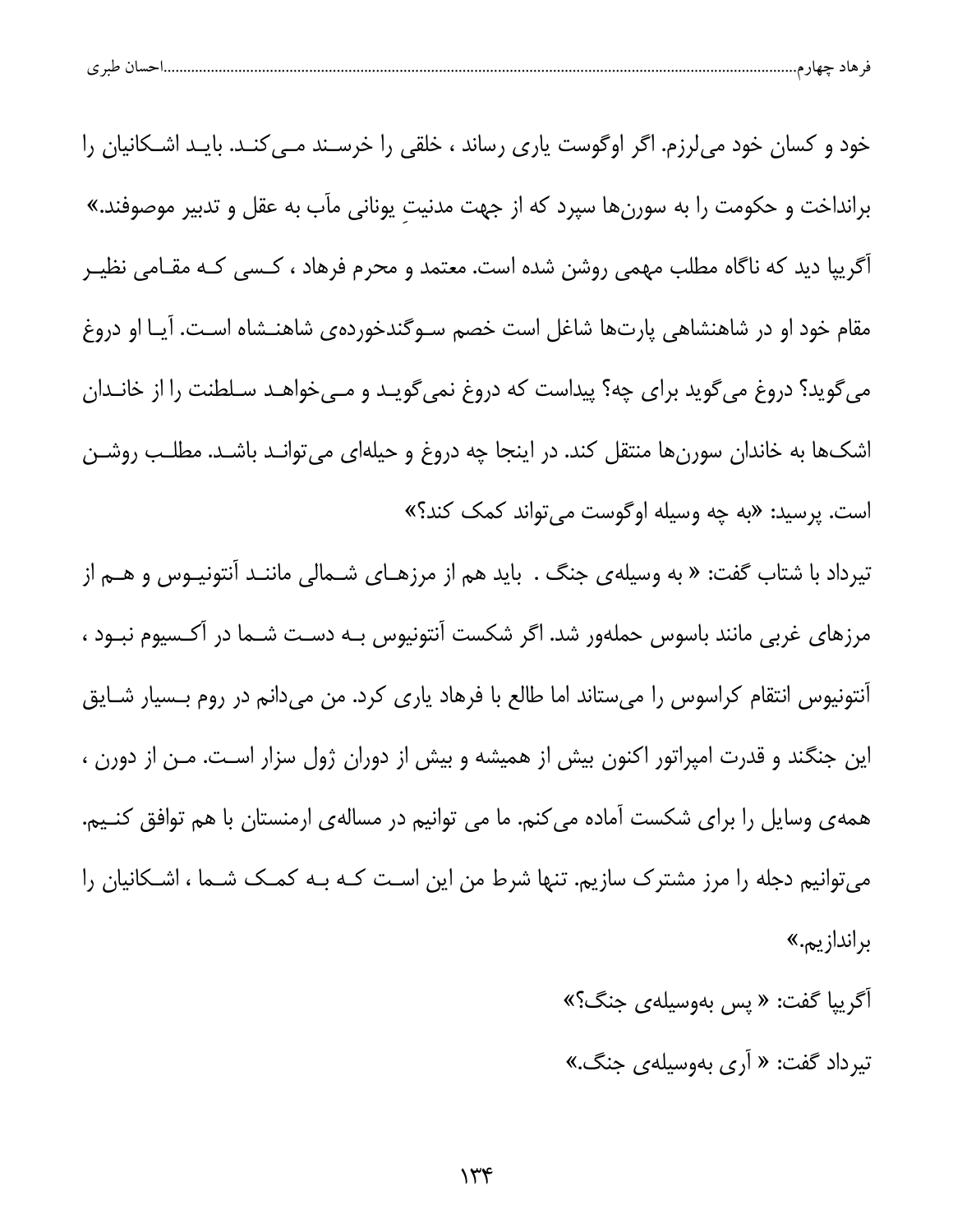|  | طبہ م<br>. . | حساد | $-$ |  |  |
|--|--------------|------|-----|--|--|
|--|--------------|------|-----|--|--|

آكرييا گفت: « سخنان شما صادقانه است؛ پيشنهاد شما عالي است؛ من مطلب را با اوگوست درميان خواهم گذاشت اگر وي پسنديد اَنگاه با شما سخن خواهم گفت.»

تیرداد سورن برخاست و گفت: « اگر شما سخن مرا پسندیدید، از آن در نزد اوگوست دفاع کنید.» أكريپا گفت: «اطاعت مي كنم و وعده مي دهم.»

اوگوست با سکوت و تعمق سخنان آگریپا را دربارهی بیانات تیرداد سورن شنید و مانند او معتقد شـد که این سخنان تزویرآمیز نیست و سورن میخواهد از دشمنی ایران و روم بهسود خاندان خـود سـود جوید. اوگوست گفت: «به هر جهت او برادر سورنا است و کینتوزی رسم کهن دودمانهـای ایرانـی است. ولي ما ، در وضع دشواري هستيم. من شيوهي خود را ترجيح ميدهم. مي توان به هدفهـايي که مایلم از طریقی غیر از جنگ برسم. جنگ؟ نه ، نه. روم به انـدازهی کـافی در دهــههـای اخیــر جنگیده است و از آن به ستوه آمده. جنگ پرسـتی ژول سـزار، پمپـه ، کراسـوس ، آنتونیــوس او را خسته کرده. جنگ داخلی برعلیه بردگان و پیروان اسپارتاکوس ، مردم را از عواقب وحشتناک جنگ هراسان ساخته است . . . نه! نه! من به جنگ دست نمی;نم. درست است کـه فرهـاد منفـور اسـت ولی او بر اراضی پهناوری دست دارد و به آسانی میتواند نیروهای بزرگی را بـسیج کنـد. شـاه را در ایران مانند خدایی میدانند و این منفوریت که در محافل محـدودی اسـت ربطـی بـه رعایـای شـاه ندارند. بهعلاوه فرهاد اگرچه خشن و خونخوار است ولی مردی تهی از تدبیر و شجاعت نیست. دوبار لژیونهای رومی شکست خوردند ، آزمایش سوم خطاست. پیروزی ونتیلهیوس باسـوس علیـه پـاکر،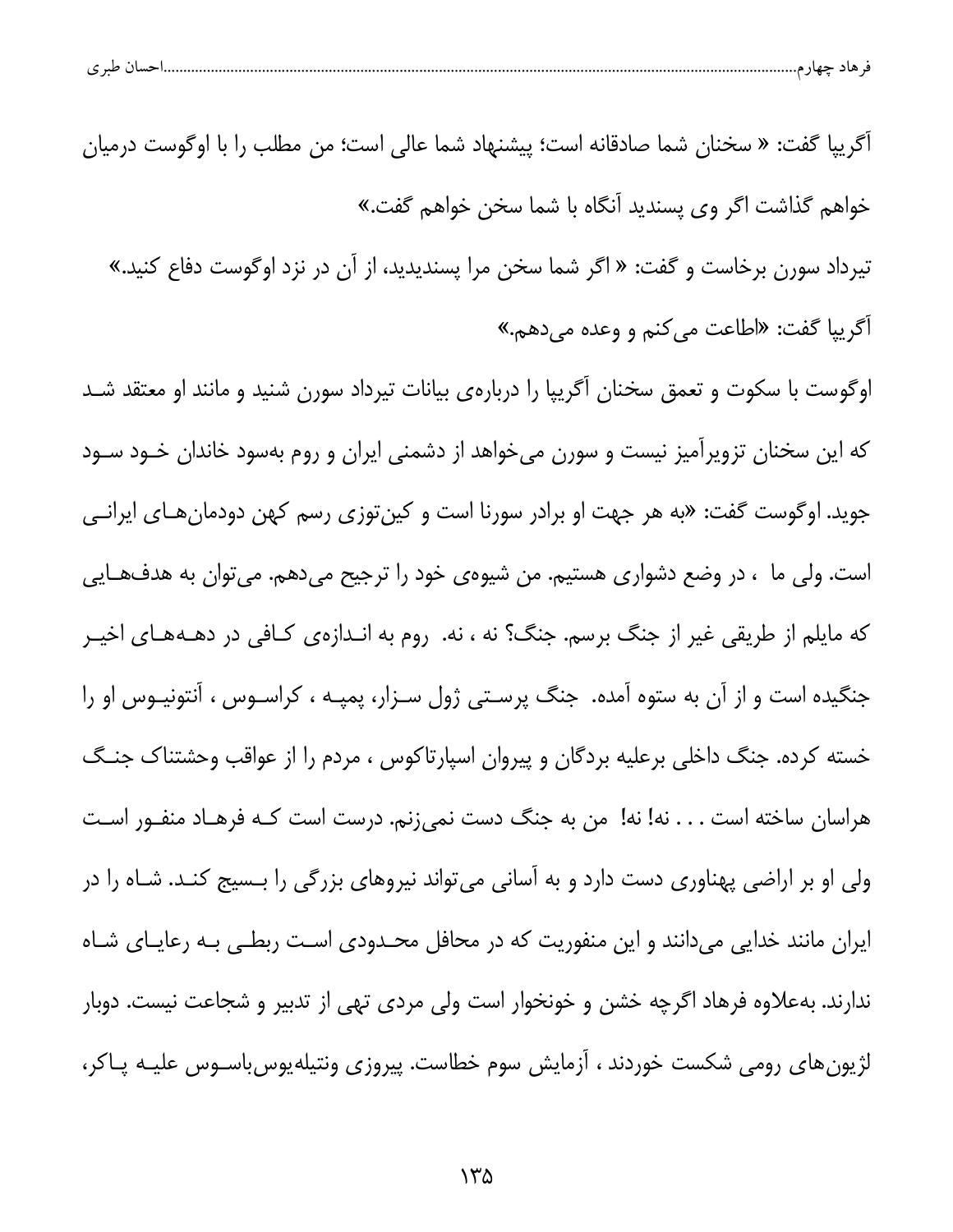| -<br>- 14 |  |  |
|-----------|--|--|
|-----------|--|--|

| چنان که اکنون میدانیم نتیجهی توطئه بوده است نه نتیجهی شکست واقعی سپاه ایـران نــه !            |
|------------------------------------------------------------------------------------------------|
| نه ! جنگ ابداً .»                                                                              |
| أگريپا مىديد كه استدلالات اوگوست سراپا درست است. لذا گفت: « سرور و دوست من ،  مــن بــه        |
| سخنان تو قانع هستم. جنگ علیه پارتها میتواند به فلاکتی علیه خود ما بدل شود. لذا بایـد تـدبیر    |
| دیگر <i>ی</i> کرد.»                                                                            |
| اوگوست گفت: « ما باید دربار اشکانی را از درون تصرف کنیم. البته تو موزا  را میشناسی؟»           |
| موزا یک «هتایرا»ی زیبا بود که هم در زیبایی ، هم در هنرهایی مانند رقـص ، آواز ، سـخنوری و       |
| خواندن اشعار یونانی و لاتینی و هم در تدبیر و مکر کــمنظیــر بــود بــه حــدی کـه اوگوسـت عــیش |
| پارسایانهی خود را در ویلای او میگذراند و بیش از آنکه از جسمش بهرهمند شـود از روحـش لـذت        |
| میبرد. وی از یک خاندان اشرافی رومی– یونانی بود و اکنون زن جوان و شادابی بود بیـست و پـنج       |
| شش ساله ،  و اوگوست او را به رازداری، به طاقت ، به دلسختی و به جاهطلبی شـناخته بـود. مـوزا     |
| به اوگوست و روم وفادار بود و میتوانست مانند افزاری مطمئن بهکار رود.                            |
| روشن است که آگریپا موزا را میشناخت لذا تنها گفت: «کیست کـه نـشناسد. همـه مـیداننـد کـه         |
| اوگوست به او مهر برادرانه دارد و همهی زنان روم به مقام و فضیلتهای او غبطه میبرند.»             |
| اوگوست گفت: « من موزا را بهعنوان هدیهی ویژهی خود برای فرهاد میفرستم. خدمتی که تیــرداد         |
| سورن میتواند بکند آن است که ازدواج فرهاد و موزا را تأمین کند. مـوزا در کـاخ ایـران نماینـدهی   |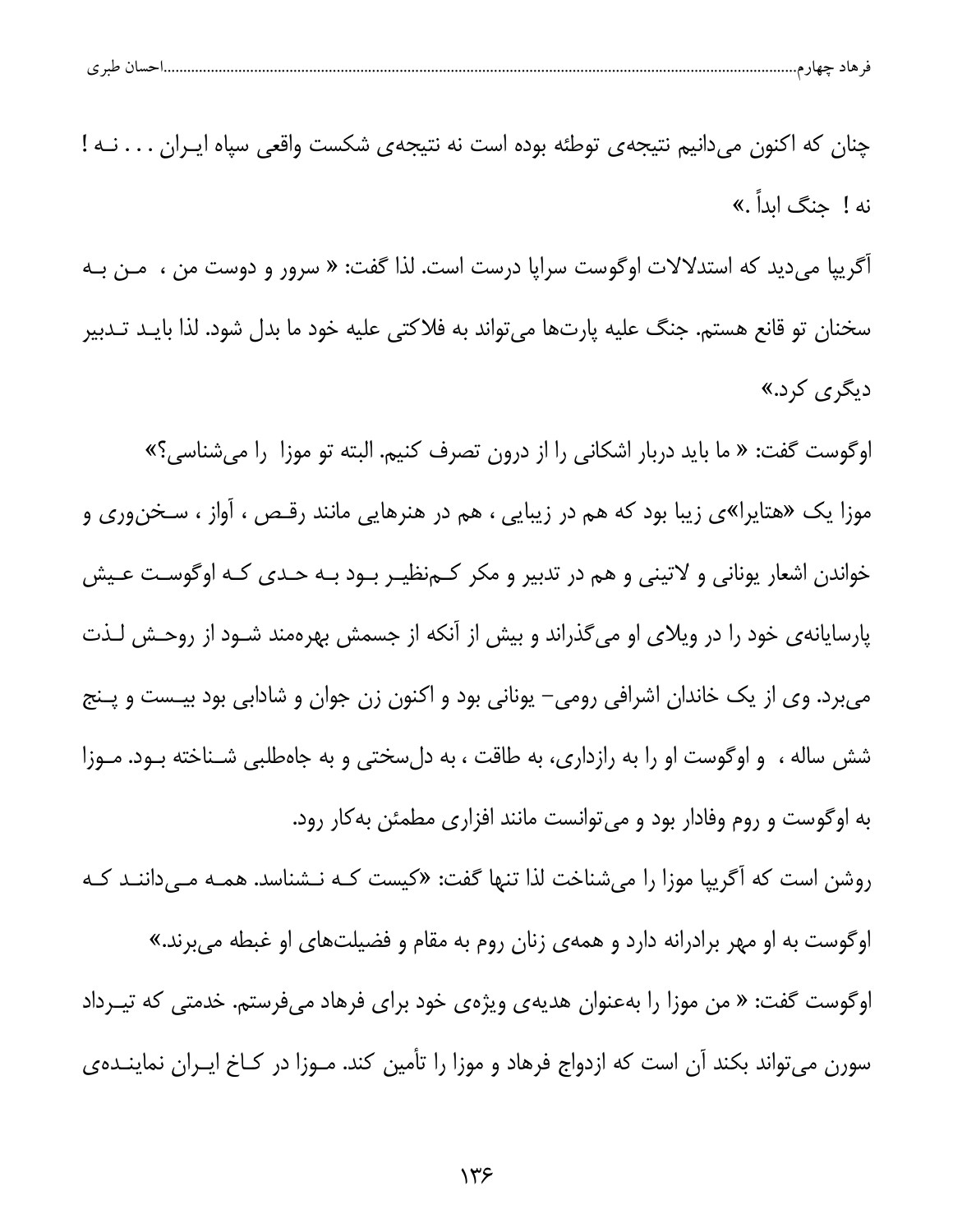مطمئن ما خواهد بود و ما از دورن این کاخ را در دست خواهیم داشت و در موقع مناسـب ضـربت را به آن وارد خواهیم ساخت.» این سیاست کمابیش کلاسیک بود و در آن هنگام تداول داشت. درک نیـت اوگوسـت دشـوار نبـود. آگریپا با سکوت تصدیق[میزی گوش میداد. اوگوست افزود: «ولی باید کاری کرد که تیرداد سـورن نسبت به ما متعهد بماند. برای این کار او باید اولاً نزد من بار یابد و خیانت خود را بــه ولــی نعمــتش نزد من تکرار کند. سپس باید او را با ویسه ملاقات داد. ویسه زن برادر اوست و در توطئه علیه پــاکر با او شریک بوده است. فرهاد گناه دیدار با ویسه را هرگز بر تیرداد نخواهد بخشید. لذا ایـن امـر بـه سرّ حیاتی تیرداد بدل خواهد شد و ما از این سرّ باخبریم. لذا می¤وانیم همیشه تیــرداد را بترســانیم و تابع سازیم. بهعلاوه آنچه که مربوط به موزا است ، بگذار ویسه بر تیــرداد فــاش کنــد. اینــک بــرو و ترتیب همهی این امور را بده ! »

آگریپا با نظم و دقت ویژهی خود ، امور را ترتیب داد. نخست تیرداد سورن در نزد اوگوست بار یافت و خاضعانه پیشنهادهای خود را تکرار کرد. اوگوست با جملات مبهم به او وعدهی کمک داد و فقـط گفت: « لازم نیست این کار حتماً بهصورت جنگ درآید. اینک می¤وان تدابیر دیگری اندیشید.»

سپس موزا با ویسه دیدار کردند و موزا که از پیش از مأموریت خود بـا خبــر شــده بودکوشــید کــه از ویسه اطلاعاتی فراوان ِ دربارهی فرهاد و حرمش بستاند و نقـشهی جلـب قلـب فرهـاد را بـا ویـسه بکشد. ویسه فرهاد را نیک میشناخت. خودخواهی بیپایان و باور به همهچیز خود ، حتی به زیبـایی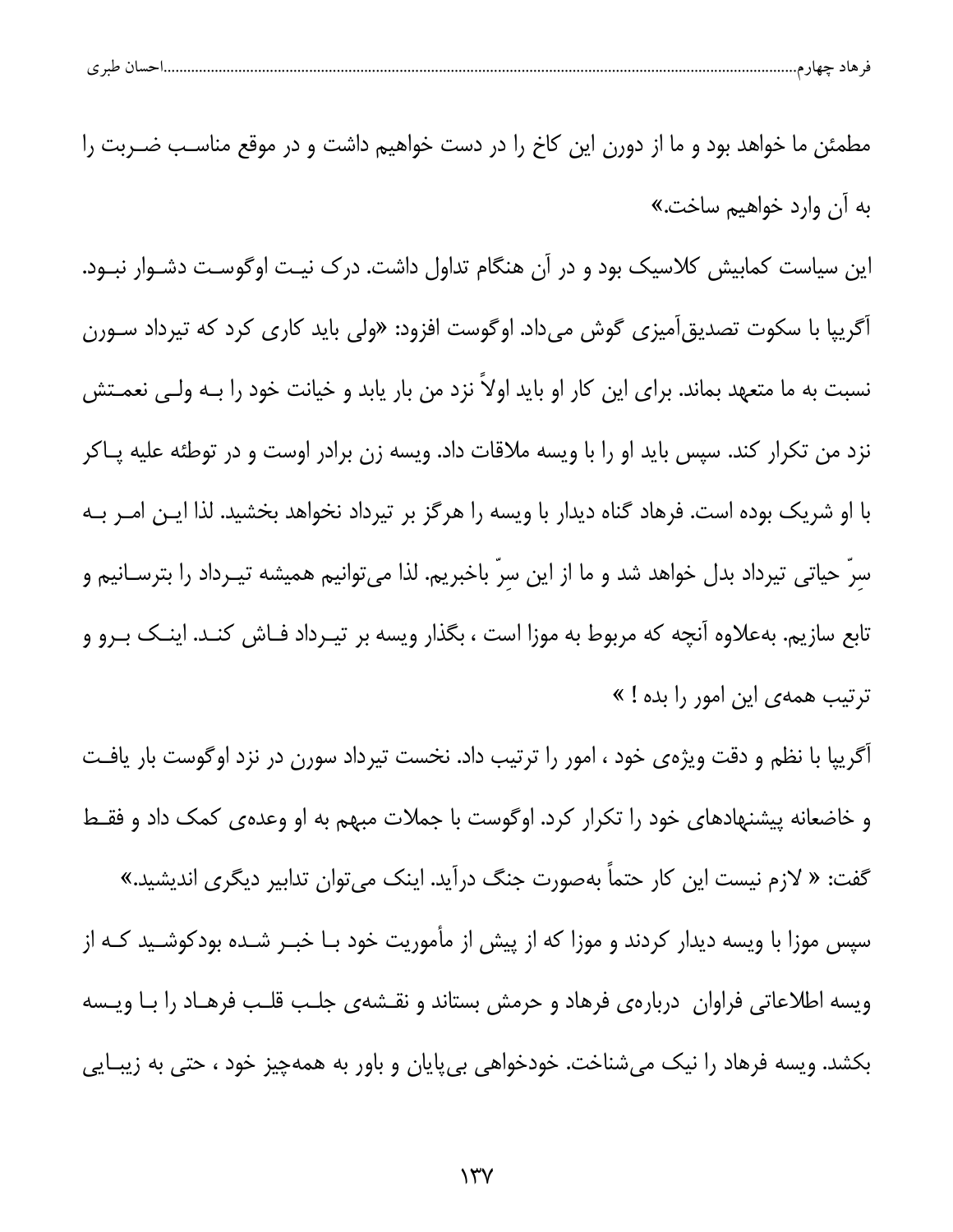| ے | $\sim$ |  |  |
|---|--------|--|--|
|   |        |  |  |

بی نظیر، حتی به خوش آهنگی آوای نامرغوب و تنبور زدن ناشیانهاش او را به آسانی در دام چـاپلوس می افکند. در شهوات بی تاب بود و زنان زیبا در او تأثیری مغناطیسی داشتند. موضوع مساعدی بـرای تأثیر زنان زیبا و مزوّر بود.

پس از آنکه ویسه از نقشهی کار مطلع شد احساس کرد که بهسختی تحت نظر قــرار گرفتــه اسـت. جاسوسان اوگوست و پاسداران مسلح ویلای او را احاطه کردهاند. زیرا اوگوست نمـی خواسـت ایـن بانوی هوسiاک بگریزد و نقشههای دور و دراز او را بر فرهاد روشن کند. اوگوست مـیترسـید کـه ویسه ، این معشوقهی سابق فرهاد ، به موزا حسد ورزد و از در خیانـت دوّم درآیـد لـذا احتیـاط را از دست نداد. این احتیاط به جایی رسید که ویسه را پس از دیدار با تیرداد سورن به نقطهی دوردسـتی منتقل کرد. اوگوست نزد خود می گفت: « تمام نقطه ضعف سیاست او اینجا است. اگر ویسه بگریــزد و فرهاد مطلع شود همه چیز بر باد است و سیاست دولتی او مختل می گردد و خطر جنگ بین روم و يارت تجديد مي شود.»

تیرداد سورن و ویسه با هم دیداری شگفتانگیز داشتند. ویسه وقتی اول بار شنید که باید بـا تیــرداد دیدار کند بهشدت لرزید و رنگش به سفیدی گرایید و نفسش بند آمد. به ژولیــا کــه ایــن پیــشنهاد را کرده بود گفت: « ای بانوی مهربان من نخواهم توانست کشندهی پلید رداسپ را به چـشم ببیـنم.» ولی ژولیا علاوه بر توضیحات فراوان ، گفت که این فرمان اوگوست است و از ایـن فرمـان تخطـی ممكن نيست.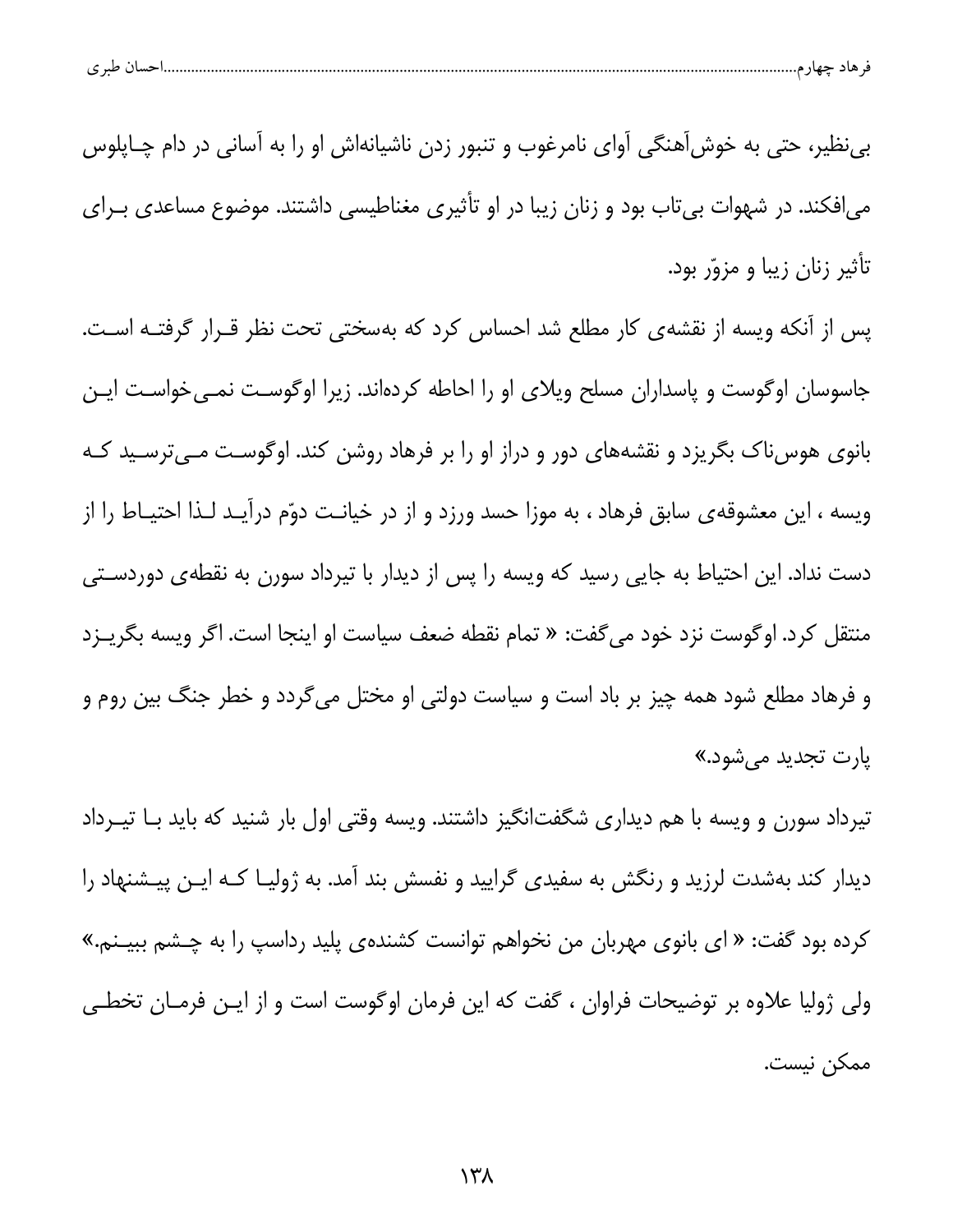| احسال طبر ی |
|-------------|
|-------------|

ولی دیدار به آن اندازه وحشتناک از آب درنیامد. تیرداد به محض دیدن ویسه خود را ماننـد کـودکی به پای او افکند و گریست. به نحوی که ویسه به ناگاه منقلب شد. ولی خودداری کرد و گفت: « بـا آن ننگی که دامنگیر تو شده است ، چگونه جرأت کردی که با من روبرو شـوی.» تیـرداد در حـالی که سرشک خود را با دستارچهای که از آستین فراخ و زردوزی بیرون میکشید سترد و گفت: « ای ویسه ، اینک وقت نکوهش نیست. همه در آتش بلایی عظیم میسوزیم. من اکنون که به ایران می روم درواقع به کشتنگاه باز میگردم. هیچ کس در آنجا بر جان خود ایمن نیست. کارآگاهان شـاه بـا چشمها و گوش های او همه جا را پر کردهاند و دژخیم روزی نیست که بی کار باشـد. تــو از صـحنه گریختهای ولی من گرفتارم. اینک باید کار را چاره کرد.»

پس از آن که هر دو از نخستین هیجانات آرام گرفتند ویسه گفت: «که امپراتور دختری زیبا و دانا به نام موزا به همراه شما به ایران میفرستد. هنر شما در آن خواهد بود که موزا همسر فرهـاد و بـانوی بانوان شبستان ایران شود. سپس او میداند چه کند. هرگاه کمک خواست باید به او یـاری رسـاند و من شما را هماكنون با موزا آشنا ميكنم.»

از شگفتیهای روزگار آن است که مجسمهی نیمتنهی این دختر، موزا که سپس ملکهی ایـران شـد هم|کنون در دست است. این تندیس مرمرین دوهزار سال را پشت سر گذاشته و از زیر خـاک سـیاه شهر کهنِ سال شوش با تلالو بیرون آمده است. استاد یونـانی آنتیوخـوس کـه ایـن سـر را تراشـیده توانسته است مختصات ویژهی موزا را در چهرهی غمگین و متکبر او رسم کند. بینی کشیده و لبـان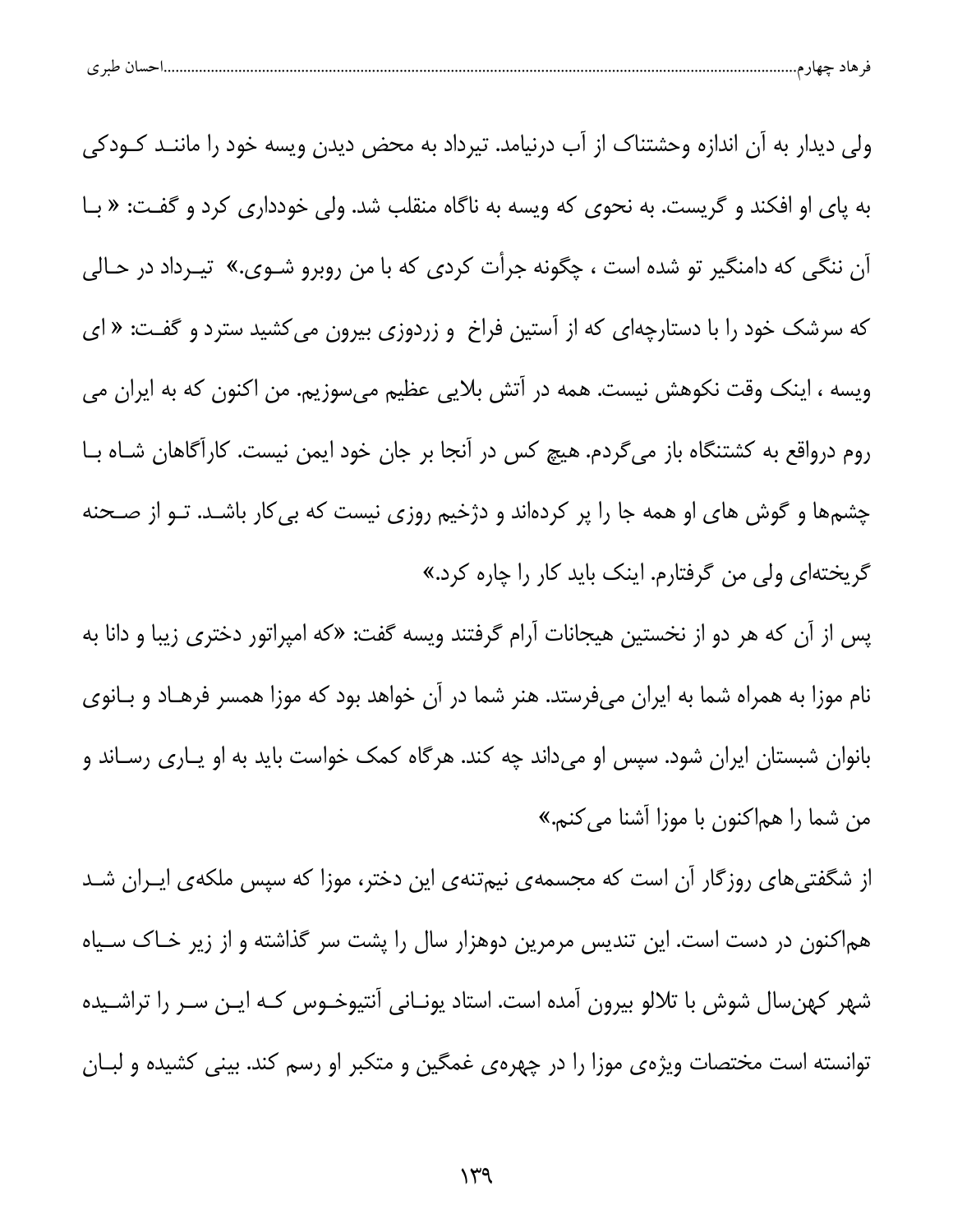| ، صد ی<br>. پ |  |  |  |  |
|---------------|--|--|--|--|
|---------------|--|--|--|--|

باریک و دهان کوچک در مجموع به چهرهی او چهرهی زنان خدعـهگـر و بـی٫حـم را مـببخـشد. موهای مواج و پرپشتی را به پس گوش شانه کرده و بر آن تاج طلایـی چهـارده کنگـرهای فـشرده شده است. جوان و زیباست. کسی نمیداند این مجسمه متعلق به چه سالی است زیرا تـاریخ آن را از روی شیوهی رسم الخط یونانی بهطور تقریب و با نوسان یک قـرن معـین کـردهانـد. بـههرجهـت ، مربوط به بیست سدهی پیش است و حتماً زمانی تراشیده شده است که موزا شـهبانوی ایـران بـوده است. روی سکههای اشکانی نیز تصویر دوران سالمندی موزا دیده میشود. این یک تصویر نیمرخ و نسبتاً دقیق است. کاملاً می¤وان شباهت مجسمهی مرمرین آنتیوخوس را با ایـن تـصویر تـشخیص داد. حالت بینی و لبان موزا در این نیمرخ برجستهتر است. بینـی کمـی بـزرگ و همـسطح پیـشانی بهنظر میرسد که شاید ضرورت حکاکی بر روی فلز است. در این حالت چهـره متفـرعن و از خـود راضی است. در روی دیگر سکهای که این چهرهی موزا بر آن نگار شده، تصویر فرهادک یـا فرهـاد ينجم فرزند اوست.

از میان قهرمانان این داستان ما از روی سکهها تصویر ارد و فرهاد چهارم را نیز میتوانیم بیابیم. این تصویرها نیز روشن و دارای مختصات ماهرانهی چهرهپردازی است. از مجموعــهی ایــن ســکههــای زنگزده ، مجسمههای استخوانی و گل پخته ، آهکـی و مرمـری ، نقـشهـای برجـستهی «تنـگ سروک» و «شوش» و «بیستون» و یافتههای باستانِشناسی همدان ، نهاوند و غیـره مـیتـوان بـه دنیای ناشناس و گمشدهی پارتی راه یافت و چهـرههـا ، آرایـش مـو ، کــلاههـا و نوارهـای موبنــد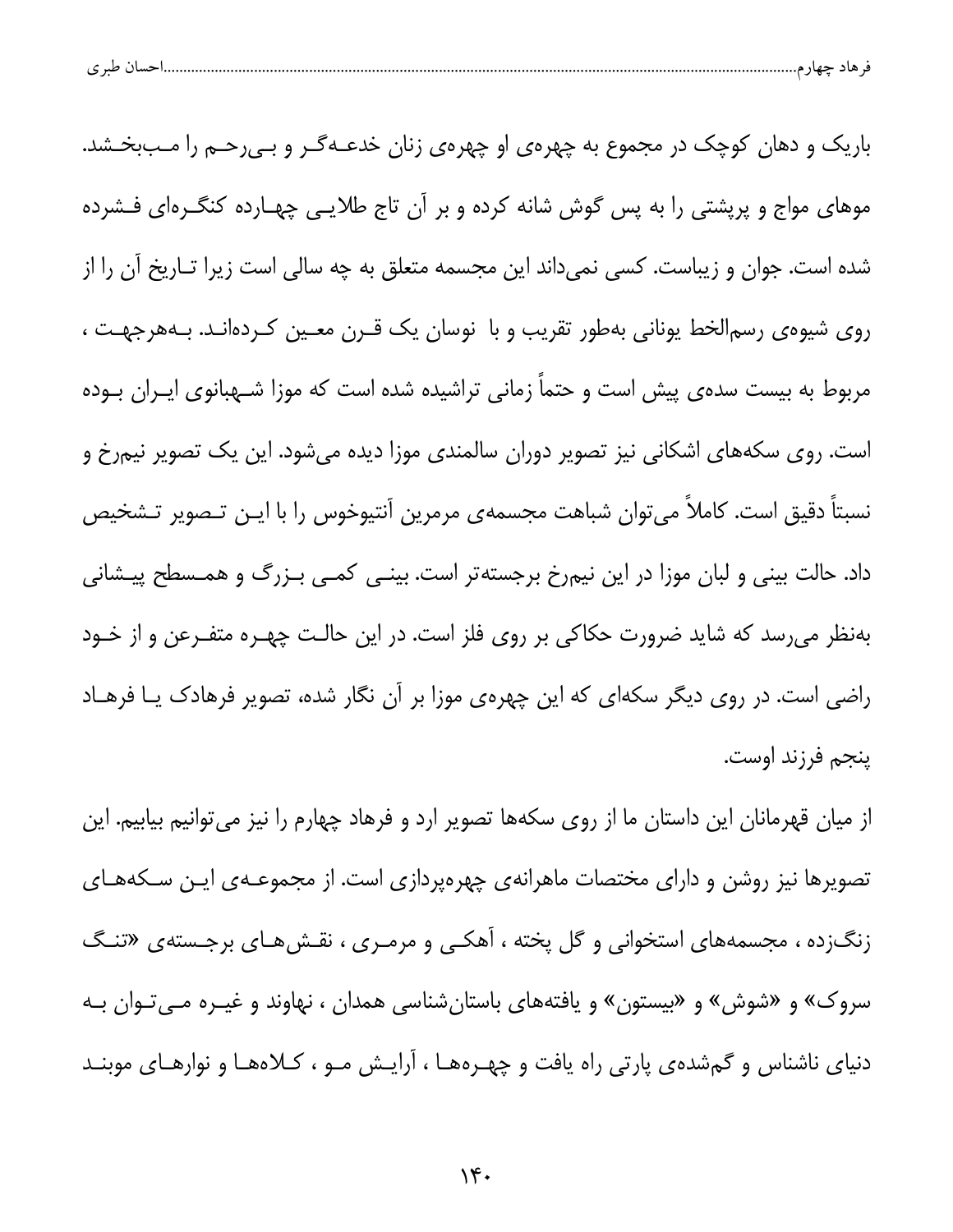|--|

(عصابه)، جبههای مرصع ، یارهها و کمربندها ، آزارهای گشاد ، کفشها ، لباسهای زنان ، تختها و تاجها ، زین و لگام اسبان ، جامها و ظروف را باز شناخت و در کنار آنها لباس های آزادت و جلف تر یونانی را مثلاً در بدنهی بدون سر یک زن یونـانی کـه یـک پـستان خـود را از جامـهی حریـر بي آستين بيرون افكنده، مشاهده كرد.

موزا بهخواهش ویسه نزد تیرداد سورن آمد. دیدگان کـارآزمودهی تیـرداد بـانویی دیـد کـه از جهـت زیبایی چهره و اندام میتوانست فرهاد شکن باشد. موزا ، یونانی را مانند زبان مـادری مـیدانـست و شاید زبان مادریش بود زیرا سیمایی مانند سیمای خدایان یونانی داشت. خنـدهی پرطـراوت ، نگـاه درخشان ، حرکات سنجیدهی دست ، آوای مخملین و دلربـا ، سـخنان بـهجـا و طنزآمیـز و سـخت اشرافمنشانه ، همه و همه ، موزا را به یک طُرفه بدل میساخت.

تیرداد سورن با تبسم اعجاب در او نگریست سپس سر را به کرنش خم ساخت و گفت: « من اکنون در برابر شهبانوی ایران سر خم می کنم زیرا بی مدد من ، جاذبـهی آن چهـره و پیکـر، کـار خـود را خواهد کرد.»

موزا و ویسه به این چاپلوسی لبخند زدند.

موزا گفت: « ولی من بهعنوان ندیمهی بخشندهی اوگوست به فرهاد ، به ایران میآیم. نمیدانــم در حرم شاه چه بر سرم خواهد آمد. مسلماً به یاوری بزرگ فرمدار با اقتدارِ شاهنشاه ایران نیازمندم.» و سپس افزود: « در میان ما بیش از آن سرّ گذشته است که بتوانیم به یکـدیگر وفـادار نباشــیم. ایـن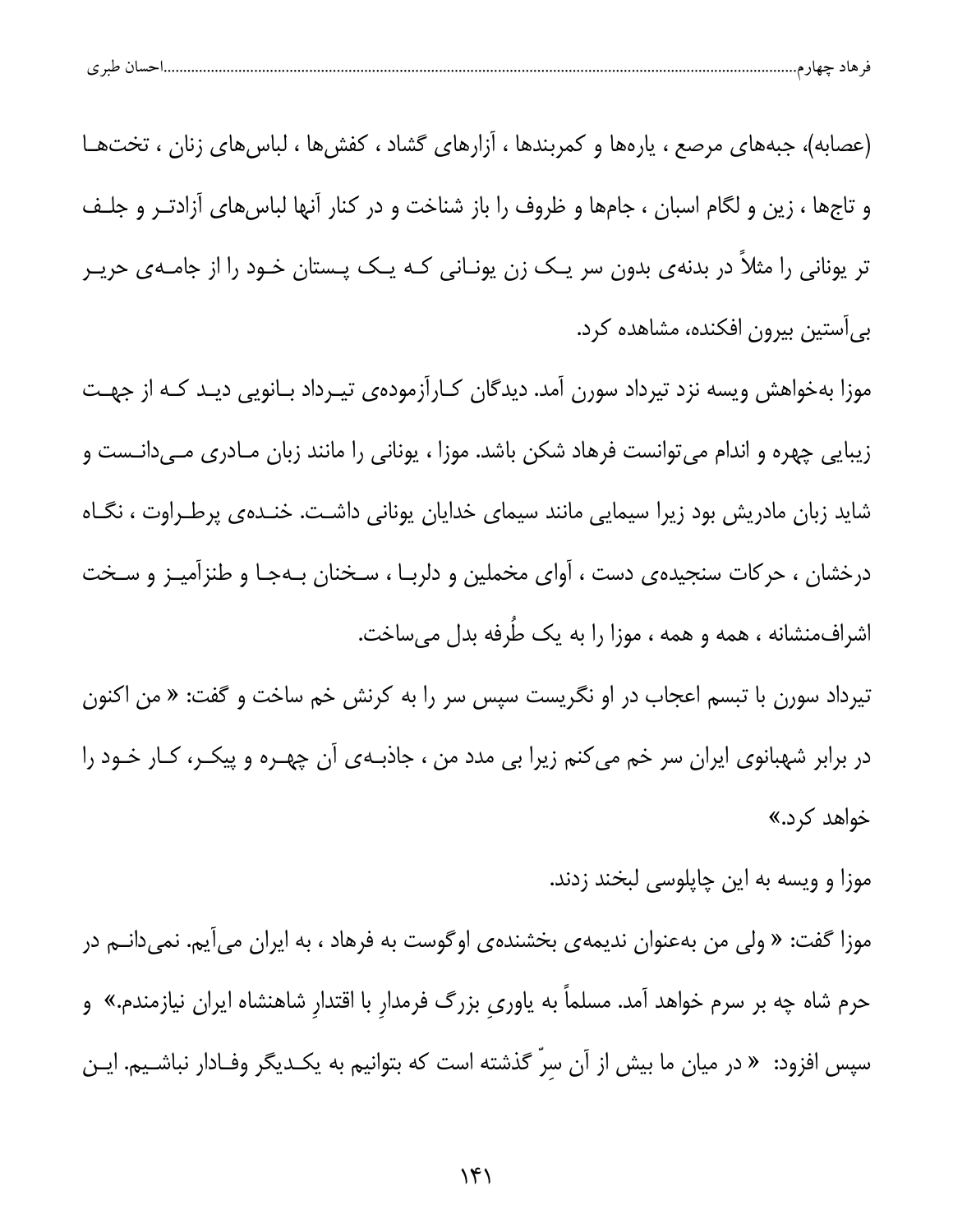|  | طبہ م<br>. . | حساد | $-$ |  |  |
|--|--------------|------|-----|--|--|
|--|--------------|------|-----|--|--|

تنها وثیقهی آن است که سَرهای ما بر روی شانههای ما باقی بماند. معمولاً در سیاست به عواطـف اعتماد نمی کنند ، همیشه باید ضامنهایی ایجاد کرد که انسان ، این جانور خطرناک را مهار کند.» برداشت موزا ، تیرداد سورن را متوجه کرد که با وجود نوجوانی در کار خویش پخته و آزموده اسـت. در عین حال مطلب مهیبی بر او فاش شد که در بارهی آن خــود او نیندیــشیده بــود. آری درواقــع او دیگر در چنگ موزا بود. کمترین لب باز کردن بزرگفرمدار را بر باد میداد. تمام هستی او بـسته بـه آن بود که با موزا کنار آید و یا او را از میان بردارد. و اما از میان برداشتن موزا ممکن نبــود ، زیــرا او ارمغان اوگوست بود و این حادثه میتوانست برای همه بسی شـوم تمـام شـود. لـذا یـک راه بـاقی میماند و آن اینکه اتحاد بیتزلزلی را با موزا برقرار سازد. ایـن افکـار بـه سـرعت از ضـمیر بـزرگ فرمدار گذشت و سپس نیم کرنشی کرد و گفت: « بانوی من ، به وفـاداری و رازداری مـن مطمـئن باشید.» سپس با تیسمی ابلیسی افزود: « حداقل به خاطر ضامنِ هایی که به وجود آمده است.» موزا با طراوتی که بر روح بغرنج و حادثهجوی او پرده میکشید خندید. ویسه ، در کنـار آن خنـدهی محزونی کرد زیرا همهی این جریانات در جهتی سیر نمی کرد که برایش مطبوع و تسلابخش باشـد. ویلای محاصره شده و دوردست هم ، با آنکه در آن شرایط زندگی عالی پاتریسین هـای روم فـراهم بود، روان جاهطلب او را آرام نمیساخت.

وقتی مهمانان او پس از وداعی پراحساس رفتند ، ویسه میـل کـرد در گرمابـه یـا « تـرم » ویـلای اشرافی خود استراحت کند و خود را از اندیـشه و تیمـاری کـه در جـانش رخنـه کـرده بـود برهانـد.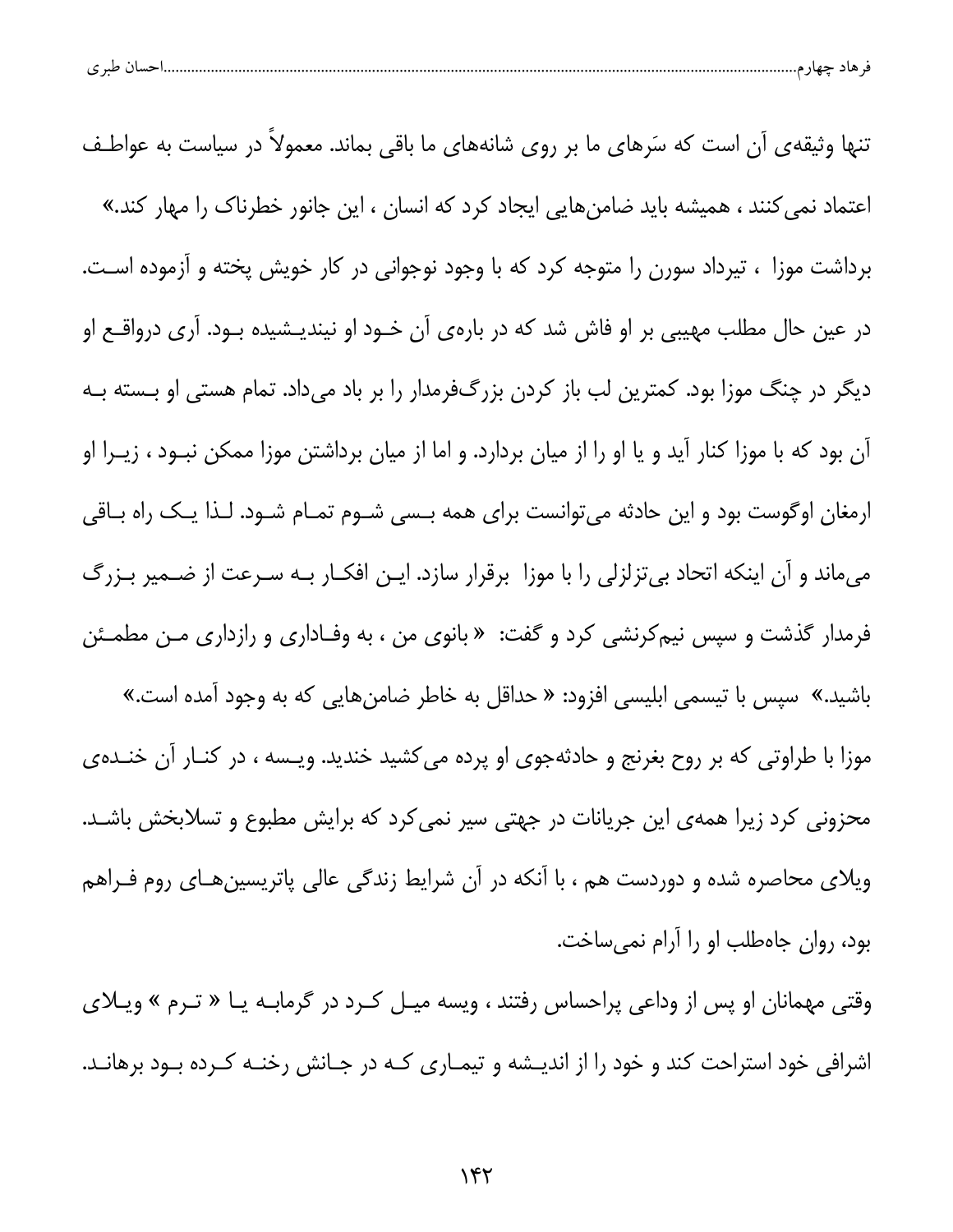| حساں طبر ی |
|------------|
|------------|

ساختمان ترمهای عمومی و خانگی در رم از گرمابههای شرقی اقتباس شده بود ولی سلیقهی متمدن یونانی- رومی به آن جلالی دیگر داده بود. تمـام ویـلا از آن جملـه ، بخـش گرمابـه بـه وسـیلهی کورههای زیرزمینی` که از آنجا بخار داغ به وسیلهی محوطههای تهی زیر کف زمـین موسـوم بـه هیپوکوست<sup>۲</sup> و لولههای درون دیوار موسوم به توبولی<sup>۳</sup> می5ذشت حرارتی مطبوع می یافت. طبیعـی است که حرارت در بخش گرمابه زیادتر بود. لذا در ایام زمستان ویلاها و کاخهای رومـی نیــازی بــه آتش نداشتند. گرمابه خود از چندین بخش مرکب بود. در بخش های «بخارتر»<sup>۴</sup> و «بخـار خـشک»<sup>۵</sup> شخص به اندازهی کافی عرق میکرد وچرک و ریم از بدن کاملاً جدا میشـد. سـپس مـیشـد بـه سردخانه ی نظیر «چاله حوض» که در آن استخری آب سرد بود و «Frigidarium» نام داشت منتقل شد. گرمابه به تالار ورزش ، قرائت خانه و غیره نیز مجهز بــود. انــواع عطریــات و دهنیــات و وسایل شستن و تطهیر در ترم ها وجود داشت و مشاطگان چالاک از میان کنیزان زرخرید ، شخص را مشتمال می دادند و می شستند و معطر و مطهر می ساختند. ویسه مانند فرشتهای عریان در این تالارها که پنجرههای شیشهای رنگینی داشت و کف و دیوار آن

از مرمرهای سفید دارای رگههای سرخ و سبز بود ، در میان جاریه هایی که او را پرستاری می کردند

- 1 Praefurnium
- 2 Hypocaust
- 3 Tubuli
- 4 caldarium
- 5 tepidarium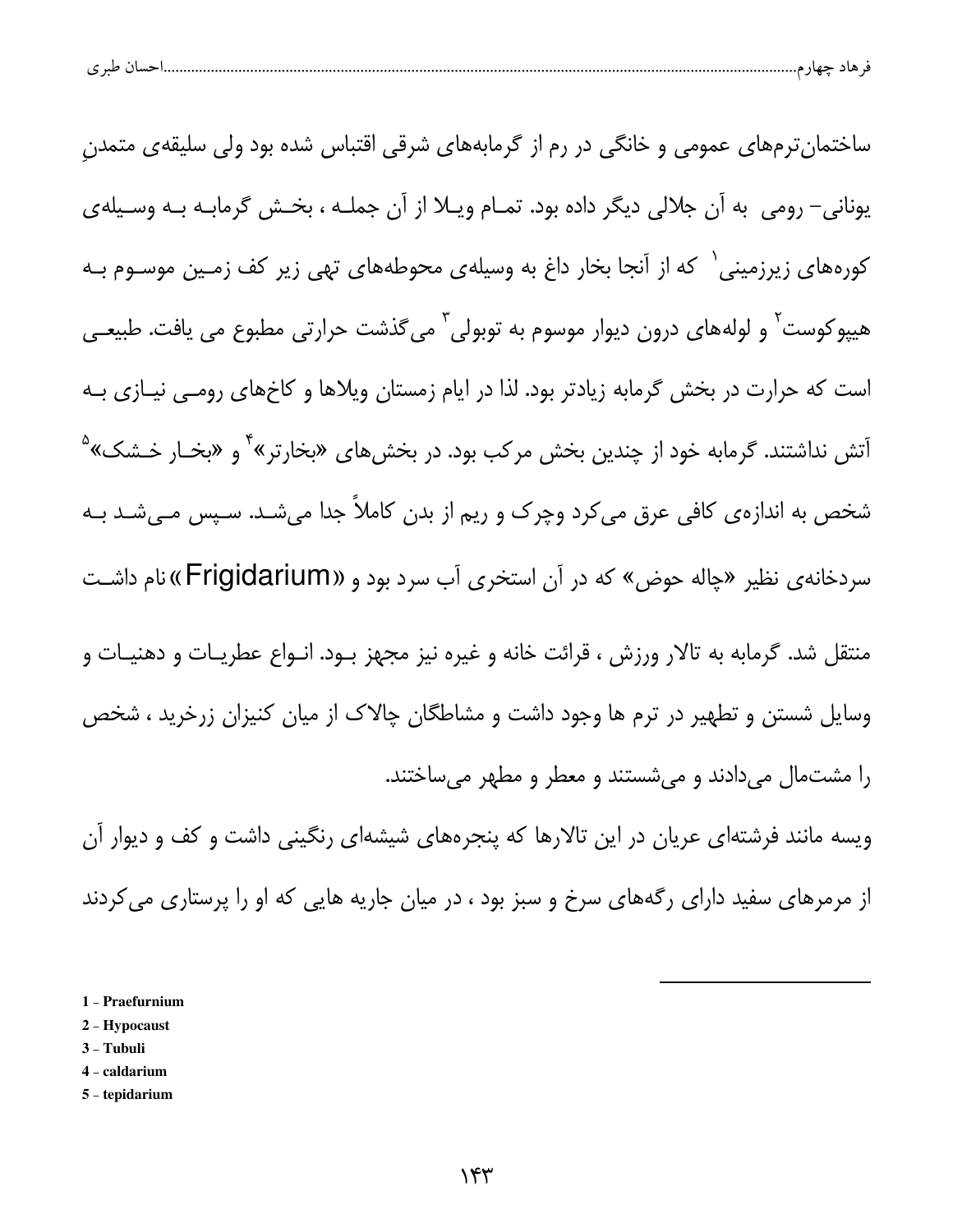| حسال طبر ی | هاد حهار م |  | . 9 |
|------------|------------|--|-----|
|            |            |  |     |

جولان داد و سلیقهی رومی را در استراحت ستود. وقتی از ترم خارج شد در جامـهی بلنـد حریـر بـر تخت خواب درازی که از چوب آبنوس بود لمید و شربت خنکی را که ساقی او گسارده بود نوشـید و در اندیشههای دور و دراز خود به خوابی عمیق فرو رفت.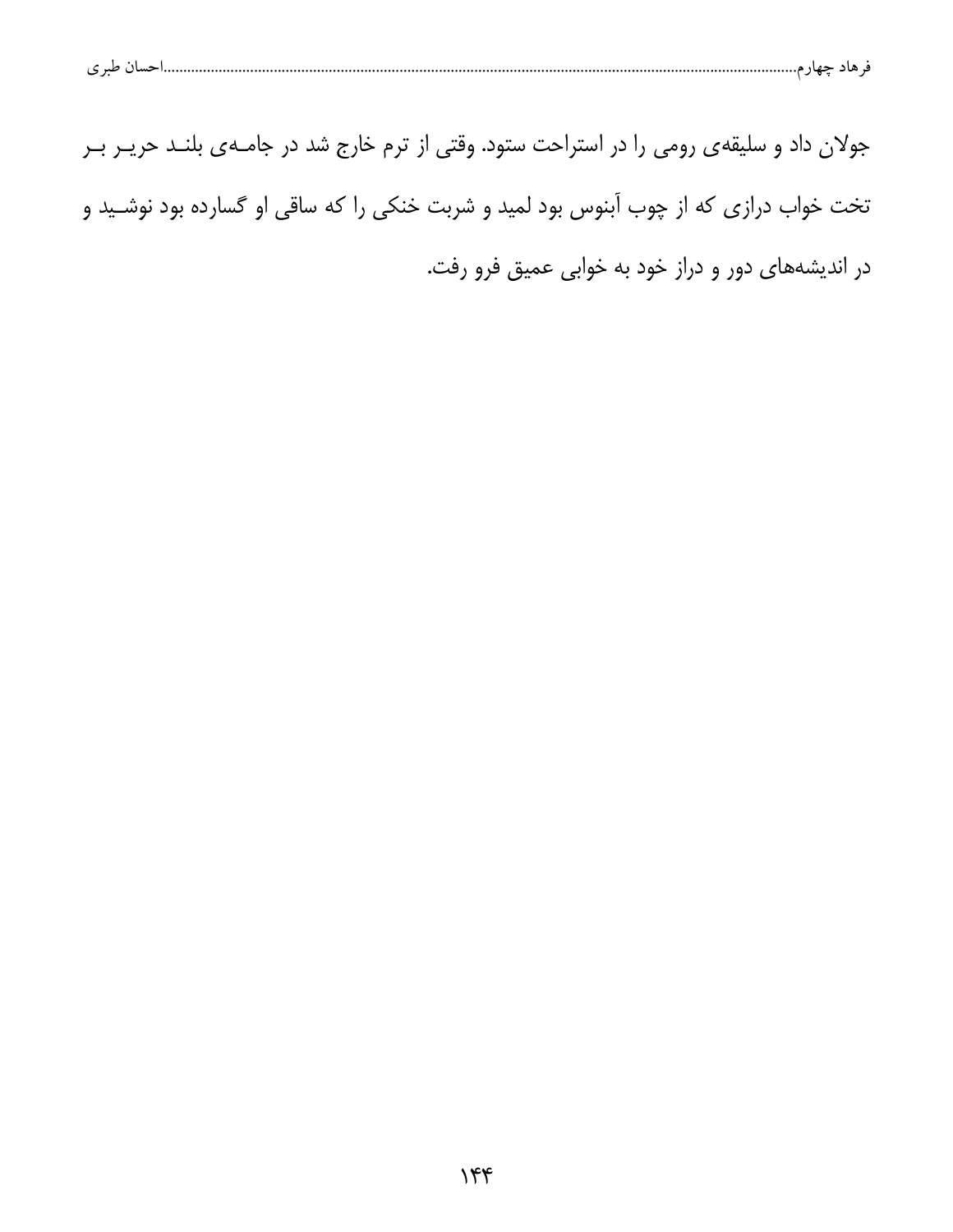| طبری<br>حساد |  |
|--------------|--|
|--------------|--|

## موزا

یس از مرگ ارد، چنان که پیش از این یاد کردیم فرهاد بـه پادشـاه مـسلم و بلارقیـب ایـران بـدل گردید. شکست آنتونیوس ، مذاکرات صلح با اوگوست که تیـرداد سـورن آن را رهبـری کـرد ، ایـن اقتدار را باز هم استوارتر ساخت. سورن از رم با پیروزی بازگشت. تثبیتی که در اثر مذاکرات رم بـین ایران و روم پدید شد ، دهها سال طول کشید. در خاور زمین کوشانیها نیز آرام بودنـد و جـز گـودرز که در اورامان با جنگ و گریزهای خود بخشی از سپاهیان ساتراپها و ویسبدان محلـی را مـشغول می داشت ، دیگر حادثهی مهمی در سراسر کشور نبود. مگـر حـوادث کوتـاهمـدت کـه در انتظامـات سیاسی سست آن ایام احتراز پذیر نبود.

ارمغان اوگوست برای «برادرش» فرهاد بسیار بود و از آن جمله ارمغانی شگرف: موزا.

موزا از همان ساعات نخست ، فرهاد را که هیجاناتی تیـز و خردی تأثیرپذیر داشت شعلهور ساخت. بـرخلاف اوگوسـت که می توانست در قبال اشـخاص و حـوادث نــو، پــیچش و چرخش روزگار، ادامهی حالات روحی و خونسردی قضاوت را حفظ کند، فرهاد به شیوهی پادشاهان شرقی ، در مقابـل حوادث نوین به شور میآمد و «دور می گرفت» و گزافــه را



موزا شهبانوي ايران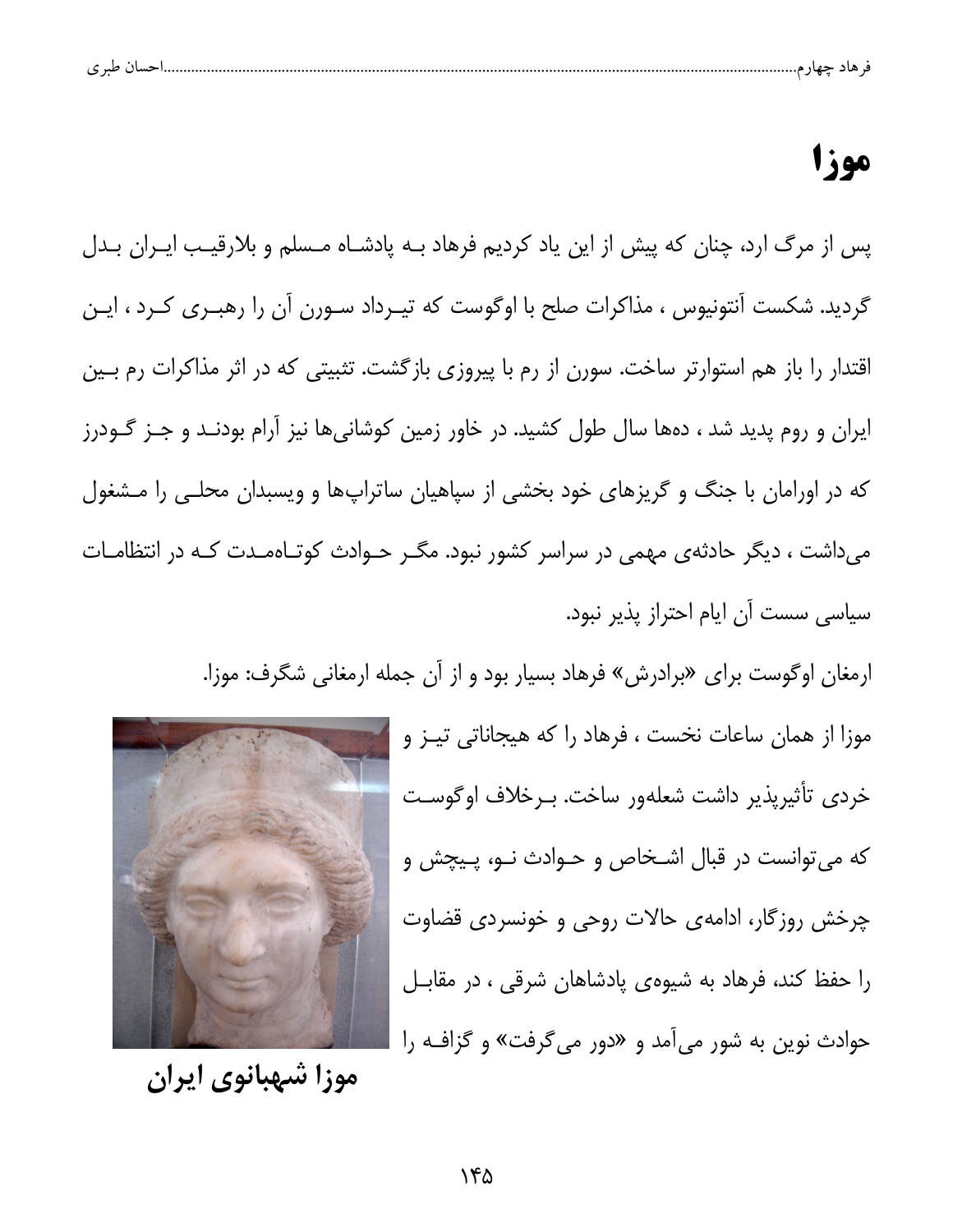| .احسان طبری<br>┱. |
|-------------------|
|-------------------|

دوست داشت و سخت داغ می شد باز برای اینکه بهزودی شور خود را از دست بدهد و سخت سـرد شود.

تیرداد سورن از همان آغاز کوشید زمینه را برای اعتلای مـوزا فـراهم آورد. گفـت کـه وی انیـسهی شخص اوگوست بود ولی دوشیزهای است عفیفه که در شهر رم مانند «دیانـا» بـه عفـت و عـصمت موصوف است و افزود: «اوگوست میخواهد با پیوند خون ایرانی و رومی ، صلح را در بین دو خاندان جلیل ابدی سازد زیرا منجمان گفتهاند که سلطنت در خاندان اوگوست و در خاندان اشکانی تا پایـان جهان و ظهور هوشیدر و سوشیانس ادامه خواهد یافت.»

این یک اشارهی مرموز و همراه با خرافه و مذهب دایر به ضرورت ازدواج آن دو بود. گرچـه فرهـاد دريافت ولي دم نزد.

موزا نیز خود را مغرور و بی|عتنا نشان داد ولی گفت که پیک صلح و آرامش است و سخن *گ*ـوی دو فلب شاهانه با یکدیگر خواهد بود و سخت از این سفر خود به ایران ابراز خرسندی کـرد. در واقــع از همان آغاز موزا احساس غربت غريبي نمود. در آن ايام سفر كردن امرى بود نادر و سـفر دور امـرى بود قریب به محال و این که یک رومی به تیسفون بیاید حادثهای آسان نبود. شرق از همان آغاز بــه نظر موزا دلگیر آمد. هوا سخت گرم ، منظرهها سخت خشک و بیصفا. دیوارهای گلین و بلند ، زنان پییده در گلیم ها ، معجرهای رنگارنگ و مردان ریش و گیس دار و دارای قباهای بلند و غژاکندهای کرباس کهنه ، فقیران کور و عاجز و آهنگهای غمزده و اشکبار . . . حتی کاخ حرم به نظرش چون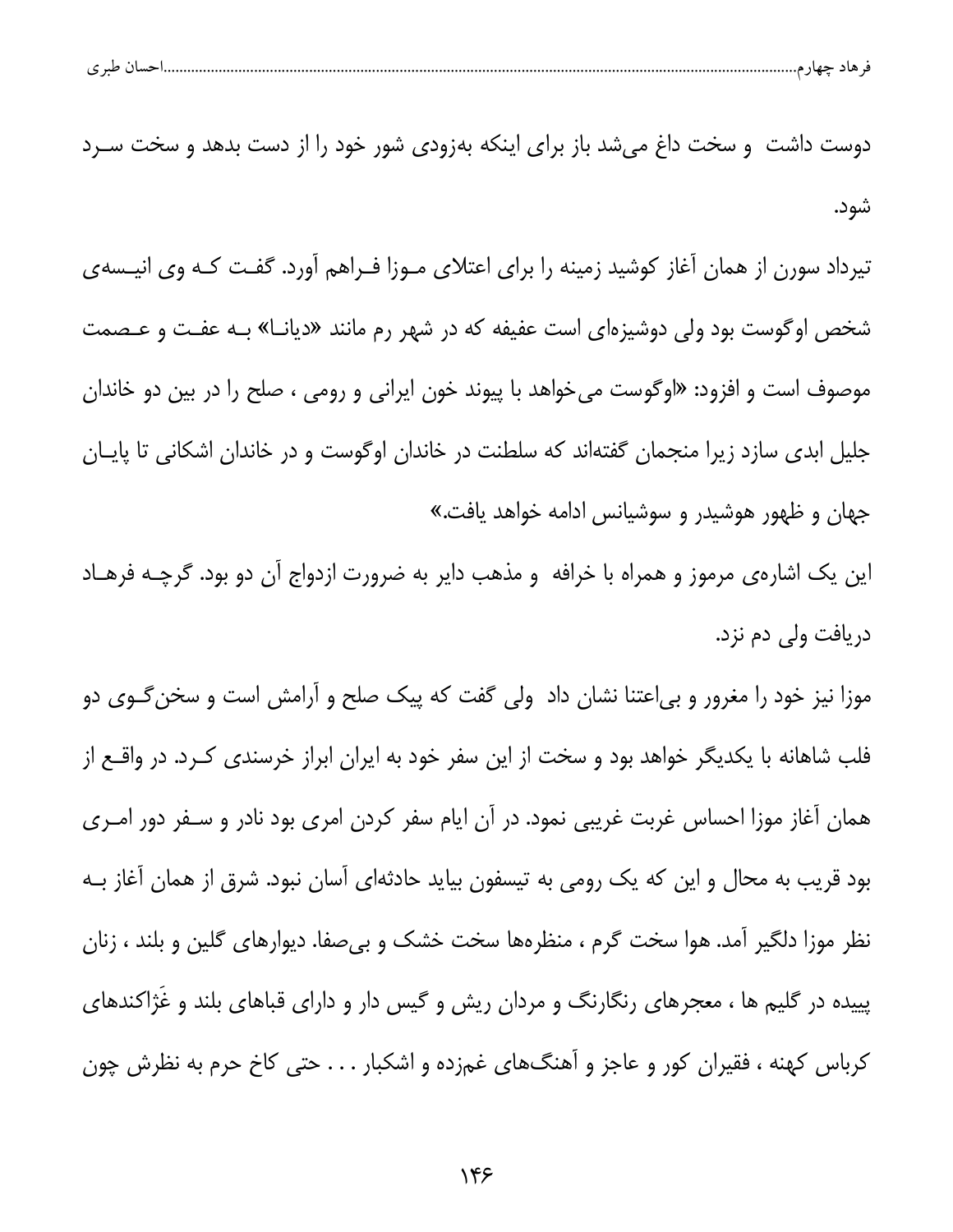| طبہ م<br>ີ | حساد | $-$ |  |
|------------|------|-----|--|
|            |      |     |  |

زندانی رسید. حرم یا «شبستان» از زنان بسیار پر بود. شه زنان عقدی (پادشازن) و صیغه (چاکر زن) و انیسههای یونانی (هتایراها) بسیار داشت. عمهها و خالهها و مادر بزرگ مادری شاه و فرزندان آنهـا در عمارت مستقلی بودند ولی با حرم رفت و آمد داشتند. خواجهسرایان هندی و ختنــی حــرم را اداره می کردند. حرم پر از جاسوس بود. یعنی تقریبـاً همـه علیـه همـه جاسوسـی مـی کردنـد. بـهقـدری چهرههای آب زیر کاه و حسود این زنان غازهآلود و وسمه کشیده و دارای جامههای ناراحت ولی پـر زر و زیور و حرکات بی|دبانه و ناظریف آنها برای موزا نامأنوس بود کـه در لحظـات اول فکـر کـرد نخواهد توانست در این کنام ماران و روباهان دوام آورد. هتایراها نزدیکترین کسان بـه او بودنـد. زبانشان مشترک بود. موزا با حیرت دید که آنان چندان از حرم و کاخ ناخرسندی نداشتند. به نظرش آمد که این پرندگان بهشتی را رام کردهاند. هیجان درونی|ش به اندازهای بود که با تیرداد ســورن در یک دیدار درمیان گذاشت. تیرداد وعده داد که از شاه خواهش کند او را به بنای هگزاسـتیل یونـانی که برای پذیرایی مهمانان خارجی شاه بود منتقل کنند و حسابش را از حرم جدا سازند. فرهاد این پیشنهاد سورن را با دقت و سوء ظن شنید و چنین پاسخ داد: «موزا بانوی دلربا است و میدانم که روح لطیف او در شبستان من آزار خواهد دید، ولـی او بایــد بــه آداب و رسوم كاخ من خو گيرد. هرگاه وقت آن رسيد او را به بناى مهمانان منتقل مى كنم. خود مـن او را تسلی خواهم داد.»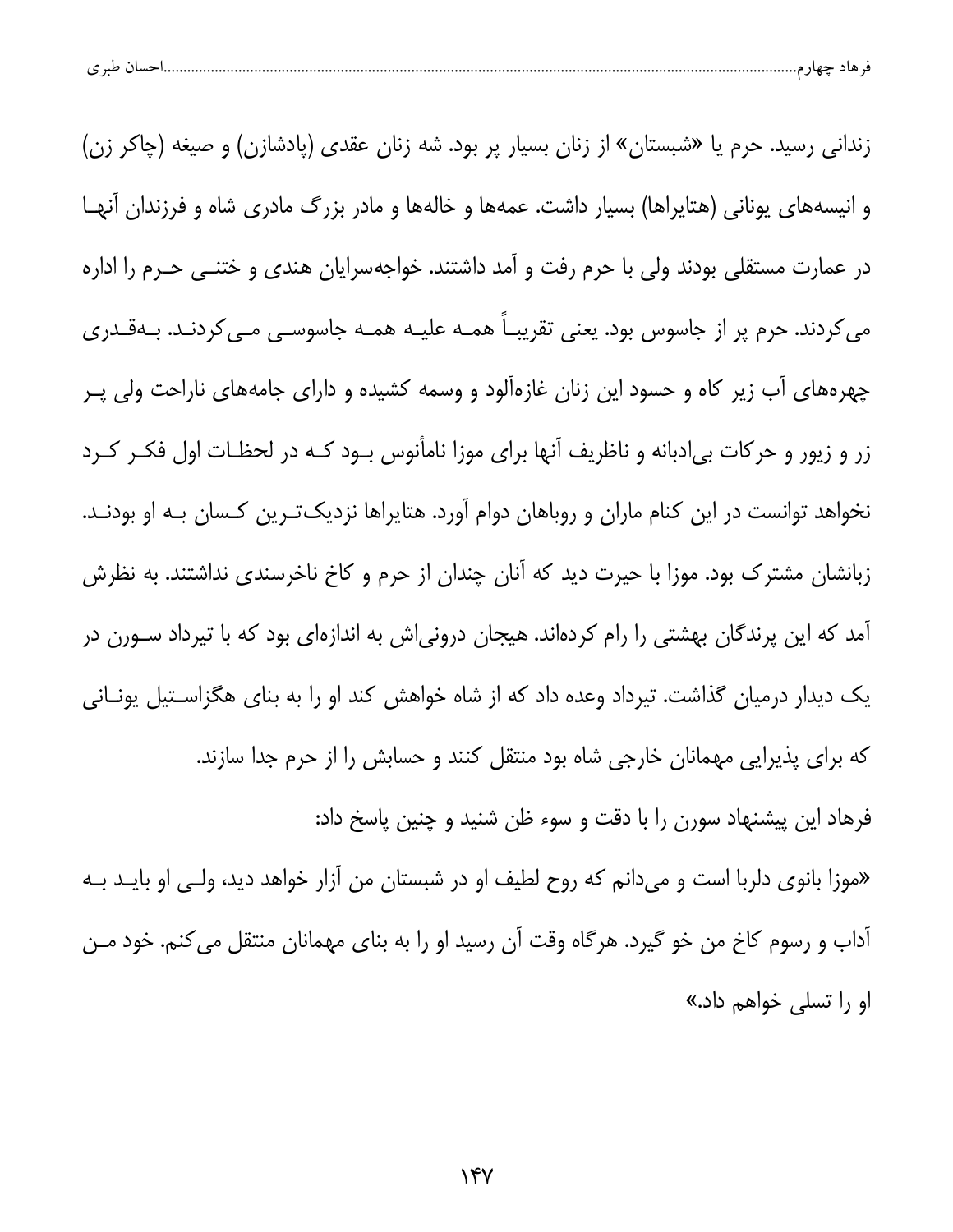| .<br><b>LAA4</b><br>. . |
|-------------------------|
|-------------------------|

در واقع موزا پس از گفتگوی تبآلود با سورن نزد خود اندیشید: دستور اوگوست را بد اجرا مــی کــنم. نازپروردگی من ممکن است فرهاد را برماند و کار از ریشه خراب شود. باید صبور باشــم. بــه همــین جهت وقتی فرهاد نزد او آمد ، از او خواست که در شبستان درنگ کند. وی با متانت گفت: «حق بـا ولینعمت است. من برای خدمت به شاه ایران آمدهام و باید خود را برای این خدمت آماده کنم. حـرم بسیار دلانگیز است ولی هر غریبی را خو گرفتن اندکی دشوار است. آری من آنجا خواهم مانـد کـه خداوند بفرماید. تنها آرزوی من اینست که با زبان و خط شما آشنا شوم اگـر مهـر کنیـد و معلمـانی براي من معين فرماييد.»

فرهاد دستور داد که معلمانی به او خط آرامی و زبان پهلوی بیاموزند. موزا زبان را آسان ولـی خـط و هزوارش ها را دشوار یافت ولی سخت با جدیت زبان می آموخت و اصطلاحات ویژهای را از بـر کـرد. دانست که بدون زبان دانستن ، او پیوسته فرستادهی بیگانهای خواهد بود و پیرامـونی انباشـته از راز خواهد داشت. سیاست او در حرم آن بود که تابع مقررات آن شود. خواجهسرایان را مسحور ملاحت و شرم و کرم خود سازد. زنان حسود را نرنجاند. زنان مقتدر را احتـرام گـذارد. خـود را ماننـد سـایهای محجوب ببرد که نه مایهی خشم و نه مایهی شک کسی گردد. راهی یافت که زبان آموزی خـود را وسیله ی پیوند با بزرگان و کوچکان حرم قرار دهد. کاری کند که به ظهور او همه تبسمی بر لـب و تابش تحسین و مهری در دیده داشته باشند. دریافت که این زنان شرقی بـا همــهی نــاتویی بیــشتر تأثیر پذیر و رام شدنی هستند تا زنان دیار او. شاه هـر روز از گوشـهای تحـسینی از او مـیشـنید. از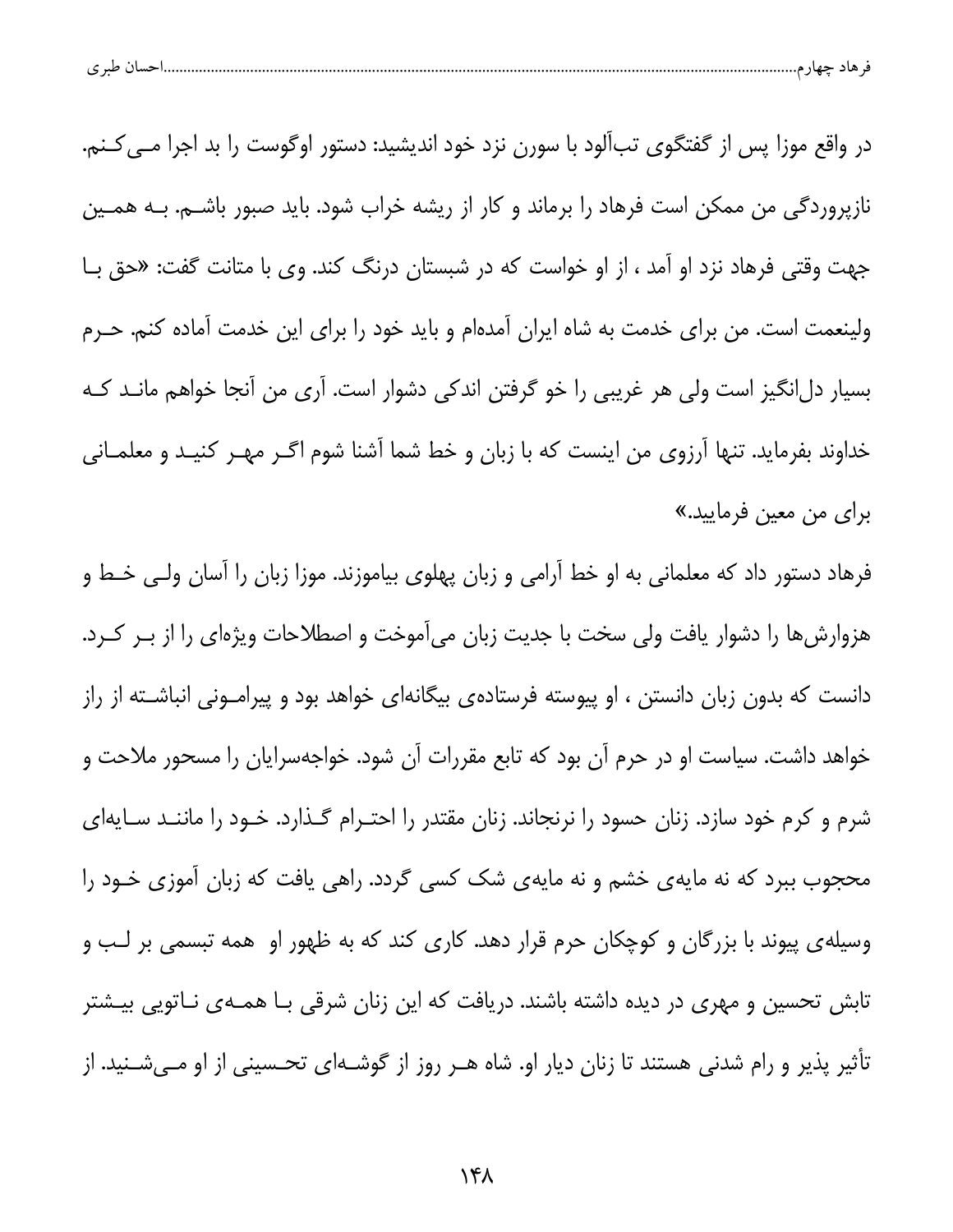| $\sim$ 10<br>پ |
|----------------|
|----------------|

عمهها و خالههای پیر تا انسیهها و سوگلی های جوان. همه می گفتند فرشتهای است دوست داشـتنی و خردمند. وقتی که فرهاد نزد او میآمد خود را بیتوقع نـشان مـیداد و خـواهشهـای او از نـوع عادیترین و بیخرجترین بود. فرهاد به تدریج احساس میکرد که مقهور کسی میشود کـه خـود را در این امر ، به هیچ وجه شتابنده نشان نمی دهد. عشق موزا در سینهاش خزید و این خزیـدنی بـود قطعي و نهايي.

عشق فرهاد پنهان نماند زیرا او «شاهتشاه» بود و نیازی به پنهـانِسـازی نداشـت. زنـان ســوگلی و انسیههای یونانی نخستین کسانی بودند که آن را دریافتند. لذا دیو رشکی که مـوزا آن همـه اصـرار داشت أن را بیدار نکند، به ناگاه و علیرغم او بیدار و توطئهگری آغاز شد. شعلههای حسد به قــدری تیز بود که آنان که در آن میسوختند بی تابانه می تاختند.

رشکیان یکدیگر را بیافتنـد. ایـنهـا: همـا و چیـستا همـسران سـوگلی و هلنـا ، کالیـسو و پورپـور هتایراهای یونانی و انسیگان مورد علاقهی فرهاد بودند. این پـنج تـن بـا یکـدیگر روابـط نزدیکـی داشتند. پورپور که دخترکی فتانه و شیطان صفت بود انواع عیشهای نهانی و ویژهی آنان را فـراهم می کرد. هم او بود که هفت جلد کتاب «میلهزیاکا»٬ را در مجامع سری برای آنهـا مــیخوانــد. ایــن کتاب را اخیرا در یونان نوشته بودند و پر از داستانهای شهوانی و دستورهای ویژهای برای عیشهـا و عشرتهای نهانی بود. مؤلف یا مؤلفین کتاب نهایت هنرمندی در داستاننگاری را بـا حـد اعــلای

1 - Milesiaka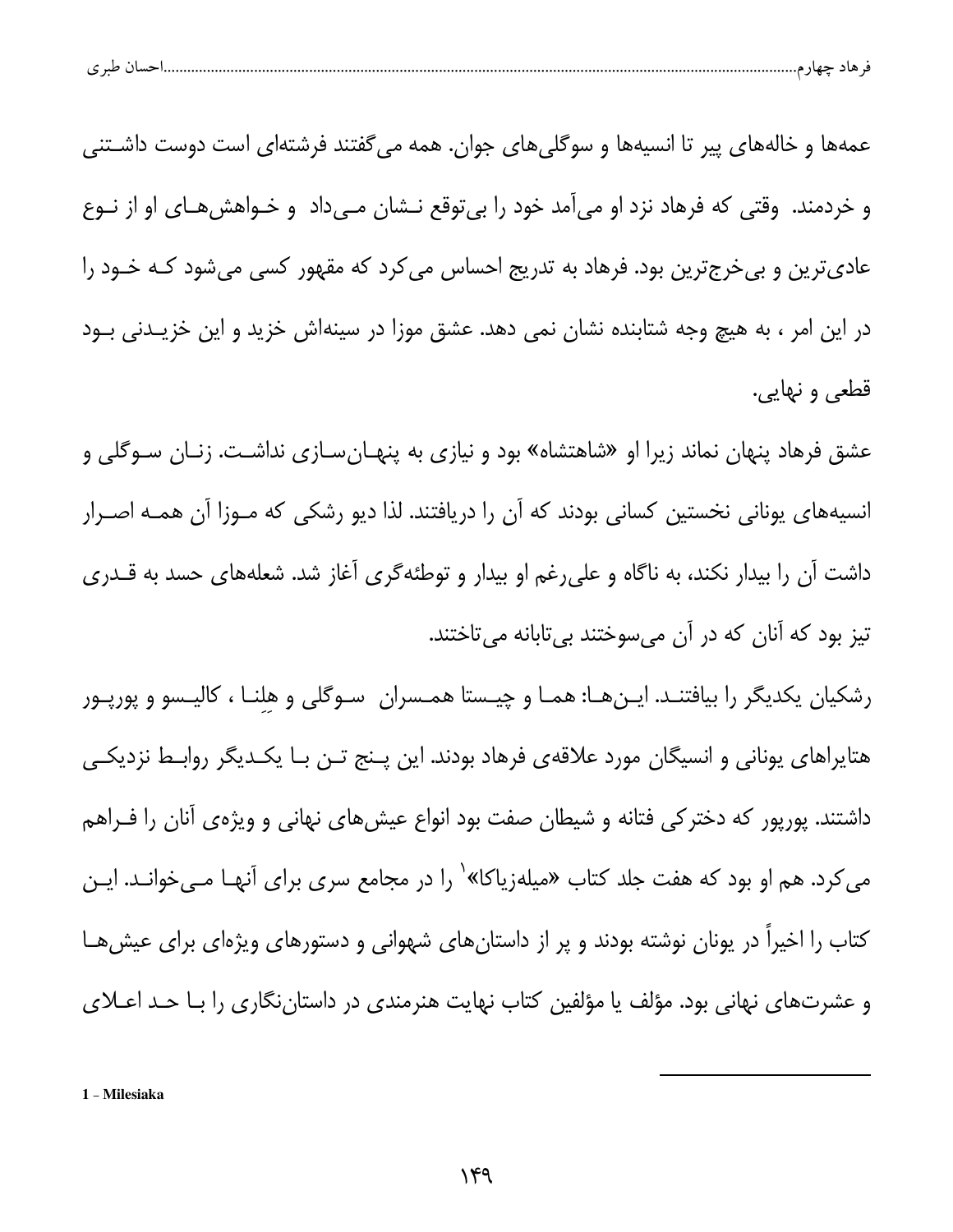| -- |  |  |
|----|--|--|
|----|--|--|

وقاحت در بی،پرده گفتن مطالب آمیخته بودند. کتاب با تصاویر ماهرانهای از مردان و زنــان عریــان و حالات گوناگون آمیزشهای جنسی همراه بود. پورپور با عیّاری خاص خـود آن را بــهدسـت آورده و پنهان میداشت و امکان نـداد کـه جاسوسـان خواجـهسـرایان و یـا جاسوسـان ویـژهی شـاه از آن سردرآوردند. محتویات کتاب میلهزیاکا نوعی محرمیت و صمیمیت در بین خوانندگان حـرمنــشینش پدید آورده بود و آنها خود در حرم دسته ای بودند. البته از این دستهبندیها در حرم زیاد بود که هــر یک گرد یک بانوی با نفوذ را گرفته بودند ولی این دستهبندی که به شاه نزدیک بود و بین اعـضای آن حسادت و رقابتی نبود جای خاص داشت.

هما و چیستا دو دختر جوان از خاندانهای اصیل کـارن و اسـپهبد بودنـد. چیـستا اسـپهبدان نــوهی اسپهبد باوند ، ساتراپ با اقتدار مازندران بود که نیا در نیـا در آن سـرزمین حکمروایـی داشـتند. وی مظهر زیبایی و ادب خاص ایرانی بود و محبت شاه نسبت به او بیشتر برای آن بود که خاندان مغرور و سرکش اسپهبد را نگاه دارد. چیستا ساده و تأثیرپذیر و یک دنده بود و حسادتی تیز داشت کـه او را رنج میداد و به فعالیت های خطرناک وا میداشت. پورپور بهویژه چیستا را بـرای بـدگویی از مـوزا نزد شاه برگزید زیرا فکر کرد که شاه او را که سادهدل و بیغش میشناسـد بیـشتر مـورد اعتمـاد و اعتقاد خود قرار خواهد داد.

ولی هما مانند خود پورپور تودار و نقشه کش و بی رحم بود. بنای کار مجمع پنجنفری آن شد که ابتدا به انحای وسایل بکوشند تا موزا را مورد غضب خدایان سازند و جادو کنند. اگـر پـیش نرفـت سـعی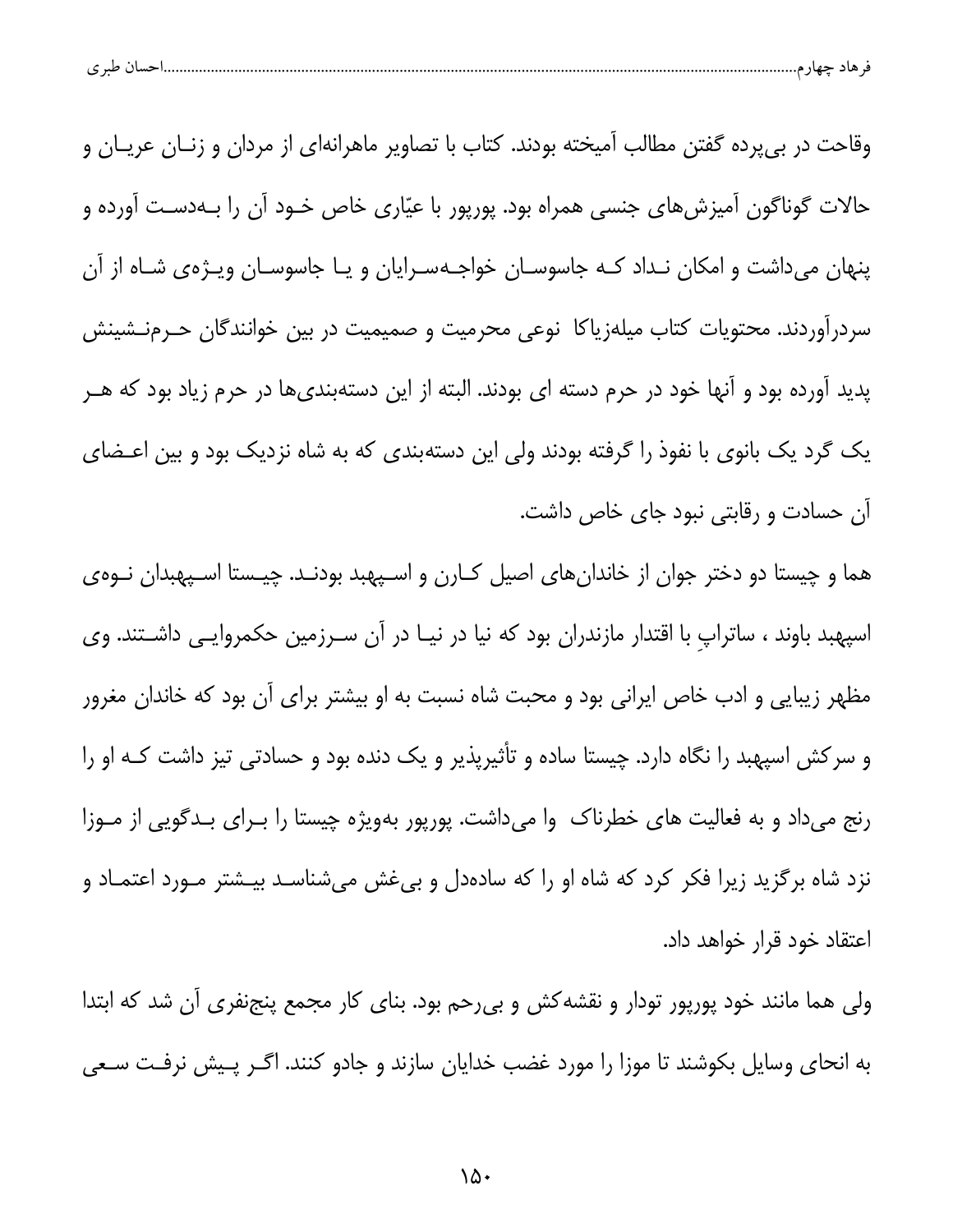| احسان طہ ی |  |  |
|------------|--|--|
|            |  |  |

کنند از او در نزد شاه بدگویی کنند. اگر این هم پیش نرفت، آنگاه او را مسموم سازند و به دیار دیگر بفرستند.

ولی آنها از یک نکته غافل بودند. کالیسو یکی از هتایراهای عضو ایـن توطئـه ، جاسـوس کهنـهی رومی بود که اینک بنا به دستور رسیده از جانب امپراتور خود را تماماً در اختیار موزا گذاشته بود. موزا بهوسیله ی کالیسو از همان آغاز از سیر حوادث با خبر شد و او را گفت: «با تمام صمیمیت با آنها برو و فقط مرا مطلع كن.»

کالیسو روزی به موزا گفت: «مابین پورپور و هلنا دوستی عمیقی نیست و هلنــا از ایــن کــه پورپــور سردمدار این توطئه است ناراضی است.» قرار شد کالیسو با تلقینات گاهگاهی خود هلنـا را در سـنگر ناخرسندی نگه دارد تا روزی از وی استفاده شود.

توطئه داستان دور و درازی را طی کرد که گاه طبق اراده و نقشهی موزا انجام مےگرفت. کالیسا موفق شد در اواسط عمل به هلنا تلقین کند که شاه را از توطئه با خبـر سـازد و گفـت: «ای هلنـای زیبا، تو خود میدانی که چه اندازه محبوبهی فرهاد هستی اگر روزی او بداند که تو از این راز با خبـر بودی و بر زبان نمیآوردی تو را از بام کاخ فرو انداختن خواهد فرمود. تو باید از هماکنــون زمینــهای بچینی که اگر کار توطئه فاش شد ، تو و من در امان بمانیم.»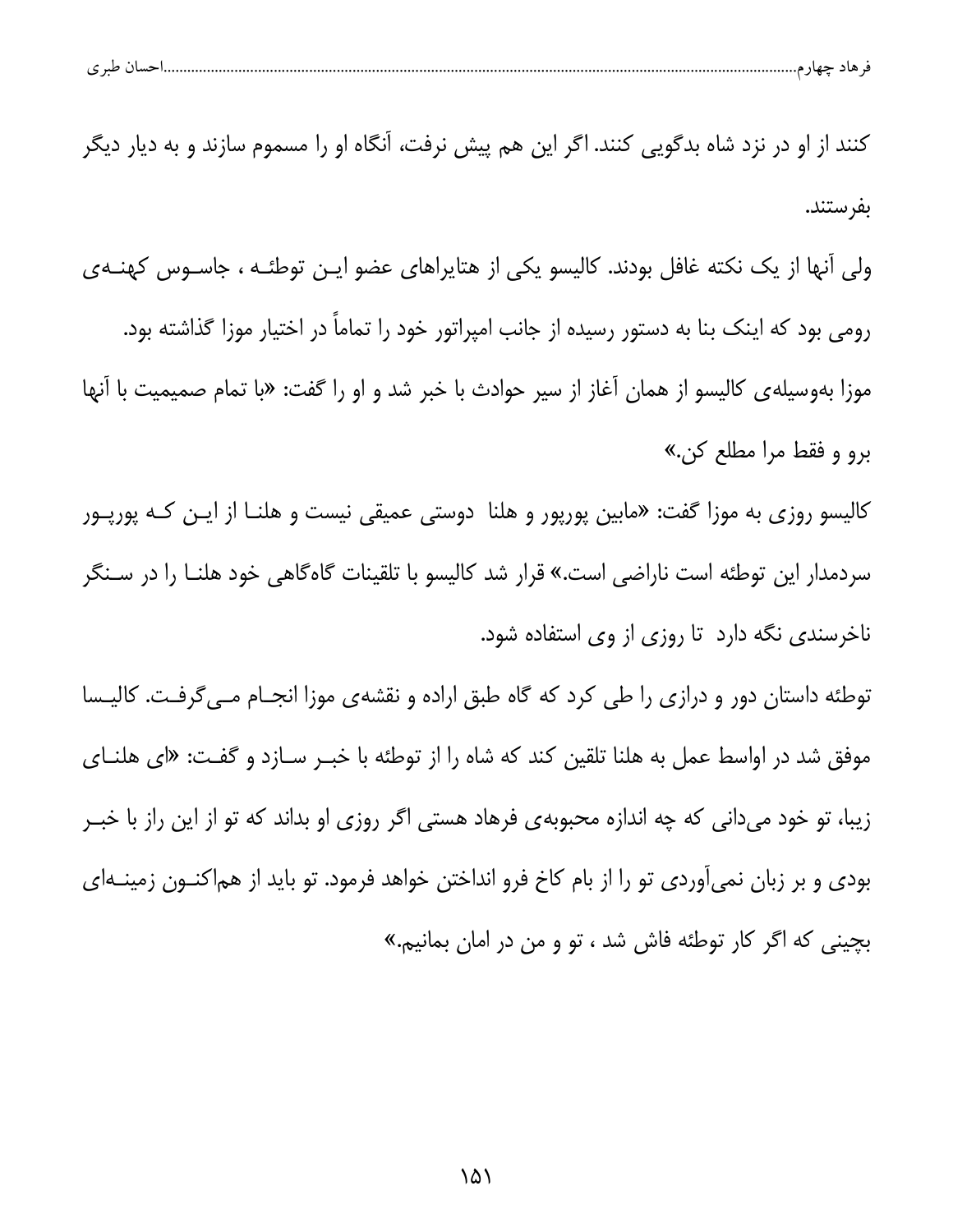| حساں طبر ی |  |  |
|------------|--|--|
|            |  |  |

هلنا سادهدل بود و تلقین کالیسو را پذیرفت. هنگامی که کار به تدارک زهر کشید و قرار شد کالیـسو زهر را به موزا بنوشاند ، هلنا که مدتی از شاه بار می خواست و نمی یافت ، بالاخره پیـام فرسـتاد کـه سخنی دارد که به امنیت شاه مربوط است و وقتی نزد فرهاد رفت راز را برملا ساخت. فرهاد پرسید: «کی به او زهر میدهند؟» هلنا گفت: «امشب.» فرهاد پرسید: «کی به او زهر میدهد؟» هلنا گفت: «كاليسو، ولي خود كاليسو خواست كه من اين داستان را به سمع خدايگان برسانم.» فرهاد گفت: «اگر چنین است او به موزا زهر نخواهد داد.» هلنا گفت: «ما همه همقسم شدهایم. کالیسو از هما می ترسد و از غداری پورپور در امان نیست.» فرهاد گفت: «يعني آنكه على رغم اينكه كاليسو با اين كار مخالف است به موزا زهر خواهد داد.» هلنا گفت: «ممكن است.» فرهاد به خشم عازم شبستان شد و یکسر به نزد موزا رفت. او را با آرایشی مانند خدایان المپ یافت. موزا ساعتی برای او بربط نواخت و غزلیات ساپفو را با آهنگی حزین خواند. فرهاد در تمام این مدت خاموش و در جوش بود که چنین الههای را نابود کردن میخواهند. وقتـی مـوزا از نـواختن آرمیـد ،

فرهاد گفت: «آیا تو به کالیسو اطمینان داری؟» موزا یکه خورد و گفت: «او از سوگلیان شاه اسـت و هر که را شاه پسندد من می پسندم .»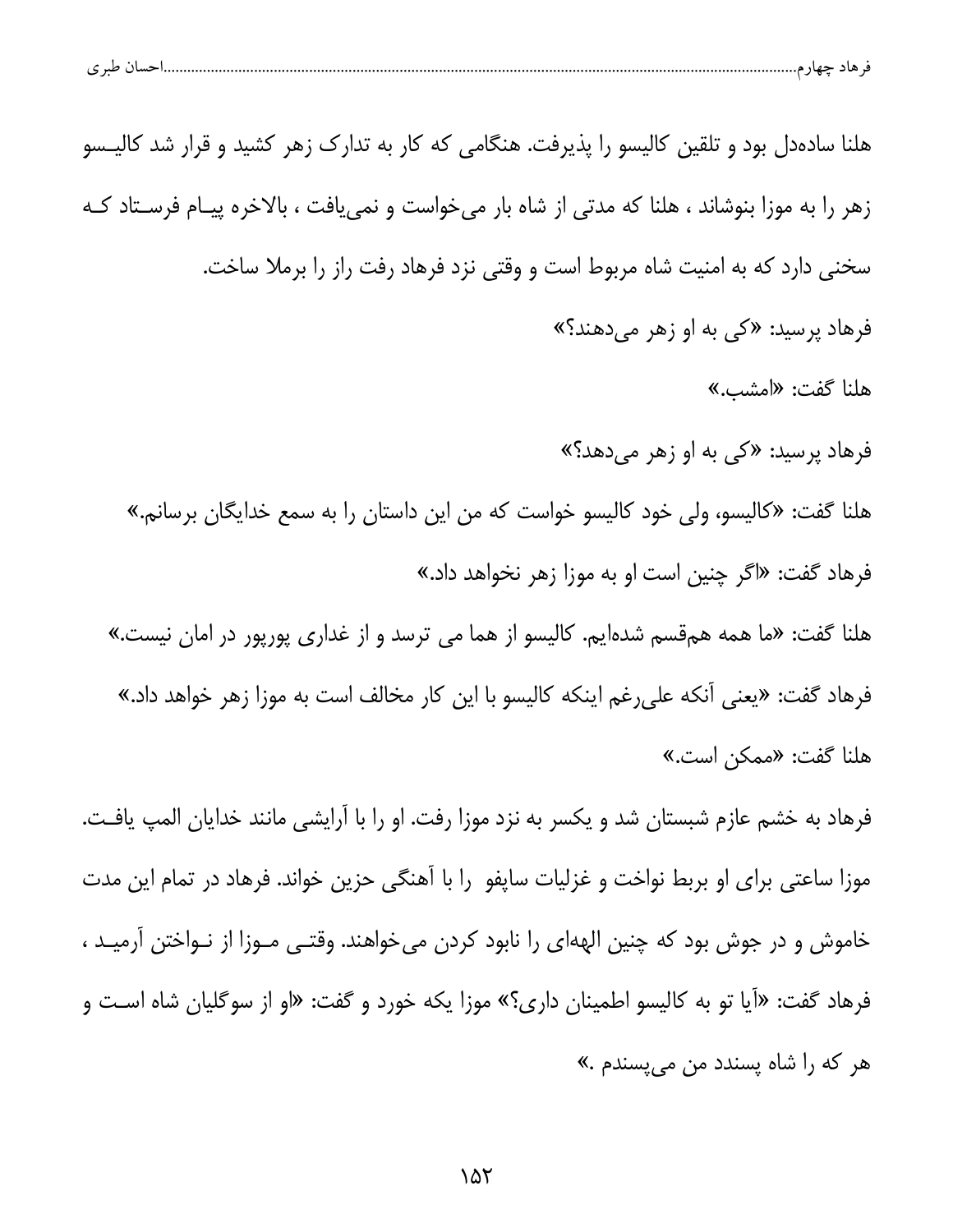|  | ۱۱، طبہ م<br>ے | حساء | - 67 |  |  |
|--|----------------|------|------|--|--|
|--|----------------|------|------|--|--|

فرهاد گفت: «آیا می توانی حدس بزنی که او در توطئهای شـریک اسـت و مـیخواهـد بـه تـو زهـر ىنوشاند!» موزا بر خلاف انتظار فرهاد هيجاني نشان نداد. فرهاد گفت: «اَیا میشنوی چه می گویم؟» موزا کیسهای طلایی رنگ از جعبه ای عاجی که در برابرش بود بیرون آورد و گفت: «این است آن زهری که میخواستند به من بنوشانند.» فرهاد با تعجب گفت: «داستان چیست؟» موزا گفت: «كاليسو ساعتي پيش نزد من آمده زانو زد و گفت از مدتها پيش من و دوست من هلنـا در توطئهای که هما و چیستا و پورپور علیه شما کردهاند شـریکیم و چـون بـه خانـدان و خـدایگان وفاداریم تاب نیاوردیم. وی گفت که او راز را بر من فاش میکند و چنین میپندارد که هلنا آن را بـر شاه عرضه خواهد داش*ت*.» فرهاد بی آنکه در پیچ و خم این عبارات دقیق شود، از این شادی که کالیسو توطئه را بـر مـوزا افـشا کرده نفسی راحت کشید و گفت: «هلنا و کالیسو خدمتی بهسزا کردهاند ولی آن پتیارگان را بـه سـزا خواهم رساند.»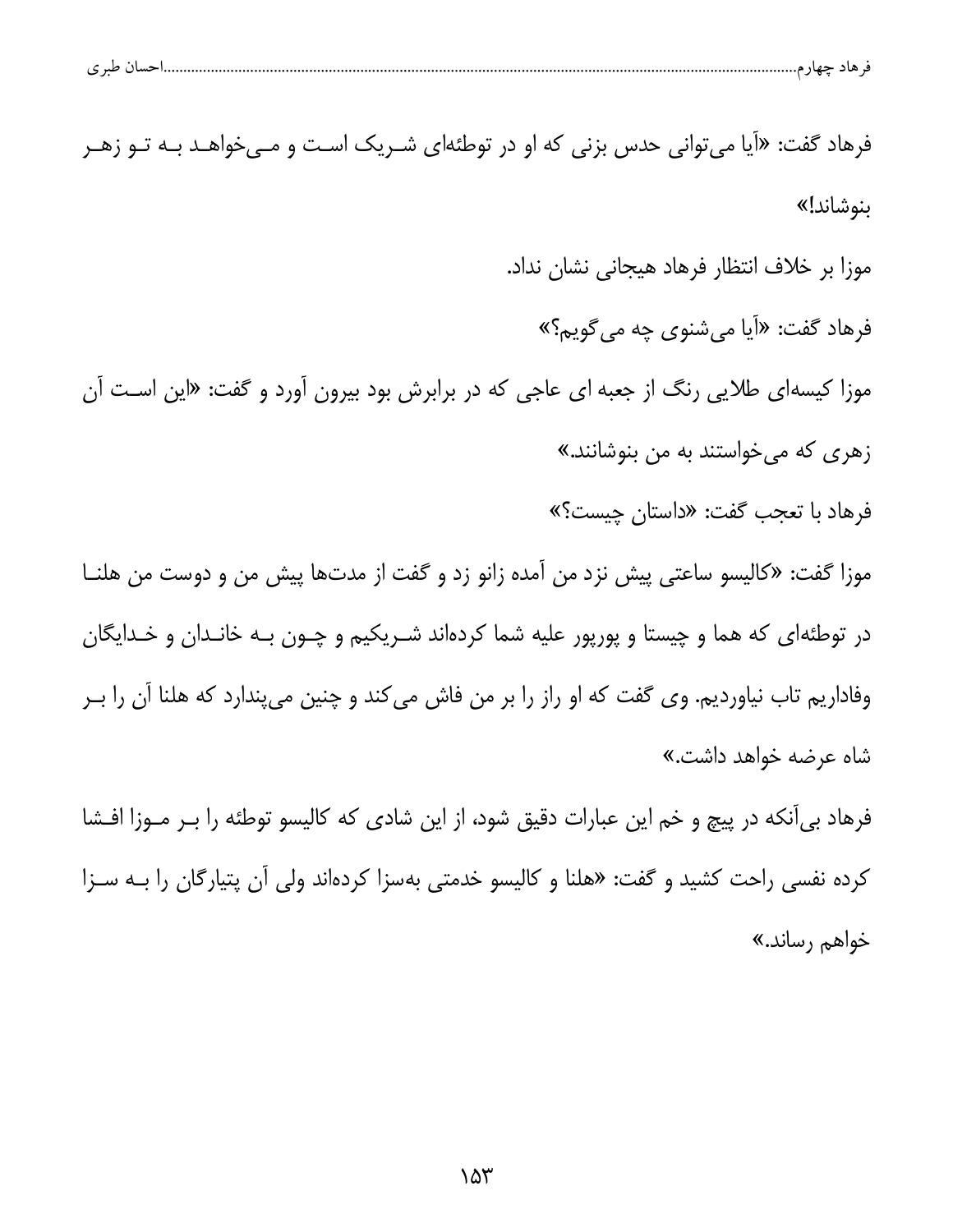| احسال طبر ی |
|-------------|
|-------------|

این حادثه تأثیری معجزهآسا داشت. فرهاد هما و چیستا را گیس برید و به نزد خاندانشان فرسـتاد بــا نامههایی پر از خشم و پرخاش و نوشت که اگر حرمت خاندانهای کهن نبود آنها را به زیر پای پیل مى|فكند.

پورپور را بهخواری تمام و در پیش همهی اهل حرم سر بریدند، هلنا و کالیـسو بـه دریافـت بـدرهای دینار مفتخر شدند. موزا بـه بنـای هگزاسـتیل ویـژهی مهمانـان منتقـل شـد و هلنـا و کالیـسو بـه خدمتگذاری خاص او گمارده شدند و فرهاد با مشورت تیرداد سورن تـدابیری اندیـشید کـه مـوزا از چشم بد و اندیشهی بد در امان ماند.

این زندگی نوینی برای موزا بود. او خود را در محیطی بسی همانند محیط مأنوس رومی یافت ولـی از آنجا که کمکم به پارسی پهلوی و آداب مزدیسنی آشنا شده بود، مناسبات خود را با خانـدانهـای ایرانی و شورای مغان بسط داد. شبکهی جاسوسی او گسترده شد. روابط او با رم اگرچـه بـه شـکل نادر ولی مرتب دایر بود. کوشش بسیاری بهکار برد تا طـرد همـا و چیـستا باعـث دشـمنی سـخت خاندانها با نفوذ کارن و اسپهبد با او نشود. به آنها فهماند و به درستی هم فهماند کـه نجـات جـان این دو بانو ثمرهی میانجیگری اوست که از خشم و کین خود گذشت و به یاری آنها شـتافت. البتـه در این زمینه موفقیت او نسبی بود. کارن و اسپهبد که از فرهاد میترسـیدند دم فروبـستند و خــود را مدیون محبت موزا نشان دادند ولی کین نهان هرگز به نشد.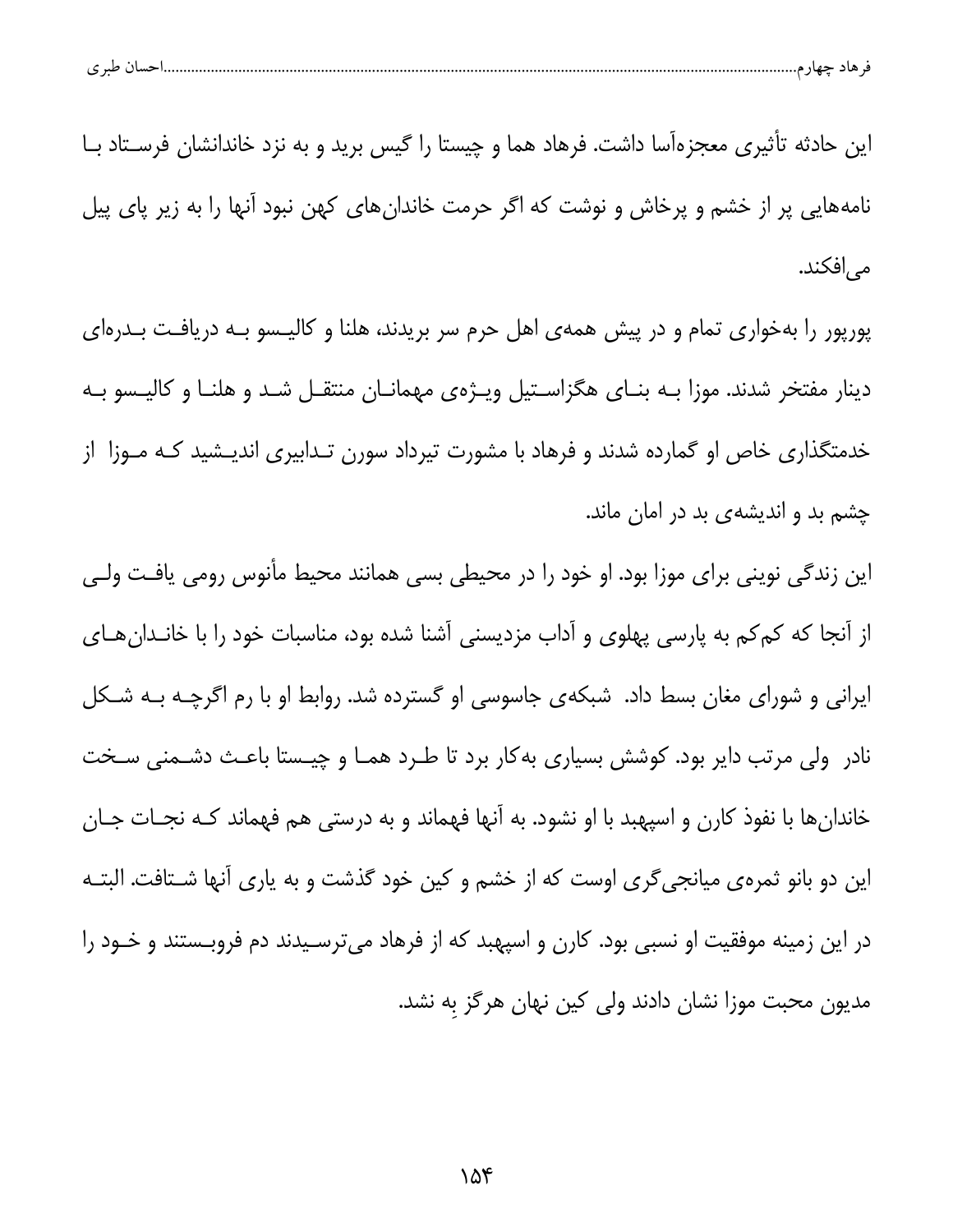| پ | $\sim$ $\sim$ |  |  |  |  |
|---|---------------|--|--|--|--|
|---|---------------|--|--|--|--|

واکنش خشم فرهاد بر ضد پورپور بسیاری از دوستان و هواداران او را در حرم به توطئـهگـری علیـه شخص فرهاد واداشت. در اینجا نیز کالیسو به کمک همدستان خود از همان آغاز وارد در توطئه بود و میدانست که میخواهند در شب عید نوروز که نزدیـک بـود ، در لوزینـهی عطـرآگین شـاه زهـر بریزند. شاه لوزینه را بسیار دوست میداشت و بـهویـژه بـا دسـت پخـت سـودابهى كوشـانى كـه از شاهزادگان کوشان بود و بنا به مصلحت شاهنشاهی در حرم شاهی مقر داشت. این زن زیبا نه ، ولی کدبانو بود. شاه نسبت به او تملق گونهای داشت زیرا از کوشانیان هراس داشت. لـذا همیـشه دسـت پختش را میستود و خود را خواستار آن نشان میداد. توطئهگران بر آن شدند که بیاطلاع کـدبانو ، لوزینهی دست پخت او را با زهری جانسوز بیامیزند زیرا میدانستند این آن چیزی اسـت و فرهـاد از آن حتماً و با شتاب و پیش از آنکه چشک را بهکار گیرد ، خود خواهد چشید.

در مجلس جشن در حرم ، فرهاد ، موزا را در کنار خود نشاند ولی سـودابه را مـورد لطـف و سـتايش خود قرار داد و گفت چشم به راه لوزینهی دست پخت اوست. توطئهگـران لوزینــه را در ظـرفهـای طلا به دست شاه ، سودابه و موزا دادند. هر سه ظرف مسموم بود. موزا که از همهچیز خبـر داشـت ، وقتی فرهاد نخستین چمچه را به دهان نزدیک کرد، دستش را باز داشت :

«خدایگان من ، در این لوزینه زهر آمیختهاند!» فرهاد ناگهان یکه خورد و دست نگه داشت. موزا بـا هراس دست سودابه را نیز که نزدیک بود لوزینه را به کام دهد نگه داشت و به پارسی پهلوی گفت: «بانوی من نخورید زهرآگین است.»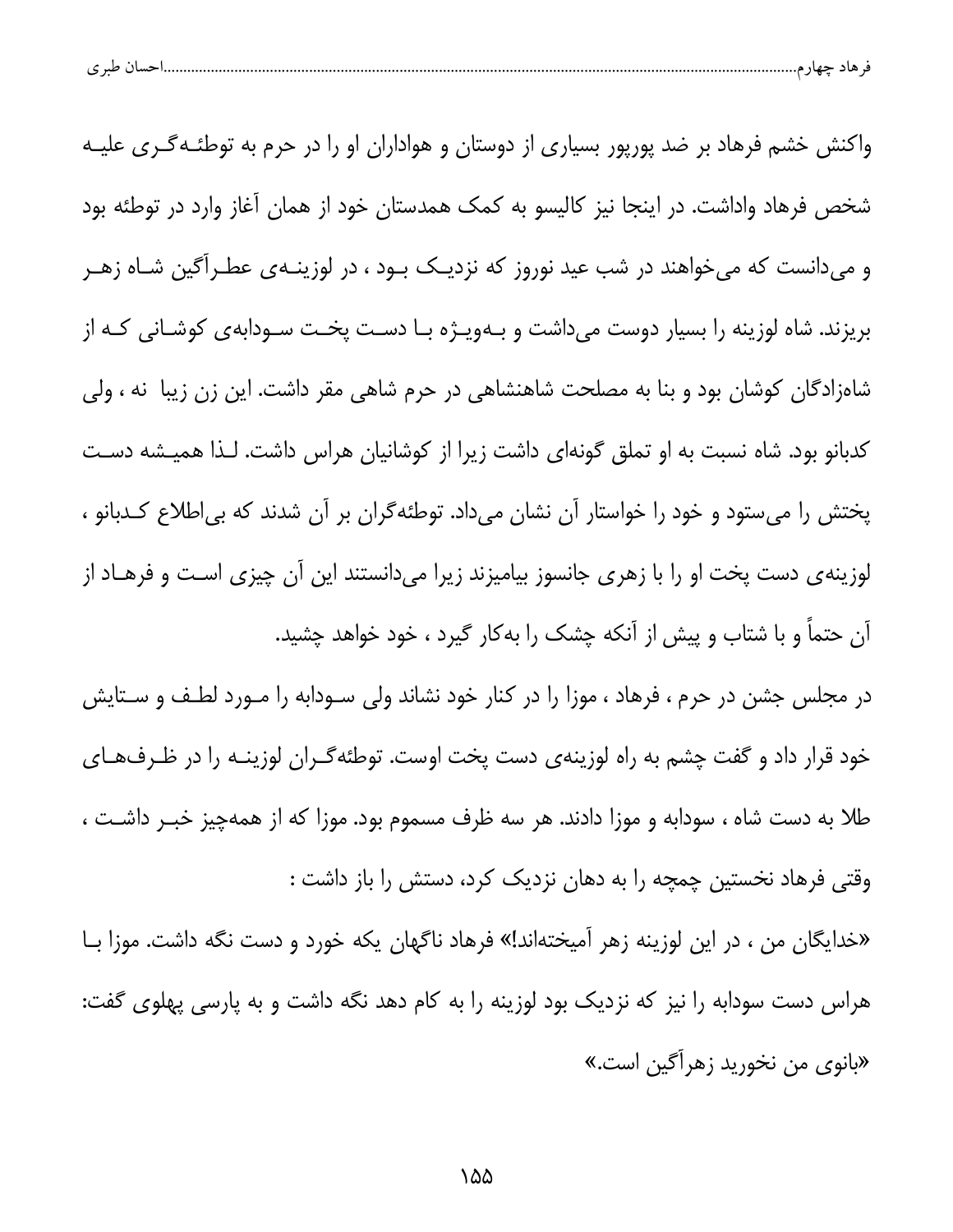| - ط. ـ | خسا ۱ |  |  |
|--------|-------|--|--|
|        |       |  |  |

توطئه گران ناگهان چنان رنگ پریده و لرزان شدند کـه رازشـان بـرملا شـد. فرهـاد دسـتور داد کـه لوزینهها رابه «خونی» کشتنی در زندان دهند تا ببینند نتیجه چیست. خود از مجلـس برنخاسـت تـا دانست که آن تیرهروز با خوردن لوزینهها نعرهزنان خون قی کرد و مرد.

خشم فرهاد را پایانی نبود. سودابه ، به شادی و خرسندی او در این توطئه دست نداشـت زیــرا اگــر دست داشت فرهاد نمیدانست با او چه کند که طغیان کوشـانیان را برنیـانگیزد. توطئـهگـران را در جوالی کردند و از برج به زمین افکندند و چون فرهاد از موزا پرسید آیا او چگونه بر راز دست یافتــه ، موزا گفت:

«اوگوست مرا همیشه به فراست می ستوده است. وقتـی جـامهـای لوزینـه را بـه دسـت خـدایگان ، سودابه و من میدادند من لرزش دستهای خائن را حس کـردم و احتیـاط را گفـتم از خـوردن بـاز ایستیم. حدس من صایب بود و بدین سان خداوند که همهی جانها بَرخی وی باد ، از آفت رهید.» این حادثه در فرهاد تأثیری ژرف داشت و بر آن شد که موزا را به بانوی بانوان حرم بدل کند.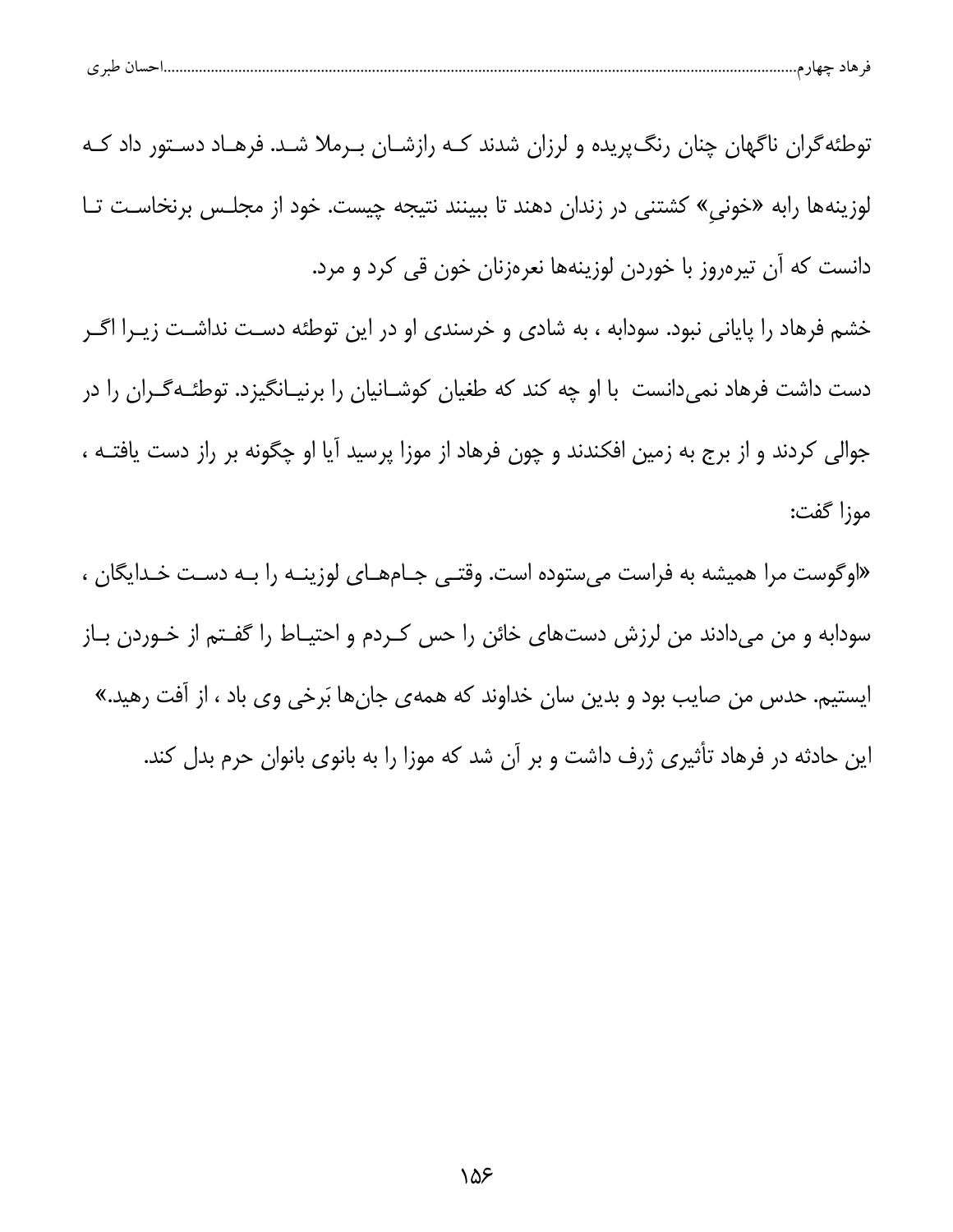|   | . . |  |  |  |
|---|-----|--|--|--|
| ے |     |  |  |  |

## فرهاد و فرهادك

از حوادثی که آن را با تسلسل وقابع تاریخی دنبال کردیم هژده سال گذشت. هژده سـال در پویــهی كند آن زمان و تحولات بطئي آن ايام . محتوى چندانى از جهت تاريخى نداشت ولى براى بازيگران صحنه به هر جهت دوران درازی بود.

دیگر مدتها بود بانوب بانوان شبستان فرهاد– موزا به نیروی درجهٔ اول در ایران بـدل شـده بــود و این امر چند دلیل داشت. طی ده سال اخیر بیماری مرموزی که پزشکان یونانی ، هندی و ایرانـی بـا سطح دانش آن روز طب از تشخیص آن عاجز بودند ، فرهاد اشکانی را رنج میداد و عاجز کرده بود. وی لاغر و رنگ پریده بود. تب و تاراحتیهای فراوان همراه آن هر چندی یکبـار بـه سـراغش مـی آمد. دردهای سختی او را معذب می کرد. شاید درآمیختن چند بیماری مانند مالاریـا و زخـم معــده و سنگ کلیه که هر یک از آنها مدتی پیکر شاه را عرصهی حکمروایی خود میساختند فرهاد را چنین رنجور و بی پا ساخته بود. نیایش مغان ، تعویذ جادوگران بابلی ، کاسههای جوشاندههای تلخ و بـدبو، هیچ یک کارگر نشد و مواردی بود که فرهاد از ایزدان مرگ میخواست. همـه مـی گفتنـد او انتقـام مظلومانی را پس میدهد که چنین بیباک در دست او هلاک شدند ولـی بیمـاری در خـصال فـراد تغییر نداده بود. وی کماکان همان مرد وحشی و قساوتپیشه بود.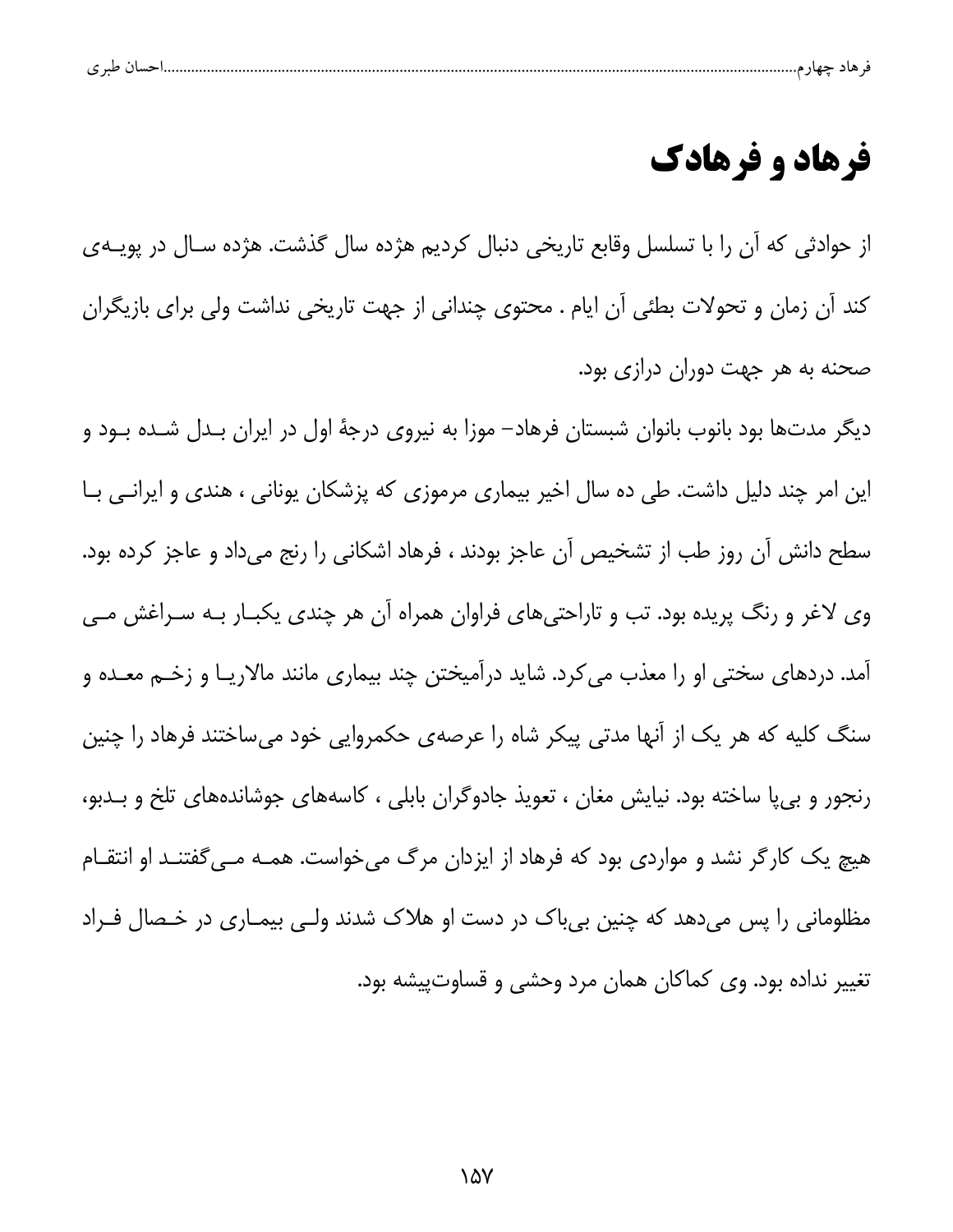| $\sim$<br>شهاد م<br>. . |
|-------------------------|
|-------------------------|

اما موزا اینک دیگر با آداب و زبان ایرانی وارد بود. فرزندش فرهادک به عزیز کردهی شاه بدل شده بود. وی موفق شد چهار تن از فرزندان فرهاد را که می توانستند رقیب فرهادک باشند با شیوه زنی از ایران دور کند. اینان به شهادت مورخان ، عبارت بودند از ونن ، سراسپادان ، رداسـپ و فرهــاد. دور کردن آنها موافق دستور اوگوست بود. اوگوست از موزا خواست که از فرهاد گروگانهای گرانبهـایی نزد او بفرستد ، تا هرگز خیال ناخوشایندی از ضمیر فرهاد از جهت جنگ با روم نگذرد. موزا شاه را با این کلمات قانع کرد: «برای آنکه صلح و دوستی بین خاندان اوگوست و تبـار اشـکانی ابدی شود ، باید کودکان را بهشیوهی رومی بار آورد. این شاهزادگان ایرانی رومی مآب خوب خواهند توانست امر دشوار دوستی آسیا و اروپا را حفظ کنند. اینجا در تیـسفون ، در حـرمهـای تاریـک جـز دسیسه یاد نمیگیرند و جوانانی هرز و کوچک مغز بار میآیند. ولی در روم وضع بدین سـان نیــست. آنجا آنها آداب فراوان و فرهنگ لاتینی را خواهند آموخت. در عوض میتوان از اوگوست ، کـه پـس از این هدیههای ارجمند ، مسلماً بیشتر ارادتمند شاه خواهد شد ، توقعات تازهای داشت یعنی از بابت ارمنستان خاطر جمع شد و در یهودیه کسب نفوذ کرد. از میزان پادگانهای سـاحل فـرات بـه سـود خزانه کاست. نیرو را به سوی کوشانیان متوجه کرد. بـرای سـرکوب گودرزیـان سـپاهیان بیـشتری فرستاد . . . »

فرهاد این پند را پذیرفت و ونن و سراس یادان و رداسپ کوچک و فرهاد کوچک، همـه راهـی دیـار بیگانه شدند و فرهادک در صحنه تنها ماند.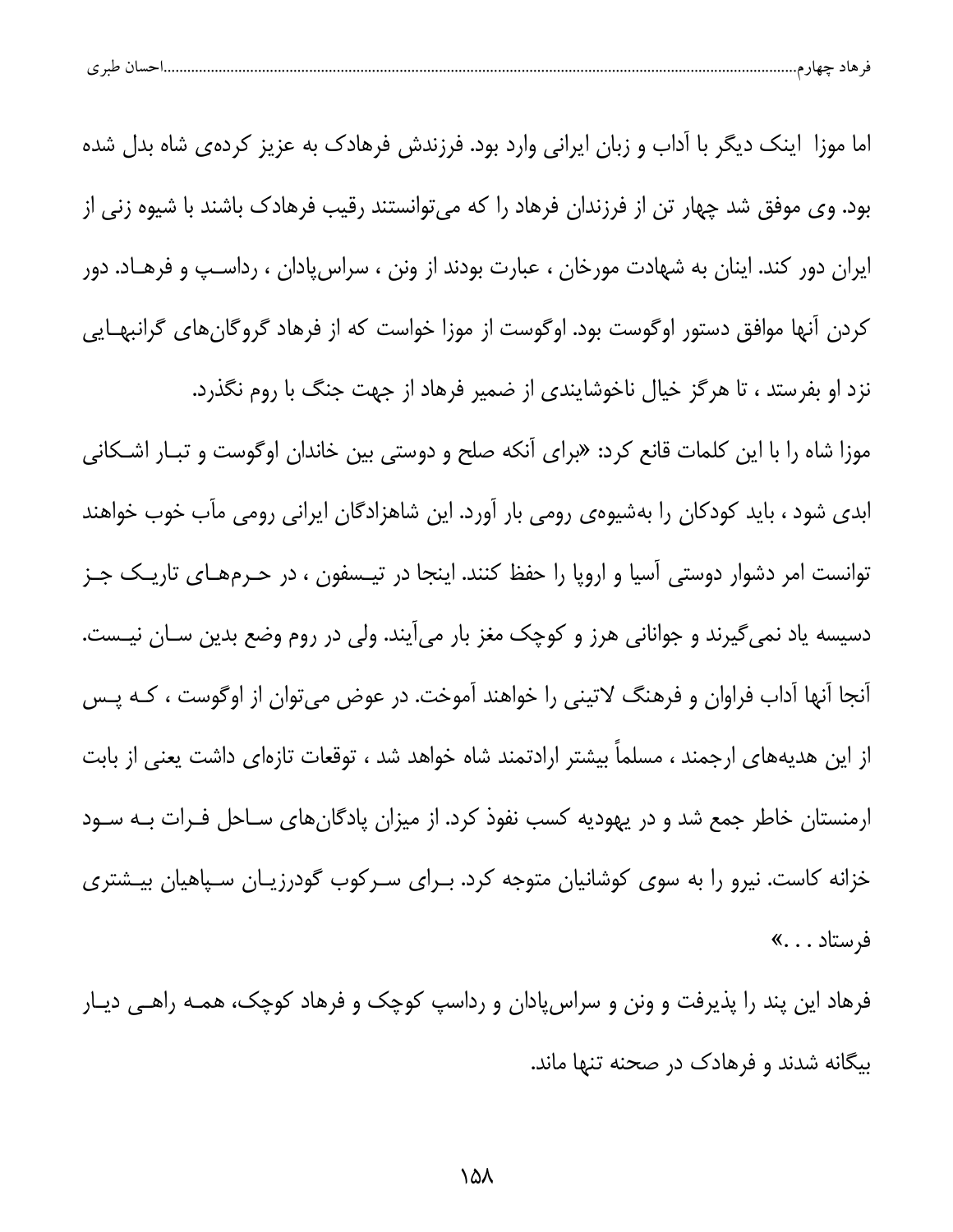| پ | $\sim$ $\sim$ |  |  |  |  |
|---|---------------|--|--|--|--|
|---|---------------|--|--|--|--|

موزا که به دعوی همگانی: «خدا بودن» پیوسته خویش را موزای الهــی یــا « تــهاً–مــوزا– ثورانیــا » میخواند ، به شیوهی کلئوپاترا ، نوعی مراسم پرستش در اطراف خود به راه انـداخت. وی علـیرغـم سن و سال ، کماکان جوان و زیبا مانده بود و دقت داشت فربهی و چروک زود به سراغش نیایـد. در کاخ نوینی که به شیویه ی رومی ساخته بود و در ترمهای باشکوه آن حمام شیر می گرفت. جاریههـا او را مالش میدادند. مشاطهها او را میآراستند. لاغر اندام و با طراوت بـود و فرهـاد کـه بیمـاری و رنجشهایش او را پیر و علیل ساخته بود، عشوهی موزا را با نوعی حـقشناسـی مـیخریـد. بـهنظـر میرسید که این درندهی وحشی هر گونه نیرویی را برای مقاومت در مقابل این بانوی زیرک وزیبا از دست داده بود.

دلیل دیگر که بر قدرت موزا میافزود آن بود که تیرداد سورن از میان رفته بود. جریان بدین قار بـود که گودرز در سالهای اخیر در اورامان فتنهی خود را بسط داد. شهرت یافت که لابان کابلی در نـزد اوست و دین جهانی پایگاه و پشتیبان نیرومند و شکست ناپذیری یافته است. در واقع در مذاق مهـر پرست گودرز تعالیم لابان نشسته بود و لابان در دژهای گودرز برای خود ، پـشتیبان یافـت. پـس از درگذشت گودرز، خسرو سردار او که یک لابانی معتقد بود به رهبری قوم رسید. خـسرو بـر تاخـت و تازهای خود افزود، چنان که زمانی تا شیز پیش رفت و معابد را در آنجا سوزاند و غارت کرد. موزا اندیشید که فرصت برای از میان برداشتن تیرداد سورن آماده شده است و آنچه که او را در ایـن کار به شتاب وا میداشت آن بود که سورن بیش ار پیش از نفوذ موزا نگـران شـده ، در مهـستان و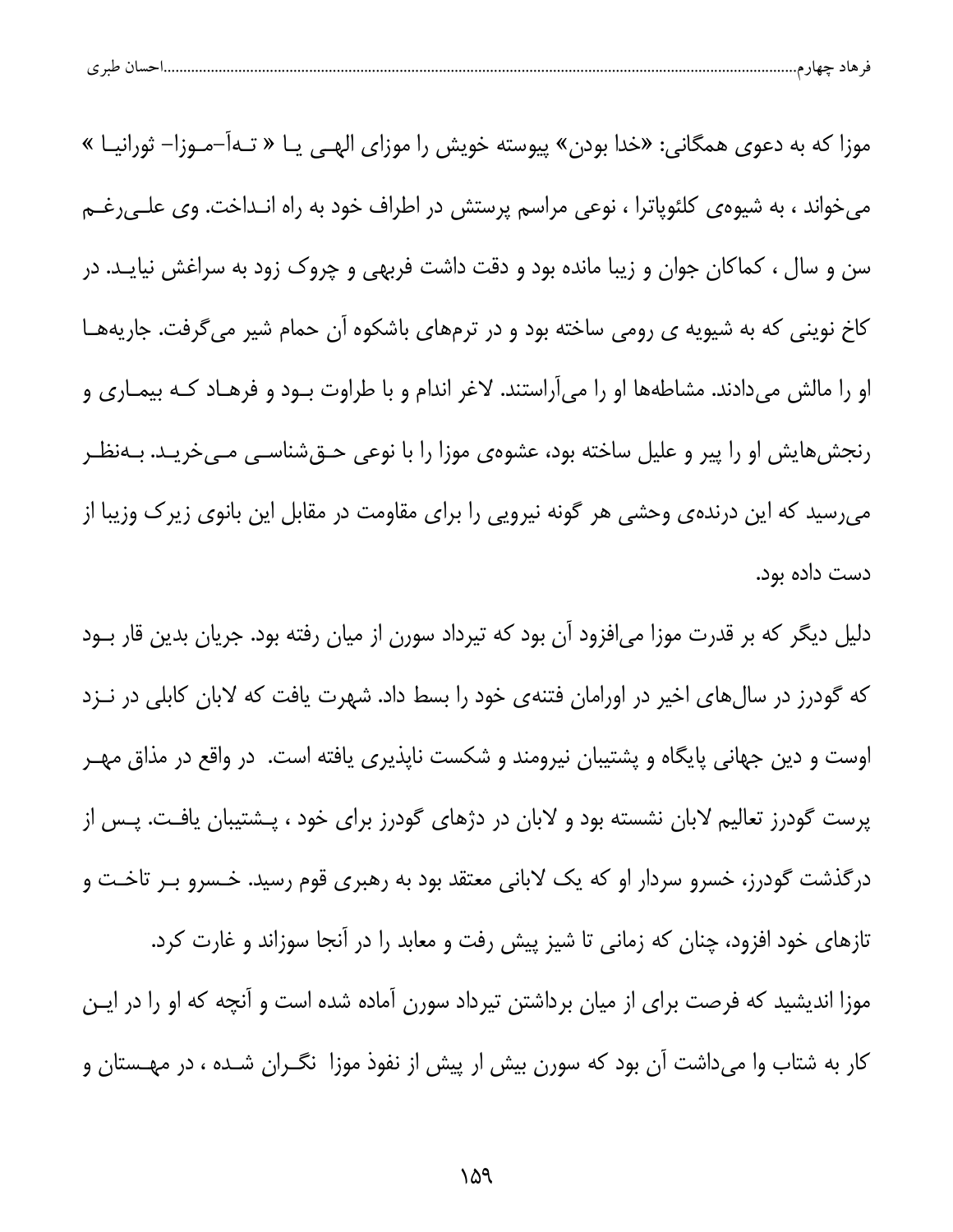شورای مغان تحریکاتی را علیه او به راه انداخته بود. جاسوسان زن و مرد مـوزا حتـی از درون حـرم سورن خبرهایی میآوردند و با آنکه سـورن مـرد خـودداری بـود در محافـل محـرم نفـرت و کـین بی پایانش نسبت به موزا درز کرده بود.

موزا با اوگوست و آگریپا مشورت کرد و بر آن شدند که وجود این سردار جاهطلب زاید است. وی بـه فرهاد تلقین کرد که با پادگانهای ویسبدان محلی نمیتوان کار گودرزیها را ساخت و باید به یک اقدام جدی دست زد و سپاه از پایتخت به سرداری سورن فرستاد و فتنه را تا بزرگ نـشده سـر کوب کرد. موزا گفت که مهر پرستی ، در تعبیر لابانی آن ، میتواند عوامالناس را گمراه و جسور کند و بـر شاه بشوراند؛ در این کارها غفلت سزا نیست. فرهاد این نکات را نیک میدانست ولی تردیـد داشـت که مبادا سورن و خسرو با یکدیگر بسازند و با هم بـر او بتازنـد ولـی مـوزا اطمینــان داد کـه چنــین نخواهد شد.

اطمینان موزا بی راه نبود. او با بلاش کارن برادر همان کارن سوگلی طرد شده از حرم ، سـر و سـری داشت. موزا این سَر وسرِّ احتیاطاًمیز را برای آن بهراه انداخته بود که تا خشم خانـدان کـارن از طـرد هما اوج نگیرد. وی ماهرانه چیستا و هما را نیز از خود راضی ساخت و به دوستان نزدیک خـود بـدل کرد و حتی نوعی آشتی بین آنها و شاه پدید آورد. این شگرد او بود که نمیگذاشت دشمنیها ریـشه بدواند و از کینجویی و قصاص طلبی شرقی سخت حذر داشت.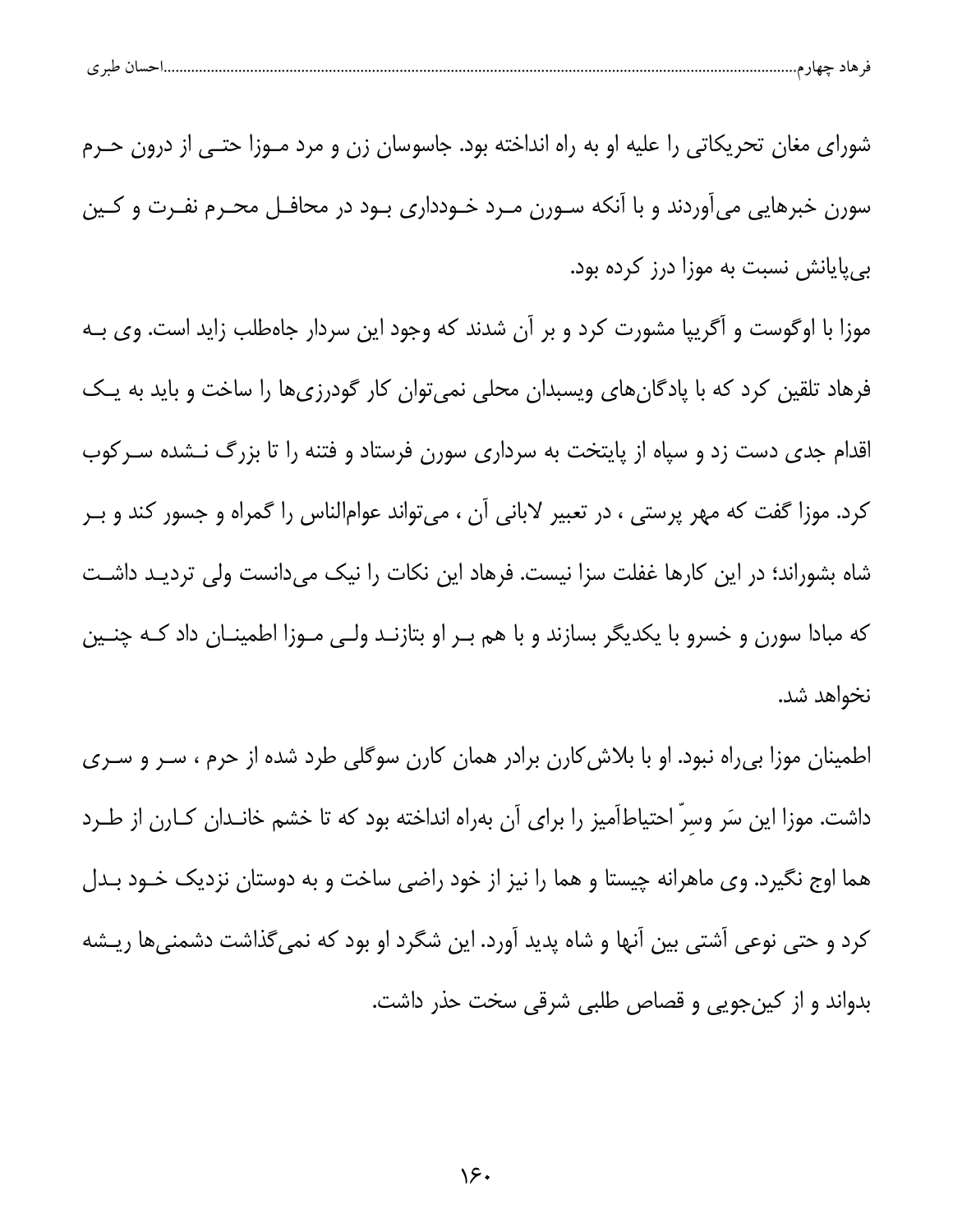| احسال طبر ی<br>قر هاد چهار م |  |  |
|------------------------------|--|--|
|                              |  |  |

موزا به بلاش وعده داد که اگر تیرداد سورن را که آن همه خدعه در کـار همگـان کـرده از سـر راه بردارد ، سروری مهستان و سرداری سپاه و همهی مناصب سـورن از آن او خواهـد بـود. بـه همـین جهت موزا بر آن بود که میتواند به دست یاران کارن ، سورن را در کوههای کردستان نـابود کنـد و چنين نيز شد.

سپاه بی سردار بازگشت ، بی[نکه شکست بخورد یا شکست بدهد. بـرای مـوزا همـین پیـروزی بـود. وقتی بلاش کارن به جای تیرداد آمد موزا توانست آرام تر بخسبد زیرا بلاش از هیچ جهت با مـردی محیل و غدار و بیپروا مانند سورن که در مزاج شاه نفوذ داشت قابل قیاس نبود.

بدین سان صحنه از رقیب خطرناک تهـی شـده بـود و در آن تنهـا فرهـاد مانـده بـود. مـوزا از وی میترسید. میدانست که اگر روزی فرهاد که اینک رام اوست برگردد او و فرزندش را زنـده بـه گـور خواهد کرد ، لذا در صدد برآمد نقشهی آخرین خویش را اجرا کند.

این نقشهای شگرف بود که با ظهور تدریجی عشق موزا به فرهادک آغاز شد نه عشقی مادرانــه بــل عشقی شهوی! فرهادک از همان ایام به جوانی رعنا و جذاب بدل شده بود. رســم «خوتــه دَســی» و عشق با محارم و ازدواج آنها با یکدیگر در آن ایام رواج داشـت. داسـتان غنـایی معـروف «ویـسه و رامین» که فخرالدین اسعد گرگانی آن را بدان دلاویزی به شـعر پارسـی درآورده و حـاکی از عـشق خواهری به برادر خود است متعلق به همان ایام است. این رســم «خوتــه دســی» بــا آنکــه در میــان خدایان ، به شهادت اساطیر مجاز شمرده میشد ، ولی عملاً در میان رومیان و یونانیان مرسوم نبود.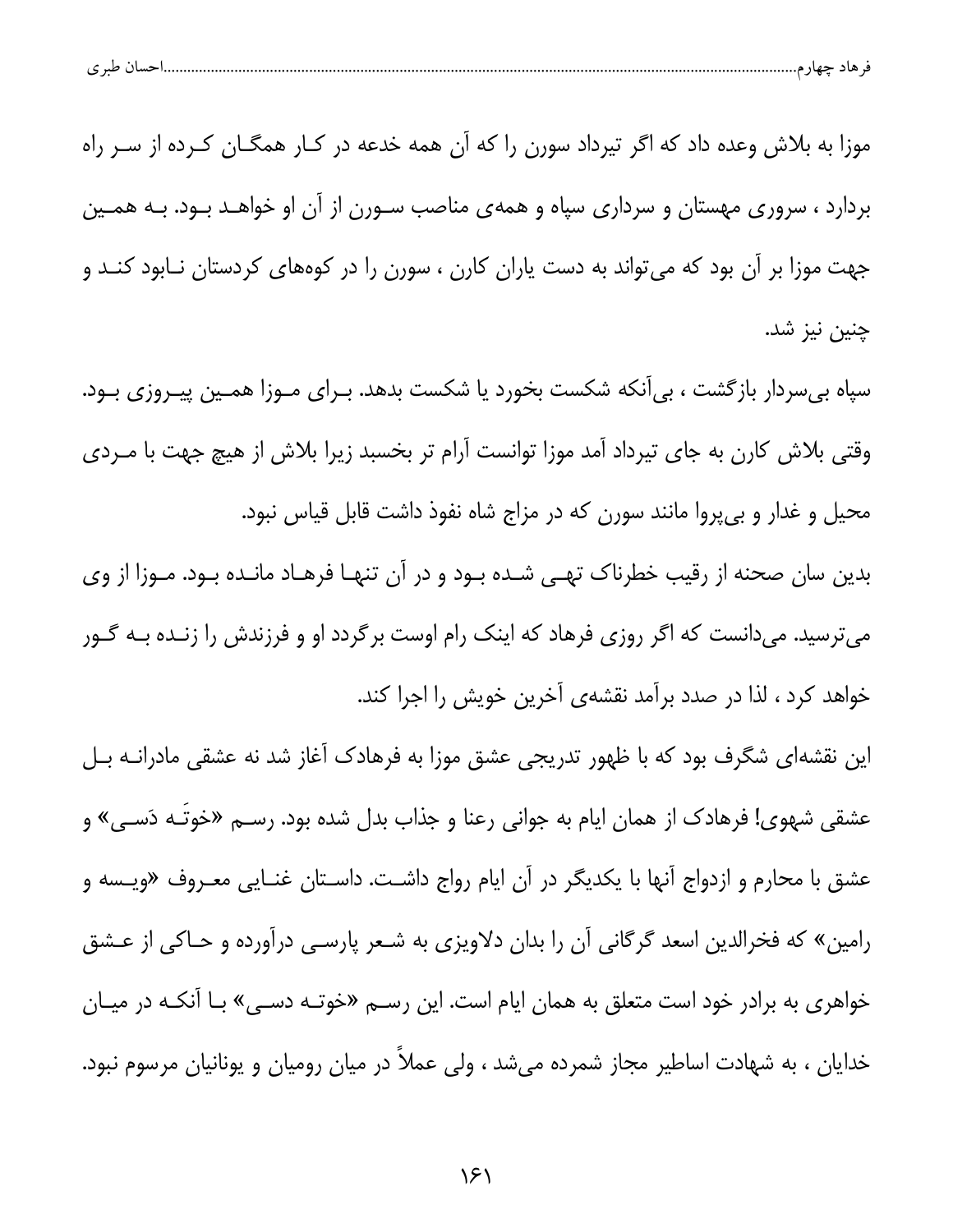|  | احسال طبر ی |  |  |  |  |
|--|-------------|--|--|--|--|
|--|-------------|--|--|--|--|

اما در میان ایرانیان و بهویژه اشراف ایرانی برای آن نه تنهـا عیبـی قایـل نبودنـد ، بلکـه ثـواب یـا «کَرفک» می شمردند. موزا که دیگر ایرانی مآب بود ، می توانـست در جـادهی ایـن «خوتـه دسـی» حسابگرانه پای گذارد. اندیشهاش این بود که فرهادک را به شـوهر تاجـدار خـود بـدل کنـد و خـود بهعنوان مادر و همسر شاه ، شهبانوی بی رقیب ایران شود.

از جهت ظاهر این بانوی چهل و سه ساله میتوانست دعوی کند که « هنوزش آب در جوی جوانی است ». در واقع وقتی در کنار پسرش فرهادک می نشست ، با کمک مشاطگان ، « هَر هَفت » های ماهرانه ، مادری بهنظر نمی رسید ، بلکه همدمی دل|نگیز به چشم می|مـد. بـرای فهمانـدن عـشق خود، به اتکای همان رسم «خوته دسی» موزا لازم نبود تمهیدی بچیند. تنها اشـکال کـار ایـن بـود که فرهاد سر درنیاوَرَد و الا خطرناک میشد. عشق چنان بـالا گرفت کـه خطـر آن بـود کـه مـوزا رسوایی به بار آورد. وی روزی به فرهادک گفت: « ای فرزند و معشوق من. من گویا از تو بـاردارم. اگر این راز برملا گردد پیداست که شاه چه به روز من و تو خواهد آورد. وقـت آن اسـت کـه او را از میان برداریم و خویش را از خطر برهانیم.» سخن موزا درباره یبارداری راست نبود ولی با آن روابط که بین آن دو بود، فرهادک میتوانست به این گفته باور کند ولی پیشنهاد کشتن پدر برایش نــاگوار بود. فرهاد ، فرهادک را بسیار دوست میداشت. بهخاطر او پسران دیگر خود را رانده بود. خود مردی بیمار و پیر و تیره روز بهنظر میرسید و خشمی و کینی را در فرهادک برنمـی|نگیخـت. ولـی چنـان خطری در پیش بود که نمیشد آنرا نادیده گرفت. مرگ و رسوایی او و مادرش؛ خشم زبانه زن پدر و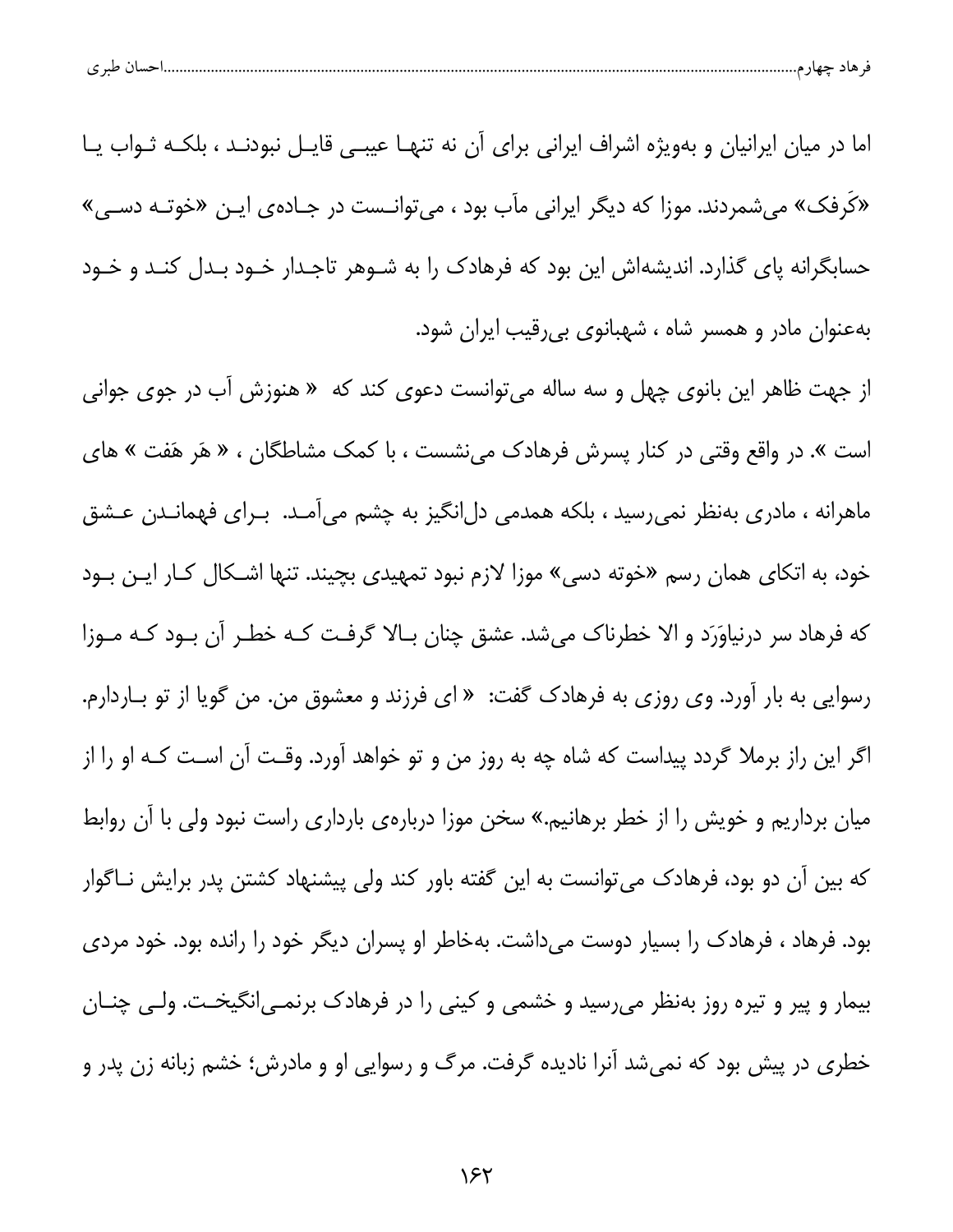| احسال طبري |  |  |  |
|------------|--|--|--|
|------------|--|--|--|

قصاص خونین او؛ شبها ، بی تاب در بستر می غلتید و میاندیـشید و سـرانجام تـرس از سـویی و حرص شاهنشاهی ایران از سوی دیگر او را واداشت که سرانجام به موزا بگوید برای اجـرای دسـتور مادر و معشوقهاش آماده است. آنچه که کار را آسان می کرد و به فرهادک دل میدادآن بود که شـاه در محیط دربار و اشرافیت و نیز در میان مردم محبوبیتی نداشت و بَرکَند این زُقّوم دوزخـی بـسیاری را شادمان میساخت لذا میشد از واکنش ایرانیان که خود از فرهاد بـه جـان آمـده بودنـد نهراسـید. بارها درباریان و اشراف ، مادرش و او را پنهانی و در پرده تشویق کرده بودنـد کـه دسـتی از آسـتین برآورند. فرهادک میدانست که اینان مردمی سالوس و دغلند و چون خواست آنهـا بـرآورده شــود ، خود بیشتر مدعی و شاکی خواهند بود ولی به هرصورت این واقعیتی بود که تا مدتی مرگ فرهـاد را همگان به فال نیک خواهند گرفت و حادثه بیعاقبت نامیمون خواهد گشت.

موزا از موافقت فرزندش شاد شد و تعبیه چید. شبی که فرهاد چهارم در کـاخ ویـژهی مـوزا بـا وی خلوت کرده بود و با عشقی پایان ناپذیر، ترانههای یونانی و آهنگ دلربای بربط را میشـنید ، ناگـاه

پردهی سنگینی به سختی کنار زده شد و فرهادک مست لا یعقل با شمشی آخته وارد شد. فرهاد دانست که قصد ناخوشی در میان است و چون هیچ سلاح با خود نداشت و جز روپوشی فـراخ از ابریشم سفید حفاظی نه ، سراسیمه و عاجز به آغوش موزا پناه برد. فرهادک فراز رفت و گیــسوان پدر را کشید. موزا دستمالی را در کام فرهاد که میرفت نعره بکشد به چالاکی فروبرد. شـاه دانـست که با توطئهای تدارک شده روبرو است. فرهادک پای خود را که در چکمهای از چرم ساغری بود بــر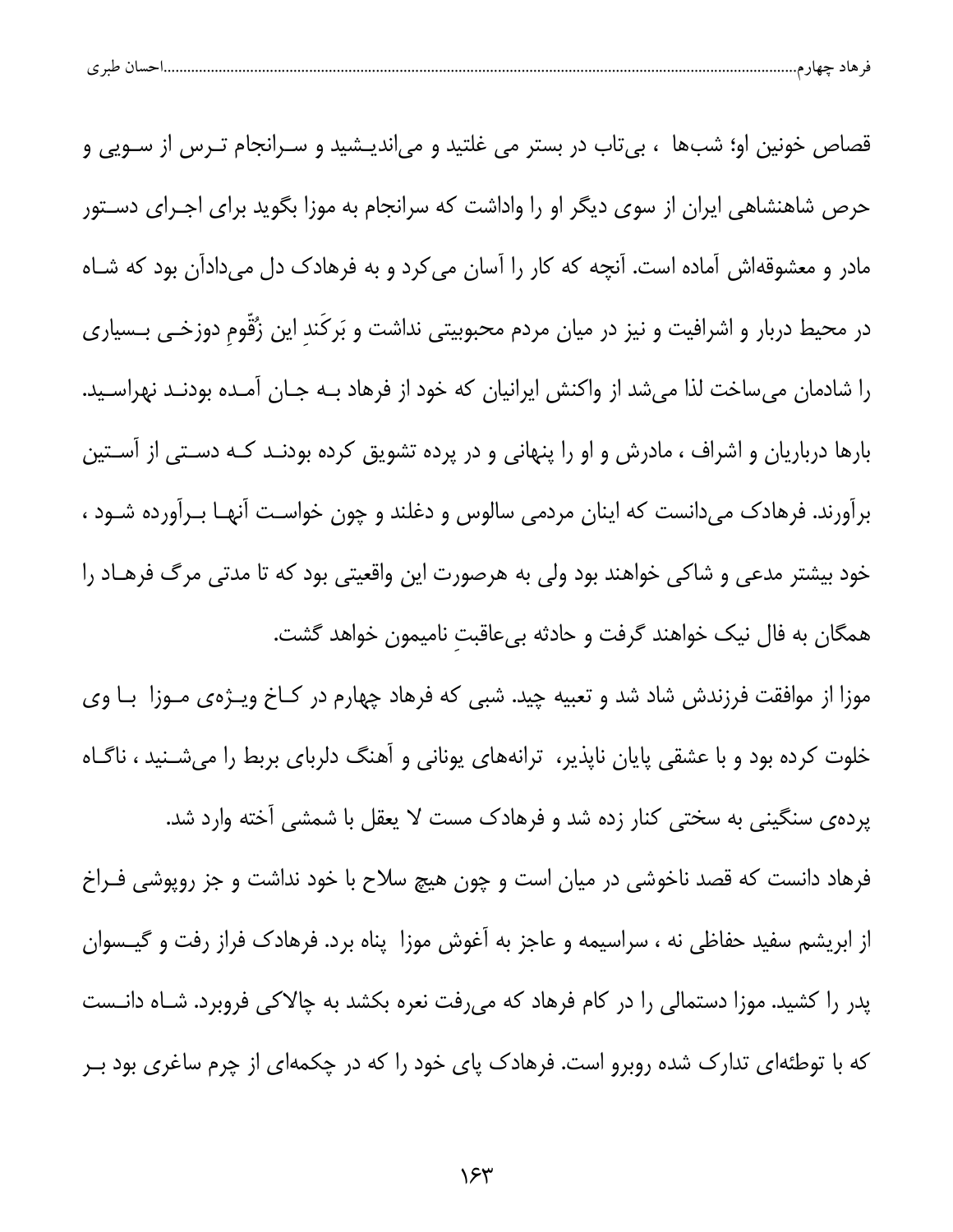| طبہ م<br>حساد<br>ັ |  |  |  |  |
|--------------------|--|--|--|--|
|--------------------|--|--|--|--|

سینه ی نیمه عریان پدر نهاد و گفت: « آسمان به آیین کیفر می گردد. به یاد بیاور که چگونــه ارد آن شاه سالخورده را خفه کردی و عموهای نوجوان مـرا گـردن زدی و بـرادران مـرا بـه دیـار دشــمن فرستاد*ی* و سراسر خاک ایران را به خون کشیدی. اینک پایان روزگار پلید تو در رسیده است.» دیدگان فرهاد از حیرت دریده بود. نالهای خفه از دهانش بیرون میتراوید ولی بنا بـه تعبیـهی مـوزا کسی در آن حوالی نبود تا بشنود. فرهادک شمشیر را با قوت در حنجــرهی پــدر فــرو بــرد و ســپس ضربتی دیگر بر قلب و آنگاه بر پهلوی او وارد ساخت. شتاب داشت که بمیرد. روپوش سـپید شـاه از خون تیره آغشته شد و چهرهی او در حالی که چشمانش دریده بود و دستمال در دهانش خـونآلـود شده بود منجمد گردید.

موزا که کار را ساخته دید با شادی ننهفتنی به سوی فرهادک شتافت و گفت: «ای فرزند و معـشوق من! مانند همهى نامآوران كه براى رسيدن به هدف دين و اخلاق را آسان در پاى مـىمالنـد ، تــو نیز گستاخ ، سدی گران را شکستی. اکنون پادشاه بیرقیب سرزمین هستی از گنـگ تـا فـرات. از باروی قفقاز تا بیابانهای سوزناک عربستان و شایسته ترین کسی هستی که همسر مادرت باشی.» در واقع فرهادک نه فقط به نام فرهاد پنجم پادشاه ایران شد بلکه با مادرش با شکوه و رسمیت تمام عروسی کرد و سکهی دوجانبهای با چهرهی خود و مادرش ضرب زدن فرمود. آن سکه ها از آن ایام و از آن حوادث شگفت هنوز بر جای است.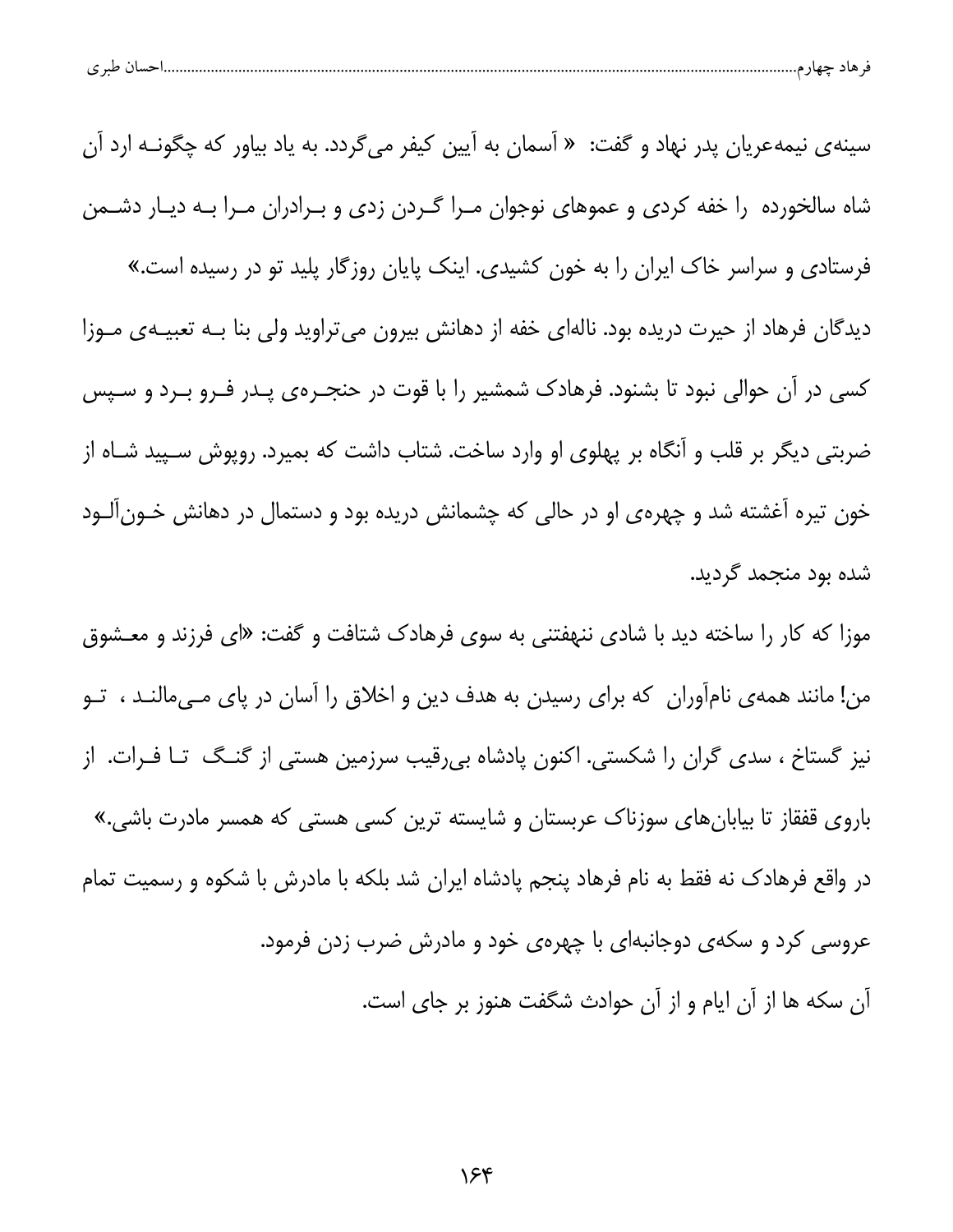| حساب طن م<br>۶ ت |  |  |  |
|------------------|--|--|--|
|------------------|--|--|--|

## در هگمتانه

سال دوم قبل از میلاد که فرهادک بر تخت خونآلود پدر نشست ، با زمستان طولانی همراه بود که حتی تیسفون را نیز بادهای سرد بینصیب نگذاشت. پاسداران کاخ هگمتانه خبر میدادند کـه هــوای شهر برای خدایگان تازه مساعد نیست. در همین مدت فرهادک به تلقین مادرش رسوم نوینی را بنــا نهاده بود. موزا و فرهادک به سبک آنتیوکوس و لائودیسه پادشاهان سلوکی ایران که خـود را مـورد پرستش قرار داده بودند، خویش را فرزندان: «زاووش» یا «زئـوس» خـدای خـدایان مـیشـمردند و بدین سبب در معابد مورد نیایش مذهبی واقع شدند.

این رسم زشت که از کثرت تفرعن بردهداران و قدرتمندان آن عصر حکایـت مــیکنـد در آن عــصر مرسوم بود و سپس خاندان سلوکیه ، به تقلید و همچشمی با خاندان بطلیموس کـه در مـصر حکـم می راند ، آن را در بین خود متداول کرده بود. شاهان اشکانی با آنکه قدرت تئوکراتیک داشتند ولی رسماً خود را با خدایان ماورای طبیعی خویشاوند نمیشمردند و آفریـدگان و بردگـان اورمـزد بودنـد. ولی موزا به تقلید کلئوپاترا و لائودیسه خود را ، چنان که یاد کردیم «تئو– موزا– ئورانیا» یعنی خدا– موزا– خداوندگار آسمانی خواند و فرهادک را نیز همراه خود به همین مقام رسـاند. ایـن آز خویـشتن پرستی موزا نشان میدهد که یا قدرت او را تا چه حد مسخ کرده و یـا از همـان آغـاز چـه اژدهـای پیچانی از کبر در درون داشت و اینک در نخستین فرصت سر برداشته بود. شاید هم خدعــهی مــوزا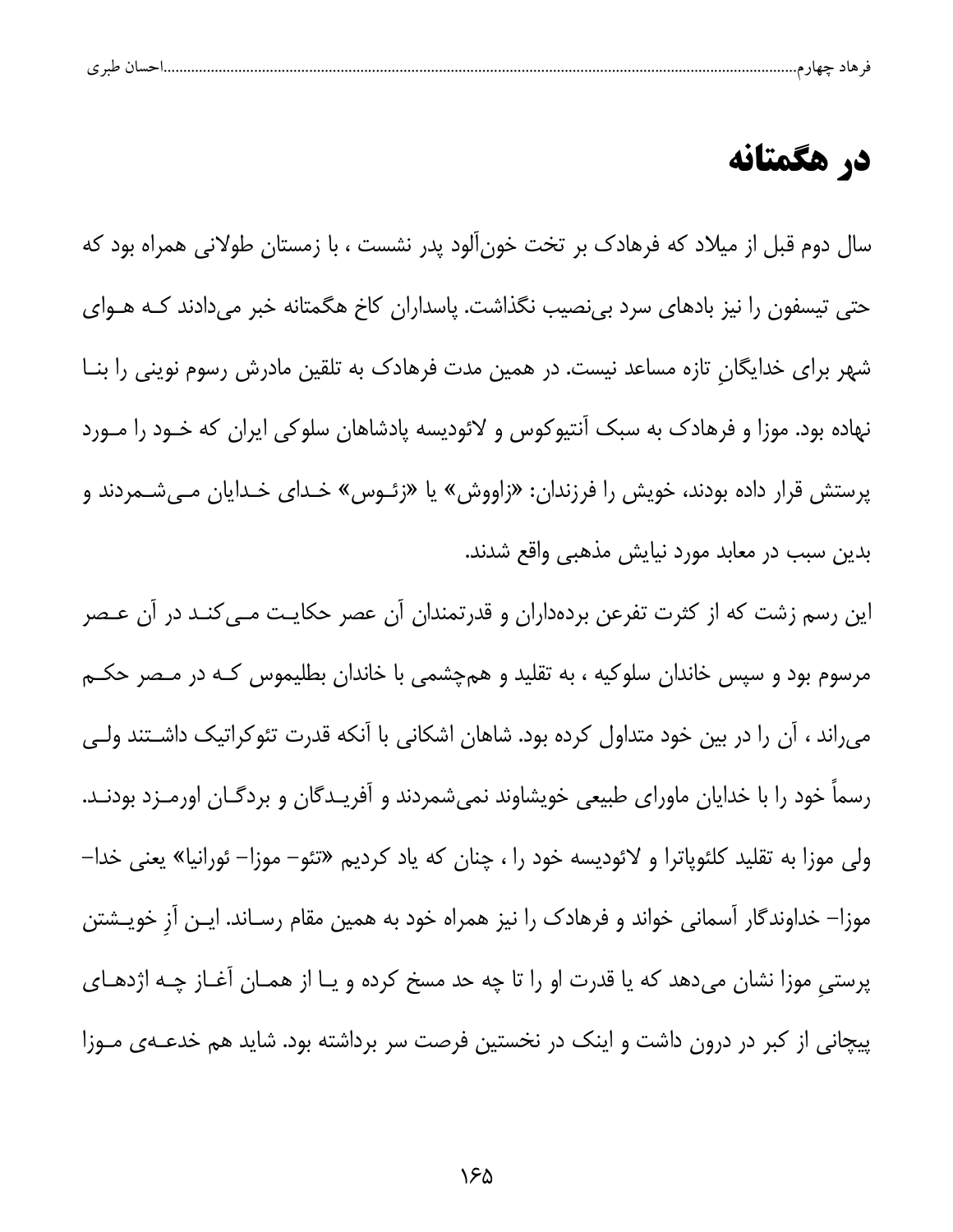| احسال طبر ی |
|-------------|
|-------------|

برای آن بود که زشتیهای خود را با حجاب زرین قدس مذهبی بپوشاند و در ورای هرگونه انتقـادی قرار گیرد زیرا عمل خدایان هر اندازه شرمآور باشد به ناچار مـشیت و حکمـت مرمـوزی اسـت کـه بندگان را نرسد بر آن اعتراض کنند.

تاجگذاری نیز به شیوهی افسانهآمیزی برگزار شد. موزا از آرامشی که قدرت طولانی و خـشن فرهـاد چهارم ایجاد کرده بود استفاده کرد و برای تاجگذاری خود و فرهادک از دورتـری شـهرها و ایـالات امپراتوری و نیز از همسایگان خود کوشانها ، سکاها ، ارمنیها خراجهـا و هـدایای فـراوان و پربهـا دریافت داشت. چندین فته ناقوسها در جنبش ، آتشها در فروزش ، دستههای مذهبی و گروههـای مطربان شهری و روستایی در نوازش بودند و چنان مینمود که خدای خـدایان از آسـمان بـه زمـین آمده و همهی آفریدگانش خود را در جشن و سپاس و ستایشی بینظیر و رعشهآور شریک میبینند. اوگوست تسلط موزا را بر ایران تسلط خود می دانست. برای تحکیم مقام او دست بـه تجلیـلهـای بی سابقه زد و موزا را چنان که او میخواست «الهـی» و «آسـمانی» خوانـد. نامـهی اوگوسـت بـه فرهادک و موزا در تمام اکناف شاهنشاهی خوانده شد و همه جا این تـصور را پدیـد آورد کـه هرگـز پادشاه اشکانی چنین پرسطوت ، چنین شکوهمند و رایومند نبوده است. تبلیغات مذهی ماهرانه انجام گرفت که به هدفهای سیاسی روشنی خدمت می کرد. حکومت دست نشانده و گـوش بـه فرمـان موزا به کمک این صحنهپردازی ها رونقی گرفت.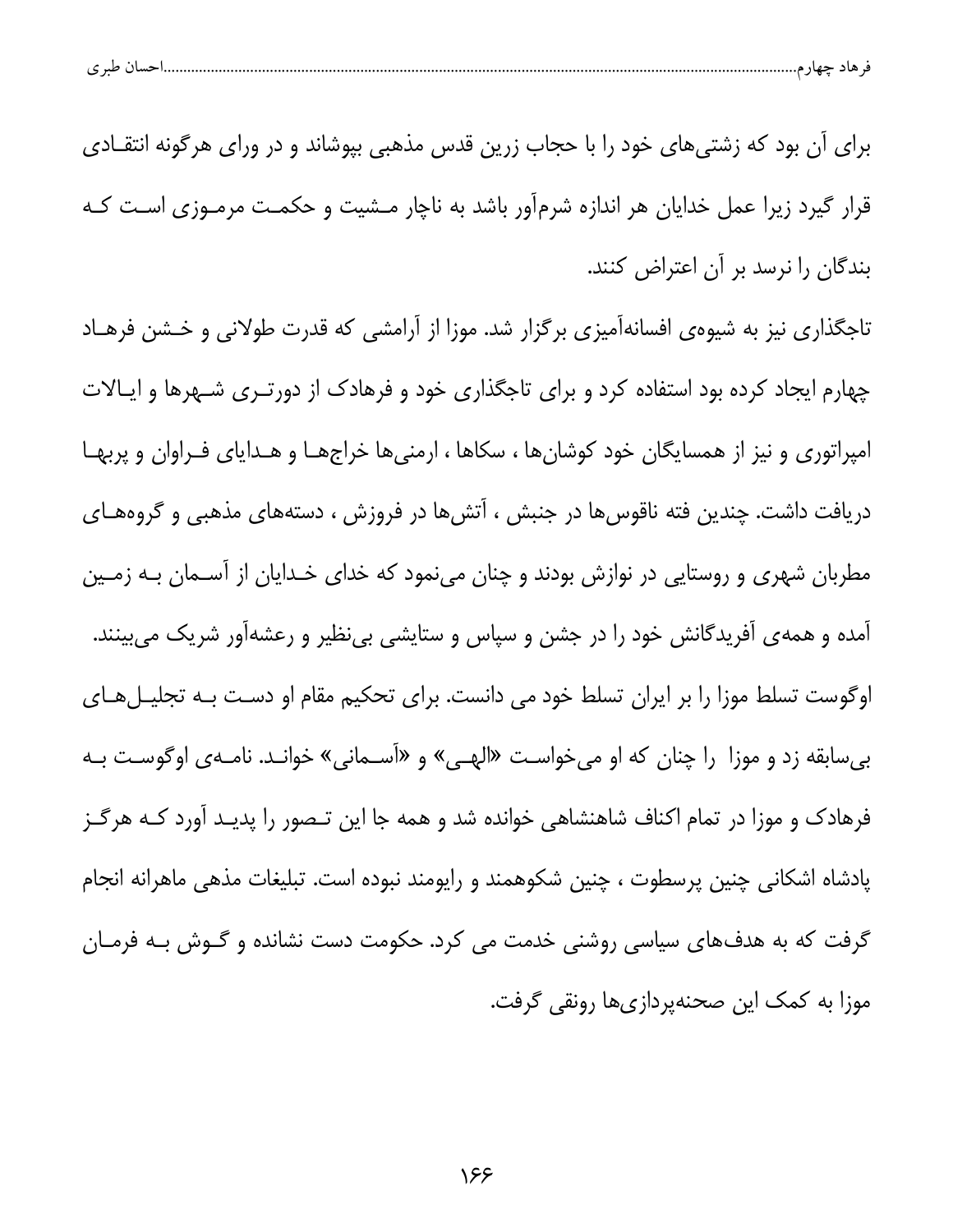| پ | $\sim$ $\sim$ |  |  |  |  |
|---|---------------|--|--|--|--|
|---|---------------|--|--|--|--|

هوای تیسفون ناگاه به گرمی زد و گاه آن بود که موزا و فرهادک به کاخ پر سنت هگمتانه گام نهند. خاندان های سلطنتی و اشراف هفتگانه و گروه انبوه درباریان با کاروانی عظیم کـه چنــدین فرسـنگ طول داشت از تیسفون به هگمتانه منتقل شدند. در هگمتانه موزا و فرهادک مراسم خالص ایرانـی– زرتشتی را در کاخها و معابد گزاردند و به مثابه ی برگزیـدگان اورمـزد و دارنـدگان فَـرّه ی ایـزدی تقديس شدند.

با همهی این محکم کاری های ماهرانهی روانی– سیاسی ، موزا و فرهادک در واقع پایگـاه اسـتواری نداشتند و بنیاد قدرتشان از فرهاد چهارم سست تر بود. اشراف اشکانی و آن بخش از مـردم کـه بـه علت زندگی در شهرهای بزرگ از حوادث کمابیش بویی میبردند از تحول راضی نبودنـد. تظـاهرات افراطی موزا و فرهادک موجی از شایعهها و طنزها و کنایهها را برانگیخته بود. «خوته دسـی» بـا آن که مجاز بود با کراهت تلقی میشد. به علاوه همه کس سایهی بیگانه ، سایه اوگوست را بـر فـراز تخت شاهی میدیدند. این جرایان آنها را به یاد تسلط دوران سلوکیه مـیانـداخت و یـاد سـیطرهی نامیمون « گجستک ألسندر » (اسکندر ملعون) را زنده می کرد. بار دیگر دیـن ، زبـان ، سـنتهـای آبایی اقوام ایرانی خود را در مقابله با عنصر خارجی در معرض تهدید مییافت. در واقــع « پــولیس » های یونانی نشین به جنب و جوش درآمده بودند و بـا تملـق از شـاه و ملکـه و شـرکت در مراسـم تجلیل و «آپوتئوز» آنها و سـاختن اشـعار در مـدح «تئـا مـوزا ئورانیـا» و دادن هدیـههـای بـسیار ، جلوه گری می کردند. خاندان های سلوکی خود را به دربار نزدیک مـیسـاختند. معابـد غیـر زرتـشتی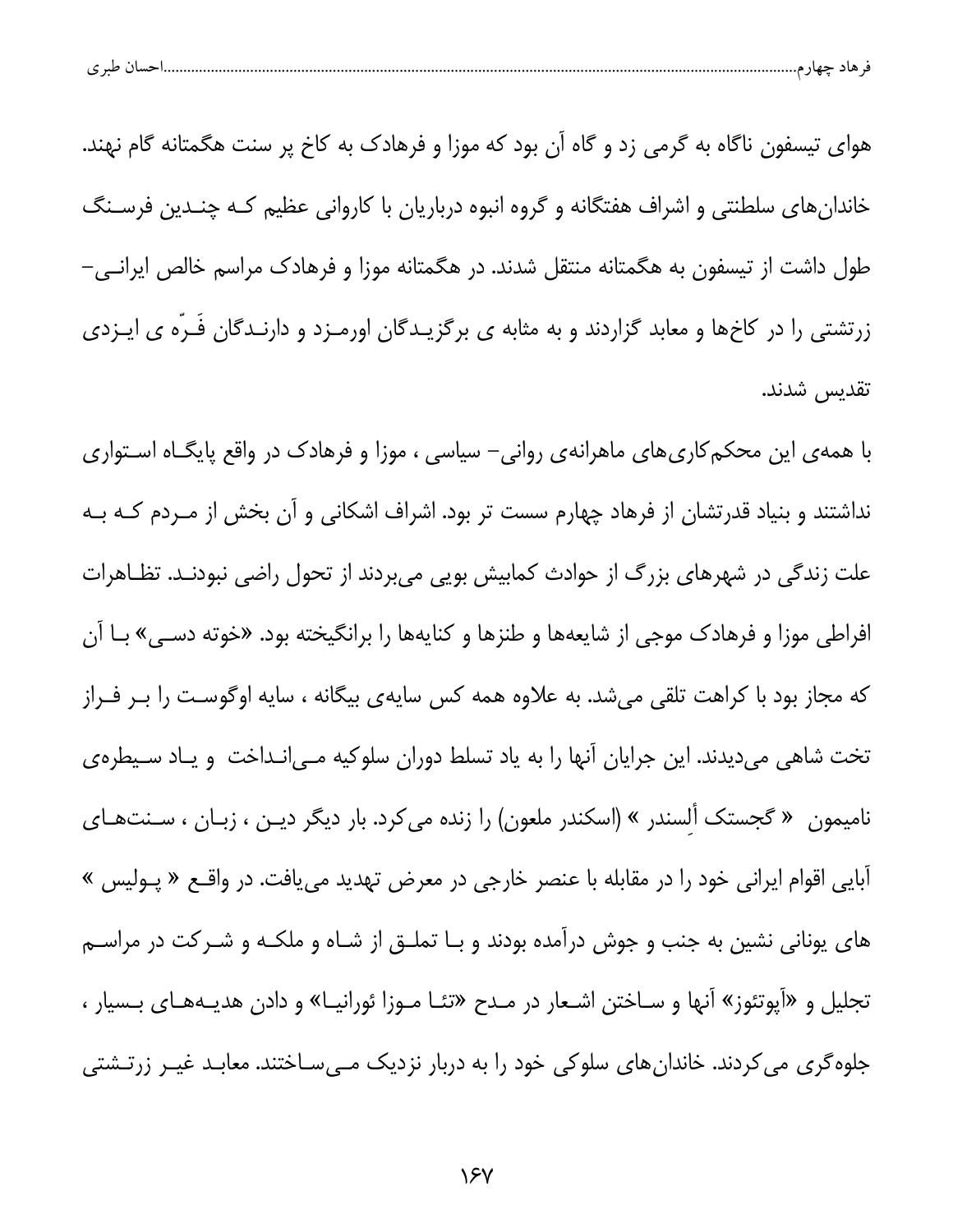| حساں طبری | ъ. | هاد حصار |  |
|-----------|----|----------|--|
|           |    |          |  |

فعال تر و جسور تر شده بودند. همه ی آنها بر نگرانی خاندان ها اشرافی ایرانی عضو مهستان و مؤبدان عضو شورای مغان سخت می|فزود.

این جراحات قومی ، به تدریج با ناخرسندیهای دیگـری درآمیخـت. در الیمـایی و زرنگـان قحطـی افتاد. سكاها و كوشانيها پس از نخستين اطاعت و فروتني ها در صدد دست انـدازي برآمدنـد. ايـن امر برای دوران تحول یک شاه به شاه دیگر عادی بود و در مورد ٍموزا– فرهـادک ِ کمـی دیرتـر از معمول شروع می شد.

کسانی در مارگیانا (مرو) و هیرکانیا (گرگان) پیدا شدند که خود را فرهـاد شـاه ایــران خواندنـد و آواز درانداختند که شاه نمرده است بلکه جاسوسان رومـی و یونـانی کـه در تیـسفون سـلطنت را قبـضه کردهاند دروغ زن هستند و مردم باید بر ضد این گجستگان دیو نژاد بشورند.

آتشکدهها پر از زمزمه شد. از بد دینی و بدکاری موزا که او را روسپی پستی از کوههای اسـکندریه و انطاکیه و عروس هزار داماد میخواندند حکایتها در میان بود. می گفتند که سرداران رومـی مـوزا را از اسکندریه به عنوان فاحشهی لشکر به روم بردند ، آنجا در دوران کنـسول بـودن اوگوسـت ، وارد دستگاه او شد و پای اکتاویان را می شست سپس مستخدمهی مشکوی خاصهی او شد و اینک ایـن بیگانهی پست نژاد ، خود را سرور ما ساخته است.

واکنش فرهادک و موزا در قبال این جریانات متنوع بود. نخست به روی خود نیاوردنـد و بـر جــلال ظاهری خود و کیش خداسازی از خود افزودند و سـپس از بـیم ایرانیـان ، دسـت یونانیـان و یونـان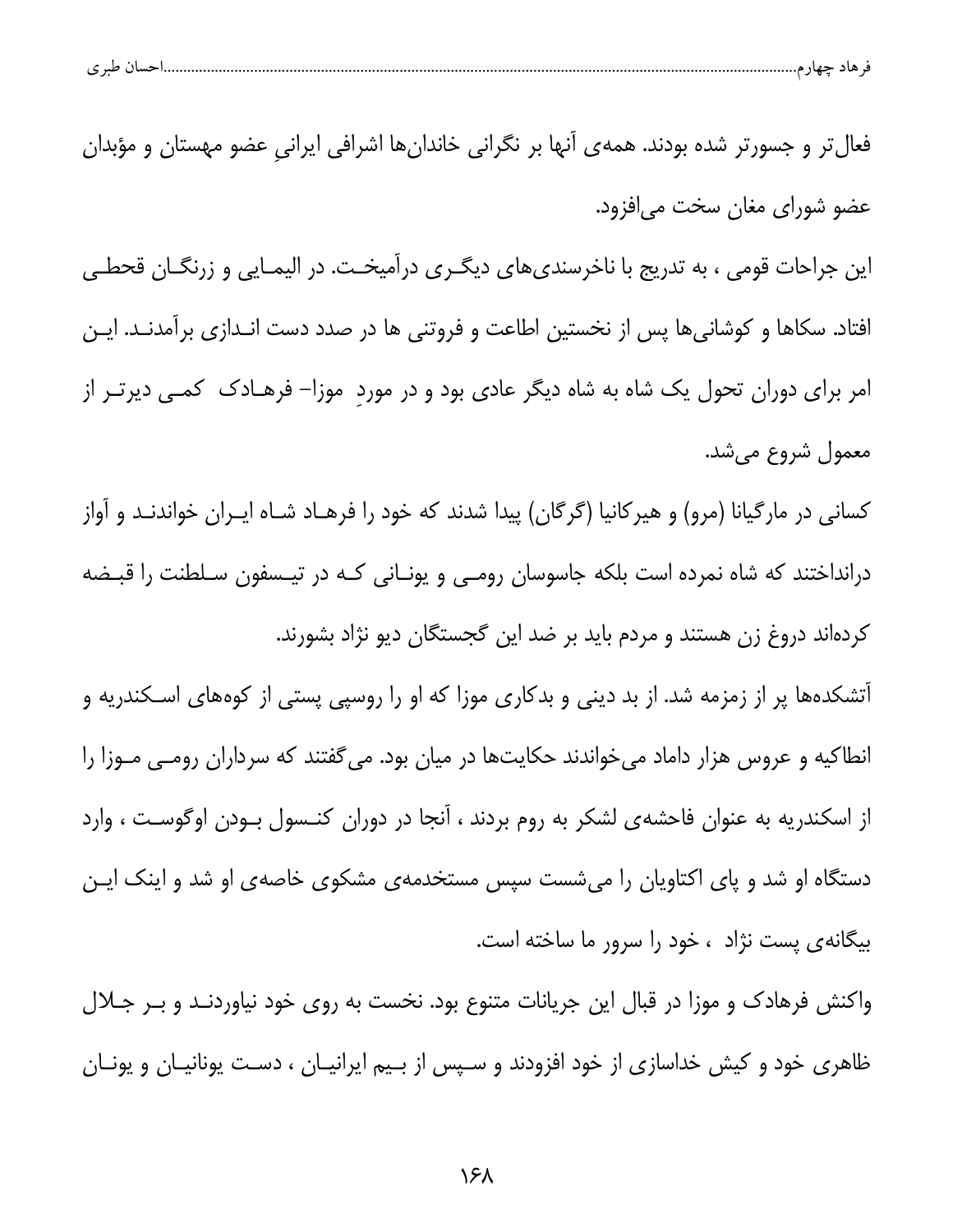| ۔ صد ی<br>$\check{~}$ | 112<br>هاد چهار م |  |  |
|-----------------------|-------------------|--|--|
|                       |                   |  |  |

نژادان ایران (میکس هلنها) را گشودند و آنها را مورد اعتماد ویژهی خـود سـاختند. تحریکـات بـالا گر فت.

یونانیان به تصور آنکه وقت کینتوزیها رسیده در همهجا به نام شـاه و ملکـه واکـنش۱هـای خـام و خشنی می کردند. موزا با تدبیر بود و میدانست که عاقبت این نوع خشونتها بد است ولـی قــدرت قبضه کردن پاران خود را نداشت. چنان که غالباً پیش میآمد پارانش بیش از دشمنانش بـه او زیـان مى رساندند.

فرهادک مانند مادر نبود. پروایی نداشت. عیش و پرخواری او را به سرعت فربه کـرد. چـون مـادرش برای او معشوق ازلی نبود و هیجان جوانیش را تسکین نمی داد به هتایراهـای نیمـه عـور پنـاه بـرد. زنهارباش های موزا بی تأثیر شد. موزا میدید که چگونه چرخ زمانه برای ادبار آنها میگردد. درخشم و عصبیت دایم به سر میبرد و تارهای مویش دسته دسته نقرهفام میشد.

اینک از توقف در هگتانه شش ماه میگذست و پـاییز شـهدهای طلایـی را در رگ هـای درختـان دوانده و گونهی میوهها را عقیقی ساخته بود. در باغ کاخ هگمتانه فرهادک همچنان سـرگرم عـیش بود و آزمندی او به خوردن افزایش مییافت. آشپزهای هندی و رومی و ایرانی سفرههـای رنگـین و معطر میچیدند ً و اسیاب چانه ی شاه شب وروز از جاییدن و خاییدن نمـی|فتـاد. روسـپیان اشـرافی مست و لول ، جامهای لبریز شراب گلبو را به شاه و همدمانش مینوشاندند. جوانان هفت خاندان بـا خوشی شاه همراهی می کردند ولی در واقع جاسوسان پدران خود در اطراف شـاه بودنـد. در یکـی از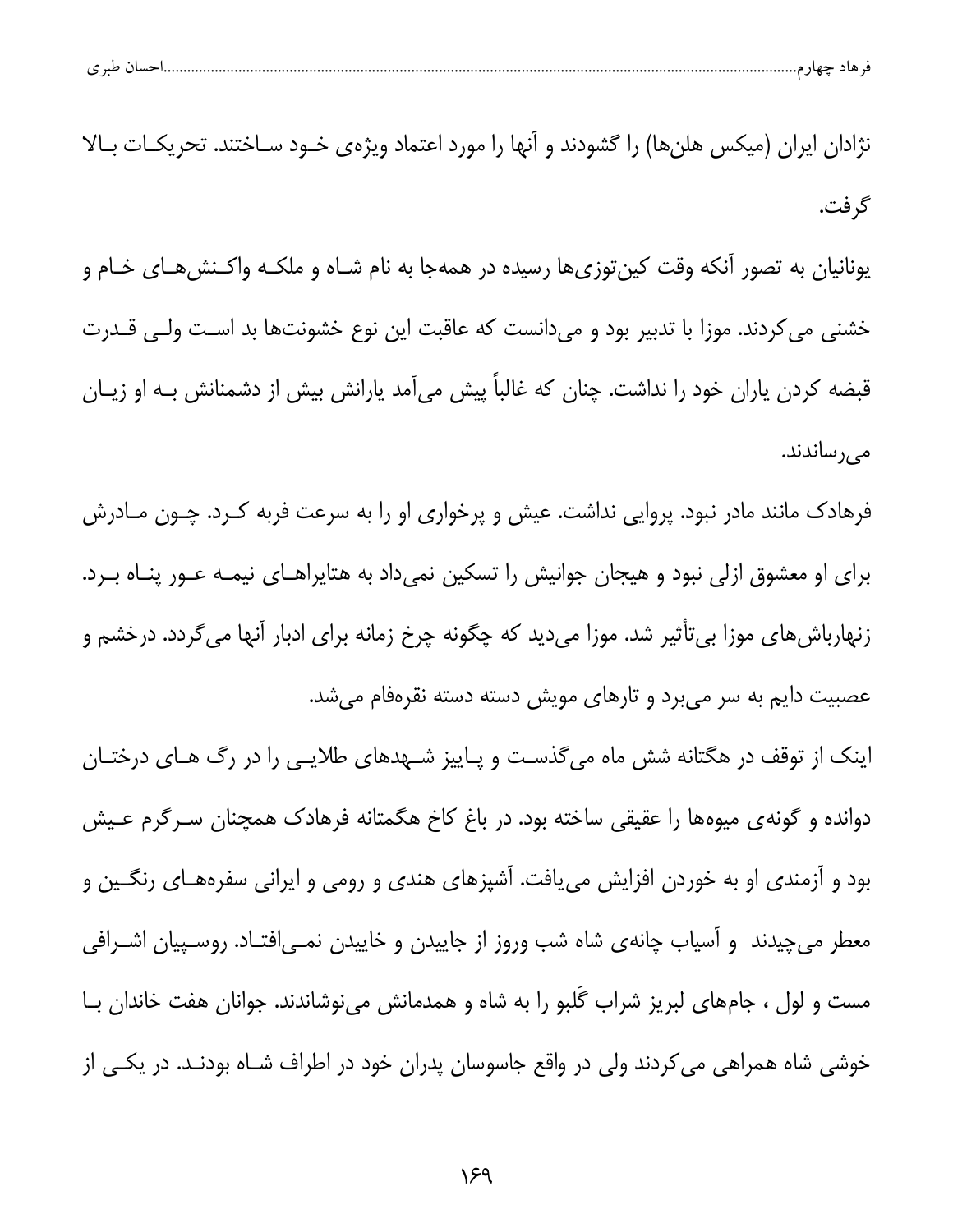| احسال طبر ی<br>قر هاد چهار م |  |  |
|------------------------------|--|--|
|                              |  |  |

جشنهای بدمستی فرهادک ، جوانی از خانـدان اسـپهبدان مازنـدران را مخاطـب سـاخت و گفـت: «خسرو! این مادر من می خواهد مرا به شوهر خود و پدر من بدل کند ولی من فرهادکم نــه فرهــاد و لمحهای از این دنیای خوشبو و دلربای هلنی با قرنی سلطنت عبوس بر پارتهای پر ریـش و پـشم تاخت نخواهم زد!»

خسرو گفت: «من در رسالهى يک فيلسوف يونانى به نام «آريستيپوس» خواندم که سـعادت و لـذت دارای معنی واحدی است. خودداری از لـذت رنـج اسـت و رنـج نمـی توانـد مایـهی سـعادت شـود. می گویند لذت عمر آدمی را کوتاه می کند. عمر آدمی به خودی خود کوتاه است و اگـر آن را کـسی كوتاهتر كرد ، موافق آيين خود عمل كرده است .»

اردوان شاهزاده ی رعنا و بی پروایی از خانان زیگ گفت: خـودداری از لـذت نـوعی ترسـویی اسـت. ترسویی از ملامت ، ترسویی از رسوایی ، ترسویی از زیان. پهلوانـان واقعـی از ملامـت و رسـوایی و زیان نمیترسند. لذا از لذت نمی گریزند.»

آرتاواز شاهزاده یارمنی گفت: «آن سوی جوانی پیری است و به قول آنـاکرهئونـت شـاعر یونـانی ، احمق کسی که از بیم مرگ ، به پیری پناه میبرد!»

فرهادک از این سخنان لذت برد زیرا آنها با بیان فلسفی در واقع عمل او را توجیه می کردنـد ، پـس با گوشهى چشم به يک روسپى از اهل انطاكيه به نام الكترا كه رنگى گندمگون و گيـسوانى سـخت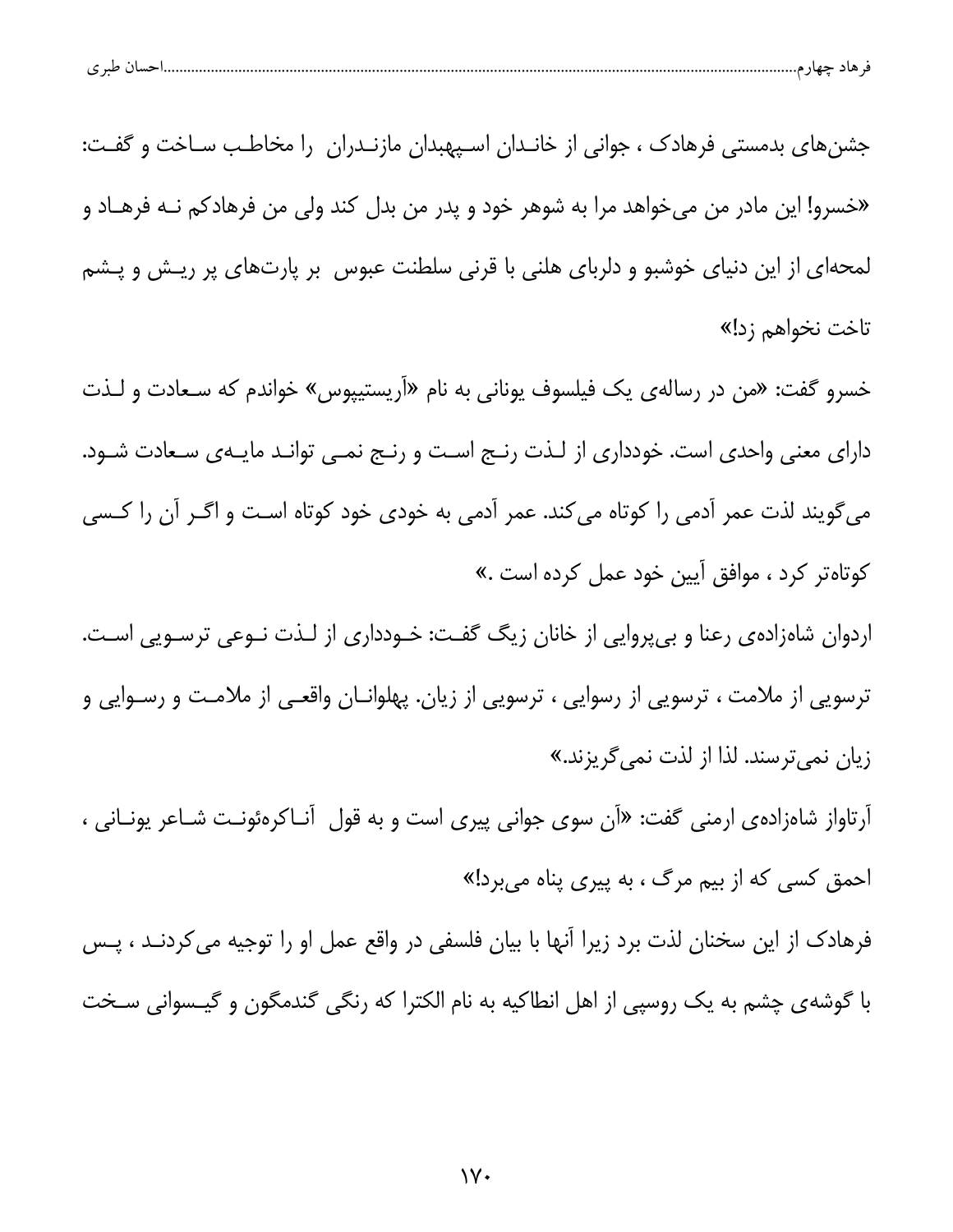| پرپشت و افشان و پیکری شهوتانگیز داشت اشاره کرد. الکترا برخاست و کمر باریک و نرم خـود را       |
|-----------------------------------------------------------------------------------------------|
| به پیچ و تاب درآورده با کشیدن پنجههای مستانهای بر زهِ یک «لیر» یونانی این اشعار را خواند:     |
| «من در عشق و در جنگ هر دو بیباکم                                                              |
| روزها را مانند درهم خرج می کنم                                                                |
| مرگ مرا مست و نغمهخوان خواهد یافت                                                             |
| و تا خشاخش زلفهای عطراًگین باقی است                                                           |
| بر لندلند واج خوانان سالوس گوش نمی کنم                                                        |
| و به قدرت بیش از آن لاقیدم                                                                    |
| که از عیش گریزان باشم                                                                         |
| و هنگامی که ناصح سالخورده لب به اندرز میگشاید                                                 |
| من میخواهم                                                                                    |
| کام سفیهانهاش را با پلشتی بیانبایم»                                                           |
| الکترا بهجای واژهی «پلشتی» سخنی شرمآورتر گفت که فرهادک را به وجد آورد. گفت او را بکشند        |
| و به آغوشش بیاندازند تا لبانش را که از آن چنین حلاوتی تراویـده اسـت بمکـد. ولـی ایـن ترانـه ، |
| ترانهی شوم زوال بود. برخی ازحاضران در همان دم چهره تـرش کردنـد و گفتنـد کـه الکتـرا زنـی      |
| بی دب است که سخن گفتن در محضر پادشاهان را نمیداند. به علاوه اهانت به دین نه تنها از حـد       |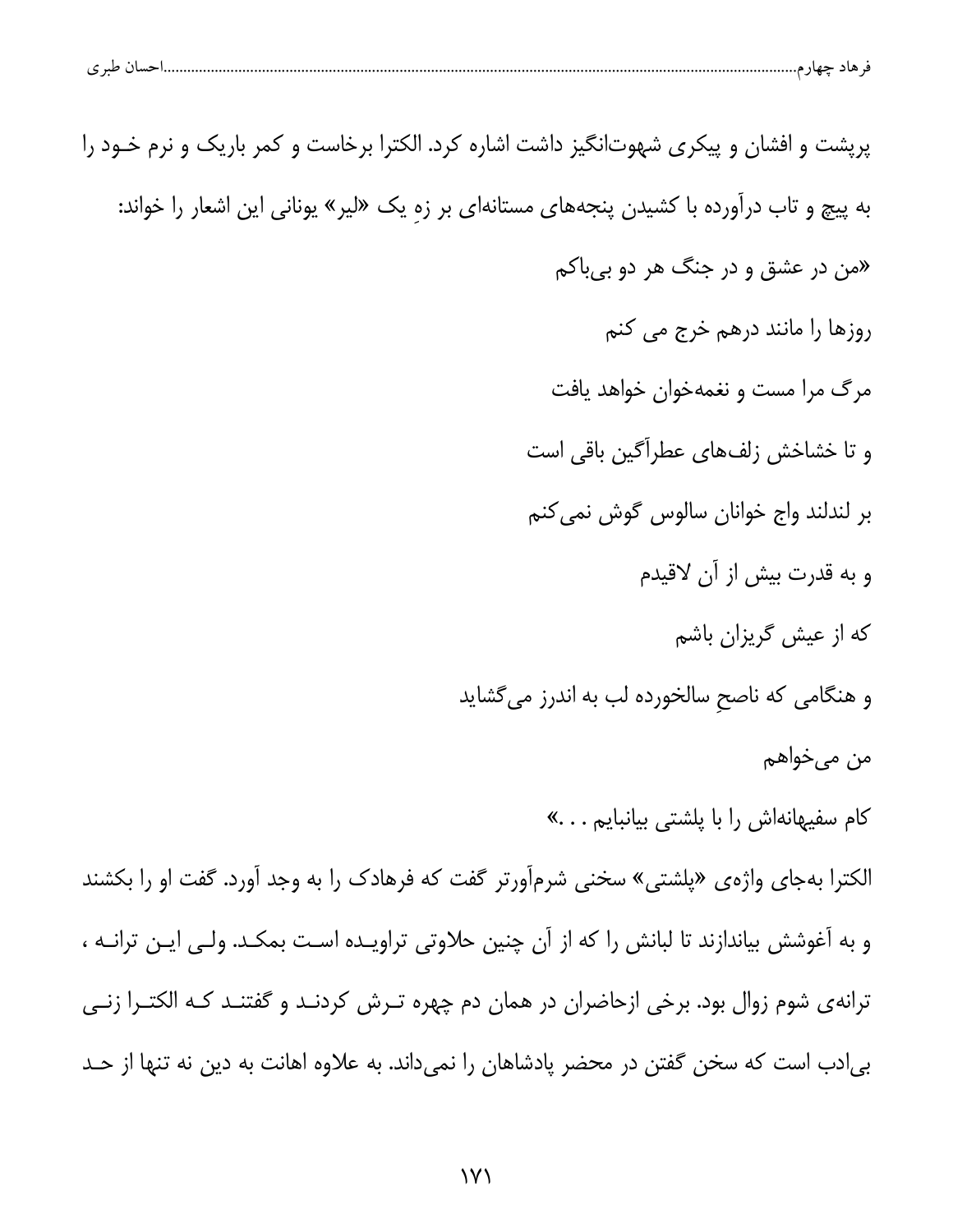| ن صد ی<br>ے | 11. <del>.</del> | 77 |  |
|-------------|------------------|----|--|
|             |                  |    |  |

او که از حد فرهادک نیز خارج است. مهـران یکـی از اشـراف کـه تمـام سـیر مهمـانی آن شـب را نیسندیده بود، داستان را با شاخ و برگ فراوان بر سر زبانها انـداخت. گفتنـد فرهـادک و الکتـرا بـه یونانی نغمهای هرز خواندند و در آن به آتشکدهها و مؤبدان و پیکـر نـورانی و اشـوی اورمـزد و نـام مقدس سپتیمان زرتشت دشنام گفتند. بر این مطالب ، دروغ ها و نیمه دروغ های تحریک کننــده ی دیگر افزودند . دیگر حضار مهمانی برخی با اشاره ، برخی با سکوت عارفانه و غمزههای چشم و ابرو و آه کشیدنها و به روزگار لعنت فرستادنها و جملاتی که در پـس افکـار ظـاهری دنیـایی از اقـرار پنهان داشت ، داستان را تأیید کردند. نخست در دربار و سپس در شهر موجی از پچپچه پدیـد شــد ، بالا گرفت ، به خشم درونی تبدیل گردید و بهصورت لندلندها و پرخاشها درآمد. مردم هگمتانه خود از هرباره کوک و مستعد بودند. مدتهـا بــود داســتانِهــای شــرمآوری دربــارهی عیاشی ها و هرزگی های موزا و فرهادک می شنیدند. در این شایعات هر دم موزا در آغوش کسی بود. میگفتند در زیر نظر اردوان از خاندانهای زیگ دستگاهی از زنبارگی و غلامبارگی چیده شده است

و کسی بر ناموس خود ایمن نیست. داستان دوشیزگان ننگ رسیده که خود را از شـرم و آبرومنــدی تباه کرده بودند بر زبانها میگشت. همراه آنها دربارهی دزدیها و سـختگیــریهـای فرهـادک و یارانش هر روزی واقعهای از پرده به در میافتـاد. مـردم فرهـادک را بـددین و مـوزا را گجــستک و ملعون مي خواندند.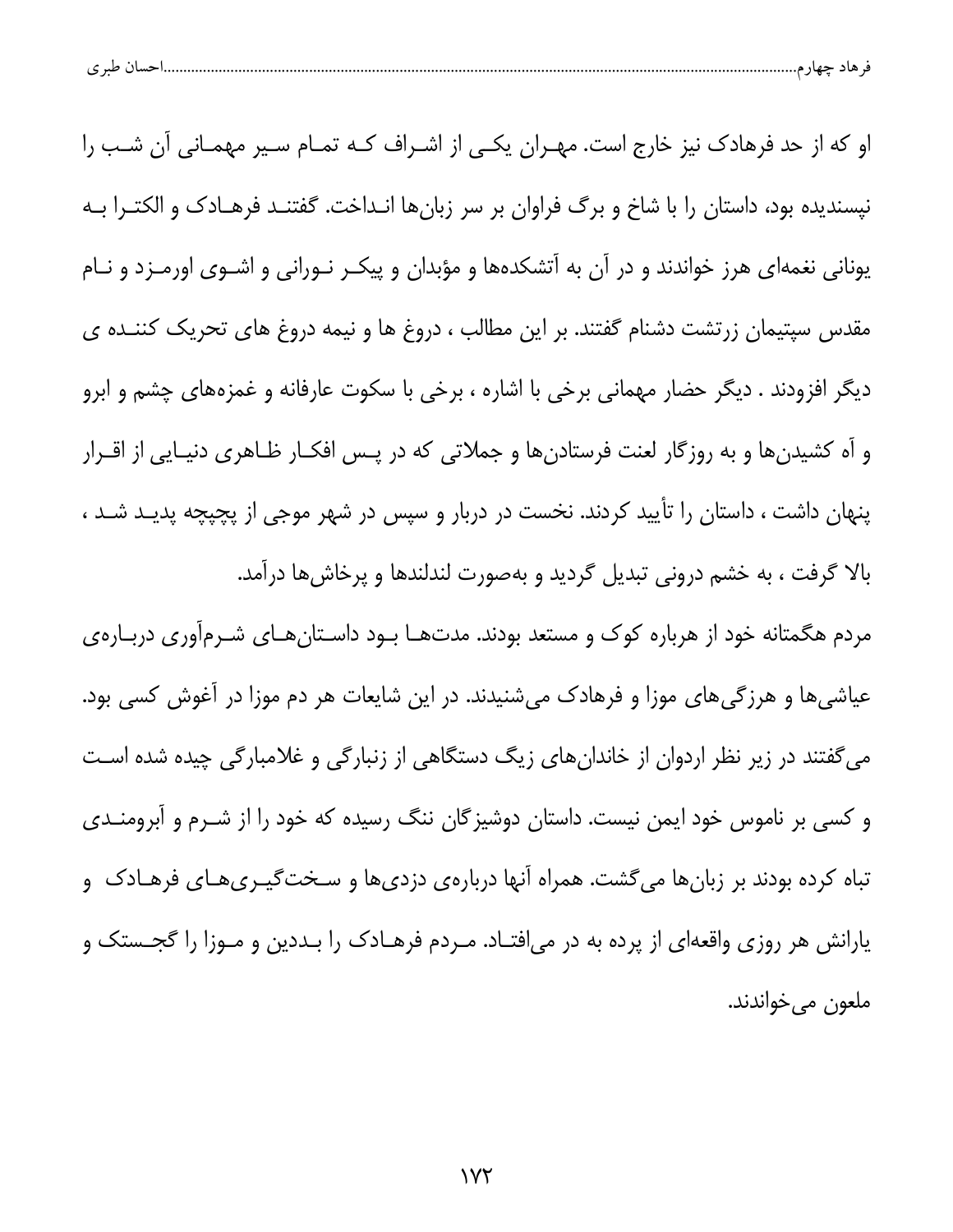|  | طبہ م<br>. . | حساد | $-$ |  |  |
|--|--------------|------|-----|--|--|
|--|--------------|------|-----|--|--|

محیط آماده بود که تلنگر یک حادثه آن را منفجر سازد. روزی که یک جاندار کـاخ شـاهی کربـاس فروشی را که در پیش ارک در زیر نارونی بساط خود را گسترده بـود و کـالای خـود را مـیفروخـت بدین بهانه که جای مناسبی برای بازرگانی خود برنگزیده ، زد و راند ، ناگاه دید که برخلاف همیـشه آن دستفروش نعره زد که ای مردم هگمتانه چه نشستهاید که این مرد به ناموس و دین مـن اهانـت کرد و کیسهی درهم مرا دزدید و میخواهد مرا بکشد و میگویـد جانـدار شـاهم و کـسی را قـدرت برابری با من نیست.

دکانداران و گذرندگان آن حوالی ، چنان که گویی چشم به راه علامتی بودند ، به شتاب گرد آن دو را گرفتند. هرچه جاندار نعره کشید و اشتلم کرد سود نداشت. جماعت دم به دم انبوهتر میشد برخـی از محافظان کاخ به جاندار گفتند: «برادر سخت مگیر، مبادا کار دشوار شود.» ولی آن مــرد مغــرور و خشن بود و هرگز باور نمی کرد کسانی که پیوسته چهره بر خاک میسودند، جرأت کننـد بـه مـامور شاه نگاه چپ بیافکنند. برای آنکه قدرت خود را نشان دهد بـا نیـزه بـر تخـت سـینهی دسـتفروش شورشی زد و او با جراحتی خونین بر سینه ، نعرهکشان و ناله کنان بر خاک افتاد و بر دشنام گـویی و دادخواهي خود افزود.

موجی از ولوله از میان جمعیت برخاست و در لحظهای گریزان شـعلهی خـشم مقـدس خلـق زبانــه کشید. در چشم برهم زدنی جاندار شاه صد یاره شد و چند محافظ دیگر که خواستند دستی بجنباننــد لگدمال شدند.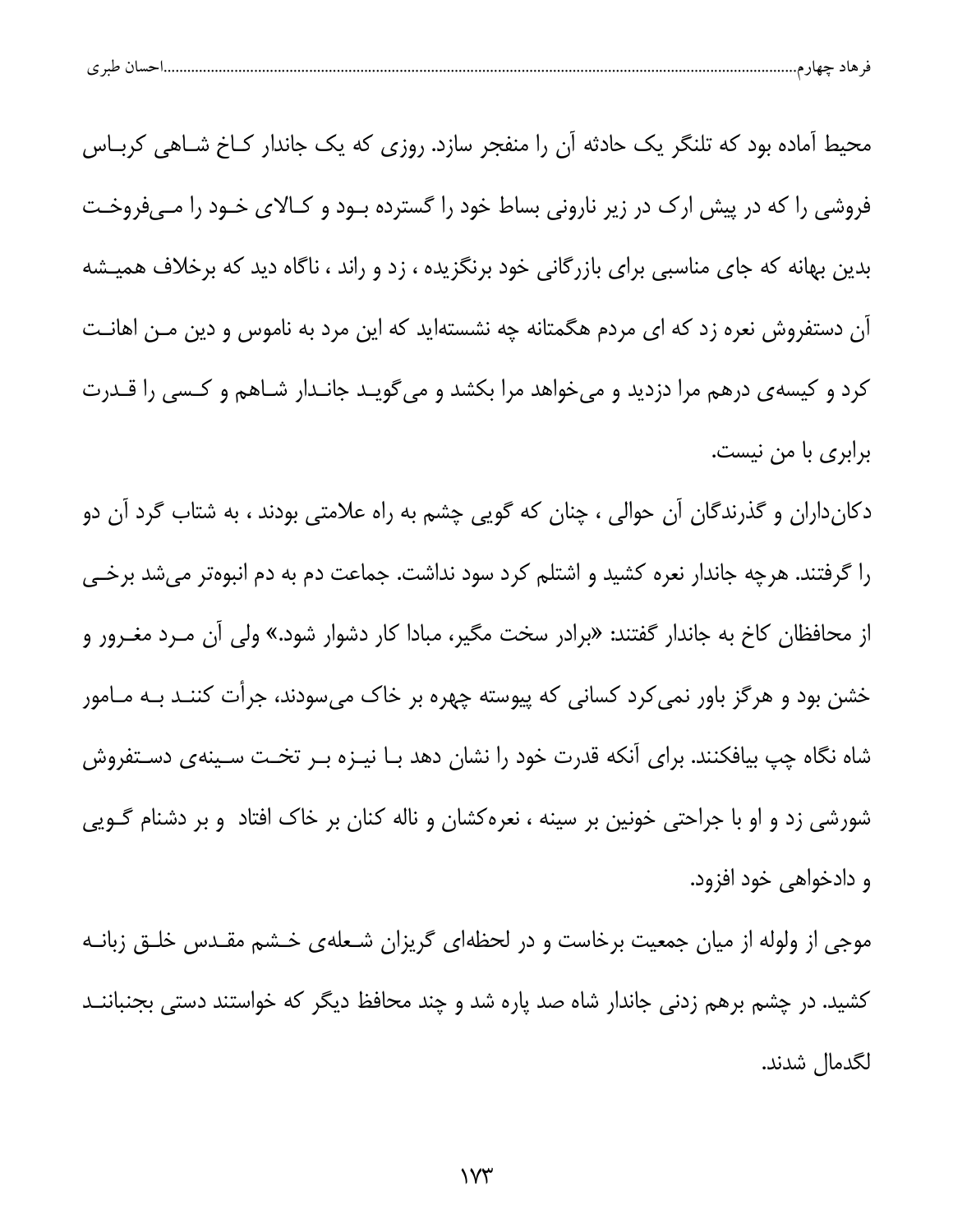|--|--|--|

ساعتی نگذشت که همهی شهر جنبیدند و کس نمیدانست که چه شده ولـی چنـان کـه گـویی در صور رستاخیز دمیده باشند احدی آرام نماند و همه را جاذبهای نامرئی و شورانگیز از هر گوشهای که بود بیرون کشید و آمادهی جانبازی ساخت. چنان مردم غضبناک ، مسلح به همـه چیـز (از سـنگ و خشت تا شمشیر و نیزه) به ارک شاهی یورش بردند که کس ندانست که چگونه دروازههای جـسیم و عظیم آن چارطاق شد و مردم مانند خیلی از موران از دیوارهـا و کنگـرههـا و منارهـا و بـرجهـای باروی بلند کاخ بالا خزیدند و باغ کاخ را مملو ساختند.

سیر حوادث چنان سریع و خشم جماعت چنان بی بُرو بَرگرد و کوبنده و درنده بود کـه روحیـههـای مقاومت را خرد می کرد. جانداران و محافظان در مقابل آن امواج عظیم انسانی که با غرش و زوزهای موحش پیش آمده رنگ پریده ، سلاح افکنده ، پا به گریز مینهادند و اکثراً قـادر بـه رهانــدن خـود نمي شدند و در زير دست و يا مي مردند.

سرهای خونآلود بالای نیزه میرفت. سپاه غرندهی خلق از پلهها و روزنها و صفهها و مهتابیها به درون مشکوها و شبستان ها و بارگاه راه یافت. جمعیت تئـا– مـوزا– ئورانیـا ، زن مغـرور یونـانی ، جاسوسه ی اکتاویان اوگوست را که با دستگاه الوهیت به تبه کاری مـشغول بــود یافتنــد و او را در دم صدیارہ کردند.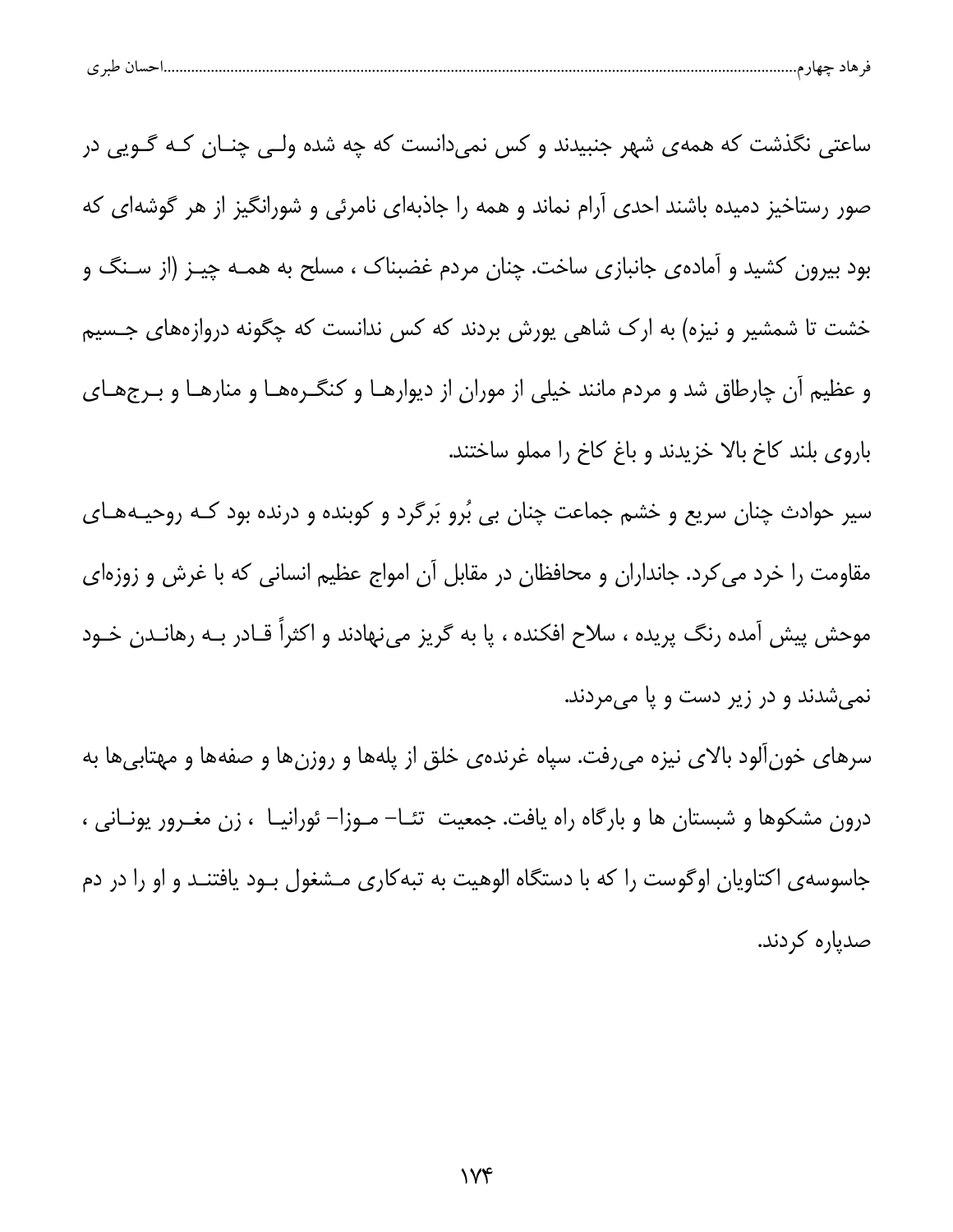| $\sim$ $\sim$<br>پ |  |  |
|--------------------|--|--|
|--------------------|--|--|

ستونها و مجسمهها خرد شد ، آتش و دود در پردهها و فرشها و سریرها و مخدهها پیچید. دسـت ویرانگری با بغض فروکوفتهی سالیان از هر شیئی کـه مـی۱دیـد انتقـام مـی۶گرفـت و آن را خـرد و خاکشیر میساخت ، تباه می کرد و به ناچیز بدل مینمود.

جمعیت با عنادی تخفیف ناپذیر به دنبال شاه میگشت. کشتن موزا نیمی از کـار او بـود، هنـوز نـیم مهمتر باقی مانده بود. به خودی خود ستادی از مردم پدید آمد و آنهـا را رهبـری مـی کـرد. دلاوران گمنام از میان خلق در همان جوش و خروش کـسب نفـوذ کـرده بودنـد و جمعیـت را بـا خـود بـه جستجوی به این سو و آن سو میبردند. ولی شاه که مدعی بود مرگ را با بیپروایی مستانهای پذیرا خواهد شد وقتی با شبح مهیب آن روبرو شد سخت هولناکش یافت. لذا لرزان و رنگپریـده چنـگ در دامن خواجه سالاری زد که او را از در پنهانی کاخ نجات دهد. خواجـه سـالار و چنـد تـن غــلام خاصه به امید آنکه با نجات شاه از مهلکه ، از وی پاداشی بزرگ دریافت دارند به نجاتش کوشـیدند. از دالانهای زیرزمینی که از دوران بسیار کهن شاهان ماد باقی مانده بود و تنها خواجـه سـالار پیـر که کلیددار کاخ بود آن را میشناخت در نور شعلهای که غلامـی مـی کـشید خـود را پـس از دیـری رهپیمایی به بیرون شهر هگمتانه رساندند. آنجا شاه را در بیشهای که بـر کنـار رودخانـه رسـته بـود پنهان کردند. خواجه سالار با مشورت شاه ، شاهزادهی زیگ و آرتاواز شاهزادهی ارمنی را خبر کـرد. آنان خود در کار فرار بودند. اشراف فراری شاه را با خود در هودجی نشاندند و کاروان کوچک زمـانی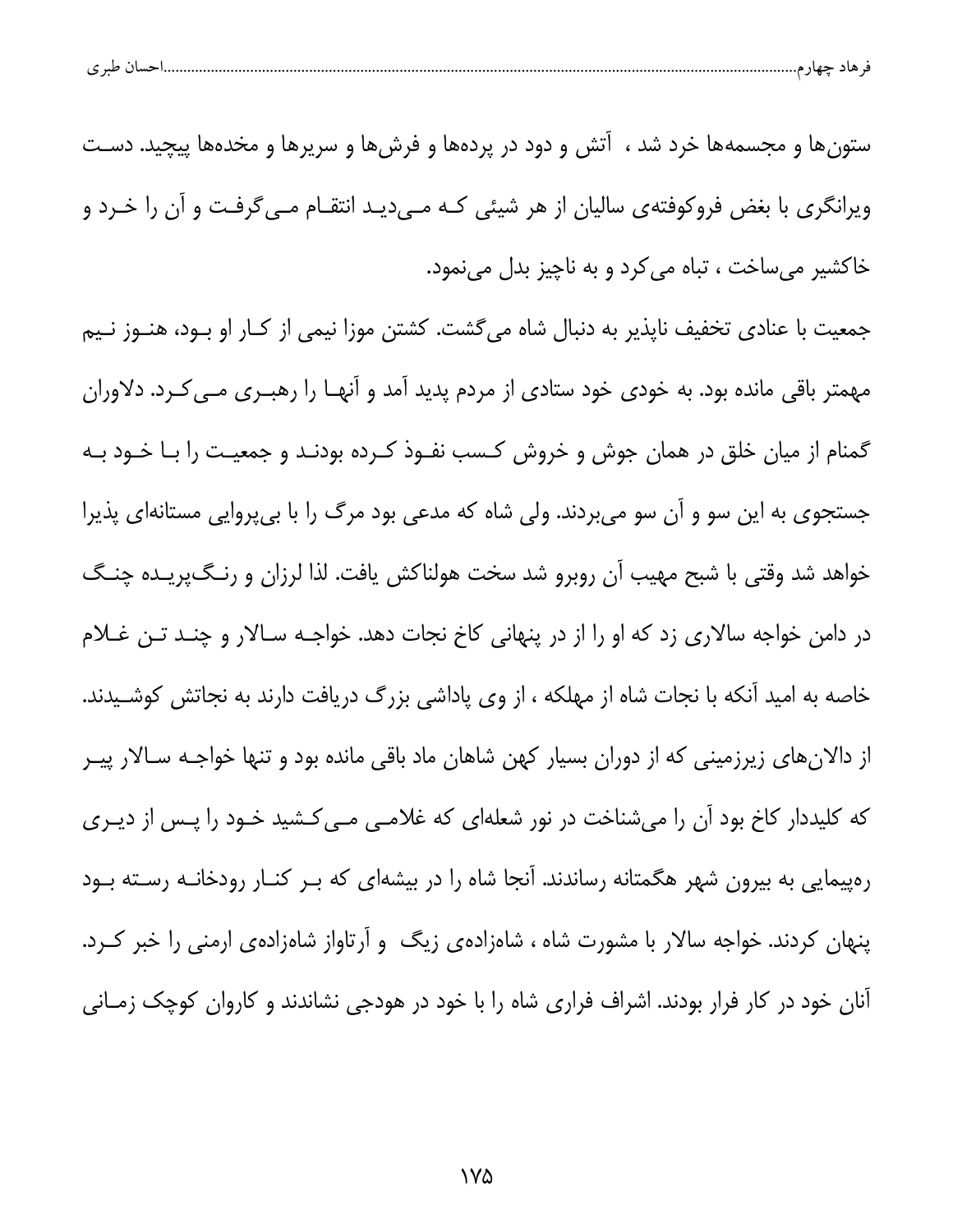| احسال طبر ی<br>۔ هاد حصر م |  |  |  |
|----------------------------|--|--|--|
|----------------------------|--|--|--|

شهر را ترک گفت که شعله ها از ارک به آسمان میرفت و کاخ شاهی از غلغلهی جمیت خـشمگین انىاشتە بود.

هدف فراریان این بود که خود را به دورا– اروپوس برسانند و به رومیـان پنــاه ببرنــد. آنهــا راههــای بی راهه را در پیش گرفتند تا از گزند مصون مانند و ظاهر خود را طوری آراستند که جلب نظر نکنـد. همه چیز برای فراریان به خیر میگذشت اگـر مـردی بـه نـام هبـرات كـار را بـا دشـواری روبـرو نمیساخت. این مرد از پیروان مذهب مهرپرستی و لابانی بود و از آنجـا کـه شـاهان اشـکانی 5را گجسته و پلید و کشندهی لابان میشمرد از آنان ، کین سوزانی در دل داشت. با شگفتی تمـام دیـد که گردش آسمان ، گرفتن کین لابان را به او واگذار کرده و کـسی کـه تنهـا سـایهی مغـرورش را تخت روانهای مرصع میدید اینک در چنگ اوست.

از همان آغاز هبرات در صدد برآمد فرهادک را نابود کند و چشم به راه بود. پگاهی خنک و آرام کـه فرهادک از غاری که پناهگاه کاروان کوچک فراریان بود بیرون آمد تا در چشمهسار زلال ته دره سر و رویی صفا دهد. هبرات که پاسداری آن شب با وی بود همه چیز را موافق میـل یافـت. فرهـادک مردی فربه و پروار بود. از شیب ناهموار با زحمت و هـنهـن کنـان پـایین آمـد و در کنـار چـشمه چمباتمه زد. خم شد و مشتی آب خنک و زلال بر روی زد ولی به ناگاه دردی جانکاه در پشت خـود احساس کرد. دیگر ندانست چه شد. به زمین در غلتید. هبرات با نیزه چنــان بــر پــشتش کوبیــد کــه قلبش سوراخ شد. نیزه را بیـرون کـشید و نیـک نگریـست تـا فرهـادک را مـرده یافـت. سـپس بـا